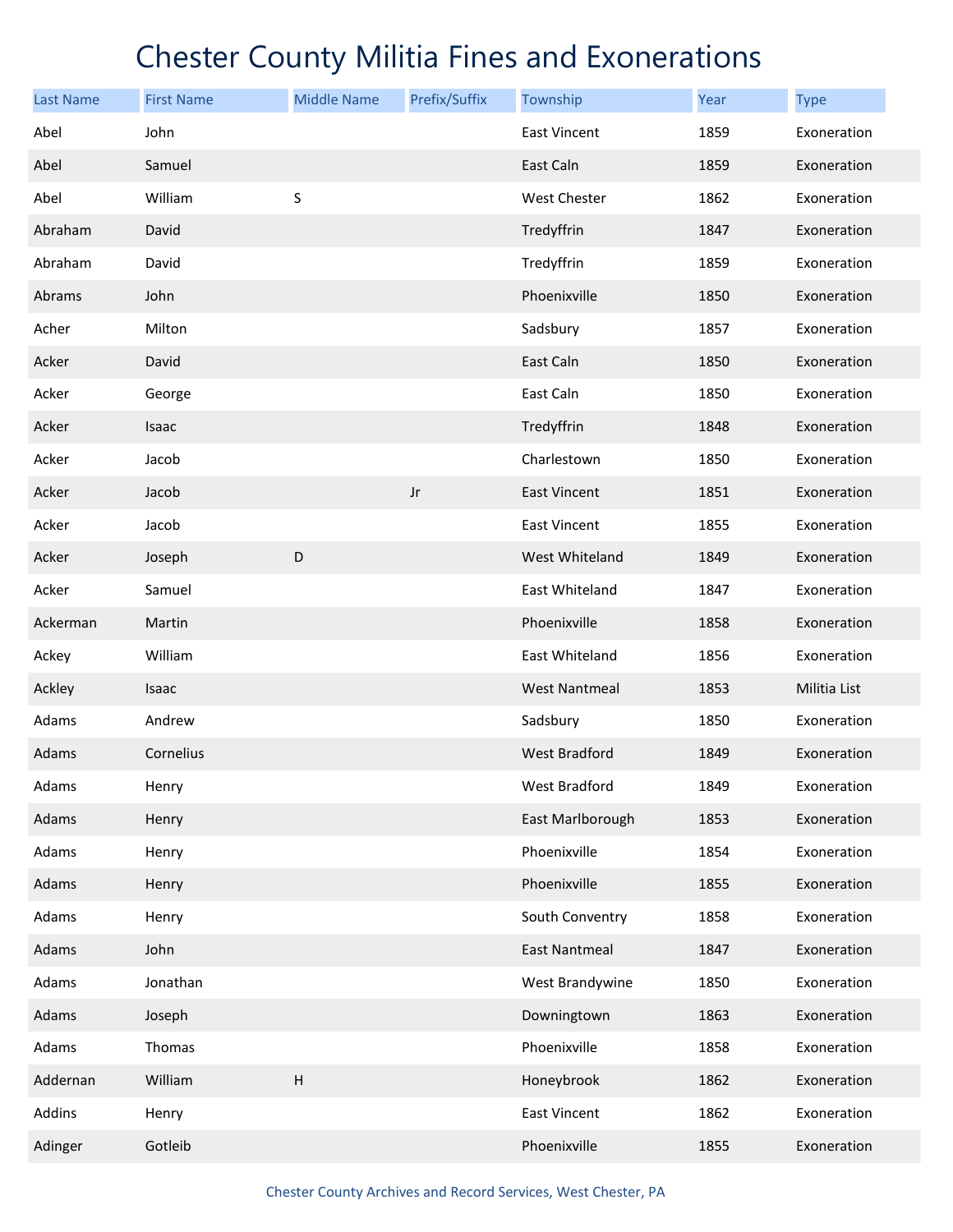| <b>Last Name</b> | <b>First Name</b> | <b>Middle Name</b> | Prefix/Suffix | Township             | Year | <b>Type</b>  |
|------------------|-------------------|--------------------|---------------|----------------------|------|--------------|
| Adinger          | Gotleib           |                    |               | Phoenixville         | 1862 | Exoneration  |
| Afflic           | K                 | Malin              |               | Phoenixville         | 1862 | Exoneration  |
| Agen             | Thomas            |                    |               | West Nottingham      | 1862 | Exoneration  |
| Agnew            | Milton            |                    |               | Kennett              | 1856 | Exoneration  |
| Agnew            | William           |                    |               | Kennett              | 1853 | Exoneration  |
| Agnew            | Wilton            |                    |               | Kennett              | 1862 | Exoneration  |
| Ahn              | Benjamin          |                    |               | East Whiteland       | 1849 | Exoneration  |
| Ahn              | Benjamin          |                    |               | East Whiteland       | 1850 | Exoneration  |
| Ahn              | Edwin             |                    |               | East Brandywine      | 1858 | Militia List |
| Ahn              | Philip            |                    |               | Sadsbury             | 1850 | Exoneration  |
| Ahn              | Wilmer            |                    |               | East Caln            | 1858 | Militia List |
| Ahn              | Wilmer            |                    |               | Downingtown          | 1860 | Exoneration  |
| Ahn              | Wilmer            |                    |               | Downingtown          | 1862 | Exoneration  |
| Aiken            | Henry             | L                  |               | New London           | 1849 | Exoneration  |
| Ailes            | William           |                    |               | <b>West Nantmeal</b> | 1849 | Exoneration  |
| Ailes            | William           |                    |               | <b>West Nantmeal</b> | 1853 | Militia List |
| Aiman            | Joshua            |                    |               | East Whiteland       | 1848 | Exoneration  |
| Ainsworth        | Robert            |                    |               | <b>West Chester</b>  | 1854 | Exoneration  |
| Aires            | John              |                    |               | <b>West Nantmeal</b> | 1849 | Exoneration  |
| Airgood          | John              |                    |               | Highland             | 1860 | Exoneration  |
| Airs             | John              |                    |               | West Nottingham      | 1862 | Exoneration  |
| Albright         | Francis           |                    |               | London Grove         | 1850 | Exoneration  |
| Albright         | Lewis             |                    |               | Sadsbury             | 1856 | Exoneration  |
| Alexander        | David             |                    |               | Willistown           | 1855 | Exoneration  |
| Alexander        | Elisha            |                    |               | East Nottingham      | 1855 | Exoneration  |
| Alexander        | <b>Ellis</b>      |                    |               | Elk                  | 1858 | Exoneration  |
| Alexander        | G                 | W                  |               | Lower Oxford         | 1857 | Exoneration  |
| Alexander        | George            |                    |               | <b>East Coventry</b> | 1849 | Exoneration  |
| Alexander        | James             |                    |               | Lower Oxford         | 1857 | Exoneration  |
| Alexander        | James             |                    |               | Lower Oxford         | 1863 | Exoneration  |
| Alexander        | John              |                    | Dec'd         | Valley               | 1853 | Exoneration  |
| Alexander        | Robert            |                    |               | West Nottingham      | 1850 | Exoneration  |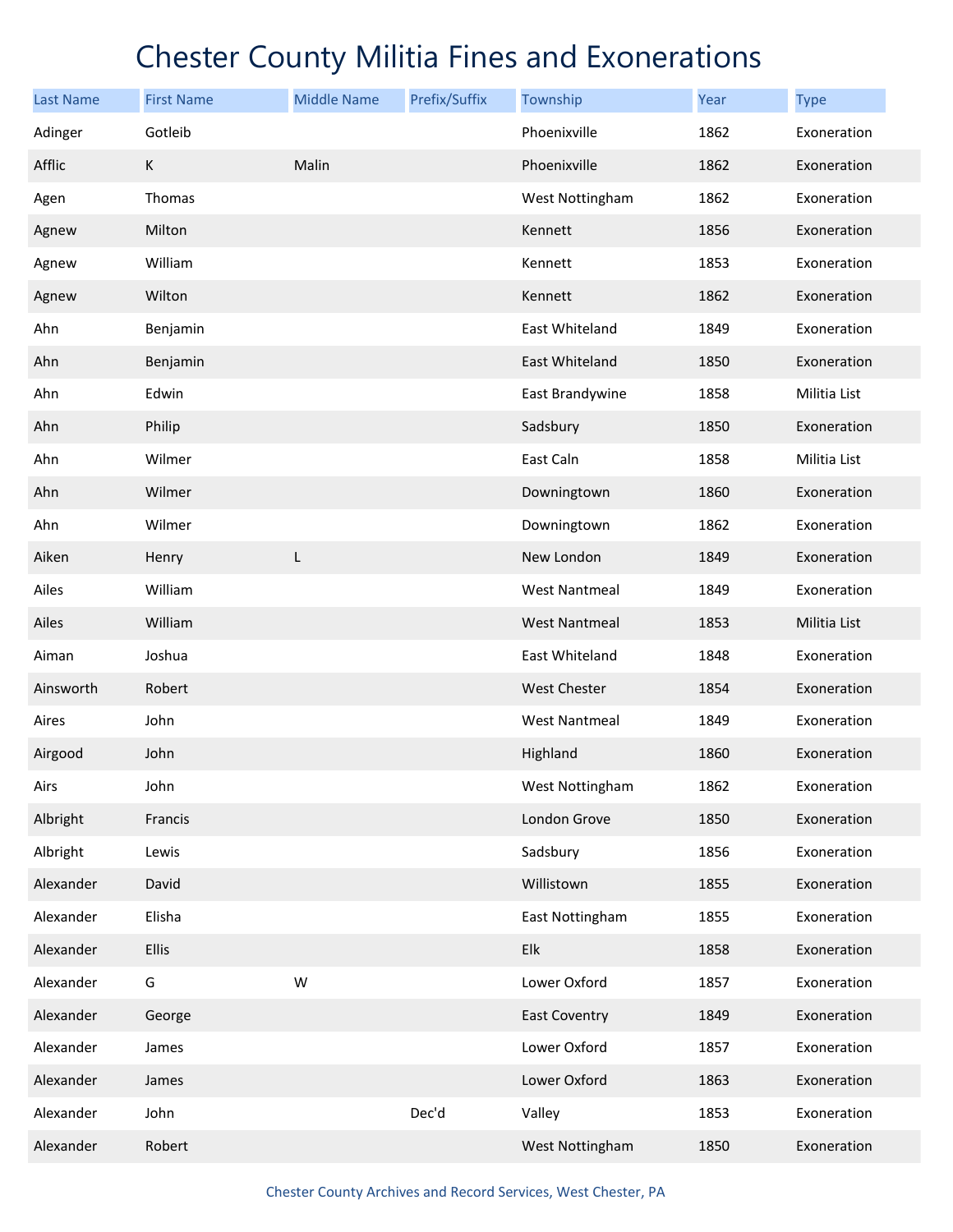| <b>Last Name</b> | <b>First Name</b> | <b>Middle Name</b> | Prefix/Suffix | Township             | Year | <b>Type</b>  |
|------------------|-------------------|--------------------|---------------|----------------------|------|--------------|
| Alexander        | Samuel            |                    |               | Lower Oxford         | 1857 | Exoneration  |
| Alexander        | Thomas            |                    |               | East Bradford        | 1862 | Exoneration  |
| Alexander        | Washington        |                    |               | <b>East Coventry</b> | 1855 | Exoneration  |
| Alexander        | Washington        |                    |               | <b>East Coventry</b> | 1857 | Exoneration  |
| Alexander        | Washington        |                    |               | <b>East Coventry</b> | 1859 | Exoneration  |
| Alexander        | Washington        |                    |               | <b>East Coventry</b> | 1859 | Exoneration  |
| Algire           | Michael           |                    |               | West Nantmeal        | 1849 | Exoneration  |
| Alibone          | William           |                    |               | West Whiteland       | 1850 | Exoneration  |
| Alison           | Charles           |                    |               | Lower Oxford         | 1857 | Exoneration  |
| Alison           | John              |                    |               | East Fallowfield     | 1850 | Exoneration  |
| Alison           | John              |                    |               | Lower Oxford         | 1857 | Exoneration  |
| Alison           | John              | G                  |               | East Brandywine      | 1855 | Militia List |
| Alison           | John              | G                  |               | East Brandywine      | 1857 | Militia Tax  |
| Alison           | John              | G                  |               | East Brandywine      | 1858 | Militia List |
| Alison           | John              | G                  |               | East Brandywine      | 1859 | Militia List |
| Alison           | John              | G                  |               | East Brandywine      | 1860 | Militia List |
| Alison           | John              | G                  |               | East Brandywine      | 1862 | Exoneration  |
| Alison           | Joseph            |                    |               | <b>Upper Uwchlan</b> | 1862 | Exoneration  |
| Alison           | Joseph            | J                  |               | West Whiteland       | 1863 | Exoneration  |
| Allbright        | Francis           |                    |               | London Grove         | 1850 | Exoneration  |
| Allen            | Davis             |                    |               | Tredyffrin           | 1855 | Exoneration  |
| Allen            | James             |                    |               | Phoenixville         | 1862 | Exoneration  |
| Allen            | Jesse             |                    |               | West Fallowfield     | 1856 | Exoneration  |
| Allen            | Jessy             |                    |               | West Fallowfield     | 1852 | Exoneration  |
| Allen            | Levi              |                    |               | West Whiteland       | 1858 | Exoneration  |
| Allen            | Rhuben            |                    |               | West Fallowfield     | 1854 | Exoneration  |
| Allen            | Richard           |                    |               | East Caln            | 1850 | Exoneration  |
| Allen            | Richard           | $\sf T$            |               | Westtown             | 1853 | Exoneration  |
| Allison          | George            |                    |               | Uwchlan              | 1853 | Exoneration  |
| Allison          | Isaac             |                    |               | East Fallowfield     | 1862 | Exoneration  |
| Allison          | Robert            |                    |               | West Nantmeal        | 1856 | Militia List |
| Allmon           | Anthony           |                    |               | Birmingham           | 1857 | Exoneration  |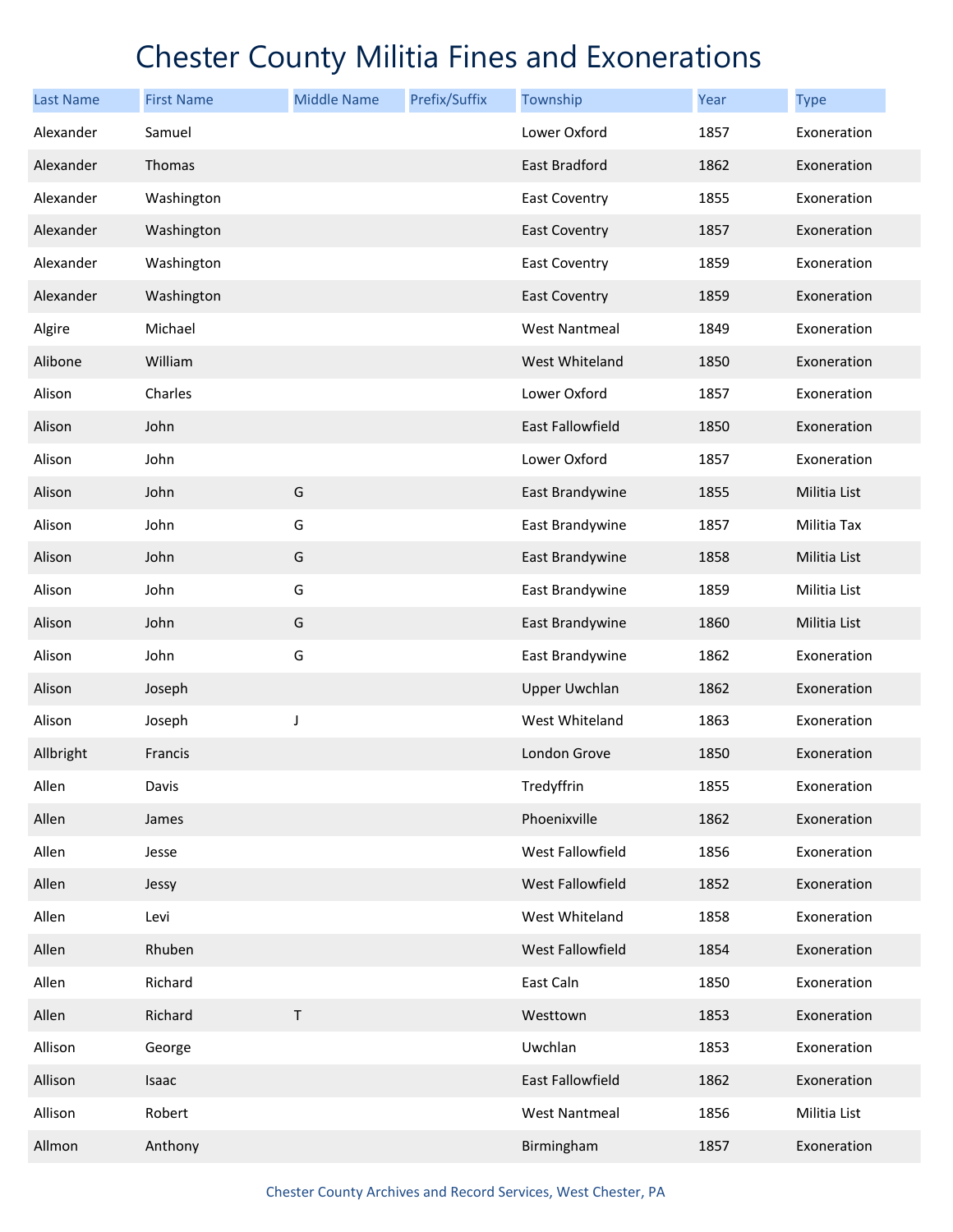| <b>Last Name</b> | <b>First Name</b> | <b>Middle Name</b> | Prefix/Suffix | Township             | Year | <b>Type</b>  |
|------------------|-------------------|--------------------|---------------|----------------------|------|--------------|
| Allsop           | Samuel            |                    |               | Westtown             | 1857 | Exoneration  |
| Altimus          | Martial           |                    |               | London Grove         | 1850 | Exoneration  |
| Altimus          | Martial           |                    |               | London Grove         | 1850 | Exoneration  |
| Aman             | Jacob             |                    |               | <b>West Vincent</b>  | 1850 | Exoneration  |
| Aman             | Jesse             |                    |               | East Whiteland       | 1849 | Exoneration  |
| Aman             | Lack              | W                  |               | West Whiteland       | 1856 | Exoneration  |
| Ames             | Isaac             |                    |               | Sadsbury             | 1850 | Exoneration  |
| Ames             | <b>Morris</b>     |                    |               | West Brandywine      | 1863 | Exoneration  |
| Ammons           | Davis             |                    |               | <b>West Nantmeal</b> | 1853 | Militia List |
| Ammons           | Davis             |                    |               | <b>West Nantmeal</b> | 1856 | Militia List |
| Ammons           | Davis             |                    |               | <b>West Nantmeal</b> | 1858 | Militia List |
| Amole            | Christian         |                    |               | <b>West Nantmeal</b> | 1853 | Militia List |
| Amole            | Christian         |                    |               | <b>West Nantmeal</b> | 1856 | Militia List |
| Amole            | Christian         |                    |               | <b>West Nantmeal</b> | 1857 | Militia List |
| Amole            | Christian         |                    |               | <b>West Nantmeal</b> | 1858 | Militia List |
| Amole            | Davis             |                    |               | Warwick              | 1862 | Exoneration  |
| Amole            | George            |                    |               | <b>West Nantmeal</b> | 1857 | Militia List |
| Amole            | George            |                    |               | <b>West Nantmeal</b> | 1858 | Militia List |
| Amole            | Henry             |                    |               | <b>West Nantmeal</b> | 1856 | Militia List |
| Amole            | Henry             |                    |               | <b>West Nantmeal</b> | 1857 | Militia List |
| Amole            | Henry             |                    |               | <b>West Nantmeal</b> | 1858 | Militia List |
| Amole            | Levi              |                    |               | Warwick              | 1850 | Exoneration  |
| Amole            | Michael           |                    |               | <b>West Nantmeal</b> | 1856 | Militia List |
| Amole            | William           |                    |               | Warwick              | 1850 | Exoneration  |
| Anders           | Harmon            |                    |               | <b>West Vincent</b>  | 1850 | Exoneration  |
| Anderson         | A                 |                    |               | Hopewell             | 1863 | Exoneration  |
| Anderson         | Alexander         |                    |               | Valley               | 1858 | Exoneration  |
| Anderson         | Alexander         |                    |               | Valley               | 1860 | Exoneration  |
| Anderson         | Eli               |                    |               | Uwchlan              | 1851 | Exoneration  |
| Anderson         | Eli               | ${\sf P}$          |               | East Brandywine      | 1860 | Militia List |
| Anderson         | Hibberd           |                    |               | Elk                  | 1863 | Exoneration  |
| Anderson         | Isaac             |                    |               | Pennsbury            | 1853 | Exoneration  |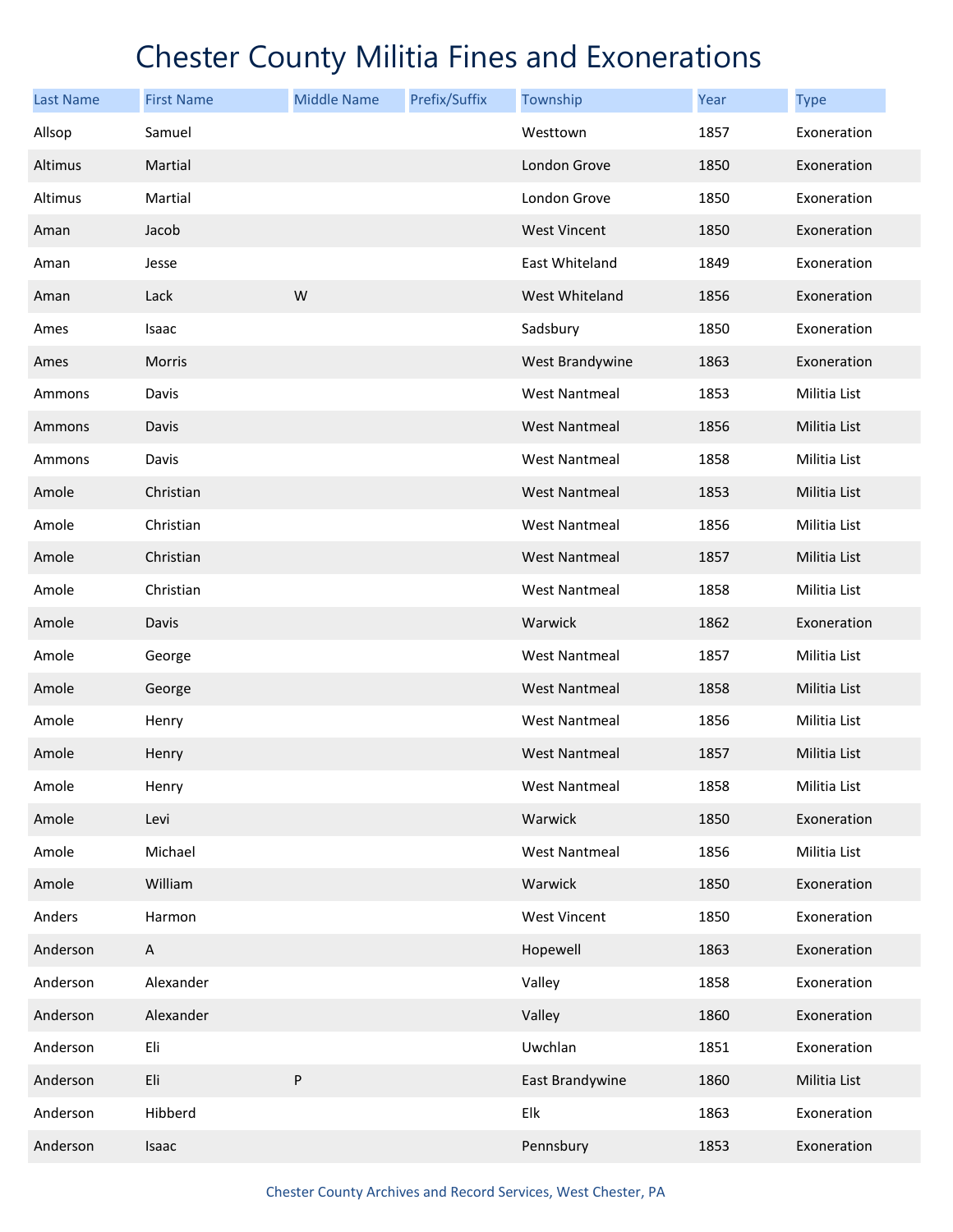| <b>Last Name</b> | <b>First Name</b> | <b>Middle Name</b> | Prefix/Suffix | Township                | <b>Year</b> | <b>Type</b>  |
|------------------|-------------------|--------------------|---------------|-------------------------|-------------|--------------|
| Anderson         | James             | B                  |               | East Brandywine         | 1856        | Exoneration  |
| Anderson         | James             | $\sf B$            |               | West Brandywine         | 1857        | Exoneration  |
| Anderson         | John              |                    |               | East Nottingham         | 1853        | Exoneration  |
| Anderson         | John              |                    |               | East Nottingham         | 1853        | Militia List |
| Anderson         | John              |                    |               | Phoenixville            | 1854        | Exoneration  |
| Anderson         | John              |                    |               | Elk                     | 1859        | Exoneration  |
| Anderson         | Joseph            |                    |               | East Nottingham         | 1849        | Exoneration  |
| Anderson         | Joseph            |                    |               | West Nottingham         | 1858        | Exoneration  |
| Anderson         | Matthew           |                    |               | Easttown                | 1858        | Exoneration  |
| Anderson         | Thomas            |                    |               | East Nottingham         | 1850        | Exoneration  |
| Anderson         | Thomas            |                    |               | East Nottingham         | 1853        | Militia List |
| Anderson         | Thomas            |                    |               | Phoenixville            | 1853        | Exoneration  |
| Anderson         | Thomas            |                    |               | East Nottingham         | 1853        | Exoneration  |
| Anderson         | Thomas            |                    |               | Hopewell                | 1857        | Exoneration  |
| Anderson         | Thomas            |                    |               | Lower Oxford            | 1863        | Exoneration  |
| Anderson         | William           | $\mathsf{A}$       |               | Kennett Square          | 1859        | Exoneration  |
| Andlers          | Frederick         |                    |               | East Brandywine         | 1858        | Exoneration  |
| Andres           | William           | $\mathsf C$        |               | West Whiteland          | 1858        | Exoneration  |
| Andrews          | John              |                    |               | Phoenixville            | 1855        | Exoneration  |
| Andrews          | Josiah            |                    |               | Phoenixville            | 1853        | Exoneration  |
| Andrews          | Phenias           |                    |               | East Caln               | 1855        | Exoneration  |
| Andrews          | Phinaes           |                    |               | East Caln               | 1853        | Exoneration  |
| Andrews          | Phineas           |                    |               | East Caln               | 1854        | Exoneration  |
| Andrews          | ${\sf W}$         | W                  |               | Elk                     | 1858        | Exoneration  |
| Andrews          | W                 | W.                 |               | Elk                     | 1860        | Exoneration  |
| Andrews          | William           | ${\sf W}$          |               | <b>East Fallowfield</b> | 1858        | Exoneration  |
| Anglim           | James             |                    |               | East Whiteland          | 1850        | Exoneration  |
| Apple            | Edwin             |                    |               | <b>West Chester</b>     | 1855        | Exoneration  |
| Apple            | Edwin             |                    |               | <b>West Chester</b>     | 1862        | Exoneration  |
| Archer           | Abner             |                    |               | West Marlborough        | 1850        | Exoneration  |
| Archer           | Abner             | T                  |               | East Marlborough        | 1853        | Exoneration  |
| Archer           | Hays              |                    |               | West Marlborough        | 1849        | Exoneration  |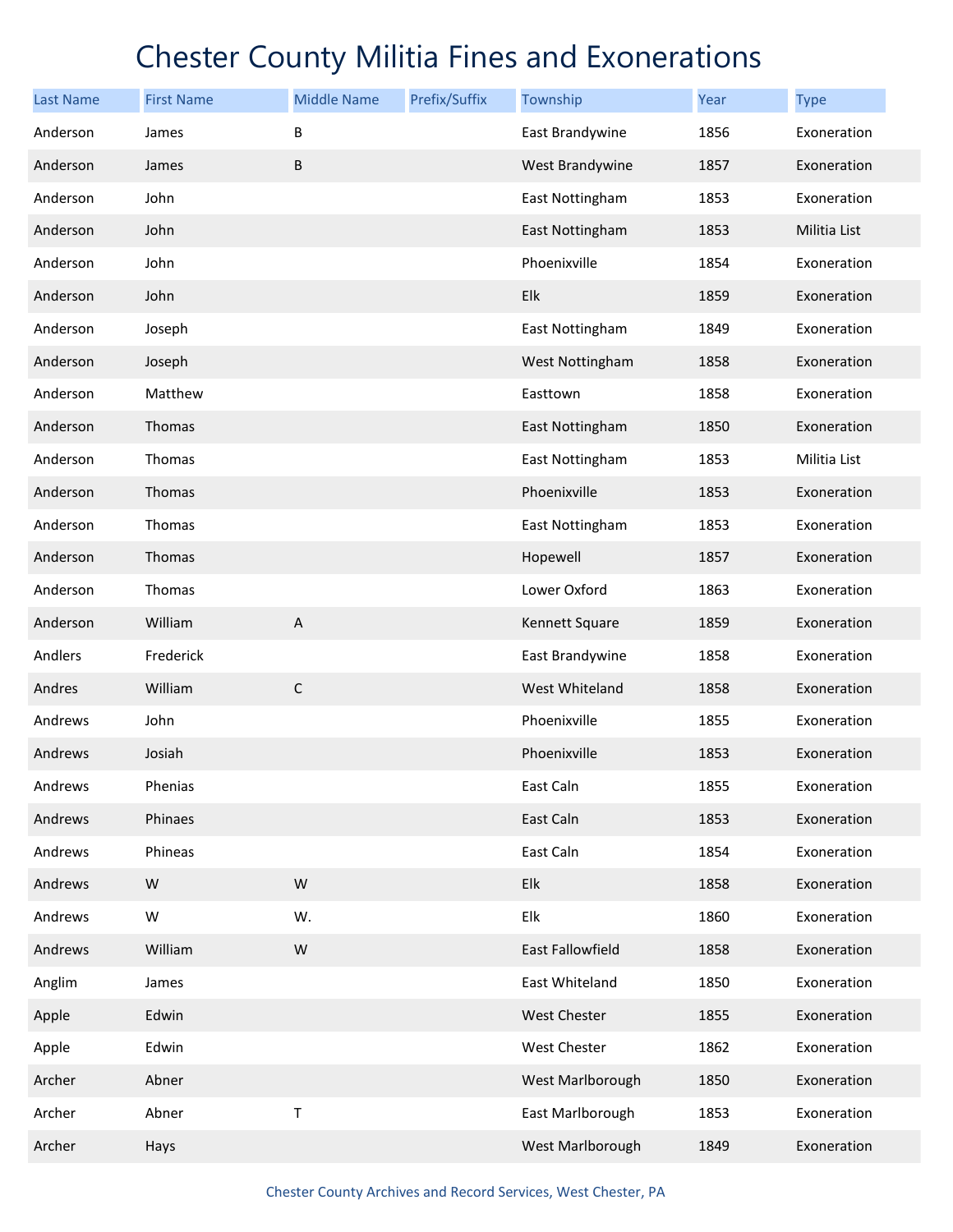| <b>Last Name</b> | <b>First Name</b> | <b>Middle Name</b> | Prefix/Suffix | Township             | Year | <b>Type</b>  |
|------------------|-------------------|--------------------|---------------|----------------------|------|--------------|
| Archer           | Israel            |                    |               | East Marlborough     | 1850 | Exoneration  |
| Archer           | Taylor            |                    |               | East Marlborough     | 1850 | Exoneration  |
| Archer           | Taylor            |                    |               | East Marlborough     | 1853 | Exoneration  |
| Archer           | Taylor            |                    |               | East Marlborough     | 1854 | Exoneration  |
| Aregood          | Sebastian         |                    |               | Sadsbury             | 1860 | Exoneration  |
| Aright           | Thomas            | $\mathsf F$        |               | <b>West Chester</b>  | 1860 | Exoneration  |
| Arms             | John              |                    |               | South Conventry      | 1847 | Exoneration  |
| Armstrong        | David             |                    |               | Lower Oxford         | 1850 | Exoneration  |
| Armstrong        | Edward            |                    |               | <b>West Chester</b>  | 1850 | Exoneration  |
| Armstrong        | Francis           |                    |               | West Caln            | 1860 | Exoneration  |
| Armstrong        | George            |                    |               | East Whiteland       | 1859 | Exoneration  |
| Armstrong        | Jackson           |                    |               | Lower Oxford         | 1849 | Exoneration  |
| Armstrong        | Jackson           |                    | Dec'd         | Lower Oxford         | 1860 | Exoneration  |
| Armstrong        | James             |                    |               | Lower Oxford         | 1849 | Exoneration  |
| Armstrong        | John              |                    | Sr.           | West Caln            | 1855 | Exoneration  |
| Armstrong        | John              |                    |               | West Caln            | 1855 | Exoneration  |
| Armstrong        | John              |                    |               | Willistown           | 1857 | Exoneration  |
| Armstrong        | John              |                    |               | Willistown           | 1857 | Exoneration  |
| Armstrong        | John              |                    |               | Willistown           | 1857 | Exoneration  |
| Armstrong        | John              |                    |               | West Caln            | 1860 | Exoneration  |
| Armstrong        | Thomas            |                    |               | New Garden           | 1850 | Exoneration  |
| Armstrong        | Thomas            |                    |               | West Chester         | 1850 | Exoneration  |
| Arnold           | David             |                    |               | <b>West Nantmeal</b> | 1857 | Militia List |
| Arnold           | David             |                    |               | South Conventry      | 1863 | Exoneration  |
| Arnold           | Isaac             |                    |               | West Nantmeal        | 1853 | Militia List |
| Arnold           | Jacob             |                    |               | <b>West Nantmeal</b> | 1849 | Exoneration  |
| Arnold           | John              |                    |               | <b>East Nantmeal</b> | 1850 | Exoneration  |
| Arnold           | Joseph            |                    |               | Honeybrook           | 1862 | Exoneration  |
| Arnold           | Levi              |                    |               | <b>West Nantmeal</b> | 1852 | Exoneration  |
| Arnold           | Michael           |                    |               | <b>West Nantmeal</b> | 1853 | Militia List |
| Arnold           | Michael           |                    |               | <b>West Nantmeal</b> | 1858 | Militia List |
| Arters           | John              |                    |               | East Brandywine      | 1859 | Militia List |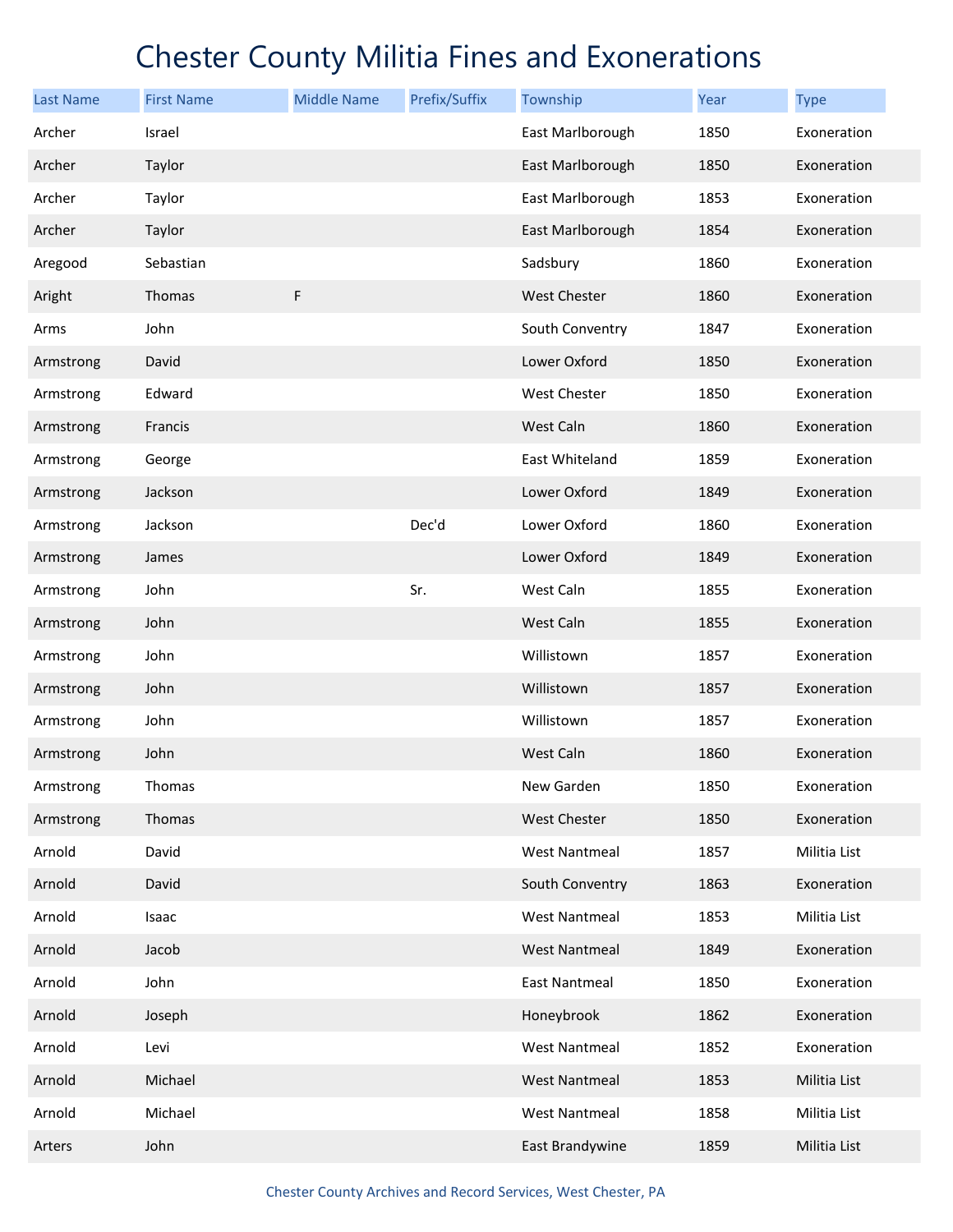| <b>Last Name</b> | <b>First Name</b> | <b>Middle Name</b> | Prefix/Suffix | Township            | Year | <b>Type</b>  |
|------------------|-------------------|--------------------|---------------|---------------------|------|--------------|
| Arters           | Joseph            | Α                  |               | East Brandywine     | 1859 | Militia List |
| Arters           | Joseph            | $\mathsf A$        |               | East Brandywine     | 1860 | Militia List |
| Arters           | Joseph            | Α                  |               | East Brandywine     | 1862 | Militia List |
| Arters           | William           |                    |               | East Brandywine     | 1850 | Exoneration  |
| Arthur           | Joseph            |                    |               | London Grove        | 1853 | Exoneration  |
| Arthurs          | Charles           |                    |               | East Nottingham     | 1853 | Militia List |
| Artlip           | John              |                    |               | Londonderry         | 1850 | Exoneration  |
| Ash              | Franklin          |                    |               | Lower Oxford        | 1857 | Exoneration  |
| Ash              | George            |                    |               | Phoenixville        | 1853 | Exoneration  |
| Ash              | George            |                    |               | Phoenixville        | 1854 | Exoneration  |
| Ash              | Phineas           |                    |               | Valley              | 1854 | Exoneration  |
| Ash              | Samuel            |                    |               | <b>East Vincent</b> | 1860 | Exoneration  |
| Ash              | William           |                    |               | <b>East Vincent</b> | 1855 | Exoneration  |
| Ash              | William           |                    |               | West Vincent        | 1858 | Exoneration  |
| Ashbridge        | Richard           |                    |               | West Whiteland      | 1849 | Exoneration  |
| Ashbridge        | Richard           |                    |               | West Whiteland      | 1853 | Exoneration  |
| Asowal           | John              |                    |               | Honeybrook          | 1850 | Exoneration  |
| Aspell           | Richard           |                    |               | Uwchlan             | 1860 | Exoneration  |
| Aspnel           | David             |                    |               | West Fallowfield    | 1849 | Exoneration  |
| Asters           | James             |                    |               | East Brandywine     | 1853 | Exoneration  |
| Aston            | Thomas            |                    |               | East Marlborough    | 1850 | Exoneration  |
| Atherton         | David             |                    |               | West Marlborough    | 1863 | Exoneration  |
| Athins           | Josiah            |                    |               | West Bradford       | 1860 | Exoneration  |
| Atkin            | James             | ${\sf M}$          |               | <b>Upper Oxford</b> | 1853 | Exoneration  |
| Atkins           | Joseph            |                    |               | West Whiteland      | 1855 | Exoneration  |
| Atkins           | Phineas           |                    |               | East Goshen         | 1863 | Exoneration  |
| Atkins           | T                 | B                  |               | West Chester        | 1862 | Exoneration  |
| Atkinson         | John              |                    |               | East Caln           | 1850 | Exoneration  |
| Atkinson         | John              |                    |               | East Caln           | 1858 | Militia List |
| Atterton         | David             |                    |               | West Marlborough    | 1853 | Exoneration  |
| Atterton         | David             |                    |               | West Marlborough    | 1857 | Exoneration  |
| Auches           | William           | $\mathsf D$        |               | Phoenixville        | 1853 | Exoneration  |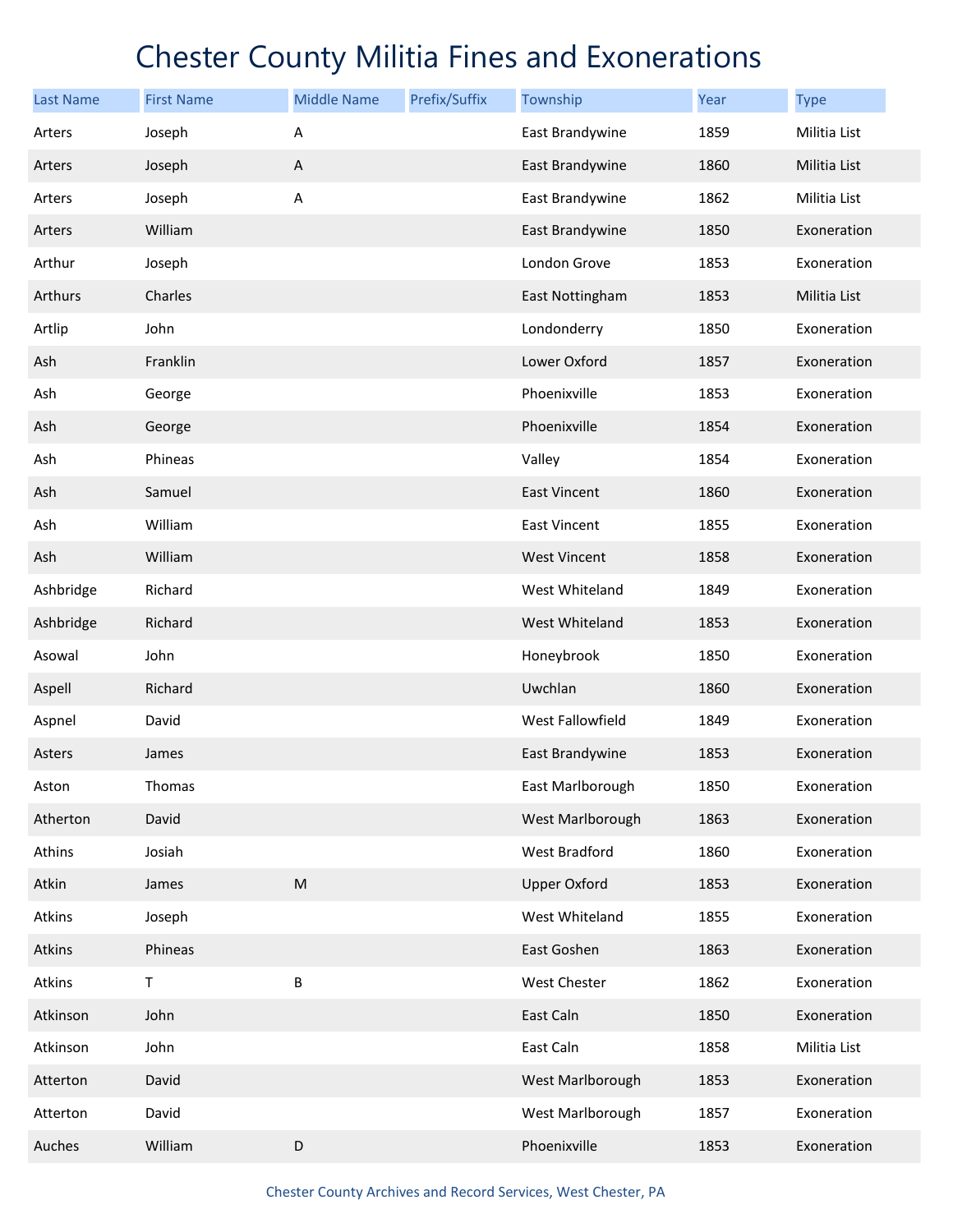| <b>Last Name</b> | <b>First Name</b> | <b>Middle Name</b> | Prefix/Suffix | Township             | Year | <b>Type</b>  |
|------------------|-------------------|--------------------|---------------|----------------------|------|--------------|
| Augee            | Clinton           |                    |               | <b>West Chester</b>  | 1850 | Exoneration  |
| Auld             | Ezekiel           |                    |               | Charlestown          | 1850 | Exoneration  |
| Auld             | William           |                    |               | Phoenixville         | 1850 | Exoneration  |
| Austin           | Charles           |                    |               | Phoenixville         | 1853 | Exoneration  |
| Austin           | Jacob             |                    |               | Phoenixville         | 1854 | Exoneration  |
| Austin           | Jacob             |                    |               | Phoenixville         | 1862 | Exoneration  |
| Austin           | John              |                    |               | Phoenixville         | 1853 | Exoneration  |
| Avert            | F                 |                    |               | Phoenixville         | 1853 | Exoneration  |
| Ayars            | Miller            |                    |               | West Fallowfield     | 1855 | Exoneration  |
| Ayars            | Preston           |                    |               | Charlestown          | 1859 | Exoneration  |
| Ayars            | William           | T                  |               | Elk                  | 1862 | Exoneration  |
| Ayers            | J Westley         |                    |               | Charlestown          | 1857 | Exoneration  |
| Ayres            | George            |                    |               | New London           | 1849 | Exoneration  |
| Ayres            | Samuel            |                    |               | New London           | 1849 | Exoneration  |
| Ayres            | William           |                    |               | <b>West Nantmeal</b> | 1858 | Militia List |
| <b>Babb</b>      | Hiram             | W                  |               | Westtown             | 1849 | Exoneration  |
| Bachman          | Reuben            |                    |               | North Conventry      | 1860 | Exoneration  |
| <b>Bagert</b>    | William           |                    |               | Phoenixville         | 1854 | Exoneration  |
| Bahel            | Samuel            |                    |               | Phoenixville         | 1854 | Exoneration  |
| <b>Bahel</b>     | Samuel            |                    |               | Phoenixville         | 1855 | Exoneration  |
| Bahel            | Samuel            |                    |               | Phoenixville         | 1862 | Exoneration  |
| Bahel            | Thomas            |                    |               | Phoenixville         | 1853 | Exoneration  |
| Bahell           | J                 |                    |               | Phoenixville         | 1850 | Exoneration  |
| Bahell           | John              |                    |               | Phoenixville         | 1850 | Exoneration  |
| Bahell           | Samuel            |                    |               | Phoenixville         | 1853 | Exoneration  |
| <b>Bailey</b>    | Amos              |                    |               | East Brandywine      | 1853 | Exoneration  |
| Bailey           | Amos              |                    |               | East Caln            | 1853 | Exoneration  |
| Bailey           | Amos              |                    |               | East Whiteland       | 1859 | Exoneration  |
| Bailey           | Benjamin          | $\mathsf{H}$       |               | Highland             | 1858 | Exoneration  |
| <b>Bailey</b>    | David             | ${\sf R}$          |               | West Fallowfield     | 1849 | Exoneration  |
| Bailey           | Esra              |                    |               | Uwchlan              | 1854 | Exoneration  |
| Bailey           | Evan              |                    |               | West Marlborough     | 1857 | Exoneration  |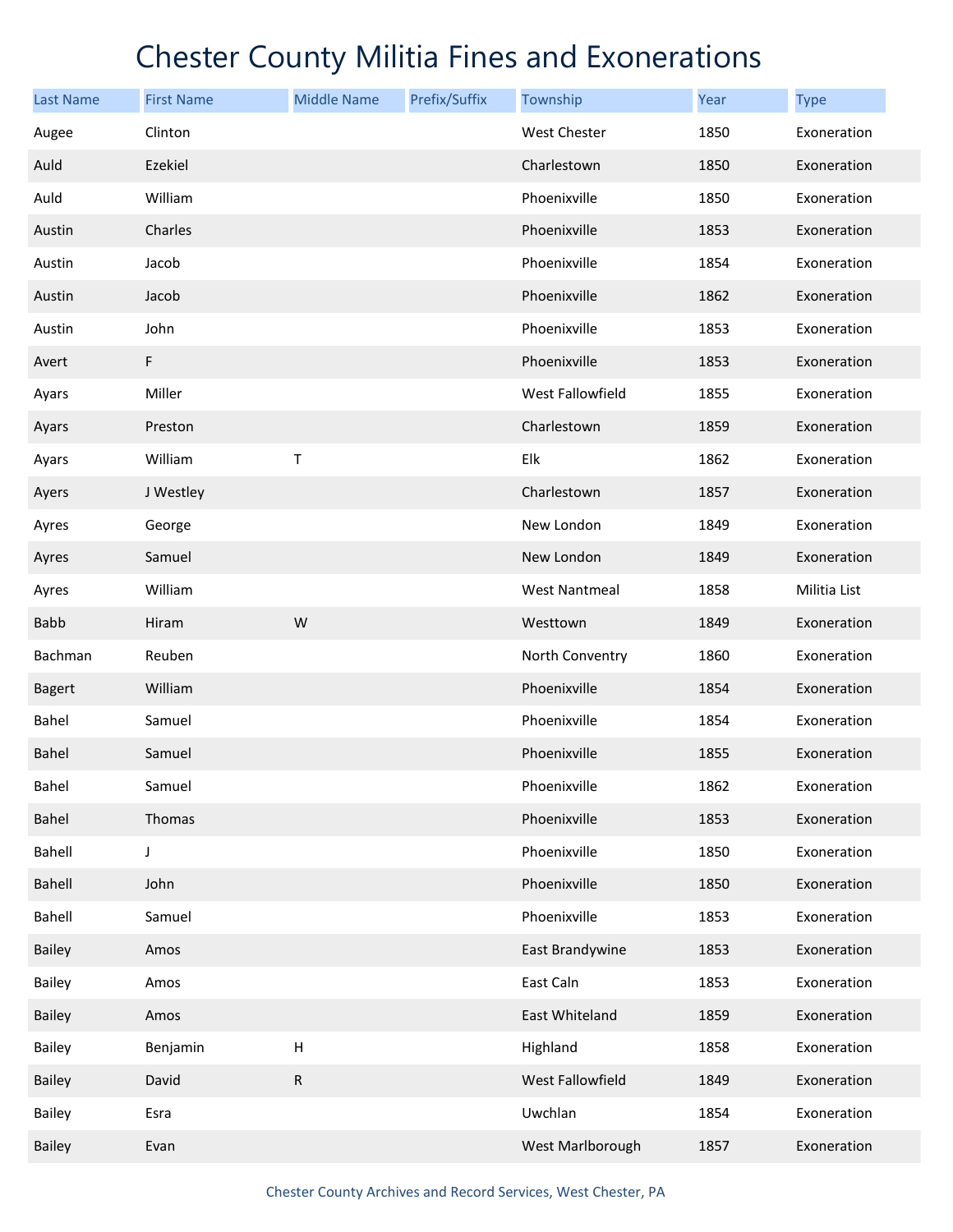| <b>Last Name</b> | <b>First Name</b> | <b>Middle Name</b> | Prefix/Suffix | Township                | Year | <b>Type</b>  |
|------------------|-------------------|--------------------|---------------|-------------------------|------|--------------|
| <b>Bailey</b>    | George            |                    |               | Penn                    | 1857 | Exoneration  |
| <b>Bailey</b>    | Humphrey          |                    |               | East Marlborough        | 1850 | Exoneration  |
| <b>Bailey</b>    | Isaac             |                    |               | East Brandywine         | 1853 | Exoneration  |
| <b>Bailey</b>    | James             | J                  |               | <b>East Fallowfield</b> | 1854 | Exoneration  |
| <b>Bailey</b>    | James             | J                  |               | East Fallowfield        | 1857 | Exoneration  |
| <b>Bailey</b>    | John              |                    |               | <b>West Fallowfield</b> | 1855 | Exoneration  |
| <b>Bailey</b>    | Jones             |                    |               | Westtown                | 1854 | Exoneration  |
| <b>Bailey</b>    | Joshua            | G                  |               | West Marlborough        | 1849 | Exoneration  |
| Bailey           | Joshua            | J                  |               | West Marlborough        | 1853 | Exoneration  |
| <b>Bailey</b>    | Levi              |                    |               | East Marlborough        | 1854 | Exoneration  |
| <b>Bailey</b>    | Marshall          |                    |               | Lower Oxford            | 1853 | Exoneration  |
| <b>Bailey</b>    | Marshall          |                    |               | East Bradford           | 1854 | Exoneration  |
| <b>Bailey</b>    | Reuben            |                    |               | West Marlborough        | 1854 | Exoneration  |
| <b>Bailey</b>    | Reuben            |                    |               | West Marlborough        | 1856 | Exoneration  |
| <b>Bailey</b>    | Rhuben            |                    |               | West Marlborough        | 1853 | Exoneration  |
| <b>Bailey</b>    | Richard           | B                  |               | <b>West Bradford</b>    | 1855 | Exoneration  |
| <b>Bailey</b>    | Samuel            |                    |               | London Grove            | 1853 | Exoneration  |
| <b>Bailey</b>    | Samuel            | D                  |               | East Bradford           | 1854 | Exoneration  |
| <b>Bailey</b>    | Thomas            |                    |               | East Brandywine         | 1853 | Exoneration  |
| <b>Bailey</b>    | Thomas            |                    |               | East Caln               | 1853 | Exoneration  |
| Bailey           | Thomas            |                    |               | West Fallowfield        | 1858 | Exoneration  |
| <b>Bailey</b>    | Thomas            | L                  |               | West Whiteland          | 1858 | Exoneration  |
| Bailey           | William           |                    |               | West Fallowfield        | 1855 | Exoneration  |
| <b>Bailey</b>    | William           |                    |               | East Marlborough        | 1855 | Exoneration  |
| Bailey           | William           |                    |               | West Chester            | 1855 | Exoneration  |
| <b>Bailey</b>    | William           |                    |               | West Fallowfield        | 1858 | Exoneration  |
| Bailey           | William           |                    |               | West Marlborough        | 1859 | Exoneration  |
| <b>Bailey</b>    | William           | E                  |               | West Marlborough        | 1849 | Exoneration  |
| Bailey           | William           | P                  |               | West Goshen             | 1858 | Exoneration  |
| <b>Baily</b>     | Amos              |                    |               | East Brandywine         | 1855 | Militia List |
| Baily            | B                 | B                  |               | West Bradford           | 1856 | Militia List |
| Baily            | Barton            |                    |               | Valley                  | 1853 | Exoneration  |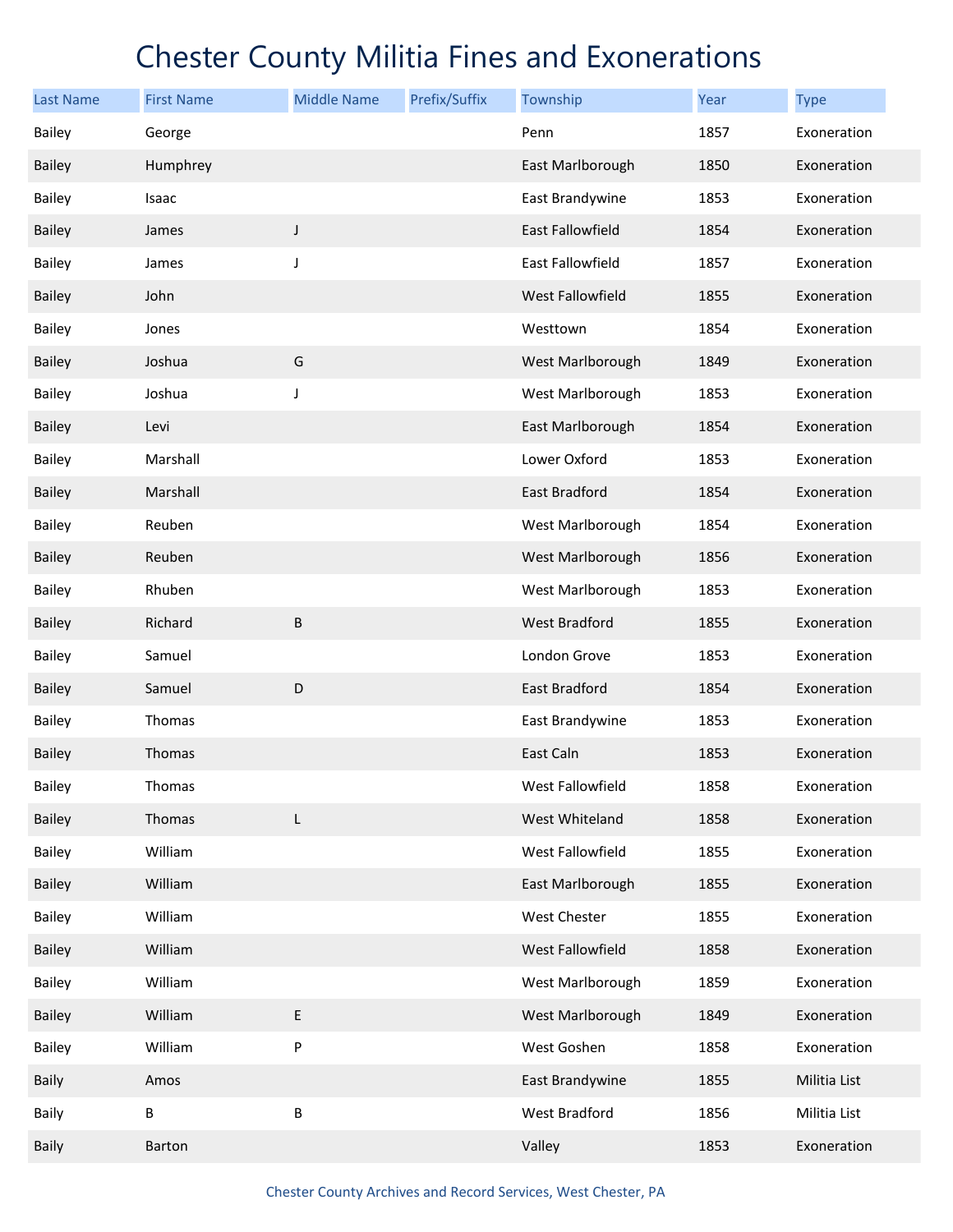| <b>Last Name</b> | <b>First Name</b> | <b>Middle Name</b>        | Prefix/Suffix | Township         | Year | <b>Type</b>  |
|------------------|-------------------|---------------------------|---------------|------------------|------|--------------|
| Baily            | Ezra              | L                         |               | East Marlborough | 1859 | Exoneration  |
| <b>Baily</b>     | George            |                           |               | Tredyffrin       | 1848 | Exoneration  |
| Baily            | George            |                           |               | East Whiteland   | 1848 | Exoneration  |
| <b>Baily</b>     | George            | F                         |               | Downingtown      | 1863 | Exoneration  |
| Baily            | Giles             |                           |               | Westtown         | 1862 | Exoneration  |
| Baily            | Henry             |                           |               | Lower Oxford     | 1857 | Exoneration  |
| Baily            | Isaac             |                           |               | East Nottingham  | 1855 | Exoneration  |
| <b>Baily</b>     | John              | $\boldsymbol{\mathsf{H}}$ |               | Westtown         | 1862 | Exoneration  |
| Baily            | John              | P                         |               | Phoenixville     | 1862 | Exoneration  |
| <b>Baily</b>     | Jonathan          |                           |               | Uwchlan          | 1853 | Exoneration  |
| Baily            | Marshall          |                           |               | East Nottingham  | 1858 | Exoneration  |
| Baily            | Richard           |                           |               | East Brandywine  | 1857 | Militia Tax  |
| Baily            | Richard           | B                         |               | West Bradford    | 1850 | Exoneration  |
| <b>Baily</b>     | Richard           | D                         |               | West Bradford    | 1855 | Exoneration  |
| Baily            | Robert            |                           |               | Downingtown      | 1860 | Exoneration  |
| Baily            | Robert            |                           |               | Downingtown      | 1862 | Exoneration  |
| Baily            | Thomas            |                           |               | East Brandywine  | 1855 | Militia List |
| <b>Baily</b>     | Thomas            |                           |               | East Brandywine  | 1857 | Militia Tax  |
| Baily            | William           | $\boldsymbol{\mathsf{H}}$ |               | East Marlborough | 1859 | Exoneration  |
| Baily            | William           | $\boldsymbol{\mathsf{H}}$ |               | Newlin           | 1862 | Exoneration  |
| Bainbridge       | David             |                           |               | West Chester     | 1862 | Exoneration  |
| Baird            | John              |                           |               | East Fallowfield | 1862 | Exoneration  |
| Baker            | Aaron             |                           |               | London Grove     | 1850 | Exoneration  |
| Baker            | Aaron             |                           |               | London Grove     | 1850 | Exoneration  |
| Baker            | Aaron             |                           |               | London Grove     | 1850 | Exoneration  |
| Baker            | Aron              |                           |               | London Grove     | 1850 | Exoneration  |
| Baker            | Charles           |                           |               | East Marlborough | 1855 | Exoneration  |
| Baker            | David             |                           |               | Willistown       | 1853 | Exoneration  |
| Baker            | Denny             |                           |               | East Brandywine  | 1858 | Militia List |
| Baker            | Dilworth          |                           |               | Phoenixville     | 1850 | Exoneration  |
| Baker            | Dilworth          |                           |               | Phoenixville     | 1854 | Exoneration  |
| Baker            | Easan             |                           |               | West Chester     | 1855 | Exoneration  |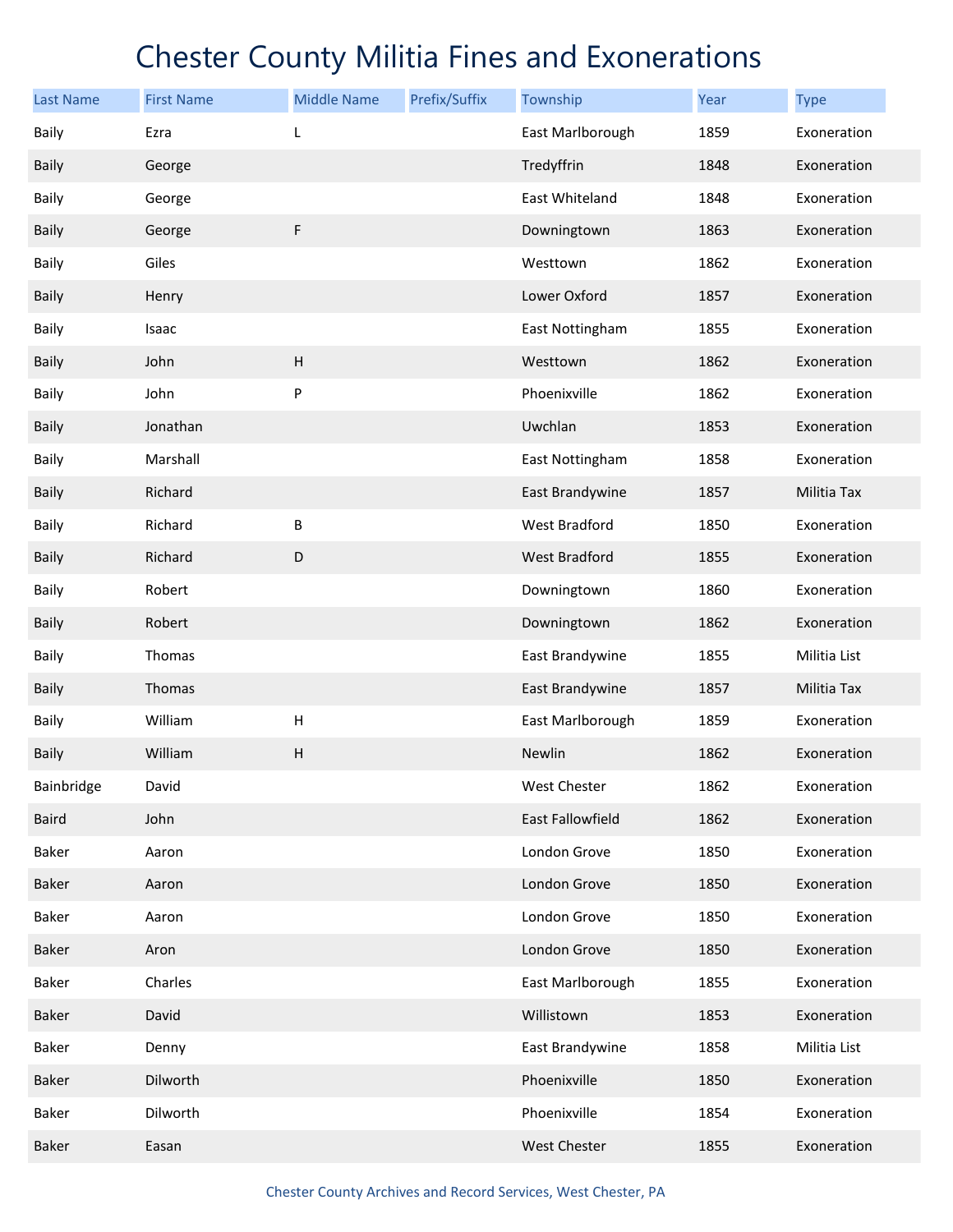| <b>Last Name</b> | <b>First Name</b> | <b>Middle Name</b> | Prefix/Suffix | Township         | Year    | <b>Type</b>  |
|------------------|-------------------|--------------------|---------------|------------------|---------|--------------|
| Baker            | Elias             |                    |               | Westtown         | 1858    | Exoneration  |
| <b>Baker</b>     | Elisha            |                    | $_{\rm Jr}$   | West Marlborough | 1849    | Exoneration  |
| Baker            | Evan              |                    |               | West Marlborough | 1859    | Exoneration  |
| <b>Baker</b>     | Evan              |                    |               | West Marlborough | 1862    | Exoneration  |
| Baker            | Franklin          |                    |               | West Marlborough | 1849    | Exoneration  |
| <b>Baker</b>     | Franklin          |                    |               | West Marlborough | 1850    | Exoneration  |
| Baker            | Franklin          |                    |               | East Fallowfield | 1853    | Exoneration  |
| <b>Baker</b>     | Franklin          |                    |               | East Caln        | 1854    | Exoneration  |
| Baker            | Franklin          |                    |               | West Brandywine  | 1860    | Exoneration  |
| Baker            | Franklin          |                    |               | West Brandywine  | 1862    | Exoneration  |
| Baker            | George            |                    |               | West Marlborough | 1850    | Exoneration  |
| <b>Baker</b>     | George            | S                  |               | West Fallowfield | 1862    | Exoneration  |
| Baker            | J                 | Mitchell           |               | West Marlborough | Undated | Exoneration  |
| Baker            | Jacob             |                    |               | Phoenixville     | 1850    | Exoneration  |
| Baker            | James             | W                  |               | Thornbury        | 1858    | Exoneration  |
| Baker            | Lewis             |                    |               | Londonderry      | 1858    | Exoneration  |
| Baker            | Lewis             |                    |               | Londonderry      | 1862    | Exoneration  |
| <b>Baker</b>     | Mahlon            |                    |               | West Marlborough | 1862    | Exoneration  |
| Baker            | Martin            |                    |               | West Pikeland    | 1857    | Exoneration  |
| <b>Baker</b>     | Miflin            | J                  |               | New London       | 1859    | Exoneration  |
| Baker            | S                 | Harvey             |               | London Grove     | 1863    | Exoneration  |
| Baker            | Samuel            |                    |               | Londonderry      | 1856    | Exoneration  |
| Baker            | William           |                    |               | West Pikeland    | 1848    | Exoneration  |
| <b>Baker</b>     | William           |                    |               | East Brandywine  | 1857    | Militia Tax  |
| <b>Baker</b>     | William           |                    | Jr            | West Marlborough | 1859    | Exoneration  |
| Baker            | William           |                    | Dec'd         | West Whiteland   | 1860    | Exoneration  |
| Baldwin          | Amos              |                    |               | East Marlborough | 1854    | Exoneration  |
| Baldwin          | Amos              |                    |               | East Marlborough | 1855    | Exoneration  |
| Baldwin          | Amos              |                    |               | East Whiteland   | 1856    | Exoneration  |
| Baldwin          | Antony            |                    |               | Highland         | 1854    | Exoneration  |
| Baldwin          | Barkley           | $\mathsf C$        |               | West Bradford    | 1856    | Militia List |
| Baldwin          | $\mathsf C$       | $\mathsf C$        |               | Sadsbury         | 1858    | Exoneration  |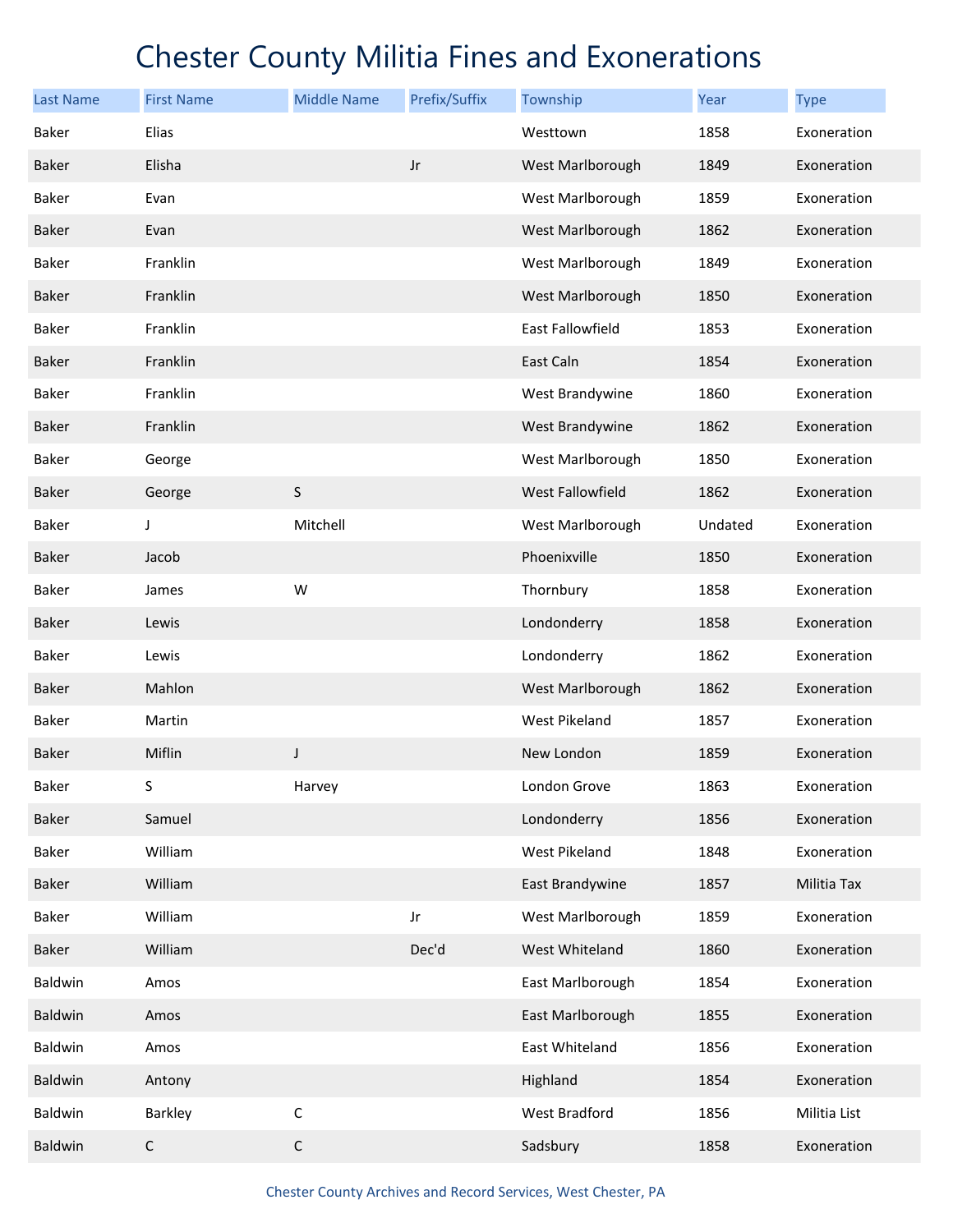| <b>Last Name</b>  | <b>First Name</b> | <b>Middle Name</b>        | Prefix/Suffix | Township             | Year | <b>Type</b>  |
|-------------------|-------------------|---------------------------|---------------|----------------------|------|--------------|
| Baldwin           | $\mathsf C$       | $\boldsymbol{\mathsf{H}}$ |               | Sadsbury             | 1857 | Exoneration  |
| Baldwin           | $\mathsf C$       | $\mathsf J$               |               | <b>West Chester</b>  | 1863 | Exoneration  |
| Baldwin           | Caleb             |                           |               | East Caln            | 1849 | Exoneration  |
| Baldwin           | Erskine           |                           |               | East Caln            | 1850 | Exoneration  |
| Baldwin           | Harlan            |                           |               | Sadsbury             | 1850 | Exoneration  |
| Baldwin           | Hatton            |                           |               | Thornbury            | 1855 | Exoneration  |
| Baldwin           | John              | ${\sf R}$                 |               | West Bradford        | 1856 | Militia List |
| Baldwin           | Jonson            | $\mathsf C$               |               | East Fallowfield     | 1854 | Exoneration  |
| Baldwin           | Joseph            |                           |               | West Bradford        | 1855 | Exoneration  |
| Baldwin           | Joshua            |                           |               | East Marlborough     | 1853 | Exoneration  |
| Baldwin           | Robert            |                           |               | Birmingham           | 1857 | Exoneration  |
| Baldwin           | T                 | F.H.                      |               | East Caln            | 1849 | Exoneration  |
| Baldwin           | T                 | F.H.                      |               | Valley               | 1853 | Exoneration  |
| Baldwin           | Thomas            |                           |               | Willistown           | 1853 | Exoneration  |
| Baldwin           | Thomas            |                           |               | Newlin               | 1856 | Exoneration  |
| Baldwin           | Thomas            |                           |               | Newlin               | 1858 | Exoneration  |
| Baldwin           | William           |                           |               | Kennett              | 1862 | Exoneration  |
| Baldwin           | William           | $\sf B$                   |               | Newlin               | 1849 | Exoneration  |
| Baldwin           | William           | L                         |               | West Bradford        | 1856 | Militia List |
| Baley             | William           |                           |               | Londonderry          | 1850 | Exoneration  |
| Ball              | W                 | M.B.                      |               | Phoenixville         | 1850 | Exoneration  |
| <b>Ballentine</b> | Archibald         |                           |               | West Brandywine      | 1850 | Exoneration  |
| Balouni           | Anthony           |                           |               | East Bradford        | 1862 | Exoneration  |
| Balwin            | Jacob             | $\mathsf T$               |               | West Fallowfield     | 1857 | Exoneration  |
| Baly              | David             | ${\sf R}$                 |               | West Fallowfield     | 1852 | Exoneration  |
| <b>Bamont</b>     | William           |                           |               | Easttown             | 1853 | Exoneration  |
| Banbridge         | David             |                           |               | East Caln            | 1853 | Exoneration  |
| Bane              | Abner             |                           |               | West Whiteland       | 1850 | Exoneration  |
| Bane              | Barnet            |                           |               | Tredyffrin           | 1849 | Exoneration  |
| Bane              | Eber              |                           |               | Newlin               | 1856 | Exoneration  |
| Bane              | Jonah             |                           |               | <b>West Nantmeal</b> | 1853 | Militia List |
| Bane              | Jonah             |                           |               | Wallace              | 1858 | Militia List |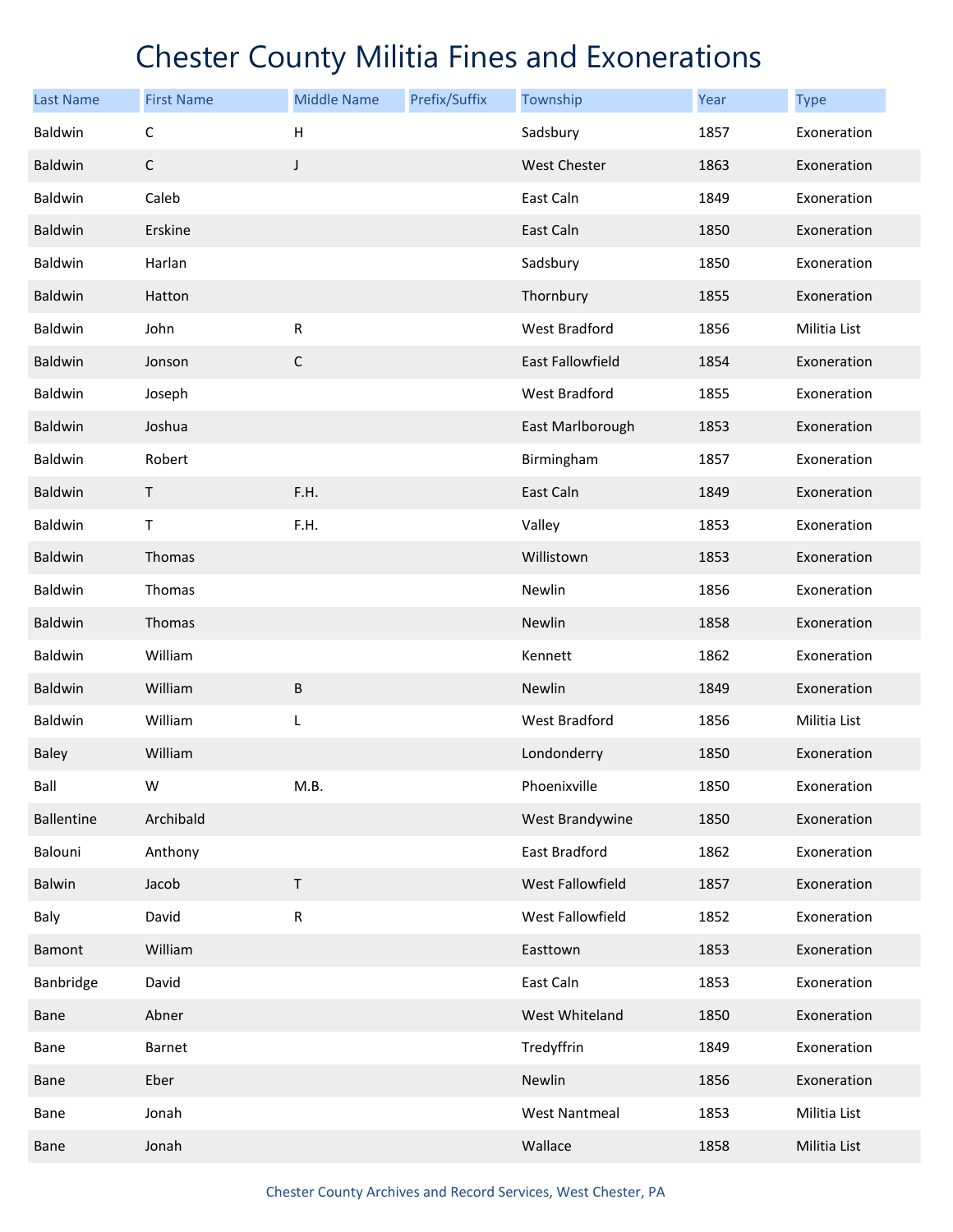| <b>Last Name</b> | <b>First Name</b> | <b>Middle Name</b> | Prefix/Suffix | Township             | Year | <b>Type</b>  |
|------------------|-------------------|--------------------|---------------|----------------------|------|--------------|
| Bane             | Thomas            |                    |               | East Bradford        | 1850 | Exoneration  |
| <b>Bane</b>      | Thomas            |                    |               | West Goshen          | 1860 | Exoneration  |
| Bane             | Thomas            |                    |               | West Goshen          | 1862 | Exoneration  |
| <b>Bane</b>      | Thomas            |                    |               | West Goshen          | 1863 | Exoneration  |
| Bane             | Thomas            | F                  |               | West Goshen          | 1855 | Exoneration  |
| <b>Bane</b>      | Thomas            | F                  |               | West Goshen          | 1857 | Exoneration  |
| Baner            | F.                |                    |               | West Chester         | 1860 | Exoneration  |
| Bannan           | Thomas            |                    | Dec'd         | <b>West Chester</b>  | 1862 | Exoneration  |
| Banner           | Francis           |                    |               | Phoenixville         | 1854 | Exoneration  |
| <b>Banner</b>    | Larance           |                    |               | Sadsbury             | 1855 | Exoneration  |
| Bansar           | William           |                    |               | <b>East Coventry</b> | 1860 | Exoneration  |
| Bansel           | William           | $\sf T$            |               | West Caln            | 1853 | Exoneration  |
| Barben           | Joseph            |                    |               | Pennsbury            | 1859 | Exoneration  |
| <b>Barber</b>    | Edward            |                    |               | East Nottingham      | 1850 | Exoneration  |
| Barber           | John              |                    |               | London Grove         | 1850 | Exoneration  |
| Barber           | John              |                    |               | London Grove         | 1850 | Exoneration  |
| Barber           | John              |                    |               | London Grove         | 1853 | Exoneration  |
| Barber           | John              |                    |               | East Nottingham      | 1860 | Exoneration  |
| Barber           | Joseph            |                    |               | West Marlborough     | 1855 | Exoneration  |
| <b>Barber</b>    | Mason             |                    |               | West Whiteland       | 1849 | Exoneration  |
| Barber           | Reece             |                    |               | <b>West Vincent</b>  | 1847 | Exoneration  |
| Barber           | Reece             |                    |               | <b>West Vincent</b>  | 1857 | Exoneration  |
| Barber           | William           |                    |               | New London           | 1849 | Exoneration  |
| Barber           | William           |                    |               | West Whiteland       | 1850 | Exoneration  |
| Barcklay         | John              |                    |               | <b>West Nantmeal</b> | 1858 | Exoneration  |
| Barckley         | John              |                    |               | <b>West Nantmeal</b> | 1858 | Militia List |
| Barckley         | Mordecai          |                    |               | <b>West Nantmeal</b> | 1858 | Militia List |
| Barclay          | Joseph            |                    |               | Kennett Square       | 1858 | Exoneration  |
| Barford          | Samuel            |                    | Dec'd         | Wallace              | 1853 | Exoneration  |
| <b>Baricks</b>   | Elihu             |                    |               | Londonderry          | 1850 | Exoneration  |
| Barister         | William           |                    |               | Sadsbury             | 1859 | Exoneration  |
| Barker           | Patrick           |                    |               | East Goshen          | 1858 | Exoneration  |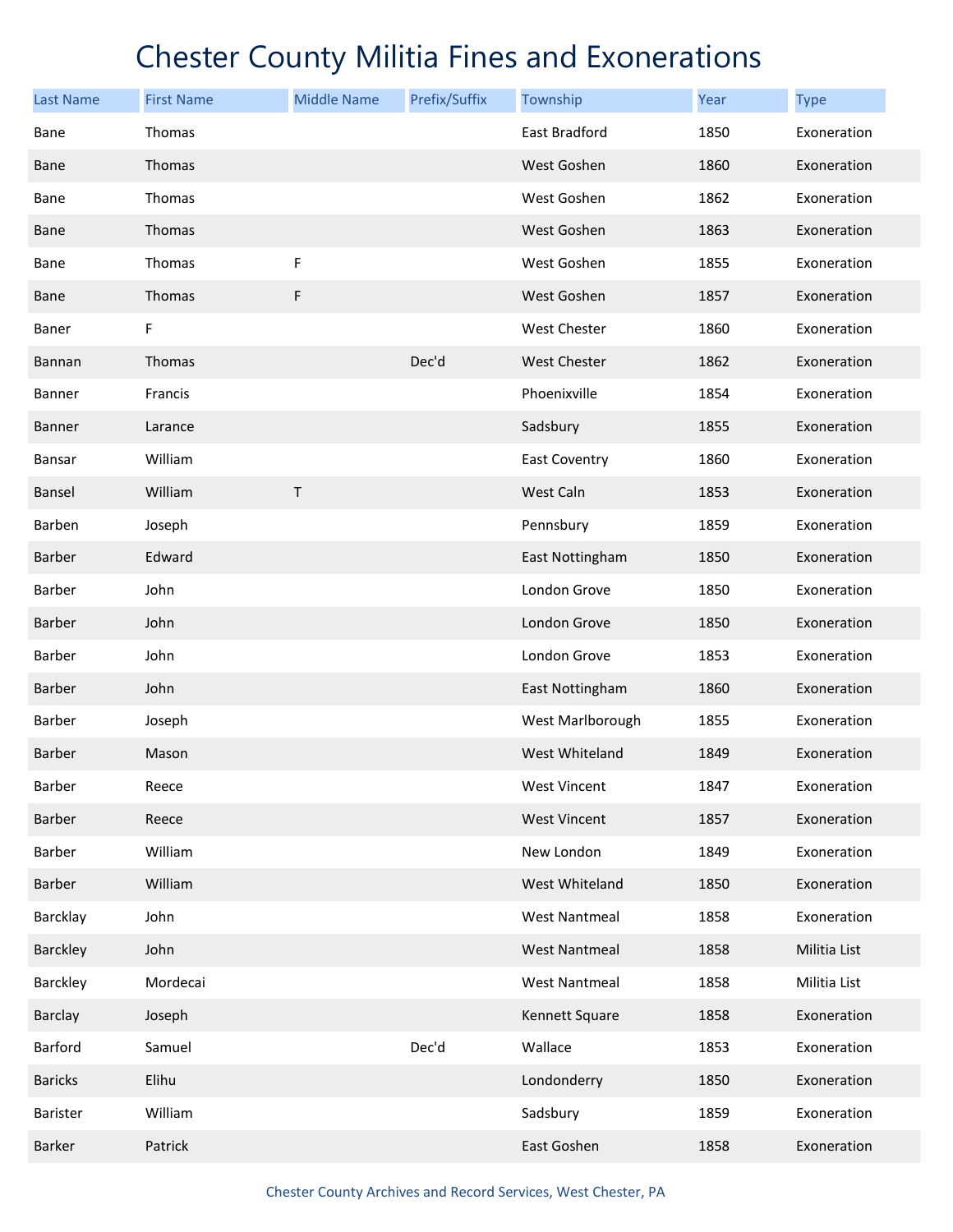| <b>Last Name</b> | <b>First Name</b> | <b>Middle Name</b> | Prefix/Suffix | Township             | Year | <b>Type</b>  |
|------------------|-------------------|--------------------|---------------|----------------------|------|--------------|
| Barkley          | Mordecai          |                    |               | <b>West Nantmeal</b> | 1853 | Militia List |
| Barkley          | Mordecai          |                    |               | <b>West Nantmeal</b> | 1856 | Militia List |
| Barkley          | Mordecai          |                    |               | <b>West Nantmeal</b> | 1857 | Militia List |
| Barkley          | William           |                    |               | <b>West Nantmeal</b> | 1853 | Militia List |
| Barkley          | William           |                    |               | <b>West Nantmeal</b> | 1854 | Exoneration  |
| <b>Barlett</b>   | Thomas            |                    |               | Phoenixville         | 1853 | Exoneration  |
| Barley           | Powell            |                    |               | West Chester         | 1857 | Exoneration  |
| Barley           | Rudolph           |                    |               | <b>West Pikeland</b> | 1848 | Exoneration  |
| Barnar           | John              |                    |               | West Chester         | 1853 | Exoneration  |
| <b>Barnard</b>   | Pusey             |                    |               | <b>Upper Oxford</b>  | 1853 | Exoneration  |
| Barnard          | Vincent           |                    |               | Pocopson             | 1853 | Exoneration  |
| Barnard          | Vincent           |                    |               | Kennett Square       | 1860 | Exoneration  |
| Barnard          | Vincent           | D                  |               | East Fallowfield     | 1854 | Exoneration  |
| <b>Barnes</b>    | Enos              |                    |               | East Caln            | 1854 | Exoneration  |
| <b>Barnes</b>    | Isaac             |                    |               | Kennett              | 1857 | Exoneration  |
| <b>Barnes</b>    | Jacob             |                    |               | Honeybrook           | 1862 | Exoneration  |
| <b>Barnes</b>    | James             |                    |               | Phoenixville         | 1859 | Exoneration  |
| <b>Barnes</b>    | John              |                    |               | East Brandywine      | 1855 | Militia List |
| <b>Barnes</b>    | Samuel            |                    |               | Kennett              | 1854 | Exoneration  |
| <b>Barnes</b>    | William           |                    |               | West Goshen          | 1853 | Exoneration  |
| Barnett          | Alexander         |                    |               | Willistown           | 1847 | Exoneration  |
| Barnett          | Andrew            |                    |               | Lower Oxford         | 1850 | Exoneration  |
| <b>Barnett</b>   | Cyrus             |                    |               | East Brandywine      | 1860 | Exoneration  |
| <b>Barnett</b>   | Isaac             | P                  |               | West Whiteland       | 1860 | Exoneration  |
| Barnett          | Jacob             |                    |               | West Whiteland       | 1860 | Exoneration  |
| <b>Barnett</b>   | James             |                    |               | Lower Oxford         | 1849 | Exoneration  |
| Barnett          | James             |                    |               | Lower Oxford         | 1850 | Exoneration  |
| <b>Barnett</b>   | Jonathan          |                    |               | Lower Oxford         | 1862 | Exoneration  |
| Barnett          | Joseph            |                    |               | East Pikeland        | 1853 | Exoneration  |
| <b>Barnett</b>   | Joseph            |                    |               | East Pikeland        | 1854 | Exoneration  |
| Barnett          | Joseph            |                    |               | East Whiteland       | 1862 | Exoneration  |
| <b>Barnett</b>   | Levi              |                    |               | London Grove         | 1850 | Exoneration  |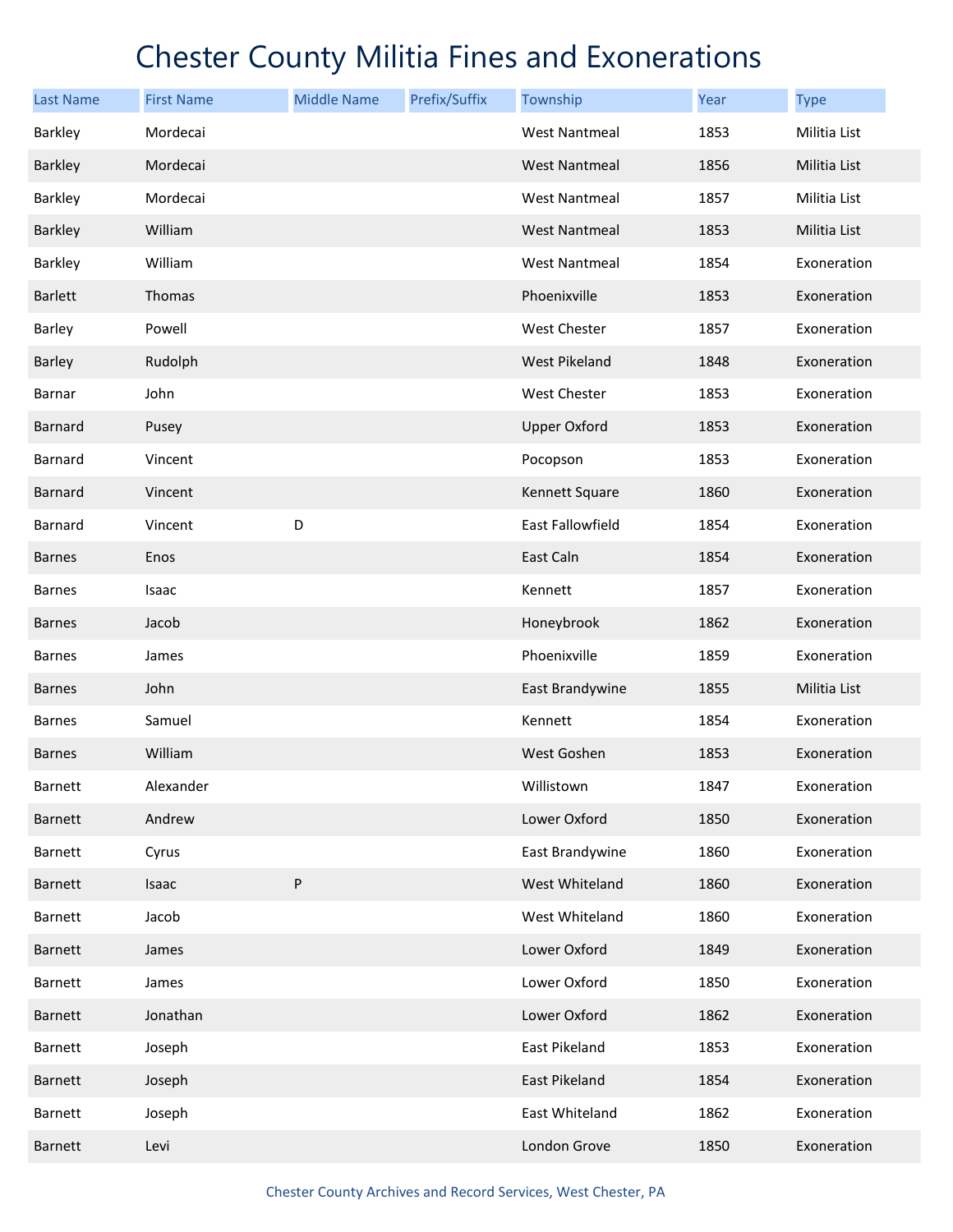| <b>Last Name</b> | <b>First Name</b> | <b>Middle Name</b> | Prefix/Suffix | Township             | Year | <b>Type</b>  |
|------------------|-------------------|--------------------|---------------|----------------------|------|--------------|
| Barnett          | Patrick           |                    |               | <b>West Chester</b>  | 1863 | Exoneration  |
| <b>Barnett</b>   | William           |                    |               | Thornbury            | 1862 | Exoneration  |
| <b>Barns</b>     | John              |                    |               | East Fallowfield     | 1853 | Exoneration  |
| <b>Barns</b>     | Samuel            |                    |               | Kennett              | 1853 | Exoneration  |
| <b>Barns</b>     | Westley           |                    |               | Kennett              | 1855 | Exoneration  |
| Barr             | Daniel            |                    |               | Oxford Borough       | 1863 | Exoneration  |
| Barr             | George            |                    |               | Willistown           | 1847 | Exoneration  |
| Barr             | George            |                    |               | Easttown             | 1853 | Exoneration  |
| Barr             | Henry             |                    |               | West Fallowfield     | 1853 | Exoneration  |
| Barr             | James             |                    |               | East Brandywine      | 1855 | Exoneration  |
| Barr             | Joseph            | J                  |               | London Grove         | 1852 | Exoneration  |
| Barr             | Joseph            | $\mathsf J$        |               | London Grove         | 1853 | Exoneration  |
| Barr             | Thomas            |                    |               | Willistown           | 1854 | Exoneration  |
| Barr             | Thomas            |                    |               | Willistown           | 1857 | Exoneration  |
| Barr             | Thomas            |                    |               | Highland             | 1858 | Exoneration  |
| Barr             | Thomas            | ${\sf M}$          |               | West Fallowfield     | 1854 | Exoneration  |
| Barr             | Thomas            | M                  |               | West Fallowfield     | 1856 | Exoneration  |
| Barr             | William           |                    |               | Willistown           | 1847 | Exoneration  |
| Barr             | William           |                    |               | West Fallowfield     | 1850 | Exoneration  |
| Barr             | William           |                    |               | Highland             | 1854 | Exoneration  |
| Barr             | William           |                    |               | Highland             | 1858 | Exoneration  |
| <b>Barrack</b>   | William           |                    |               | Highland             | 1858 | Exoneration  |
| Barrett          | Jacob             |                    | Jr            | East Brandywine      | 1860 | Militia List |
| Barrett          | Jacob             |                    |               | East Brandywine      | 1862 | Militia List |
| Barrett          | John              |                    |               | <b>West Nantmeal</b> | 1856 | Militia List |
| Barrett          | John              |                    |               | <b>West Nantmeal</b> | 1857 | Militia List |
| Barrett          | John              |                    |               | <b>West Nantmeal</b> | 1857 | Exoneration  |
| Barrett          | John              |                    |               | East Bradford        | 1862 | Exoneration  |
| Barrett          | Lemuel            |                    |               | <b>West Nantmeal</b> | 1853 | Militia List |
| Barrett          | Lemuel            |                    |               | <b>West Nantmeal</b> | 1857 | Exoneration  |
| Barrey           | Edward            |                    |               | West Fallowfield     | 1854 | Exoneration  |
| Barry            | Edward            |                    |               | East Nottingham      | 1859 | Exoneration  |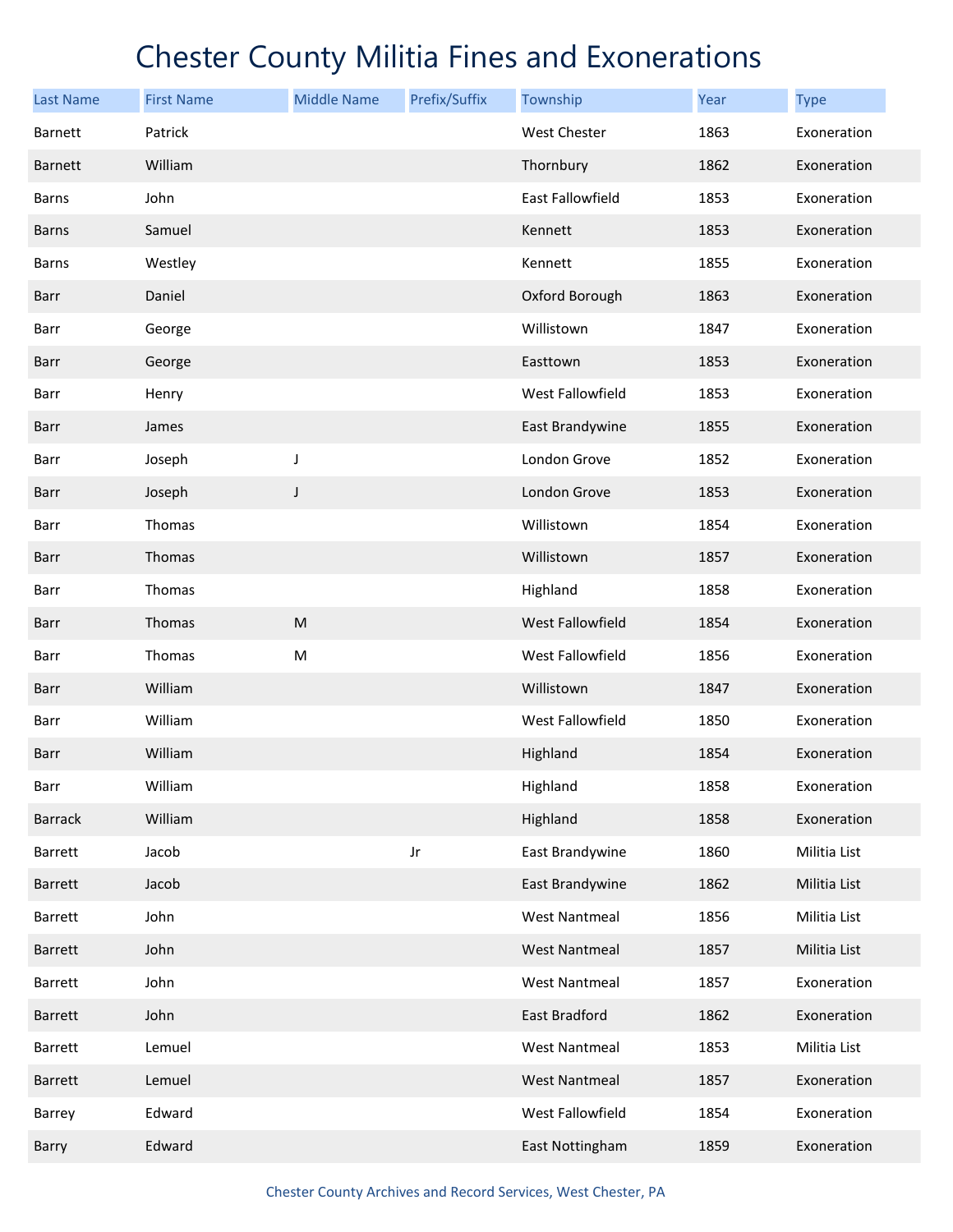| <b>Last Name</b> | <b>First Name</b> | <b>Middle Name</b> | Prefix/Suffix | Township            | Year | <b>Type</b> |
|------------------|-------------------|--------------------|---------------|---------------------|------|-------------|
| Barry            | John              |                    |               | West Goshen         | 1850 | Exoneration |
| Barry            | Pat               |                    |               | Thornbury           | 1855 | Exoneration |
| Barry            | Patrick           |                    |               | Thornbury           | 1849 | Exoneration |
| Barry            | Patrick           |                    |               | Thornbury           | 1854 | Exoneration |
| Barry            | Patrick           |                    |               | Thornbury           | 1860 | Exoneration |
| Barry            | Patrick           |                    |               | Thornbury           | 1862 | Exoneration |
| Barsby           | John              |                    |               | East Nottingham     | 1859 | Exoneration |
| Bartholamew      | Benjamin          |                    |               | East Whiteland      | 1849 | Exoneration |
| Bartholomew      | Benjamin          |                    |               | Tredyffrin          | 1847 | Exoneration |
| Bartholomew      | Benjamin          |                    |               | East Whiteland      | 1847 | Exoneration |
| Bartholomew      | Benjamin          |                    |               | East Whiteland      | 1853 | Exoneration |
| Bartholomew      | Benjamin          |                    |               | East Whiteland      | 1854 | Exoneration |
| Bartholomew      | Benjamin          |                    |               | East Whiteland      | 1856 | Exoneration |
| Bartholomew      | Benjamin          |                    |               | East Whiteland      | 1862 | Exoneration |
| Bartholomew      | George            | ${\sf R}$          |               | East Whiteland      | 1853 | Exoneration |
| Bartholomew      | L                 | $\mathsf C$        |               | East Whiteland      | 1854 | Exoneration |
| Bartholomew      | J                 | Cleaver            |               | East Whiteland      | 1853 | Exoneration |
| <b>Bartin</b>    | John              |                    |               | Penn                | 1850 | Exoneration |
| Bartleson        | Thomas            |                    |               | Easttown            | 1849 | Exoneration |
| <b>Bartley</b>   | Hopper            |                    |               | Kennett             | 1850 | Exoneration |
| Barto            | Jonathan          |                    |               | Phoenixville        | 1855 | Exoneration |
| <b>Bartoles</b>  | Benjamin          | F                  |               | <b>East Vincent</b> | 1848 | Exoneration |
| <b>Bartoles</b>  | John              |                    |               | East Vincent        | 1848 | Exoneration |
| Bartolet         | Enos              |                    |               | <b>East Vincent</b> | 1862 | Exoneration |
| Bartolett        | Samuel            |                    |               | <b>East Vincent</b> | 1853 | Exoneration |
| Barton           | James             |                    |               | Pocopson            | 1854 | Exoneration |
| Barton           | James             |                    |               | Pocopson            | 1855 | Exoneration |
| Barton           | John              | B                  |               | London Britain      | 1859 | Exoneration |
| Barton           | Jonathan          |                    |               | West Goshen         | 1860 | Exoneration |
| <b>Bartran</b>   | Israel            | L                  |               | Willistown          | 1847 | Exoneration |
| <b>Barts</b>     | James             |                    |               | Phoenixville        | 1853 | Exoneration |
| Bartson          | Martin            |                    |               | Phoenixville        | 1858 | Exoneration |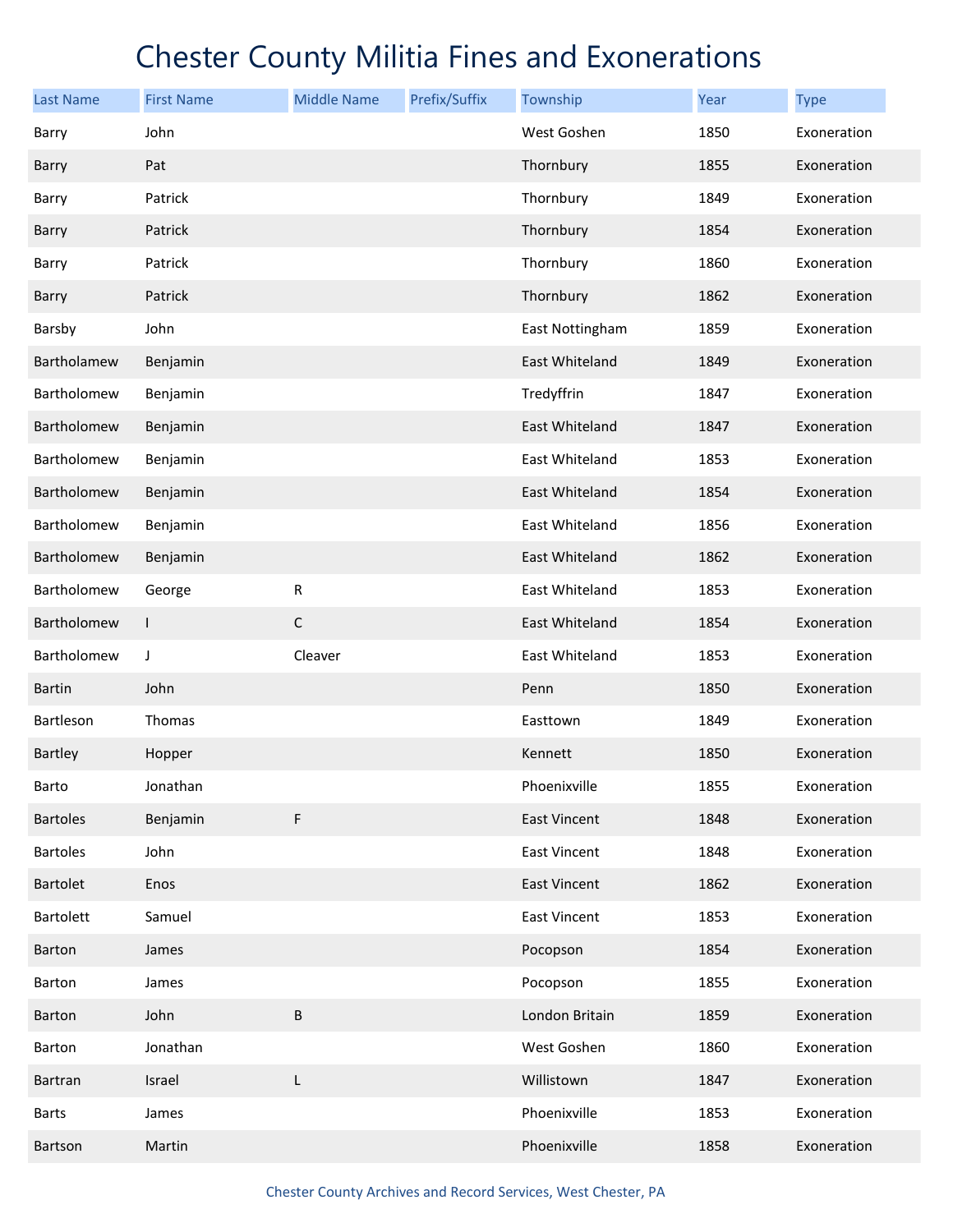| <b>Last Name</b> | <b>First Name</b> | <b>Middle Name</b> | Prefix/Suffix          | Township         | Year | <b>Type</b>  |
|------------------|-------------------|--------------------|------------------------|------------------|------|--------------|
| Bartzell         | Henry             |                    |                        | Phoenixville     | 1850 | Exoneration  |
| Bartzell         | John              |                    |                        | Phoenixville     | 1850 | Exoneration  |
| Barver           | F                 | F                  |                        | West Chester     | 1859 | Exoneration  |
| Bash             | Henry             |                    |                        | Sadsbury         | 1850 | Exoneration  |
| <b>Basiter</b>   | John              |                    |                        | West Fallowfield | 1855 | Exoneration  |
| <b>Bassart</b>   | Jonas             |                    |                        | East Pikeland    | 1863 | Exoneration  |
| Batchel          | David             |                    |                        | London Grove     | 1853 | Exoneration  |
| <b>Bateman</b>   | Robert            |                    |                        | Phoenixville     | 1853 | Exoneration  |
| <b>Bates</b>     | B                 | S                  |                        | West Chester     | 1855 | Exoneration  |
| <b>Bates</b>     | James             |                    |                        | Westtown         | 1854 | Exoneration  |
| Batey            | Thomas            |                    |                        | East Pikeland    | 1848 | Exoneration  |
| Batezell         | Andrew            |                    |                        | Phoenixville     | 1853 | Exoneration  |
| Batezell         | George            |                    |                        | Phoenixville     | 1853 | Exoneration  |
| <b>Batezell</b>  | Henry             |                    |                        | Phoenixville     | 1853 | Exoneration  |
| Batezell         | Jacob             |                    |                        | Phoenixville     | 1853 | Exoneration  |
| <b>Batt</b>      | Charles           |                    |                        | Tredyffrin       | 1847 | Exoneration  |
| <b>Batt</b>      | Charles           |                    |                        | Tredyffrin       | 1848 | Exoneration  |
| <b>Batt</b>      | William           |                    |                        | East Whiteland   | 1852 | Exoneration  |
| Batten           | James             |                    | Jr                     | East Brandywine  | 1855 | Militia List |
| <b>Batten</b>    | James             |                    | Jr                     | East Brandywine  | 1857 | Militia Tax  |
| Batten           | James             |                    | Jr                     | East Brandywine  | 1859 | Militia List |
| Batten           | James             |                    | $\mathsf{J}\mathsf{r}$ | East Brandywine  | 1862 | Militia List |
| Batten           | James             |                    |                        | East Brandywine  | 1863 | Exoneration  |
| Batten           | John              |                    |                        | East Brandywine  | 1859 | Militia List |
| <b>Battin</b>    | John              |                    |                        | West Bradford    | 1849 | Exoneration  |
| <b>Battin</b>    | John              |                    |                        | West Bradford    | 1850 | Exoneration  |
| <b>Battin</b>    | William           |                    |                        | East Bradford    | 1862 | Exoneration  |
| Batton           | Marshal           |                    | $_{\rm Jr}$            | Pocopson         | 1857 | Exoneration  |
| Batton           | Strode            |                    |                        | East Caln        | 1850 | Exoneration  |
| Baugh            | Charles           |                    |                        | Uwchlan          | 1853 | Exoneration  |
| Baugh            | David             |                    |                        | Phoenixville     | 1853 | Exoneration  |
| Baugh            | David             |                    |                        | Phoenixville     | 1854 | Exoneration  |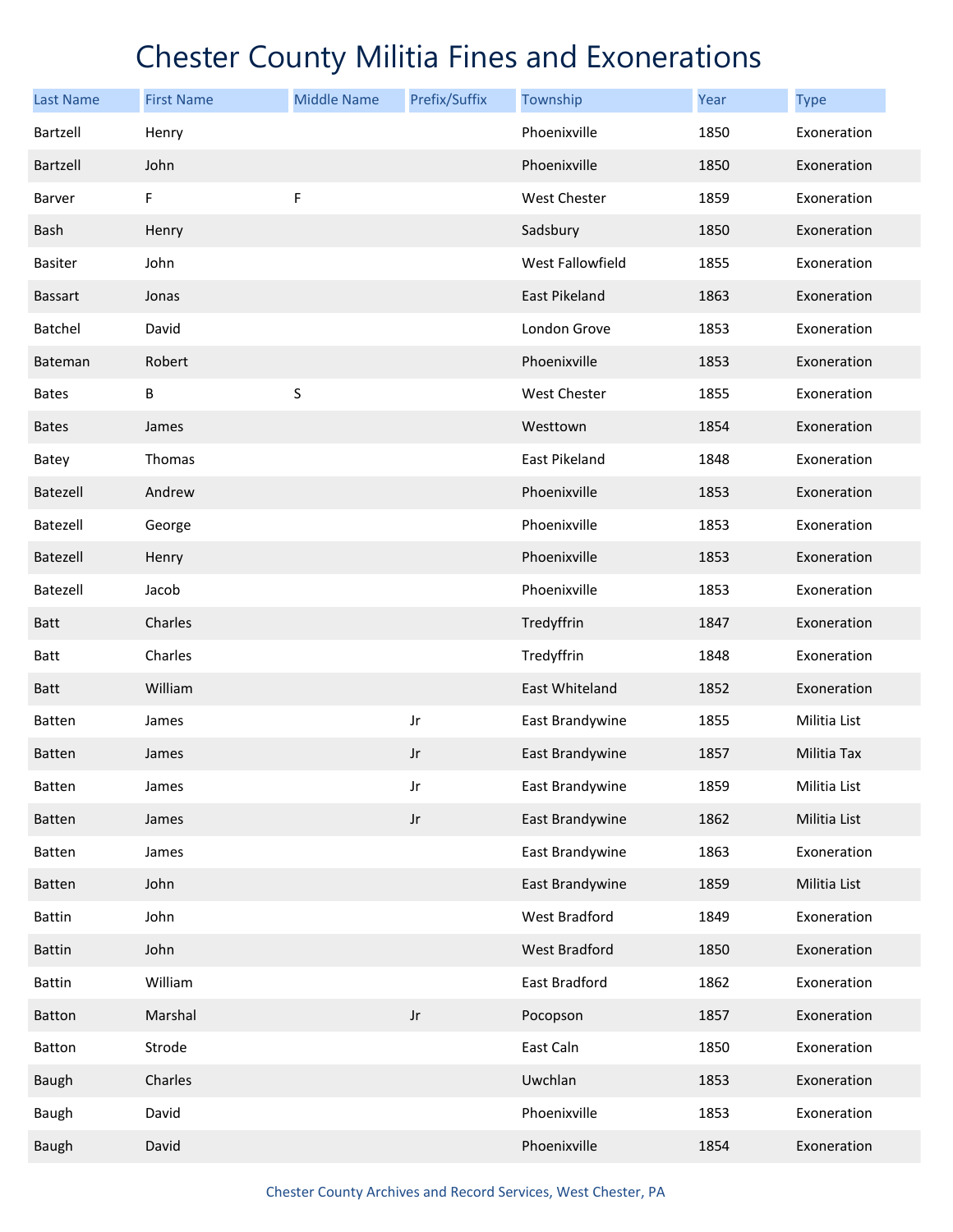| <b>Last Name</b> | <b>First Name</b> | <b>Middle Name</b> | Prefix/Suffix | Township                | Year | <b>Type</b>  |
|------------------|-------------------|--------------------|---------------|-------------------------|------|--------------|
| Baugh            | F                 |                    |               | North Conventry         | 1856 | Exoneration  |
| <b>Baugh</b>     | Jacob             |                    |               | Phoenixville            | 1854 | Exoneration  |
| Baugh            | Joseph            |                    |               | East Caln               | 1853 | Exoneration  |
| <b>Baugh</b>     | Samuel            |                    |               | Phoenixville            | 1859 | Exoneration  |
| Baugh            | William           |                    |               | Easttown                | 1847 | Exoneration  |
| Baughman         | Reuben            |                    |               | North Conventry         | 1862 | Exoneration  |
| Bauldwin         | John              | К                  |               | West Bradford           | 1853 | Exoneration  |
| Bauldwin         | Jonathan          |                    |               | <b>East Fallowfield</b> | 1854 | Exoneration  |
| Bauldwin         | Joseph            | $\mathsf C$        |               | West Bradford           | 1853 | Exoneration  |
| Baum             | David             |                    |               | Wallace                 | 1857 | Exoneration  |
| Baum             | Ezikar            |                    |               | East Caln               | 1855 | Exoneration  |
| <b>Baum</b>      | George            |                    |               | Charlestown             | 1850 | Exoneration  |
| Baum             | Isaker            |                    |               | West Brandywine         | 1857 | Exoneration  |
| <b>Baum</b>      | Jacob             |                    |               | East Brandywine         | 1853 | Exoneration  |
| Baum             | John              |                    |               | Phoenixville            | 1855 | Exoneration  |
| Bavington        | William           |                    |               | West Fallowfield        | 1853 | Exoneration  |
| Bavington        | William           |                    |               | West Fallowfield        | 1854 | Exoneration  |
| <b>Bavis</b>     | William           |                    |               | Charlestown             | 1847 | Exoneration  |
| Baxter           | William           |                    |               | East Caln               | 1863 | Exoneration  |
| <b>Bayhel</b>    | James             |                    |               | Phoenixville            | 1853 | Exoneration  |
| Bayley           | Robert            |                    |               | East Caln               | 1858 | Militia List |
| Beader           | Daniel            |                    |               | Phoenixville            | 1859 | Exoneration  |
| Beakel           | William           |                    |               | <b>East Nantmeal</b>    | 1847 | Exoneration  |
| <b>Beal</b>      | James             |                    |               | East Caln               | 1853 | Exoneration  |
| Beal             | James             |                    |               | West Whiteland          | 1858 | Exoneration  |
| Beale            | G                 | T                  |               | East Whiteland          | 1854 | Exoneration  |
| Bean             | Ellis             |                    |               | East Coventry           | 1849 | Exoneration  |
| Bear             | J                 | W                  |               | Phoenixville            | 1853 | Exoneration  |
| Bear             | William           |                    |               | West Fallowfield        | 1849 | Exoneration  |
| Beard            | Daniel            |                    |               | <b>West Vincent</b>     | 1850 | Exoneration  |
| Beard            | Daniel            |                    |               | East Vincent            | 1851 | Exoneration  |
| Beard            | Hayes             |                    |               | Wallace                 | 1858 | Militia List |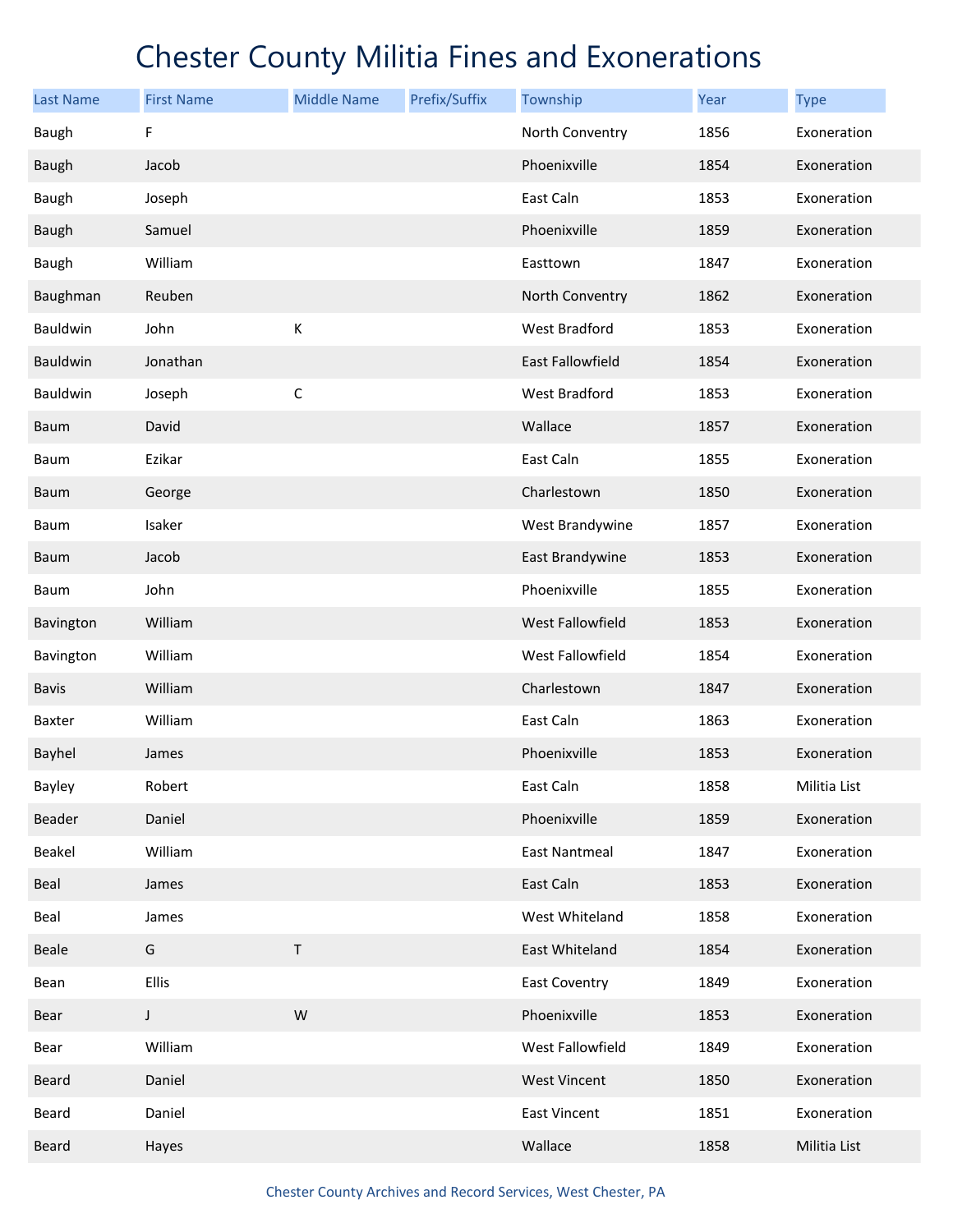| <b>Last Name</b> | <b>First Name</b> | <b>Middle Name</b> | Prefix/Suffix | Township             | Year | <b>Type</b>  |
|------------------|-------------------|--------------------|---------------|----------------------|------|--------------|
| Beard            | Hayes             |                    |               | Wallace              | 1859 | Militia List |
| <b>Beard</b>     | Henry             |                    |               | West Pikeland        | 1860 | Exoneration  |
| Beard            | Isaac             |                    |               | East Fallowfield     | 1854 | Exoneration  |
| Beary            | Christian         |                    |               | South Conventry      | 1850 | Exoneration  |
| Beaty            | J                 | Ellmaker           |               | West Bradford        | 1855 | Exoneration  |
| <b>Beaty</b>     | Jacob             |                    |               | West Marlborough     | 1860 | Exoneration  |
| <b>Beaty</b>     | Jacob             | L                  |               | West Bradford        | 1853 | Exoneration  |
| Beaty            | William           |                    |               | Phoenixville         | 1850 | Exoneration  |
| Beaumont         | Davis             |                    |               | Easttown             | 1863 | Exoneration  |
| Beaumont         | Thomas            |                    |               | East Whiteland       | 1856 | Exoneration  |
| Beaumont         | Wellington        |                    |               | Easttown             | 1863 | Exoneration  |
| Beaumont         | William           |                    |               | Easttown             | 1854 | Exoneration  |
| Beaumont         | William           |                    |               | Easttown             | 1857 | Exoneration  |
| <b>Beaumont</b>  | William           |                    |               | Easttown             | 1860 | Exoneration  |
| Beaver           | Aaron             |                    |               | Charlestown          | 1858 | Exoneration  |
| <b>Beaver</b>    | Aaron             |                    |               | Charlestown          | 1859 | Exoneration  |
| Beaver           | Charles           |                    |               | Tredyffrin           | 1847 | Exoneration  |
| <b>Beaver</b>    | Davault           |                    |               | Charlestown          | 1848 | Exoneration  |
| Beaver           | John              |                    |               | Tredyffrin           | 1847 | Exoneration  |
| <b>Beaver</b>    | Phinehas          |                    |               | Tredyffrin           | 1847 | Exoneration  |
| Beaver           | Samuel            |                    |               | Tredyffrin           | 1847 | Exoneration  |
| Bechtel          | Jacob             |                    |               | <b>West Vincent</b>  | 1859 | Exoneration  |
| Bechtil          | Leonard           |                    |               | Honeybrook           | 1862 | Exoneration  |
| <b>Beck</b>      | David             |                    |               | West Caln            | 1857 | Exoneration  |
| Becker           | Eli               |                    |               | <b>West Nantmeal</b> | 1857 | Militia List |
| Becker           | Eli               |                    |               | <b>West Nantmeal</b> | 1858 | Militia List |
| <b>Beckley</b>   | David             |                    |               | North Conventry      | 1853 | Exoneration  |
| Beckley          | Henry             |                    |               | <b>East Nantmeal</b> | 1855 | Exoneration  |
| Beckley          | John              |                    |               | North Conventry      | 1856 | Exoneration  |
| <b>Beddis</b>    | Ben               |                    |               | East Brandywine      | 1857 | Militia Tax  |
| Bee              | Samuel            |                    |               | East Nottingham      | 1858 | Exoneration  |
| Beecher          | James             |                    |               | <b>West Nantmeal</b> | 1849 | Exoneration  |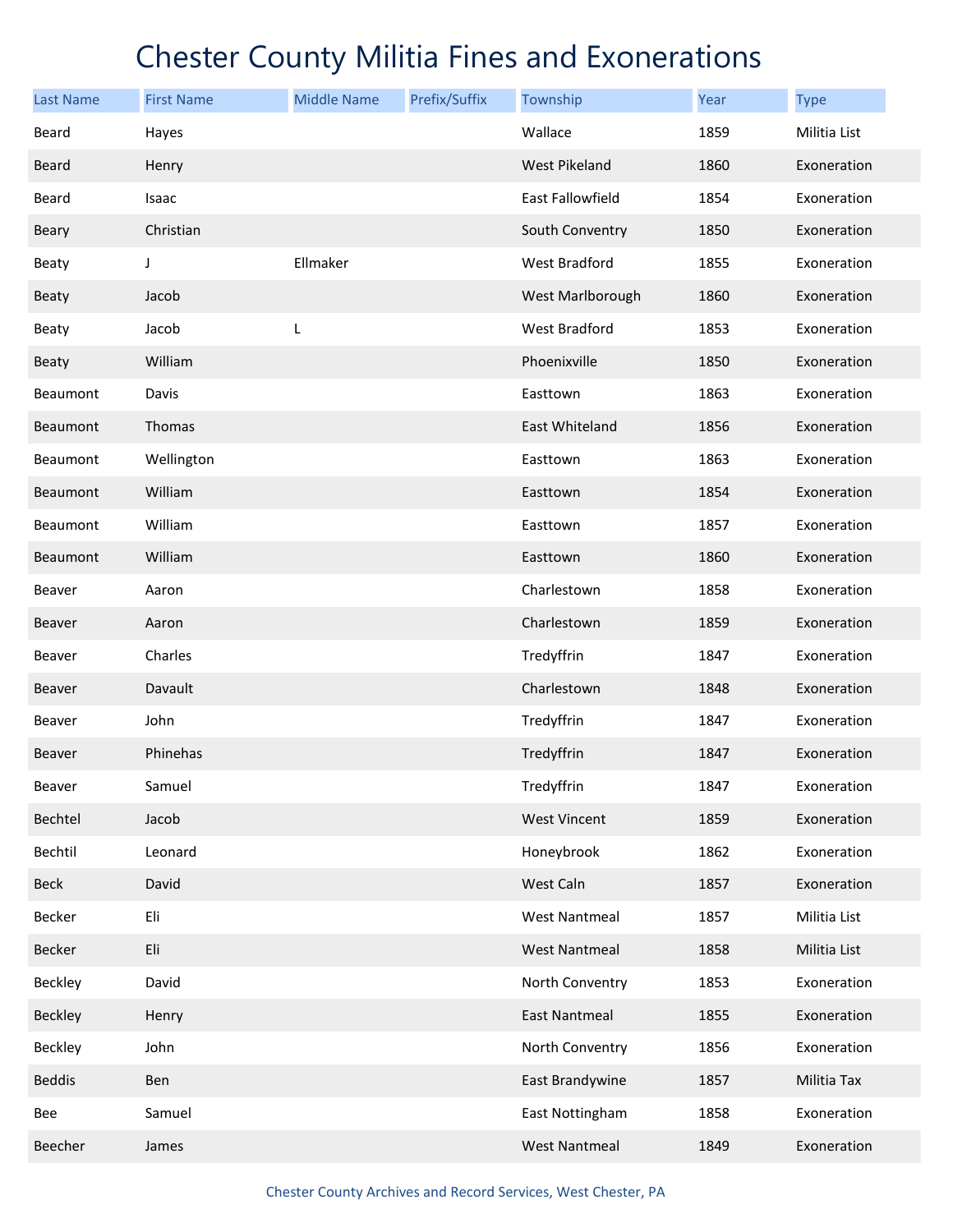| Last Name  | <b>First Name</b> | <b>Middle Name</b> | Prefix/Suffix          | Township             | Year | <b>Type</b>  |
|------------|-------------------|--------------------|------------------------|----------------------|------|--------------|
| Beeker     | Eli               |                    |                        | <b>West Nantmeal</b> | 1856 | Militia List |
| Beeler     | Townsend          |                    |                        | <b>East Vincent</b>  | 1851 | Exoneration  |
| Beerbower  | Jacob             |                    |                        | Uwchlan              | 1851 | Exoneration  |
| Beerbower  | Reuben            |                    |                        | <b>East Vincent</b>  | 1848 | Exoneration  |
| Beerbower  | Reuben            |                    |                        | <b>East Vincent</b>  | 1863 | Exoneration  |
| Beerbrower | Jacob             |                    |                        | Uwchlan              | 1857 | Exoneration  |
| Beischer   | Elias             |                    |                        | East Bradford        | 1862 | Exoneration  |
| Beitler    | John              |                    | $\mathsf{J}\mathsf{r}$ | Uwchlan              | 1849 | Exoneration  |
| Bell       | John              | Τ                  |                        | West Whiteland       | 1849 | Exoneration  |
| Bell       | John              | $\sf T$            |                        | West Whiteland       | 1863 | Exoneration  |
| Bell       | Joseph            |                    |                        | Phoenixville         | 1854 | Exoneration  |
| Bell       | Joseph            | W                  |                        | West Whiteland       | 1849 | Exoneration  |
| Bell       | Samuel            |                    |                        | <b>West Vincent</b>  | 1848 | Exoneration  |
| Bell       | William           |                    |                        | Phoenixville         | 1850 | Exoneration  |
| Bell       | William           |                    |                        | West Whiteland       | 1850 | Exoneration  |
| Belman     | Daniel            |                    |                        | East Pikeland        | 1862 | Exoneration  |
| Beltz      | Emanuel           |                    |                        | London Britain       | 1863 | Exoneration  |
| Bench      | William           |                    |                        | <b>West Nantmeal</b> | 1859 | Exoneration  |
| Benden     | Benjamin          | F                  |                        | Honeybrook           | 1857 | Exoneration  |
| Bender     | George            |                    |                        | <b>East Bradford</b> | 1862 | Exoneration  |
| Bender     | George            |                    |                        | East Caln            | 1863 | Exoneration  |
| Bender     | Jacob             |                    |                        | <b>West Nantmeal</b> | 1858 | Militia List |
| Bender     | James             | H                  |                        | Honeybrook           | 1859 | Exoneration  |
| Bender     | John              |                    |                        | Tredyffrin           | 1847 | Exoneration  |
| Bender     | John              |                    |                        | East Whiteland       | 1847 | Exoneration  |
| Bender     | John              |                    |                        | Phoenixville         | 1855 | Exoneration  |
| Benderman  | T                 |                    |                        | Oxford Borough       | 1862 | Exoneration  |
| Benett     | Eli               | $\overline{H}$     |                        | East Caln            | 1856 | Exoneration  |
| Benett     | James             |                    |                        | East Caln            | 1856 | Exoneration  |
| Benfield   | David             |                    |                        | <b>East Coventry</b> | 1849 | Exoneration  |
| Benington  | Elijah            |                    |                        | Phoenixville         | 1850 | Exoneration  |
| Benjamin   | John              |                    |                        | East Pikeland        | 1862 | Exoneration  |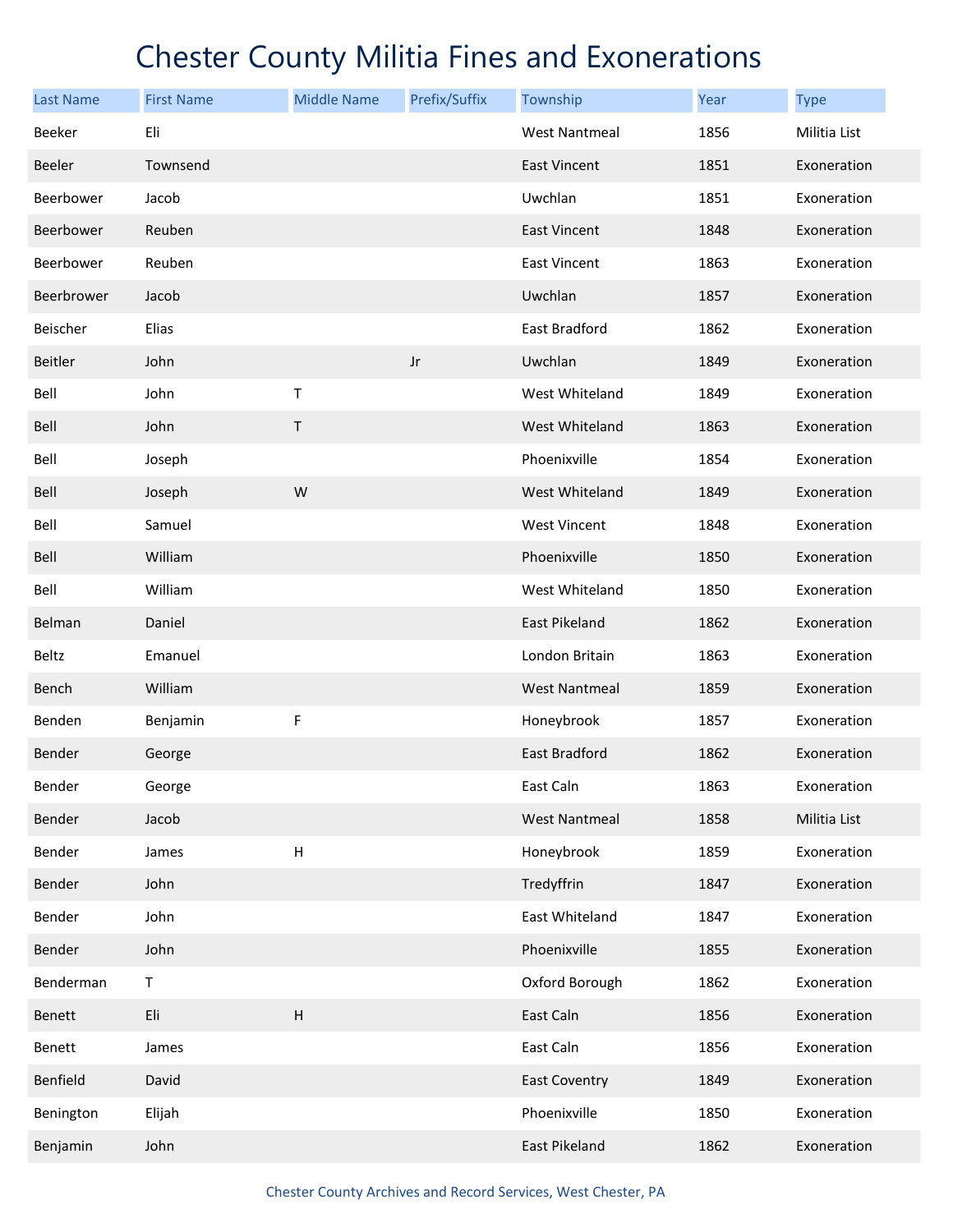| <b>Last Name</b> | <b>First Name</b> | <b>Middle Name</b> | Prefix/Suffix | Township             | Year | <b>Type</b>  |
|------------------|-------------------|--------------------|---------------|----------------------|------|--------------|
| Benjamin         | John              |                    |               | East Pikeland        | 1863 | Exoneration  |
| <b>Benner</b>    | Benjamin          | $\sf T$            |               | Honeybrook           | 1858 | Exoneration  |
| Benner           | Henry             | B                  |               | North Conventry      | 1862 | Exoneration  |
| Benner           | Jehu              |                    |               | <b>West Nantmeal</b> | 1853 | Militia List |
| Benner           | John              |                    |               | West Nantmeal        | 1856 | Militia List |
| Benner           | John              |                    |               | <b>West Nantmeal</b> | 1857 | Militia List |
| Benner           | John              |                    |               | Wallace              | 1858 | Exoneration  |
| Benner           | John              |                    |               | Wallace              | 1858 | Militia List |
| Benner           | William           |                    |               | East Brandywine      | 1850 | Exoneration  |
| Benner           | William           |                    |               | East Brandywine      | 1853 | Exoneration  |
| Benner           | William           |                    |               | Wallace              | 1858 | Exoneration  |
| Bennet           | James             |                    |               | East Caln            | 1858 | Militia List |
| Bennet           | Thomas            |                    |               | <b>East Vincent</b>  | 1851 | Exoneration  |
| Bennett          | James             | $\mathsf C$        |               | Downingtown          | 1860 | Exoneration  |
| Bennett          | John              |                    |               | West Chester         | 1859 | Exoneration  |
| Bennett          | John              | W                  |               | Kennett              | 1849 | Exoneration  |
| Bennett          | John              | W                  |               | Kennett Square       | 1858 | Exoneration  |
| Bennett          | Joseph            | F                  |               | <b>West Chester</b>  | 1863 | Exoneration  |
| Bent             | Abraham           |                    |               | Phoenixville         | 1854 | Exoneration  |
| Bent             | Henry             |                    |               | West Fallowfield     | 1852 | Exoneration  |
| Bentley          | Evan              | $\mathsf C$        |               | West Brandywine      | 1850 | Exoneration  |
| Bentley          | Henry             | $\mathsf C$        |               | Valley               | 1863 | Exoneration  |
| Bentley          | John              |                    |               | Phoenixville         | 1850 | Exoneration  |
| Bentley          | John              |                    |               | Valley               | 1860 | Exoneration  |
| Berkehizer       | Jacob             |                    |               | West Caln            | 1860 | Exoneration  |
| Berkenheiser     | Jacob             |                    |               | West Caln            | 1859 | Exoneration  |
| Bermer           | Jacob             |                    |               | South Conventry      | 1857 | Exoneration  |
| Bernard          | James             |                    |               | West Marlborough     | 1849 | Exoneration  |
| Bernard          | John              |                    | Dec'd         | <b>Upper Oxford</b>  | 1854 | Exoneration  |
| Bernard          | Joseph            |                    |               | East Caln            | 1850 | Exoneration  |
| Bernard          | Levis             |                    |               | West Marlborough     | 1856 | Exoneration  |
| Bernard          | Richard           |                    |               | West Marlborough     | 1856 | Exoneration  |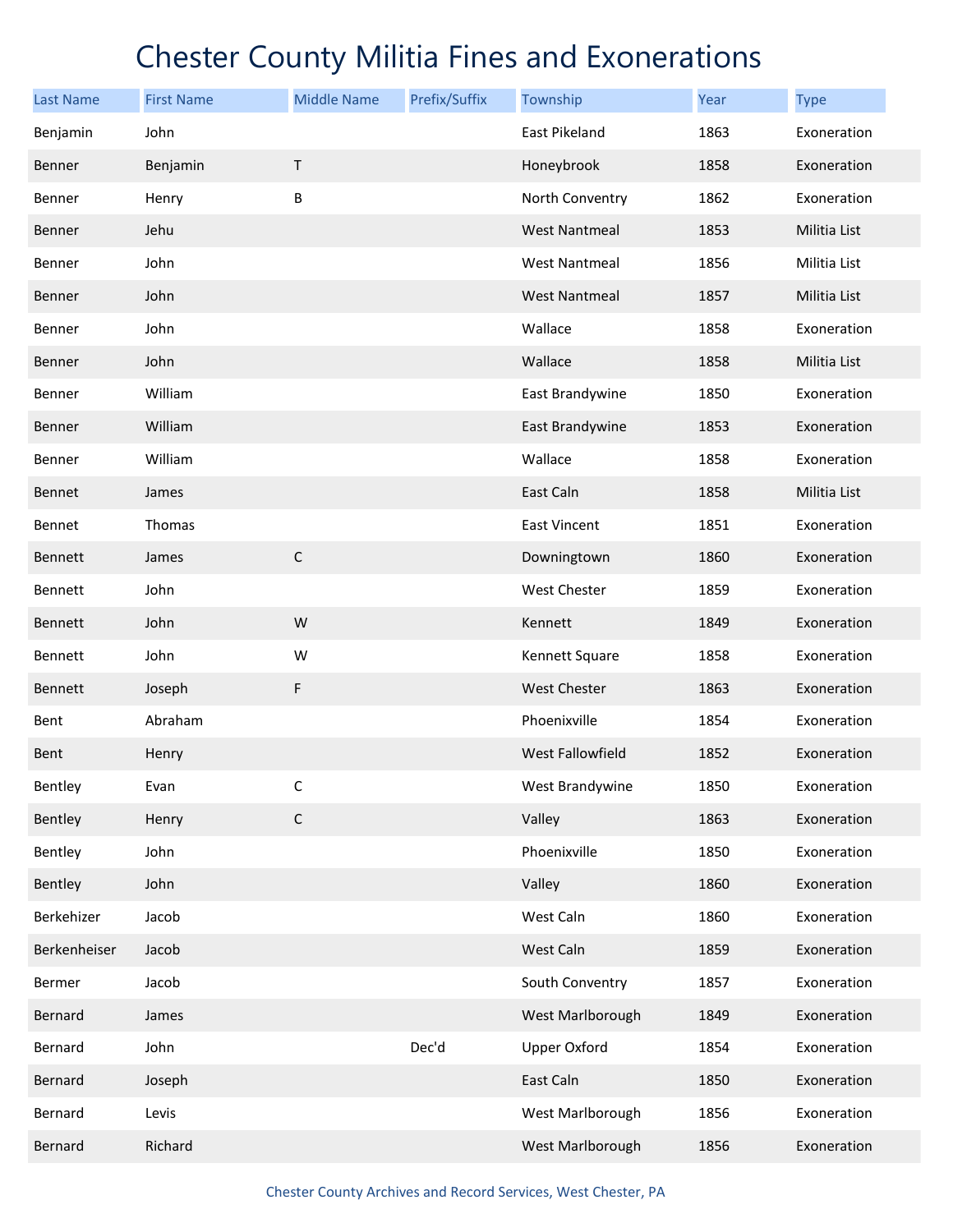| <b>Last Name</b> | <b>First Name</b> | <b>Middle Name</b> | Prefix/Suffix | Township             | Year    | <b>Type</b>  |
|------------------|-------------------|--------------------|---------------|----------------------|---------|--------------|
| Bernard          | Richard           | $\mathsf C$        |               | <b>Upper Oxford</b>  | 1859    | Exoneration  |
| Bernard          | Richard           | $\mathsf C$        |               | <b>Upper Oxford</b>  | 1860    | Exoneration  |
| Bernard          | Vincent           |                    |               | Newlin               | 1849    | Exoneration  |
| Bernard          | Vincent           |                    |               | Kennett Square       | 1859    | Exoneration  |
| Bernett          | Cyrus             |                    |               | East Brandywine      | 1859    | Militia List |
| Bernett          | Cyrus             |                    |               | East Brandywine      | 1860    | Militia List |
| Bernett          | James             |                    |               | East Brandywine      | 1855    | Militia List |
| Bernett          | James             |                    |               | East Brandywine      | 1855    | Exoneration  |
| Bernett          | James             |                    |               | East Brandywine      | 1856    | Exoneration  |
| Berrey           | Pat               |                    |               | Thornbury            | 1853    | Exoneration  |
| Berry            | Michael           |                    |               | East Bradford        | 1863    | Exoneration  |
| <b>Berst</b>     | James             | ${\sf N}$          |               | <b>West Nantmeal</b> | 1859    | Exoneration  |
| Berstler         | David             |                    |               | Lower Oxford         | 1858    | Exoneration  |
| <b>Bessick</b>   | Joseph            |                    |               | East Brandywine      | 1854    | Exoneration  |
| Bessler          | David             |                    |               | Franklin             | 1858    | Exoneration  |
| Best             | Andrew            | A                  |               | London Grove         | 1852    | Exoneration  |
| Best             | Benjamin          |                    |               | West Marlborough     | 1857    | Exoneration  |
| <b>Best</b>      | Benjamin          |                    |               | London Grove         | 1862    | Exoneration  |
| Best             | Miller            |                    |               | West Marlborough     | 1849    | Exoneration  |
| <b>Best</b>      | Miller            |                    |               | West Marlborough     | 1856    | Exoneration  |
| Best             | Miller            |                    |               | West Marlborough     | 1857    | Exoneration  |
| Best             | Miller            |                    |               | West Marlborough     | 1863    | Exoneration  |
| Best             | Thomas            |                    | Sr            | New Garden           | 1853    | Exoneration  |
| Best             | Thomas            |                    | $_{\rm Jr}$   | West Marlborough     | 1855    | Exoneration  |
| Best             | Thomas            |                    | Jr            | West Marlborough     | Undated | Exoneration  |
| Best             | William           |                    |               | London Grove         | 1853    | Exoneration  |
| <b>Bettis</b>    | Joseph            |                    |               | East Brandywine      | 1856    | Exoneration  |
| Bewley           | Samuel            |                    |               | Tredyffrin           | 1849    | Exoneration  |
| Bewley           | William           |                    |               | Honeybrook           | 1862    | Exoneration  |
| Bibby            | Richard           |                    |               | East Brandywine      | 1859    | Militia List |
| Bice             | Samuel            |                    |               | West Caln            | 1860    | Exoneration  |
| Bicker           | John              |                    |               | Honeybrook           | 1850    | Exoneration  |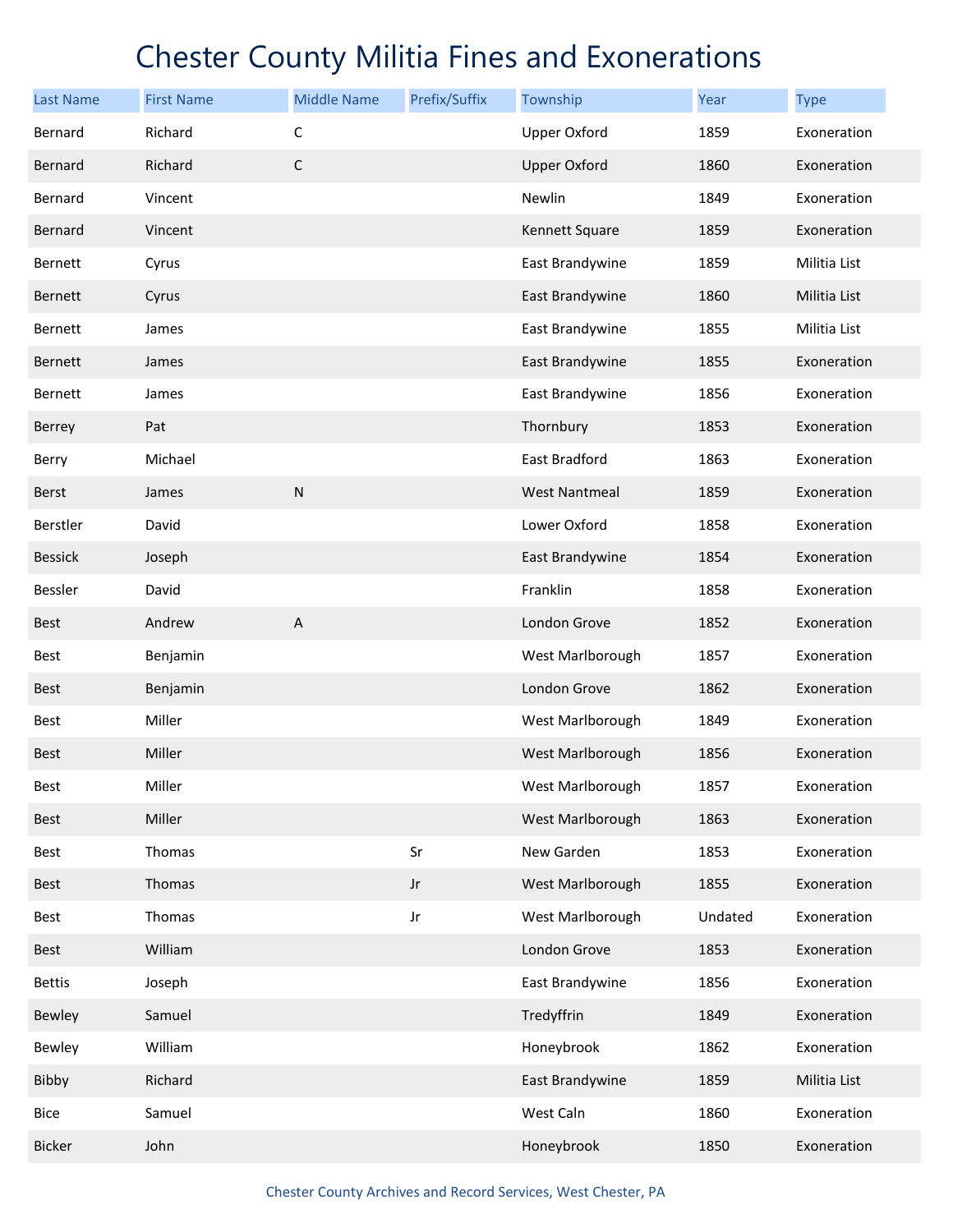| <b>Last Name</b> | <b>First Name</b> | <b>Middle Name</b> | Prefix/Suffix | Township            | Year | <b>Type</b>  |
|------------------|-------------------|--------------------|---------------|---------------------|------|--------------|
| <b>Bickhart</b>  | Christian         |                    |               | East Vincent        | 1858 | Exoneration  |
| <b>Bickhart</b>  | Christian         |                    |               | East Vincent        | 1860 | Exoneration  |
| <b>Bicking</b>   | Benjamin          |                    |               | Lower Oxford        | 1853 | Exoneration  |
| <b>Bicking</b>   | Benjamin          |                    |               | Highland            | 1858 | Exoneration  |
| <b>Bicking</b>   | Benjamin          | F                  |               | Upper Oxford        | 1854 | Exoneration  |
| <b>Bicking</b>   | David             |                    |               | <b>Upper Oxford</b> | 1853 | Exoneration  |
| <b>Bicking</b>   | David             |                    |               | <b>Upper Oxford</b> | 1854 | Exoneration  |
| <b>Bicking</b>   | David             |                    |               | <b>Upper Oxford</b> | 1855 | Exoneration  |
| <b>Bicking</b>   | Edwin             |                    |               | West Marlborough    | 1849 | Exoneration  |
| <b>Bicking</b>   | Keley             |                    |               | <b>Upper Oxford</b> | 1854 | Exoneration  |
| <b>Bicking</b>   | Kelso             |                    |               | <b>Upper Oxford</b> | 1856 | Exoneration  |
| <b>Bicking</b>   | Osten             |                    |               | East Brandywine     | 1854 | Exoneration  |
| <b>Bicking</b>   | Riten             |                    |               | Kennett             | 1857 | Exoneration  |
| <b>Bicking</b>   | Samuel            |                    |               | West Brandywine     | 1850 | Exoneration  |
| <b>Bicking</b>   | Samuel            |                    |               | Phoenixville        | 1862 | Exoneration  |
| <b>Bickings</b>  | Austen            |                    |               | East Brandywine     | 1862 | Militia List |
| <b>Bickings</b>  | Austin            |                    |               | East Brandywine     | 1859 | Militia List |
| <b>Bickings</b>  | Austin            |                    |               | East Brandywine     | 1860 | Militia List |
| <b>Bickings</b>  | Benjamin          |                    |               | East Fallowfield    | 1862 | Exoneration  |
| <b>Bickings</b>  | Joseph            |                    |               | East Brandywine     | 1855 | Militia List |
| <b>Bickings</b>  | Joseph            |                    |               | East Brandywine     | 1858 | Militia List |
| <b>Bickings</b>  | Osten             |                    |               | East Brandywine     | 1858 | Militia List |
| <b>Biddings</b>  | Lewis             |                    |               | Willistown          | 1848 | Exoneration  |
| <b>Biddle</b>    | Adam              |                    |               | Westtown            | 1857 | Exoneration  |
| <b>Biddle</b>    | Benjamin          |                    |               | Tredyffrin          | 1848 | Exoneration  |
| <b>Biddle</b>    | Benjamin          |                    |               | East Whiteland      | 1848 | Exoneration  |
| <b>Biddle</b>    | Benjamin          |                    |               | East Caln           | 1853 | Exoneration  |
| <b>Biddle</b>    | William           |                    |               | Tredyffrin          | 1847 | Exoneration  |
| Biderman         | William           |                    |               | West Chester        | 1855 | Exoneration  |
| <b>Bidler</b>    | Israel            |                    |               | Tredyffrin          | 1847 | Exoneration  |
| <b>Bigler</b>    | Patrick           |                    |               | West Whiteland      | 1859 | Exoneration  |
| <b>Bigler</b>    | Patrick           |                    |               | West Goshen         | 1860 | Exoneration  |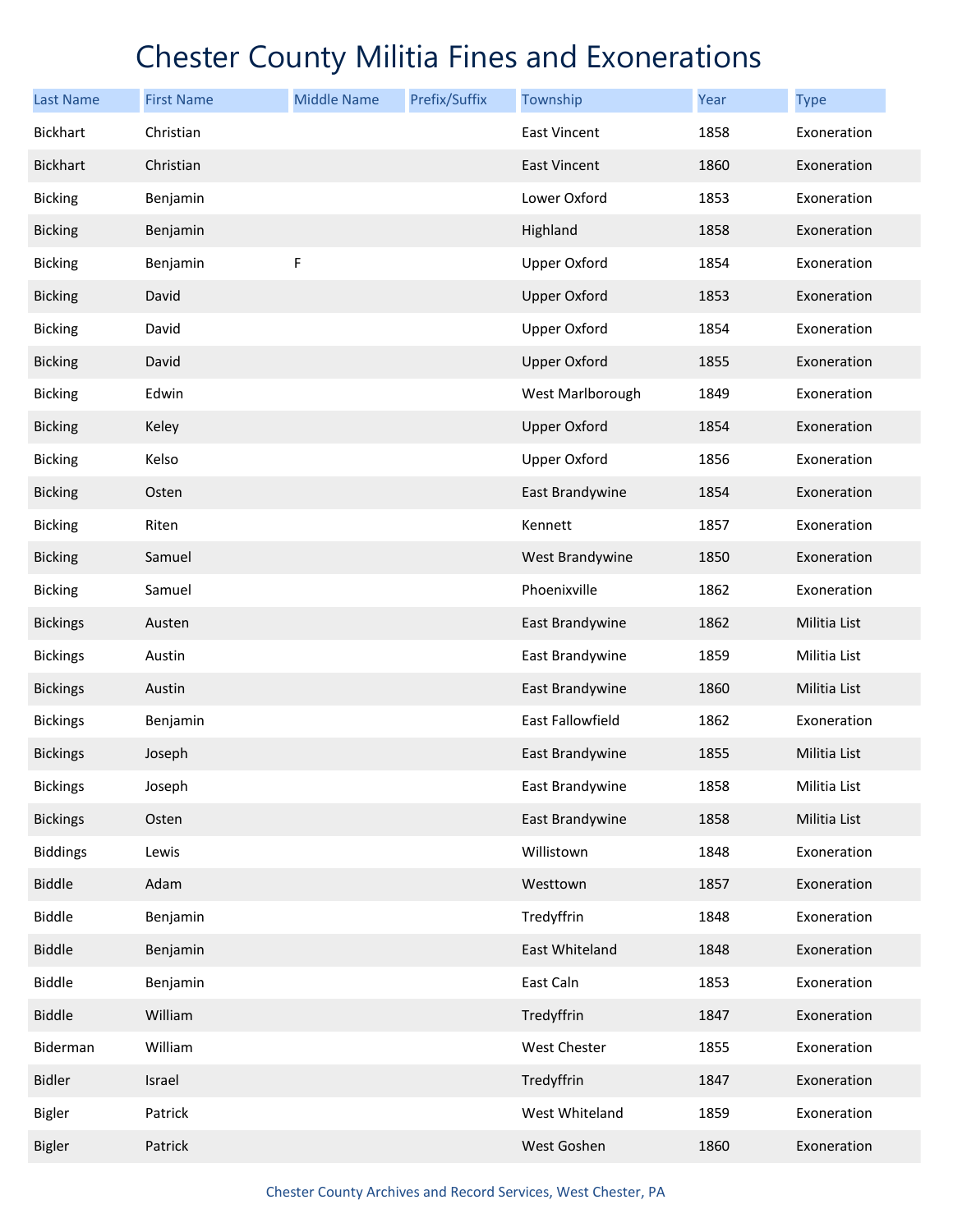| <b>Last Name</b> | <b>First Name</b> | <b>Middle Name</b> | Prefix/Suffix | Township                | Year | <b>Type</b> |
|------------------|-------------------|--------------------|---------------|-------------------------|------|-------------|
| <b>Bigler</b>    | Patrick           |                    |               | West Whiteland          | 1860 | Exoneration |
| <b>Biles</b>     | Amos              |                    |               | New London              | 1859 | Exoneration |
| <b>Biles</b>     | John              |                    |               | New London              | 1859 | Exoneration |
| <b>Biles</b>     | Joseph            |                    |               | East Goshen             | 1863 | Exoneration |
| Bill             | Jonathan          |                    |               | North Conventry         | 1857 | Exoneration |
| Billford         | J                 |                    |               | Phoenixville            | 1853 | Exoneration |
| Billinchey       | Anthony           |                    |               | Phoenixville            | 1853 | Exoneration |
| <b>Binder</b>    | George            |                    |               | <b>East Vincent</b>     | 1854 | Exoneration |
| Binder           | Jeremiah          |                    |               | East Vincent            | 1856 | Exoneration |
| <b>Bing</b>      | Benjamin          |                    |               | <b>East Fallowfield</b> | 1858 | Exoneration |
| <b>Bing</b>      | John              |                    |               | East Fallowfield        | 1854 | Exoneration |
| <b>Bing</b>      | Samuel            |                    |               | Valley                  | 1854 | Exoneration |
| Bingam           | William           |                    |               | East Whiteland          | 1849 | Exoneration |
| <b>Bingam</b>    | William           | R                  |               | East Whiteland          | 1854 | Exoneration |
| Bingaman         | Levi              |                    |               | South Conventry         | 1854 | Exoneration |
| Bingham          | James             |                    |               | East Bradford           | 1855 | Exoneration |
| Bingham          | Lewis             | P                  |               | <b>Upper Oxford</b>     | 1853 | Exoneration |
| Bingham          | Oliver            |                    |               | Penn                    | 1853 | Exoneration |
| <b>Bird</b>      | Isaiah            |                    |               | London Britain          | 1862 | Exoneration |
| <b>Bird</b>      | Jesse             |                    |               | London Britain          | 1859 | Exoneration |
| Birdsall         | Edward            |                    |               | East Marlborough        | 1856 | Exoneration |
| Birdsell         | Augustine         |                    |               | East Marlborough        | 1853 | Exoneration |
| Birdsell         | Edward            |                    |               | East Marlborough        | 1853 | Exoneration |
| <b>Birkmire</b>  | L                 |                    |               | East Whiteland          | 1850 | Exoneration |
| Bishop           | F                 | Т                  |               | West Chester            | 1863 | Exoneration |
| Bishop           | John              |                    |               | Uwchlan                 | 1850 | Exoneration |
| Bishop           | W                 | A.Y.               |               | Phoenixville            | 1858 | Exoneration |
| Bishop           | ${\sf W}$         | A.Y.               |               | Phoenixville            | 1859 | Exoneration |
| Bishop           | Wayne             |                    |               | Westtown                | 1862 | Exoneration |
| Bishop           | William           |                    |               | Phoenixville            | 1859 | Exoneration |
| <b>Bittle</b>    | Isaac             |                    |               | East Goshen             | 1850 | Exoneration |
| <b>Bittle</b>    | Samuel            |                    |               | Tredyffrin              | 1862 | Exoneration |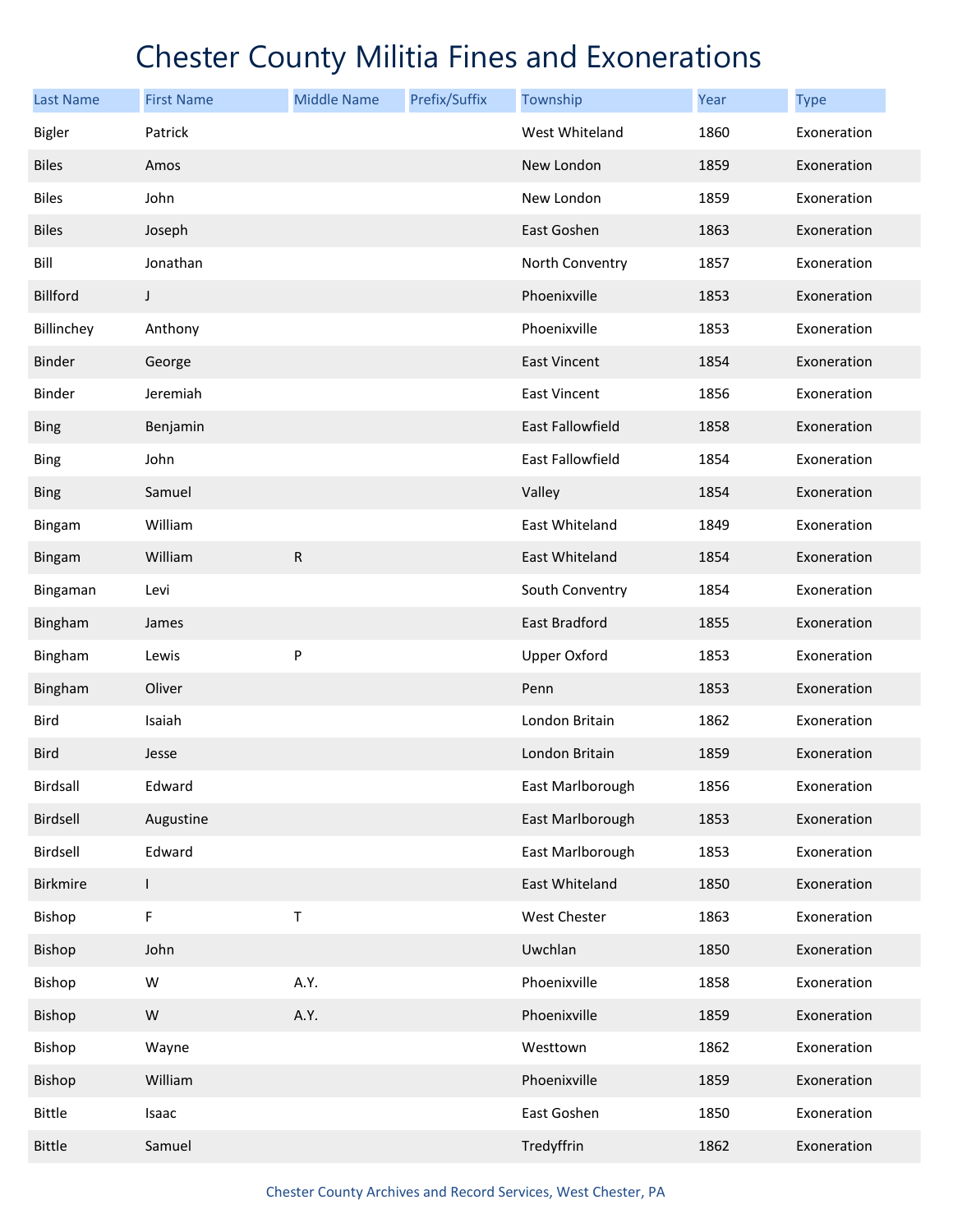| <b>Last Name</b> | <b>First Name</b> | <b>Middle Name</b> | Prefix/Suffix | Township             | Year | <b>Type</b>  |
|------------------|-------------------|--------------------|---------------|----------------------|------|--------------|
| <b>Bizzard</b>   | Amos              |                    |               | Phoenixville         | 1853 | Exoneration  |
| <b>Black</b>     | Alexander         |                    |               | Kennett              | 1853 | Exoneration  |
| <b>Black</b>     | Alexander         |                    |               | Kennett Square       | 1859 | Exoneration  |
| <b>Black</b>     | Benjamin          |                    |               | East Whiteland       | 1850 | Exoneration  |
| <b>Black</b>     | Charles           |                    |               | Charlestown          | 1849 | Exoneration  |
| <b>Black</b>     | Charles           |                    |               | East Whiteland       | 1852 | Exoneration  |
| <b>Black</b>     | Samuel            |                    |               | West Marlborough     | 1849 | Exoneration  |
| <b>Black</b>     | Samuel            |                    |               | West Marlborough     | 1851 | Exoneration  |
| <b>Black</b>     | William           |                    |               | London Grove         | 1850 | Exoneration  |
| <b>Black</b>     | William           |                    |               | London Grove         | 1850 | Exoneration  |
| <b>Black</b>     | Williams          |                    |               | London Grove         | 1852 | Exoneration  |
| Blackburn        | Stephen           |                    |               | West Nottingham      | 1856 | Exoneration  |
| Blacker          | G                 | Н                  |               | Kennett              | 1853 | Exoneration  |
| Blackley         | William           |                    |               | East Whiteland       | 1850 | Exoneration  |
| <b>Blake</b>     | James             |                    |               | Phoenixville         | 1853 | Exoneration  |
| <b>Blake</b>     | Patrick           |                    |               | Phoenixville         | 1853 | Exoneration  |
| <b>Blake</b>     | Thomas            |                    |               | Phoenixville         | 1853 | Exoneration  |
| Blakeney         | James             |                    |               | West Whiteland       | 1850 | Exoneration  |
| Blare            | John              |                    |               | Phoenixville         | 1859 | Exoneration  |
| Blatchford       | Stephen           |                    |               | Downingtown          | 1862 | Exoneration  |
| Blatchford       | Stephen           |                    |               | Downingtown          | 1863 | Exoneration  |
| Blatchford       | Thomas            |                    |               | Downingtown          | 1863 | Exoneration  |
| Boat             | George            |                    |               | <b>West Nantmeal</b> | 1857 | Exoneration  |
| Boat             | George            | G                  |               | Wallace              | 1854 | Exoneration  |
| Boate            | George            |                    |               | <b>West Nantmeal</b> | 1856 | Militia List |
| <b>Bobb</b>      | William           | H                  |               | West Marlborough     | 1849 | Exoneration  |
| Bode             | Henry             |                    |               | East Vincent         | 1856 | Exoneration  |
| <b>Bodle</b>     | Edward            |                    |               | East Marlborough     | 1859 | Exoneration  |
| Boehme           | Frances           |                    |               | West Chester         | 1854 | Exoneration  |
| <b>Bogue</b>     | Charles           |                    |               | Phoenixville         | 1862 | Exoneration  |
| Boker            | William           |                    |               | East Brandywine      | 1855 | Militia List |
| <b>Bokes</b>     | John              |                    |               | Newlin               | 1857 | Exoneration  |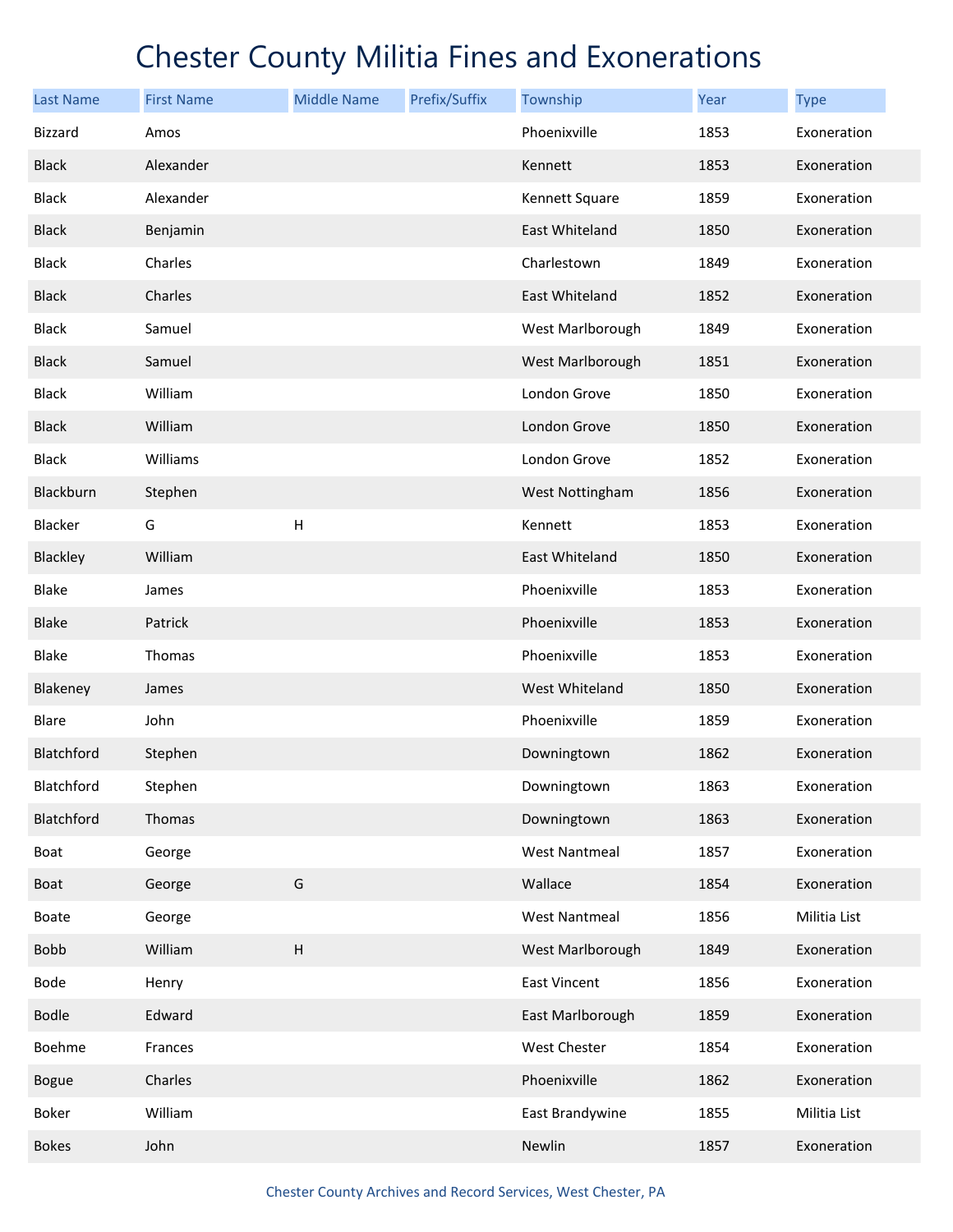| <b>Last Name</b> | <b>First Name</b> | <b>Middle Name</b> | Prefix/Suffix | Township             | Year | <b>Type</b>  |
|------------------|-------------------|--------------------|---------------|----------------------|------|--------------|
| <b>Bokes</b>     | John              |                    |               | Newlin               | 1863 | Exoneration  |
| Bolden           | Jacob             |                    |               | East Nottingham      | 1849 | Exoneration  |
| Boldridge        | Richard           |                    |               | East Caln            | 1853 | Exoneration  |
| <b>Bond</b>      | Benjamin          | J                  |               | East Whiteland       | 1855 | Exoneration  |
| Bond             | James             |                    |               | East Brandywine      | 1855 | Militia List |
| <b>Bond</b>      | James             |                    |               | East Brandywine      | 1858 | Militia List |
| Bond             | Joshua            |                    |               | East Caln            | 1858 | Exoneration  |
| <b>Bond</b>      | Joshua            |                    |               | East Caln            | 1858 | Militia List |
| Bond             | Richard           |                    |               | Phoenixville         | 1853 | Exoneration  |
| <b>Bond</b>      | Richard           |                    |               | Phoenixville         | 1854 | Exoneration  |
| Boner            | James             |                    |               | Valley               | 1862 | Exoneration  |
| Boner            | William           |                    |               | Sadsbury             | 1850 | Exoneration  |
| <b>Bones</b>     | James             |                    |               | East Brandywine      | 1850 | Exoneration  |
| <b>Bones</b>     | James             |                    |               | <b>West Nantmeal</b> | 1858 | Militia List |
| <b>Bones</b>     | James             |                    |               | Sadsbury             | 1858 | Exoneration  |
| <b>Bones</b>     | Thomas            |                    |               | Downingtown          | 1862 | Exoneration  |
| <b>Bones</b>     | Thomas            | L                  |               | East Caln            | 1858 | Militia List |
| Boney            | F                 | Pat                |               | Willistown           | 1854 | Exoneration  |
| Bonner           | John              |                    |               | Phoenixville         | 1853 | Exoneration  |
| <b>Bonsall</b>   | Caleb             |                    |               | Birmingham           | 1850 | Exoneration  |
| Bonsall          | Caleb             |                    |               | Pocopson             | 1855 | Exoneration  |
| Bonsall          | Caleb             |                    |               | East Bradford        | 1862 | Exoneration  |
| Boon             | Robert            | G                  |               | Lower Oxford         | 1854 | Exoneration  |
| Booth            | Joseph            |                    |               | East Brandywine      | 1850 | Exoneration  |
| Booth            | William           |                    |               | Elk                  | 1863 | Exoneration  |
| Booth            | William           | $\mathsf J$        |               | Elk                  | 1858 | Exoneration  |
| Boozer           | Alexander         |                    |               | Penn                 | 1857 | Exoneration  |
| Boran            | Henry             |                    |               | New London           | 1857 | Exoneration  |
| Borden           | Albert            |                    |               | Phoenixville         | 1859 | Exoneration  |
| Bormer           | Michael           |                    |               | <b>West Chester</b>  | 1857 | Exoneration  |
| Bossenbergar     | A                 |                    |               | Phoenixville         | 1853 | Exoneration  |
| <b>Botee</b>     | Henry             |                    |               | West Chester         | 1854 | Exoneration  |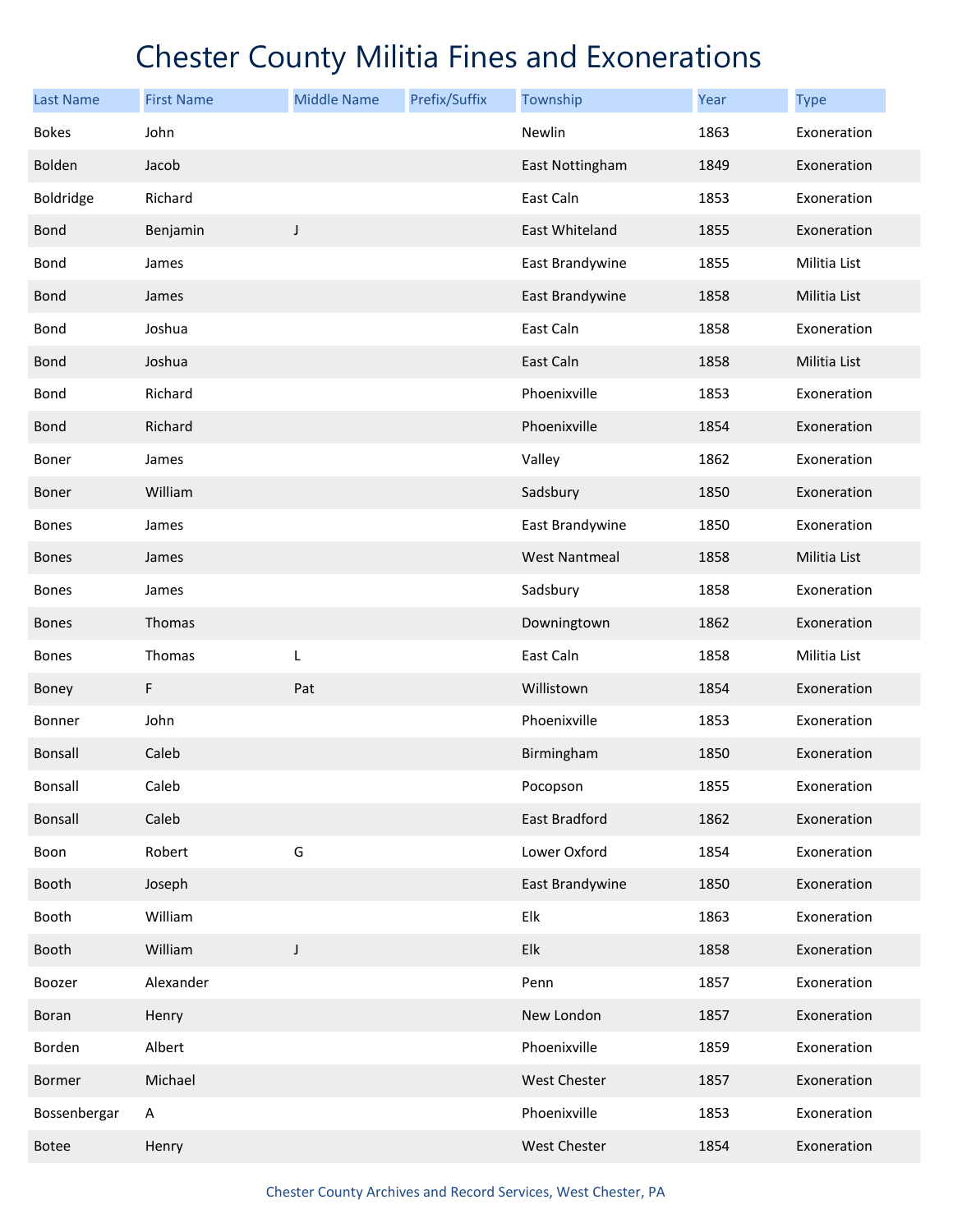| <b>Last Name</b> | <b>First Name</b> | <b>Middle Name</b> | Prefix/Suffix | Township             | Year | <b>Type</b> |
|------------------|-------------------|--------------------|---------------|----------------------|------|-------------|
| <b>Bottom</b>    | Lewis             | P                  |               | West Fallowfield     | 1853 | Exoneration |
| Bottomby         | William           |                    |               | <b>Upper Oxford</b>  | 1863 | Exoneration |
| Boughten         | Thomas            |                    |               | West Caln            | 1860 | Exoneration |
| <b>Bound</b>     | Joseph            |                    |               | West Bradford        | 1860 | Exoneration |
| Bowden           | Andrew            |                    |               | Phoenixville         | 1862 | Exoneration |
| <b>Bowels</b>    | Jobe              |                    |               | Kennett              | 1849 | Exoneration |
| Bowen            | Daniel            |                    |               | Downingtown          | 1860 | Exoneration |
| Bowen            | Henry             |                    |               | Tredyffrin           | 1847 | Exoneration |
| Bowen            | Richard           |                    |               | Kennett Square       | 1858 | Exoneration |
| Bower            | August            |                    |               | Wallace              | 1853 | Exoneration |
| Bower            | Charles           |                    |               | Phoenixville         | 1855 | Exoneration |
| <b>Bowers</b>    | August            |                    |               | Uwchlan              | 1855 | Exoneration |
| <b>Bowers</b>    | August            |                    |               | <b>Upper Uwchlan</b> | 1859 | Exoneration |
| <b>Bowers</b>    | Christian         |                    |               | East Vincent         | 1855 | Exoneration |
| <b>Bowers</b>    | Hiram             |                    |               | West Fallowfield     | 1855 | Exoneration |
| <b>Bowers</b>    | Hiram             |                    |               | West Fallowfield     | 1863 | Exoneration |
| <b>Bowers</b>    | Jacob             |                    |               | Lower Oxford         | 1853 | Exoneration |
| <b>Bowers</b>    | Randall           |                    |               | London Britain       | 1854 | Exoneration |
| <b>Bowers</b>    | Thomas            |                    |               | Lower Oxford         | 1853 | Exoneration |
| <b>Bowers</b>    | Thomas            |                    |               | Lower Oxford         | 1857 | Exoneration |
| Bowker           | John              |                    |               | East Whiteland       | 1862 | Exoneration |
| <b>Bowles</b>    | Elis              | W                  |               | Valley               | 1863 | Exoneration |
| <b>Bowls</b>     | Joseph            |                    |               | Kennett              | 1853 | Exoneration |
| Bowman           | Erastus           |                    |               | Phoenixville         | 1859 | Exoneration |
| Bowman           | G                 | F                  |               | Oxford Borough       | 1862 | Exoneration |
| Bowman           | John              |                    |               | West Fallowfield     | 1849 | Exoneration |
| Bowman           | John              |                    |               | West Fallowfield     | 1850 | Exoneration |
| Bowman           | Joseph            |                    |               | East Vincent         | 1862 | Exoneration |
| Bowman           | Thomas            | T                  |               | East Whiteland       | 1849 | Exoneration |
| Boyd             | Ebenezer          |                    |               | Lower Oxford         | 1849 | Exoneration |
| Boyd             | James             |                    | Dec'd         | West Caln            | 1854 | Exoneration |
| Boyd             | James             |                    |               | Honeybrook           | 1859 | Exoneration |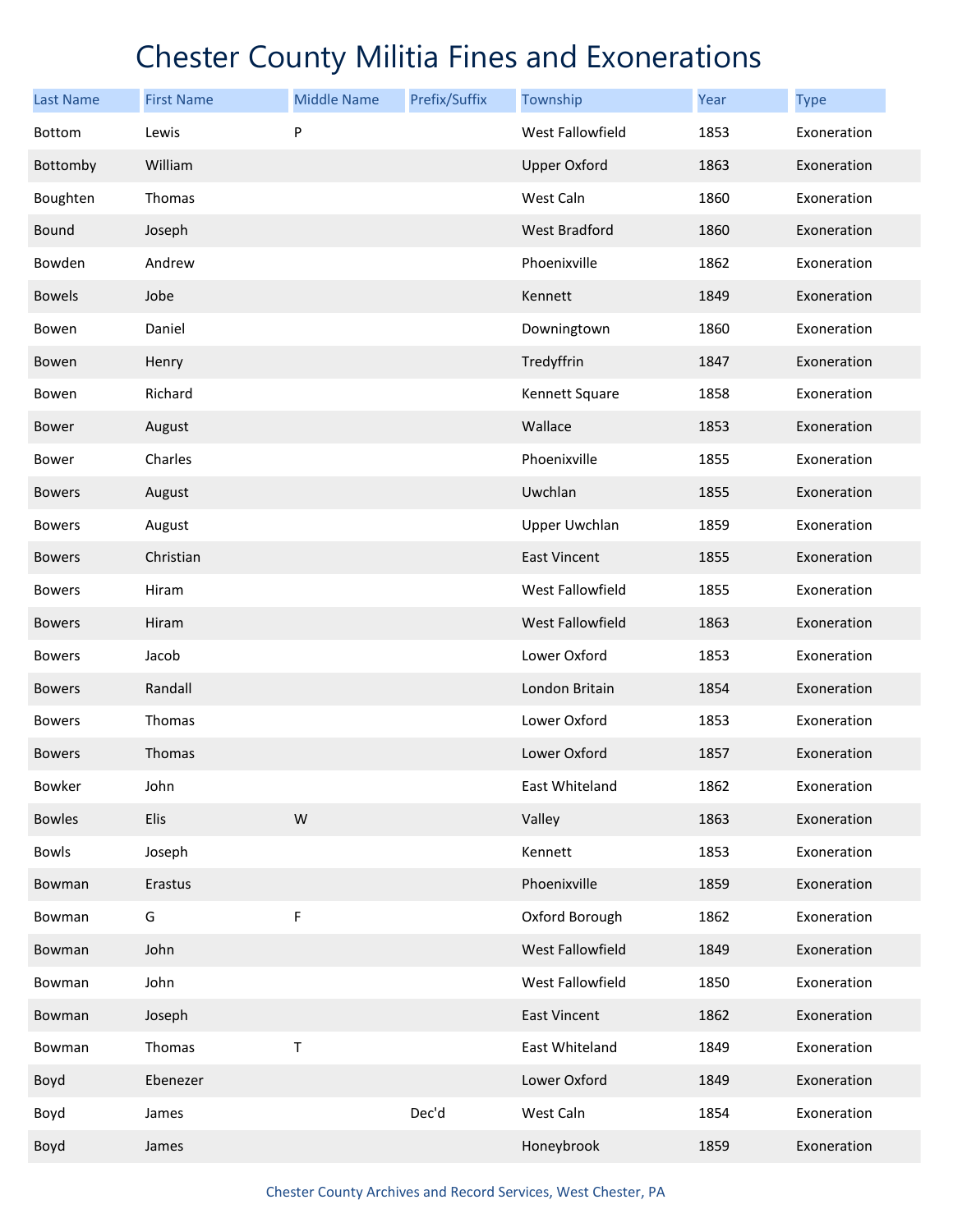| <b>Last Name</b> | <b>First Name</b> | <b>Middle Name</b> | Prefix/Suffix | Township             | Year | <b>Type</b>  |
|------------------|-------------------|--------------------|---------------|----------------------|------|--------------|
| Boyd             | James             |                    |               | Honeybrook           | 1862 | Exoneration  |
| Boyd             | James             | $\sf H$            |               | Lower Oxford         | 1850 | Exoneration  |
| Boyd             | James             | Н                  |               | East Nottingham      | 1853 | Militia List |
| Boyd             | Robert            | P                  |               | West Nottingham      | 1859 | Exoneration  |
| Boyd             | Thomas            |                    |               | Sadsbury             | 1857 | Exoneration  |
| Boyd             | Thomas            |                    |               | Phoenixville         | 1859 | Exoneration  |
| Boyd             | William           |                    |               | Phoenixville         | 1853 | Exoneration  |
| Boyd             | William           |                    |               | Phoenixville         | 1859 | Exoneration  |
| Boyer            | Andrew            |                    |               | Honeybrook           | 1857 | Exoneration  |
| Boyer            | Andrew            |                    |               | Honeybrook           | 1859 | Exoneration  |
| Boyer            | В                 |                    |               | Phoenixville         | 1853 | Exoneration  |
| Boyer            | Elhannan          |                    |               | Phoenixville         | 1859 | Exoneration  |
| Boyer            | Eli               |                    |               | <b>East Nantmeal</b> | 1853 | Exoneration  |
| Boyer            | Henry             |                    |               | East Caln            | 1863 | Exoneration  |
| Boyer            | Isaac             |                    |               | <b>East Nantmeal</b> | 1850 | Exoneration  |
| Boyer            | Jacob             |                    |               | West Whiteland       | 1849 | Exoneration  |
| Boyer            | John              |                    |               | Phoenixville         | 1855 | Exoneration  |
| Boyer            | John              |                    |               | Phoenixville         | 1858 | Exoneration  |
| Boyer            | John              |                    | Jr            | West Whiteland       | 1858 | Exoneration  |
| Boyer            | John              |                    |               | Phoenixville         | 1859 | Exoneration  |
| Boyer            | John              | S                  |               | West Whiteland       | 1859 | Exoneration  |
| Boyer            | John              | $\mathsf S$        |               | West Whiteland       | 1860 | Exoneration  |
| Boyer            | Martin            |                    |               | Kennett              | 1849 | Exoneration  |
| Boyer            | Martin            |                    |               | Kennett              | 1850 | Exoneration  |
| Boyer            | Martin            |                    |               | Kennett              | 1853 | Exoneration  |
| Boyer            | Mordecai          |                    |               | <b>East Nantmeal</b> | 1862 | Exoneration  |
| Boyer            | Nicholas          |                    |               | Phoenixville         | 1850 | Exoneration  |
| Boyer            | Reece             |                    |               | Kennett Square       | 1858 | Exoneration  |
| Boyer            | Reece             |                    |               | Kennett Square       | 1859 | Exoneration  |
| Boyer            | Riter             |                    |               | West Whiteland       | 1849 | Exoneration  |
| Boyer            | Samuel            |                    |               | Tredyffrin           | 1849 | Exoneration  |
| Boyer            | Samuel            |                    |               | North Conventry      | 1853 | Exoneration  |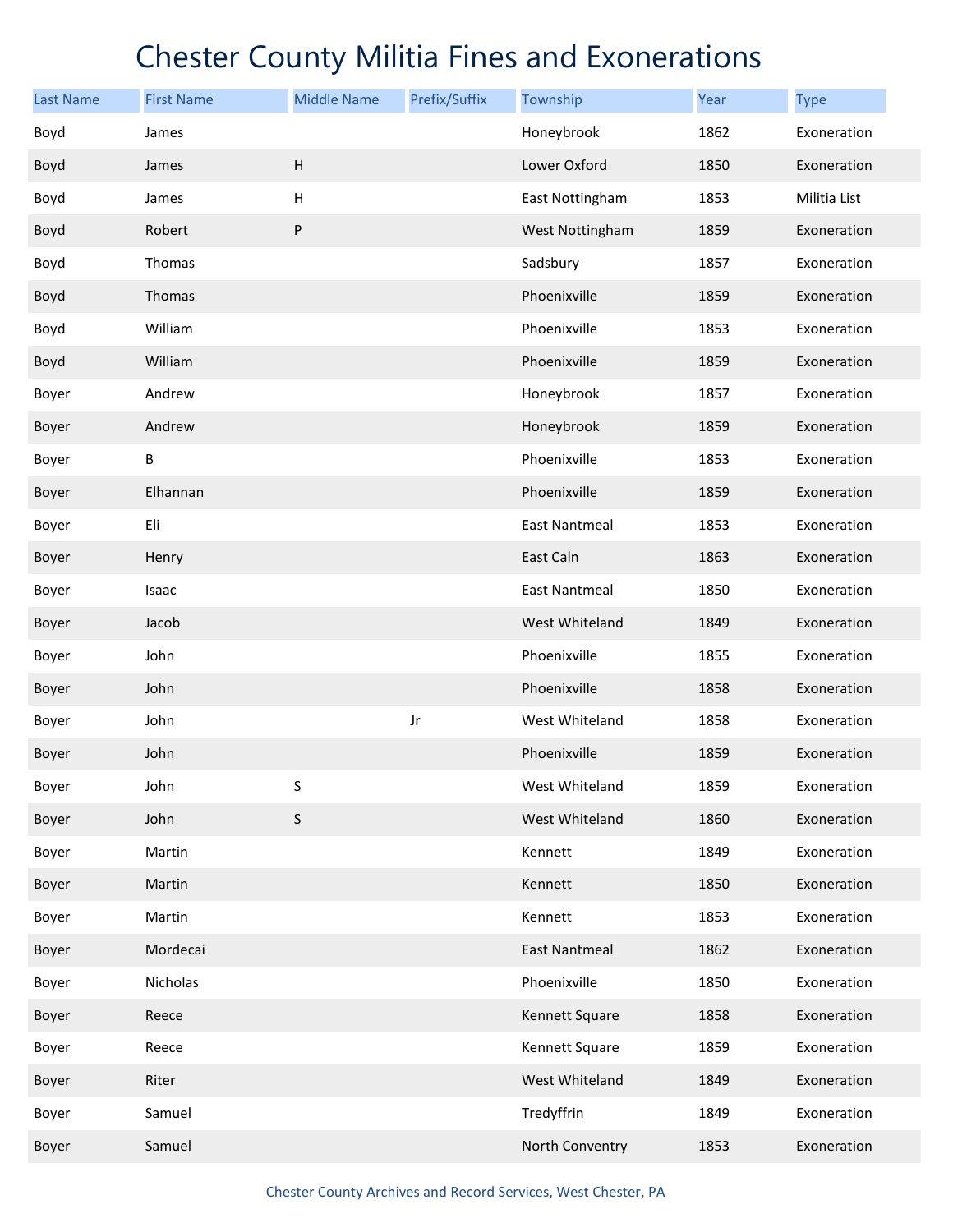| <b>Last Name</b> | <b>First Name</b> | <b>Middle Name</b> | Prefix/Suffix | Township             | Year    | <b>Type</b>  |
|------------------|-------------------|--------------------|---------------|----------------------|---------|--------------|
| Boyer            | William           |                    |               | <b>East Pikeland</b> | 1856    | Exoneration  |
| Boyer            | William           |                    |               | Honeybrook           | 1857    | Exoneration  |
| Boyle            | Hugh              |                    |               | Phoenixville         | 1853    | Exoneration  |
| Boyle            | Hugh              |                    |               | Phoenixville         | 1854    | Exoneration  |
| Boyle            | James             |                    |               | Phoenixville         | 1855    | Exoneration  |
| <b>Brabson</b>   | Levi              |                    |               | West Nottingham      | 1860    | Exoneration  |
| Brabson          | Levi              |                    |               | West Nottingham      | 1862    | Exoneration  |
| <b>Brabson</b>   | Levi              |                    |               | West Nottingham      | Undated | Exoneration  |
| <b>Bracken</b>   | John              |                    |               | London Grove         | 1853    | Exoneration  |
| <b>Bracken</b>   | John              |                    |               | Penn                 | 1858    | Exoneration  |
| Brackenridge     | Abraham           |                    |               | Newlin               | 1853    | Exoneration  |
| Brackenridge     | Robert            |                    |               | East Caln            | 1853    | Exoneration  |
| Brackenridge     | Robert            |                    |               | East Caln            | 1858    | Militia List |
| Brackenridge     | Samuel            |                    |               | East Fallowfield     | 1853    | Exoneration  |
| Bradberry        | Robert            |                    |               | Kennett              | 1850    | Exoneration  |
| <b>Bradley</b>   | Dommico           |                    |               | Phoenixville         | 1850    | Exoneration  |
| <b>Bradley</b>   | Hugh              |                    |               | Phoenixville         | 1855    | Exoneration  |
| <b>Bradley</b>   | Hugh              | $\sf B$            |               | Phoenixville         | 1859    | Exoneration  |
| <b>Bradley</b>   | James             |                    |               | Phoenixville         | 1853    | Exoneration  |
| <b>Bradley</b>   | James             |                    |               | East Caln            | 1853    | Exoneration  |
| <b>Bradley</b>   | James             |                    |               | Phoenixville         | 1858    | Exoneration  |
| <b>Bradley</b>   | John              |                    |               | <b>West Nantmeal</b> | 1849    | Exoneration  |
| <b>Bradley</b>   | John              |                    |               | Phoenixville         | 1855    | Exoneration  |
| <b>Bradley</b>   | John              |                    |               | Phoenixville         | 1858    | Exoneration  |
| <b>Bradley</b>   | Lafayette         |                    |               | Highland             | 1858    | Exoneration  |
| <b>Bradley</b>   | Patrick           |                    |               | Phoenixville         | 1853    | Exoneration  |
| <b>Bradley</b>   | Patrick           |                    |               | Phoenixville         | 1853    | Exoneration  |
| <b>Bradley</b>   | Patrick           |                    |               | Phoenixville         | 1855    | Exoneration  |
| <b>Bradley</b>   | Patrick           |                    |               | Phoenixville         | 1855    | Exoneration  |
| <b>Bradley</b>   | Richard           |                    |               | West Marlborough     | 1855    | Exoneration  |
| <b>Bradley</b>   | Richard           |                    |               | Highland             | 1858    | Exoneration  |
| <b>Bradley</b>   | William           |                    |               | Phoenixville         | 1850    | Exoneration  |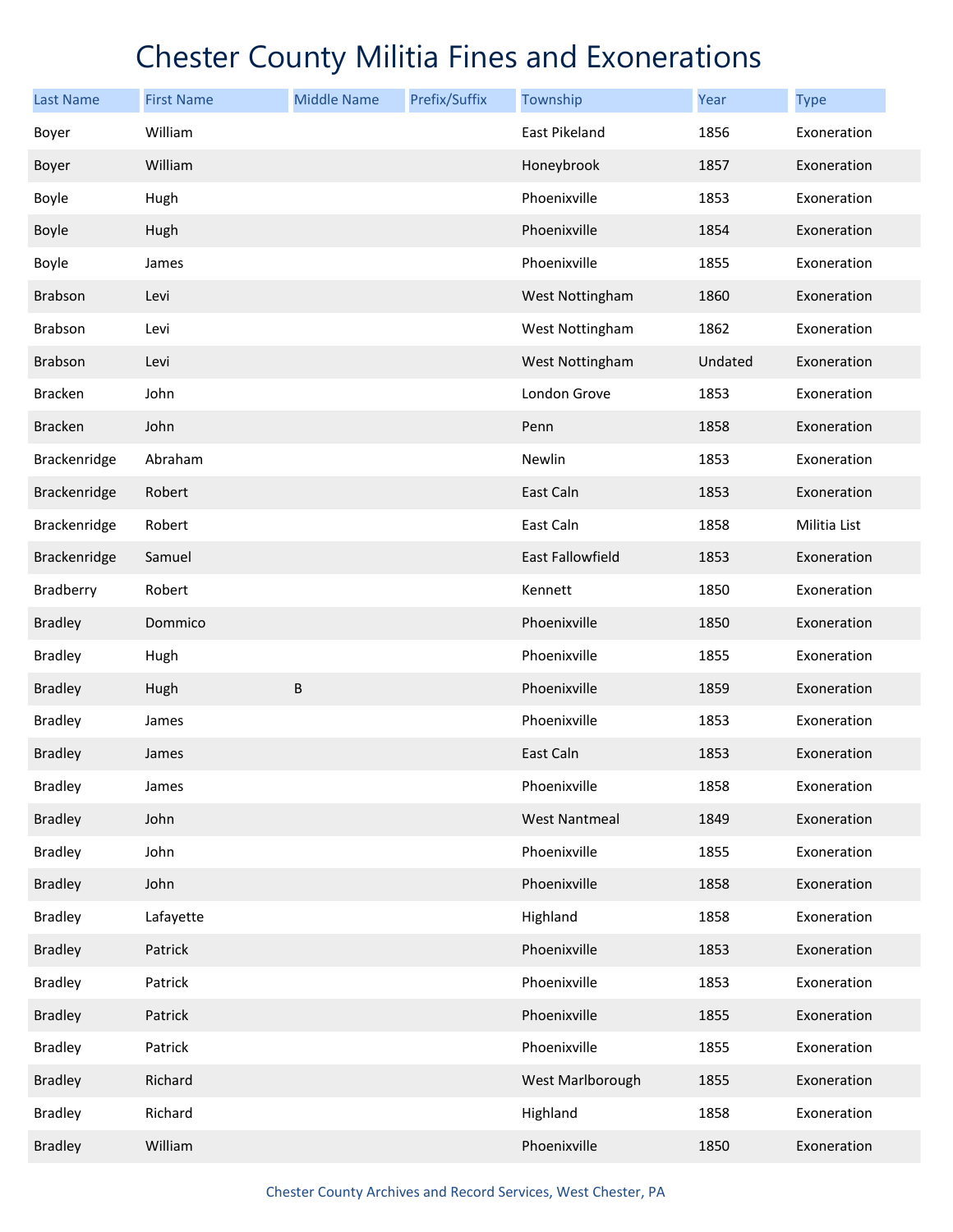| <b>Last Name</b> | <b>First Name</b> | <b>Middle Name</b> | Prefix/Suffix | Township             | Year | <b>Type</b>  |
|------------------|-------------------|--------------------|---------------|----------------------|------|--------------|
| <b>Bradly</b>    | John              |                    |               | West Marlborough     | 1850 | Exoneration  |
| <b>Bradly</b>    | Richard           |                    |               | West Marlborough     | 1851 | Exoneration  |
| Bradway          | David             |                    |               | East Nottingham      | 1859 | Exoneration  |
| Bradway          | John              | $\sf S$            |               | <b>Upper Oxford</b>  | 1863 | Exoneration  |
| Bradway          | Mark              |                    |               | East Nottingham      | 1850 | Exoneration  |
| <b>Brady</b>     | James             |                    |               | <b>West Chester</b>  | 1857 | Exoneration  |
| <b>Brady</b>     | John              |                    |               | Lower Oxford         | 1853 | Exoneration  |
| <b>Bragan</b>    | Hugh              |                    |               | Phoenixville         | 1858 | Exoneration  |
| <b>Bragman</b>   | B                 |                    |               | Charlestown          | 1853 | Exoneration  |
| <b>Bramberg</b>  | David             |                    |               | Londonderry          | 1856 | Exoneration  |
| <b>Bramburg</b>  | James             |                    |               | Londonderry          | 1857 | Exoneration  |
| <b>Brandey</b>   | David             |                    |               | Londonderry          | 1854 | Exoneration  |
| <b>Brandey</b>   | James             |                    |               | Londonderry          | 1854 | Exoneration  |
| <b>Braneld</b>   | James             |                    |               | <b>West Nantmeal</b> | 1852 | Exoneration  |
| Brannan          | James             |                    |               | Wallace              | 1857 | Exoneration  |
| <b>Brannan</b>   | John              |                    |               | Phoenixville         | 1862 | Exoneration  |
| <b>Brannan</b>   | Patrick           |                    |               | Charlestown          | 1855 | Exoneration  |
| Brannan          | William           |                    |               | East Whiteland       | 1847 | Exoneration  |
| <b>Brannan</b>   | William           |                    |               | Charlestown          | 1854 | Exoneration  |
| <b>Brannan</b>   | William           |                    |               | Charlestown          | 1855 | Exoneration  |
| Brannen          | William           |                    |               | Tredyffrin           | 1847 | Exoneration  |
| <b>Brannon</b>   | James             |                    |               | Phoenixville         | 1855 | Exoneration  |
| Brannon          | John              |                    |               | Phoenixville         | 1853 | Exoneration  |
| <b>Branon</b>    | Patrick           |                    |               | Phoenixville         | 1853 | Exoneration  |
| Branon           | Patrick           |                    |               | Charlestown          | 1859 | Exoneration  |
| <b>Branson</b>   | David             | H                  |               | East Brandywine      | 1855 | Militia List |
| Branson          | David             | Н                  |               | East Brandywine      | 1857 | Militia Tax  |
| <b>Branson</b>   | David             | $\sf H$            |               | East Brandywine      | 1859 | Militia List |
| Branson          | James             | G                  |               | West Brandywine      | 1863 | Exoneration  |
| Branson          | Owen              | $\sf H$            |               | West Brandywine      | 1850 | Exoneration  |
| Branson          | Owen              | $\sf H$            |               | West Brandywine      | 1852 | Exoneration  |
| <b>Brawer</b>    | John              |                    |               | <b>East Vincent</b>  | 1860 | Exoneration  |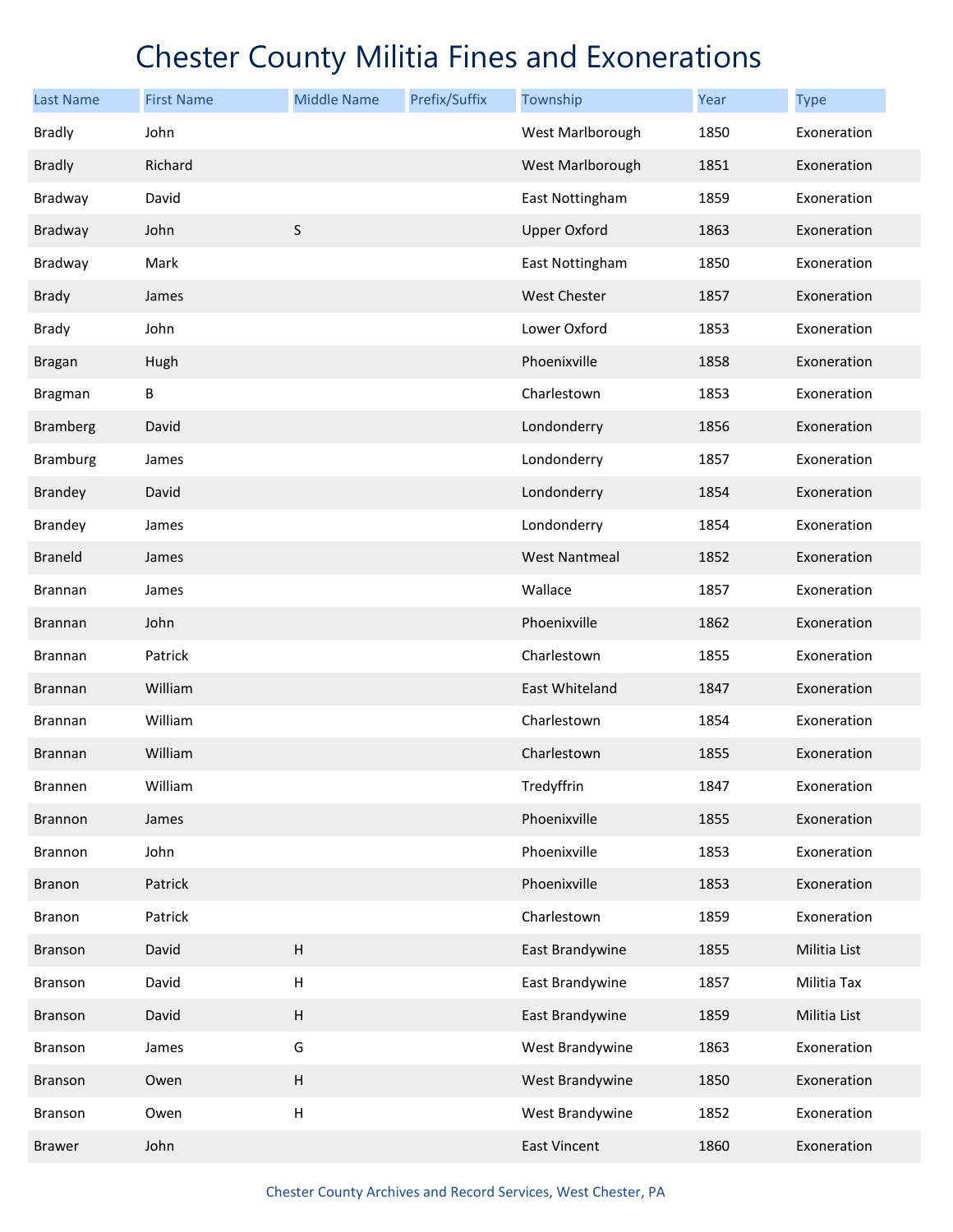| <b>Last Name</b> | <b>First Name</b> | <b>Middle Name</b> | Prefix/Suffix | Township             | Year    | <b>Type</b> |
|------------------|-------------------|--------------------|---------------|----------------------|---------|-------------|
| Brawn            | William           |                    |               | <b>West Nantmeal</b> | 1854    | Exoneration |
| <b>Bready</b>    | Jackson           | W                  |               | Lower Oxford         | 1862    | Exoneration |
| Breckinridge     | Robert            |                    | Dec'd         | East Caln            | 1860    | Exoneration |
| <b>Brener</b>    | Abraham           |                    |               | East Caln            | 1853    | Exoneration |
| <b>Breslan</b>   | John              |                    |               | Phoenixville         | 1858    | Exoneration |
| <b>Bressler</b>  | Charles           |                    |               | Phoenixville         | 1853    | Exoneration |
| <b>Brian</b>     | Joseph            | W                  |               | Pennsbury            | 1850    | Exoneration |
| <b>Brien</b>     | Patrick           |                    |               | Thornbury            | 1854    | Exoneration |
| <b>Briggs</b>    | Malcom            |                    |               | West Whiteland       | 1863    | Exoneration |
| <b>Bright</b>    | Joseph            |                    |               | West Nottingham      | 1862    | Exoneration |
| <b>Briman</b>    | Morton            |                    |               | Phoenixville         | 1850    | Exoneration |
| <b>Brintin</b>   | Caleb             |                    |               | Thornbury            | 1849    | Exoneration |
| <b>Brinton</b>   | Alfred            |                    |               | <b>West Chester</b>  | 1862    | Exoneration |
| <b>Brinton</b>   | Caleb             |                    |               | Birmingham           | 1857    | Exoneration |
| <b>Brinton</b>   | Charles           |                    |               | Thornbury            | 1862    | Exoneration |
| <b>Brinton</b>   | Ellwood           |                    |               | Thornbury            | 1858    | Exoneration |
| <b>Brinton</b>   | Emmor             |                    |               | Birmingham           | 1853    | Exoneration |
| <b>Brinton</b>   | Emmor             |                    |               | Birmingham           | 1857    | Exoneration |
| <b>Brinton</b>   | Fredrick          |                    |               | Thornbury            | 1856    | Exoneration |
| <b>Brinton</b>   | George            |                    |               | Thornbury            | 1853    | Exoneration |
| <b>Brinton</b>   | George            |                    |               | Thornbury            | 1858    | Exoneration |
| <b>Brinton</b>   | Jesse             | К                  |               | West Nottingham      | Undated | Exoneration |
| <b>Brinton</b>   | Joseph            |                    |               | Thornbury            | 1858    | Exoneration |
| <b>Brinton</b>   | Penros            | W.B.               |               | West Whiteland       | 1849    | Exoneration |
| Brinton          | Thomas            |                    |               | Birmingham           | 1857    | Exoneration |
| <b>Brinton</b>   | William           |                    |               | Birmingham           | 1855    | Exoneration |
| Brinton          | William           |                    |               | Thornbury            | 1856    | Exoneration |
| <b>Brinton</b>   | William           |                    |               | Birmingham           | 1857    | Exoneration |
| <b>Brislin</b>   | Patrick           |                    |               | Phoenixville         | 1855    | Exoneration |
| <b>Britain</b>   | Peter             |                    |               | <b>Upper Uwchlan</b> | 1859    | Exoneration |
| Briton           | Peter             |                    |               | Uwchlan              | 1854    | Exoneration |
| <b>Broadbelt</b> | James             |                    |               | Easttown             | 1847    | Exoneration |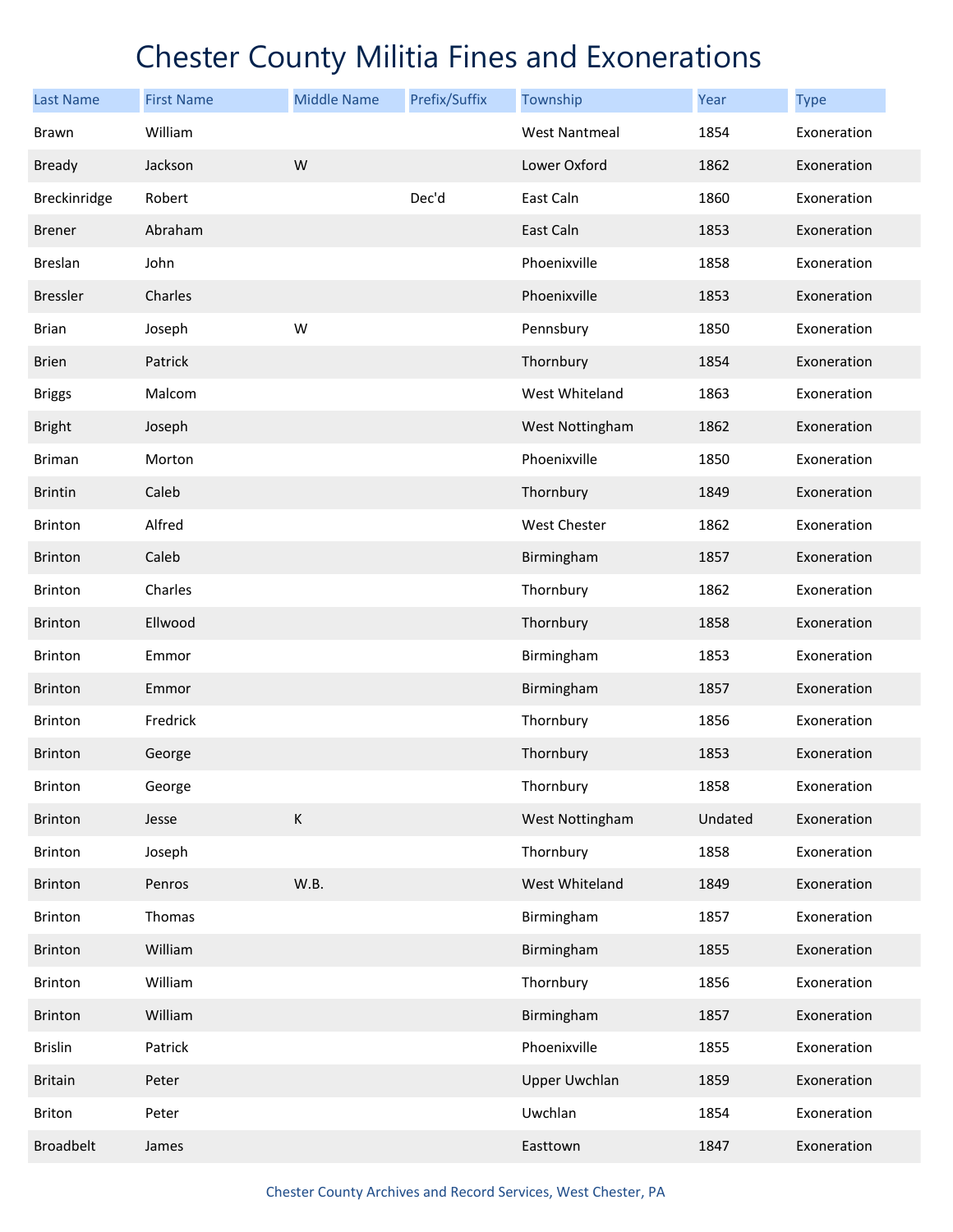| <b>Last Name</b> | <b>First Name</b> | <b>Middle Name</b>        | Prefix/Suffix | Township            | Year | <b>Type</b> |
|------------------|-------------------|---------------------------|---------------|---------------------|------|-------------|
| <b>Broadbelt</b> | Richard           |                           |               | Easttown            | 1847 | Exoneration |
| <b>Brock</b>     | George            | W                         |               | Phoenixville        | 1850 | Exoneration |
| <b>Brock</b>     | John              | $\boldsymbol{\mathsf{H}}$ |               | Tredyffrin          | 1855 | Exoneration |
| <b>Brocken</b>   | John              |                           |               | Penn                | 1857 | Exoneration |
| <b>Broecus</b>   | Henry             |                           |               | East Marlborough    | 1855 | Exoneration |
| <b>Brogan</b>    | Aaron             |                           |               | New London          | 1853 | Exoneration |
| <b>Brogan</b>    | Aaron             |                           |               | New London          | 1858 | Exoneration |
| <b>Brogan</b>    | Edward            |                           |               | Kennett             | 1850 | Exoneration |
| <b>Brogan</b>    | Francis           |                           |               | West Bradford       | 1850 | Exoneration |
| <b>Brogan</b>    | Hugh              |                           |               | Phoenixville        | 1853 | Exoneration |
| <b>Brogan</b>    | Hugh              |                           |               | Phoenixville        | 1854 | Exoneration |
| <b>Brogan</b>    | James             |                           |               | Phoenixville        | 1854 | Exoneration |
| Brogan           | James             |                           |               | West Nottingham     | 1857 | Exoneration |
| <b>Brogan</b>    | James             |                           |               | London Britain      | 1859 | Exoneration |
| <b>Brogan</b>    | James             | Α                         |               | West Nottingham     | 1856 | Exoneration |
| <b>Brogan</b>    | John              |                           |               | New London          | 1857 | Exoneration |
| <b>Brogan</b>    | John              |                           |               | New London          | 1858 | Exoneration |
| <b>Brogan</b>    | Michael           |                           |               | East Whiteland      | 1862 | Exoneration |
| <b>Brogan</b>    | Patrick           |                           |               | Phoenixville        | 1853 | Exoneration |
| <b>Brogan</b>    | Samuel            |                           |               | West Fallowfield    | 1862 | Exoneration |
| Brogan           | Soloman           |                           |               | London Britain      | 1853 | Exoneration |
| Brogan           | Washington        |                           |               | Londonderry         | 1853 | Exoneration |
| Brogan           | Westley           |                           |               | London Britain      | 1854 | Exoneration |
| <b>Brogan</b>    | Westley           |                           |               | London Britain      | 1863 | Exoneration |
| <b>Brogan</b>    | William           |                           |               | Phoenixville        | 1853 | Exoneration |
| <b>Brogan</b>    | William           |                           |               | Phoenixville        | 1854 | Exoneration |
| <b>Brogin</b>    | James             |                           |               | London Grove        | 1850 | Exoneration |
| <b>Brogin</b>    | James             |                           |               | London Grove        | 1850 | Exoneration |
| <b>Bromall</b>   | B                 | F                         |               | <b>Upper Oxford</b> | 1853 | Exoneration |
| <b>Bromall</b>   | Benjamin          | F                         |               | <b>Upper Oxford</b> | 1854 | Exoneration |
| <b>Brook</b>     | Franklin          |                           |               | North Conventry     | 1860 | Exoneration |
| <b>Brook</b>     | Jesse             |                           |               | Charlestown         | 1850 | Exoneration |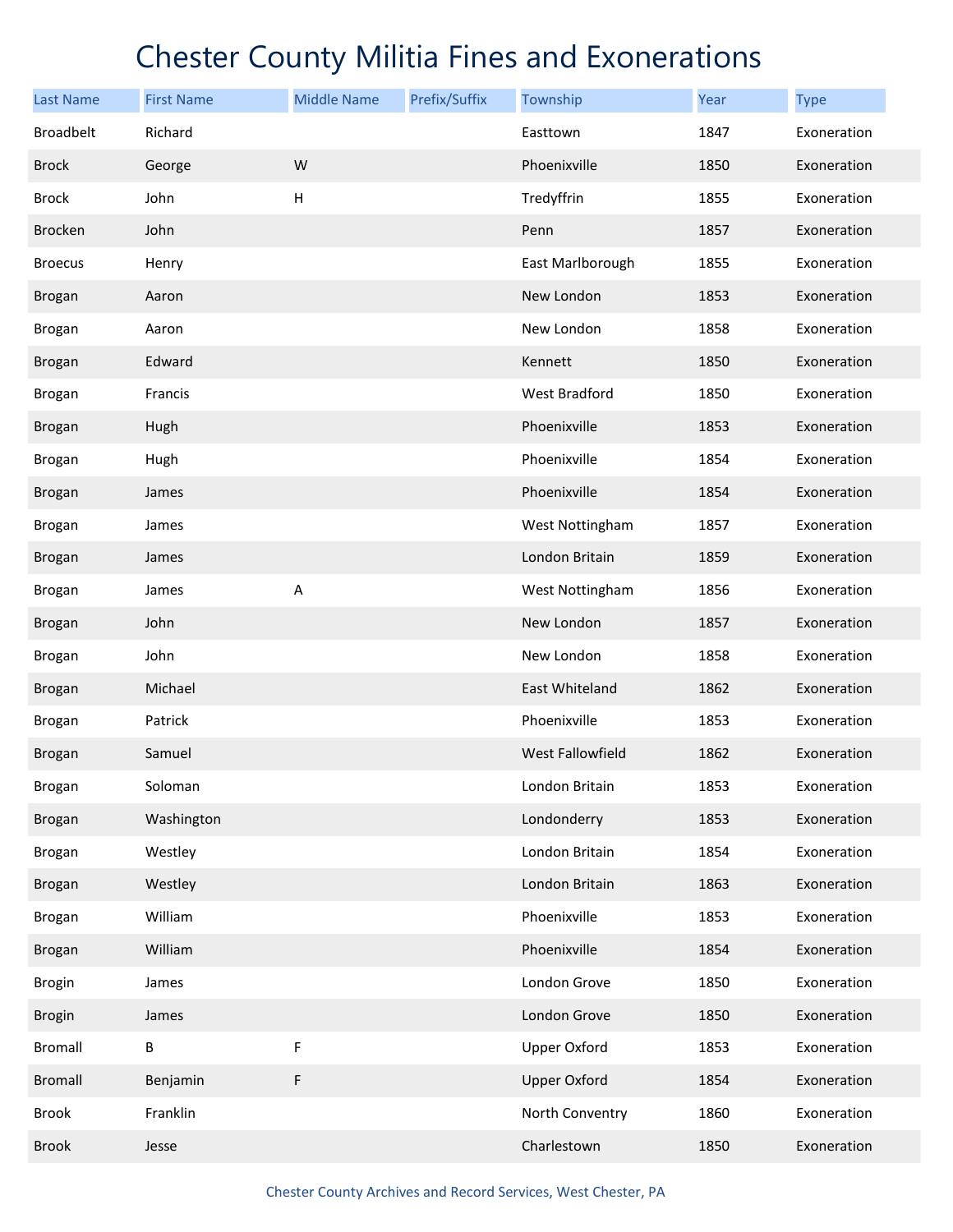| <b>Last Name</b> | <b>First Name</b> | <b>Middle Name</b> | Prefix/Suffix | Township                | Year | <b>Type</b>  |
|------------------|-------------------|--------------------|---------------|-------------------------|------|--------------|
| <b>Brook</b>     | John              |                    |               | Londonderry             | 1856 | Exoneration  |
| <b>Brook</b>     | Joseph            |                    | Dec'd         | Londonderry             | 1853 | Exoneration  |
| <b>Brooke</b>    | James             | S                  |               | Charlestown             | 1849 | Exoneration  |
| <b>Brookes</b>   | Daniel            | $\sf H$            |               | <b>West Chester</b>     | 1857 | Exoneration  |
| <b>Brooks</b>    | William           |                    |               | <b>West Nantmeal</b>    | 1853 | Militia List |
| <b>Brooks</b>    | William           |                    |               | <b>West Nantmeal</b>    | 1853 | Exoneration  |
| Broom            | John              |                    |               | Sadsbury                | 1850 | Exoneration  |
| <b>Broom</b>     | John              |                    |               | Phoenixville            | 1850 | Exoneration  |
| <b>Broomal</b>   | Franklin          |                    |               | <b>Upper Oxford</b>     | 1856 | Exoneration  |
| <b>Broomall</b>  | Chaney            |                    |               | Phoenixville            | 1850 | Exoneration  |
| <b>Broomall</b>  | Franklin          |                    |               | <b>Upper Oxford</b>     | 1857 | Exoneration  |
| <b>Broomall</b>  | John              | $\mathsf C$        |               | <b>East Fallowfield</b> | 1854 | Exoneration  |
| Broomall         | John              | S                  |               | Phoenixville            | 1854 | Exoneration  |
| <b>Broomall</b>  | Joseph            |                    |               | Uwchlan                 | 1854 | Exoneration  |
| <b>Broomall</b>  | Nathan            | B                  |               | Phoenixville            | 1858 | Exoneration  |
| <b>Broomall</b>  | Robert            |                    |               | <b>Upper Uwchlan</b>    | 1862 | Exoneration  |
| <b>Broomall</b>  | Thomas            |                    |               | Pennsbury               | 1854 | Exoneration  |
| <b>Broomall</b>  | Thomas            |                    |               | Uwchlan                 | 1854 | Exoneration  |
| Broomel          | Franklin          |                    |               | London Grove            | 1850 | Exoneration  |
| <b>Broomel</b>   | Franklin          |                    |               | London Grove            | 1850 | Exoneration  |
| Broomell         | В                 | F                  |               | <b>Upper Oxford</b>     | 1861 | Exoneration  |
| Broomell         | Isaac             |                    |               | <b>Upper Oxford</b>     | 1861 | Exoneration  |
| Broomhall        | Abraham           |                    |               | West Chester            | 1863 | Exoneration  |
| Broomhall        | Edward            |                    |               | East Caln               | 1850 | Exoneration  |
| Broomhall        | Humphrey          |                    |               | West Chester            | 1855 | Exoneration  |
| Broomhall        | $\mathsf J$       | B                  |               | <b>East Fallowfield</b> | 1860 | Exoneration  |
| Broomhall        | John              |                    |               | Thornbury               | 1855 | Exoneration  |
| Broomhall        | Joshua            |                    |               | East Fallowfield        | 1854 | Exoneration  |
| Broomhall        | Josiah            |                    |               | <b>West Nantmeal</b>    | 1850 | Exoneration  |
| Broomhall        | Thomas            |                    |               | <b>West Nantmeal</b>    | 1850 | Exoneration  |
| Brooner          | Levi              |                    |               | Honeybrook              | 1854 | Exoneration  |
| Brooner          | Thomas            | B                  |               | Uwchlan                 | 1855 | Exoneration  |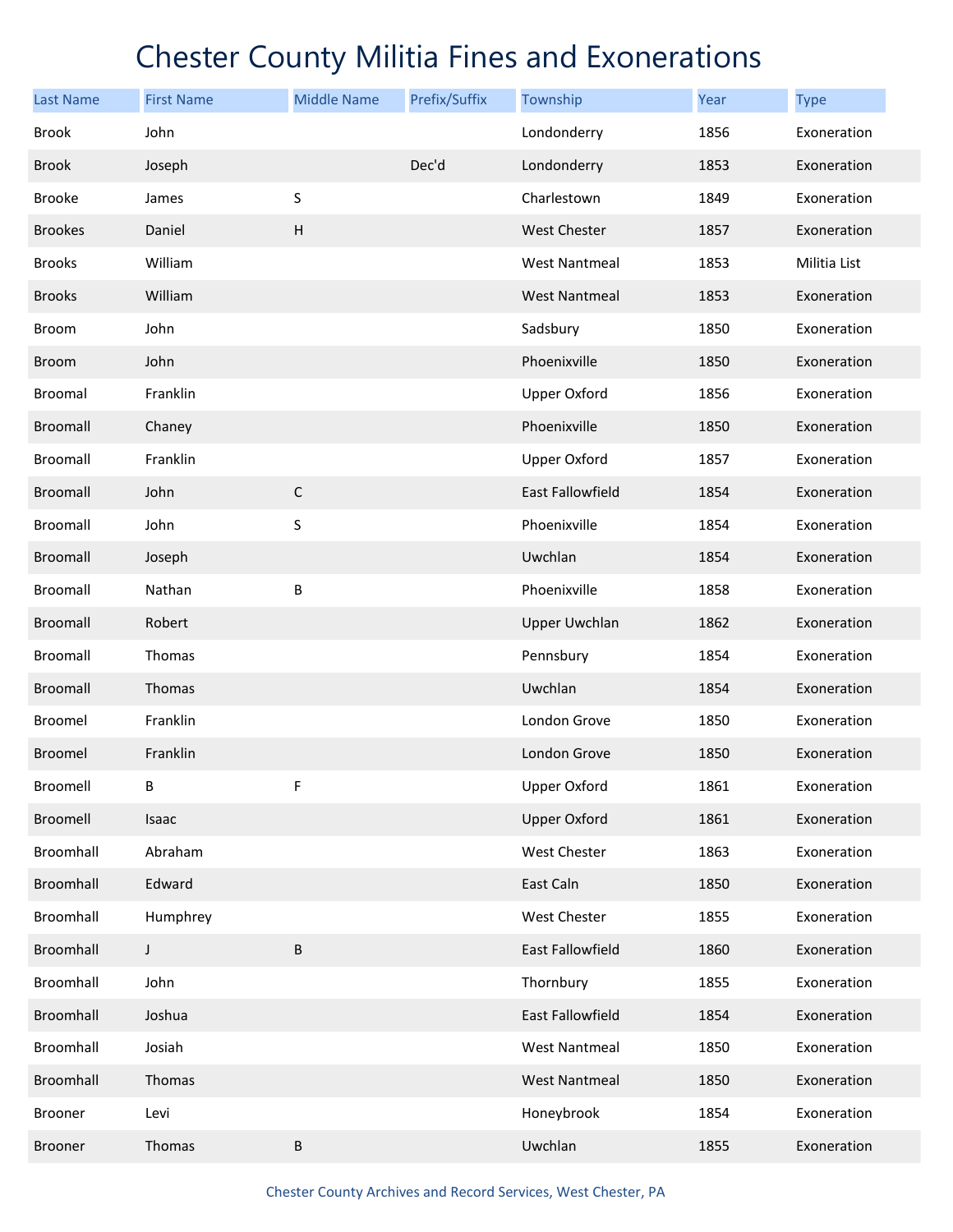| <b>Last Name</b> | <b>First Name</b> | <b>Middle Name</b>        | Prefix/Suffix | Township                | Year | <b>Type</b>  |
|------------------|-------------------|---------------------------|---------------|-------------------------|------|--------------|
| <b>Brophey</b>   | Michael           |                           |               | Oxford Borough          | 1855 | Exoneration  |
| <b>Brophy</b>    | Michael           |                           |               | Oxford Borough          | 1857 | Exoneration  |
| <b>Brosious</b>  | Henry             |                           |               | Pocopson                | 1853 | Exoneration  |
| <b>Brosius</b>   | Clarkson          |                           |               | <b>Upper Oxford</b>     | 1857 | Exoneration  |
| <b>Brosius</b>   | Henry             |                           |               | East Marlborough        | 1862 | Exoneration  |
| <b>Brosius</b>   | J                 | $\mathsf C$               | M.D.          | <b>West Fallowfield</b> | 1858 | Exoneration  |
| <b>Brosius</b>   | Robert            | $\boldsymbol{\mathsf{H}}$ |               | <b>Upper Oxford</b>     | 1862 | Exoneration  |
| <b>Brosus</b>    | Henry             |                           |               | East Marlborough        | 1850 | Exoneration  |
| <b>Brosus</b>    | Isaac             |                           |               | East Marlborough        | 1850 | Exoneration  |
| <b>Brower</b>    | Henry             |                           |               | East Pikeland           | 1847 | Exoneration  |
| <b>Brower</b>    | William           |                           |               | West Fallowfield        | 1856 | Exoneration  |
| <b>Brower</b>    | William           |                           |               | West Fallowfield        | 1863 | Exoneration  |
| Brown            | Adley             |                           |               | Lower Oxford            | 1850 | Exoneration  |
| <b>Brown</b>     | Adley             |                           |               | East Goshen             | 1857 | Exoneration  |
| Brown            | Alexander         |                           |               | Elk                     | 1862 | Exoneration  |
| <b>Brown</b>     | Amos              |                           |               | East Nottingham         | 1853 | Militia List |
| Brown            | Amos              |                           |               | Elk                     | 1858 | Exoneration  |
| <b>Brown</b>     | Amos              |                           |               | Elk                     | 1859 | Exoneration  |
| Brown            | Anderson          |                           |               | Pocopson                | 1853 | Exoneration  |
| <b>Brown</b>     | Atley             |                           |               | Downingtown             | 1860 | Exoneration  |
| Brown            | B                 | F                         |               | Oxford Borough          | 1862 | Exoneration  |
| Brown            | Benjamin          |                           |               | East Nottingham         | 1858 | Exoneration  |
| Brown            | Charles           |                           |               | East Brandywine         | 1855 | Militia List |
| Brown            | Charles           |                           |               | East Brandywine         | 1857 | Militia Tax  |
| Brown            | Charles           |                           |               | East Brandywine         | 1859 | Militia List |
| Brown            | Charles           |                           |               | East Brandywine         | 1860 | Militia List |
| Brown            | Charles           |                           |               | East Brandywine         | 1862 | Exoneration  |
| Brown            | Charles           |                           |               | East Brandywine         | 1862 | Militia List |
| Brown            | Darby             |                           |               | West Chester            | 1857 | Exoneration  |
| Brown            | Eli               |                           |               | Penn                    | 1850 | Exoneration  |
| Brown            | Eli               |                           |               | Pennsbury               | 1860 | Exoneration  |
| Brown            | Eli               |                           |               | Pennsbury               | 1862 | Exoneration  |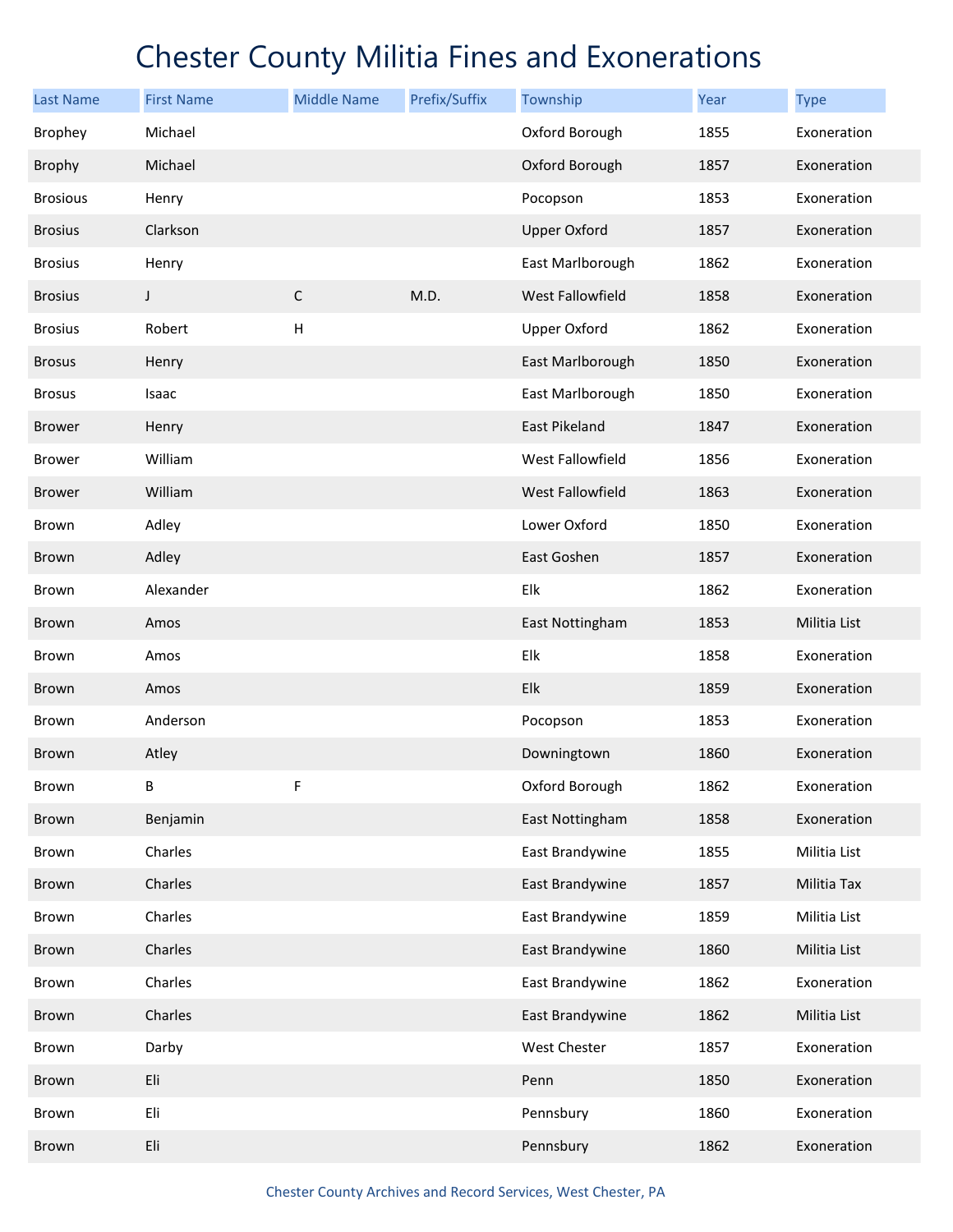| <b>Last Name</b> | <b>First Name</b> | <b>Middle Name</b> | Prefix/Suffix          | Township             | Year | <b>Type</b>  |
|------------------|-------------------|--------------------|------------------------|----------------------|------|--------------|
| Brown            | Elisha            |                    |                        | Kennett              | 1849 | Exoneration  |
| <b>Brown</b>     | Elisha            |                    | $\mathsf{J}\mathsf{r}$ | Elk                  | 1859 | Exoneration  |
| Brown            | Elisha            |                    |                        | West Nottingham      | 1859 | Exoneration  |
| <b>Brown</b>     | Elisha            |                    |                        | West Nottingham      | 1862 | Exoneration  |
| Brown            | Elisha            |                    |                        | Oxford Borough       | 1863 | Exoneration  |
| <b>Brown</b>     | Ellis             |                    |                        | Franklin             | 1863 | Exoneration  |
| Brown            | Entriken          |                    |                        | Honeybrook           | 1858 | Exoneration  |
| <b>Brown</b>     | Evan              |                    |                        | New Garden           | 1850 | Exoneration  |
| Brown            | Ezra              |                    |                        | East Brandywine      | 1855 | Militia List |
| Brown            | Ezra              |                    |                        | East Brandywine      | 1857 | Militia Tax  |
| Brown            | Ezra              |                    |                        | East Brandywine      | 1859 | Militia List |
| Brown            | Ezra              |                    |                        | East Brandywine      | 1860 | Militia List |
| Brown            | F                 |                    |                        | East Whiteland       | 1854 | Exoneration  |
| Brown            | Forrester         |                    |                        | East Whiteland       | 1850 | Exoneration  |
| Brown            | Forrester         |                    |                        | East Whiteland       | 1853 | Exoneration  |
| Brown            | George            |                    |                        | <b>East Nantmeal</b> | 1847 | Exoneration  |
| Brown            | George            |                    |                        | South Conventry      | 1847 | Exoneration  |
| Brown            | George            |                    |                        | <b>West Nantmeal</b> | 1849 | Exoneration  |
| Brown            | George            |                    |                        | London Britain       | 1850 | Exoneration  |
| Brown            | George            |                    |                        | East Caln            | 1858 | Exoneration  |
| Brown            | George            |                    |                        | Downingtown          | 1863 | Exoneration  |
| Brown            | George            | $\sf T$            |                        | New Garden           | 1862 | Exoneration  |
| Brown            | Harvey            |                    |                        | West Nottingham      | 1853 | Exoneration  |
| Brown            | Henry             |                    |                        | West Fallowfield     | 1849 | Exoneration  |
| Brown            | Henry             |                    |                        | <b>East Coventry</b> | 1853 | Exoneration  |
| Brown            | Henry             |                    | $\mathsf{J}\mathsf{r}$ | West Fallowfield     | 1853 | Exoneration  |
| Brown            | Henry             |                    |                        | <b>East Coventry</b> | 1859 | Exoneration  |
| Brown            | Henry             |                    |                        | <b>East Coventry</b> | 1859 | Exoneration  |
| Brown            | Isaac             |                    |                        | East Nottingham      | 1849 | Exoneration  |
| Brown            | Isaac             |                    |                        | London Grove         | 1857 | Exoneration  |
| Brown            | Jacob             |                    |                        | Phoenixville         | 1850 | Exoneration  |
| Brown            | Jacob             |                    |                        | East Nottingham      | 1853 | Militia List |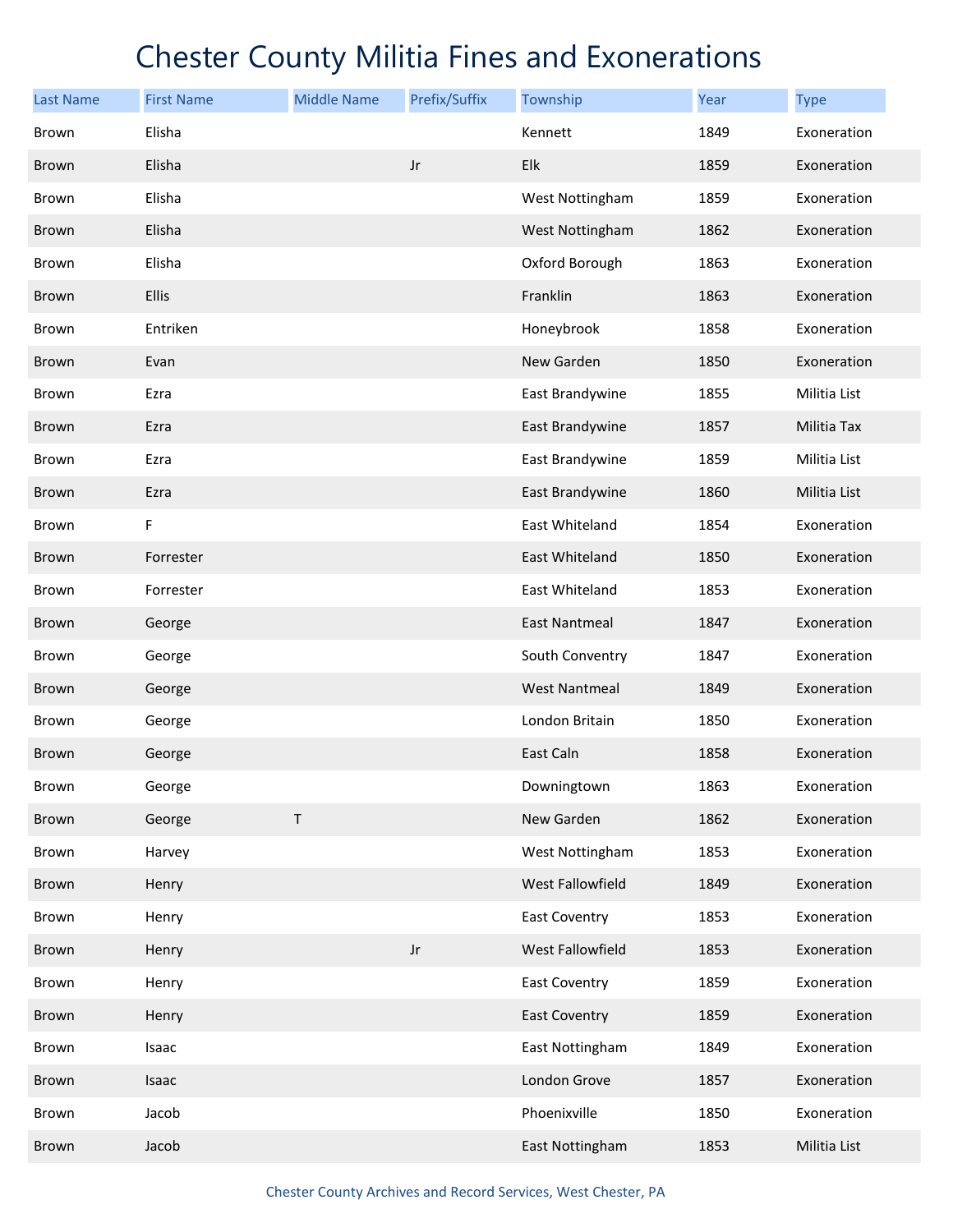| <b>Last Name</b> | <b>First Name</b> | <b>Middle Name</b> | Prefix/Suffix | Township         | <b>Year</b> | <b>Type</b>  |
|------------------|-------------------|--------------------|---------------|------------------|-------------|--------------|
| Brown            | James             |                    |               | Tredyffrin       | 1847        | Exoneration  |
| <b>Brown</b>     | James             |                    |               | Easttown         | 1847        | Exoneration  |
| Brown            | James             |                    |               | Tredyffrin       | 1847        | Exoneration  |
| <b>Brown</b>     | James             |                    |               | West Marlborough | 1849        | Exoneration  |
| Brown            | James             |                    |               | Phoenixville     | 1853        | Exoneration  |
| Brown            | James             |                    |               | East Brandywine  | 1855        | Militia List |
| Brown            | James             |                    |               | East Brandywine  | 1857        | Militia Tax  |
| Brown            | James             |                    |               | East Goshen      | 1858        | Exoneration  |
| Brown            | James             |                    |               | East Brandywine  | 1858        | Militia List |
| <b>Brown</b>     | James             |                    |               | East Brandywine  | 1859        | Militia List |
| <b>Brown</b>     | James             |                    |               | East Brandywine  | 1860        | Militia List |
| <b>Brown</b>     | James             |                    |               | Elk              | 1860        | Exoneration  |
| Brown            | James             |                    |               | East Bradford    | 1862        | Exoneration  |
| <b>Brown</b>     | James             |                    |               | Elk              | 1863        | Exoneration  |
| <b>Brown</b>     | James             | $\sf S$            |               | Charlestown      | 1855        | Exoneration  |
| Brown            | James             | $\sf T$            |               | Charlestown      | 1857        | Exoneration  |
| Brown            | James             | Υ                  |               | East Nottingham  | 1863        | Exoneration  |
| Brown            | Jesse             |                    |               | Penn             | 1853        | Exoneration  |
| Brown            | John              |                    |               | Easttown         | 1849        | Exoneration  |
| <b>Brown</b>     | John              |                    |               | West Marlborough | 1849        | Exoneration  |
| Brown            | John              |                    |               | West Fallowfield | 1849        | Exoneration  |
| Brown            | John              |                    |               | West Marlborough | 1850        | Exoneration  |
| Brown            | John              |                    |               | Lower Oxford     | 1853        | Exoneration  |
| <b>Brown</b>     | John              |                    |               | New London       | 1853        | Exoneration  |
| Brown            | John              |                    |               | East Nottingham  | 1853        | Militia List |
| Brown            | John              |                    |               | Honeybrook       | 1858        | Exoneration  |
| Brown            | John              |                    |               | Honeybrook       | 1860        | Exoneration  |
| Brown            | John              |                    |               | East Fallowfield | 1862        | Exoneration  |
| Brown            | John              |                    |               | Lower Oxford     | 1863        | Exoneration  |
| Brown            | John              | $\mathsf C$        |               | Valley           | 1860        | Exoneration  |
| Brown            | John              | Ε                  |               | West Nottingham  | 1850        | Exoneration  |
| Brown            | Joseph            |                    |               | London Grove     | 1853        | Exoneration  |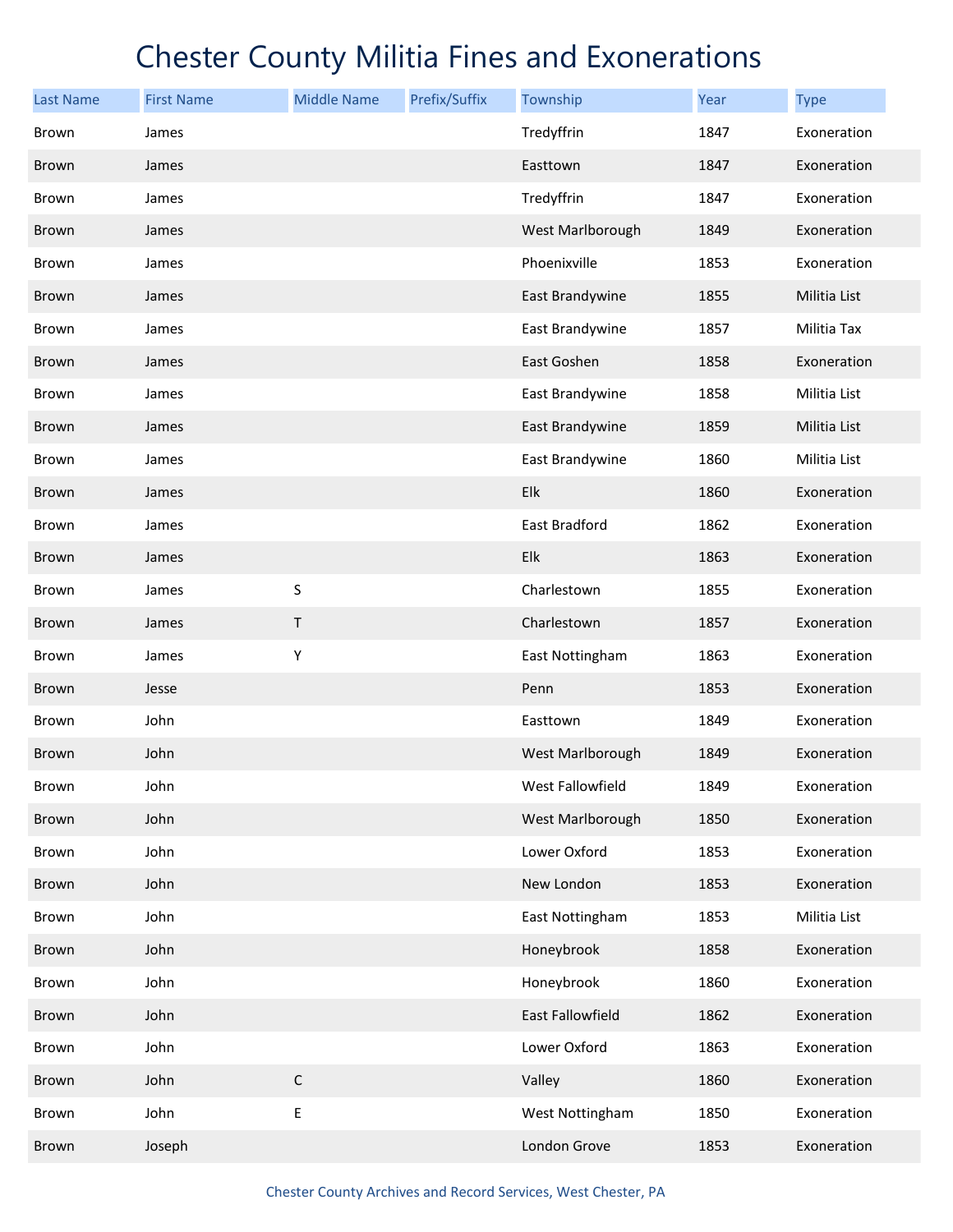| Last Name    | <b>First Name</b> | <b>Middle Name</b> | Prefix/Suffix | Township             | Year    | <b>Type</b>  |
|--------------|-------------------|--------------------|---------------|----------------------|---------|--------------|
| Brown        | Joseph            |                    |               | East Nottingham      | 1857    | Exoneration  |
| Brown        | Joseph            | ${\sf R}$          |               | Tredyffrin           | 1849    | Exoneration  |
| Brown        | L                 | Kersey             |               | East Nottingham      | 1857    | Exoneration  |
| <b>Brown</b> | Lewis             |                    |               | Franklin             | 1859    | Exoneration  |
| Brown        | Lewis             |                    |               | West Marlborough     | Undated | Exoneration  |
| Brown        | Lewis             | $\mathsf K$        |               | East Nottingham      | 1853    | Militia List |
| Brown        | Liberty           |                    |               | Uwchlan              | 1851    | Exoneration  |
| <b>Brown</b> | Lot               |                    |               | <b>West Nantmeal</b> | 1856    | Militia List |
| <b>Brown</b> | Lot               |                    |               | <b>West Nantmeal</b> | 1857    | Militia List |
| <b>Brown</b> | Lot               |                    |               | <b>West Nantmeal</b> | 1857    | Exoneration  |
| <b>Brown</b> | Lot               |                    |               | <b>West Nantmeal</b> | 1858    | Exoneration  |
| <b>Brown</b> | Lot               |                    |               | <b>West Nantmeal</b> | 1858    | Militia List |
| Brown        | Lot               |                    |               | <b>West Nantmeal</b> | 1859    | Exoneration  |
| <b>Brown</b> | Menanall          |                    |               | East Brandywine      | 1859    | Militia List |
| <b>Brown</b> | Mendanall         |                    |               | East Brandywine      | 1858    | Militia List |
| Brown        | Mendanall         |                    |               | East Brandywine      | 1860    | Militia List |
| <b>Brown</b> | Michael           |                    |               | East Bradford        | 1862    | Exoneration  |
| <b>Brown</b> | Moses             |                    |               | East Goshen          | 1858    | Exoneration  |
| <b>Brown</b> | Moses             |                    |               | East Bradford        | 1862    | Exoneration  |
| <b>Brown</b> | Phinaes           |                    |               | New Garden           | 1862    | Exoneration  |
| Brown        | Robert            |                    |               | East Nottingham      | 1849    | Exoneration  |
| Brown        | Robert            | $\sf S$            |               | West Fallowfield     | 1850    | Exoneration  |
| Brown        | Stanley           |                    |               | West Brandywine      | 1860    | Exoneration  |
| <b>Brown</b> | $\mathsf T$       | $\sf S$            |               | Phoenixville         | 1854    | Exoneration  |
| Brown        | Taylor            |                    |               | Franklin             | 1859    | Exoneration  |
| Brown        | Taylor            |                    |               | Pocopson             | 1863    | Exoneration  |
| Brown        | Terester          |                    |               | East Whiteland       | 1849    | Exoneration  |
| Brown        | Theodore          |                    |               | West Nottingham      | 1862    | Exoneration  |
| Brown        | Thomas            |                    |               | Schuylkill           | 1848    | Exoneration  |
| Brown        | Thomas            |                    |               | New Garden           | 1854    | Exoneration  |
| Brown        | Thomas            | $\sf U$            |               | New Garden           | 1850    | Exoneration  |
| Brown        | Thompson          |                    |               | West Nottingham      | 1855    | Exoneration  |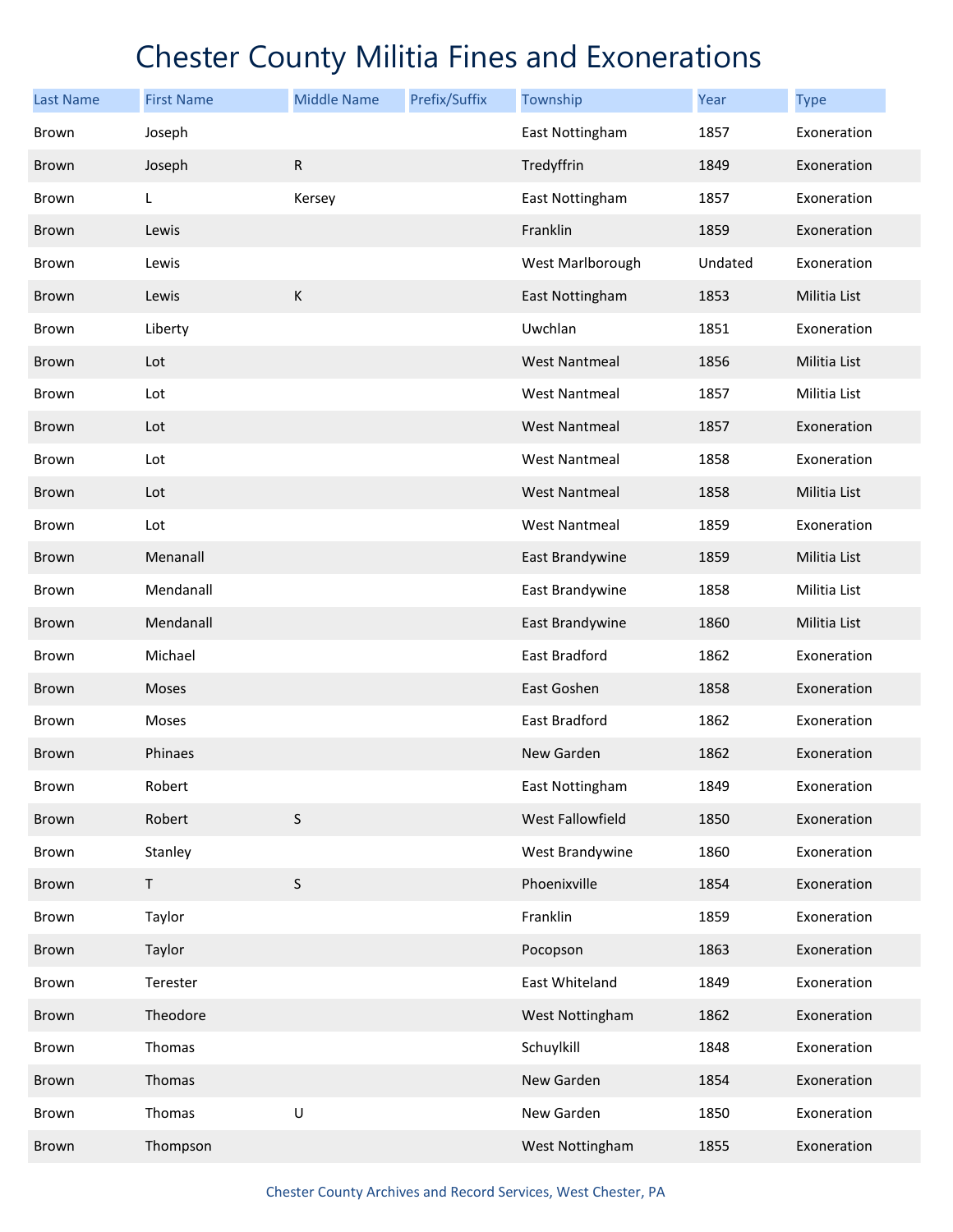| <b>Last Name</b> | <b>First Name</b> | <b>Middle Name</b> | Prefix/Suffix | Township             | Year | <b>Type</b>  |
|------------------|-------------------|--------------------|---------------|----------------------|------|--------------|
| Brown            | William           |                    |               | East Nottingham      | 1853 | Militia List |
| <b>Brown</b>     | William           |                    |               | Pocopson             | 1854 | Exoneration  |
| Brown            | William           |                    |               | East Nottingham      | 1859 | Exoneration  |
| <b>Brown</b>     | William           | P                  |               | East Nottingham      | 1860 | Exoneration  |
| Brown            | Wilson            |                    |               | Honeybrook           | 1858 | Exoneration  |
| <b>Brownback</b> | Jacob             |                    |               | <b>East Coventry</b> | 1862 | Exoneration  |
| Brownback        | James             |                    |               | <b>West Vincent</b>  | 1862 | Exoneration  |
| <b>Bruce</b>     | Emmor             |                    |               | West Whiteland       | 1849 | Exoneration  |
| <b>Brunel</b>    | Umphry            | F                  |               | East Fallowfield     | 1850 | Exoneration  |
| <b>Bruner</b>    | Owen              |                    |               | <b>West Nantmeal</b> | 1857 | Militia List |
| <b>Bruner</b>    | Owen              | F                  |               | West Nantmeal        | 1858 | Militia List |
| <b>Bruner</b>    | Owen              | Τ                  |               | <b>West Nantmeal</b> | 1856 | Militia List |
| Bryan            | David             | $\mathsf C$        |               | Birmingham           | 1855 | Exoneration  |
| <b>Bryan</b>     | Mathias           | $\mathsf O$        |               | East Pikeland        | 1859 | Exoneration  |
| Bryan            | Robert            |                    |               | West Fallowfield     | 1849 | Exoneration  |
| <b>Buchanan</b>  | Andrew            |                    |               | Honeybrook           | 1857 | Exoneration  |
| Buchanan         | James             |                    |               | Wallace              | 1858 | Exoneration  |
| Buchanan         | Mathew            |                    |               | <b>West Nantmeal</b> | 1857 | Militia List |
| Buchanan         | Mathew            |                    |               | <b>West Nantmeal</b> | 1858 | Militia List |
| Buchanan         | Matthew           |                    |               | <b>West Nantmeal</b> | 1856 | Militia List |
| Buchanan         | Samuel            |                    |               | <b>West Nantmeal</b> | 1857 | Militia List |
| Buchanan         | Samuel            |                    |               | <b>West Nantmeal</b> | 1858 | Militia List |
| Buchanan         | William           |                    |               | <b>West Nantmeal</b> | 1853 | Militia List |
| Buchanan         | William           | ${\sf M}$          |               | West Whiteland       | 1856 | Exoneration  |
| Buchanen         | Andrew            |                    |               | West Nottingham      | 1857 | Exoneration  |
| Buchanen         | Andrew            |                    |               | West Nottingham      | 1858 | Exoneration  |
| Buchanin         | Andrew            |                    |               | West Nottingham      | 1859 | Exoneration  |
| Buchannan        | James             |                    |               | Wallace              | 1858 | Militia List |
| Buchannan        | William           |                    |               | <b>West Nantmeal</b> | 1850 | Exoneration  |
| Buchanon         | Samuel            |                    |               | <b>West Nantmeal</b> | 1856 | Militia List |
| Buchwalter       | Eli               |                    |               | <b>West Nantmeal</b> | 1853 | Militia List |
| <b>Buck</b>      | John              |                    |               | East Bradford        | 1862 | Exoneration  |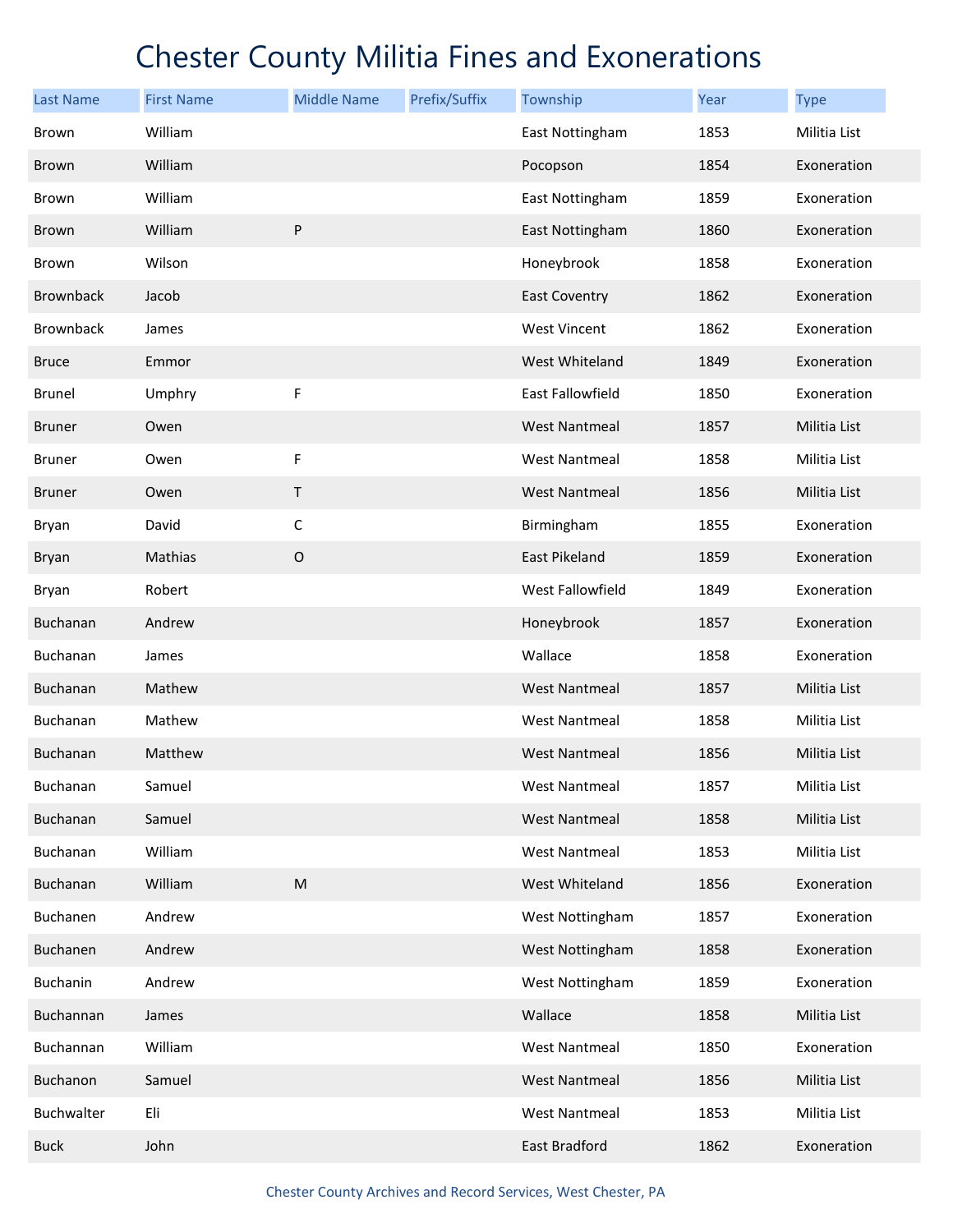| <b>Last Name</b> | <b>First Name</b> | <b>Middle Name</b> | Prefix/Suffix | Township         | Year | <b>Type</b>  |
|------------------|-------------------|--------------------|---------------|------------------|------|--------------|
| <b>Buck</b>      | Robert            |                    |               | East Marlborough | 1853 | Exoneration  |
| <b>Buck</b>      | Robert            |                    |               | London Grove     | 1854 | Exoneration  |
| <b>Buck</b>      | William           |                    |               | Phoenixville     | 1858 | Exoneration  |
| <b>Buck</b>      | William           |                    |               | Phoenixville     | 1859 | Exoneration  |
| <b>Buckalew</b>  | Howard            |                    |               | Elk              | 1862 | Exoneration  |
| <b>Buckalew</b>  | Jesse             |                    |               | East Nottingham  | 1853 | Militia List |
| <b>Buckalew</b>  | Jesse             |                    |               | East Nottingham  | 1857 | Exoneration  |
| <b>Buckalew</b>  | Jesse             |                    |               | Elk              | 1858 | Exoneration  |
| <b>Buckalew</b>  | John              |                    |               | East Nottingham  | 1853 | Militia List |
| <b>Buckalew</b>  | John              |                    |               | East Nottingham  | 1853 | Exoneration  |
| <b>Buckalew</b>  | John              |                    |               | East Nottingham  | 1854 | Exoneration  |
| <b>Buckaloo</b>  | Jeremiah          |                    |               | East Nottingham  | 1850 | Exoneration  |
| Buckaloo         | Jesse             |                    |               | East Nottingham  | 1850 | Exoneration  |
| <b>Buckaloo</b>  | John              |                    |               | East Nottingham  | 1850 | Exoneration  |
| <b>Buckam</b>    | Andrew            |                    |               | West Nottingham  | 1856 | Exoneration  |
| <b>Buckley</b>   | Abraham           |                    |               | North Conventry  | 1858 | Exoneration  |
| <b>Buckley</b>   | Charles           |                    |               | West Pikeland    | 1847 | Exoneration  |
| <b>Buckley</b>   | Dennis            |                    |               | London Britain   | 1860 | Exoneration  |
| <b>Buckley</b>   | Harry             |                    |               | East Brandywine  | 1857 | Militia Tax  |
| <b>Buckley</b>   | Harry             |                    |               | East Brandywine  | 1860 | Militia List |
| <b>Buckley</b>   | Henry             |                    |               | East Brandywine  | 1854 | Exoneration  |
| <b>Buckley</b>   | Henry             |                    |               | East Brandywine  | 1862 | Exoneration  |
| <b>Buckley</b>   | Horcy             |                    |               | East Brandywine  | 1862 | Militia List |
| <b>Buckley</b>   | Joseph            |                    |               | East Brandywine  | 1855 | Militia List |
| <b>Buckley</b>   | Joseph            |                    |               | East Brandywine  | 1857 | Militia Tax  |
| <b>Buckley</b>   | Nathaniel         | D                  |               | West Nottingham  | 1850 | Exoneration  |
| <b>Buckley</b>   | Timothy           |                    |               | East Goshen      | 1858 | Exoneration  |
| <b>Buckley</b>   | Timothy           |                    |               | East Goshen      | 1863 | Exoneration  |
| <b>Buckley</b>   | William           | $\mathsf C$        |               | West Chester     | 1862 | Exoneration  |
| Buckwalter       | Abram             |                    |               | East Nottingham  | 1858 | Exoneration  |
| Buckwalter       | Β                 | F                  |               | West Chester     | 1854 | Exoneration  |
| Buckwalter       | Benjamin          |                    |               | West Whiteland   | 1850 | Exoneration  |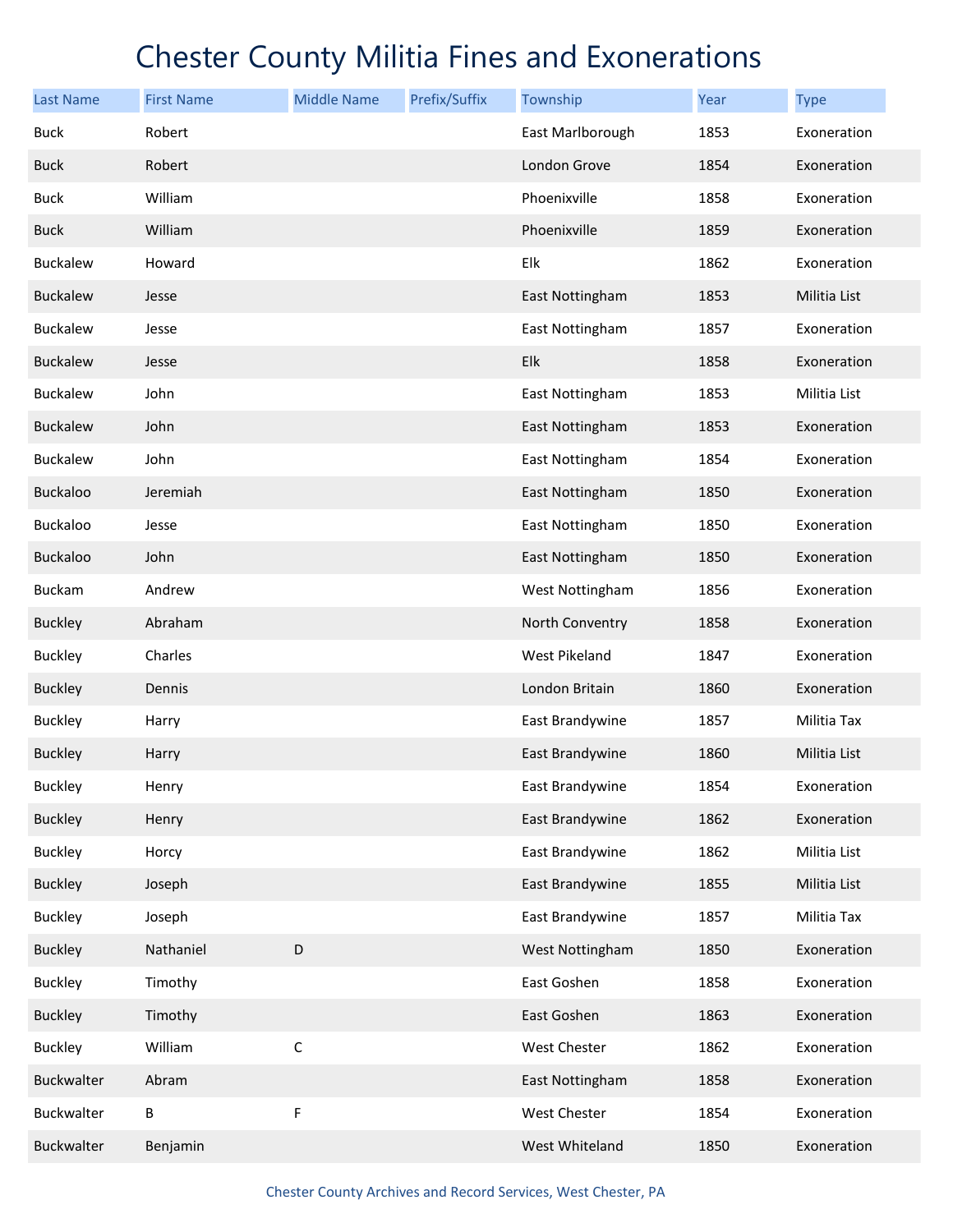| <b>Last Name</b>  | <b>First Name</b> | <b>Middle Name</b> | Prefix/Suffix | Township             | Year | <b>Type</b>  |
|-------------------|-------------------|--------------------|---------------|----------------------|------|--------------|
| Buckwalter        | Charles           |                    |               | Charlestown          | 1862 | Exoneration  |
| <b>Buckwalter</b> | D                 | ${\sf R}$          |               | Phoenixville         | 1853 | Exoneration  |
| Buckwalter        | Daniel            |                    |               | Charlestown          | 1855 | Exoneration  |
| <b>Buckwalter</b> | Daniel            |                    |               | Charlestown          | 1858 | Exoneration  |
| Buckwalter        | Daniel            | ${\sf R}$          |               | Phoenixville         | 1858 | Exoneration  |
| <b>Buckwalter</b> | David             |                    |               | Uwchlan              | 1854 | Exoneration  |
| Buckwalter        | Eli               |                    |               | <b>West Nantmeal</b> | 1856 | Militia List |
| <b>Buckwalter</b> | Eli               |                    |               | <b>West Nantmeal</b> | 1857 | Militia List |
| Buckwalter        | Eli               |                    |               | <b>West Nantmeal</b> | 1858 | Militia List |
| <b>Buckwalter</b> | Henry             |                    |               | <b>West Vincent</b>  | 1854 | Exoneration  |
| <b>Buckwalter</b> | Henry             |                    |               | <b>West Vincent</b>  | 1854 | Exoneration  |
| Buckwalter        | Henry             |                    |               | <b>West Chester</b>  | 1854 | Exoneration  |
| Buckwalter        | Holland           |                    |               | Wallace              | 1858 | Militia List |
| <b>Buckwalter</b> | J                 | $\mathsf{A}$       |               | <b>West Vincent</b>  | 1862 | Exoneration  |
| <b>Buckwalter</b> | Jacob             |                    |               | Phoenixville         | 1850 | Exoneration  |
| Buckwalter        | Jacob             |                    |               | Phoenixville         | 1854 | Exoneration  |
| Buckwalter        | Jacob             |                    |               | Phoenixville         | 1855 | Exoneration  |
| <b>Buckwalter</b> | James             |                    |               | Charlestown          | 1857 | Exoneration  |
| Buckwalter        | John              |                    |               | Charlestown          | 1855 | Exoneration  |
| Buckwalter        | John              |                    |               | East Nottingham      | 1859 | Exoneration  |
| Buckwalter        | John              | C                  |               | Schuylkill           | 1849 | Exoneration  |
| Buckwalter        | Lewis             |                    |               | <b>West Nantmeal</b> | 1856 | Militia List |
| Buckwalter        | Lewis             |                    |               | <b>West Nantmeal</b> | 1857 | Militia List |
| Buckwalter        | Lewis             |                    |               | <b>West Nantmeal</b> | 1858 | Militia List |
| Buckwalter        | Samuel            |                    |               | East Vincent         | 1850 | Exoneration  |
| Buckwalter        | William           | $\mathsf S$        |               | Kennett              | 1853 | Exoneration  |
| Bucwalter         | Holland           | W                  |               | Wallace              | 1859 | Militia List |
| <b>Buffett</b>    | William           |                    |               | East Caln            | 1853 | Exoneration  |
| Buffington        | Caleb             |                    |               | West Bradford        | 1856 | Militia List |
| Buffington        | George            |                    |               | West Whiteland       | 1849 | Exoneration  |
| Buffington        | James             |                    |               | <b>West Nantmeal</b> | 1849 | Exoneration  |
| Buffington        | James             | ${\sf M}$          |               | Uwchlan              | 1854 | Exoneration  |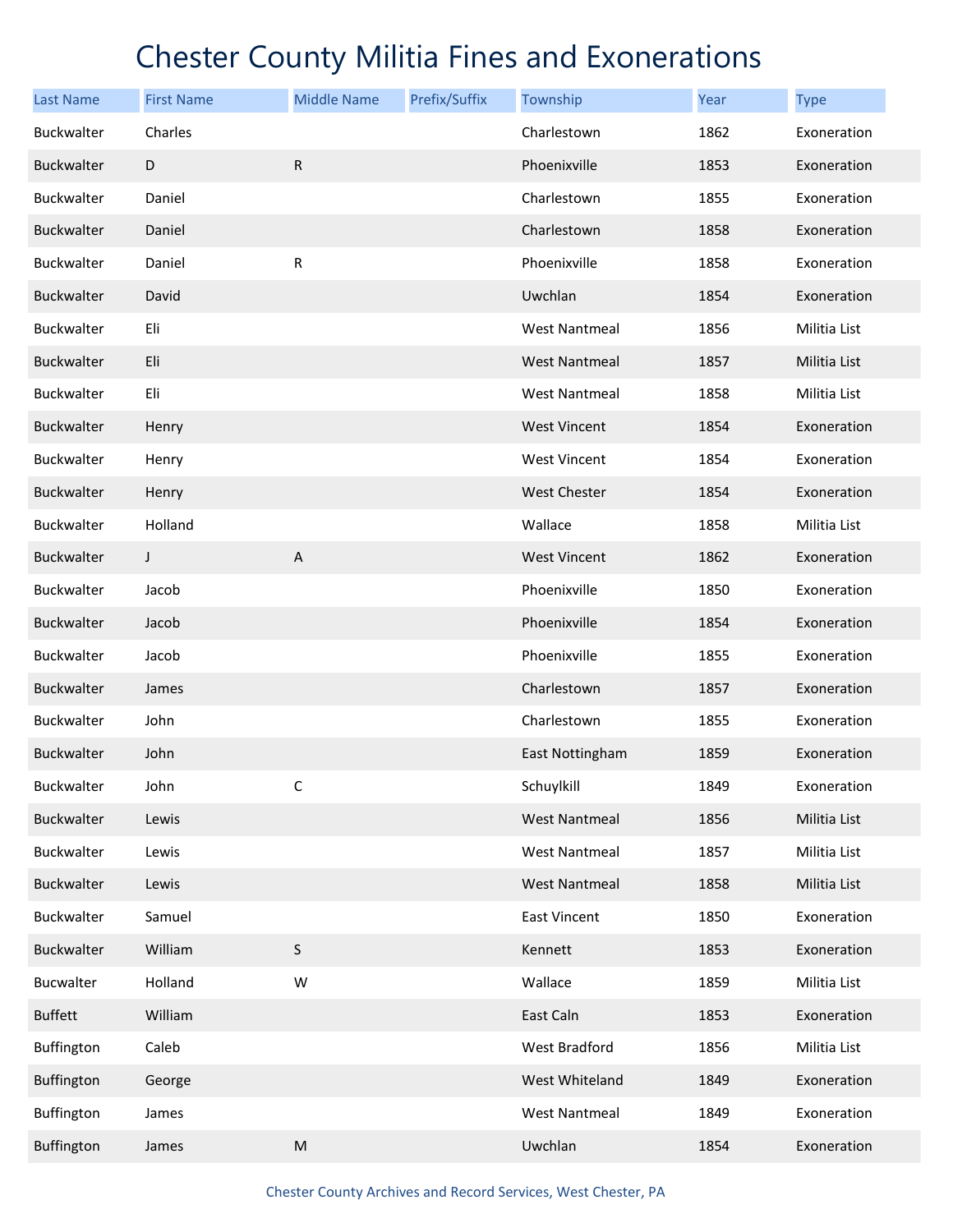| <b>Last Name</b> | <b>First Name</b>         | <b>Middle Name</b> | Prefix/Suffix | Township             | Year | <b>Type</b>  |
|------------------|---------------------------|--------------------|---------------|----------------------|------|--------------|
| Buffington       | John                      |                    |               | Valley               | 1862 | Exoneration  |
| Buffington       | Joseph                    |                    |               | Newlin               | 1854 | Exoneration  |
| Buffington       | Joseph                    | M                  |               | Uwchlan              | 1857 | Exoneration  |
| Buffington       | Marshall                  |                    |               | London Grove         | 1853 | Exoneration  |
| Buffington       | William                   | M                  |               | West Bradford        | 1856 | Militia List |
| Bufington        | Pierce                    |                    |               | West Brandywine      | 1856 | Exoneration  |
| <b>Bugle</b>     | Caleb                     |                    |               | Birmingham           | 1857 | Exoneration  |
| <b>Bugles</b>    | Charles                   |                    |               | West Bradford        | 1850 | Exoneration  |
| <b>Bugless</b>   | Thomas                    |                    |               | West Chester         | 1862 | Exoneration  |
| <b>Bugless</b>   | Thomas                    |                    |               | <b>West Chester</b>  | 1863 | Exoneration  |
| Bull             | Elijah                    |                    |               | West Nantmeal        | 1856 | Militia List |
| Bull             | $\boldsymbol{\mathsf{H}}$ | Heber              |               | Warwick              | 1863 | Exoneration  |
| Bull             | John                      |                    |               | Tredyffrin           | 1847 | Exoneration  |
| Bull             | John                      |                    |               | East Whiteland       | 1847 | Exoneration  |
| Bull             | John                      |                    |               | East Whiteland       | 1848 | Exoneration  |
| <b>Buller</b>    | Brown                     |                    |               | East Brandywine      | 1856 | Exoneration  |
| <b>Buller</b>    | Davis                     |                    |               | <b>East Nantmeal</b> | 1856 | Exoneration  |
| <b>Buller</b>    | Davis                     |                    |               | East Nantmeal        | 1862 | Exoneration  |
| <b>Buller</b>    | Elliot                    |                    |               | East Brandywine      | 1859 | Militia List |
| <b>Buller</b>    | Elliot                    |                    |               | East Brandywine      | 1860 | Militia List |
| <b>Buller</b>    | George                    |                    |               | East Brandywine      | 1857 | Militia Tax  |
| <b>Buller</b>    | George                    |                    |               | East Brandywine      | 1859 | Militia List |
| <b>Buller</b>    | George                    |                    |               | East Brandywine      | 1860 | Militia List |
| <b>Buller</b>    | James                     |                    |               | East Brandywine      | 1858 | Militia List |
| <b>Buller</b>    | James                     |                    |               | East Brandywine      | 1859 | Militia List |
| <b>Buller</b>    | James                     |                    |               | East Brandywine      | 1860 | Militia List |
| <b>Buller</b>    | James                     |                    |               | East Brandywine      | 1862 | Militia List |
| <b>Buller</b>    | John                      |                    |               | East Brandywine      | 1855 | Exoneration  |
| <b>Buller</b>    | Nathan                    |                    |               | London Grove         | 1853 | Exoneration  |
| <b>Buller</b>    | William                   |                    |               | East Brandywine      | 1850 | Exoneration  |
| <b>Buller</b>    | William                   |                    |               | <b>West Nantmeal</b> | 1857 | Militia List |
| <b>Buller</b>    | William                   |                    |               | West Nantmeal        | 1859 | Exoneration  |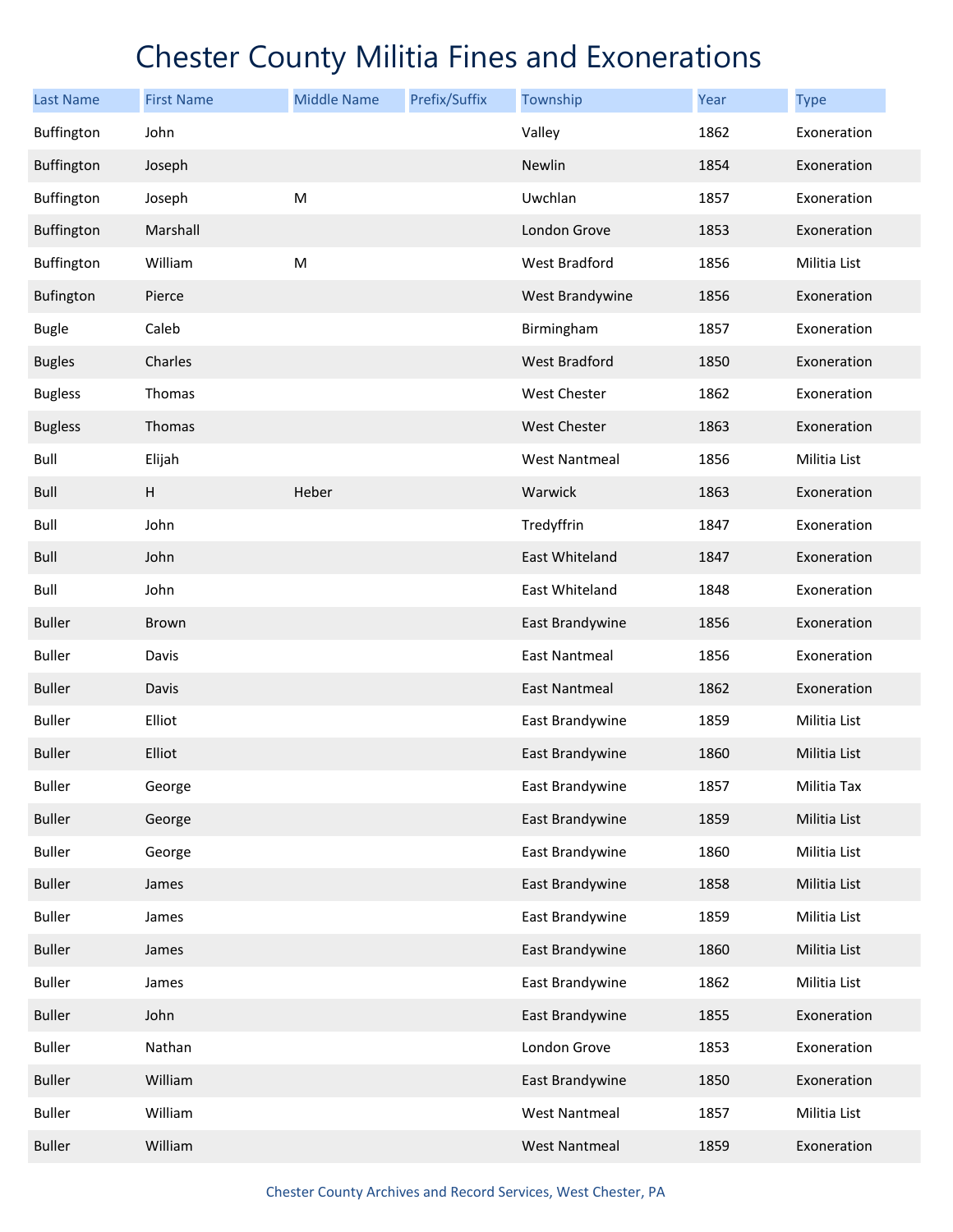| <b>Last Name</b> | <b>First Name</b> | <b>Middle Name</b> | Prefix/Suffix | Township                | Year | <b>Type</b> |
|------------------|-------------------|--------------------|---------------|-------------------------|------|-------------|
| <b>Bulling</b>   | Jacob             |                    |               | <b>East Vincent</b>     | 1859 | Exoneration |
| <b>Bulling</b>   | Jacob             |                    |               | <b>East Vincent</b>     | 1860 | Exoneration |
| <b>Bullock</b>   | John              |                    |               | South Conventry         | 1854 | Exoneration |
| <b>Bullock</b>   | John              |                    |               | South Conventry         | 1857 | Exoneration |
| <b>Bullock</b>   | Thomas            |                    |               | East Nottingham         | 1855 | Exoneration |
| <b>Bullock</b>   | Vincent           |                    |               | Willistown              | 1854 | Exoneration |
| <b>Bunker</b>    | Benjamin          |                    |               | West Fallowfield        | 1850 | Exoneration |
| <b>Bunn</b>      | Abraham           |                    |               | North Conventry         | 1859 | Exoneration |
| Bunn             | Benjamin          |                    |               | Honeybrook              | 1860 | Exoneration |
| <b>Bunn</b>      | Henry             |                    |               | North Conventry         | 1857 | Exoneration |
| Bunn             | Isaac             | ${\sf M}$          |               | East Caln               | 1850 | Exoneration |
| <b>Bunn</b>      | John              |                    |               | West Brandywine         | 1855 | Exoneration |
| Bunn             | John              |                    |               | Wallace                 | 1857 | Exoneration |
| <b>Bunn</b>      | John              |                    |               | West Caln               | 1860 | Exoneration |
| Bunn             | John              | G                  |               | East Brandywine         | 1853 | Exoneration |
| <b>Bunn</b>      | Reuben            |                    |               | North Conventry         | 1856 | Exoneration |
| Bunn             | Reuben            |                    |               | North Conventry         | 1857 | Exoneration |
| <b>Bunn</b>      | Robert            | S                  |               | East Caln               | 1849 | Exoneration |
| <b>Bunting</b>   | Ebanezer          |                    |               | Lower Oxford            | 1850 | Exoneration |
| <b>Bunting</b>   | Ebenezer          |                    |               | <b>West Fallowfield</b> | 1849 | Exoneration |
| <b>Bunting</b>   | Horatio           |                    |               | Lower Oxford            | 1849 | Exoneration |
| <b>Bunting</b>   | Isaac             |                    |               | Lower Oxford            | 1849 | Exoneration |
| <b>Bunting</b>   | Thomas            |                    | Dec'd         | East Caln               | 1856 | Exoneration |
| <b>Bunting</b>   | Washington        |                    |               | <b>Upper Oxford</b>     | 1854 | Exoneration |
| <b>Bunting</b>   | Washington        |                    |               | <b>Upper Oxford</b>     | 1856 | Exoneration |
| <b>Bunting</b>   | Washington        | $\mathsf C$        |               | Lower Oxford            | 1860 | Exoneration |
| <b>Bunting</b>   | Washington        | $\mathsf C$        |               | <b>Upper Oxford</b>     | 1860 | Exoneration |
| <b>Bunting</b>   | Washington        | $\mathsf C$        |               | Lower Oxford            | 1862 | Exoneration |
| <b>Bunting</b>   | William           |                    |               | Lower Oxford            | 1850 | Exoneration |
| <b>Bunting</b>   | William           |                    |               | <b>Upper Oxford</b>     | 1863 | Exoneration |
| <b>Bunting</b>   | William           | W                  |               | Lower Oxford            | 1850 | Exoneration |
| Burgaman         | Fredrick          |                    |               | Uwchlan                 | 1849 | Exoneration |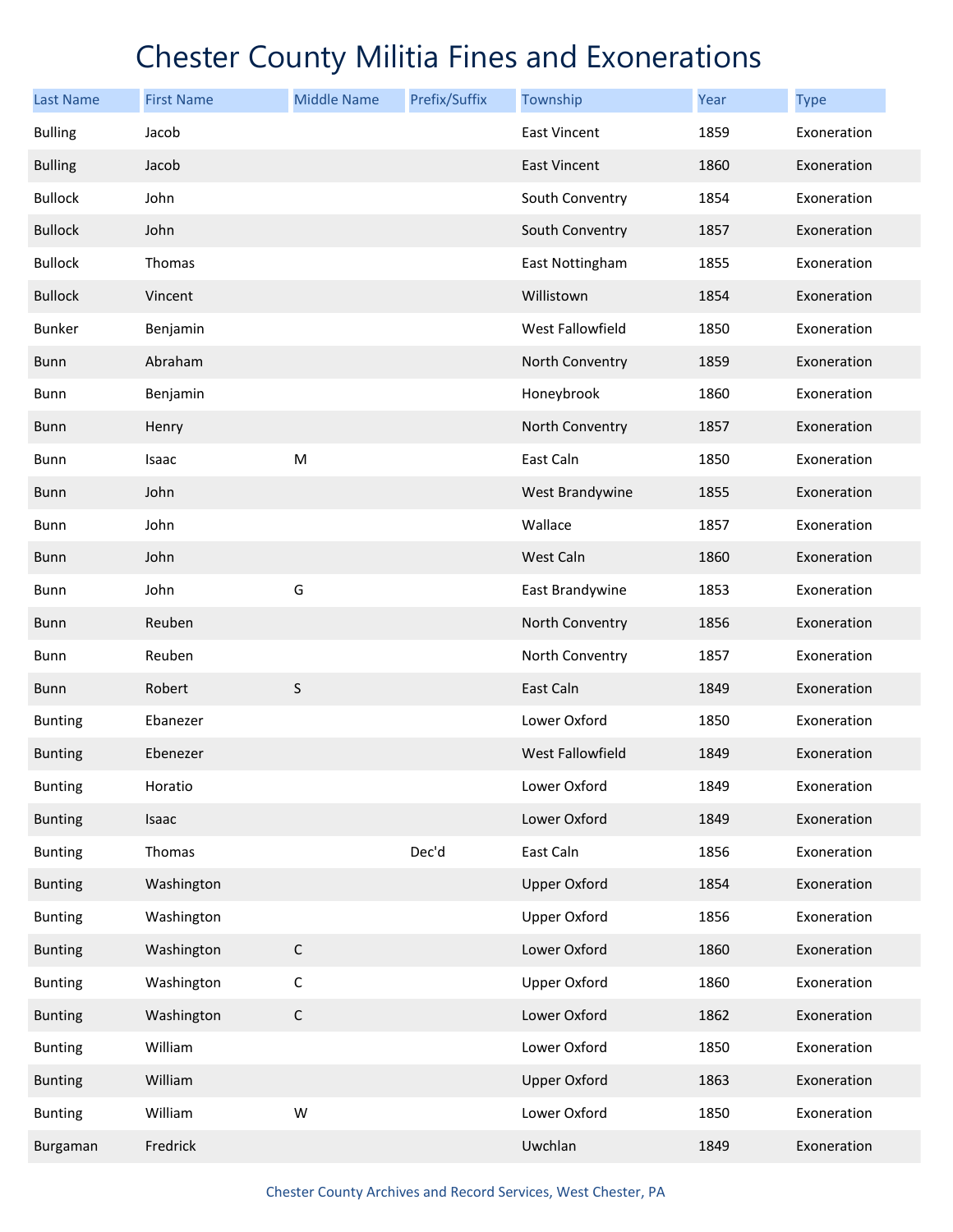| <b>Last Name</b> | <b>First Name</b> | <b>Middle Name</b> | Prefix/Suffix | Township        | Year | <b>Type</b>  |
|------------------|-------------------|--------------------|---------------|-----------------|------|--------------|
| Burgentine       | James             |                    |               | East Nottingham | 1855 | Exoneration  |
| Burgentine       | John              |                    |               | East Nottingham | 1853 | Militia List |
| Burgentine       | John              |                    |               | East Nottingham | 1854 | Exoneration  |
| <b>Burger</b>    | Adam              |                    |               | Phoenixville    | 1854 | Exoneration  |
| <b>Burger</b>    | Adam              |                    |               | Phoenixville    | 1859 | Exoneration  |
| <b>Burger</b>    | John              |                    |               | Phoenixville    | 1859 | Exoneration  |
| <b>Burgin</b>    | Daniel            |                    |               | Thornbury       | 1849 | Exoneration  |
| <b>Burgin</b>    | Patrick           |                    |               | Thornbury       | 1855 | Exoneration  |
| Burgoun          | Joshua            |                    |               | South Conventry | 1862 | Exoneration  |
| Burgoyne         | Pierce            |                    |               | West Brandywine | 1853 | Exoneration  |
| Burguoine        | Reese             |                    |               | West Brandywine | 1857 | Exoneration  |
| <b>Buriage</b>   | William           |                    |               | Newlin          | 1849 | Exoneration  |
| Burk             | Edward            |                    |               | East Nottingham | 1857 | Exoneration  |
| Burk             | John              |                    |               | Phoenixville    | 1854 | Exoneration  |
| Burk             | Moses             |                    |               | West Brandywine | 1856 | Exoneration  |
| <b>Burk</b>      | W                 |                    |               | Phoenixville    | 1853 | Exoneration  |
| Burk             | William           |                    |               | West Vincent    | 1859 | Exoneration  |
| <b>Burkey</b>    | William           |                    |               | West Brandywine | 1857 | Exoneration  |
| Burkhiser        | Henry             |                    |               | North Conventry | 1863 | Exoneration  |
| <b>Burkmire</b>  | James             |                    |               | Kennett         | 1849 | Exoneration  |
| <b>Burlugh</b>   | Charles           |                    |               | Honeybrook      | 1854 | Exoneration  |
| <b>Burnard</b>   | Allison           |                    |               | London Grove    | 1854 | Exoneration  |
| <b>Burnard</b>   | Ephraim           |                    | Dec'd         | London Grove    | 1850 | Exoneration  |
| <b>Burnard</b>   | Wilson            |                    | Dec'd         | London Grove    | 1854 | Exoneration  |
| Burner           | Robert            |                    |               | Sadsbury        | 1850 | Exoneration  |
| <b>Burnes</b>    | David             |                    |               | Phoenixville    | 1854 | Exoneration  |
| <b>Burnes</b>    | Patrick           |                    |               | Phoenixville    | 1858 | Exoneration  |
| <b>Burnes</b>    | Patrick           |                    |               | Phoenixville    | 1858 | Exoneration  |
| Burnett          | Banard            |                    |               | East Caln       | 1858 | Militia List |
| Burnett          | Cyrus             |                    |               | East Bradford   | 1862 | Exoneration  |
| Burnett          | Jackson           |                    |               | East Whiteland  | 1850 | Exoneration  |
| Burnett          | James             |                    |               | East Bradford   | 1863 | Exoneration  |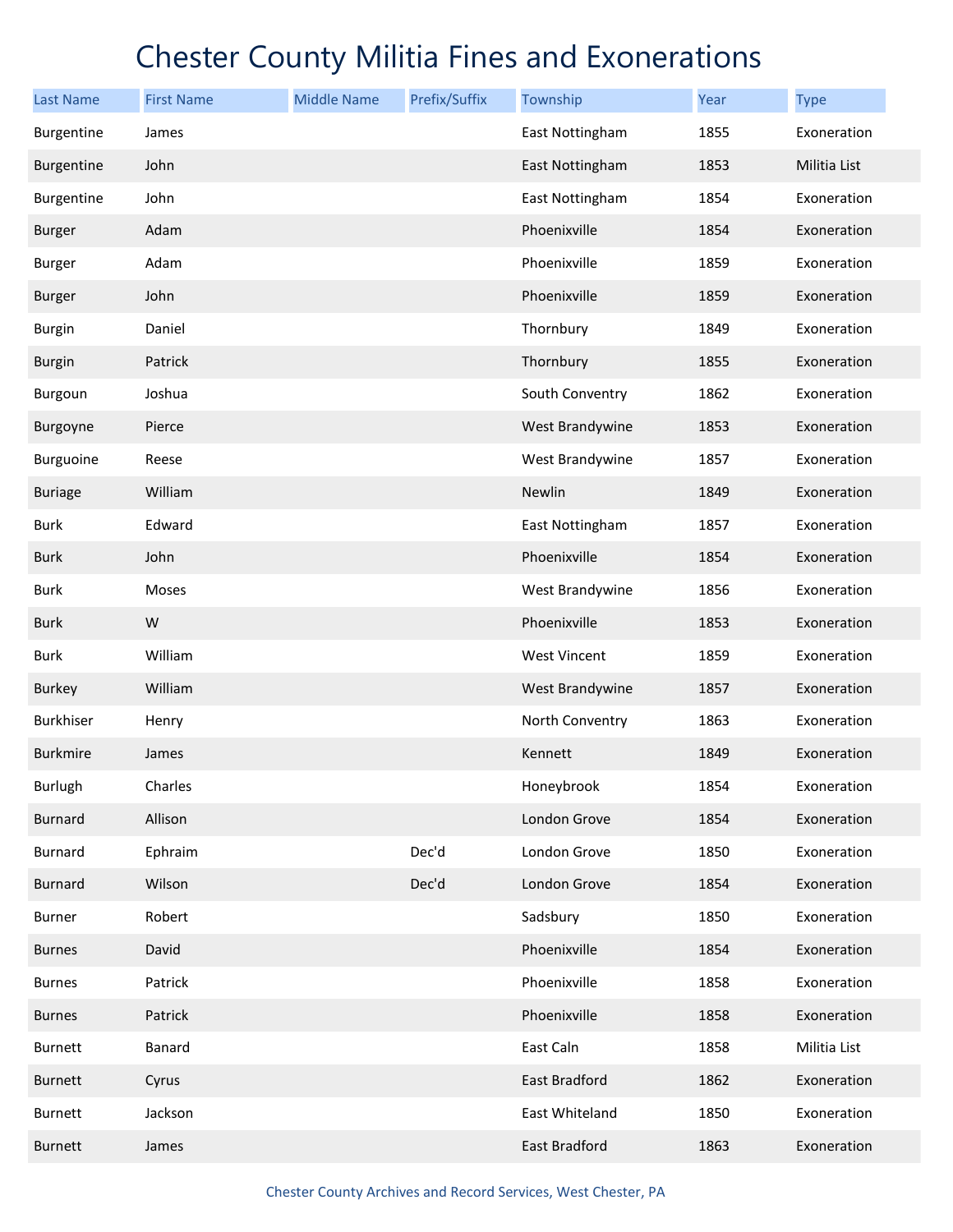| <b>Last Name</b> | <b>First Name</b> | <b>Middle Name</b>        | Prefix/Suffix | Township             | Year | <b>Type</b>  |
|------------------|-------------------|---------------------------|---------------|----------------------|------|--------------|
| <b>Burnett</b>   | Josiah            |                           |               | West Goshen          | 1853 | Exoneration  |
| <b>Burnett</b>   | Levi              |                           |               | London Grove         | 1850 | Exoneration  |
| <b>Burnett</b>   | Samuel            |                           |               | Westtown             | 1849 | Exoneration  |
| <b>Burns</b>     | Benjamin          |                           |               | New Garden           | 1850 | Exoneration  |
| <b>Burns</b>     | Benjamin          |                           |               | New Garden           | 1853 | Exoneration  |
| <b>Burns</b>     | Charles           |                           |               | <b>West Chester</b>  | 1855 | Exoneration  |
| <b>Burns</b>     | George            |                           |               | East Nottingham      | 1853 | Militia List |
| <b>Burns</b>     | Henry             |                           |               | Easttown             | 1855 | Exoneration  |
| <b>Burns</b>     | Henry             |                           |               | Willistown           | 1862 | Exoneration  |
| <b>Burns</b>     | James             | Τ                         |               | London Britain       | 1862 | Exoneration  |
| <b>Burns</b>     | John              |                           |               | Willistown           | 1847 | Exoneration  |
| <b>Burns</b>     | John              |                           |               | East Caln            | 1849 | Exoneration  |
| <b>Burns</b>     | John              |                           |               | Willistown           | 1860 | Exoneration  |
| <b>Burns</b>     | John              | B                         |               | <b>West Chester</b>  | 1854 | Exoneration  |
| <b>Burns</b>     | John              | D                         |               | West Chester         | 1858 | Exoneration  |
| <b>Burns</b>     | Laurence          |                           |               | <b>West Bradford</b> | 1850 | Exoneration  |
| <b>Burns</b>     | Patrick           |                           |               | New London           | 1849 | Exoneration  |
| <b>Burns</b>     | Peter             |                           |               | Tredyffrin           | 1853 | Exoneration  |
| <b>Burns</b>     | Peter             |                           |               | Charlestown          | 1854 | Exoneration  |
| <b>Burns</b>     | William           |                           |               | <b>West Chester</b>  | 1854 | Exoneration  |
| <b>Burns</b>     | William           | $\sf H$                   |               | Uwchlan              | 1854 | Exoneration  |
| <b>Burns</b>     | William           | $\sf H$                   |               | Uwchlan              | 1855 | Exoneration  |
| <b>Burns</b>     | William           | $\boldsymbol{\mathsf{H}}$ |               | Uwchlan              | 1857 | Exoneration  |
| <b>Burns</b>     | William           | $\sf H$                   |               | West Chester         | 1862 | Exoneration  |
| <b>Bursler</b>   | Phillip           |                           |               | West Marlborough     | 1850 | Exoneration  |
| Burt             | John              |                           |               | Franklin             | 1853 | Exoneration  |
| <b>Burt</b>      | Thomas            | F                         |               | New London           | 1853 | Exoneration  |
| <b>Burtgess</b>  | John              |                           |               | Phoenixville         | 1853 | Exoneration  |
| Burton           | Isaac             |                           |               | Valley               | 1855 | Exoneration  |
| <b>Burus</b>     | George            |                           |               | East Nottingham      | 1857 | Exoneration  |
| Bush             | David             |                           |               | East Pikeland        | 1859 | Exoneration  |
| <b>Bush</b>      | Isaiah            |                           |               | Honeybrook           | 1858 | Exoneration  |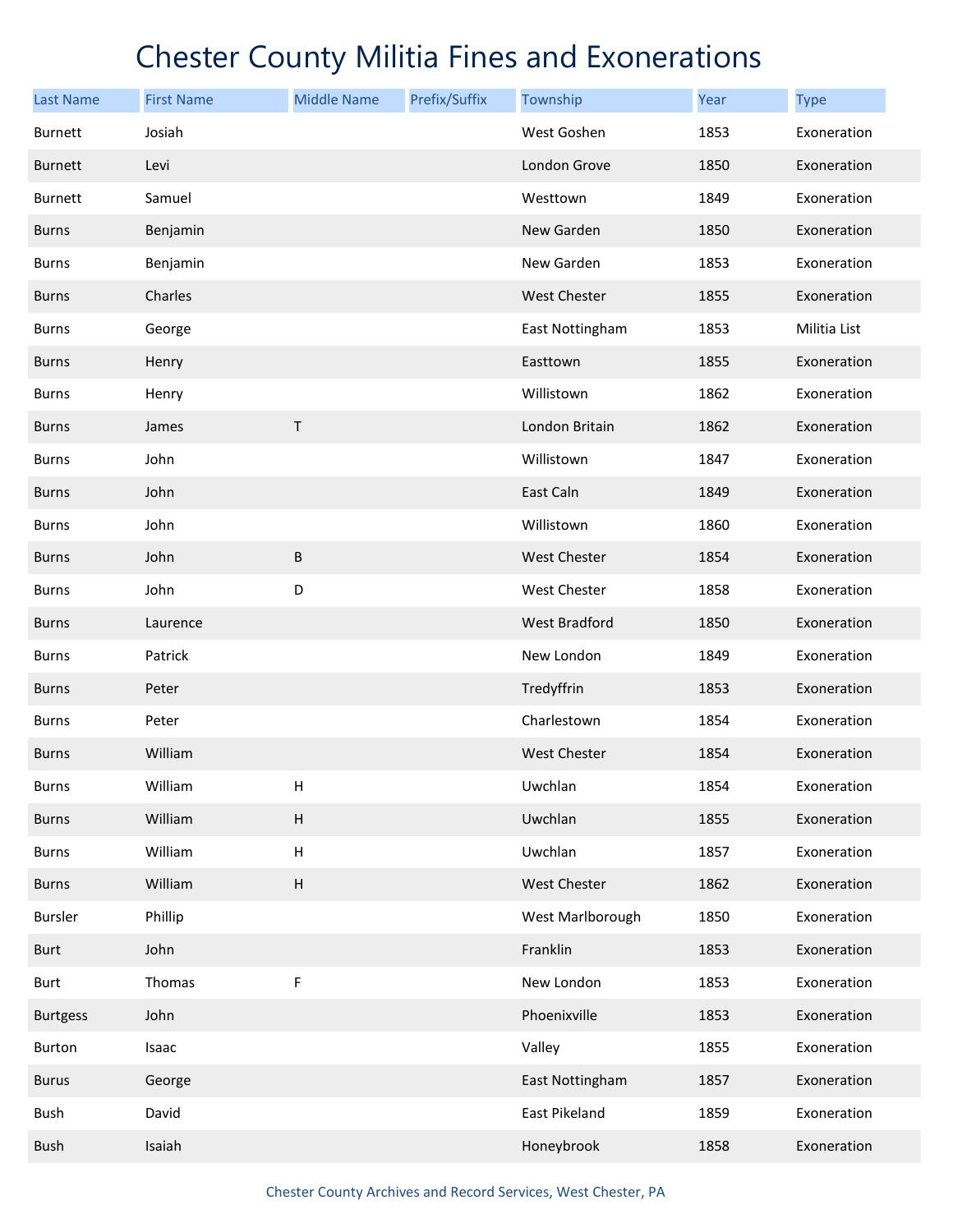| <b>Last Name</b>  | <b>First Name</b> | <b>Middle Name</b>        | Prefix/Suffix | Township             | <b>Year</b> | <b>Type</b>  |
|-------------------|-------------------|---------------------------|---------------|----------------------|-------------|--------------|
| Bush              | Jeremiah          |                           |               | <b>West Nantmeal</b> | 1853        | Exoneration  |
| <b>Bush</b>       | Jeremiah          |                           |               | <b>West Nantmeal</b> | 1853        | Militia List |
| Bush              | Jeremiah          |                           |               | <b>West Nantmeal</b> | 1856        | Militia List |
| <b>Bush</b>       | Jeremiah          |                           |               | <b>West Nantmeal</b> | 1857        | Militia List |
| Bush              | Jeremiah          |                           |               | <b>West Nantmeal</b> | 1858        | Militia List |
| <b>Bush</b>       | Jeremiah          |                           |               | <b>West Nantmeal</b> | 1860        | Exoneration  |
| Bush              | John              |                           |               | <b>West Nantmeal</b> | 1857        | Militia List |
| <b>Bush</b>       | John              |                           |               | <b>West Nantmeal</b> | 1858        | Militia List |
| Bush              | Philip            |                           |               | Schuylkill           | 1849        | Exoneration  |
| <b>Bush</b>       | Samuel            |                           |               | <b>West Vincent</b>  | 1857        | Exoneration  |
| Bush              | Uriah             |                           |               | <b>West Nantmeal</b> | 1853        | Exoneration  |
| <b>Bush</b>       | William           |                           |               | East Whiteland       | 1862        | Exoneration  |
| Bushong           | John              | ${\sf M}$                 |               | Penn                 | 1858        | Exoneration  |
| <b>Bushwatter</b> | John              |                           |               | Charlestown          | 1853        | Exoneration  |
| <b>Bussett</b>    | William           |                           |               | Phoenixville         | 1853        | Exoneration  |
| <b>Buston</b>     | John              |                           |               | Valley               | 1853        | Exoneration  |
| <b>Butler</b>     | Ephraim           |                           |               | Pennsbury            | 1859        | Exoneration  |
| <b>Butler</b>     | George            |                           |               | East Nottingham      | 1850        | Exoneration  |
| <b>Butler</b>     | George            |                           |               | East Nottingham      | 1857        | Exoneration  |
| <b>Butler</b>     | George            |                           |               | East Nottingham      | 1862        | Exoneration  |
| <b>Butler</b>     | Jacob             |                           |               | Penn                 | 1857        | Exoneration  |
| <b>Butler</b>     | Jacob             |                           |               | Franklin             | 1859        | Exoneration  |
| <b>Butler</b>     | John              |                           |               | West Brandywine      | 1850        | Exoneration  |
| <b>Butler</b>     | John              | $\boldsymbol{\mathsf{A}}$ |               | Penn                 | 1855        | Exoneration  |
| <b>Butler</b>     | John              | W                         |               | East Nottingham      | 1860        | Exoneration  |
| <b>Butler</b>     | Joseph            |                           |               | Uwchlan              | 1851        | Exoneration  |
| <b>Butler</b>     | Martin            |                           |               | Uwchlan              | 1851        | Exoneration  |
| <b>Butler</b>     | Morten            |                           |               | Penn                 | 1855        | Exoneration  |
| <b>Butler</b>     | Nathan            |                           |               | Penn                 | 1850        | Exoneration  |
| <b>Butler</b>     | Nathan            |                           | $_{\rm Jr}$   | Penn                 | 1855        | Exoneration  |
| <b>Butler</b>     | Nathan            | B                         |               | East Nottingham      | 1853        | Militia List |
| <b>Butler</b>     | Robert            |                           |               | East Marlborough     | 1859        | Exoneration  |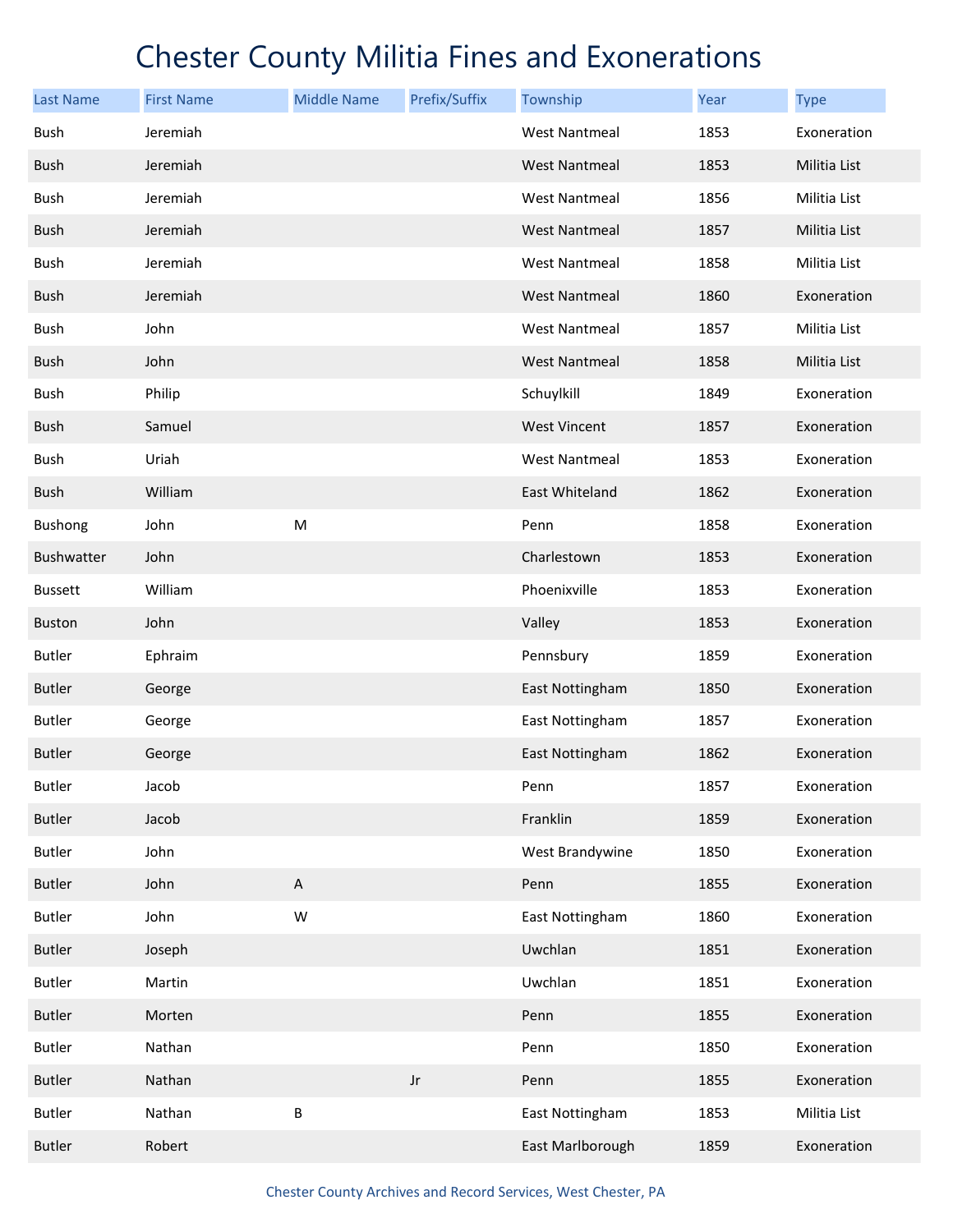| <b>Last Name</b> | <b>First Name</b> | <b>Middle Name</b>        | Prefix/Suffix | Township             | Year | <b>Type</b>  |
|------------------|-------------------|---------------------------|---------------|----------------------|------|--------------|
| <b>Butler</b>    | Samuel            |                           |               | East Nottingham      | 1850 | Exoneration  |
| <b>Butler</b>    | T                 | $\boldsymbol{\mathsf{A}}$ |               | Penn                 | 1854 | Exoneration  |
| <b>Butler</b>    | William           | ${\sf M}$                 |               | West Fallowfield     | 1849 | Exoneration  |
| <b>Buttorff</b>  | George            |                           |               | Phoenixville         | 1858 | Exoneration  |
| <b>Buzzard</b>   | John              |                           |               | Charlestown          | 1850 | Exoneration  |
| Bye              | Charles           |                           |               | Elk                  | 1858 | Exoneration  |
| Bye              | Enoch             |                           |               | East Nottingham      | 1853 | Militia List |
| Bye              | Enoch             |                           |               | East Nottingham      | 1854 | Exoneration  |
| Bye              | Enoch             |                           |               | East Nottingham      | 1862 | Exoneration  |
| Bye              | Samuel            |                           |               | Elk                  | 1862 | Exoneration  |
| Bye              | William           | J                         |               | East Nottingham      | 1853 | Exoneration  |
| Bye              | William           | Τ                         |               | East Nottingham      | 1856 | Exoneration  |
| Bye              | William           | Τ                         |               | Elk                  | 1859 | Exoneration  |
| Bye              | William           | Τ                         |               | Elk                  | 1860 | Exoneration  |
| <b>Byerley</b>   | John              |                           |               | Wallace              | 1859 | Militia List |
| <b>Byers</b>     | Jacob             |                           |               | North Conventry      | 1860 | Exoneration  |
| <b>Byers</b>     | John              |                           |               | Sadsbury             | 1850 | Exoneration  |
| <b>Byler</b>     | Reuben            |                           |               | <b>West Nantmeal</b> | 1853 | Militia List |
| <b>Byler</b>     | Reuben            |                           |               | <b>West Nantmeal</b> | 1856 | Militia List |
| <b>Byler</b>     | Reuben            |                           |               | <b>West Nantmeal</b> | 1857 | Militia List |
| <b>Byler</b>     | Reuben            |                           |               | West Nantmeal        | 1858 | Militia List |
| Byon             | William           |                           |               | East Caln            | 1860 | Exoneration  |
| <b>Byreley</b>   | John              |                           |               | Wallace              | 1858 | Militia List |
| Byrne            | Darby             |                           |               | <b>West Chester</b>  | 1863 | Exoneration  |
| Byrne            | Patrick           |                           |               | Phoenixville         | 1858 | Exoneration  |
| Byrne            | Peter             |                           |               | Phoenixville         | 1858 | Exoneration  |
| Byrne            | Peter             | B                         |               | Phoenixville         | 1859 | Exoneration  |
| Byrne            | Thomas            |                           |               | Phoenixville         | 1858 | Exoneration  |
| Cable            | Mordecai          |                           |               | Phoenixville         | 1859 | Exoneration  |
| Cabroth          | Charles           |                           |               | Phoenixville         | 1858 | Exoneration  |
| Cadualader       | David             |                           |               | West Whiteland       | 1859 | Exoneration  |
| Cadwalider       | David             |                           |               | West Whiteland       | 1863 | Exoneration  |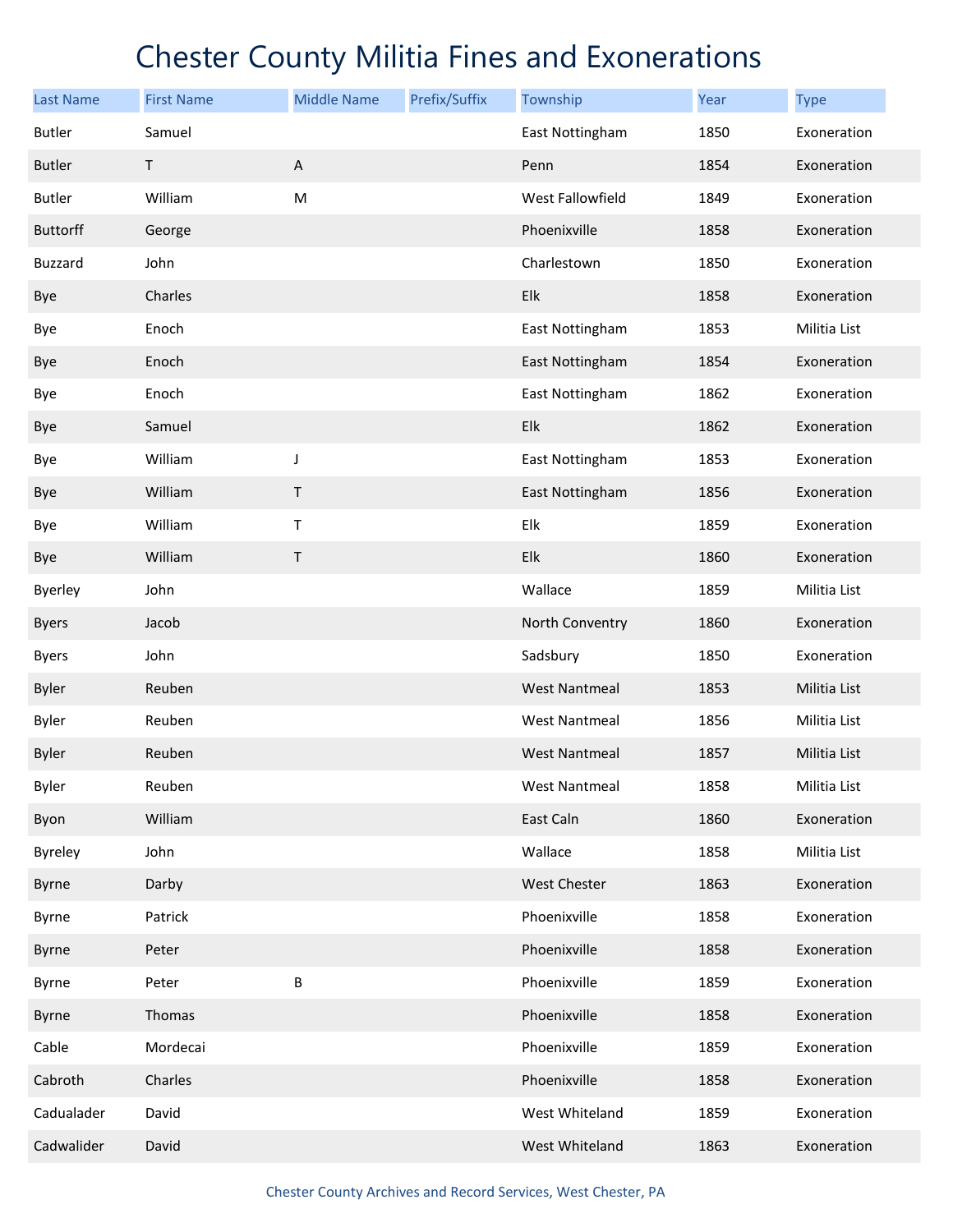| <b>Last Name</b> | <b>First Name</b> | <b>Middle Name</b> | Prefix/Suffix | Township             | <b>Year</b> | <b>Type</b>  |
|------------------|-------------------|--------------------|---------------|----------------------|-------------|--------------|
| Cafery           | James             |                    |               | East Vincent         | 1849        | Exoneration  |
| Caffery          | David             |                    |               | <b>West Pikeland</b> | 1862        | Exoneration  |
| Caffery          | James             |                    |               | Lower Oxford         | 1858        | Exoneration  |
| Caffery          | Patrick           |                    |               | Phoenixville         | 1850        | Exoneration  |
| Caffery          | Patrick           |                    |               | Phoenixville         | 1854        | Exoneration  |
| Caffery          | Patrick           |                    |               | Phoenixville         | 1855        | Exoneration  |
| Caffrey          | David             |                    |               | Honeybrook           | 1854        | Exoneration  |
| Cain             | Benjamin          |                    |               | <b>West Vincent</b>  | 1853        | Exoneration  |
| Cain             | Eli               |                    |               | Uwchlan              | 1851        | Exoneration  |
| Cain             | Eli               |                    |               | Uwchlan              | 1862        | Exoneration  |
| Cain             | George            |                    |               | West Vincent         | 1853        | Exoneration  |
| Cain             | Joseph            |                    |               | <b>West Vincent</b>  | 1853        | Exoneration  |
| Cain             | Joseph            |                    |               | Uwchlan              | 1855        | Exoneration  |
| Cain             | Matthew           | $\sf S$            |               | West Brandywine      | 1862        | Exoneration  |
| Cain             | Robert            |                    |               | Phoenixville         | 1855        | Exoneration  |
| Cain             | William           |                    |               | <b>West Vincent</b>  | 1847        | Exoneration  |
| Cain             | William           |                    |               | <b>West Vincent</b>  | 1850        | Exoneration  |
| Cain             | William           |                    |               | <b>West Vincent</b>  | 1853        | Exoneration  |
| Caines           | William           |                    |               | Honeybrook           | 1859        | Exoneration  |
| Calahan          | Daniel            |                    |               | Phoenixville         | 1853        | Exoneration  |
| Calahan          | James             |                    |               | Phoenixville         | 1853        | Exoneration  |
| Calahan          | Joseph            |                    |               | West Goshen          | 1850        | Exoneration  |
| Caldwell         | John              | B                  |               | <b>West Vincent</b>  | 1855        | Exoneration  |
| Caldwell         | William           |                    |               | Phoenixville         | 1854        | Exoneration  |
| Caleon           | David             |                    |               | Phoenixville         | 1853        | Exoneration  |
| Calhoun          | William           |                    |               | Wallace              | 1858        | Militia List |
| Calhoun          | William           |                    |               | Wallace              | 1858        | Exoneration  |
| Calhounn         | John              |                    | $_{\rm Jr}$   | Westtown             | 1850        | Exoneration  |
| Calighan         | James             |                    |               | Charlestown          | 1855        | Exoneration  |
| Calighan         | Patrick           |                    |               | Charlestown          | 1855        | Exoneration  |
| Calighan         | William           |                    |               | Charlestown          | 1855        | Exoneration  |
| Callagan         | John              |                    |               | Kennett              | 1862        | Exoneration  |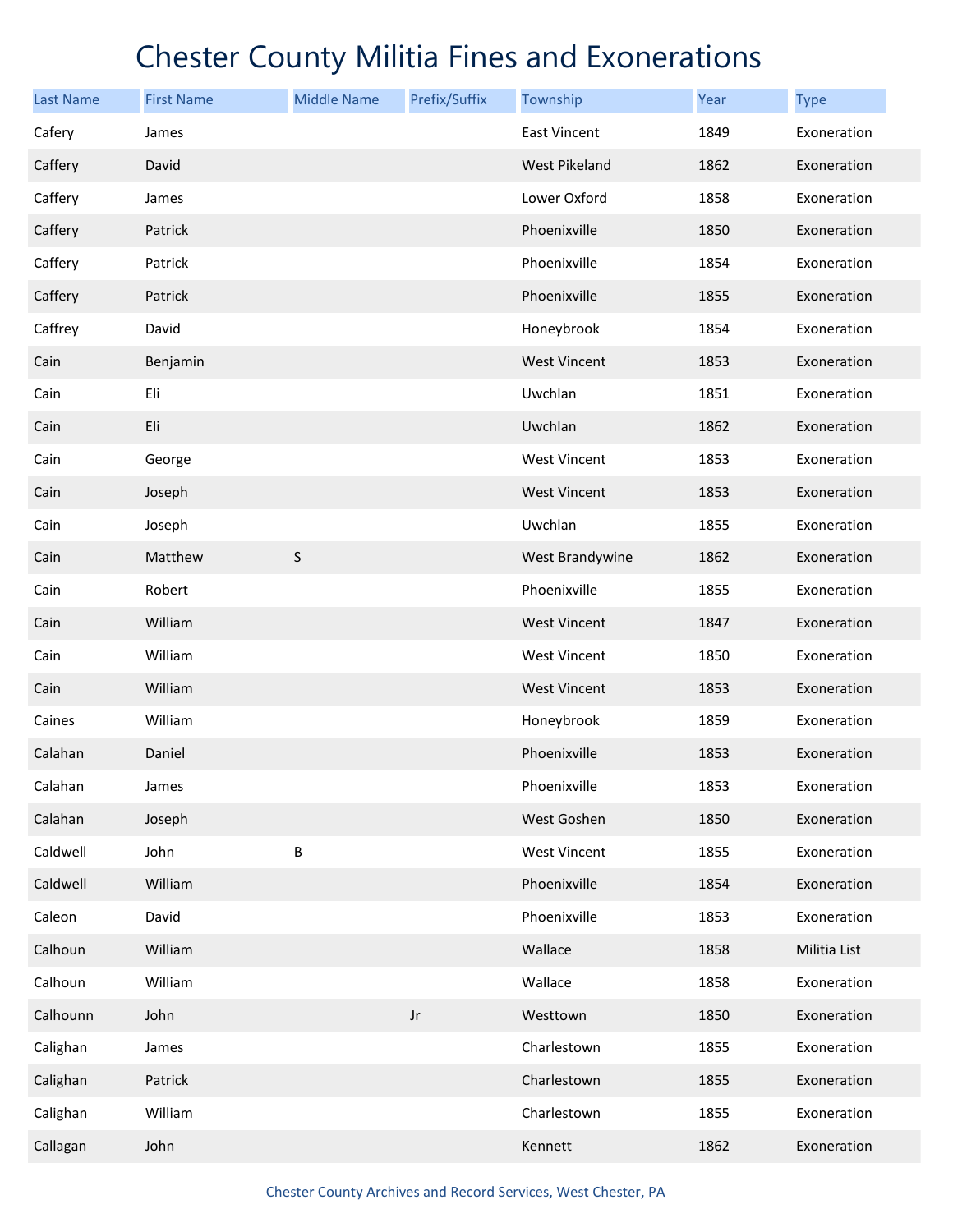| <b>Last Name</b> | <b>First Name</b> | <b>Middle Name</b> | Prefix/Suffix | Township         | Year    | <b>Type</b> |
|------------------|-------------------|--------------------|---------------|------------------|---------|-------------|
| Callahan         | James             |                    |               | Charlestown      | 1858    | Exoneration |
| Callahan         | William           |                    |               | Charlestown      | 1857    | Exoneration |
| Callahan         | William           |                    |               | Charlestown      | 1858    | Exoneration |
| Callahan         | William           |                    |               | Charlestown      | 1859    | Exoneration |
| Calley           | John              |                    |               | East Goshen      | 1862    | Exoneration |
| Calter           | Robert            |                    |               | Thornbury        | 1853    | Exoneration |
| Calvert          | James             |                    |               | Kennett          | 1850    | Exoneration |
| Calvert          | Thomas            |                    |               | Uwchlan          | 1853    | Exoneration |
| Calvert          | William           |                    |               | Kennett          | 1850    | Exoneration |
| Calvery          | James             |                    |               | Kennett          | 1849    | Exoneration |
| Cambell          | James             |                    |               | West Fallowfield | 1853    | Exoneration |
| Cambell          | Patrick           |                    |               | West Marlborough | 1856    | Exoneration |
| Cambell          | Robert            |                    |               | Phoenixville     | 1862    | Exoneration |
| Camel            | Samuel            |                    |               | London Grove     | 1850    | Exoneration |
| Camell           | Samuel            |                    |               | London Grove     | 1850    | Exoneration |
| Cameron          | Robert            |                    |               | East Nottingham  | 1857    | Exoneration |
| Cammans          | Ezra              |                    |               | West Whiteland   | 1853    | Exoneration |
| Cammel           | John              |                    |               | East Whiteland   | 1848    | Exoneration |
| Cammel           | William           |                    |               | London Grove     | 1850    | Exoneration |
| Cammel           | William           |                    |               | London Grove     | 1850    | Exoneration |
| Cammon           | David             |                    |               | Westtown         | 1862    | Exoneration |
| Campbell         | Alex              |                    |               | West Chester     | 1859    | Exoneration |
| Campbell         | Coleman           |                    |               | South Conventry  | 1854    | Exoneration |
| Campbell         | Coleman           |                    |               | South Conventry  | 1857    | Exoneration |
| Campbell         | G                 | W                  |               | West Nottingham  | Undated | Exoneration |
| Campbell         | George            | W                  |               | West Nottingham  | 1860    | Exoneration |
| Campbell         | James             |                    |               | Phoenixville     | 1853    | Exoneration |
| Campbell         | James             |                    |               | Downingtown      | 1860    | Exoneration |
| Campbell         | James             |                    |               | Elk              | 1862    | Exoneration |
| Campbell         | James             | W                  |               | West Nottingham  | 1860    | Exoneration |
| Campbell         | James             | W                  | Dec'd         | Valley           | 1863    | Exoneration |
| Campbell         | John              |                    |               | Easttown         | 1847    | Exoneration |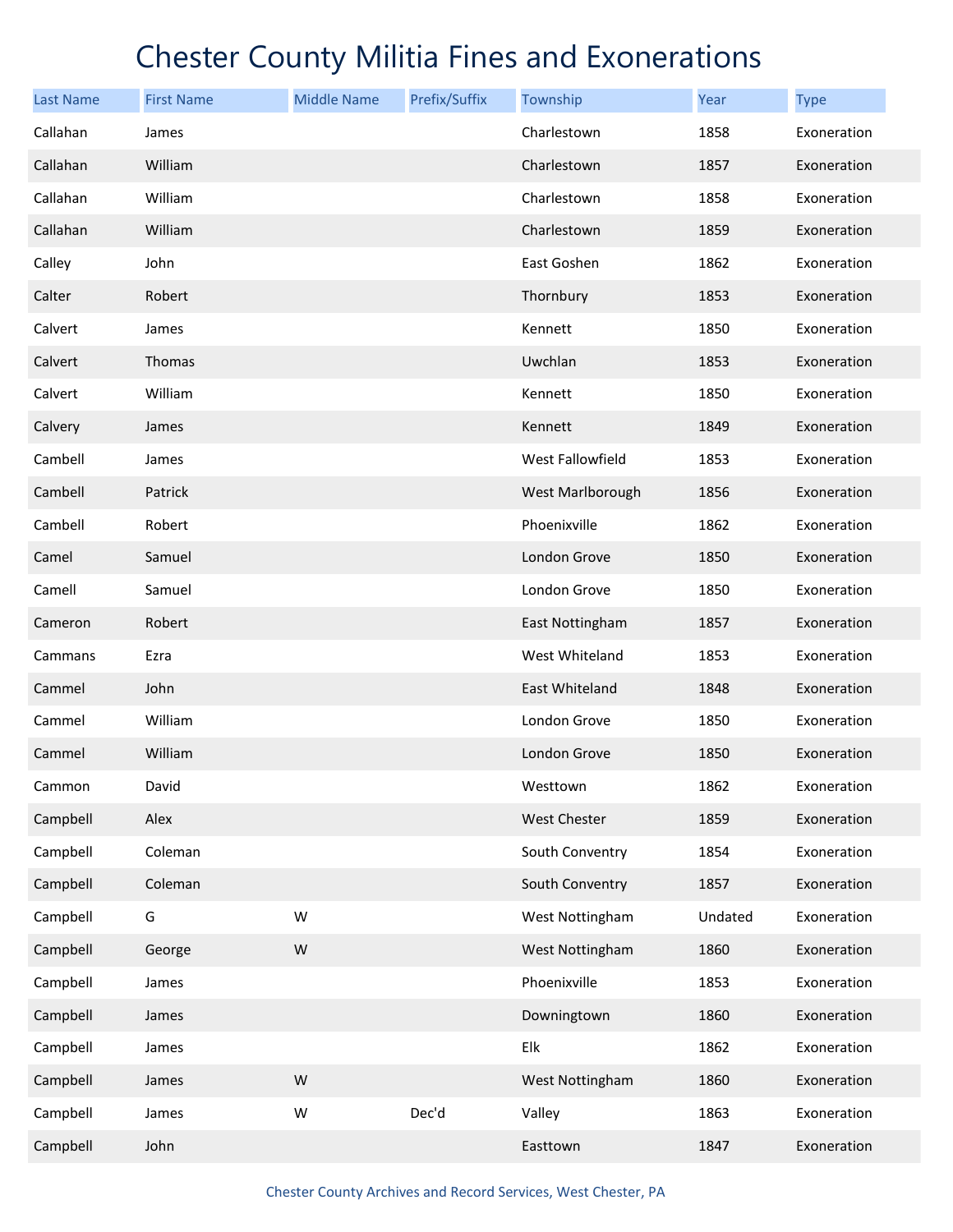| <b>Last Name</b> | <b>First Name</b> | <b>Middle Name</b> | Prefix/Suffix | Township         | Year | <b>Type</b> |
|------------------|-------------------|--------------------|---------------|------------------|------|-------------|
| Campbell         | John              |                    |               | East Whiteland   | 1847 | Exoneration |
| Campbell         | John              |                    |               | Willistown       | 1847 | Exoneration |
| Campbell         | John              |                    |               | Willistown       | 1851 | Exoneration |
| Campbell         | Joseph            |                    |               | Franklin         | 1853 | Exoneration |
| Campbell         | Lorenza           |                    |               | Pennsbury        | 1862 | Exoneration |
| Campbell         | Martin            |                    |               | Phoenixville     | 1853 | Exoneration |
| Campbell         | Marty             |                    |               | Phoenixville     | 1854 | Exoneration |
| Campbell         | Robert            |                    |               | West Nottingham  | 1862 | Exoneration |
| Campbell         | Samuel            |                    |               | South Conventry  | 1847 | Exoneration |
| Campbell         | Thomas            |                    |               | Phoenixville     | 1853 | Exoneration |
| Campbell         | William           |                    |               | Easttown         | 1847 | Exoneration |
| Campbell         | William           |                    |               | East Nottingham  | 1856 | Exoneration |
| Campbell         | William           |                    |               | East Nottingham  | 1857 | Exoneration |
| Campbell         | William           |                    |               | Easttown         | 1857 | Exoneration |
| Campbell         | William           |                    |               | East Nottingham  | 1858 | Exoneration |
| Campton          | James             |                    |               | Willistown       | 1857 | Exoneration |
| Canady           | George            | W                  |               | East Fallowfield | 1858 | Exoneration |
| Canady           | Hayes             |                    |               | East Fallowfield | 1858 | Exoneration |
| Canady           | James             | B                  |               | East Fallowfield | 1850 | Exoneration |
| Cananaugh        | Peter             |                    |               | West Whiteland   | 1849 | Exoneration |
| Canard           | Caleb             | U                  |               | Londonderry      | 1850 | Exoneration |
| Cander           | Frank             |                    |               | West Chester     | 1855 | Exoneration |
| Canders          | Chalkley          |                    |               | Honeybrook       | 1859 | Exoneration |
| Cane             | Reuben            |                    |               | East Caln        | 1853 | Exoneration |
| Canklin          | Samuel            |                    |               | Phoenixville     | 1854 | Exoneration |
| Canley           | Job               |                    |               | Phoenixville     | 1854 | Exoneration |
| Canly            | Washington        |                    |               | Thornbury        | 1853 | Exoneration |
| Cannedy          | James             |                    |               | Highland         | 1862 | Exoneration |
| Cannedy          | Jefferson         |                    |               | Highland         | 1862 | Exoneration |
| Canner           | Barney            |                    |               | East Caln        | 1853 | Exoneration |
| Canouse          | Jacob             |                    |               | Highland         | 1858 | Exoneration |
| Cantwell         | Thomas            |                    |               | East Bradford    | 1855 | Exoneration |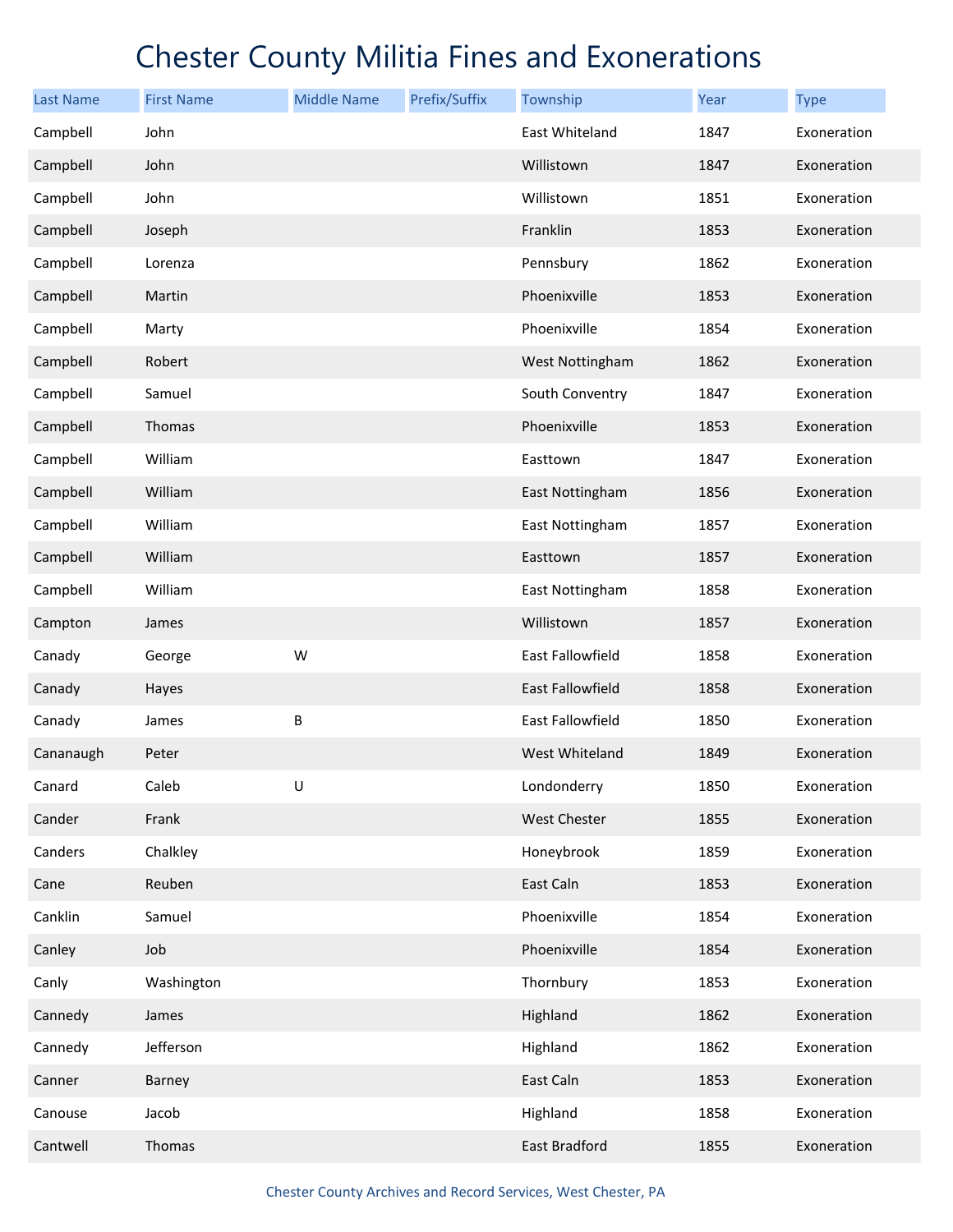| <b>Last Name</b> | <b>First Name</b> | <b>Middle Name</b>        | Prefix/Suffix | Township            | Year | <b>Type</b>  |
|------------------|-------------------|---------------------------|---------------|---------------------|------|--------------|
| Canwell          | Patrick           |                           |               | West Marlborough    | 1849 | Exoneration  |
| Carbeny          | Daniel            |                           | Dec'd         | West Whiteland      | 1850 | Exoneration  |
| Carble           | Edward            |                           |               | Phoenixville        | 1853 | Exoneration  |
| Carey            | John              |                           |               | <b>West Chester</b> | 1863 | Exoneration  |
| Carey            | Richard           |                           |               | West Bradford       | 1856 | Militia List |
| Carey            | Robert            |                           |               | <b>West Chester</b> | 1854 | Exoneration  |
| Carl             | Charles           |                           |               | New London          | 1857 | Exoneration  |
| Carl             | Daniel            |                           |               | London Grove        | 1850 | Exoneration  |
| Carl             | Henry             | $\boldsymbol{\mathsf{H}}$ |               | East Vincent        | 1849 | Exoneration  |
| Carl             | Pat               |                           |               | New London          | 1857 | Exoneration  |
| Carl             | Peter             |                           |               | East Vincent        | 1848 | Exoneration  |
| Carley           | Thomas            |                           |               | Phoenixville        | 1853 | Exoneration  |
| Carlile          | William           |                           |               | East Fallowfield    | 1854 | Exoneration  |
| Carlin           | Cornelius         |                           |               | Phoenixville        | 1854 | Exoneration  |
| Carlin           | John              |                           |               | Phoenixville        | 1859 | Exoneration  |
| Carlisle         | James             | Τ                         |               | East Nottingham     | 1853 | Militia List |
| Carlisle         | John              |                           |               | East Caln           | 1856 | Exoneration  |
| Carlon           | James             |                           |               | Phoenixville        | 1853 | Exoneration  |
| Carlyle          | John              |                           |               | East Caln           | 1853 | Exoneration  |
| Carman           | John              |                           |               | <b>West Vincent</b> | 1862 | Exoneration  |
| Carmell          | Charles           |                           |               | East Bradford       | 1853 | Exoneration  |
| Carmin           | Thomas            |                           |               | Phoenixville        | 1853 | Exoneration  |
| Carnett          | Samuel            |                           |               | Phoenixville        | 1854 | Exoneration  |
| Carney           | Dennis            |                           |               | Phoenixville        | 1853 | Exoneration  |
| Carney           | Patrick           |                           |               | Westtown            | 1859 | Exoneration  |
| Caroy            | Thomas            |                           |               | Westtown            | 1855 | Exoneration  |
| Carpenter        | David             |                           |               | Lower Oxford        | 1853 | Exoneration  |
| Carpenter        | David             |                           |               | London Britain      | 1854 | Exoneration  |
| Carpenter        | Isaac             |                           |               | Honeybrook          | 1854 | Exoneration  |
| Carpenter        | Isaac             |                           |               | Honeybrook          | 1854 | Exoneration  |
| Carpenter        | James             |                           |               | New London          | 1859 | Exoneration  |
| Carpenter        | Joseph            |                           |               | Hopewell            | 1856 | Exoneration  |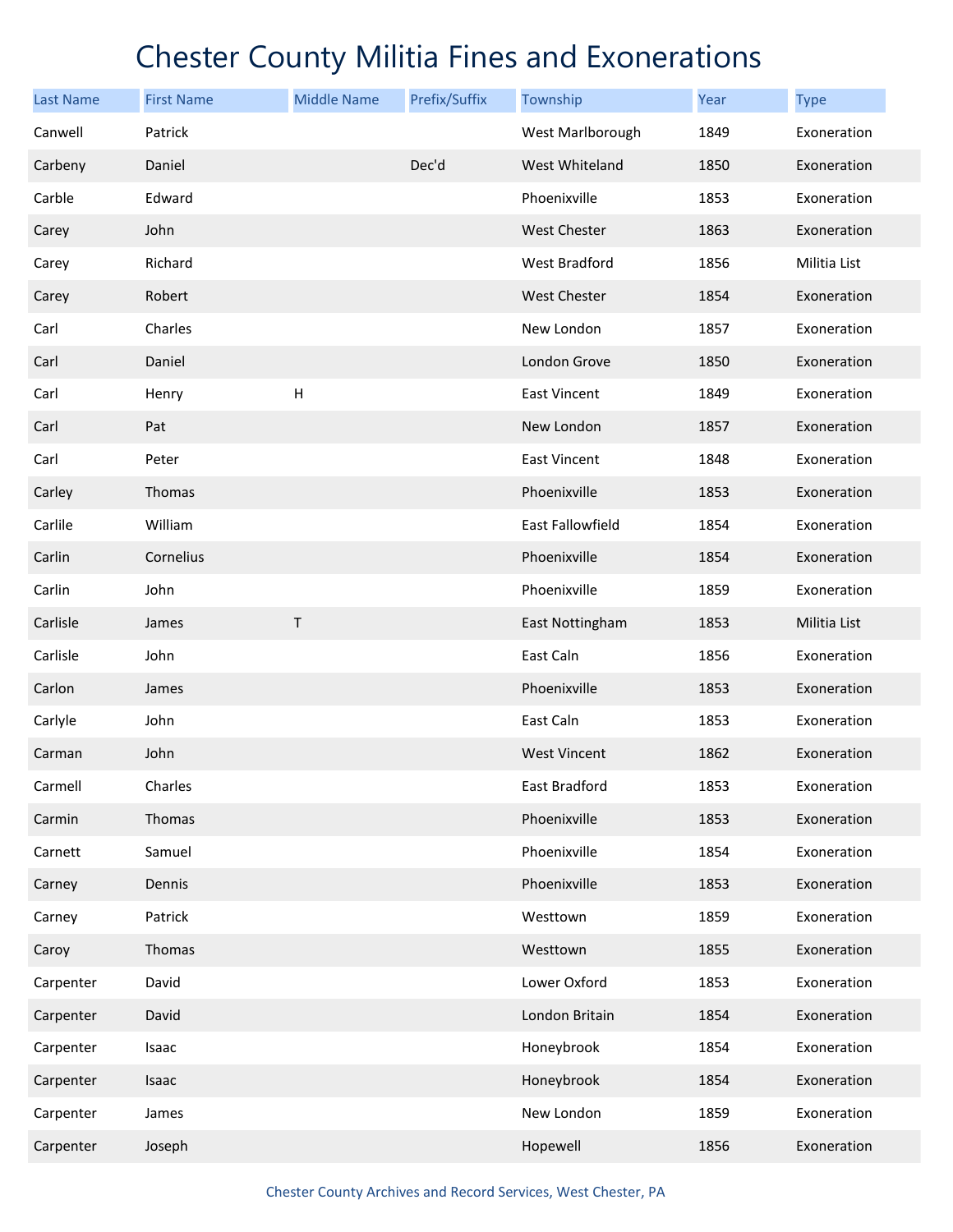| <b>Last Name</b> | <b>First Name</b> | <b>Middle Name</b> | Prefix/Suffix | Township             | Year | <b>Type</b>  |
|------------------|-------------------|--------------------|---------------|----------------------|------|--------------|
| Carpenter        | Lewis             |                    |               | West Brandywine      | 1862 | Exoneration  |
| Carpenter        | William           |                    |               | New London           | 1853 | Exoneration  |
| Carpentor        | Moses             | S                  |               | West Bradford        | 1853 | Exoneration  |
| Carr             | David             |                    |               | West Nottingham      | 1853 | Exoneration  |
| Carr             | David             |                    |               | East Nottingham      | 1854 | Exoneration  |
| Carr             | George            |                    |               | South Conventry      | 1855 | Exoneration  |
| Carr             | Howard            | ${\sf M}$          |               | Elk                  | 1859 | Exoneration  |
| Carr             | James             |                    |               | Kennett              | 1850 | Exoneration  |
| Carr             | John              |                    |               | Wallace              | 1855 | Exoneration  |
| Carr             | John              |                    |               | Highland             | 1858 | Exoneration  |
| Carr             | Jonathan          |                    |               | Phoenixville         | 1862 | Exoneration  |
| Carr             | Michael           |                    |               | Phoenixville         | 1853 | Exoneration  |
| Carr             | Neal              |                    |               | East Caln            | 1853 | Exoneration  |
| Carr             | Robert            |                    |               | Phoenixville         | 1850 | Exoneration  |
| Carr             | Robert            |                    |               | Phoenixville         | 1853 | Exoneration  |
| Carr             | Robert            |                    |               | Phoenixville         | 1855 | Exoneration  |
| Carr             | Silas             |                    |               | Uwchlan              | 1855 | Exoneration  |
| Carr             | Silas             | $\sf S$            |               | Wallace              | 1858 | Militia List |
| Carr             | Silas             | S                  |               | Wallace              | 1859 | Militia List |
| Carr             | William           | W                  |               | West Fallowfield     | 1853 | Exoneration  |
| Carrell          | Michael           |                    |               | West Goshen          | 1863 | Exoneration  |
| Carrell          | Thomas            |                    |               | West Goshen          | 1863 | Exoneration  |
| Carriston        | Robert            |                    |               | Oxford Borough       | 1858 | Exoneration  |
| Carrol           | Michael           |                    |               | East Bradford        | 1862 | Exoneration  |
| Carrole          | Thomas            |                    |               | West Goshen          | 1860 | Exoneration  |
| Carry            | John              |                    |               | West Chester         | 1855 | Exoneration  |
| Carsen           | Joseph            |                    |               | Wallace              | 1858 | Militia List |
| Carslile         | William           |                    |               | Penn                 | 1855 | Exoneration  |
| Carson           | Azariah           |                    |               | <b>West Nantmeal</b> | 1849 | Exoneration  |
| Carson           | Azariah           |                    |               | <b>West Nantmeal</b> | 1859 | Exoneration  |
| Carson           | Azeriah           |                    |               | <b>West Nantmeal</b> | 1852 | Exoneration  |
| Carson           | David             |                    |               | West Caln            | 1858 | Exoneration  |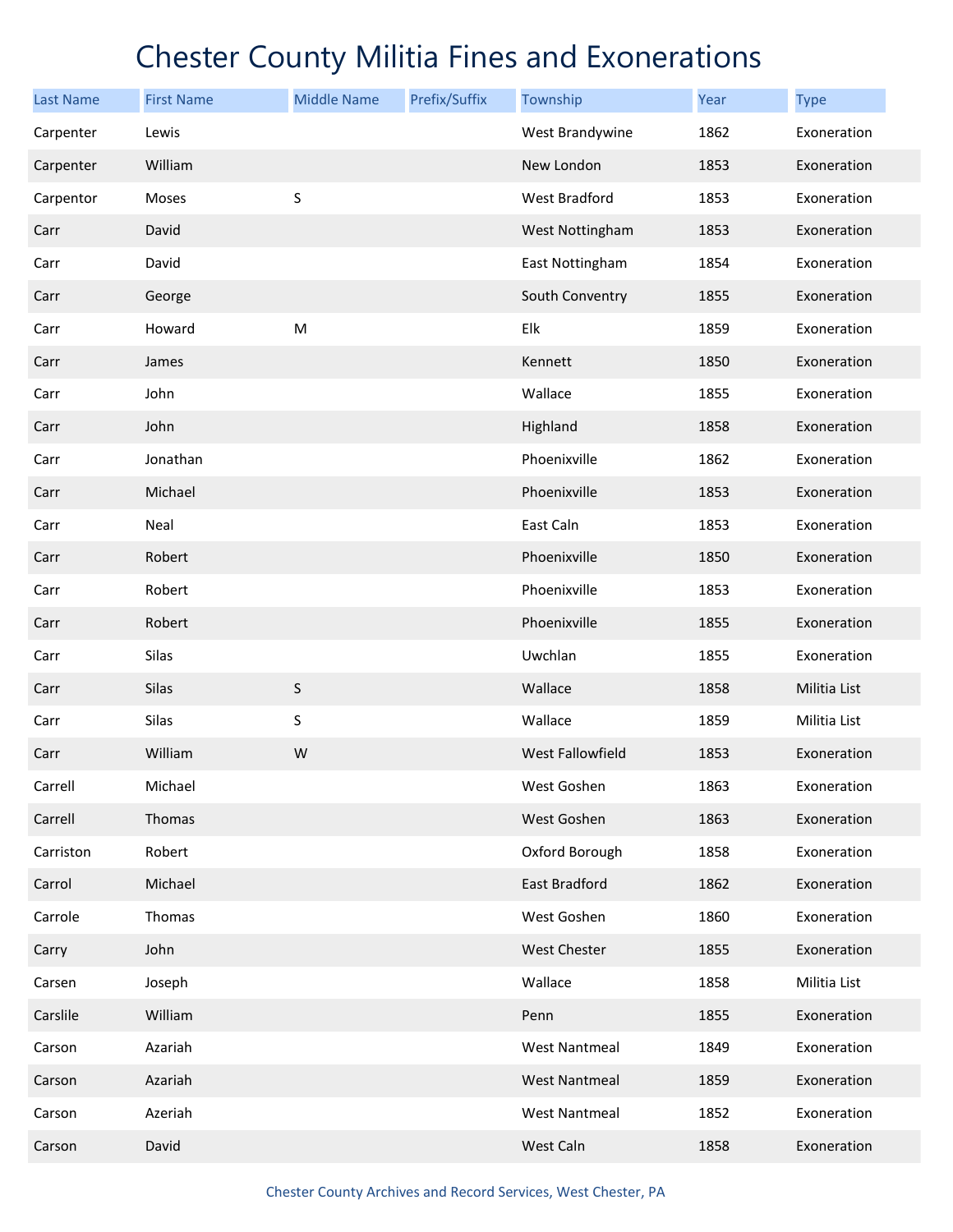| <b>Last Name</b> | <b>First Name</b> | <b>Middle Name</b> | Prefix/Suffix | Township             | <b>Year</b> | <b>Type</b>  |
|------------------|-------------------|--------------------|---------------|----------------------|-------------|--------------|
| Carson           | Davis             |                    |               | West Caln            | 1860        | Exoneration  |
| Carson           | Edward            |                    |               | Kennett              | 1850        | Exoneration  |
| Carson           | John              |                    |               | Lower Oxford         | 1849        | Exoneration  |
| Carson           | John              |                    |               | West Brandywine      | 1855        | Exoneration  |
| Carson           | John              |                    |               | <b>West Nantmeal</b> | 1856        | Militia List |
| Carson           | John              |                    |               | <b>West Nantmeal</b> | 1858        | Militia List |
| Carson           | John              |                    |               | Wallace              | 1858        | Militia List |
| Carson           | John              |                    |               | Wallace              | 1859        | Exoneration  |
| Carson           | John              |                    |               | Wallace              | 1859        | Militia List |
| Carson           | John              | $\sf B$            |               | South Conventry      | 1857        | Exoneration  |
| Carson           | Joseph            |                    |               | Wallace              | 1860        | Exoneration  |
| Carson           | Joseph            |                    |               | West Brandywine      | 1862        | Exoneration  |
| Carson           | William           |                    |               | East Nottingham      | 1856        | Exoneration  |
| Carson           | William           |                    |               | Elk                  | 1860        | Exoneration  |
| Cartell          | Joseph            |                    |               | East Brandywine      | 1850        | Exoneration  |
| Carter           | Daniel            | W                  |               | Charlestown          | 1862        | Exoneration  |
| Carter           | David             | Υ                  |               | East Coventry        | 1855        | Exoneration  |
| Carter           | George            |                    |               | Phoenixville         | 1859        | Exoneration  |
| Carter           | George            | W                  |               | Tredyffrin           | 1853        | Exoneration  |
| Carter           | Jacob             |                    |               | West Nottingham      | 1853        | Exoneration  |
| Carter           | James             |                    |               | Birmingham           | 1850        | Exoneration  |
| Carter           | James             |                    |               | Phoenixville         | 1858        | Exoneration  |
| Carter           | John              | J                  |               | <b>Upper Oxford</b>  | 1863        | Exoneration  |
| Carter           | John              | ${\sf W}$          |               | Sadsbury             | 1850        | Exoneration  |
| Carter           | Mordecai          |                    |               | Birmingham           | 1850        | Exoneration  |
| Carter           | Nathan            |                    |               | <b>Upper Oxford</b>  | 1857        | Exoneration  |
| Carter           | Thomas            |                    |               | Phoenixville         | 1853        | Exoneration  |
| Carter           | William           |                    |               | Pocopson             | 1854        | Exoneration  |
| Caruth           | John              |                    |               | Lower Oxford         | 1849        | Exoneration  |
| Cary             | Daniel            |                    |               | Phoenixville         | 1853        | Exoneration  |
| Casady           | John              |                    |               | East Caln            | 1854        | Exoneration  |
| Case             | Morris            |                    |               | Schuylkill           | 1849        | Exoneration  |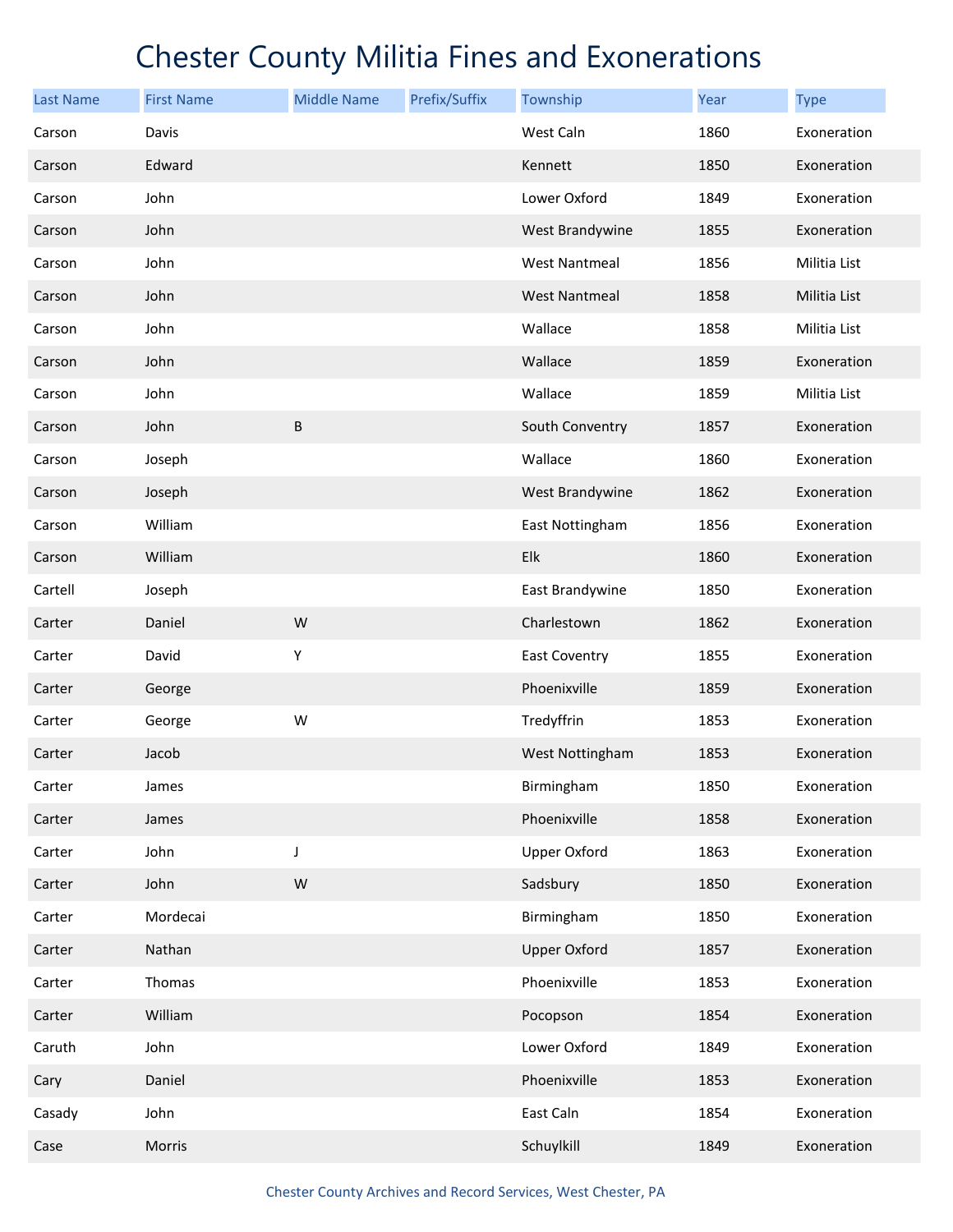| <b>Last Name</b> | <b>First Name</b> | <b>Middle Name</b> | Prefix/Suffix | Township             | <b>Year</b> | <b>Type</b> |
|------------------|-------------------|--------------------|---------------|----------------------|-------------|-------------|
| Casey            | Richard           |                    |               | West Bradford        | 1860        | Exoneration |
| Cassady          | George            |                    |               | Phoenixville         | 1853        | Exoneration |
| Cassady          | George            |                    |               | Phoenixville         | 1853        | Exoneration |
| Cassedy          | Edward            |                    |               | Phoenixville         | 1850        | Exoneration |
| Cassey           | John              |                    |               | Uwchlan              | 1851        | Exoneration |
| Casson           | Thomas            |                    |               | Phoenixville         | 1853        | Exoneration |
| Cathcart         | Samuel            |                    |               | Pennsbury            | 1853        | Exoneration |
| Catnoch          | William           |                    |               | Phoenixville         | 1859        | Exoneration |
| Caton            | Thomas            |                    |               | Uwchlan              | 1851        | Exoneration |
| Caton            | Thomas            |                    |               | East Brandywine      | 1855        | Exoneration |
| Catran           | Isaac             | D                  |               | Uwchlan              | 1849        | Exoneration |
| Catren           | Isaac             |                    |               | Uwchlan              | 1850        | Exoneration |
| Catren           | John              |                    |               | <b>East Nantmeal</b> | 1847        | Exoneration |
| Catren           | John              |                    |               | Uwchlan              | 1850        | Exoneration |
| Catswadel        | George            |                    |               | <b>East Vincent</b>  | 1860        | Exoneration |
| Catzan           | Barney            |                    |               | Phoenixville         | 1854        | Exoneration |
| Cauler           | Daniel            |                    |               | <b>East Vincent</b>  | 1849        | Exoneration |
| Cauler           | James             |                    |               | <b>East Coventry</b> | 1850        | Exoneration |
| Cauler           | James             |                    |               | <b>East Coventry</b> | 1854        | Exoneration |
| Cauler           | Michael           |                    |               | <b>East Coventry</b> | 1854        | Exoneration |
| Caully           | Michael           |                    |               | Phoenixville         | 1862        | Exoneration |
| Caum             | William           |                    |               | Charlestown          | 1849        | Exoneration |
| Cave             | Reuben            |                    |               | Willistown           | 1851        | Exoneration |
| Cavenaugh        | Peter             |                    |               | West Whiteland       | 1850        | Exoneration |
| Cavender         | Martin            |                    |               | West Nottingham      | 1862        | Exoneration |
| Cawden           | Robert            |                    |               | London Britain       | 1853        | Exoneration |
| Cawford          | Thomas            |                    |               | London Grove         | 1853        | Exoneration |
| Cay              | James             |                    |               | North Conventry      | 1848        | Exoneration |
| Ceamer           | John              |                    |               | West Brandywine      | 1852        | Exoneration |
| Cevin            | Dennis            |                    |               | Phoenixville         | 1850        | Exoneration |
| Chadwick         | James             |                    |               | Kennett Square       | 1862        | Exoneration |
| Chafery          | Benette           | ${\sf M}$          |               | East Pikeland        | 1848        | Exoneration |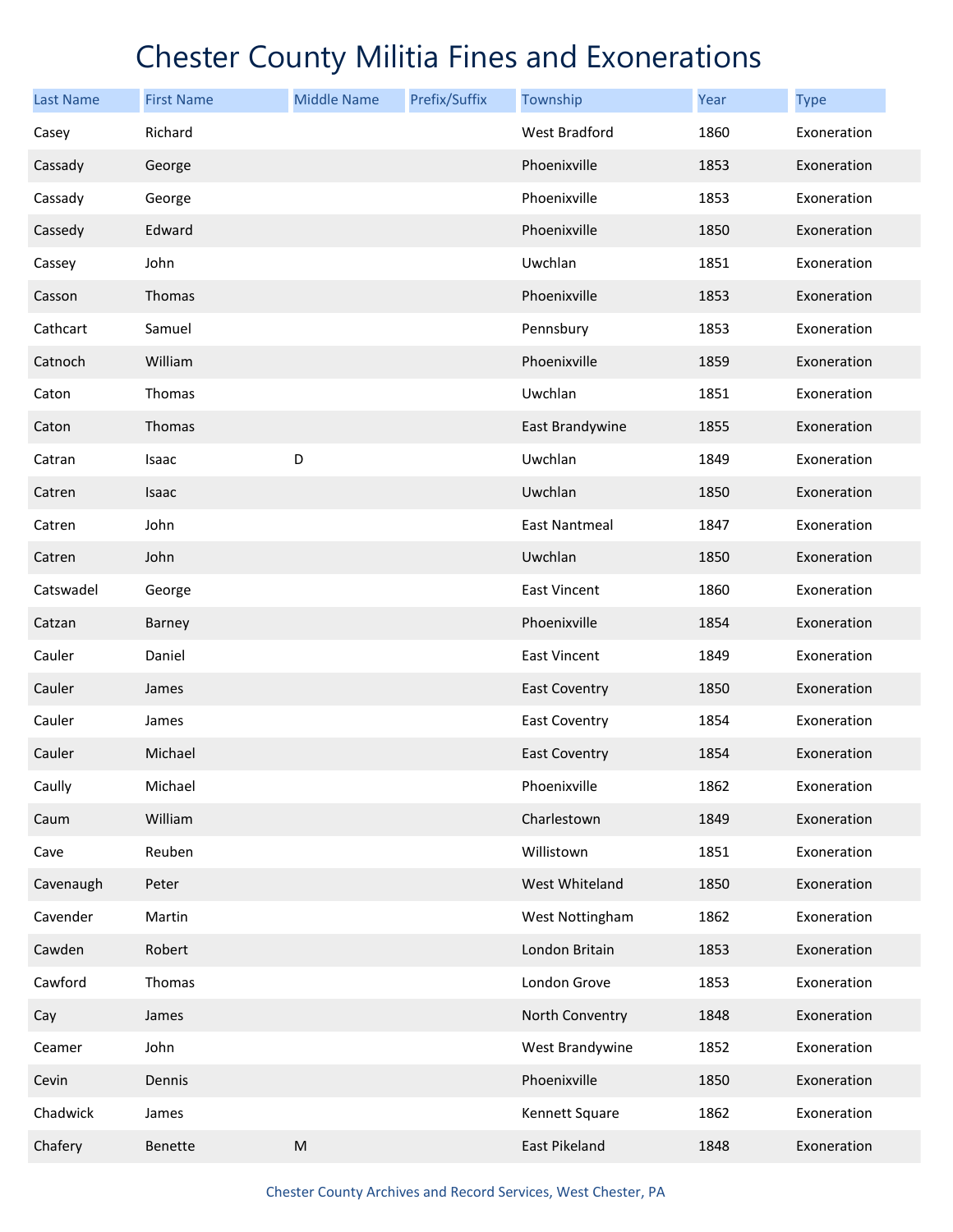| <b>Last Name</b> | <b>First Name</b> | <b>Middle Name</b> | Prefix/Suffix | Township                | Year    | <b>Type</b> |
|------------------|-------------------|--------------------|---------------|-------------------------|---------|-------------|
| Chalfant         | Aaron             |                    |               | Lower Oxford            | 1849    | Exoneration |
| Chalfant         | Elwood            |                    |               | Sadsbury                | 1857    | Exoneration |
| Chalfant         | Elwood            |                    |               | Sadsbury                | 1858    | Exoneration |
| Chalfant         | James             |                    |               | East Marlborough        | 1850    | Exoneration |
| Chalfant         | John              |                    |               | West Fallowfield        | 1849    | Exoneration |
| Chalfant         | ${\sf M}$         |                    |               | West Brandywine         | 1857    | Exoneration |
| Chalfant         | William           |                    |               | East Marlborough        | 1853    | Exoneration |
| Chalfant         | William           |                    |               | East Marlborough        | 1855    | Exoneration |
| Chalflant        | Joel              |                    |               | West Marlborough        | Undated | Exoneration |
| Chalfont         | Aaron             |                    |               | New London              | 1853    | Exoneration |
| Chalfont         | Chalkley          |                    |               | West Marlborough        | 1850    | Exoneration |
| Chalfont         | Chalkly           |                    |               | West Marlborough        | 1851    | Exoneration |
| Chalfont         | <b>Myers</b>      |                    |               | Honeybrook              | 1860    | Exoneration |
| Chamber          | Emmor             | W                  |               | Lower Oxford            | 1856    | Exoneration |
| Chamberlain      | James             |                    |               | Sadsbury                | 1850    | Exoneration |
| Chamberlain      | James             |                    |               | <b>West Fallowfield</b> | 1857    | Exoneration |
| Chamberlain      | Thomas            |                    |               | West Fallowfield        | 1849    | Exoneration |
| Chamberlain      | Thomas            | M                  | S.D.          | <b>West Fallowfield</b> | 1858    | Exoneration |
| Chamberlain      | Titus             |                    |               | <b>Upper Oxford</b>     | 1860    | Exoneration |
| Chamberlain      | Titus             |                    |               | <b>Upper Oxford</b>     | 1862    | Exoneration |
| Chamberlain      | Titus             |                    |               | <b>Upper Oxford</b>     | 1863    | Exoneration |
| Chamberlin       | A                 | L                  |               | <b>West Chester</b>     | 1862    | Exoneration |
| Chamberlin       | Jones             |                    |               | Sadsbury                | 1857    | Exoneration |
| Chamberlin       | Palmer            |                    |               | <b>West Chester</b>     | 1853    | Exoneration |
| Chamberlin       | Thomas            |                    |               | West Chester            | 1855    | Exoneration |
| Chambers         | Cyrus             |                    |               | Kennett Square          | 1856    | Exoneration |
| Chambers         | David             |                    |               | London Grove            | 1850    | Exoneration |
| Chambers         | David             |                    |               | London Grove            | 1850    | Exoneration |
| Chambers         | David             |                    |               | New Garden              | 1854    | Exoneration |
| Chambers         | Edwin             |                    |               | Kennett                 | 1850    | Exoneration |
| Chambers         | James             | Τ                  |               | New Garden              | 1853    | Exoneration |
| Chambers         | William           |                    |               | Kennett Square          | 1856    | Exoneration |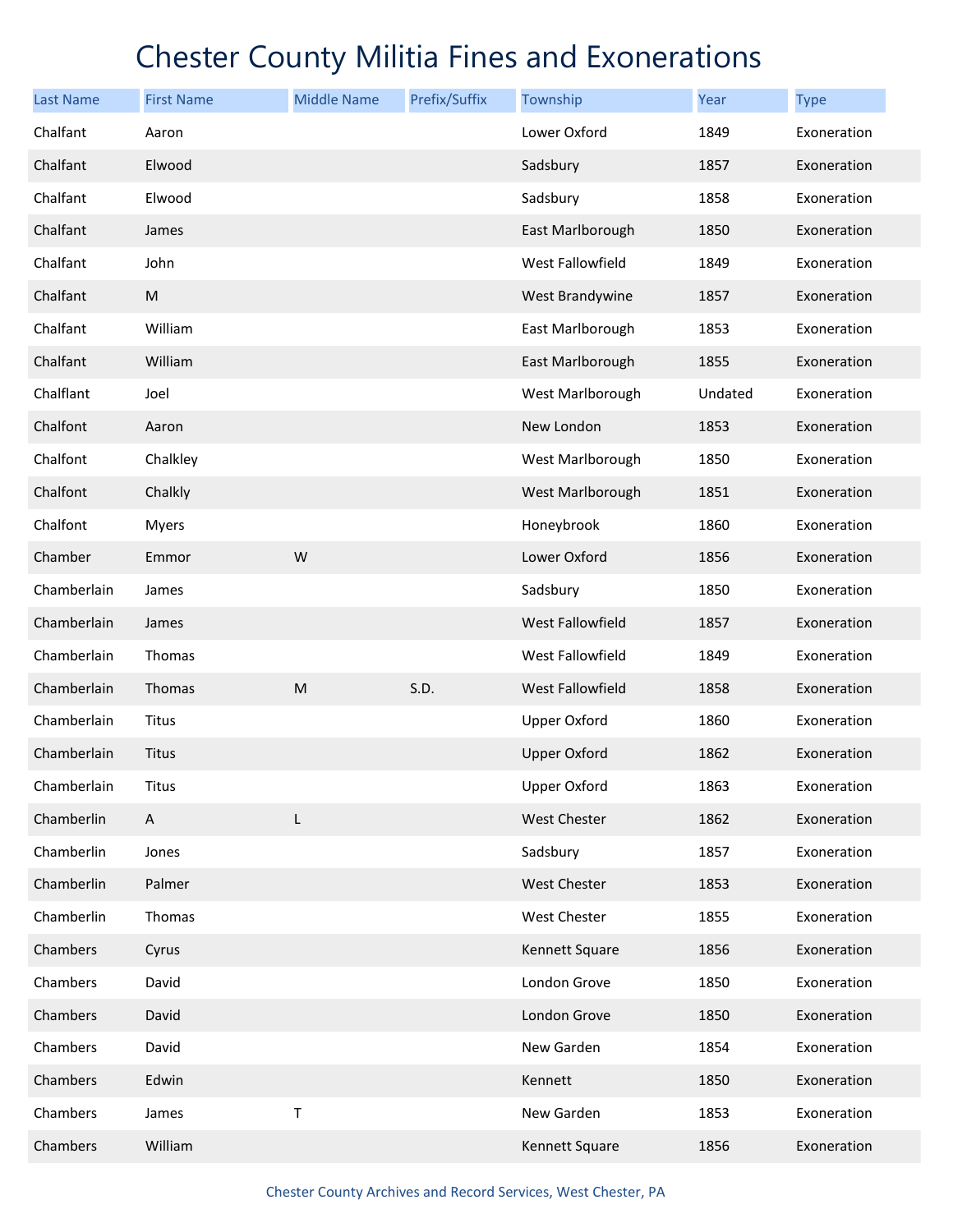| <b>Last Name</b> | <b>First Name</b> | <b>Middle Name</b>        | Prefix/Suffix | Township            | <b>Year</b> | <b>Type</b> |
|------------------|-------------------|---------------------------|---------------|---------------------|-------------|-------------|
| Chambers         | William           | ${\sf R}$                 |               | East Marlborough    | 1856        | Exoneration |
| Chandler         | $\mathsf D$       | $\boldsymbol{\mathsf{A}}$ |               | <b>West Chester</b> | 1862        | Exoneration |
| Chandler         | D                 | W                         |               | Kennett             | 1850        | Exoneration |
| Chandler         | George            |                           |               | West Marlborough    | 1855        | Exoneration |
| Chandler         | Isaac             |                           |               | West Marlborough    | 1857        | Exoneration |
| Chandler         | Isaac             |                           |               | Hopewell            | 1859        | Exoneration |
| Chandler         | Isaac             |                           |               | West Marlborough    | 1860        | Exoneration |
| Chandler         | Jacob             |                           |               | East Marlborough    | 1850        | Exoneration |
| Chandler         | Jacob             |                           |               | West Marlborough    | 1853        | Exoneration |
| Chandler         | Jacob             |                           |               | East Marlborough    | 1856        | Exoneration |
| Chandler         | Jacob             |                           |               | West Marlborough    | Undated     | Exoneration |
| Chandler         | James             |                           |               | West Marlborough    | 1853        | Exoneration |
| Chandler         | James             |                           |               | London Grove        | 1853        | Exoneration |
| Chandler         | James             |                           |               | East Marlborough    | 1855        | Exoneration |
| Chandler         | James             |                           |               | West Marlborough    | 1860        | Exoneration |
| Chandler         | John              |                           |               | West Marlborough    | 1856        | Exoneration |
| Chandler         | John              | L                         |               | West Marlborough    | 1856        | Exoneration |
| Chandler         | Joseph            |                           |               | West Marlborough    | 1856        | Exoneration |
| Chandler         | Joseph            |                           |               | East Marlborough    | 1857        | Exoneration |
| Chandler         | Joseph            |                           |               | East Marlborough    | 1859        | Exoneration |
| Chandler         | Joshua            |                           |               | East Caln           | 1850        | Exoneration |
| Chandler         | Joshua            |                           |               | East Caln           | 1854        | Exoneration |
| Chandler         | Joshua            |                           |               | New Garden          | 1855        | Exoneration |
| Chandler         | Joshua            |                           |               | Newlin              | 1860        | Exoneration |
| Chandler         | Nathan            |                           |               | Londonderry         | 1855        | Exoneration |
| Chandler         | Nathan            | $\mathsf D$               |               | London Grove        | 1854        | Exoneration |
| Chandler         | Swithen           |                           |               | New Garden          | 1862        | Exoneration |
| Chandler         | Swithen           |                           |               | London Grove        | 1863        | Exoneration |
| Chandler         | Thomas            |                           |               | West Marlborough    | 1849        | Exoneration |
| Chandler         | Thomas            |                           |               | West Caln           | 1849        | Exoneration |
| Chandler         | Thomas            | J                         |               | Kennett             | 1862        | Exoneration |
| Chandler         | William           |                           |               | London Grove        | 1853        | Exoneration |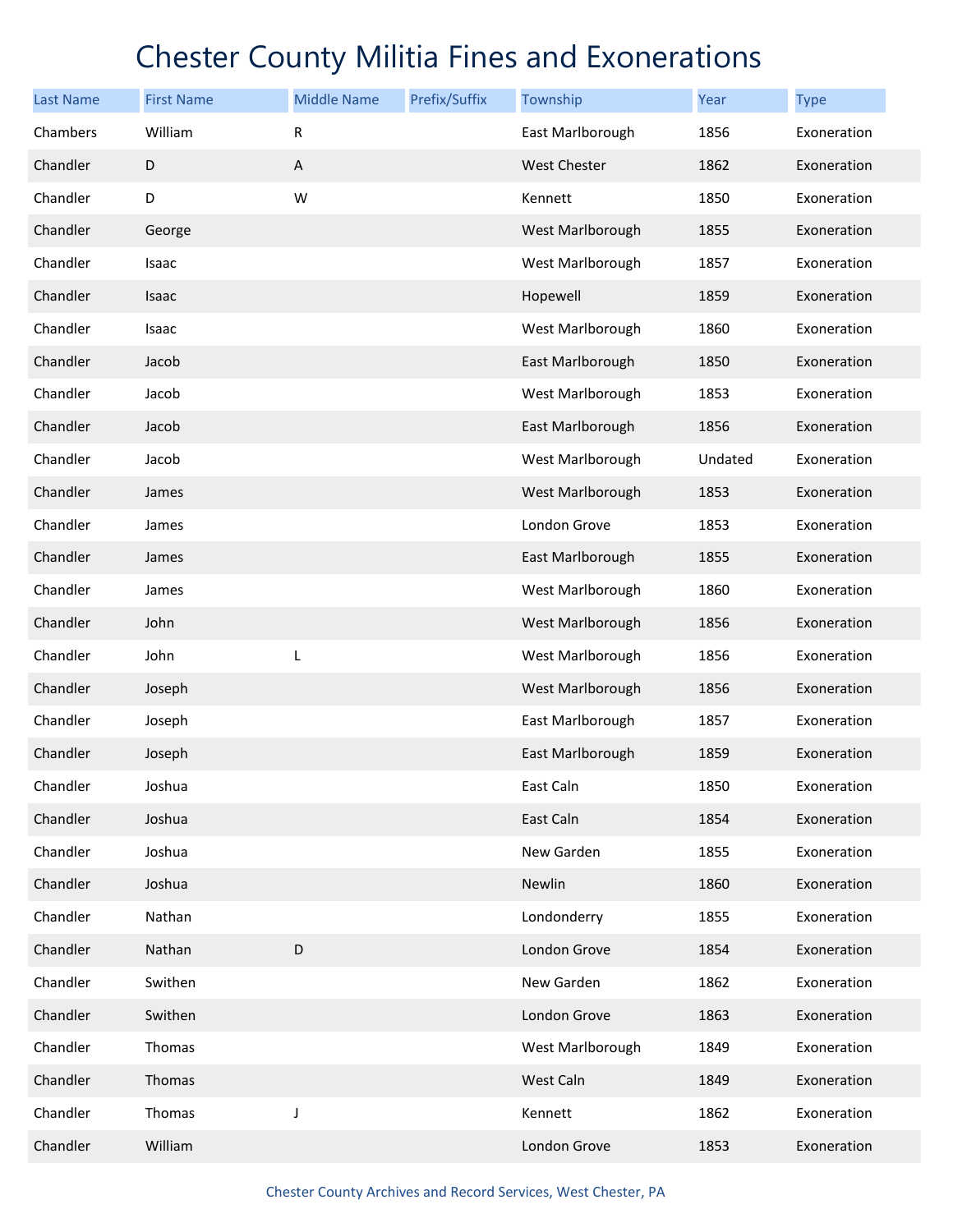| <b>Last Name</b> | <b>First Name</b> | <b>Middle Name</b> | Prefix/Suffix | Township            | Year | <b>Type</b>  |
|------------------|-------------------|--------------------|---------------|---------------------|------|--------------|
| Chandler         | William           | В                  |               | London Grove        | 1863 | Exoneration  |
| Chandler         | William           | ${\sf P}$          |               | East Marlborough    | 1854 | Exoneration  |
| Chaney           | John              | P                  |               | West Marlborough    | 1850 | Exoneration  |
| Channell         | $\mathsf{R}$      | F                  |               | Phoenixville        | 1862 | Exoneration  |
| Chapman          | Charles           |                    |               | East Brandywine     | 1854 | Exoneration  |
| Chapman          | George            |                    |               | East Nottingham     | 1853 | Exoneration  |
| Chapman          | George            |                    |               | West Nottingham     | 1859 | Exoneration  |
| Chapman          | John              |                    |               | Sadsbury            | 1855 | Exoneration  |
| Chapman          | John              |                    |               | Sadsbury            | 1856 | Exoneration  |
| Chapman          | John              |                    |               | Sadsbury            | 1860 | Exoneration  |
| Chapman          | William           |                    |               | Highland            | 1862 | Exoneration  |
| Charles          | Daniel            | Fitz               |               | <b>East Vincent</b> | 1862 | Exoneration  |
| Charlton         | Thomas            | M                  |               | Penn                | 1857 | Exoneration  |
| Cheatham         | Henry             |                    |               | East Caln           | 1858 | Exoneration  |
| Cheevers         | F                 |                    |               | Thornbury           | 1853 | Exoneration  |
| Cheney           | William           | $\sf S$            |               | Kennett             | 1853 | Exoneration  |
| Cherry           | John              |                    |               | East Nottingham     | 1854 | Exoneration  |
| Cherry           | John              |                    |               | East Nottingham     | 1855 | Exoneration  |
| Cherry           | Robert            |                    |               | East Nottingham     | 1849 | Exoneration  |
| Cherry           | William           |                    |               | East Nottingham     | 1849 | Exoneration  |
| Cherry           | William           |                    |               | East Nottingham     | 1856 | Exoneration  |
| Chesley          | Charles           |                    |               | West Chester        | 1855 | Exoneration  |
| Chetham          | Henry             |                    |               | East Caln           | 1858 | Militia List |
| Chevers          | Franklin          |                    |               | Willistown          | 1847 | Exoneration  |
| Cheyney          | William           |                    |               | West Chester        | 1855 | Exoneration  |
| Cheyney          | William           | $\mathsf C$        |               | Thornbury           | 1856 | Exoneration  |
| Chicky           | John              |                    |               | West Whiteland      | 1860 | Exoneration  |
| Chrisman         | Davis             |                    |               | Uwchlan             | 1851 | Exoneration  |
| Chrisman         | Elias             |                    | Dec'd         | East Caln           | 1854 | Exoneration  |
| Chrisman         | Henry             |                    |               | <b>West Vincent</b> | 1854 | Exoneration  |
| Chrisman         | John              |                    |               | Uwchlan             | 1857 | Exoneration  |
| Chrisman         | John              |                    |               | East Brandywine     | 1858 | Militia List |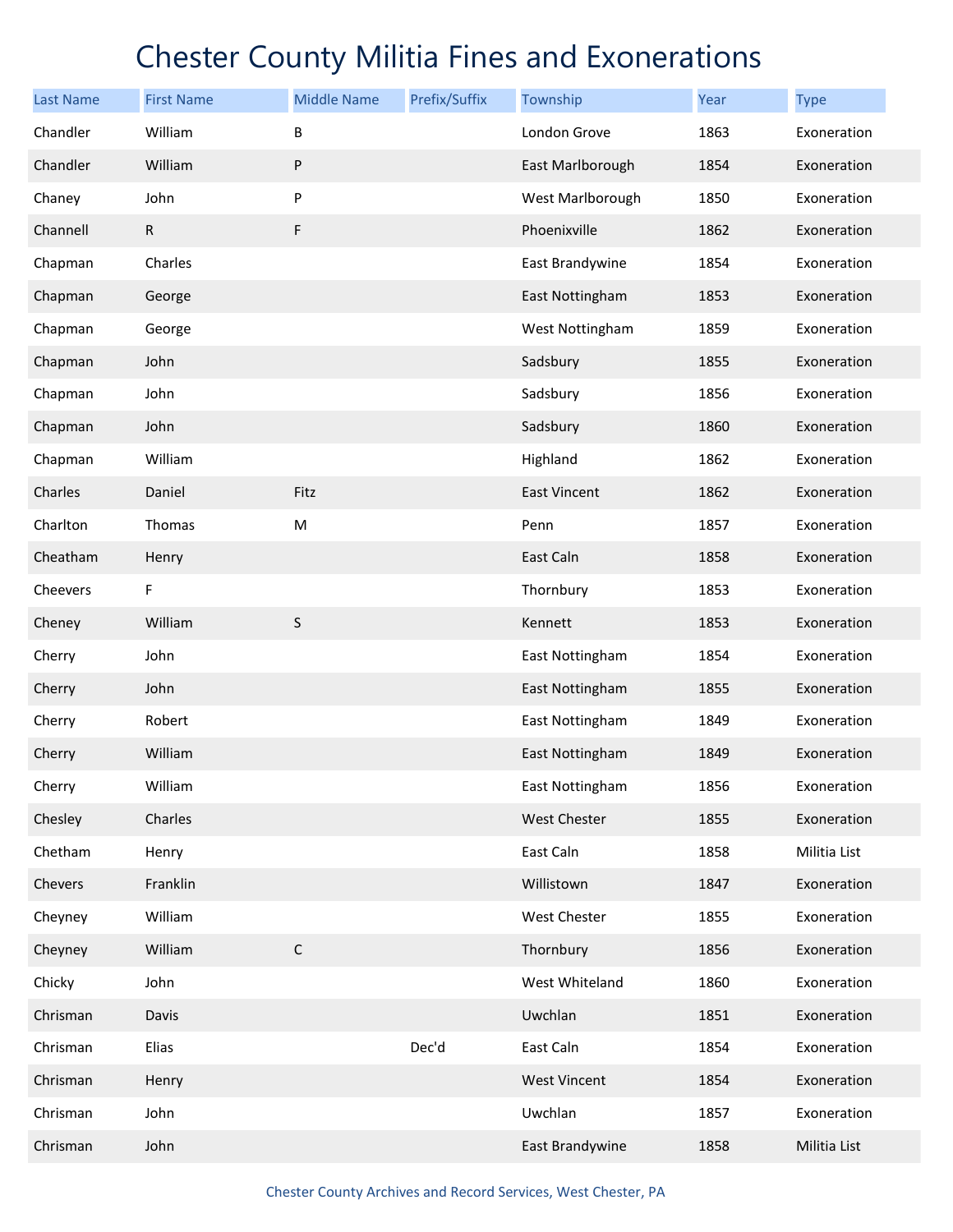| <b>Last Name</b> | <b>First Name</b> | <b>Middle Name</b> | Prefix/Suffix | Township             | Year | <b>Type</b>  |
|------------------|-------------------|--------------------|---------------|----------------------|------|--------------|
| Chrisman         | Samuel            |                    |               | East Brandywine      | 1862 | Militia List |
| Chrisman         | William           |                    |               | East Brandywine      | 1855 | Militia List |
| Chrisman         | William           |                    |               | East Brandywine      | 1857 | Militia Tax  |
| Chrisman         | William           | D                  |               | Phoenixville         | 1859 | Exoneration  |
| Christ           | Conrad            |                    |               | East Vincent         | 1854 | Exoneration  |
| Christain        | John              |                    |               | Phoenixville         | 1850 | Exoneration  |
| Christal         | John              |                    |               | West Pikeland        | 1857 | Exoneration  |
| Christman        | Henry             |                    |               | <b>West Vincent</b>  | 1853 | Exoneration  |
| Christman        | Henry             |                    |               | <b>West Vincent</b>  | 1854 | Exoneration  |
| Christman        | Henry             |                    |               | East Vincent         | 1856 | Exoneration  |
| Christman        | Jacob             |                    |               | Phoenixville         | 1853 | Exoneration  |
| Christman        | John              |                    |               | East Vincent         | 1851 | Exoneration  |
| Christman        | John              |                    |               | East Caln            | 1854 | Exoneration  |
| Christman        | Samuel            |                    |               | <b>East Nantmeal</b> | 1855 | Exoneration  |
| Christman        | Samuel            |                    |               | <b>Upper Uwchlan</b> | 1863 | Exoneration  |
| Christman        | William           | $\mathsf D$        |               | <b>West Chester</b>  | 1862 | Exoneration  |
| Christy          | Eli               | G                  |               | East Nottingham      | 1849 | Exoneration  |
| Christy          | Ely               | G                  |               | East Nottingham      | 1853 | Militia List |
| Christy          | Ely               | G                  |               | East Nottingham      | 1853 | Exoneration  |
| Christy          | James             |                    |               | Phoenixville         | 1853 | Exoneration  |
| Christy          | James             |                    |               | Valley               | 1853 | Exoneration  |
| Christy          | James             |                    |               | Phoenixville         | 1854 | Exoneration  |
| Christy          | Joseph            |                    |               | West Brandywine      | 1850 | Exoneration  |
| Christy          | Joseph            |                    |               | Penn                 | 1856 | Exoneration  |
| Christy          | William           |                    |               | West Brandywine      | 1853 | Exoneration  |
| Christy          | William           |                    |               | West Brandywine      | 1853 | Exoneration  |
| Christy          | William           |                    |               | West Chester         | 1855 | Exoneration  |
| Christy          | William           |                    |               | West Brandywine      | 1862 | Exoneration  |
| Chubb            | Richard           |                    |               | East Nottingham      | 1858 | Exoneration  |
| Chusman          | William           |                    |               | <b>West Vincent</b>  | 1859 | Exoneration  |
| Cimcox           | Amor              |                    |               | Westtown             | 1853 | Exoneration  |
| Cimers           | Thomas            |                    |               | New London           | 1849 | Exoneration  |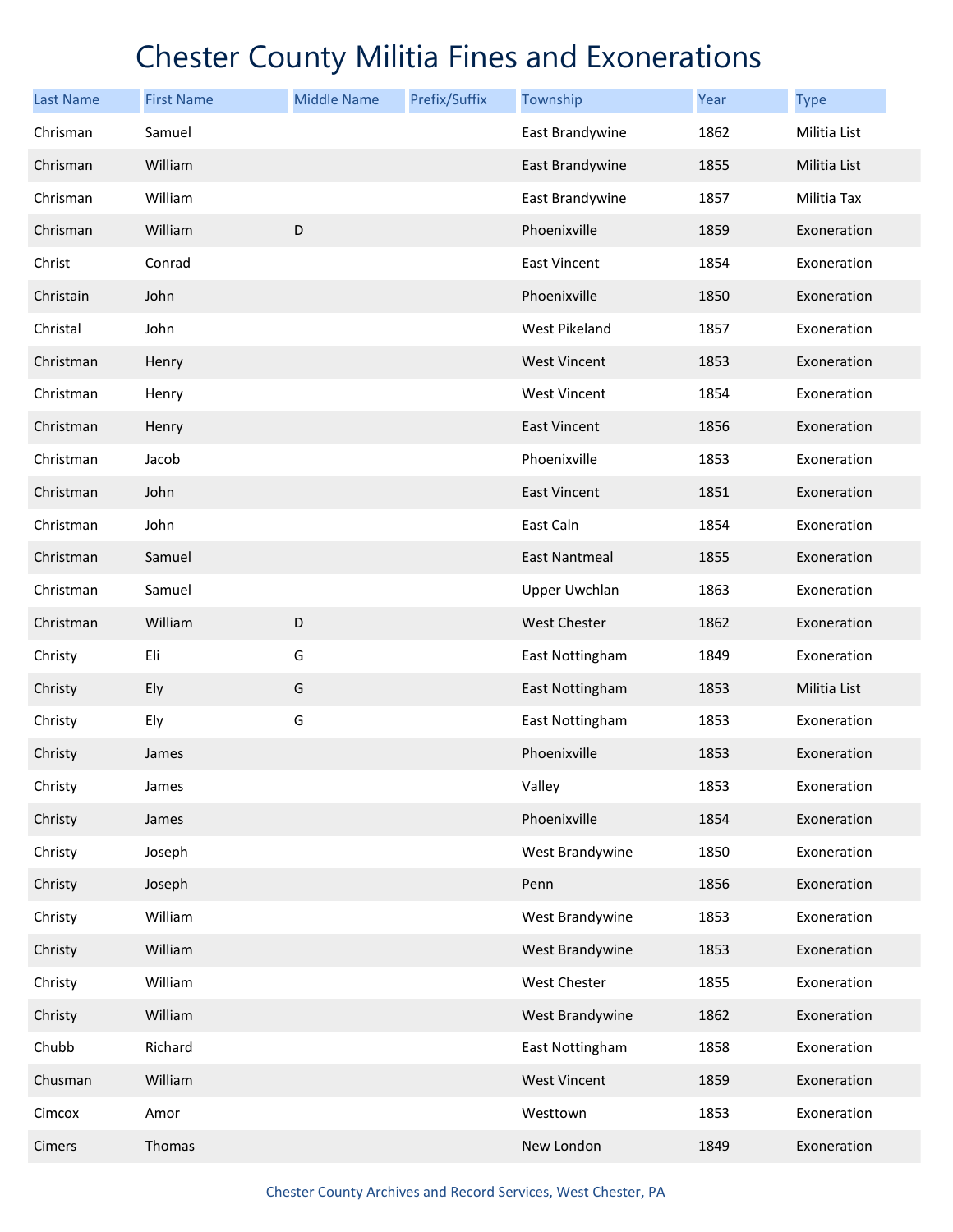| <b>Last Name</b> | <b>First Name</b> | <b>Middle Name</b> | Prefix/Suffix | Township                | Year | <b>Type</b>  |
|------------------|-------------------|--------------------|---------------|-------------------------|------|--------------|
| Clain            | Hiram             |                    |               | East Marlborough        | 1858 | Exoneration  |
| Clain            | John              |                    |               | <b>West Vincent</b>     | 1862 | Exoneration  |
| Clair            | Jacob             |                    |               | Phoenixville            | 1853 | Exoneration  |
| Clair            | Jacob             | ${\sf M}$          |               | Schuylkill              | 1848 | Exoneration  |
| Clapp            | William           |                    |               | Phoenixville            | 1858 | Exoneration  |
| Clare            | Henry             |                    |               | <b>East Vincent</b>     | 1849 | Exoneration  |
| Clare            | Isaac             |                    |               | Schuylkill              | 1848 | Exoneration  |
| Clarey           | James             |                    |               | <b>West Chester</b>     | 1863 | Exoneration  |
| Clark            | A                 | Υ                  |               | East Caln               | 1858 | Exoneration  |
| Clark            | Abraham           |                    |               | West Brandywine         | 1853 | Exoneration  |
| Clark            | Abraham           |                    |               | West Brandywine         | 1854 | Exoneration  |
| Clark            | Anderson          |                    |               | West Fallowfield        | 1853 | Exoneration  |
| Clark            | Daniel            |                    |               | Sadsbury                | 1856 | Exoneration  |
| Clark            | David             |                    |               | East Caln               | 1855 | Exoneration  |
| Clark            | Franklin          |                    |               | West Bradford           | 1856 | Militia List |
| Clark            | Hugh              |                    |               | <b>West Vincent</b>     | 1853 | Exoneration  |
| Clark            | J                 | Υ                  |               | East Caln               | 1858 | Militia List |
| Clark            | James             | S                  |               | <b>West Fallowfield</b> | 1849 | Exoneration  |
| Clark            | Jesse             |                    |               | Phoenixville            | 1858 | Exoneration  |
| Clark            | John              |                    |               | Charlestown             | 1850 | Exoneration  |
| Clark            | John              |                    |               | Lower Oxford            | 1850 | Exoneration  |
| Clark            | John              |                    |               | Phoenixville            | 1853 | Exoneration  |
| Clark            | John              |                    |               | Sadsbury                | 1858 | Exoneration  |
| Clark            | John              |                    |               | West Caln               | 1860 | Exoneration  |
| Clark            | John              | J                  |               | Uwchlan                 | 1863 | Exoneration  |
| Clark            | Joseph            |                    |               | Charlestown             | 1850 | Exoneration  |
| Clark            | Joseph            |                    |               | Phoenixville            | 1855 | Exoneration  |
| Clark            | Joseph            |                    |               | Phoenixville            | 1859 | Exoneration  |
| Clark            | Joseph            | B                  |               | Londonderry             | 1853 | Exoneration  |
| Clark            | Joseph            | B                  |               | Londonderry             | 1857 | Exoneration  |
| Clark            | Joseph            | G                  |               | East Fallowfield        | 1850 | Exoneration  |
| Clark            | Lambert           |                    |               | East Bradford           | 1853 | Exoneration  |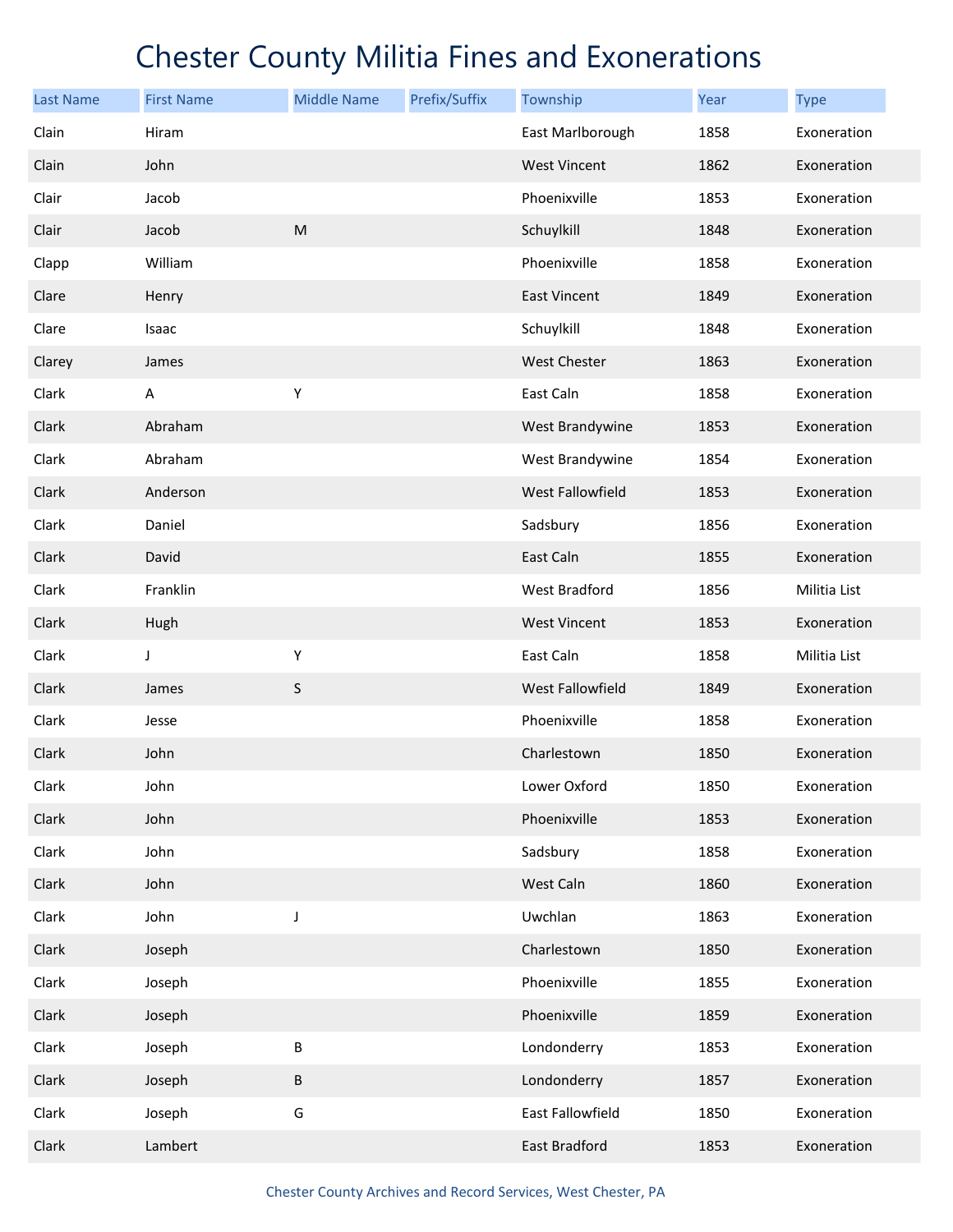| <b>Last Name</b> | <b>First Name</b> | <b>Middle Name</b> | Prefix/Suffix | Township             | Year | <b>Type</b> |
|------------------|-------------------|--------------------|---------------|----------------------|------|-------------|
| Clark            | Lewis             | M                  |               | West Whiteland       | 1849 | Exoneration |
| Clark            | Michael           |                    |               | <b>West Chester</b>  | 1859 | Exoneration |
| Clark            | Miles             |                    |               | Phoenixville         | 1862 | Exoneration |
| Clark            | <b>Moses</b>      |                    |               | West Marlborough     | 1849 | Exoneration |
| Clark            | Moses             |                    |               | West Marlborough     | 1855 | Exoneration |
| Clark            | N                 | $\overline{H}$     |               | West Marlborough     | 1850 | Exoneration |
| Clark            | Patrick           |                    |               | Phoenixville         | 1853 | Exoneration |
| Clark            | Patrick           |                    |               | Phoenixville         | 1854 | Exoneration |
| Clark            | Rufus             |                    |               | East Marlborough     | 1860 | Exoneration |
| Clark            | Rufus             | $\mathsf J$        |               | East Marlborough     | 1856 | Exoneration |
| Clark            | Rufus             | J                  |               | East Marlborough     | 1859 | Exoneration |
| Clark            | Thomas            |                    |               | Phoenixville         | 1854 | Exoneration |
| Clark            | Thomas            |                    |               | Phoenixville         | 1859 | Exoneration |
| Clark            | U                 |                    |               | Phoenixville         | 1853 | Exoneration |
| Clark            | William           |                    |               | Phoenixville         | 1853 | Exoneration |
| Clark            | William           |                    |               | West Goshen          | 1854 | Exoneration |
| Clark            | William           |                    |               | West Marlborough     | 1857 | Exoneration |
| Clark            | William           |                    |               | Sadsbury             | 1859 | Exoneration |
| Clark            | William           |                    |               | East Marlborough     | 1860 | Exoneration |
| Clark            | William           | А                  |               | West Fallowfield     | 1852 | Exoneration |
| Clark            | William           | W                  |               | West Fallowfield     | 1849 | Exoneration |
| Clarke           | Daniel            |                    |               | Sadsbury             | 1850 | Exoneration |
| Clarke           | David             |                    |               | West Whiteland       | 1849 | Exoneration |
| Clarke           | Franklin          |                    |               | Newlin               | 1849 | Exoneration |
| Claud            | Henry             |                    |               | Sadsbury             | 1855 | Exoneration |
| Claude           | William           | B                  |               | Pocopson             | 1853 | Exoneration |
| Clay             | Aaron             |                    |               | Phoenixville         | 1854 | Exoneration |
| Clay             | Charles           |                    |               | Phoenixville         | 1854 | Exoneration |
| Clay             | James             |                    |               | North Conventry      | 1850 | Exoneration |
| Clay             | Peter             |                    |               | <b>East Coventry</b> | 1850 | Exoneration |
| Clay             | Peter             |                    |               | East Vincent         | 1855 | Exoneration |
| Clay             | Peter             |                    |               | East Vincent         | 1856 | Exoneration |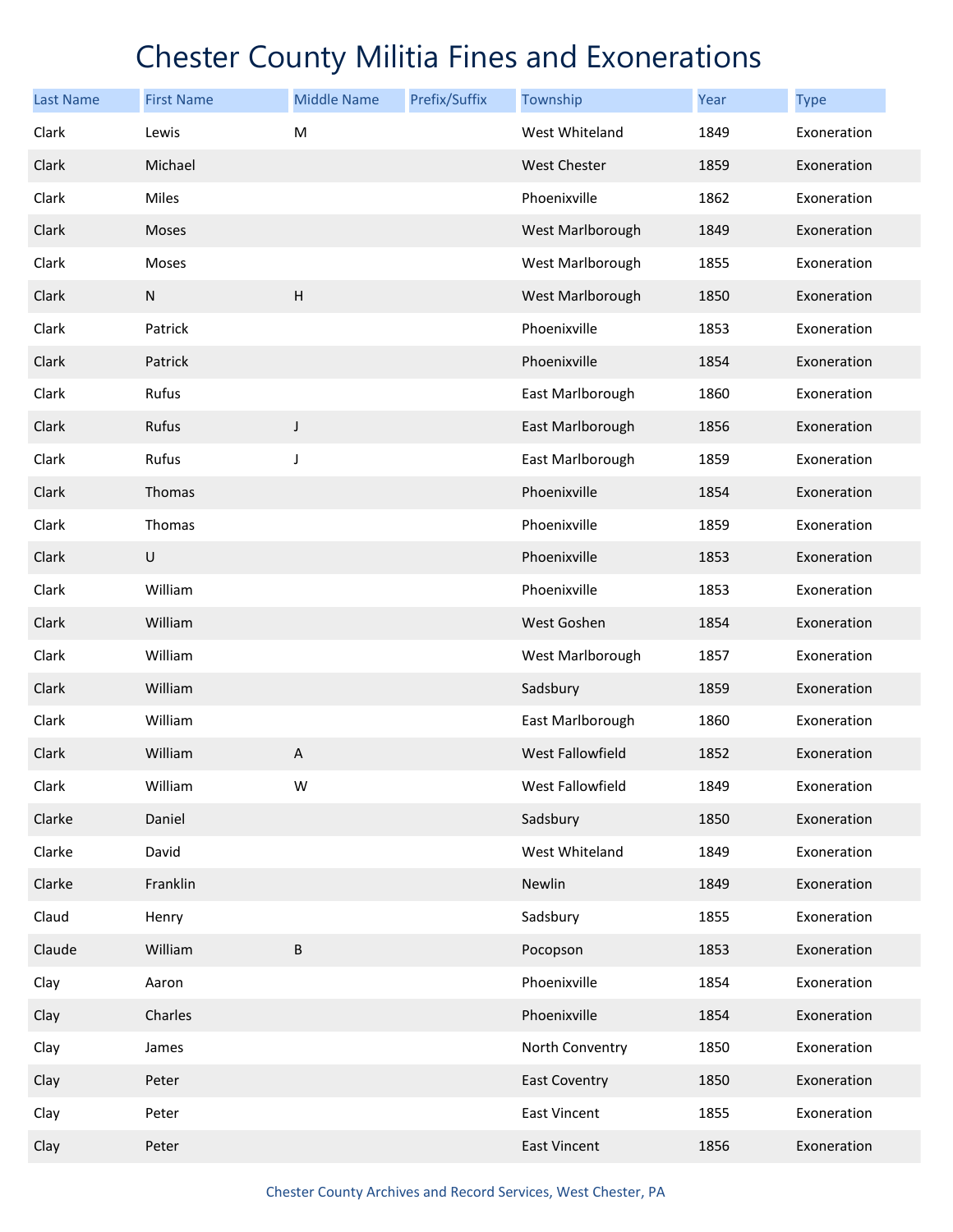| <b>Last Name</b> | <b>First Name</b> | <b>Middle Name</b> | Prefix/Suffix | Township             | Year | <b>Type</b>  |
|------------------|-------------------|--------------------|---------------|----------------------|------|--------------|
| Clay             | Peter             | L                  |               | <b>East Coventry</b> | 1849 | Exoneration  |
| Clay             | Peter             | L                  |               | <b>East Coventry</b> | 1859 | Exoneration  |
| Clay             | Peter             | L                  |               | <b>East Coventry</b> | 1859 | Exoneration  |
| Clayton          | Baldwin           |                    |               | West Bradford        | 1856 | Militia List |
| Clayton          | Franklin          |                    |               | <b>West Bradford</b> | 1856 | Militia List |
| Clayton          | John              |                    |               | East Marlborough     | 1850 | Exoneration  |
| Clayton          | John              |                    |               | Kennett              | 1862 | Exoneration  |
| Clayton          | Joseph            |                    |               | West Bradford        | 1856 | Militia List |
| Clayton          | Levi              |                    |               | London Grove         | 1860 | Exoneration  |
| Clegg            | George            |                    |               | Phoenixville         | 1859 | Exoneration  |
| Cleiner          | William           |                    |               | Honeybrook           | 1854 | Exoneration  |
| Clemens          | Carter            | $\mathsf C$        |               | <b>East Vincent</b>  | 1863 | Exoneration  |
| Clemens          | Henry             |                    |               | Phoenixville         | 1854 | Exoneration  |
| Clemens          | Henry             |                    |               | Phoenixville         | 1858 | Exoneration  |
| Clemens          | Henry             |                    |               | Phoenixville         | 1862 | Exoneration  |
| Clemens          | John              |                    |               | East Pikeland        | 1863 | Exoneration  |
| Cleminson        | Edwin             |                    |               | Honeybrook           | 1857 | Exoneration  |
| Clemmons         | Henry             |                    |               | Phoenixville         | 1850 | Exoneration  |
| Clemons          | Henry             |                    |               | Phoenixville         | 1853 | Exoneration  |
| Clemons          | Henry             |                    |               | Phoenixville         | 1855 | Exoneration  |
| Clemons          | Hugh              |                    |               | Phoenixville         | 1855 | Exoneration  |
| Clemons          | John              |                    |               | <b>East Pikeland</b> | 1862 | Exoneration  |
| Clendenan        | Robert            |                    |               | Honeybrook           | 1857 | Exoneration  |
| Clendenin        | Robert            |                    |               | Honeybrook           | 1860 | Exoneration  |
| Clevenstine      | Jacob             |                    |               | East Whiteland       | 1848 | Exoneration  |
| Clevenstine      | John              |                    |               | East Whiteland       | 1848 | Exoneration  |
| Clevenstine      | John              |                    |               | East Whiteland       | 1849 | Exoneration  |
| Clevenstine      | Joseph            |                    |               | Phoenixville         | 1862 | Exoneration  |
| Cliff            | James             |                    |               | Charlestown          | 1857 | Exoneration  |
| Clift            | Philip            |                    |               | Schuylkill           | 1849 | Exoneration  |
| Clifton          | Richard           |                    |               | East Pikeland        | 1853 | Exoneration  |
| Climenson        | John              |                    | Jr            | Honeybrook           | 1850 | Exoneration  |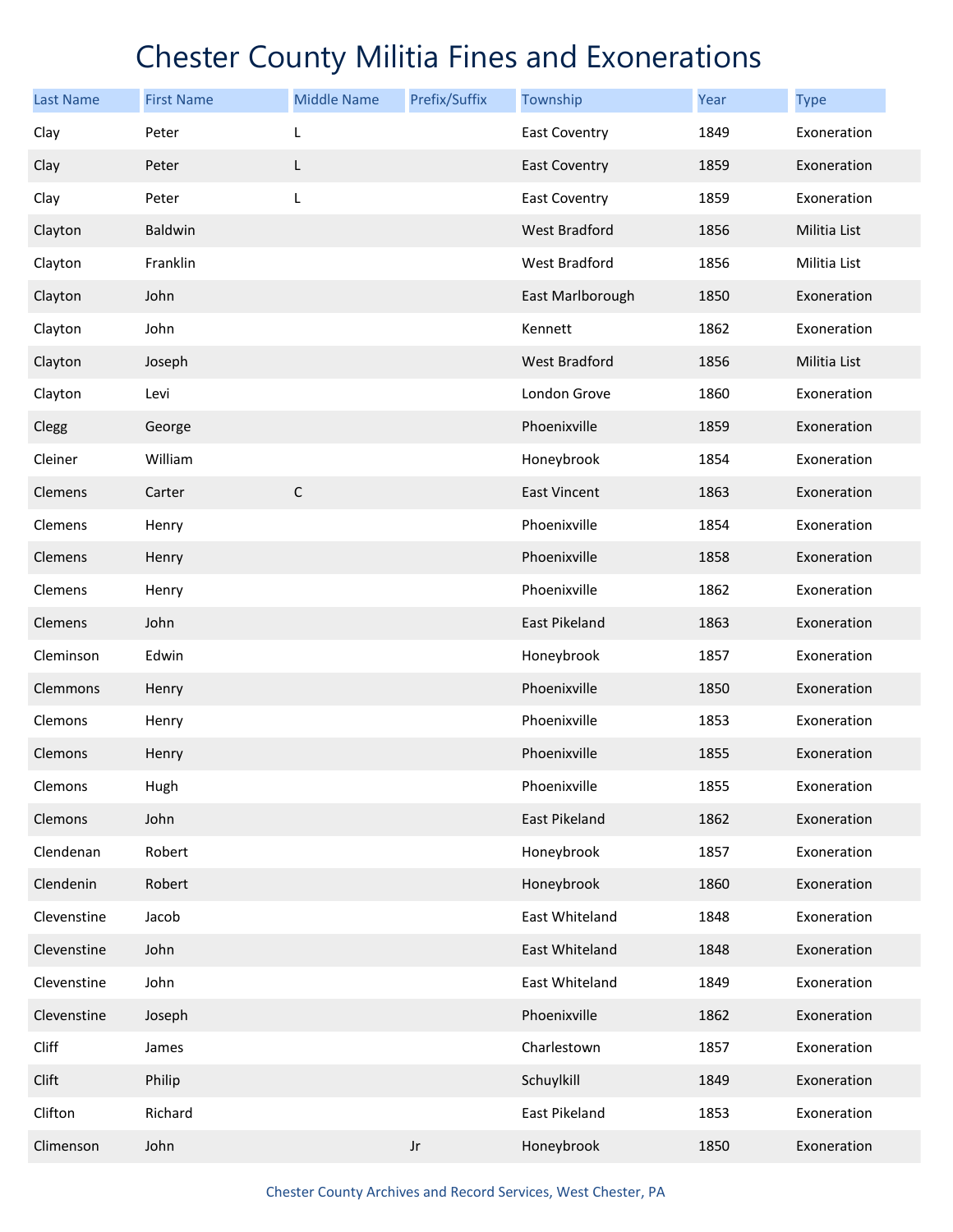| <b>Last Name</b> | <b>First Name</b> | <b>Middle Name</b> | Prefix/Suffix          | Township                | Year | <b>Type</b> |
|------------------|-------------------|--------------------|------------------------|-------------------------|------|-------------|
| Climenson        | Joseph            |                    |                        | Honeybrook              | 1850 | Exoneration |
| Cline            | Charles           |                    |                        | <b>East Coventry</b>    | 1849 | Exoneration |
| Cline            | James             | ${\sf M}$          |                        | Honeybrook              | 1859 | Exoneration |
| Cline            | John              |                    |                        | <b>East Coventry</b>    | 1849 | Exoneration |
| Cline            | John              |                    |                        | Kennett Square          | 1859 | Exoneration |
| Clinger          | Thomas            |                    |                        | <b>West Fallowfield</b> | 1849 | Exoneration |
| Cliniff          | William           |                    |                        | Pennsbury               | 1853 | Exoneration |
| Cliniff          | William           |                    |                        | Pennsbury               | 1855 | Exoneration |
| Clinton          | Michael           |                    |                        | East Whiteland          | 1858 | Exoneration |
| Clinton          | Michael           |                    |                        | East Whiteland          | 1859 | Exoneration |
| Clinton          | Thomas            |                    |                        | Phoenixville            | 1853 | Exoneration |
| Clipman          | Lewis             |                    |                        | West Nottingham         | 1862 | Exoneration |
| Cloud            | Glencarn          |                    |                        | <b>Upper Oxford</b>     | 1857 | Exoneration |
| Cloud            | Henry             |                    |                        | Kennett                 | 1849 | Exoneration |
| Cloud            | Hilen             |                    |                        | East Fallowfield        | 1853 | Exoneration |
| Cloud            | James             |                    | $\mathsf{J}\mathsf{r}$ | Kennett                 | 1850 | Exoneration |
| Cloud            | James             |                    |                        | West Fallowfield        | 1852 | Exoneration |
| Cloud            | James             |                    |                        | <b>West Fallowfield</b> | 1853 | Exoneration |
| Cloud            | James             |                    |                        | Pennsbury               | 1854 | Exoneration |
| Cloud            | Jefferson         |                    |                        | Kennett                 | 1850 | Exoneration |
| Cloud            | Jesse             |                    |                        | East Fallowfield        | 1854 | Exoneration |
| Cloud            | Jesse             |                    |                        | West Whiteland          | 1854 | Exoneration |
| Cloud            | John              |                    |                        | East Fallowfield        | 1850 | Exoneration |
| Cloud            | John              |                    |                        | Penn                    | 1853 | Exoneration |
| Cloud            | John              |                    |                        | Newlin                  | 1854 | Exoneration |
| Cloud            | John              | $\sf T$            |                        | Penn                    | 1857 | Exoneration |
| Cloud            | Joseph            |                    |                        | <b>East Nantmeal</b>    | 1857 | Exoneration |
| Cloud            | Joseph            |                    |                        | <b>East Nantmeal</b>    | 1860 | Exoneration |
| Cloud            | Thomas            |                    |                        | East Nottingham         | 1850 | Exoneration |
| Cloud            | Washington        |                    |                        | Highland                | 1858 | Exoneration |
| Cloud            | William           |                    |                        | Pennsbury               | 1854 | Exoneration |
| Cloud            | William           |                    |                        | Pennsbury               | 1855 | Exoneration |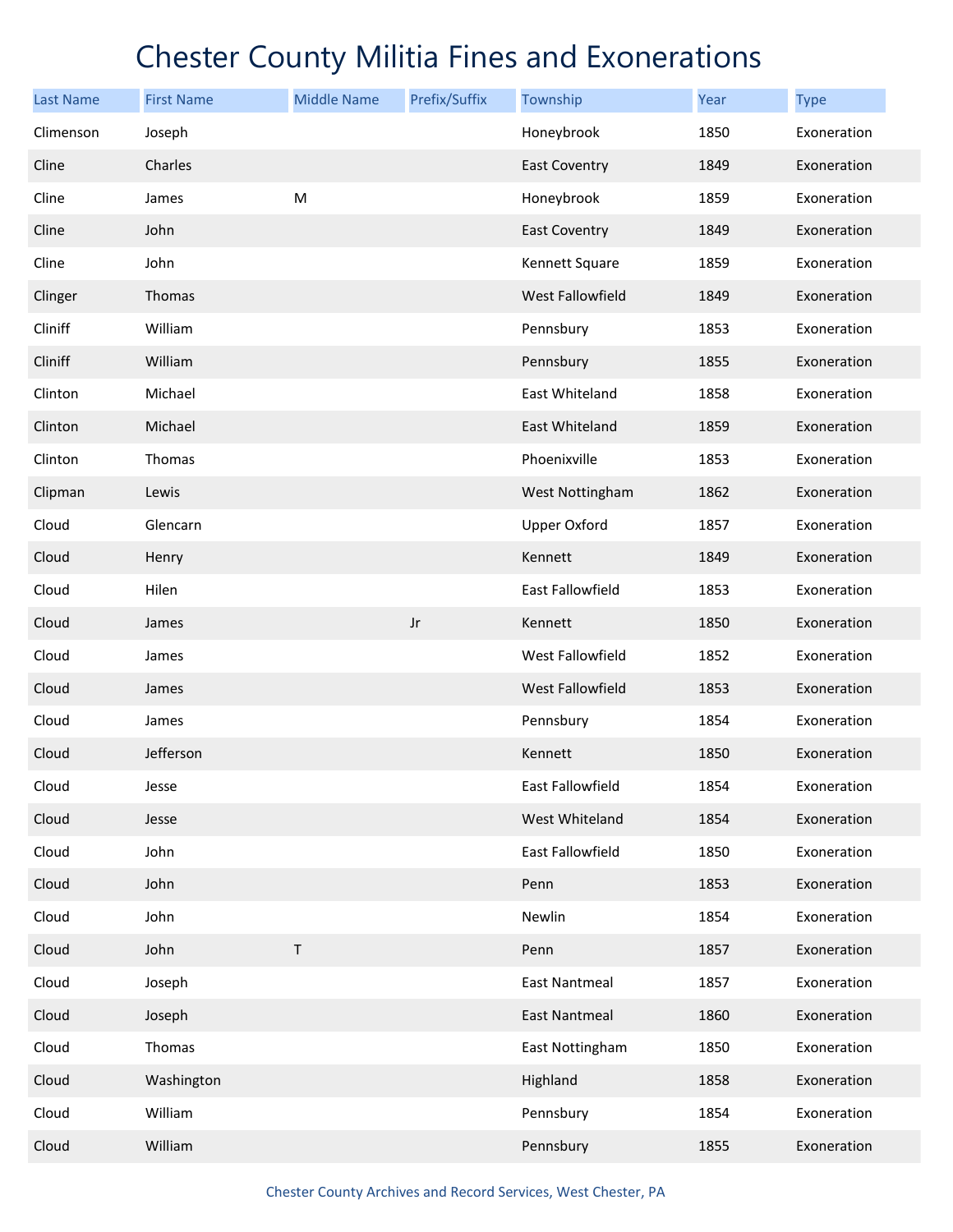| <b>Last Name</b> | <b>First Name</b> | <b>Middle Name</b> | Prefix/Suffix          | Township             | <b>Year</b> | <b>Type</b>  |
|------------------|-------------------|--------------------|------------------------|----------------------|-------------|--------------|
| Cloud            | William           |                    | Jr                     | East Goshen          | 1863        | Exoneration  |
| Clower           | James             |                    |                        | West Caln            | 1860        | Exoneration  |
| Clower           | Kerlin            |                    |                        | East Brandywine      | 1853        | Exoneration  |
| Clower           | Kerlin            |                    |                        | East Caln            | 1858        | Militia List |
| Clower           | Kirlin            |                    |                        | East Caln            | 1856        | Exoneration  |
| Clower           | Kirlin            |                    |                        | East Caln            | 1858        | Exoneration  |
| Clower           | Samuel            |                    |                        | East Brandywine      | 1853        | Exoneration  |
| Clowsier         | James             |                    |                        | Westtown             | 1860        | Exoneration  |
| Coal             | George            |                    |                        | New Garden           | 1853        | Exoneration  |
| Coal             | George            |                    |                        | New Garden           | 1854        | Exoneration  |
| Coarson          | John              |                    |                        | East Vincent         | 1859        | Exoneration  |
| Coates           | George            | W.P.               |                        | Valley               | 1858        | Exoneration  |
| Coates           | Samuel            |                    |                        | <b>Upper Oxford</b>  | 1862        | Exoneration  |
| Coats            | Ezra              |                    |                        | Honeybrook           | 1850        | Exoneration  |
| Coats            | Samuel            |                    |                        | Londonderry          | 1850        | Exoneration  |
| Coats            | Samuel            |                    |                        | Londonderry          | 1850        | Exoneration  |
| Coats            | Warwick           |                    |                        | <b>Upper Oxford</b>  | 1855        | Exoneration  |
| Coats            | William           | B                  |                        | West Pikeland        | 1848        | Exoneration  |
| Cobern           | Henry             |                    |                        | East Brandywine      | 1858        | Militia List |
| Coborn           | William           |                    |                        | Westtown             | 1862        | Exoneration  |
| Cobourn          | Henry             |                    |                        | West Marlborough     | 1860        | Exoneration  |
| Cobourn          | William           |                    |                        | Westtown             | 1857        | Exoneration  |
| Coburn           | Henry             |                    |                        | East Brandywine      | 1858        | Exoneration  |
| Coburn           | John              |                    |                        | Westtown             | 1860        | Exoneration  |
| Cochel           | Leonard           |                    |                        | East Vincent         | 1849        | Exoneration  |
| Cochel           | William           |                    |                        | <b>West Nantmeal</b> | 1858        | Militia List |
| Cochlin          | Patrick           |                    |                        | East Bradford        | 1863        | Exoneration  |
| Cochran          | James             |                    | $\mathsf{J}\mathsf{r}$ | West Fallowfield     | 1849        | Exoneration  |
| Cochran          | James             |                    |                        | Charlestown          | 1850        | Exoneration  |
| Cochran          | James             |                    |                        | Penn                 | 1853        | Exoneration  |
| Cochran          | James             |                    |                        | Londonderry          | 1853        | Exoneration  |
| Cochran          | James             |                    |                        | Londonderry          | 1855        | Exoneration  |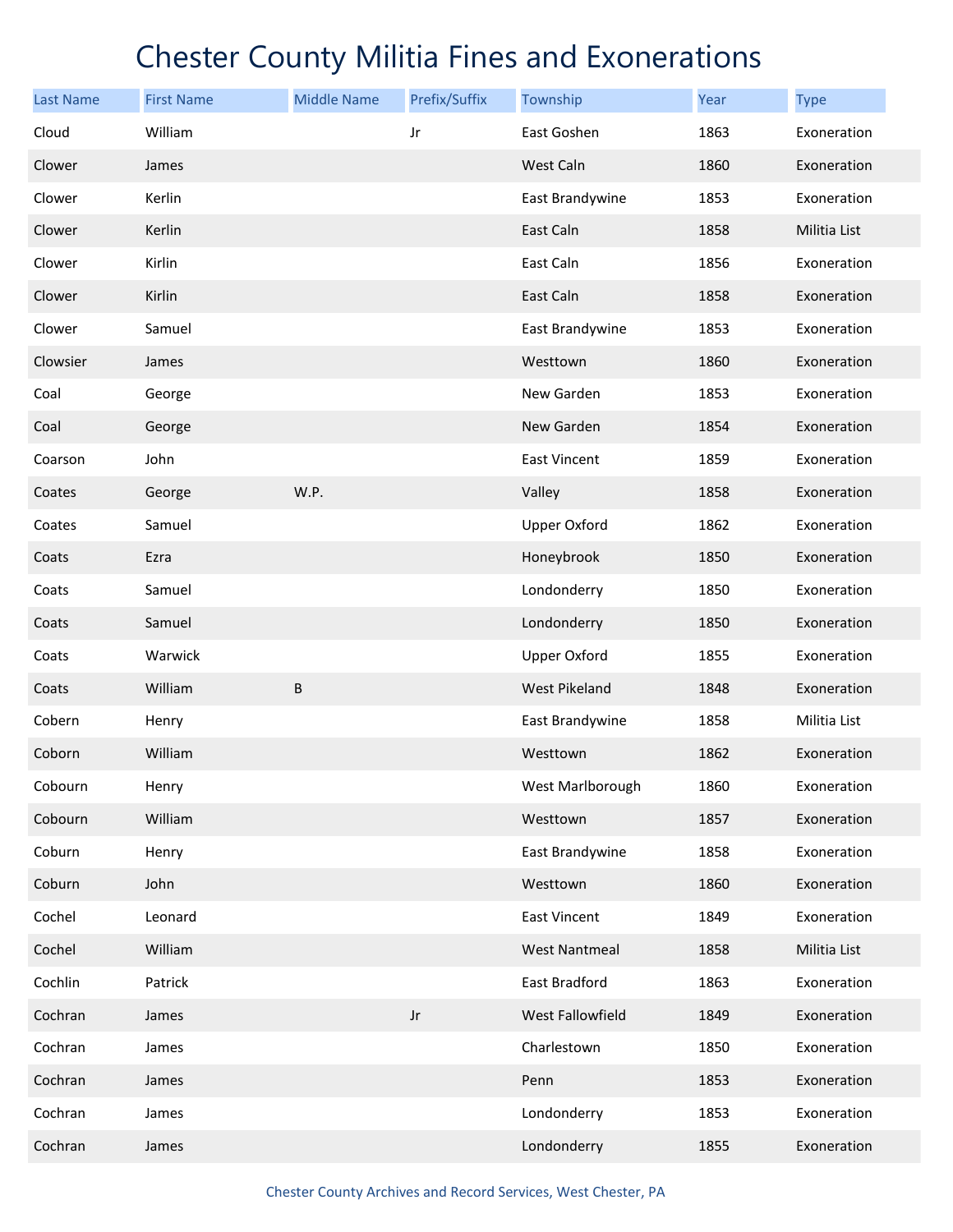| <b>Last Name</b> | <b>First Name</b> | <b>Middle Name</b> | Prefix/Suffix | Township             | Year | <b>Type</b>  |
|------------------|-------------------|--------------------|---------------|----------------------|------|--------------|
| Cochran          | James             |                    |               | Highland             | 1857 | Exoneration  |
| Cochran          | James             |                    |               | Valley               | 1858 | Exoneration  |
| Cochran          | James             |                    |               | Londonderry          | 1862 | Exoneration  |
| Cochran          | John              | E                  |               | Highland             | 1854 | Exoneration  |
| Cochran          | Joseph            |                    |               | Highland             | 1862 | Exoneration  |
| Cochran          | Robert            |                    |               | Uwchlan              | 1849 | Exoneration  |
| Cochran          | Robert            |                    |               | East Fallowfield     | 1854 | Exoneration  |
| Cochran          | Robert            |                    |               | Londonderry          | 1862 | Exoneration  |
| Cochran          | Stephen           |                    |               | West Fallowfield     | 1853 | Exoneration  |
| Cochran          | Stephen           |                    |               | East Fallowfield     | 1854 | Exoneration  |
| Cochran          | Stephen           |                    |               | Highland             | 1857 | Exoneration  |
| Cockel           | William           |                    |               | <b>West Nantmeal</b> | 1853 | Militia List |
| Cody             | Patrick           |                    |               | West Chester         | 1862 | Exoneration  |
| Coffee           | Thomas            |                    |               | Uwchlan              | 1849 | Exoneration  |
| Coffman          | Elias             |                    |               | West Whiteland       | 1858 | Exoneration  |
| Coffman          | Isaac             |                    | Jr            | West Whiteland       | 1850 | Exoneration  |
| Coffman          | Isaac             |                    | Sr            | West Whiteland       | 1850 | Exoneration  |
| Coffman          | John              |                    |               | Charlestown          | 1850 | Exoneration  |
| Coffroad         | Abner             |                    |               | Honeybrook           | 1860 | Exoneration  |
| Cofful           | Reley             |                    |               | West Whiteland       | 1849 | Exoneration  |
| Coil             | William           |                    |               | Phoenixville         | 1853 | Exoneration  |
| Coldwell         | John              |                    |               | West Chester         | 1855 | Exoneration  |
| Cole             | John              |                    |               | Willistown           | 1851 | Exoneration  |
| Colehour         | Henry             |                    |               | East Whiteland       | 1849 | Exoneration  |
| Colehour         | Henry             |                    |               | Willistown           | 1853 | Exoneration  |
| Coleman          | $\mathsf J$       |                    |               | Elk                  | 1862 | Exoneration  |
| Coleman          | John              |                    |               | East Nottingham      | 1857 | Exoneration  |
| Coleman          | John              | ${\sf R}$          |               | Elk                  | 1858 | Exoneration  |
| Coleman          | Joseph            |                    |               | Elk                  | 1859 | Exoneration  |
| Collar           | Martin            |                    |               | West Nottingham      | 1862 | Exoneration  |
| Collens          | Barney            |                    |               | East Whiteland       | 1856 | Exoneration  |
| Collier          | William           |                    |               | East Marlborough     | 1850 | Exoneration  |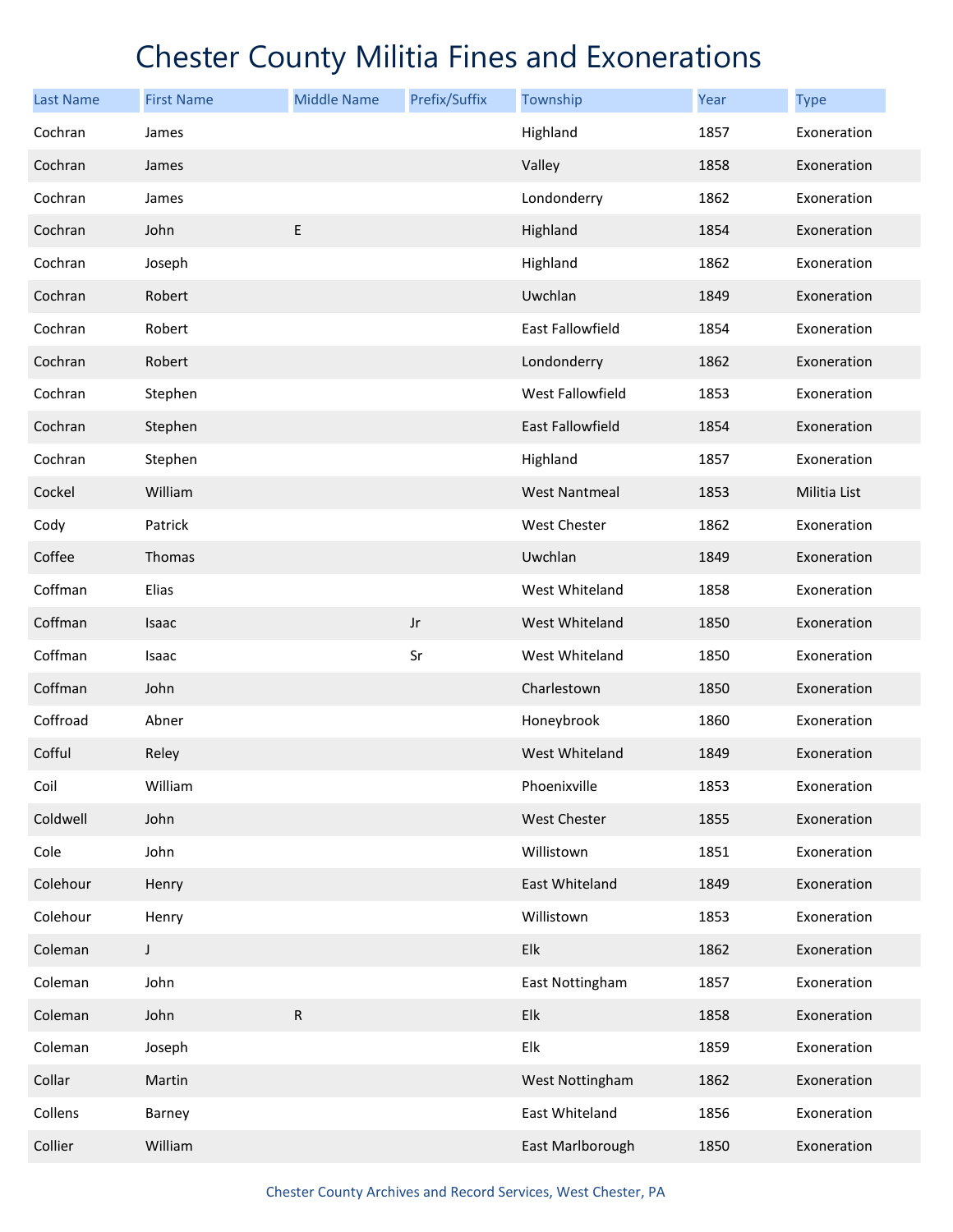| <b>Last Name</b> | <b>First Name</b> | <b>Middle Name</b> | Prefix/Suffix | Township                | Year | <b>Type</b> |
|------------------|-------------------|--------------------|---------------|-------------------------|------|-------------|
| Collins          | Amos              |                    | Dec'd         | Tredyffrin              | 1849 | Exoneration |
| Collins          | Charles           |                    |               | Easttown                | 1847 | Exoneration |
| Collins          | Charles           |                    |               | East Whiteland          | 1853 | Exoneration |
| Collins          | Daniel            |                    |               | South Conventry         | 1847 | Exoneration |
| Collins          | Daniel            |                    |               | <b>East Vincent</b>     | 1855 | Exoneration |
| Collins          | Daniel            |                    |               | East Vincent            | 1856 | Exoneration |
| Collins          | Daniel            |                    |               | Elk                     | 1859 | Exoneration |
| Collins          | Edward            |                    |               | East Nottingham         | 1856 | Exoneration |
| Collins          | Gilmer            |                    |               | Elk                     | 1859 | Exoneration |
| Collins          | James             |                    |               | <b>West Fallowfield</b> | 1849 | Exoneration |
| Collins          | James             |                    |               | Phoenixville            | 1850 | Exoneration |
| Collins          | James             |                    |               | West Fallowfield        | 1850 | Exoneration |
| Collins          | James             |                    |               | West Fallowfield        | 1852 | Exoneration |
| Collins          | James             |                    |               | <b>West Fallowfield</b> | 1853 | Exoneration |
| Collins          | James             |                    |               | Kennett                 | 1855 | Exoneration |
| Collins          | John              |                    |               | <b>East Nantmeal</b>    | 1862 | Exoneration |
| Collins          | Thomas            | В                  |               | West Nottingham         | 1857 | Exoneration |
| Collins          | Thomas            | M                  |               | Phoenixville            | 1854 | Exoneration |
| Collins          | William           |                    |               | West Marlborough        | 1855 | Exoneration |
| Collins          | William           |                    |               | Elk                     | 1859 | Exoneration |
| Colour           | John              |                    |               | Phoenixville            | 1853 | Exoneration |
| Colton           | John              |                    |               | Uwchlan                 | 1860 | Exoneration |
| Coming           | John              |                    |               | <b>Upper Oxford</b>     | 1854 | Exoneration |
| Commens          | Mahlan            |                    |               | West Bradford           | 1853 | Exoneration |
| Commins          | Alexander         |                    |               | Easttown                | 1854 | Exoneration |
| Commins          | James             |                    |               | West Fallowfield        | 1854 | Exoneration |
| Commiskey        | William           |                    |               | East Whiteland          | 1849 | Exoneration |
| Common           | James             |                    |               | West Fallowfield        | 1853 | Exoneration |
| Commons          | Aaron             |                    |               | West Marlborough        | 1855 | Exoneration |
| Commons          | John              |                    |               | <b>Upper Oxford</b>     | 1853 | Exoneration |
| Commons          | Stephen           |                    |               | East Caln               | 1849 | Exoneration |
| Commons          | William           |                    |               | Kennett                 | 1854 | Exoneration |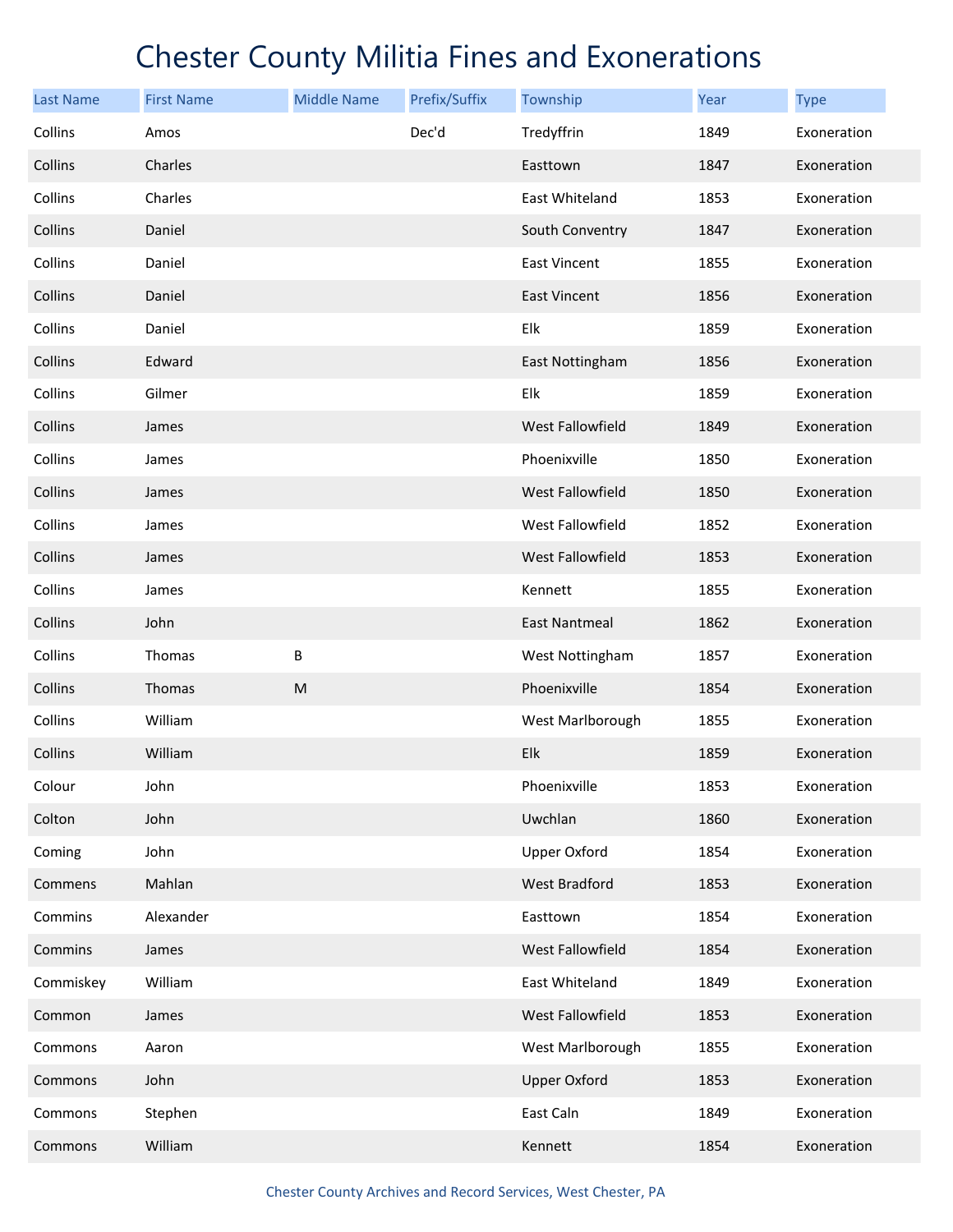| <b>Last Name</b> | <b>First Name</b> | <b>Middle Name</b>        | Prefix/Suffix          | Township             | Year | <b>Type</b> |
|------------------|-------------------|---------------------------|------------------------|----------------------|------|-------------|
| Comons           | Silas             |                           |                        | West Whiteland       | 1855 | Exoneration |
| Compton          | Henry             |                           |                        | Penn                 | 1850 | Exoneration |
| Compton          | Nathan            |                           |                        | West Marlborough     | 1853 | Exoneration |
| Compton          | Nathan            |                           |                        | West Marlborough     | 1855 | Exoneration |
| Compton          | Samuel            | $\boldsymbol{\mathsf{H}}$ |                        | West Brandywine      | 1863 | Exoneration |
| Compton          | William           |                           |                        | Willistown           | 1848 | Exoneration |
| Compton          | William           |                           |                        | Tredyffrin           | 1849 | Exoneration |
| Conard           | Elijah            |                           |                        | Phoenixville         | 1853 | Exoneration |
| Conard           | Everard           |                           |                        | New London           | 1849 | Exoneration |
| Conard           | Joel              | ${\sf P}$                 |                        | New London           | 1863 | Exoneration |
| Conaway          | James             |                           |                        | <b>East Nantmeal</b> | 1853 | Exoneration |
| Conaway          | James             |                           |                        | <b>East Nantmeal</b> | 1857 | Exoneration |
| Conaway          | Jesse             |                           |                        | Phoenixville         | 1853 | Exoneration |
| Conaway          | Joseph            |                           |                        | Phoenixville         | 1853 | Exoneration |
| Conaway          | Thomas            |                           |                        | <b>East Nantmeal</b> | 1853 | Exoneration |
| Conaway          | Thomas            |                           |                        | Honeybrook           | 1857 | Exoneration |
| Conaway          | Thomas            |                           |                        | <b>East Nantmeal</b> | 1857 | Exoneration |
| Congers          | Samuel            |                           |                        | West Goshen          | 1855 | Exoneration |
| Conklin          | Samuel            |                           |                        | Phoenixville         | 1859 | Exoneration |
| Conley           | Thomas            |                           |                        | Phoenixville         | 1854 | Exoneration |
| Conley           | William           |                           | Dec'd                  | West Marlborough     | 1849 | Exoneration |
| Conly            | Washington        |                           |                        | Westtown             | 1860 | Exoneration |
| Conn             | George            |                           |                        | New London           | 1860 | Exoneration |
| Conn             | William           |                           |                        | New London           | 1849 | Exoneration |
| Connall          | Tristin           |                           |                        | Honeybrook           | 1857 | Exoneration |
| Connard          | Edmond            |                           |                        | Penn                 | 1858 | Exoneration |
| Connard          | Everard           |                           |                        | New London           | 1853 | Exoneration |
| Connard          | Everard           |                           | $\mathsf{J}\mathsf{r}$ | New London           | 1859 | Exoneration |
| Connard          | John              | $\sf S$                   |                        | London Grove         | 1862 | Exoneration |
| Connard          | Joseph            |                           |                        | West Marlborough     | 1857 | Exoneration |
| Connaway         | John              |                           |                        | East Bradford        | 1855 | Exoneration |
| Connell          | James             |                           |                        | Phoenixville         | 1853 | Exoneration |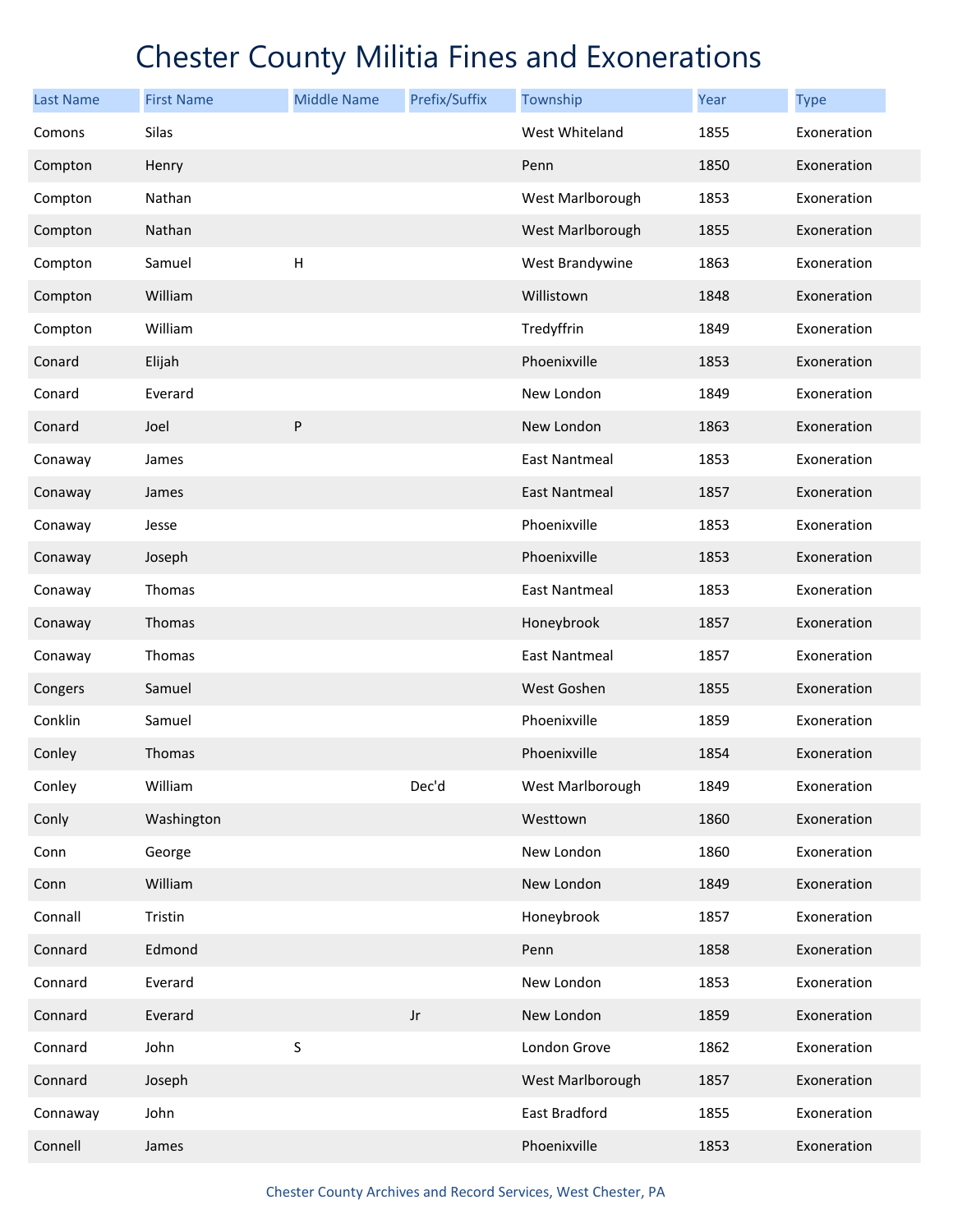| <b>Last Name</b> | <b>First Name</b> | <b>Middle Name</b> | Prefix/Suffix          | Township            | Year | <b>Type</b>  |
|------------------|-------------------|--------------------|------------------------|---------------------|------|--------------|
| Connell          | James             |                    |                        | Phoenixville        | 1853 | Exoneration  |
| Conner           | <b>Banner</b>     |                    | $\mathsf{J}\mathsf{r}$ | <b>Newlin</b>       | 1850 | Exoneration  |
| Conner           | Barney            |                    |                        | East Caln           | 1855 | Exoneration  |
| Conner           | Barney            |                    |                        | East Caln           | 1856 | Exoneration  |
| Conner           | Barney            |                    |                        | East Caln           | 1858 | Exoneration  |
| Conner           | Barney            |                    |                        | East Caln           | 1858 | Militia List |
| Conner           | Caleb             |                    |                        | West Nottingham     | 1862 | Exoneration  |
| Conner           | Frank             |                    |                        | Phoenixville        | 1853 | Exoneration  |
| Conner           | Frank             |                    |                        | Phoenixville        | 1862 | Exoneration  |
| Conner           | Hays              |                    | Dec'd                  | Newlin              | 1849 | Exoneration  |
| Conner           | Hays              |                    | Dec'd                  | Newlin              | 1850 | Exoneration  |
| Conner           | James             |                    |                        | West Pikeland       | 1850 | Exoneration  |
| Conner           | James             |                    |                        | New London          | 1853 | Exoneration  |
| Conner           | John              |                    |                        | Kennett             | 1862 | Exoneration  |
| Conner           | John              |                    |                        | Phoenixville        | 1862 | Exoneration  |
| Conner           | John              |                    |                        | East Whiteland      | 1862 | Exoneration  |
| Conner           | Joseph            |                    |                        | Phoenixville        | 1853 | Exoneration  |
| Conner           | Levi              |                    |                        | East Marlborough    | 1860 | Exoneration  |
| Conner           | Michael           |                    |                        | Wallace             | 1858 | Militia List |
| Conner           | Samuel            |                    |                        | West Nottingham     | 1855 | Exoneration  |
| Connor           | John              |                    |                        | West Chester        | 1863 | Exoneration  |
| Connor           | John              | $\mathsf C$        |                        | East Goshen         | 1855 | Exoneration  |
| Connor           | Martin            |                    |                        | West Chester        | 1863 | Exoneration  |
| Conoway          | John              |                    |                        | East Brandywine     | 1860 | Militia List |
| Conquest         | Henry             |                    |                        | Downingtown         | 1862 | Exoneration  |
| Conquest         | William           |                    |                        | West Bradford       | 1850 | Exoneration  |
| Conrad           | Elijah            |                    |                        | Phoenixville        | 1850 | Exoneration  |
| Conrad           | Elijah            |                    |                        | Phoenixville        | 1858 | Exoneration  |
| Conrad           | Samuel            |                    |                        | Phoenixville        | 1854 | Exoneration  |
| Conroy           | John              |                    |                        | <b>West Chester</b> | 1855 | Exoneration  |
| Conroy           | M                 |                    |                        | West Chester        | 1854 | Exoneration  |
| Conroy           | Patrick           |                    |                        | West Chester        | 1854 | Exoneration  |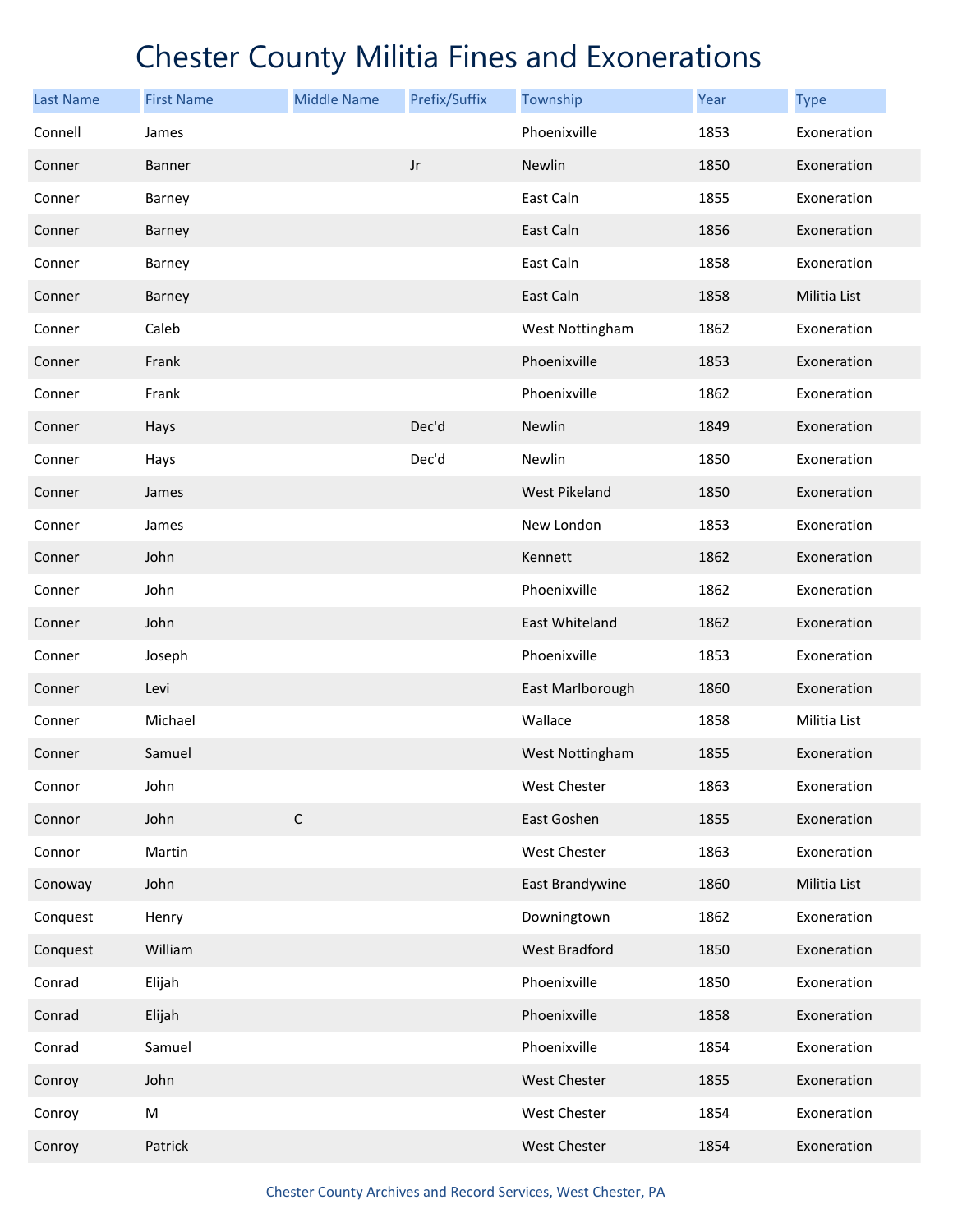| <b>Last Name</b> | <b>First Name</b> | <b>Middle Name</b> | Prefix/Suffix | Township             | <b>Year</b> | <b>Type</b> |
|------------------|-------------------|--------------------|---------------|----------------------|-------------|-------------|
| Conroy           | Patrick           |                    |               | West Chester         | 1857        | Exoneration |
| Conroy           | Patrick           |                    |               | Westtown             | 1863        | Exoneration |
| Conroy           | Thomas            |                    |               | Westtown             | 1859        | Exoneration |
| Conway           | Edward            |                    |               | Phoenixville         | 1854        | Exoneration |
| Conway           | Edward            |                    |               | Phoenixville         | 1855        | Exoneration |
| Conway           | John              |                    |               | East Brandywine      | 1860        | Exoneration |
| Conway           | John              |                    |               | East Pikeland        | 1862        | Exoneration |
| Conway           | John              |                    |               | East Brandywine      | 1863        | Exoneration |
| Conway           | Joseph            |                    |               | East Caln            | 1854        | Exoneration |
| Conway           | Joseph            |                    |               | Phoenixville         | 1862        | Exoneration |
| Conway           | Patrick           |                    |               | Phoenixville         | 1858        | Exoneration |
| Conwell          | John              |                    |               | Phoenixville         | 1855        | Exoneration |
| Cook             | Bernard           |                    |               | West Chester         | 1863        | Exoneration |
| Cook             | Charles           | $\sf S$            |               | Valley               | 1863        | Exoneration |
| Cook             | George            |                    |               | <b>East Vincent</b>  | 1855        | Exoneration |
| Cook             | George            |                    |               | <b>East Vincent</b>  | 1856        | Exoneration |
| Cook             | George            |                    |               | West Vincent         | 1862        | Exoneration |
| Cook             | Isaac             |                    |               | West Marlborough     | 1850        | Exoneration |
| Cook             | James             |                    |               | London Grove         | 1850        | Exoneration |
| Cook             | James             |                    |               | London Grove         | 1850        | Exoneration |
| Cook             | Jonas             |                    |               | <b>East Coventry</b> | 1849        | Exoneration |
| Cook             | Jonathan          | ${\sf P}$          |               | Londonderry          | 1858        | Exoneration |
| Cook             | Jones             |                    |               | North Conventry      | 1847        | Exoneration |
| Cook             | Richard           |                    |               | South Conventry      | 1862        | Exoneration |
| Cook             | Richard           | G                  |               | <b>East Vincent</b>  | 1856        | Exoneration |
| Cook             | William           |                    |               | East Bradford        | 1855        | Exoneration |
| Cooper           | Cyrus             |                    |               | Sadsbury             | 1856        | Exoneration |
| Cooper           | Jacob             |                    |               | Penn                 | 1854        | Exoneration |
| Cooper           | Jacob             |                    |               | Penn                 | 1856        | Exoneration |
| Cooper           | James             |                    |               | Charlestown          | 1854        | Exoneration |
| Cooper           | Jeremiah          |                    |               | East Nottingham      | 1850        | Exoneration |
| Cooper           | John              |                    |               | East Whiteland       | 1855        | Exoneration |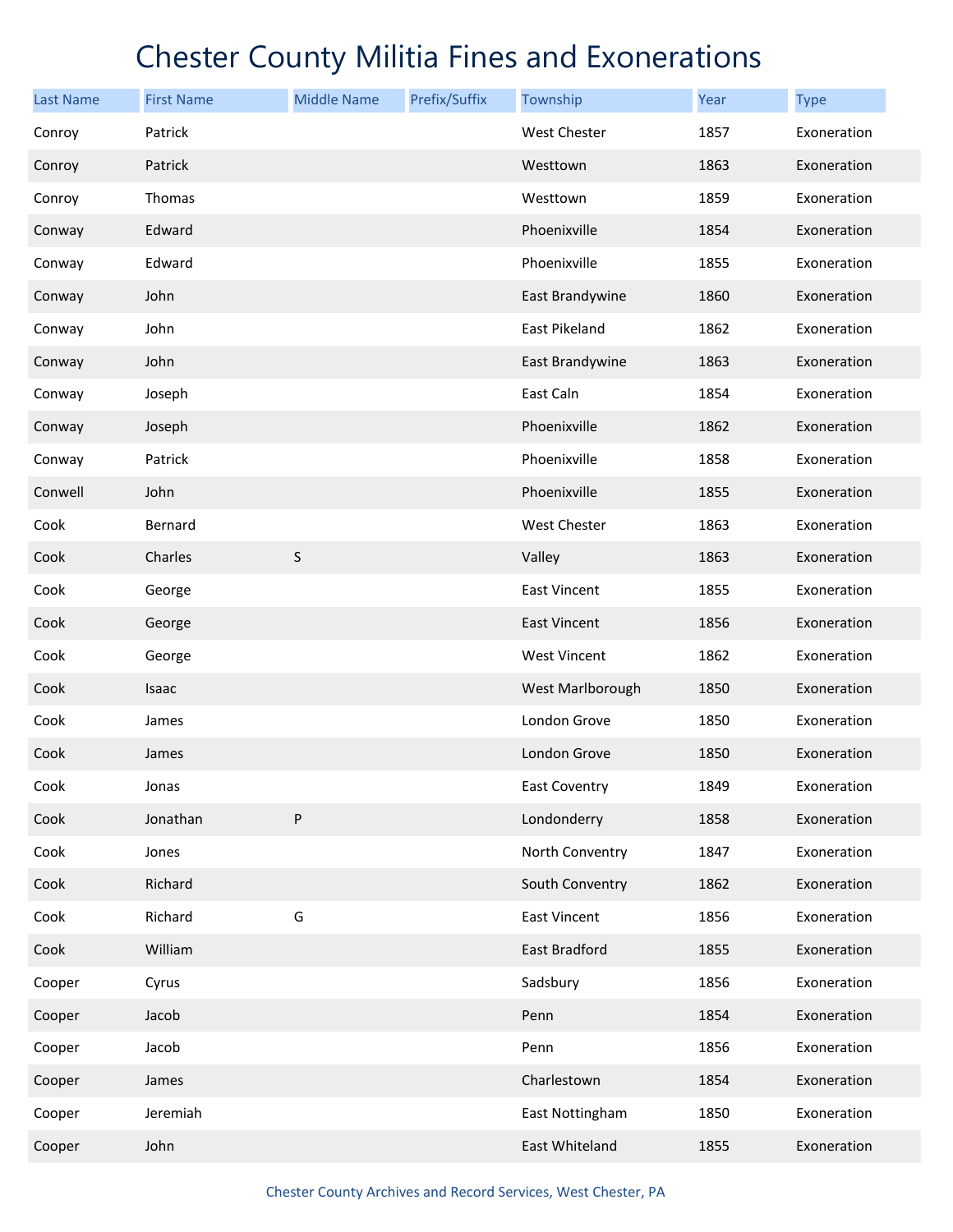| <b>Last Name</b> | <b>First Name</b> | <b>Middle Name</b>                                                                                         | Prefix/Suffix | Township             | Year | <b>Type</b> |
|------------------|-------------------|------------------------------------------------------------------------------------------------------------|---------------|----------------------|------|-------------|
| Cooper           | John              | $\mathsf{C}$                                                                                               |               | Westtown             | 1853 | Exoneration |
| Cooper           | Joseph            |                                                                                                            |               | East Goshen          | 1857 | Exoneration |
| Cooper           | Lewis             | ${\sf R}$                                                                                                  |               | West Nottingham      | 1862 | Exoneration |
| Cooper           | Milton            |                                                                                                            |               | West Fallowfield     | 1849 | Exoneration |
| Cooper           | Samuel            |                                                                                                            |               | East Fallowfield     | 1857 | Exoneration |
| Cooper           | Stephen           |                                                                                                            |               | Westtown             | 1849 | Exoneration |
| Cooper           | William           |                                                                                                            |               | Honeybrook           | 1855 | Exoneration |
| Cooper           | William           | $\mathsf{M}% _{T}=\mathsf{M}_{T}\!\left( a,b\right) ,\ \mathsf{M}_{T}=\mathsf{M}_{T}\!\left( a,b\right) ,$ |               | West Chester         | 1855 | Exoneration |
| Coorey           | John              |                                                                                                            |               | West Chester         | 1857 | Exoneration |
| Coover           | Andrew            |                                                                                                            |               | Valley               | 1854 | Exoneration |
| Coover           | Andrew            |                                                                                                            |               | West Caln            | 1860 | Exoneration |
| Cope             | Caleb             | $\sf S$                                                                                                    |               | <b>East Bradford</b> | 1850 | Exoneration |
| Cope             | Eli               |                                                                                                            |               | East Bradford        | 1860 | Exoneration |
| Cope             | Paschall          |                                                                                                            |               | <b>West Chester</b>  | 1858 | Exoneration |
| Cope             | Samuel            | P                                                                                                          |               | Lower Oxford         | 1863 | Exoneration |
| Cope             | William           |                                                                                                            |               | East Bradford        | 1850 | Exoneration |
| Copland          | John              |                                                                                                            |               | East Marlborough     | 1850 | Exoneration |
| Copper           | Clement           |                                                                                                            |               | Westtown             | 1855 | Exoneration |
| Corey            | James             |                                                                                                            |               | Phoenixville         | 1853 | Exoneration |
| Corey            | James             |                                                                                                            | Jr            | Franklin             | 1859 | Exoneration |
| Corey            | John              |                                                                                                            |               | Phoenixville         | 1853 | Exoneration |
| Cork             | John              |                                                                                                            |               | Charlestown          | 1850 | Exoneration |
| Cork             | John              |                                                                                                            |               | Highland             | 1854 | Exoneration |
| Cornes           | James             |                                                                                                            |               | Phoenixville         | 1859 | Exoneration |
| Cornett          | William           |                                                                                                            |               | Tredyffrin           | 1847 | Exoneration |
| Cornog           | Abraham           |                                                                                                            |               | East Whiteland       | 1847 | Exoneration |
| Cornog           | Abraham           |                                                                                                            |               | East Whiteland       | 1848 | Exoneration |
| Cornog           | Forest            |                                                                                                            |               | Phoenixville         | 1859 | Exoneration |
| Cornog           | John              |                                                                                                            |               | West Chester         | 1859 | Exoneration |
| Cornog           | Michael           |                                                                                                            |               | <b>West Chester</b>  | 1859 | Exoneration |
| Cornog           | William           |                                                                                                            |               | East Whiteland       | 1847 | Exoneration |
| Cornog           | William           |                                                                                                            |               | Tredyffrin           | 1848 | Exoneration |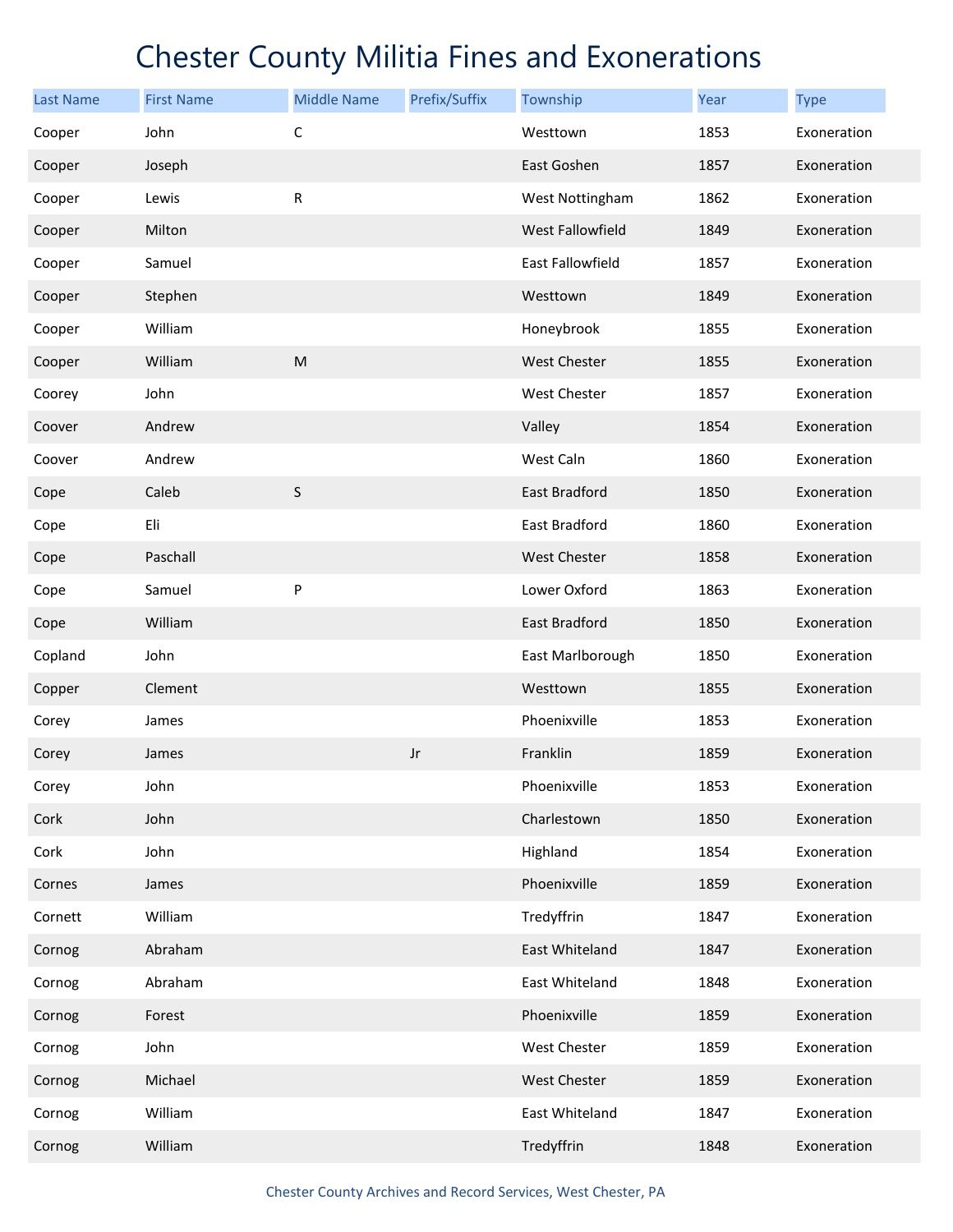| <b>Last Name</b> | <b>First Name</b> | <b>Middle Name</b> | Prefix/Suffix | Township             | Year | <b>Type</b>  |
|------------------|-------------------|--------------------|---------------|----------------------|------|--------------|
| Cornog           | William           |                    |               | East Whiteland       | 1848 | Exoneration  |
| Corona           | John              |                    |               | Tredyffrin           | 1848 | Exoneration  |
| Correll          | Daniel            |                    |               | London Grove         | 1850 | Exoneration  |
| Corrouth         | John              |                    |               | Lower Oxford         | 1850 | Exoneration  |
| Corson           | John              |                    |               | East Vincent         | 1856 | Exoneration  |
| Corson           | Joseph            |                    |               | Tredyffrin           | 1847 | Exoneration  |
| Corson           | Joseph            |                    |               | East Whiteland       | 1849 | Exoneration  |
| Cosgrove         | David             |                    |               | Phoenixville         | 1855 | Exoneration  |
| Cosgrove         | Patrick           |                    |               | Phoenixville         | 1862 | Exoneration  |
| Costilo          | Richard           |                    |               | West Goshen          | 1854 | Exoneration  |
| Cotton           | Thomas            |                    |               | Phoenixville         | 1855 | Exoneration  |
| Coulter          | Benjamin          |                    |               | East Whiteland       | 1853 | Exoneration  |
| Coulter          | Benjamin          |                    |               | <b>West Nantmeal</b> | 1858 | Militia List |
| Coulter          | George            |                    |               | Wallace              | 1858 | Militia List |
| Coulter          | George            |                    |               | Wallace              | 1859 | Militia List |
| Coulter          | James             |                    |               | East Whiteland       | 1853 | Exoneration  |
| Coulter          | James             |                    |               | East Whiteland       | 1854 | Exoneration  |
| Coulter          | Lewis             |                    |               | East Whiteland       | 1862 | Exoneration  |
| Coulter          | Robert            |                    |               | Thornbury            | 1855 | Exoneration  |
| Coupland         | James             |                    |               | <b>West Nantmeal</b> | 1862 | Exoneration  |
| Court            | Henry             | D                  |               | East Bradford        | 1854 | Exoneration  |
| Courtney         | Michael           |                    |               | Phoenixville         | 1858 | Exoneration  |
| Coutz            | Christian         |                    |               | <b>West Nantmeal</b> | 1858 | Militia List |
| Covengton        | Benjamin          |                    |               | West Whiteland       | 1853 | Exoneration  |
| Covington        | George            |                    |               | West Whiteland       | 1853 | Exoneration  |
| Covington        | George            |                    |               | West Whiteland       | 1859 | Exoneration  |
| Cowan            | Edwin             |                    |               | Sadsbury             | 1850 | Exoneration  |
| Cowan            | James             |                    |               | Sadsbury             | 1850 | Exoneration  |
| Cowan            | John              |                    | Dec'd         | East Nottingham      | 1849 | Exoneration  |
| Cowan            | John              |                    |               | Valley               | 1857 | Exoneration  |
| Cowan            | John              |                    |               | Wallace              | 1859 | Exoneration  |
| Cowan            | Robert            |                    |               | Sadsbury             | 1850 | Exoneration  |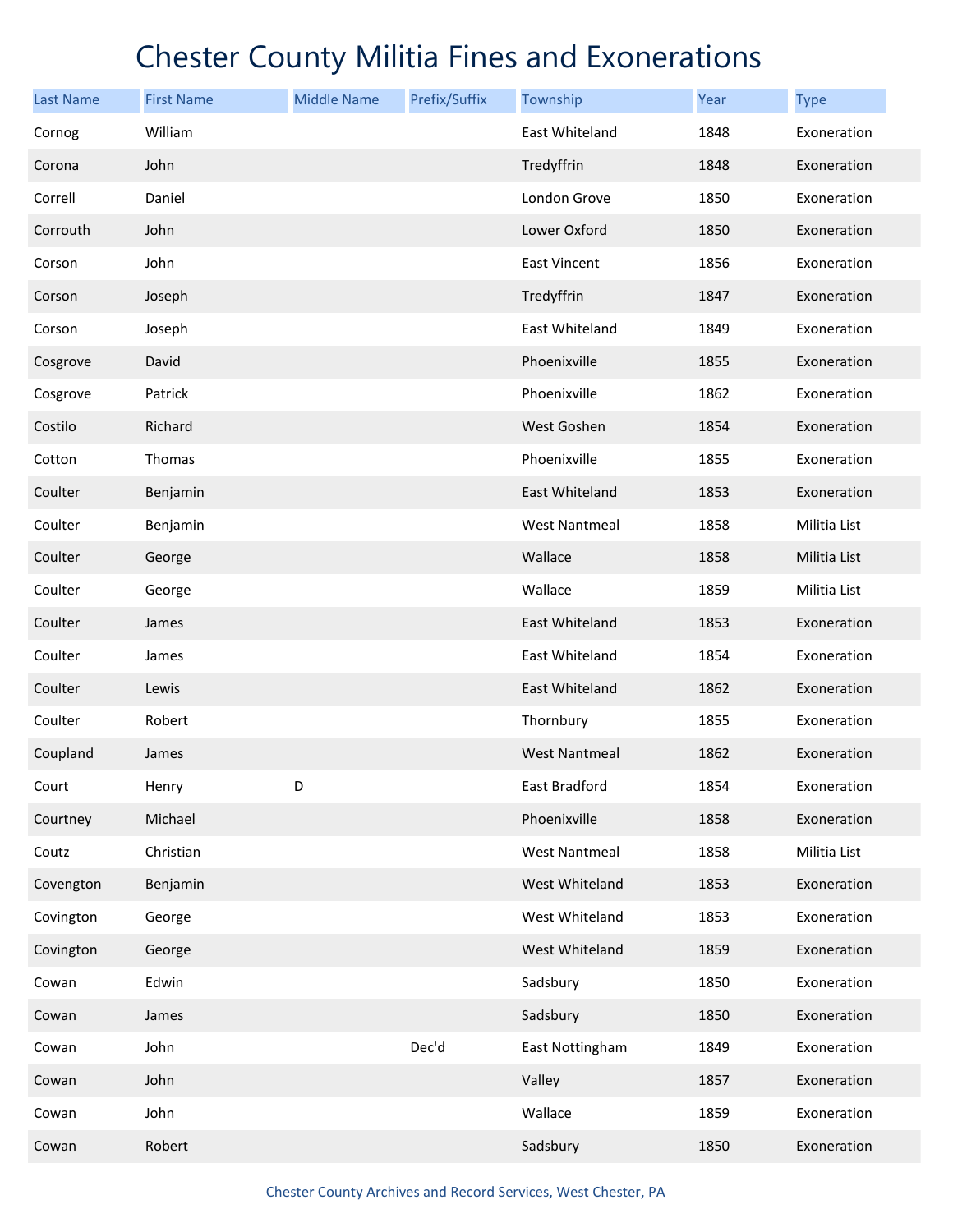| <b>Last Name</b> | <b>First Name</b> | <b>Middle Name</b> | Prefix/Suffix | Township             | Year | <b>Type</b>  |
|------------------|-------------------|--------------------|---------------|----------------------|------|--------------|
| Cowden           | James             |                    |               | New Garden           | 1854 | Exoneration  |
| Cowden           | James             |                    |               | Phoenixville         | 1855 | Exoneration  |
| Cowden           | James             | F                  |               | New Garden           | 1850 | Exoneration  |
| Cowden           | James             | F                  |               | New Garden           | 1860 | Exoneration  |
| Cowdon           | George            | W                  |               | New Garden           | 1850 | Exoneration  |
| Cowen            | James             |                    |               | Kennett              | 1849 | Exoneration  |
| Cowen            | James             |                    |               | Kennett              | 1850 | Exoneration  |
| Cowen            | James             | F                  |               | Sadsbury             | 1856 | Exoneration  |
| Cowen            | James             | F                  |               | Sadsbury             | 1858 | Exoneration  |
| Cowen            | John              |                    |               | Valley               | 1854 | Exoneration  |
| Cowen            | John              |                    | Dec'd         | East Nottingham      | 1856 | Exoneration  |
| Cowen            | John              |                    |               | <b>Upper Uwchlan</b> | 1859 | Exoneration  |
| Cowen            | Richard           | F                  |               | East Nottingham      | 1859 | Exoneration  |
| Cowen            | Robert            |                    |               | Valley               | 1853 | Exoneration  |
| Cowick           | Joseph            |                    |               | West Bradford        | 1855 | Exoneration  |
| Cowick           | Joseph            |                    |               | <b>West Bradford</b> | 1863 | Exoneration  |
| Cowick           | Miller            |                    |               | Kennett              | 1856 | Exoneration  |
| Cowran           | Patrick           |                    |               | West Marlborough     | 1856 | Exoneration  |
| Cowrick          | Francis           |                    |               | Pennsbury            | 1850 | Exoneration  |
| Cox              | Andrew            |                    |               | East Caln            | 1858 | Militia List |
| Cox              | Andrew            |                    |               | East Caln            | 1858 | Exoneration  |
| Cox              | Benjamin          |                    |               | Kennett              | 1854 | Exoneration  |
| Cox              | Benjamin          |                    |               | Penn                 | 1857 | Exoneration  |
| Cox              | Benjamin          |                    |               | Kennett              | 1857 | Exoneration  |
| Cox              | Benjamin          |                    |               | New Garden           | 1862 | Exoneration  |
| Cox              | Bennete           |                    |               | Willistown           | 1857 | Exoneration  |
| Cox              | Bennett           |                    |               | Uwchlan              | 1851 | Exoneration  |
| Cox              | Bennett           |                    |               | Willistown           | 1857 | Exoneration  |
| Cox              | Bennett           |                    |               | Willistown           | 1857 | Exoneration  |
| Cox              | Brinton           |                    |               | East Bradford        | 1853 | Exoneration  |
| Cox              | Francis           |                    |               | New London           | 1849 | Exoneration  |
| Cox              | Huston            |                    | Mrs           | West Whiteland       | 1863 | Exoneration  |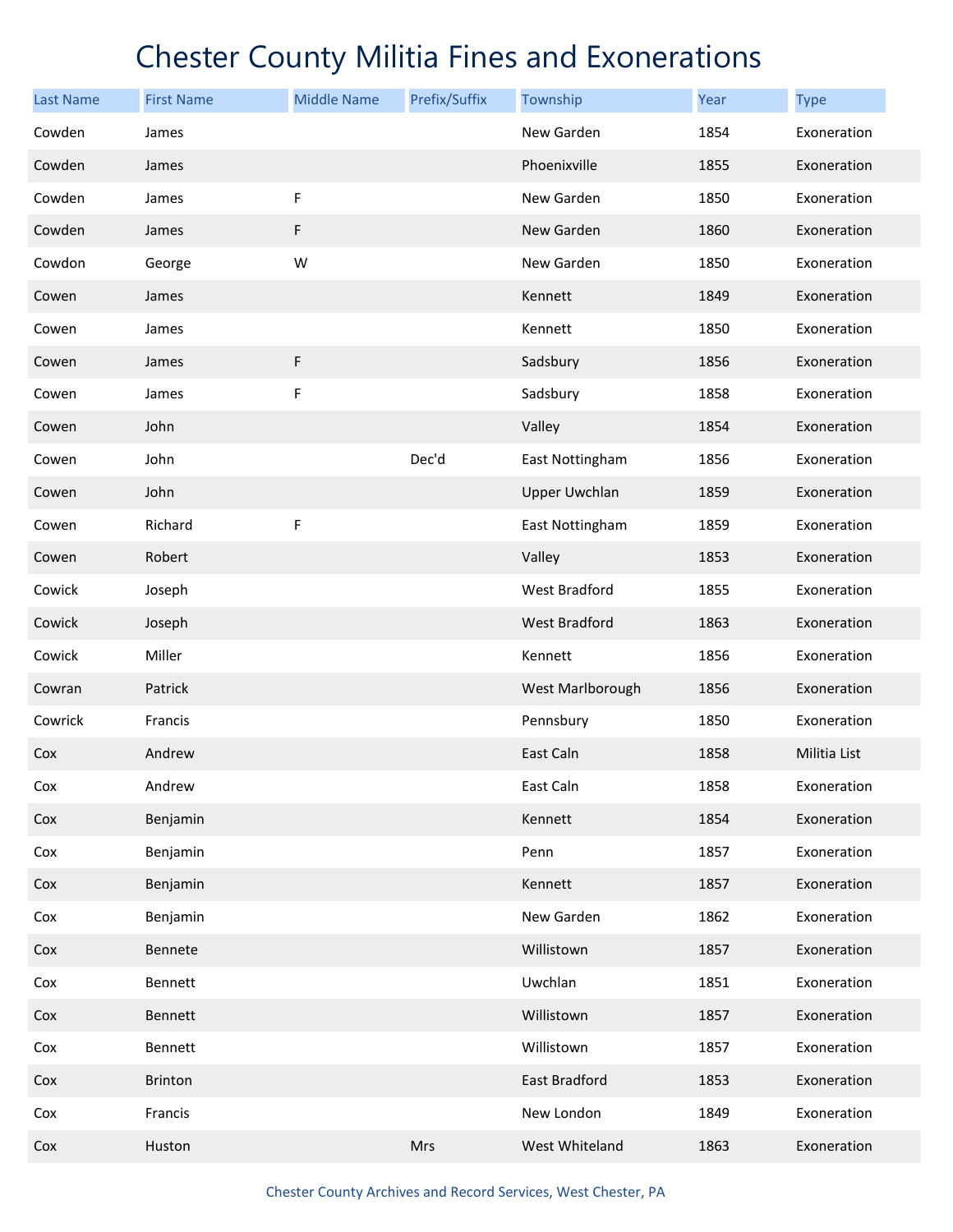| <b>Last Name</b> | <b>First Name</b> | <b>Middle Name</b> | Prefix/Suffix | Township             | Year | <b>Type</b>  |
|------------------|-------------------|--------------------|---------------|----------------------|------|--------------|
| Cox              | Isaac             |                    |               | Kennett              | 1850 | Exoneration  |
| Cox              | Jacob             | P                  |               | East Marlborough     | 1863 | Exoneration  |
| Cox              | James             |                    |               | Pennsbury            | 1862 | Exoneration  |
| Cox              | Mark              |                    |               | <b>East Nantmeal</b> | 1848 | Exoneration  |
| Cox              | Mark              |                    |               | East Marlborough     | 1860 | Exoneration  |
| Cox              | Osander           |                    |               | London Grove         | 1850 | Exoneration  |
| Cox              | Osander           |                    |               | London Grove         | 1850 | Exoneration  |
| Cox              | Osander           |                    |               | London Grove         | 1853 | Exoneration  |
| Cox              | Samuel            |                    |               | Penn                 | 1850 | Exoneration  |
| Cox              | Thomas            |                    |               | Londonderry          | 1857 | Exoneration  |
| Cox              | Washington        |                    |               | Kennett              | 1850 | Exoneration  |
| Cox              | Washington        |                    |               | Kennett              | 1853 | Exoneration  |
| Cox              | Washington        |                    |               | Kennett              | 1857 | Exoneration  |
| Cox              | William           |                    |               | East Nantmeal        | 1847 | Exoneration  |
| Cox              | William           |                    |               | <b>East Nantmeal</b> | 1848 | Exoneration  |
| Cox              | William           |                    |               | Willistown           | 1853 | Exoneration  |
| Cox              | William           |                    |               | East Marlborough     | 1859 | Exoneration  |
| Cox              | William           |                    |               | Tredyffrin           | 1862 | Exoneration  |
| Coyle            | William           |                    | Jr            | East Brandywine      | 1859 | Militia List |
| Coyne            | James             |                    |               | <b>West Chester</b>  | 1857 | Exoneration  |
| Coyne            | Michael           |                    |               | Phoenixville         | 1855 | Exoneration  |
| Coyne            | Pat               |                    |               | <b>West Chester</b>  | 1855 | Exoneration  |
| Cozens           | В                 | P                  |               | Phoenixville         | 1850 | Exoneration  |
| Crage            | William           |                    |               | Kennett              | 1850 | Exoneration  |
| Cragin           | John              |                    |               | Charlestown          | 1857 | Exoneration  |
| Craig            | Alfred            |                    |               | Pennsbury            | 1857 | Exoneration  |
| Craig            | Alfred            |                    |               | Pennsbury            | 1858 | Exoneration  |
| Craig            | James             |                    |               | Easttown             | 1849 | Exoneration  |
| Craig            | James             |                    |               | London Britain       | 1850 | Exoneration  |
| Craig            | John              |                    | $_{\rm Jr}$   | Kennett              | 1849 | Exoneration  |
| Craig            | John              |                    | Dec'd         | Highland             | 1857 | Exoneration  |
| Craig            | Nelson            |                    |               | Kennett              | 1849 | Exoneration  |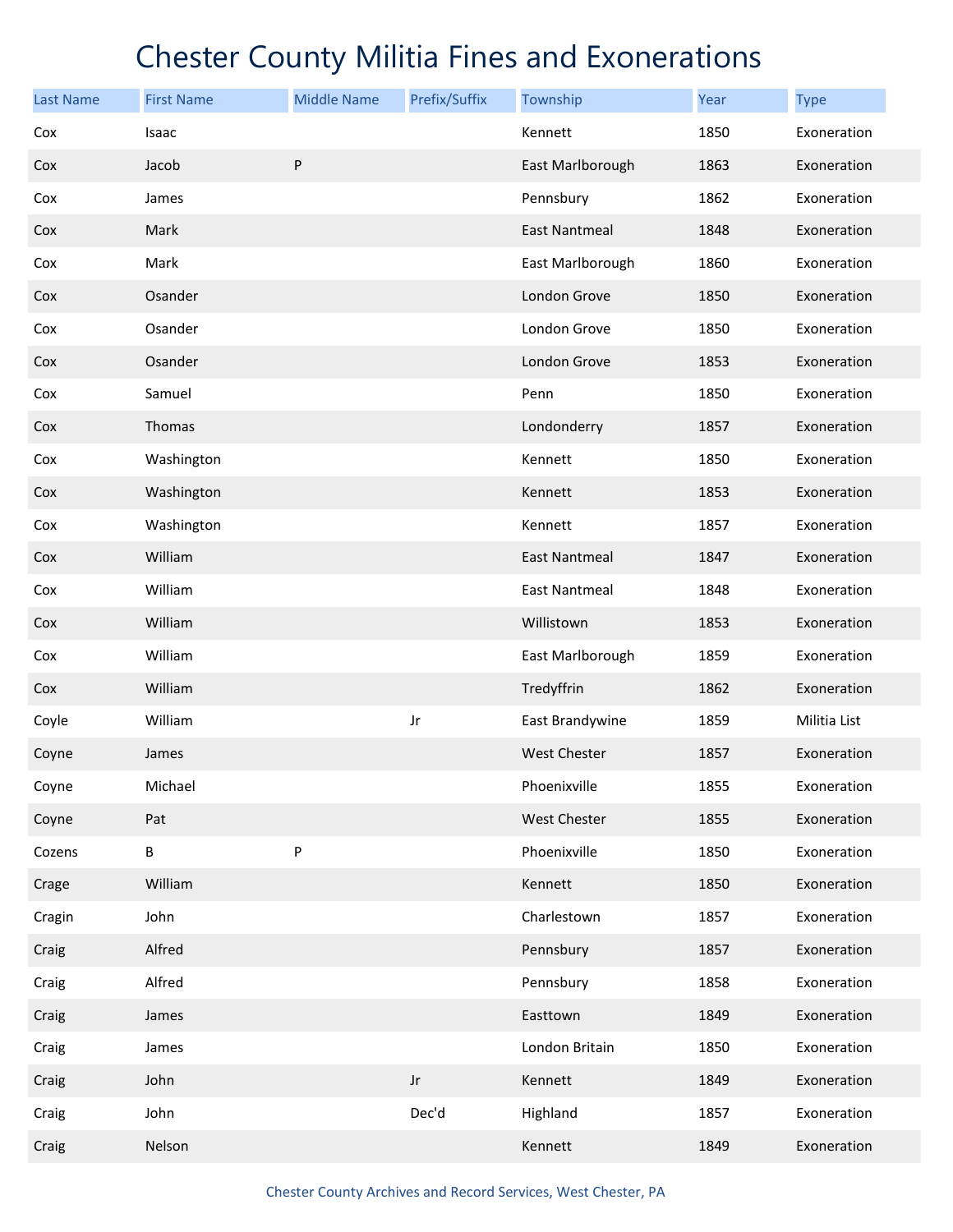| <b>Last Name</b> | <b>First Name</b> | <b>Middle Name</b> | Prefix/Suffix | Township             | Year | <b>Type</b> |
|------------------|-------------------|--------------------|---------------|----------------------|------|-------------|
| Craig            | Nelson            |                    |               | Pennsbury            | 1859 | Exoneration |
| Craig            | Obediah           |                    |               | Kennett              | 1849 | Exoneration |
| Craig            | Obediah           |                    |               | East Marlborough     | 1854 | Exoneration |
| Craig            | William           |                    |               | Kennett              | 1849 | Exoneration |
| Craig            | William           |                    |               | Penn                 | 1862 | Exoneration |
| Cramer           | Christian         |                    |               | Kennett Square       | 1858 | Exoneration |
| Cramp            | George            |                    |               | <b>East Coventry</b> | 1862 | Exoneration |
| Crampton         | James             |                    |               | Willistown           | 1857 | Exoneration |
| Crampton         | James             |                    |               | Willistown           | 1857 | Exoneration |
| Cranston         | Martin            |                    |               | Oxford Borough       | 1858 | Exoneration |
| Crasune          | John              |                    |               | Kennett              | 1849 | Exoneration |
| Crater           | Emanuel           |                    |               | <b>East Vincent</b>  | 1859 | Exoneration |
| Crater           | Henry             |                    |               | <b>East Vincent</b>  | 1854 | Exoneration |
| Crater           | Jacob             |                    |               | <b>East Vincent</b>  | 1851 | Exoneration |
| Crater           | Peter             |                    |               | East Whiteland       | 1850 | Exoneration |
| Crater           | Sylvester         |                    |               | East Pikeland        | 1862 | Exoneration |
| Crater           | Sylvester         |                    |               | East Pikeland        | 1863 | Exoneration |
| Crawford         | George            |                    |               | London Grove         | 1853 | Exoneration |
| Crawford         | James             |                    |               | Kennett              | 1850 | Exoneration |
| Crawford         | James             |                    |               | West Fallowfield     | 1855 | Exoneration |
| Crawford         | James             |                    |               | West Fallowfield     | 1862 | Exoneration |
| Crawford         | Perry             |                    |               | West Chester         | 1855 | Exoneration |
| Crawford         | Thomas            |                    |               | New Garden           | 1862 | Exoneration |
| Crayge           | John              |                    |               | West Bradford        | 1853 | Exoneration |
| Crayne           | Jacob             |                    |               | West Pikeland        | 1847 | Exoneration |
| Creamer          | Christopher       |                    |               | Kennett Square       | 1859 | Exoneration |
| Creeden          | Daniel            |                    |               | Birmingham           | 1853 | Exoneration |
| Creeden          | Daniel            |                    |               | Birmingham           | 1854 | Exoneration |
| Creeden          | Daniel            |                    |               | Birmingham           | 1854 | Exoneration |
| Creeden          | Daniel            |                    |               | Birmingham           | 1855 | Exoneration |
| Creef            | John              | A                  |               | Phoenixville         | 1853 | Exoneration |
| Creeley          | Patrick           |                    |               | Phoenixville         | 1854 | Exoneration |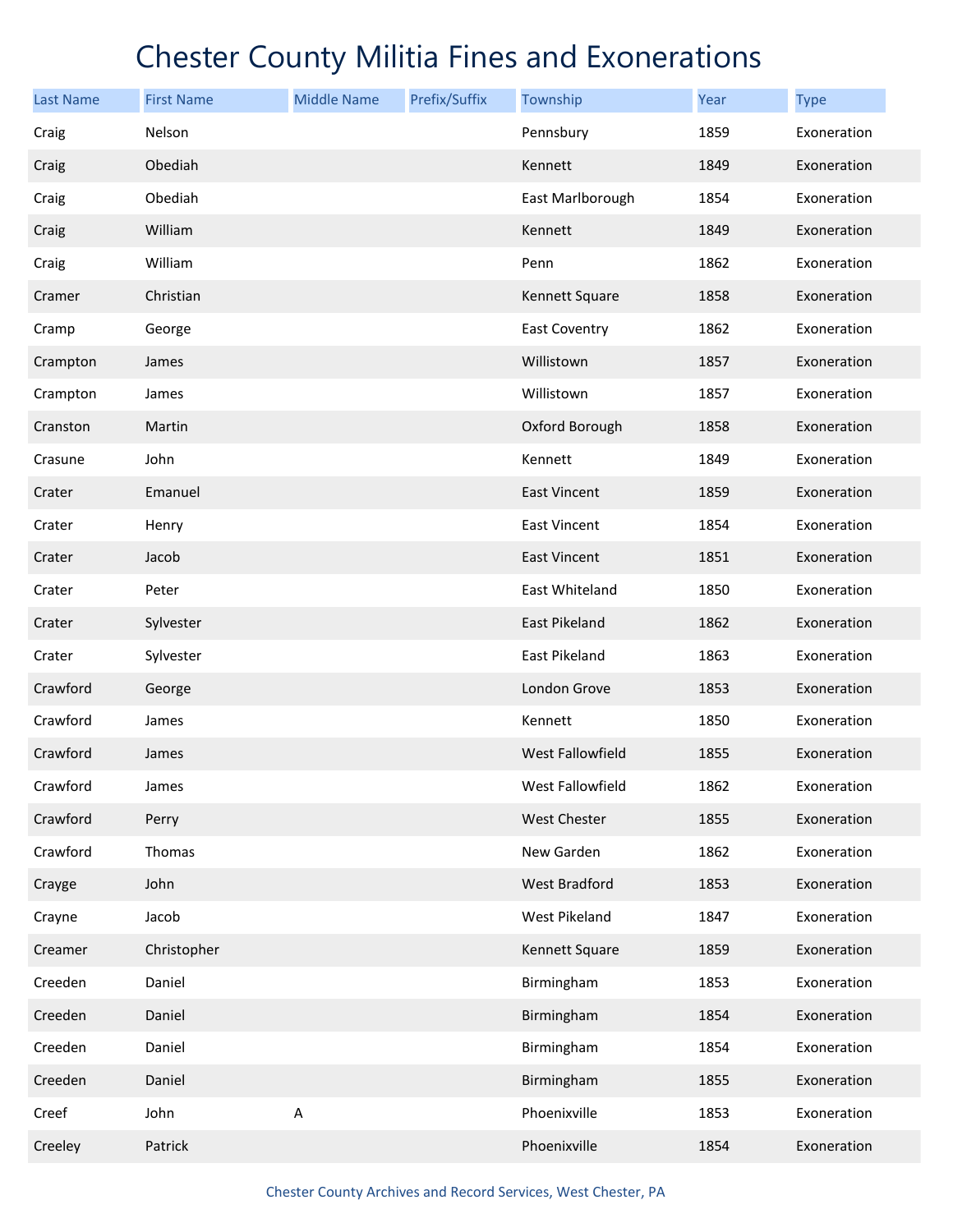| <b>Last Name</b> | <b>First Name</b> | <b>Middle Name</b>        | Prefix/Suffix | Township             | Year    | <b>Type</b>  |
|------------------|-------------------|---------------------------|---------------|----------------------|---------|--------------|
| Creeley          | Samuel            |                           |               | Easttown             | 1850    | Exoneration  |
| Creely           | Patrick           |                           |               | Phoenixville         | 1855    | Exoneration  |
| Cremer           | Windle            |                           |               | <b>West Nantmeal</b> | 1852    | Exoneration  |
| Crepps           | John              |                           |               | East Whiteland       | 1856    | Exoneration  |
| Cresswell        | Samuel            | В                         |               | Londonderry          | 1862    | Exoneration  |
| Cresswell        | William           |                           |               | Londonderry          | 1858    | Exoneration  |
| Creswell         | George            |                           |               | West Fallowfield     | 1850    | Exoneration  |
| Creswell         | George            |                           |               | West Fallowfield     | 1858    | Exoneration  |
| Creswell         | Samuel            |                           |               | West Nantmeal        | 1857    | Militia List |
| Creswell         | Samuel            | ${\sf M}$                 |               | <b>West Nantmeal</b> | 1853    | Militia List |
| Creswell         | Samuel            | M                         |               | <b>West Nantmeal</b> | 1858    | Militia List |
| Criley           | Henry             |                           |               | Honeybrook           | 1857    | Exoneration  |
| Criley           | John              |                           |               | Sadsbury             | 1850    | Exoneration  |
| Criley           | Samuel            |                           |               | Sadsbury             | 1850    | Exoneration  |
| Crim             | John              | $\boldsymbol{\mathsf{H}}$ |               | <b>West Nantmeal</b> | 1852    | Exoneration  |
| Crisman          | Jacob             |                           |               | <b>East Nantmeal</b> | 1856    | Exoneration  |
| Crisswell        | John              |                           |               | Londonderry          | 1850    | Exoneration  |
| Crisswiler       | John              |                           |               | <b>West Nantmeal</b> | 1850    | Exoneration  |
| Cristle          | John              |                           |               | <b>West Pikeland</b> | 1862    | Exoneration  |
| Cristwiler       | Henry             |                           |               | <b>West Nantmeal</b> | 1853    | Militia List |
| Cristwiler       | Henry             |                           |               | <b>West Nantmeal</b> | 1853    | Exoneration  |
| Cristwiler       | Henry             |                           |               | <b>West Nantmeal</b> | 1856    | Militia List |
| Cristwiler       | Henry             |                           |               | <b>West Nantmeal</b> | 1857    | Militia List |
| Cristwiler       | John              |                           |               | <b>West Nantmeal</b> | 1849    | Exoneration  |
| Cristy           | Joseph            |                           |               | West Goshen          | 1850    | Exoneration  |
| Criswell         | Johnson           |                           |               | <b>Upper Oxford</b>  | 1862    | Exoneration  |
| Criswell         | William           |                           |               | Londonderry          | 1857    | Exoneration  |
| Croak            | John              |                           |               | West Marlborough     | Undated | Exoneration  |
| Croasier         | John              |                           |               | Kennett              | 1850    | Exoneration  |
| Crofford         | Joseph            |                           |               | Lower Oxford         | 1849    | Exoneration  |
| Croford          | James             |                           |               | West Fallowfield     | 1853    | Exoneration  |
| Crompton         | William           |                           |               | Franklin             | 1857    | Exoneration  |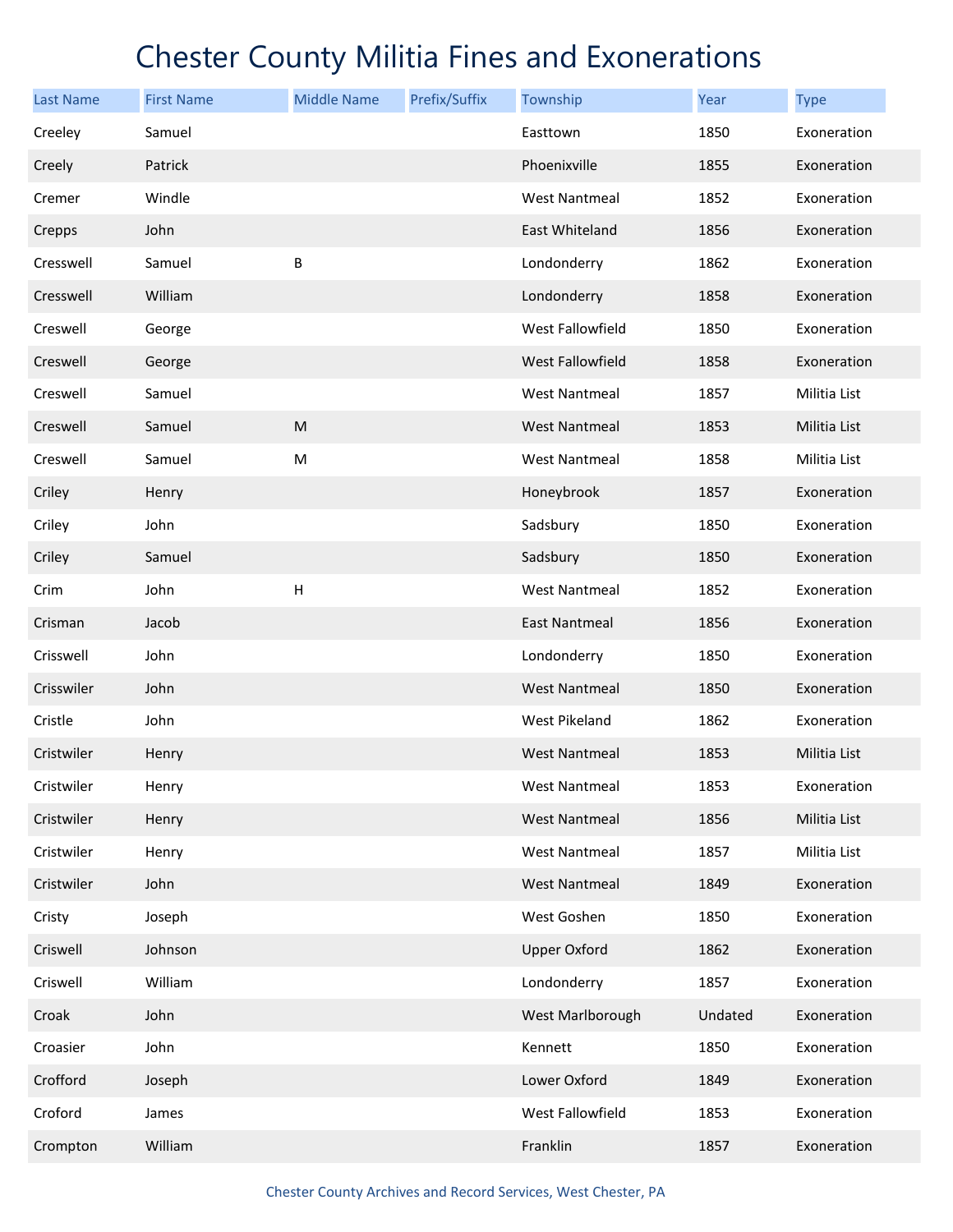| <b>Last Name</b> | <b>First Name</b> | <b>Middle Name</b> | Prefix/Suffix | Township             | Year | <b>Type</b> |
|------------------|-------------------|--------------------|---------------|----------------------|------|-------------|
| Cronan           | Marshall          |                    |               | East Bradford        | 1855 | Exoneration |
| Crooks           | Mathew            |                    |               | East Whiteland       | 1848 | Exoneration |
| Crooks           | Nathan            |                    |               | Tredyffrin           | 1848 | Exoneration |
| Crooks           | Samuel            |                    |               | East Caln            | 1853 | Exoneration |
| Crooks           | William           |                    |               | Penn                 | 1850 | Exoneration |
| Cropin           | Anthony           |                    |               | East Marlborough     | 1857 | Exoneration |
| Cropin           | Josiah            | B                  |               | West Fallowfield     | 1857 | Exoneration |
| Cropper          | William           |                    |               | <b>Upper Oxford</b>  | 1850 | Exoneration |
| Crosby           | David             |                    |               | <b>East Coventry</b> | 1853 | Exoneration |
| Crosby           | David             | $\sf H$            |               | Lower Oxford         | 1857 | Exoneration |
| Crosby           | David             | W                  |               | Lower Oxford         | 1858 | Exoneration |
| Crosby           | Lot               |                    |               | <b>East Nantmeal</b> | 1850 | Exoneration |
| Crosby           | Lot               |                    |               | <b>East Coventry</b> | 1853 | Exoneration |
| Crosby           | Lott              |                    |               | Warwick              | 1862 | Exoneration |
| Crosen           | Edward            |                    |               | Kennett              | 1849 | Exoneration |
| Croshon          | Edward            |                    |               | East Marlborough     | 1860 | Exoneration |
| Crosier          | John              | ${\sf M}$          |               | Kennett              | 1853 | Exoneration |
| Crosley          | Samuel            |                    |               | Birmingham           | 1854 | Exoneration |
| Crosley          | Samuel            |                    |               | Birmingham           | 1857 | Exoneration |
| Crosley          | Thomas            |                    |               | Valley               | 1853 | Exoneration |
| Croson           | John              |                    |               | London Britain       | 1853 | Exoneration |
| Crossan          | Wallace           | Υ                  |               | London Britain       | 1859 | Exoneration |
| Crossan          | Wallace           | Υ                  |               | London Britain       | 1860 | Exoneration |
| Crossen          | E                 |                    |               | New Garden           | 1853 | Exoneration |
| Crossen          | Josiah            |                    |               | West Fallowfield     | 1849 | Exoneration |
| Crossen          | Lemon             |                    |               | New Garden           | 1854 | Exoneration |
| Crossgrove       | John              |                    |               | Phoenixville         | 1853 | Exoneration |
| Crossman         | E                 | $\sf H$            |               | <b>West Chester</b>  | 1862 | Exoneration |
| Crosson          | Anthony           |                    |               | East Marlborough     | 1855 | Exoneration |
| Crosson          | James             |                    |               | Phoenixville         | 1853 | Exoneration |
| Crouin           | Michael           |                    |               | East Bradford        | 1862 | Exoneration |
| Crous            | Samuel            |                    |               | Honeybrook           | 1850 | Exoneration |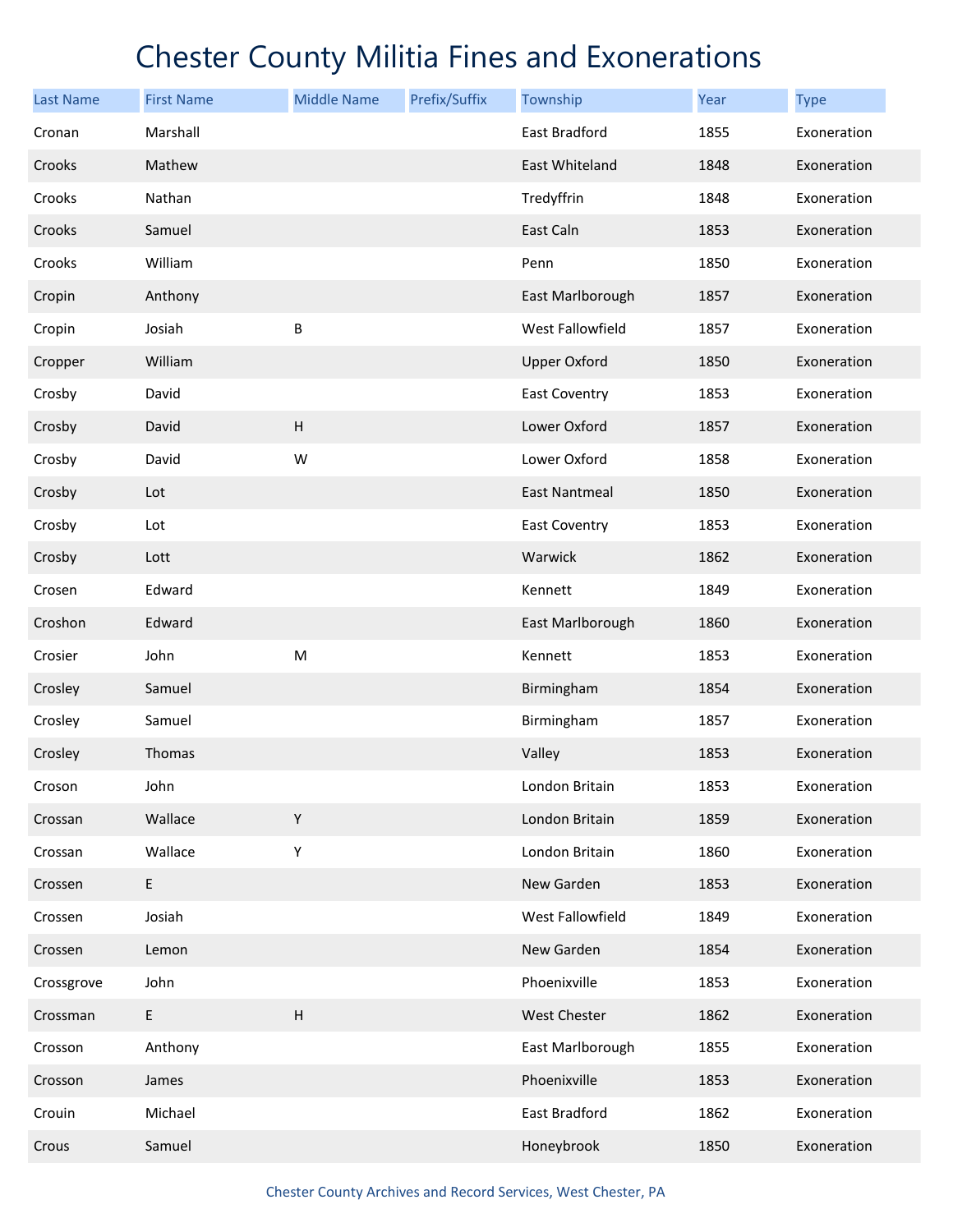| <b>Last Name</b> | <b>First Name</b> | <b>Middle Name</b> | Prefix/Suffix | Township             | Year | <b>Type</b>  |
|------------------|-------------------|--------------------|---------------|----------------------|------|--------------|
| Crouse           | Levi              | К                  |               | <b>West Nantmeal</b> | 1849 | Exoneration  |
| Crow             | George            |                    |               | Wallace              | 1858 | Militia List |
| Crow             | George            |                    |               | Wallace              | 1858 | Exoneration  |
| Crowel           | Robert            |                    |               | East Nottingham      | 1856 | Exoneration  |
| Crowell          | John              |                    |               | West Chester         | 1850 | Exoneration  |
| Crowford         | Samuel            |                    |               | Kennett              | 1849 | Exoneration  |
| Crowl            | Alexander         |                    |               | East Nottingham      | 1853 | Militia List |
| Crowl            | Alexander         |                    |               | Elk                  | 1862 | Exoneration  |
| Crowl            | David             |                    |               | New London           | 1853 | Exoneration  |
| Crowl            | Isaac             | W                  |               | East Nottingham      | 1862 | Exoneration  |
| Crowl            | James             |                    |               | East Nottingham      | 1863 | Exoneration  |
| Crowl            | James             | L                  |               | East Nottingham      | 1850 | Exoneration  |
| Crowl            | James             | S                  |               | East Nottingham      | 1849 | Exoneration  |
| Crowl            | James             | $\sf S$            |               | East Nottingham      | 1855 | Exoneration  |
| Crowl            | John              | A                  |               | East Nottingham      | 1853 | Militia List |
| Crowly           | Levi              |                    |               | East Vincent         | 1858 | Exoneration  |
| Crowser          | William           |                    |               | East Pikeland        | 1862 | Exoneration  |
| Crowsley         | Henry             |                    |               | Warwick              | 1862 | Exoneration  |
| Crowther         | William           |                    |               | Wallace              | 1853 | Exoneration  |
| Crumpton         | Henry             |                    |               | Londonderry          | 1853 | Exoneration  |
| Cuff             | James             |                    |               | Phoenixville         | 1850 | Exoneration  |
| Culey            | John              |                    |               | Honeybrook           | 1855 | Exoneration  |
| Culing           | Charles           |                    |               | East Bradford        | 1862 | Exoneration  |
| Cull             | John              |                    |               | Tredyffrin           | 1848 | Exoneration  |
| Cullen           | John              |                    |               | Phoenixville         | 1854 | Exoneration  |
| Cullen           | Patrick           |                    |               | Phoenixville         | 1853 | Exoneration  |
| Culley           | William           |                    |               | East Vincent         | 1849 | Exoneration  |
| Culley           | William           |                    |               | East Vincent         | 1855 | Exoneration  |
| Cullin           | John              |                    | Dec'd         | Phoenixville         | 1862 | Exoneration  |
| Culp             | Auustes           |                    |               | Birmingham           | 1863 | Exoneration  |
| Culp             | John              |                    |               | East Pikeland        | 1863 | Exoneration  |
| Culton           | John              | G                  |               | West Pikeland        | 1855 | Exoneration  |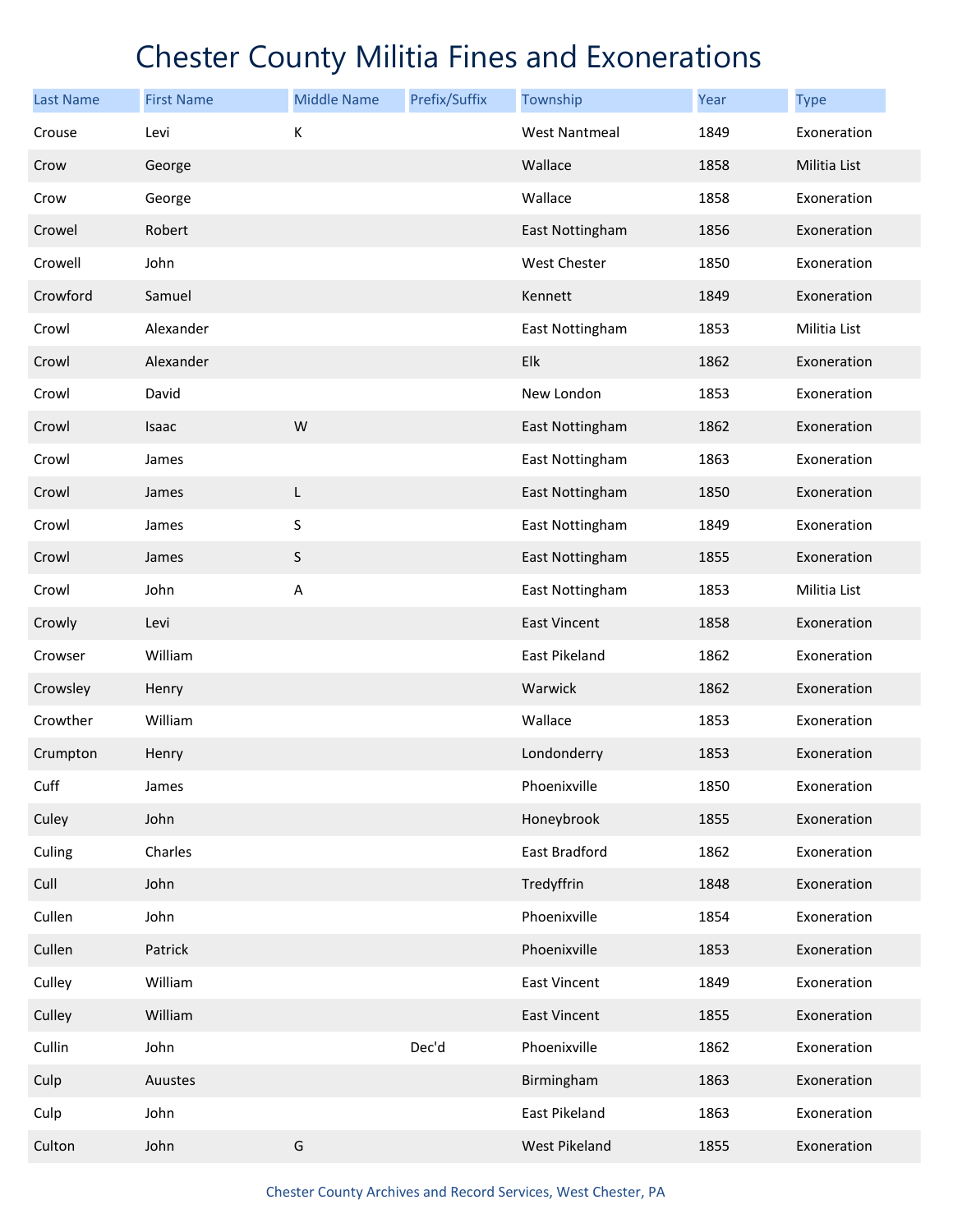| Last Name      | <b>First Name</b> | <b>Middle Name</b> | Prefix/Suffix | Township                | <b>Year</b> | <b>Type</b> |
|----------------|-------------------|--------------------|---------------|-------------------------|-------------|-------------|
| Cumber         | John              |                    |               | Phoenixville            | 1850        | Exoneration |
| Cummansky      | Patrick           |                    |               | Phoenixville            | 1850        | Exoneration |
| Cummings       | James             |                    |               | Highland                | 1860        | Exoneration |
| Cummings       | John              |                    |               | Newlin                  | 1855        | Exoneration |
| Cummings       | John              |                    |               | Newlin                  | 1856        | Exoneration |
| <b>Cummins</b> | John              |                    |               | <b>West Chester</b>     | 1862        | Exoneration |
| Cummins        | Levi              |                    |               | East Whiteland          | 1849        | Exoneration |
| Cummins        | Levi              |                    |               | East Whiteland          | 1850        | Exoneration |
| Cummins        | Levi              |                    |               | East Whiteland          | 1852        | Exoneration |
| Cummins        | Mahlon            |                    |               | <b>West Bradford</b>    | 1860        | Exoneration |
| Cumskey        | William           |                    |               | East Whiteland          | 1850        | Exoneration |
| Cuney          | John              |                    |               | <b>West Chester</b>     | 1853        | Exoneration |
| Cungle         | <b>Byard</b>      |                    |               | New Garden              | 1850        | Exoneration |
| Cuningham      | James             | Elton              |               | West Marlborough        | 1851        | Exoneration |
| Cuningham      | John              |                    |               | London Grove            | 1850        | Exoneration |
| Cuningham      | John              |                    |               | London Grove            | 1850        | Exoneration |
| Cuningham      | John              | Ε                  |               | London Grove            | 1853        | Exoneration |
| Cuningham      | John              | F                  |               | New London              | 1849        | Exoneration |
| Cuningham      | Stephen           |                    |               | West Fallowfield        | 1852        | Exoneration |
| Cuninham       | Stephen           |                    |               | <b>East Fallowfield</b> | 1854        | Exoneration |
| Cunningham     | Elton             |                    |               | West Marlborough        | 1855        | Exoneration |
| Cunningham     | James             |                    |               | East Bradford           | 1853        | Exoneration |
| Cunningham     | James             |                    |               | East Fallowfield        | 1854        | Exoneration |
| Cunningham     | Robert            |                    |               | West Fallowfield        | 1850        | Exoneration |
| Cunningham     | Robert            |                    |               | Oxford Borough          | 1857        | Exoneration |
| Cunningham     | Robert            |                    |               | London Grove            | 1863        | Exoneration |
| Cunningham     | Stephen           |                    |               | West Marlborough        | 1849        | Exoneration |
| Cunningham     | Stephen           |                    |               | West Fallowfield        | 1849        | Exoneration |
| Cunningham     | Stephen           |                    |               | East Fallowfield        | 1853        | Exoneration |
| Cunningham     | Thomas            |                    |               | East Bradford           | 1862        | Exoneration |
| Curell         | Alford            |                    |               | Pennsbury               | 1850        | Exoneration |
| Curns          | Dixon             |                    |               | Kennett                 | 1850        | Exoneration |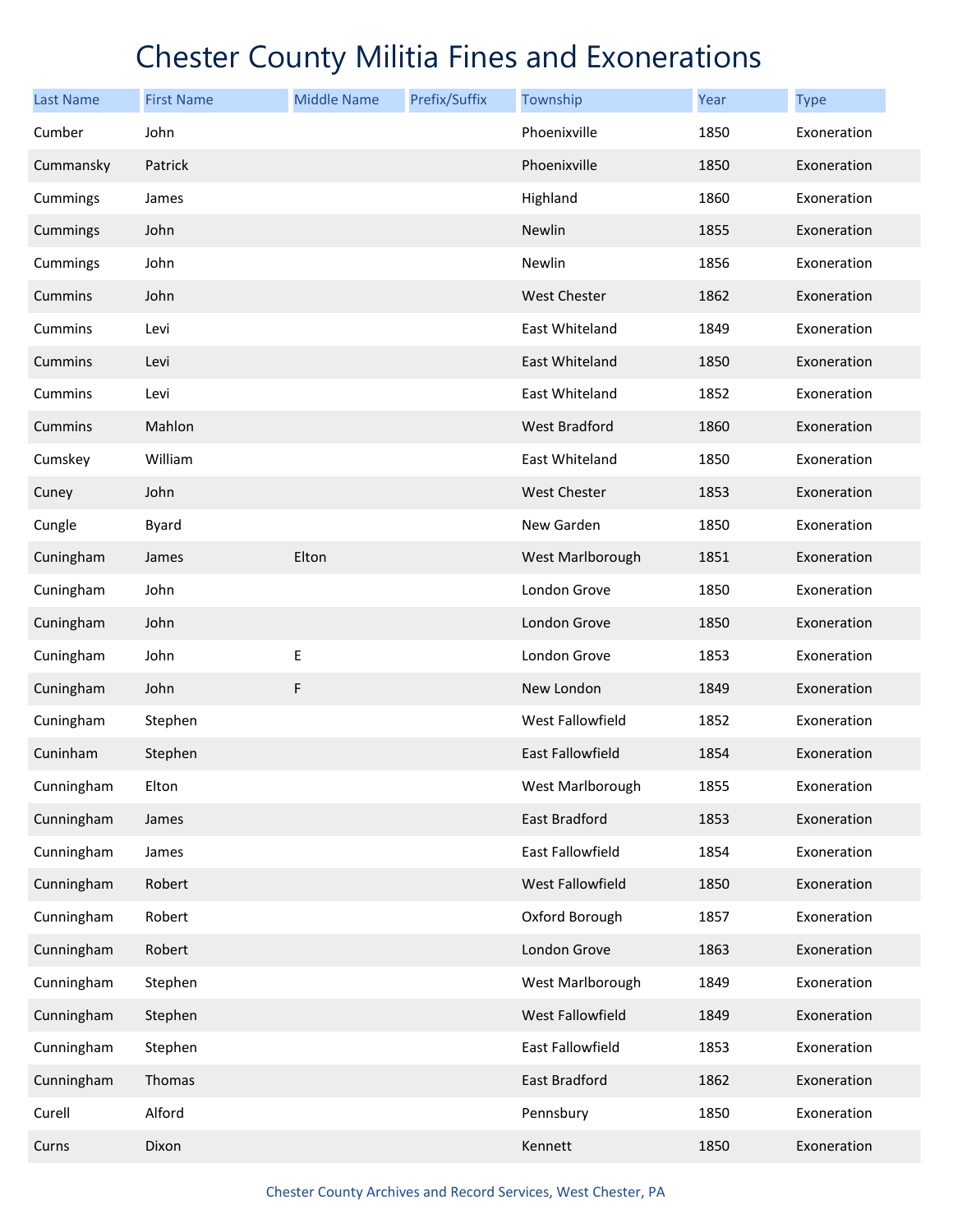| <b>Last Name</b> | <b>First Name</b> | <b>Middle Name</b> | Prefix/Suffix | Township             | Year | <b>Type</b>  |
|------------------|-------------------|--------------------|---------------|----------------------|------|--------------|
| Currey           | James             |                    |               | <b>East Vincent</b>  | 1855 | Exoneration  |
| Currie           | John              |                    |               | <b>West Vincent</b>  | 1859 | Exoneration  |
| Curry            | James             |                    |               | East Brandywine      | 1854 | Exoneration  |
| Curry            | James             |                    |               | London Britain       | 1862 | Exoneration  |
| Curry            | John              |                    |               | East Nottingham      | 1849 | Exoneration  |
| Curry            | John              |                    |               | East Pikeland        | 1860 | Exoneration  |
| Cusicks          | John              |                    |               | Kennett              | 1850 | Exoneration  |
| Cuttell          | William           |                    |               | Wallace              | 1853 | Exoneration  |
| Cuzgrove         | David             |                    |               | Phoenixville         | 1850 | Exoneration  |
| Cyder            | George            |                    |               | Penn                 | 1853 | Exoneration  |
| Dague            | David             |                    |               | West Caln            | 1854 | Exoneration  |
| Dailey           | Henry             |                    |               | Phoenixville         | 1850 | Exoneration  |
| Dailey           | John              |                    |               | East Marlborough     | 1853 | Exoneration  |
| Dailey           | <b>Myers</b>      |                    |               | Birmingham           | 1857 | Exoneration  |
| Dailey           | Thomas            | S                  |               | <b>West Vincent</b>  | 1847 | Exoneration  |
| Daily            | Hugh              |                    |               | Charlestown          | 1850 | Exoneration  |
| Daily            | James             |                    |               | Phoenixville         | 1858 | Exoneration  |
| Daily            | James             |                    |               | East Whiteland       | 1858 | Exoneration  |
| Daily            | Lewis             |                    |               | Birmingham           | 1850 | Exoneration  |
| Daily            | Michael           |                    |               | Phoenixville         | 1850 | Exoneration  |
| Daily            | Peter             |                    |               | Phoenixville         | 1850 | Exoneration  |
| Daily            | William           | L                  |               | Birmingham           | 1850 | Exoneration  |
| Daine            | John              |                    |               | <b>West Nantmeal</b> | 1853 | Militia List |
| Daley            | John              |                    |               | Kennett              | 1854 | Exoneration  |
| Dallas           | Ephraim           |                    |               | East Marlborough     | 1850 | Exoneration  |
| Daller           | William           | L                  |               | East Caln            | 1856 | Exoneration  |
| Dalling          | William           |                    |               | West Chester         | 1855 | Exoneration  |
| Dammund          | Jackson           |                    |               | West Marlborough     | 1857 | Exoneration  |
| Damon            | Lorensa           |                    |               | Kennett              | 1849 | Exoneration  |
| Dampman          | David             |                    |               | <b>West Nantmeal</b> | 1857 | Militia List |
| Dampman          | David             |                    |               | <b>West Nantmeal</b> | 1858 | Militia List |
| Dampman          | Evan              |                    |               | Warwick              | 1850 | Exoneration  |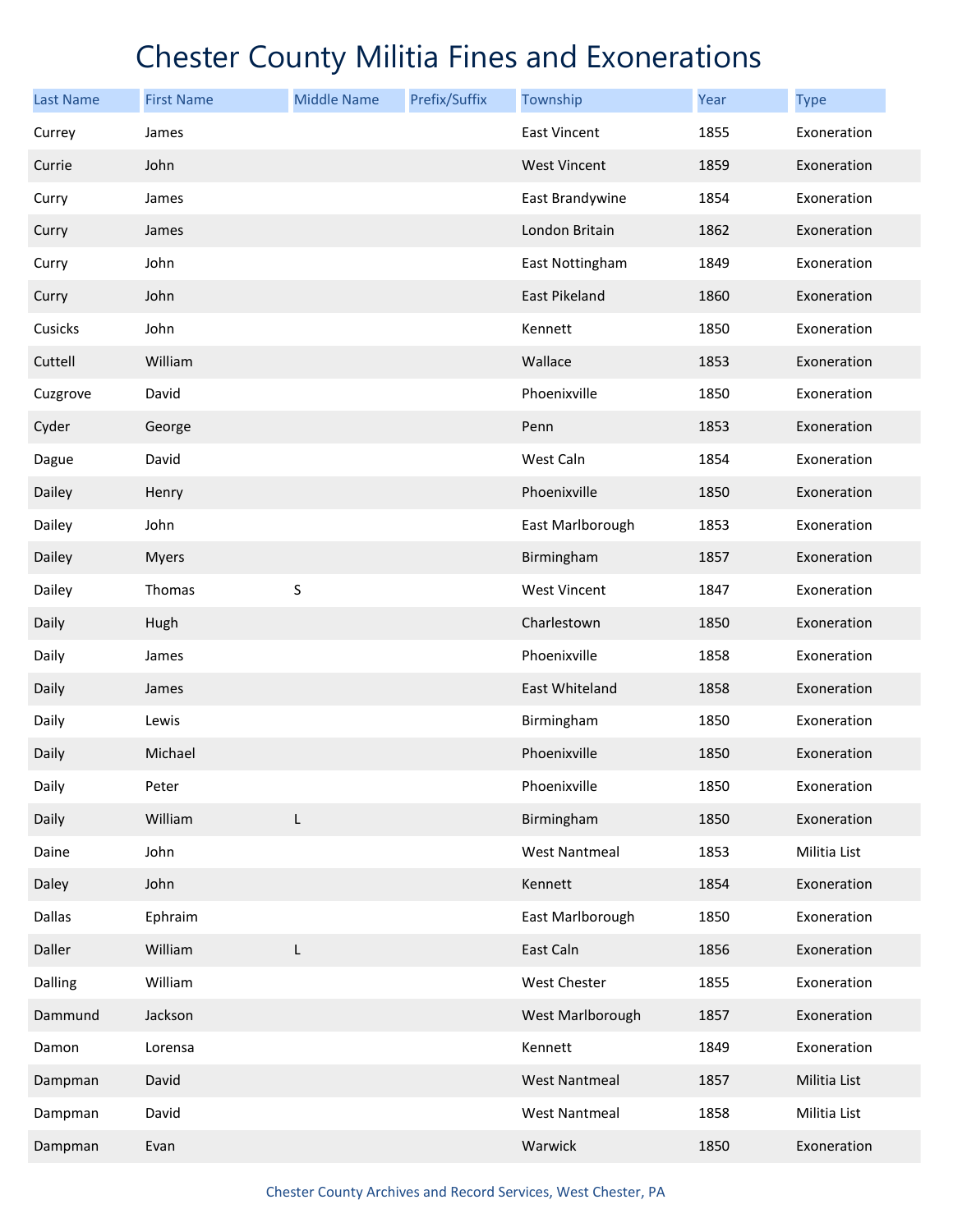| <b>Last Name</b> | <b>First Name</b> | <b>Middle Name</b> | Prefix/Suffix | Township             | Year | <b>Type</b>  |
|------------------|-------------------|--------------------|---------------|----------------------|------|--------------|
| Dampman          | Evan              |                    |               | <b>West Nantmeal</b> | 1853 | Militia List |
| Dampman          | John              |                    |               | <b>West Nantmeal</b> | 1850 | Exoneration  |
| Dampman          | John              |                    |               | <b>West Nantmeal</b> | 1853 | Militia List |
| Dampman          | John              |                    |               | <b>West Nantmeal</b> | 1856 | Militia List |
| Dampman          | John              |                    |               | <b>West Nantmeal</b> | 1857 | Militia List |
| Dampman          | John              |                    |               | <b>West Nantmeal</b> | 1858 | Militia List |
| Dampman          | Peter             |                    |               | Honeybrook           | 1857 | Exoneration  |
| Danbury          | William           | ${\sf R}$          |               | Elk                  | 1859 | Exoneration  |
| Dance            | Cliften           | B                  |               | Penn                 | 1858 | Exoneration  |
| Dance            | David             |                    |               | Franklin             | 1853 | Exoneration  |
| Dance            | David             |                    |               | London Grove         | 1853 | Exoneration  |
| Dance            | Gibbert           |                    | Dec'd         | New London           | 1853 | Exoneration  |
| Dance            | John              |                    |               | New London           | 1849 | Exoneration  |
| Dance            | John              |                    |               | Lower Oxford         | 1850 | Exoneration  |
| Dance            | Joseph            |                    |               | <b>Upper Oxford</b>  | 1860 | Exoneration  |
| Dance            | Robert            |                    | Dec'd         | Franklin             | 1858 | Exoneration  |
| Dane             | William           |                    |               | East Whiteland       | 1856 | Exoneration  |
| Danfield         | Joseph            |                    |               | Sadsbury             | 1856 | Exoneration  |
| Danfield         | Samuel            |                    |               | West Vincent         | 1850 | Exoneration  |
| Danfield         | William           |                    |               | <b>East Nantmeal</b> | 1847 | Exoneration  |
| Danfield         | William           |                    |               | East Nantmeal        | 1848 | Exoneration  |
| Daniel           | Thomas            |                    |               | Willistown           | 1853 | Exoneration  |
| Dankillman       | Phillip           |                    |               | East Brandywine      | 1858 | Militia List |
| Dankillman       | Phillip           |                    |               | East Brandywine      | 1859 | Militia List |
| Dankillman       | Phillip           |                    |               | East Brandywine      | 1860 | Militia List |
| Dankillman       | Phillip           |                    |               | East Brandywine      | 1862 | Militia List |
| Dankilman        | John              |                    |               | East Brandywine      | 1855 | Militia List |
| Dankilman        | Phillip           |                    |               | East Brandywine      | 1855 | Militia List |
| Dankilman        | Phillip           |                    |               | East Brandywine      | 1857 | Militia Tax  |
| Dare             | Joseph            |                    |               | Phoenixville         | 1853 | Exoneration  |
| Dare             | William           | G                  |               | Phoenixville         | 1853 | Exoneration  |
| Darkin           | John              |                    |               | Phoenixville         | 1850 | Exoneration  |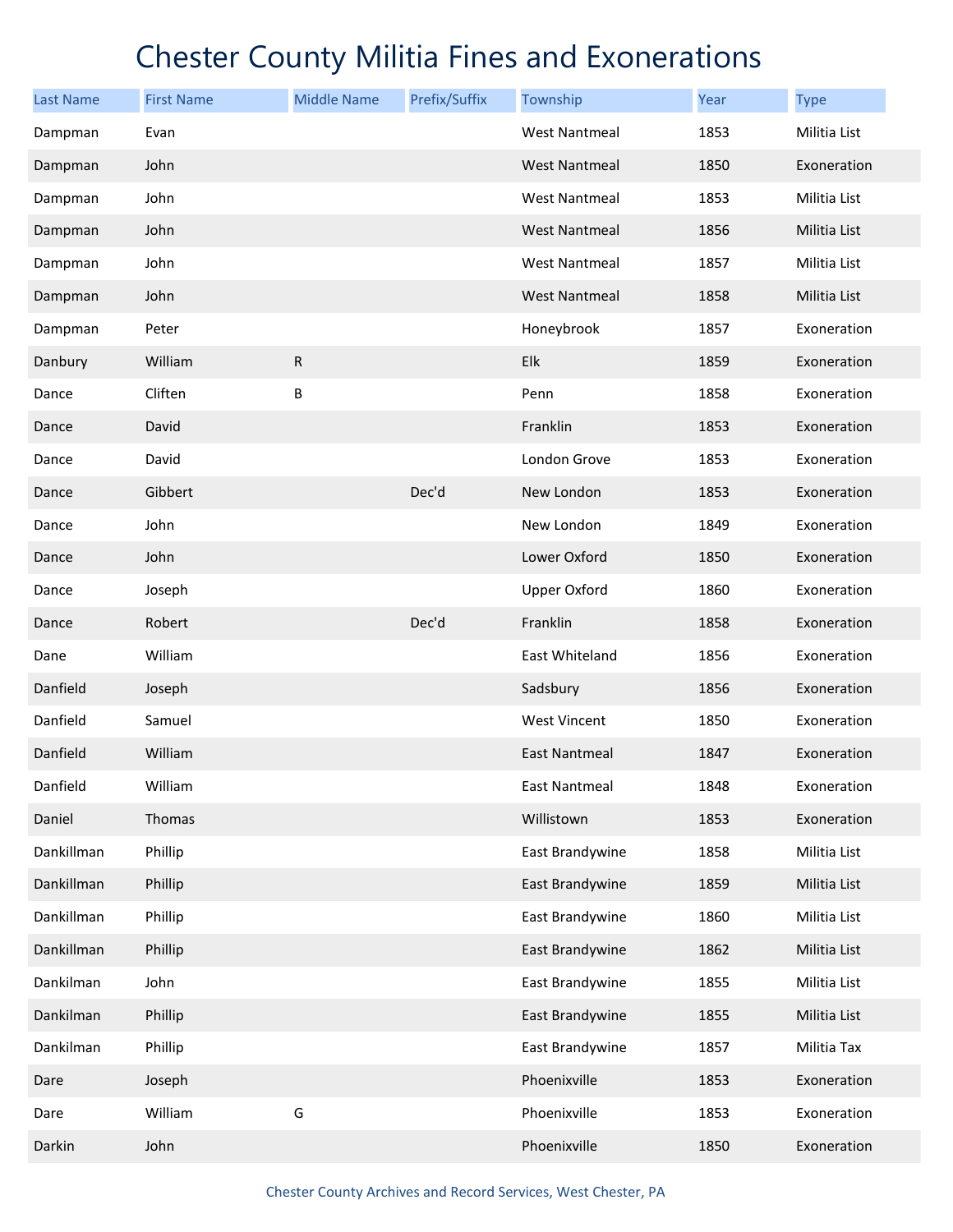| <b>Last Name</b> | <b>First Name</b> | <b>Middle Name</b> | Prefix/Suffix | Township             | Year | <b>Type</b>  |
|------------------|-------------------|--------------------|---------------|----------------------|------|--------------|
| Darlin           | John              |                    |               | West Brandywine      | 1862 | Exoneration  |
| Darlington       | Caleb             |                    |               | <b>East Bradford</b> | 1850 | Exoneration  |
| Darlington       | Chandler          |                    |               | Birmingham           | 1857 | Exoneration  |
| Darlington       | Franklin          |                    |               | Thornbury            | 1849 | Exoneration  |
| Darlington       | H                 |                    |               | Birmingham           | 1855 | Exoneration  |
| Darlington       | Holborn           |                    | Dr            | East Whiteland       | 1848 | Exoneration  |
| Darlington       | J                 | $\mathsf C$        |               | Westtown             | 1853 | Exoneration  |
| Darlington       | J                 | L                  |               | <b>West Chester</b>  | 1855 | Exoneration  |
| Darlington       | Jasper            |                    |               | <b>West Chester</b>  | 1850 | Exoneration  |
| Darlington       | Job               |                    |               | <b>West Bradford</b> | 1856 | Militia List |
| Darlington       | John              |                    |               | Kennett              | 1849 | Exoneration  |
| Darlington       | John              |                    |               | East Brandywine      | 1857 | Militia Tax  |
| Darlington       | John              |                    |               | East Brandywine      | 1858 | Militia List |
| Darlington       | John              |                    |               | East Brandywine      | 1859 | Militia List |
| Darlington       | John              |                    |               | East Brandywine      | 1860 | Militia List |
| Darlington       | Joseph            |                    |               | Westtown             | 1849 | Exoneration  |
| Darlington       | Milton            |                    |               | West Marlborough     | 1849 | Exoneration  |
| Darlington       | Milton            |                    |               | West Marlborough     | 1850 | Exoneration  |
| Darlington       | Richard           |                    | Jr            | West Marlborough     | 1856 | Exoneration  |
| Darlington       | Robert            |                    |               | Sadsbury             | 1853 | Exoneration  |
| Darlington       | Samuel            | С                  |               | Westtown             | 1854 | Exoneration  |
| Darlington       | Thomas            | $\sf B$            |               | East Bradford        | 1862 | Exoneration  |
| Darlington       | William           |                    |               | Thornbury            | 1858 | Exoneration  |
| Darlington       | William           | ${\sf P}$          |               | Thornbury            | 1855 | Exoneration  |
| Darmit           | Edward            |                    |               | Kennett              | 1849 | Exoneration  |
| Dasy             | Jeremiah          |                    |               | West Goshen          | 1854 | Exoneration  |
| Daubman          | William           |                    |               | Phoenixville         | 1862 | Exoneration  |
| Daugharty        | Edward            |                    |               | <b>West Chester</b>  | 1855 | Exoneration  |
| Daugherty        | Charles           |                    |               | Phoenixville         | 1853 | Exoneration  |
| Daugherty        | Charles           |                    |               | Phoenixville         | 1853 | Exoneration  |
| Daugherty        | Francis           |                    |               | New Garden           | 1850 | Exoneration  |
| Daugherty        | John              |                    |               | West Whiteland       | 1853 | Exoneration  |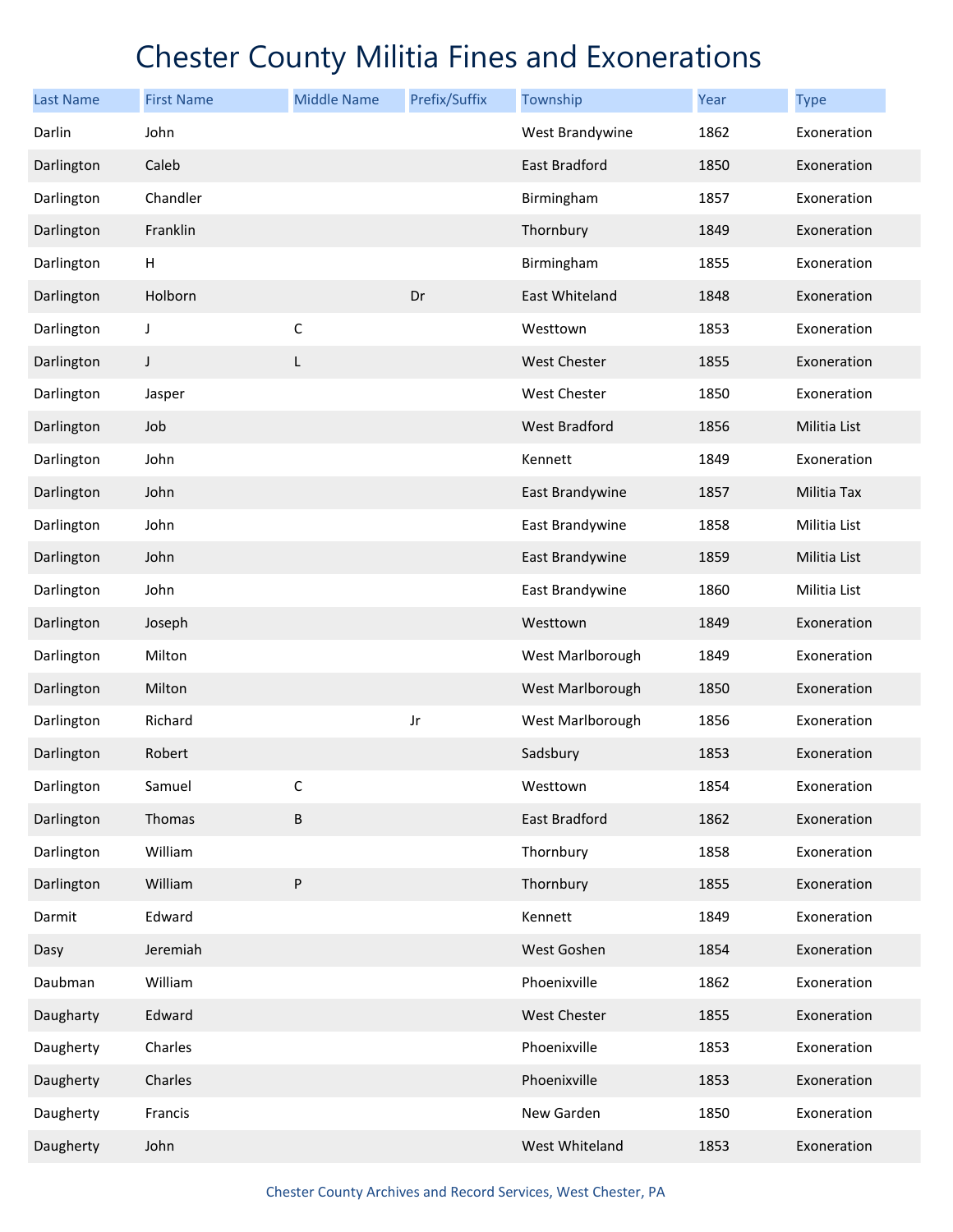| <b>Last Name</b> | <b>First Name</b> | <b>Middle Name</b> | Prefix/Suffix | Township             | Year    | <b>Type</b>  |
|------------------|-------------------|--------------------|---------------|----------------------|---------|--------------|
| Daugherty        | Michael           |                    |               | Phoenixville         | 1850    | Exoneration  |
| Daugherty        | Michael           |                    |               | London Grove         | 1850    | Exoneration  |
| Daugherty        | Michael           |                    |               | Phoenixville         | 1853    | Exoneration  |
| Daugherty        | Phillip           |                    |               | Phoenixville         | 1853    | Exoneration  |
| Dauman           | Jesse             | Τ                  |               | Wallace              | 1858    | Militia List |
| Dauman           | Jesse             | Τ                  |               | Wallace              | 1859    | Militia List |
| David            | Thomas            | Е                  |               | East Nottingham      | 1857    | Exoneration  |
| Davidhiser       | Henry             |                    |               | <b>East Pikeland</b> | 1853    | Exoneration  |
| Davidson         | Edward            |                    |               | West Marlborough     | Undated | Exoneration  |
| Davidson         | Joseph            |                    |               | West Brandywine      | 1857    | Exoneration  |
| Davidson         | Joseph            |                    |               | London Grove         | 1862    | Exoneration  |
| Davidson         | Joseph            | G                  |               | London Grove         | 1860    | Exoneration  |
| Davidson         | Samuel            |                    |               | West Brandywine      | 1852    | Exoneration  |
| Davidson         | William           |                    |               | <b>West Vincent</b>  | 1862    | Exoneration  |
| Davis            | Aaron             |                    |               | West Bradford        | 1849    | Exoneration  |
| Davis            | Aaron             | $\sf B$            |               | West Brandywine      | 1854    | Exoneration  |
| Davis            | Aaron             | B                  |               | West Brandywine      | 1857    | Exoneration  |
| Davis            | Amos              |                    |               | Valley               | 1853    | Exoneration  |
| Davis            | Amos              |                    |               | Valley               | 1857    | Exoneration  |
| Davis            | Anthony           |                    |               | Lower Oxford         | 1857    | Exoneration  |
| Davis            | Baker             |                    |               | East Bradford        | 1850    | Exoneration  |
| Davis            | Benjamin          |                    |               | <b>West Bradford</b> | 1850    | Exoneration  |
| Davis            | Bennett           |                    |               | Valley               | 1855    | Exoneration  |
| Davis            | Bennett           |                    |               | Valley               | 1857    | Exoneration  |
| Davis            | Bennett           | W                  |               | Phoenixville         | 1850    | Exoneration  |
| Davis            | Bennett           | ${\sf W}$          |               | Valley               | 1854    | Exoneration  |
| Davis            | Cephas            |                    |               | Schuylkill           | 1849    | Exoneration  |
| Davis            | Cephas            |                    |               | Phoenixville         | 1853    | Exoneration  |
| Davis            | Cephas            |                    |               | Phoenixville         | 1854    | Exoneration  |
| Davis            | Charles           |                    |               | Schuylkill           | 1848    | Exoneration  |
| Davis            | Conard            |                    |               | Uwchlan              | 1857    | Exoneration  |
| Davis            | Cyrus             |                    |               | Phoenixville         | 1853    | Exoneration  |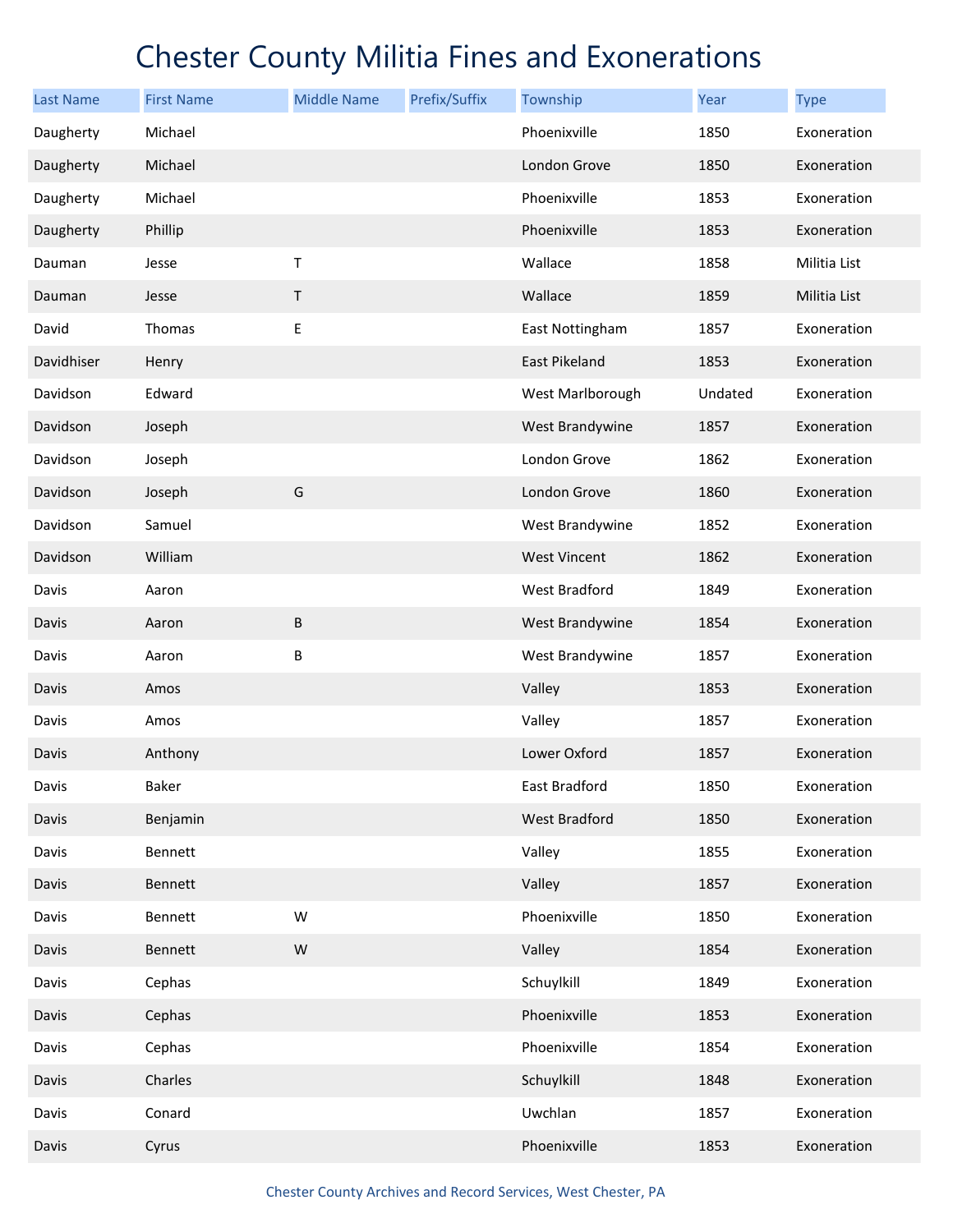| <b>Last Name</b> | <b>First Name</b> | <b>Middle Name</b> | Prefix/Suffix | Township            | Year | <b>Type</b> |
|------------------|-------------------|--------------------|---------------|---------------------|------|-------------|
| Davis            | David             |                    |               | Phoenixville        | 1853 | Exoneration |
| Davis            | Edmund            |                    |               | Easttown            | 1847 | Exoneration |
| Davis            | Edward            |                    |               | East Whiteland      | 1854 | Exoneration |
| Davis            | Edward            |                    |               | West Bradford       | 1860 | Exoneration |
| Davis            | Elias             |                    |               | West Whiteland      | 1859 | Exoneration |
| Davis            | Elisha            |                    |               | East Whiteland      | 1852 | Exoneration |
| Davis            | Ellis             |                    |               | Valley              | 1855 | Exoneration |
| Davis            | Enos              |                    |               | London Britain      | 1854 | Exoneration |
| Davis            | Evan              |                    |               | West Whiteland      | 1858 | Exoneration |
| Davis            | Evan              |                    |               | Phoenixville        | 1862 | Exoneration |
| Davis            | Franklin          |                    |               | New London          | 1853 | Exoneration |
| Davis            | Franklin          |                    |               | Lower Oxford        | 1857 | Exoneration |
| Davis            | George            |                    |               | Honeybrook          | 1854 | Exoneration |
| Davis            | George            |                    |               | Franklin            | 1857 | Exoneration |
| Davis            | George            |                    |               | East Nottingham     | 1857 | Exoneration |
| Davis            | George            | B                  |               | London Grove        | 1850 | Exoneration |
| Davis            | George            | Β                  |               | West Fallowfield    | 1853 | Exoneration |
| Davis            | George            | P                  |               | Kennett             | 1849 | Exoneration |
| Davis            | George            | P                  |               | Kennett             | 1850 | Exoneration |
| Davis            | George            | V                  |               | London Grove        | 1850 | Exoneration |
| Davis            | George            | v                  |               | West Goshen         | 1851 | Exoneration |
| Davis            | George            | ${\sf W}$          |               | West Nottingham     | 1853 | Exoneration |
| Davis            | Henry             |                    |               | West Goshen         | 1862 | Exoneration |
| Davis            | Henry             |                    |               | Phoenixville        | 1862 | Exoneration |
| Davis            | Isaac             |                    |               | West Caln           | 1862 | Exoneration |
| Davis            | Isaac             | $\sf H$            |               | Downingtown         | 1860 | Exoneration |
| Davis            | J                 |                    |               | Penn                | 1862 | Exoneration |
| Davis            | J                 | $\sf B$            |               | <b>Upper Oxford</b> | 1861 | Exoneration |
| Davis            | Jacob             |                    |               | London Britain      | 1853 | Exoneration |
| Davis            | James             |                    |               | Phoenixville        | 1850 | Exoneration |
| Davis            | James             |                    |               | Phoenixville        | 1853 | Exoneration |
| Davis            | James             |                    |               | East Marlborough    | 1854 | Exoneration |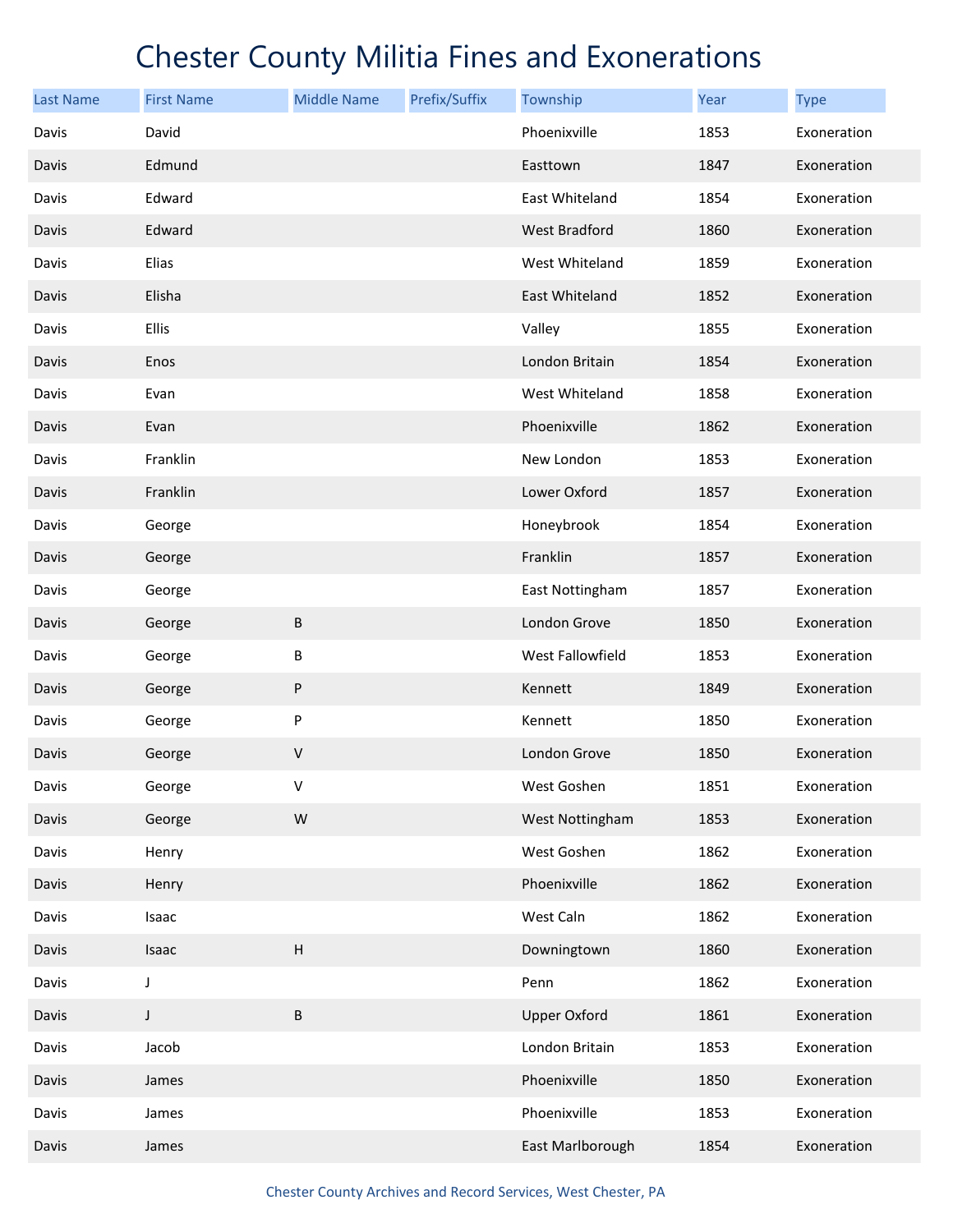| <b>Last Name</b> | <b>First Name</b> | <b>Middle Name</b> | Prefix/Suffix | Township            | Year | <b>Type</b>  |
|------------------|-------------------|--------------------|---------------|---------------------|------|--------------|
| Davis            | James             |                    |               | Phoenixville        | 1862 | Exoneration  |
| Davis            | Jason             |                    |               | West Marlborough    | 1849 | Exoneration  |
| Davis            | Jesse             |                    |               | East Whiteland      | 1848 | Exoneration  |
| Davis            | Jesse             |                    |               | East Whiteland      | 1849 | Exoneration  |
| Davis            | Jesse             |                    | Dec'd         | Tredyffrin          | 1850 | Exoneration  |
| Davis            | Jesse             |                    |               | West Whiteland      | 1853 | Exoneration  |
| Davis            | Jesse             |                    |               | West Whiteland      | 1856 | Exoneration  |
| Davis            | Jesse             |                    |               | East Marlborough    | 1862 | Exoneration  |
| Davis            | Jesse             | $\mathsf{C}$       |               | Charlestown         | 1853 | Exoneration  |
| Davis            | John              |                    |               | Tredyffrin          | 1847 | Exoneration  |
| Davis            | John              |                    |               | Uwchlan             | 1849 | Exoneration  |
| Davis            | John              |                    |               | West Brandywine     | 1850 | Exoneration  |
| Davis            | John              |                    |               | West Marlborough    | 1855 | Exoneration  |
| Davis            | John              |                    |               | East Nottingham     | 1855 | Exoneration  |
| Davis            | John              |                    |               | Birmingham          | 1855 | Exoneration  |
| Davis            | John              |                    |               | West Whiteland      | 1855 | Exoneration  |
| Davis            | John              |                    |               | West Bradford       | 1856 | Militia List |
| Davis            | John              |                    |               | Lower Oxford        | 1857 | Exoneration  |
| Davis            | John              |                    |               | London Grove        | 1857 | Exoneration  |
| Davis            | John              |                    |               | <b>West Chester</b> | 1857 | Exoneration  |
| Davis            | John              |                    |               | West Caln           | 1858 | Exoneration  |
| Davis            | John              | $\mathsf C$        |               | East Nottingham     | 1860 | Exoneration  |
| Davis            | John              | $\mathsf C$        |               | East Nottingham     | 1862 | Exoneration  |
| Davis            | John              | $\sf K$            |               | West Brandywine     | 1857 | Exoneration  |
| Davis            | John              | P                  |               | West Fallowfield    | 1850 | Exoneration  |
| Davis            | John              | ${\sf W}$          |               | West Fallowfield    | 1850 | Exoneration  |
| Davis            | John              | W                  |               | Charlestown         | 1858 | Exoneration  |
| Davis            | Joseph            |                    |               | Phoenixville        | 1850 | Exoneration  |
| Davis            | Joseph            |                    |               | West Chester        | 1862 | Exoneration  |
| Davis            | Joseph            | ${\sf M}$          |               | Honeybrook          | 1853 | Exoneration  |
| Davis            | Lewis             |                    |               | West Caln           | 1849 | Exoneration  |
| Davis            | Madison           |                    |               | Uwchlan             | 1853 | Exoneration  |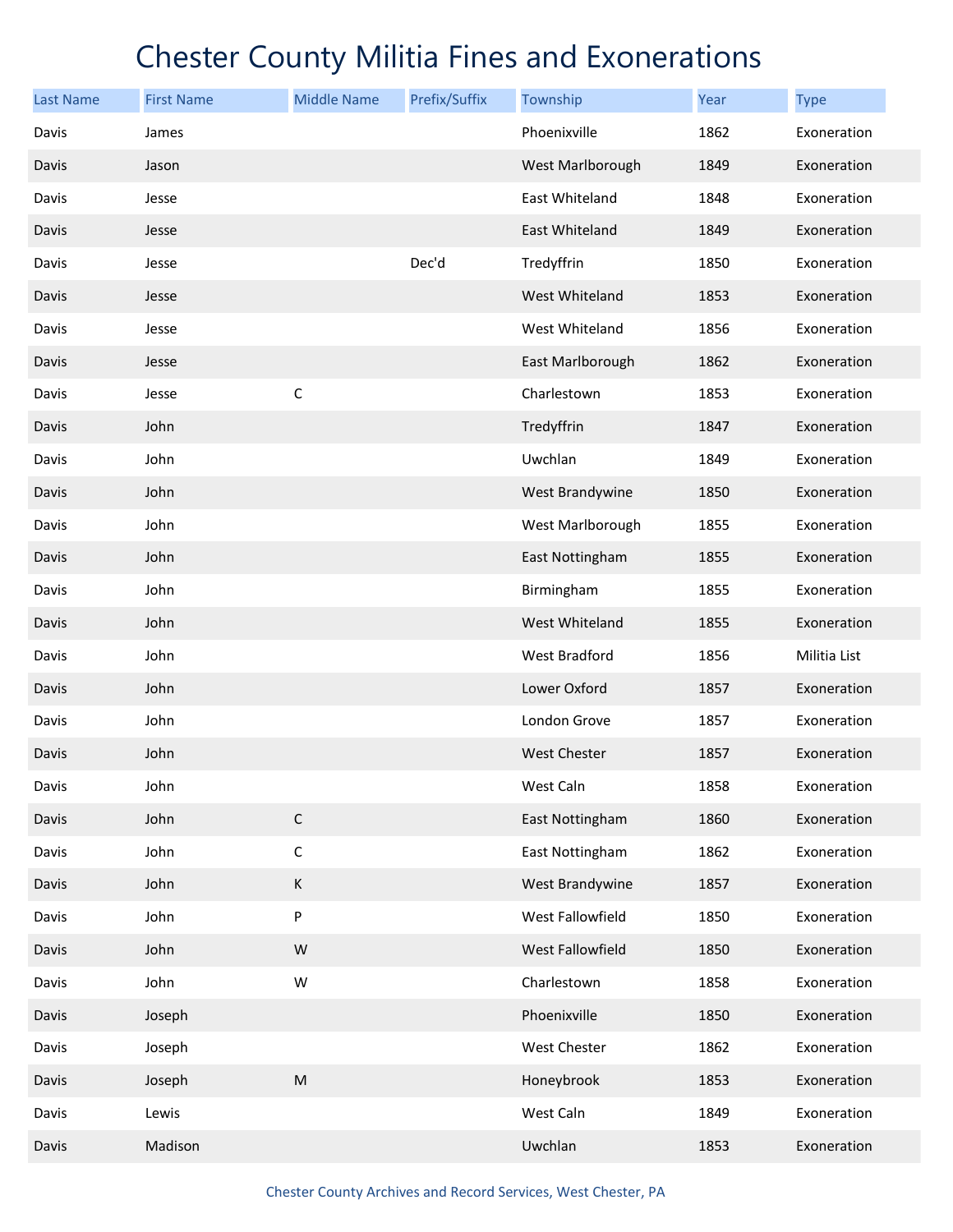| <b>Last Name</b> | <b>First Name</b> | <b>Middle Name</b> | Prefix/Suffix | Township             | Year | <b>Type</b>  |
|------------------|-------------------|--------------------|---------------|----------------------|------|--------------|
| Davis            | Marley            |                    |               | West Caln            | 1862 | Exoneration  |
| Davis            | Marshall          |                    |               | Kennett              | 1854 | Exoneration  |
| Davis            | Marshall          |                    |               | Kennett Square       | 1860 | Exoneration  |
| Davis            | $\mathsf O$       | W                  |               | <b>West Chester</b>  | 1850 | Exoneration  |
| Davis            | Oscar             | F                  |               | Charlestown          | 1847 | Exoneration  |
| Davis            | Patrick           |                    |               | Phoenixville         | 1850 | Exoneration  |
| Davis            | Peter             | S                  |               | West Pikeland        | 1860 | Exoneration  |
| Davis            | Reuben            |                    |               | <b>East Coventry</b> | 1849 | Exoneration  |
| Davis            | Rufis             |                    |               | Tredyffrin           | 1853 | Exoneration  |
| Davis            | Samuel            |                    |               | East Caln            | 1854 | Exoneration  |
| Davis            | Samuel            |                    |               | East Caln            | 1855 | Exoneration  |
| Davis            | Samuel            |                    |               | Thornbury            | 1855 | Exoneration  |
| Davis            | Samuel            |                    |               | Honeybrook           | 1857 | Exoneration  |
| Davis            | $\sf T$           |                    |               | Phoenixville         | 1853 | Exoneration  |
| Davis            | Thomas            |                    |               | Sadsbury             | 1850 | Exoneration  |
| Davis            | Thomas            |                    |               | Phoenixville         | 1853 | Exoneration  |
| Davis            | Thomas            |                    |               | Penn                 | 1854 | Exoneration  |
| Davis            | Thomas            |                    |               | Penn                 | 1856 | Exoneration  |
| Davis            | Thomas            |                    |               | Wallace              | 1858 | Militia List |
| Davis            | Thomas            |                    |               | Phoenixville         | 1862 | Exoneration  |
| Davis            | Thomas            |                    |               | East Brandywine      | 1862 | Militia List |
| Davis            | Thomas            |                    |               | West Whiteland       | 1862 | Exoneration  |
| Davis            | Thomas            |                    |               | <b>Upper Uwchlan</b> | 1863 | Exoneration  |
| Davis            | Thomas            | $\mathsf C$        |               | Elk                  | 1858 | Exoneration  |
| Davis            | Thomas            | $\mathsf C$        |               | Wallace              | 1859 | Militia List |
| Davis            | Thomas            | ${\sf W}$          |               | Sadsbury             | 1850 | Exoneration  |
| Davis            | Thomas            | W                  |               | Sadsbury             | 1853 | Exoneration  |
| Davis            | Thomas            | ${\sf W}$          |               | West Fallowfield     | 1855 | Exoneration  |
| Davis            | Townsend          |                    |               | Phoenixville         | 1862 | Exoneration  |
| Davis            | Walter            |                    |               | Valley               | 1854 | Exoneration  |
| Davis            | William           |                    |               | Tredyffrin           | 1847 | Exoneration  |
| Davis            | William           |                    |               | New London           | 1849 | Exoneration  |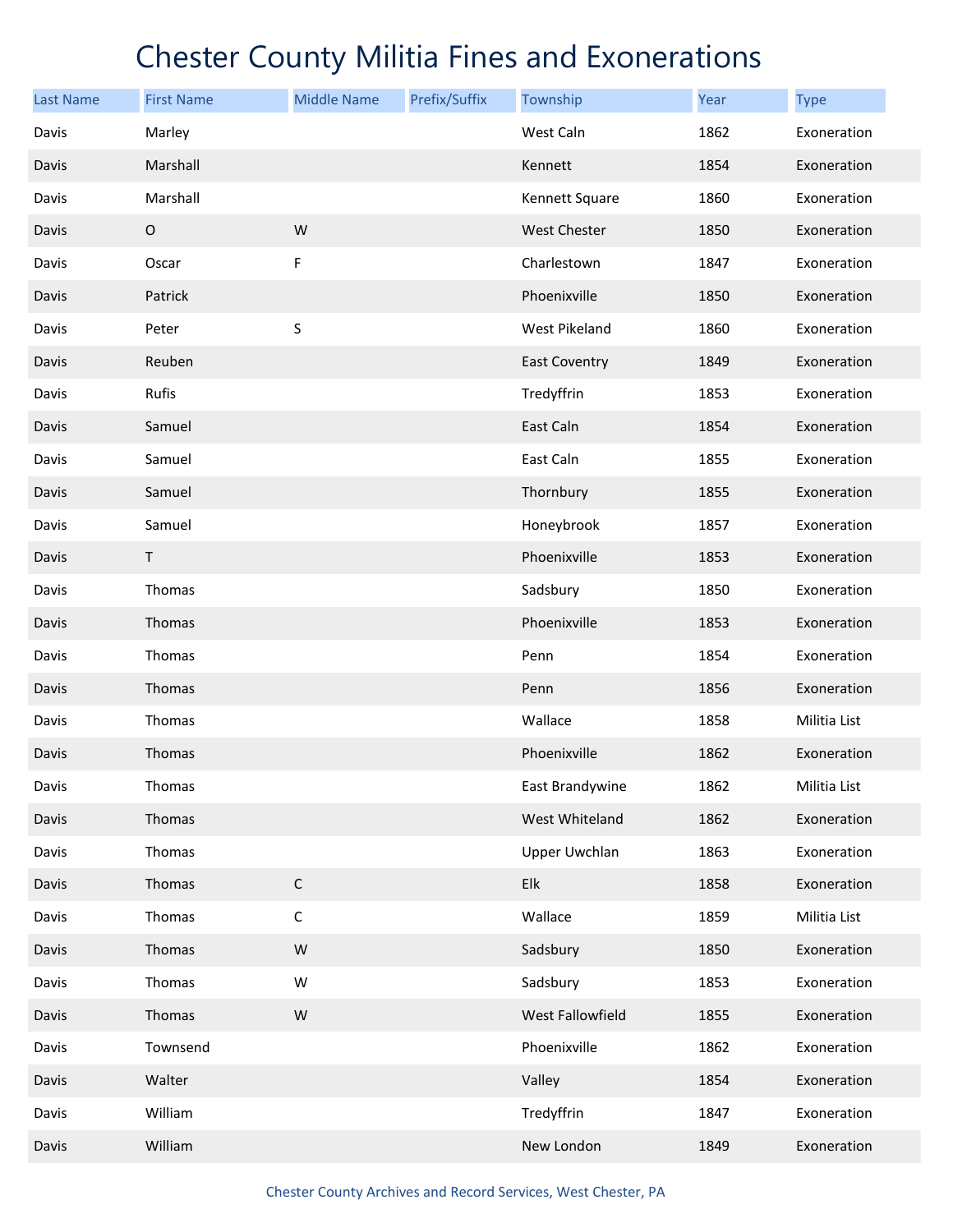| <b>Last Name</b> | <b>First Name</b> | <b>Middle Name</b> | Prefix/Suffix | Township            | Year | <b>Type</b> |
|------------------|-------------------|--------------------|---------------|---------------------|------|-------------|
| Davis            | William           |                    |               | West Bradford       | 1849 | Exoneration |
| Davis            | William           |                    |               | Charlestown         | 1853 | Exoneration |
| Davis            | William           |                    | Jr            | London Britain      | 1853 | Exoneration |
| Davis            | William           |                    |               | Charlestown         | 1854 | Exoneration |
| Davis            | William           |                    | Dr            | West Pikeland       | 1855 | Exoneration |
| Davis            | William           |                    |               | West Marlborough    | 1855 | Exoneration |
| Davis            | William           |                    |               | Charlestown         | 1858 | Exoneration |
| Davis            | William           |                    |               | Charlestown         | 1859 | Exoneration |
| Davis            | William           |                    |               | West Caln           | 1860 | Exoneration |
| Davis            | William           |                    |               | Downingtown         | 1863 | Exoneration |
| Davis            | William           | Ε                  |               | Charlestown         | 1847 | Exoneration |
| Davis            | William           | $\sf H$            |               | <b>East Vincent</b> | 1847 | Exoneration |
| Davis            | William           | H.H.               |               | Lower Oxford        | 1862 | Exoneration |
| Dawcey           | Miles             |                    |               | <b>West Chester</b> | 1862 | Exoneration |
| Dawcey           | Patrick           |                    |               | West Chester        | 1862 | Exoneration |
| Dawcey           | Patrick           |                    |               | <b>West Chester</b> | 1863 | Exoneration |
| Daws             | John              |                    |               | Phoenixville        | 1853 | Exoneration |
| Dawson           | Howard            |                    |               | East Nottingham     | 1856 | Exoneration |
| Dawson           | J                 |                    |               | Elk                 | 1862 | Exoneration |
| Dawson           | Jacob             |                    |               | Elk                 | 1859 | Exoneration |
| Dawson           | Joseph            |                    |               | Elk                 | 1859 | Exoneration |
| Dawson           | Smith             |                    |               | East Nottingham     | 1855 | Exoneration |
| Dawson           | Smith             |                    |               | Elk                 | 1859 | Exoneration |
| Dawson           | Smith             |                    |               | London Britain      | 1860 | Exoneration |
| Dawson           | William           |                    |               | Phoenixville        | 1853 | Exoneration |
| Dawson           | William           |                    | Dec'd         | Phoenixville        | 1854 | Exoneration |
| Day              | Edward            |                    |               | North Conventry     | 1848 | Exoneration |
| Day              | Edward            |                    |               | North Conventry     | 1850 | Exoneration |
| Day              | James             |                    |               | Pennsbury           | 1850 | Exoneration |
| Day              | James             |                    | $_{\rm Jr}$   | Pocopson            | 1857 | Exoneration |
| Day              | William           |                    |               | Pennsbury           | 1853 | Exoneration |
| Day              | William           |                    |               | Pennsbury           | 1854 | Exoneration |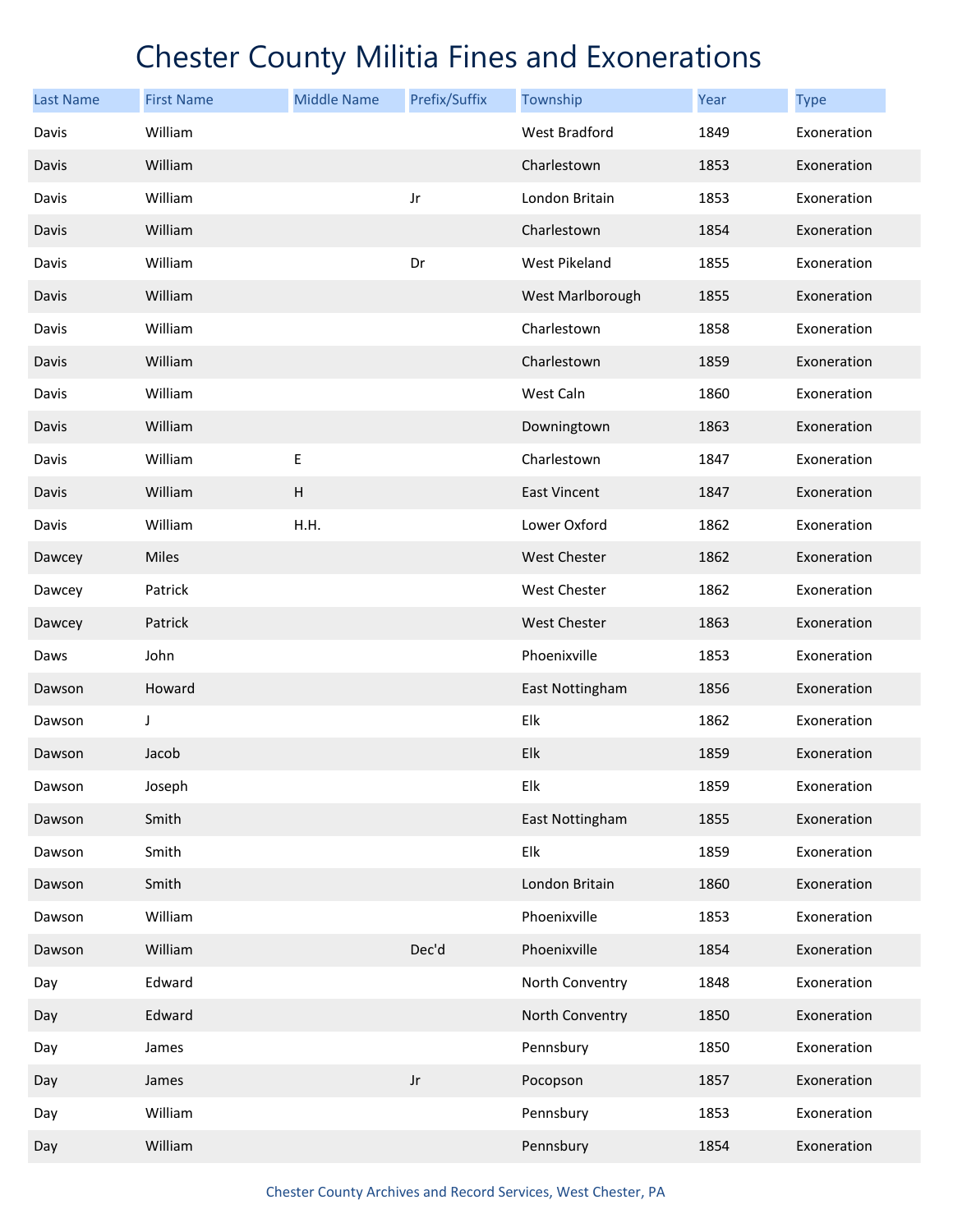| <b>Last Name</b> | <b>First Name</b> | <b>Middle Name</b> | Prefix/Suffix | Township             | Year    | <b>Type</b>  |
|------------------|-------------------|--------------------|---------------|----------------------|---------|--------------|
| Day              | William           |                    |               | Phoenixville         | 1855    | Exoneration  |
| Deagle           | Jacob             |                    |               | East Whiteland       | 1849    | Exoneration  |
| Deaker           | Antiny            |                    |               | East Brandywine      | 1860    | Militia List |
| Deam             | John              |                    |               | Uwchlan              | 1863    | Exoneration  |
| Dean             | Gideon            |                    |               | West Caln            | 1849    | Exoneration  |
| Dean             | Hugh              |                    |               | East Whiteland       | 1862    | Exoneration  |
| Dearmer          | David             |                    |               | Honeybrook           | 1860    | Exoneration  |
| Dedier           | Alben             |                    |               | East Brandywine      | 1860    | Militia List |
| Dedier           | Albert            |                    |               | East Brandywine      | 1859    | Militia List |
| Deery            | Anthony           | W                  |               | <b>West Vincent</b>  | 1857    | Exoneration  |
| Deery            | Peter             |                    |               | Charlestown          | 1855    | Exoneration  |
| Deever           | Aquila            |                    |               | West Nottingham      | 1856    | Exoneration  |
| Deever           | Lewis             | J                  |               | West Nottingham      | 1862    | Exoneration  |
| Deever           | William           |                    |               | West Nottingham      | Undated | Exoneration  |
| Defrane          | Franklin          |                    |               | North Conventry      | 1863    | Exoneration  |
| Dehaven          | Elias             |                    |               | <b>East Coventry</b> | 1849    | Exoneration  |
| Dehaven          | Elias             |                    |               | <b>East Coventry</b> | 1854    | Exoneration  |
| Dehaven          | George            |                    |               | Phoenixville         | 1855    | Exoneration  |
| Dehaven          | Mordeca           |                    |               | West Brandywine      | 1854    | Exoneration  |
| Dehaven          | Mordecai          |                    |               | East Caln            | 1849    | Exoneration  |
| Dehaven          | Valentine         |                    |               | East Coventry        | 1863    | Exoneration  |
| Dehaven          | William           |                    |               | Sadsbury             | 1850    | Exoneration  |
| Deimer           | Frederick         |                    |               | <b>East Vincent</b>  | 1863    | Exoneration  |
| Deimer           | Samuel            |                    |               | <b>East Vincent</b>  | 1863    | Exoneration  |
| Deiter           | Rufus             |                    |               | Phoenixville         | 1859    | Exoneration  |
| Delancey         | E                 |                    |               | Phoenixville         | 1853    | Exoneration  |
| Delaney          | John              | D                  |               | Newlin               | 1854    | Exoneration  |
| Delegar          | George            |                    |               | Phoenixville         | 1853    | Exoneration  |
| Delhaven         | William           |                    |               | <b>East Coventry</b> | 1862    | Exoneration  |
| Deller           | Charles           |                    |               | East Caln            | 1862    | Exoneration  |
| Deller           | William           |                    |               | East Caln            | 1862    | Exoneration  |
| Demaw            | Charles           |                    |               | West Chester         | 1854    | Exoneration  |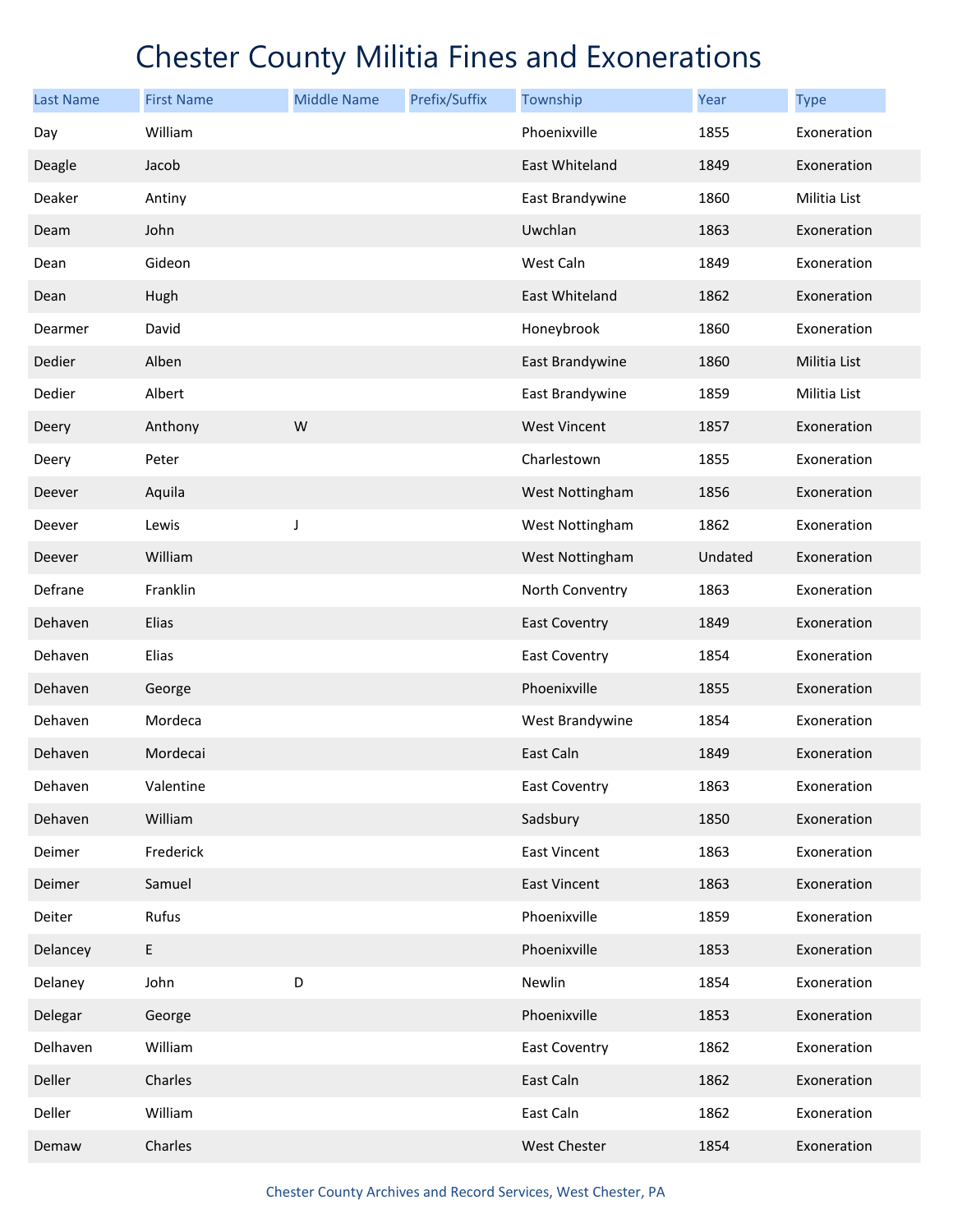| <b>Last Name</b> | <b>First Name</b> | <b>Middle Name</b> | Prefix/Suffix | Township         | Year | <b>Type</b>  |
|------------------|-------------------|--------------------|---------------|------------------|------|--------------|
| Denathion        | John              |                    |               | Phoenixville     | 1862 | Exoneration  |
| Denethorn        | John              |                    |               | Phoenixville     | 1858 | Exoneration  |
| Denethorn        | John              |                    |               | Phoenixville     | 1859 | Exoneration  |
| Dening           | John              |                    |               | London Grove     | 1850 | Exoneration  |
| Denings          | John              |                    |               | London Grove     | 1850 | Exoneration  |
| Denison          | Peter             |                    |               | Phoenixville     | 1850 | Exoneration  |
| Denithorn        | James             |                    |               | Phoenixville     | 1853 | Exoneration  |
| Denner           | John              |                    |               | Easttown         | 1857 | Exoneration  |
| Denneson         | Lewis             |                    |               | East Caln        | 1853 | Exoneration  |
| Denney           | David             |                    |               | Uwchlan          | 1853 | Exoneration  |
| Denney           | Dennis            |                    |               | Tredyffrin       | 1847 | Exoneration  |
| Denney           | John              |                    |               | West Goshen      | 1853 | Exoneration  |
| Denning          | John              |                    |               | Phoenixville     | 1855 | Exoneration  |
| Denning          | John              |                    |               | Phoenixville     | 1859 | Exoneration  |
| Denny            | David             |                    |               | Uwchlan          | 1851 | Exoneration  |
| Denormandy       | A                 |                    |               | Phoenixville     | 1859 | Exoneration  |
| Denton           | Samuel            |                    |               | East Brandywine  | 1859 | Militia List |
| Denton           | Samuel            |                    |               | East Brandywine  | 1860 | Militia List |
| Deping           | Leonard           |                    |               | Phoenixville     | 1853 | Exoneration  |
| Derberron        | Isaac             |                    |               | West Whiteland   | 1862 | Exoneration  |
| Derborrow        | Isaac             |                    |               | West Whiteland   | 1863 | Exoneration  |
| Derburrow        | Isaac             |                    |               | West Whiteland   | 1849 | Exoneration  |
| Derfficey        | Owen              |                    |               | West Chester     | 1863 | Exoneration  |
| Derickson        | Isaac             |                    |               | West Whiteland   | 1849 | Exoneration  |
| Derrickson       | George            |                    |               | Willistown       | 1848 | Exoneration  |
| Derrin           | John              |                    |               | West Fallowfield | 1850 | Exoneration  |
| Detry            | John              |                    |               | East Pikeland    | 1863 | Exoneration  |
| Detterline       | Charles           |                    |               | Newlin           | 1856 | Exoneration  |
| Detwiler         | Jacob             |                    |               | East Whiteland   | 1847 | Exoneration  |
| Detwiler         | Jacob             |                    |               | East Whiteland   | 1848 | Exoneration  |
| Detwiler         | James             |                    |               | South Conventry  | 1857 | Exoneration  |
| Detwiler         | Michael           |                    |               | East Vincent     | 1856 | Exoneration  |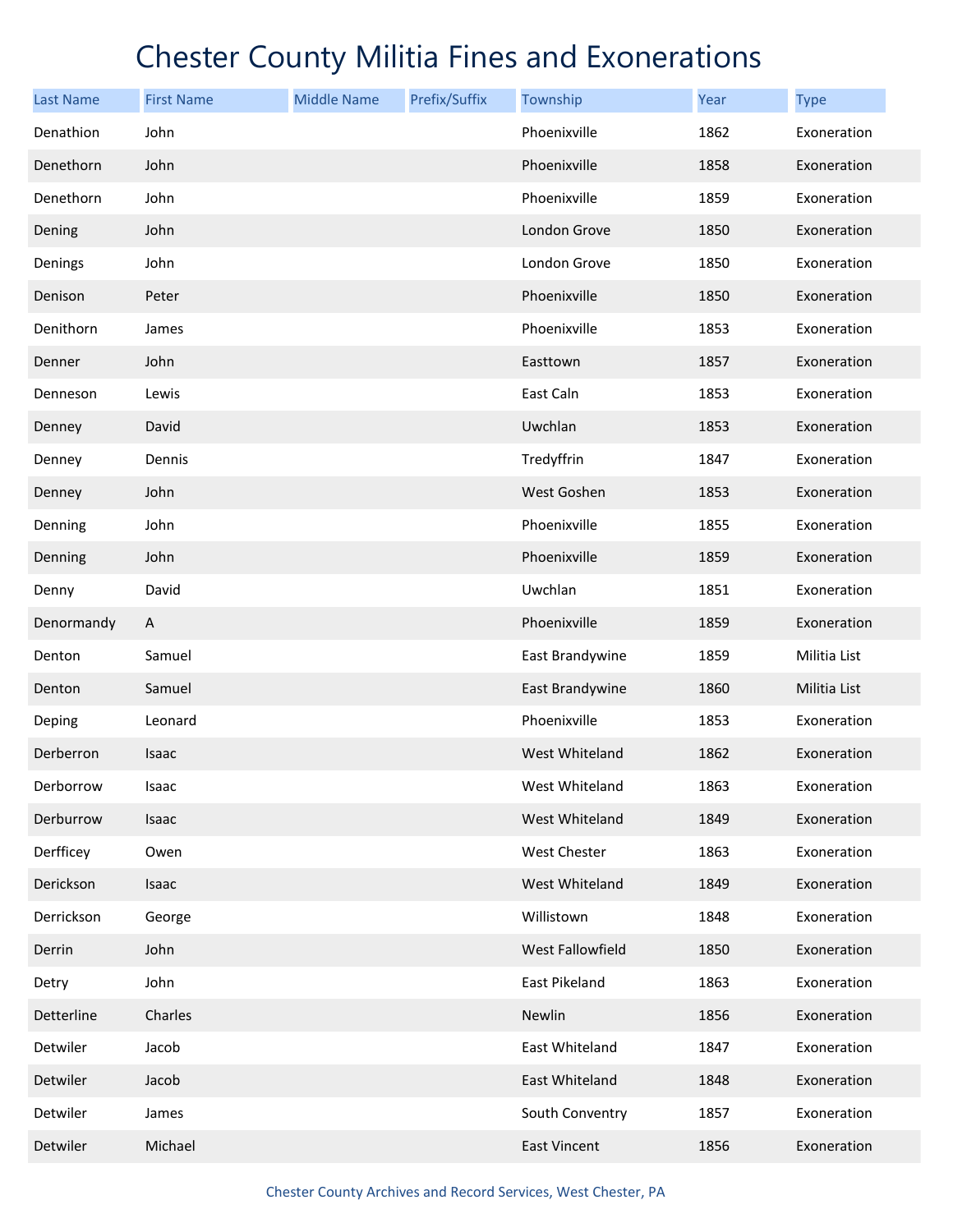| <b>Last Name</b> | <b>First Name</b> | <b>Middle Name</b>                                                                                         | Prefix/Suffix | Township             | Year | <b>Type</b> |
|------------------|-------------------|------------------------------------------------------------------------------------------------------------|---------------|----------------------|------|-------------|
| Detwiler         | Samuel            |                                                                                                            |               | <b>East Vincent</b>  | 1862 | Exoneration |
| Devalin          | Murty             |                                                                                                            |               | Phoenixville         | 1850 | Exoneration |
| Devine           | John              |                                                                                                            |               | New Garden           | 1850 | Exoneration |
| Devine           | Michael           |                                                                                                            |               | Phoenixville         | 1859 | Exoneration |
| Devine           | Nell              |                                                                                                            |               | Kennett              | 1850 | Exoneration |
| Devine           | William           |                                                                                                            |               | Downingtown          | 1860 | Exoneration |
| Devlin           | Charles           |                                                                                                            |               | Phoenixville         | 1862 | Exoneration |
| Devlin           | Francis           |                                                                                                            |               | Phoenixville         | 1850 | Exoneration |
| Devlin           | Francis           |                                                                                                            |               | Phoenixville         | 1858 | Exoneration |
| Devlin           | Hugh              |                                                                                                            |               | Phoenixville         | 1855 | Exoneration |
| Devlin           | Hugh              |                                                                                                            |               | Phoenixville         | 1859 | Exoneration |
| Devlin           | James             |                                                                                                            |               | Phoenixville         | 1853 | Exoneration |
| Devlin           | John              |                                                                                                            |               | Phoenixville         | 1855 | Exoneration |
| Devlin           | Owen              |                                                                                                            |               | Phoenixville         | 1853 | Exoneration |
| Devlin           | Owen              |                                                                                                            |               | Phoenixville         | 1855 | Exoneration |
| Devlin           | Patrick           |                                                                                                            |               | Phoenixville         | 1858 | Exoneration |
| Devo             | William           |                                                                                                            |               | Schuylkill           | 1848 | Exoneration |
| Devo             | William           |                                                                                                            |               | Schuylkill           | 1849 | Exoneration |
| Dewbury          | Nathan            |                                                                                                            |               | Sadsbury             | 1850 | Exoneration |
| Dewey            | Moses             |                                                                                                            |               | <b>West Chester</b>  | 1859 | Exoneration |
| Dick             | Cadwalader        |                                                                                                            |               | Londonderry          | 1857 | Exoneration |
| Dickensen        | John              |                                                                                                            |               | <b>West Nantmeal</b> | 1857 | Exoneration |
| Dickenson        | Abner             |                                                                                                            |               | East Bradford        | 1853 | Exoneration |
| Dickenson        | Joseph            |                                                                                                            |               | West Goshen          | 1855 | Exoneration |
| Dickenson        | Morris            |                                                                                                            |               | Lower Oxford         | 1850 | Exoneration |
| Dickenson        | Samuel            | $\mathsf{M}% _{T}=\mathsf{M}_{T}\!\left( a,b\right) ,\ \mathsf{M}_{T}=\mathsf{M}_{T}\!\left( a,b\right) ,$ |               | West Brandywine      | 1850 | Exoneration |
| Dickey           | $\mathsf C$       | V                                                                                                          |               | Oxford Borough       | 1854 | Exoneration |
| Dickey           | David             |                                                                                                            |               | New London           | 1858 | Exoneration |
| Dickey           | David             | D                                                                                                          |               | Lower Oxford         | 1849 | Exoneration |
| Dickey           | John              |                                                                                                            |               | West Brandywine      | 1850 | Exoneration |
| Dickey           | John              |                                                                                                            |               | Oxford Borough       | 1854 | Exoneration |
| Dickey           | John              | $\mathsf{M}% _{T}=\mathsf{M}_{T}\!\left( a,b\right) ,\ \mathsf{M}_{T}=\mathsf{M}_{T}\!\left( a,b\right) ,$ |               | Lower Oxford         | 1850 | Exoneration |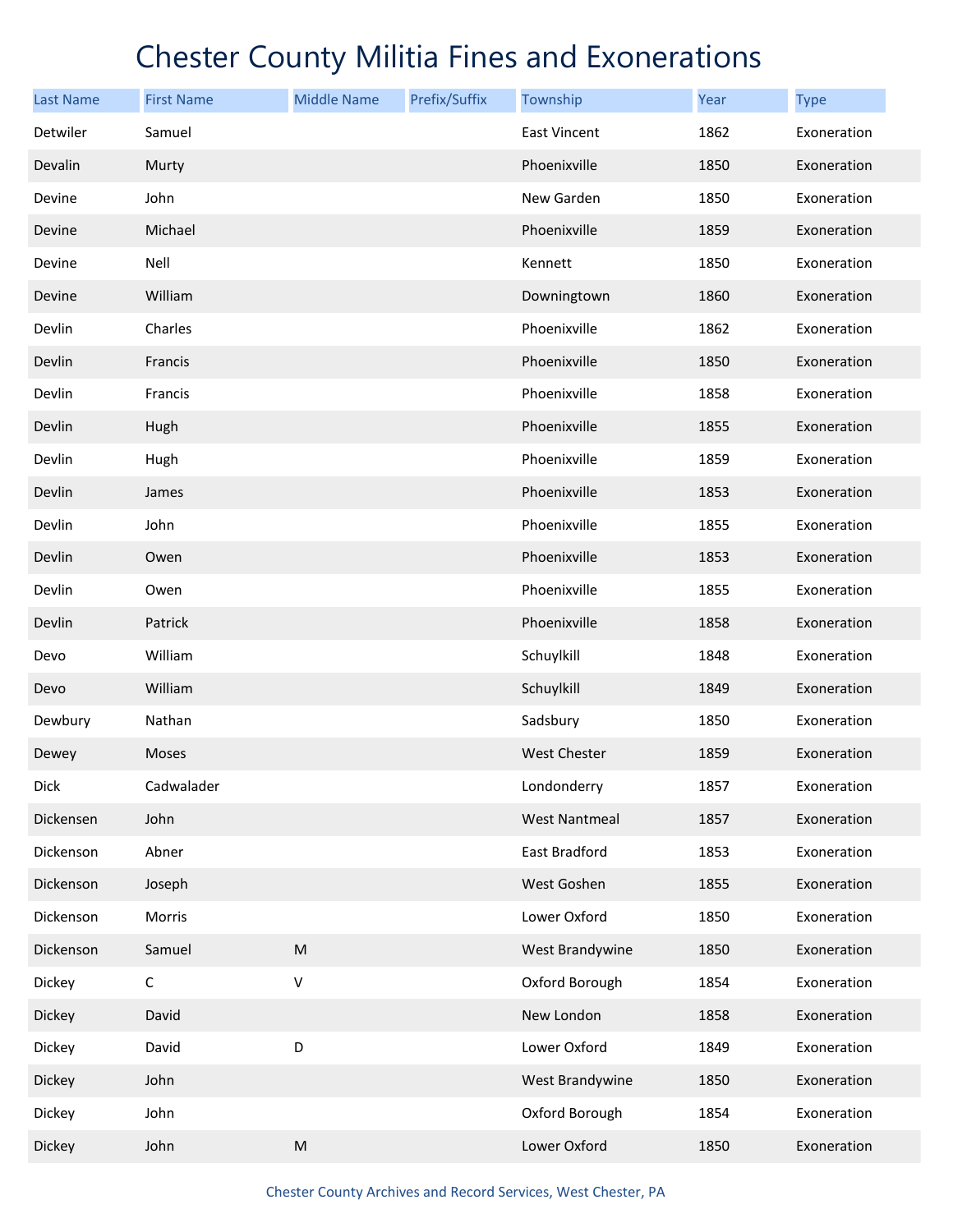| <b>Last Name</b> | <b>First Name</b> | <b>Middle Name</b>        | Prefix/Suffix | Township             | Year | <b>Type</b>  |
|------------------|-------------------|---------------------------|---------------|----------------------|------|--------------|
| Dickey           | Robert            |                           |               | East Nottingham      | 1850 | Exoneration  |
| Dickey           | Thomas            | $\sf S$                   |               | Lower Oxford         | 1849 | Exoneration  |
| Dickey           | Thomas            | S                         |               | Lower Oxford         | 1857 | Exoneration  |
| Dicking          | $\mathsf E$       | K                         |               | <b>Upper Oxford</b>  | 1862 | Exoneration  |
| Dickinson        | Abner             |                           |               | East Bradford        | 1862 | Exoneration  |
| Dickinson        | Charles           |                           |               | West Brandywine      | 1855 | Exoneration  |
| Dickinson        | Charles           |                           |               | Wallace              | 1858 | Militia List |
| Dickinson        | Charles           |                           |               | Wallace              | 1859 | Militia List |
| Dickinson        | Davis             |                           |               | <b>West Vincent</b>  | 1862 | Exoneration  |
| Dickinson        | Henry             | ${\sf M}$                 |               | Sadsbury             | 1850 | Exoneration  |
| Dickinson        | Hiram             |                           |               | North Conventry      | 1853 | Exoneration  |
| Dickinson        | Isaac             |                           |               | Valley               | 1854 | Exoneration  |
| Dickinson        | Isaac             |                           |               | Valley               | 1855 | Exoneration  |
| Dickinson        | Jesse             |                           |               | Phoenixville         | 1850 | Exoneration  |
| Dickinson        | Samuel            |                           |               | West Pikeland        | 1847 | Exoneration  |
| Dickinson        | Samuel            |                           |               | Tredyffrin           | 1848 | Exoneration  |
| Dickinson        | Samuel            | J                         |               | East Whiteland       | 1848 | Exoneration  |
| Dickinson        | William           |                           |               | Uwchlan              | 1855 | Exoneration  |
| Dickison         | James             |                           |               | Kennett              | 1854 | Exoneration  |
| Dickson          | Enoch             |                           |               | Kennett              | 1854 | Exoneration  |
| Dickson          | Enoch             |                           |               | Kennett              | 1855 | Exoneration  |
| Diemer           | Frederick         |                           |               | <b>East Vincent</b>  | 1858 | Exoneration  |
| Diffenderfer     | Jacob             |                           |               | South Conventry      | 1854 | Exoneration  |
| Diffenderfer     | William           | $\overline{H}$            |               | <b>East Vincent</b>  | 1860 | Exoneration  |
| Digle            | Daniel            |                           |               | Upper Uwchlan        | 1863 | Exoneration  |
| Digman           | Christian         |                           |               | <b>East Pikeland</b> | 1858 | Exoneration  |
| Dignan           | John              |                           |               | East Pikeland        | 1854 | Exoneration  |
| Dillen           | Benjamin          |                           |               | <b>Upper Oxford</b>  | 1850 | Exoneration  |
| Dillon           | George            | Τ                         |               | East Marlborough     | 1859 | Exoneration  |
| Dillon           | Samuel            | $\boldsymbol{\mathsf{H}}$ |               | Londonderry          | 1860 | Exoneration  |
| Dillworth        | Abner             | $\boldsymbol{\mathsf{H}}$ |               | Uwchlan              | 1855 | Exoneration  |
| Dillworth        | Joel              |                           |               | Wallace              | 1854 | Exoneration  |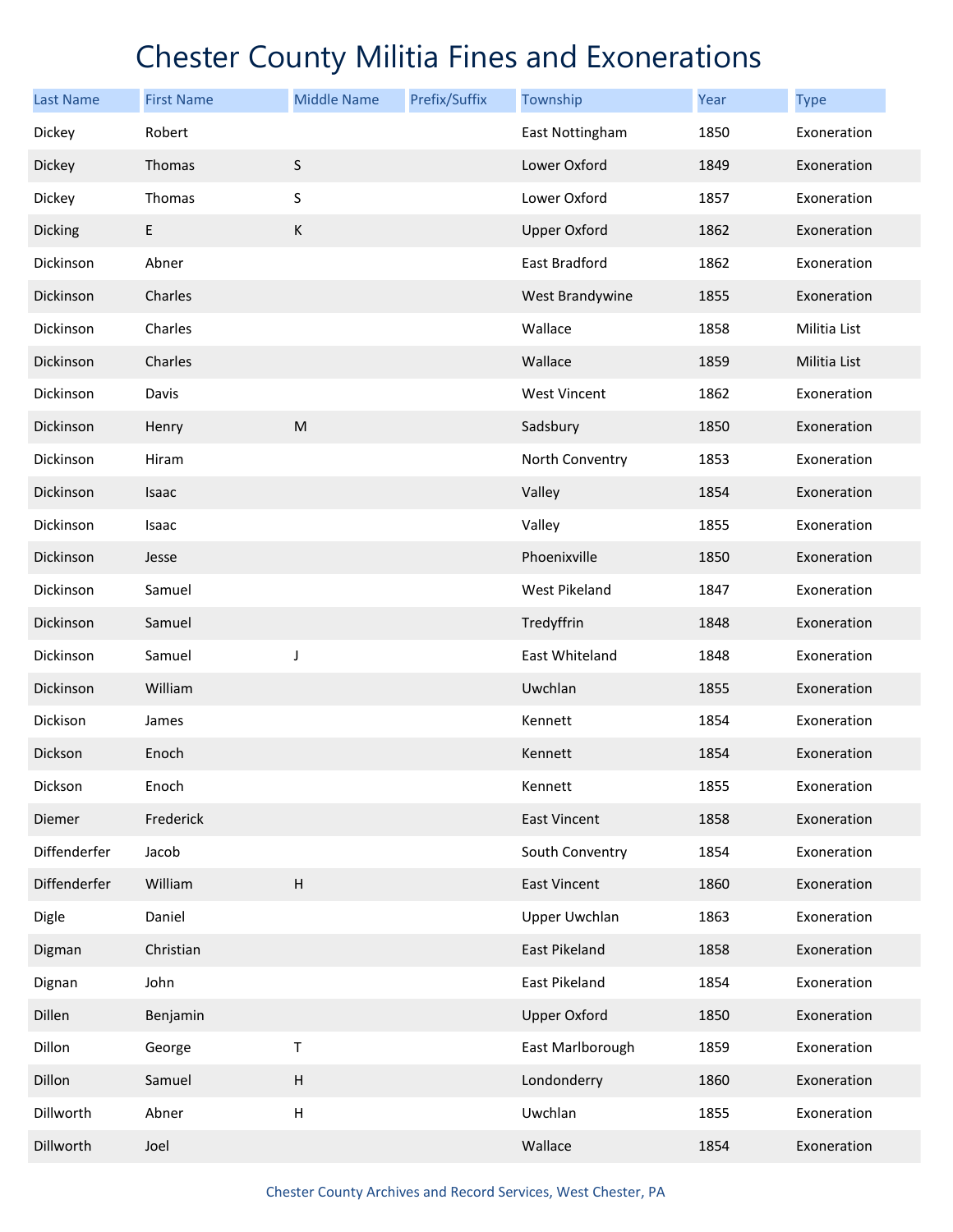| <b>Last Name</b> | <b>First Name</b> | <b>Middle Name</b>        | Prefix/Suffix | Township             | Year | <b>Type</b>  |
|------------------|-------------------|---------------------------|---------------|----------------------|------|--------------|
| Dillworth        | Richard           | ${\sf R}$                 |               | Pennsbury            | 1853 | Exoneration  |
| Dilworth         | Alben             |                           |               | Valley               | 1853 | Exoneration  |
| Dilworth         | Alben             |                           |               | Uwchlan              | 1860 | Exoneration  |
| Dilworth         | $\mathsf J$       |                           |               | West Marlborough     | 1854 | Exoneration  |
| Dilworth         | James             |                           |               | Birmingham           | 1857 | Exoneration  |
| Dilworth         | John              |                           |               | <b>West Nantmeal</b> | 1849 | Exoneration  |
| Dilworth         | Richard           |                           |               | Pennsbury            | 1854 | Exoneration  |
| Dilworth         | Taylor            |                           |               | <b>West Nantmeal</b> | 1850 | Exoneration  |
| Dingee           | Jacob             |                           |               | Uwchlan              | 1853 | Exoneration  |
| Dingler          | George            |                           |               | <b>West Nantmeal</b> | 1856 | Militia List |
| Dingler          | George            |                           |               | <b>West Nantmeal</b> | 1857 | Militia List |
| Dingler          | George            |                           |               | <b>West Nantmeal</b> | 1857 | Exoneration  |
| Dingler          | George            |                           |               | <b>West Nantmeal</b> | 1858 | Militia List |
| Dingler          | John              |                           |               | <b>West Nantmeal</b> | 1858 | Militia List |
| Dingy            | Jacob             |                           |               | Uwchlan              | 1855 | Exoneration  |
| Direckson        | George            |                           |               | Westtown             | 1853 | Exoneration  |
| Ditman           | John              |                           |               | <b>West Vincent</b>  | 1859 | Exoneration  |
| Dittaline        | Charles           |                           |               | Newlin               | 1855 | Exoneration  |
| Ditterline       | Absalom           |                           |               | West Caln            | 1849 | Exoneration  |
| Divine           | Amos              |                           |               | Honeybrook           | 1850 | Exoneration  |
| Divine           | Patrick           |                           |               | Phoenixville         | 1853 | Exoneration  |
| Dixon            | Evan              |                           |               | Kennett              | 1859 | Exoneration  |
| Dixon            | James             | ${\sf N}$                 |               | East Caln            | 1849 | Exoneration  |
| Dixson           | Amos              |                           |               | Honeybrook           | 1858 | Exoneration  |
| Dixson           | Evan              |                           |               | Kennett              | 1863 | Exoneration  |
| Doam             | Elwood            |                           |               | West Fallowfield     | 1854 | Exoneration  |
| Doan             | Elwood            |                           |               | Kennett              | 1859 | Exoneration  |
| Doan             | Isaac             |                           |               | West Brandywine      | 1862 | Exoneration  |
| Doan             | Thomas            |                           |               | West Brandywine      | 1855 | Exoneration  |
| Doan             | Thomas            |                           |               | West Brandywine      | 1856 | Exoneration  |
| Doan             | Thomas            | $\boldsymbol{\mathsf{H}}$ |               | West Brandywine      | 1855 | Exoneration  |
| Doane            | John              |                           |               | West Brandywine      | 1850 | Exoneration  |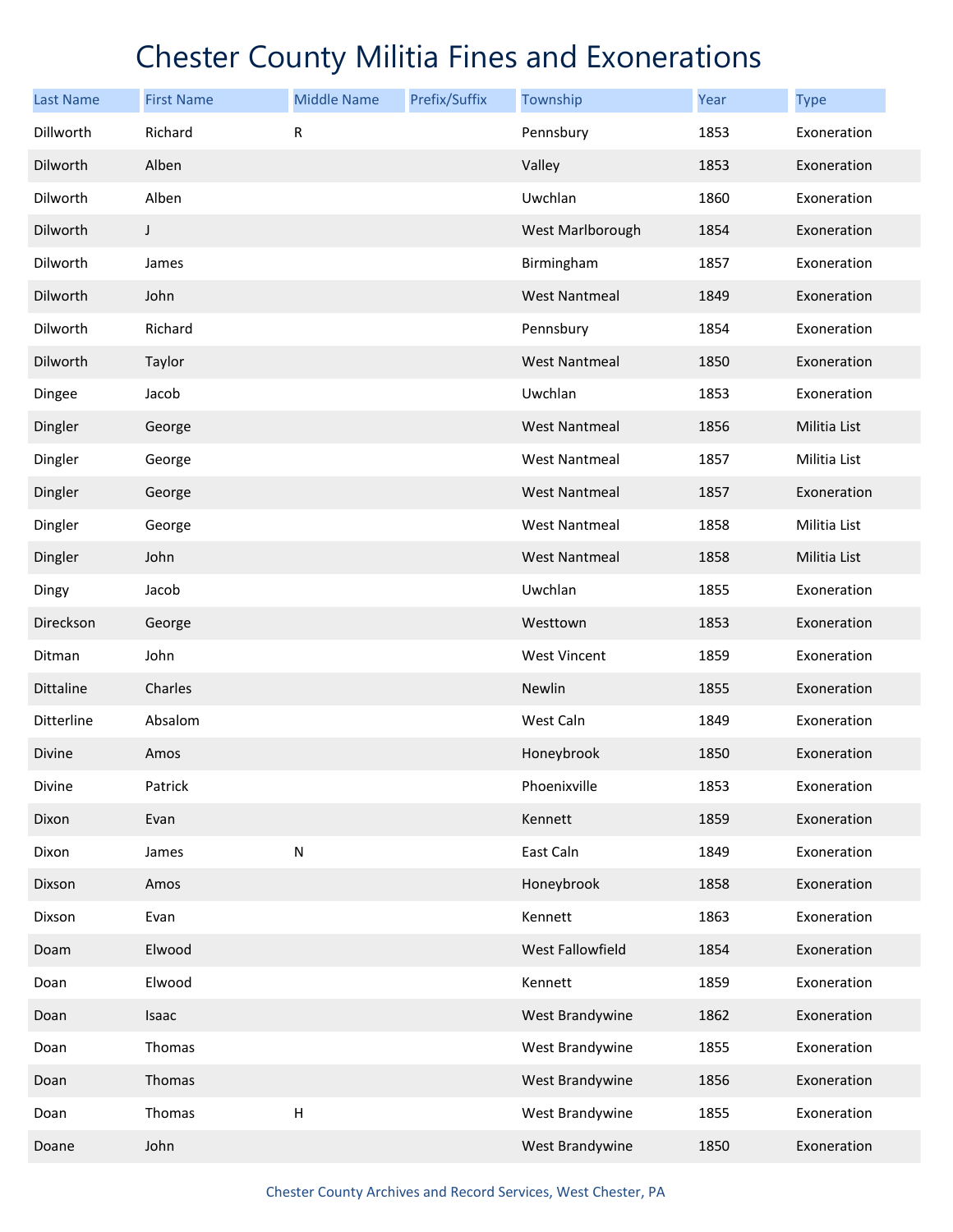| <b>Last Name</b> | <b>First Name</b> | <b>Middle Name</b>                                                                                         | Prefix/Suffix | Township            | Year | <b>Type</b>  |
|------------------|-------------------|------------------------------------------------------------------------------------------------------------|---------------|---------------------|------|--------------|
| Dodd             | D                 |                                                                                                            |               | Oxford Borough      | 1862 | Exoneration  |
| Dolan            | James             |                                                                                                            |               | West Chester        | 1859 | Exoneration  |
| Dolan            | James             |                                                                                                            |               | West Chester        | 1860 | Exoneration  |
| Dolan            | John              |                                                                                                            |               | Westtown            | 1860 | Exoneration  |
| Dolan            | Peter             |                                                                                                            |               | Kennett             | 1862 | Exoneration  |
| Doland           | Peter             |                                                                                                            |               | East Marlborough    | 1853 | Exoneration  |
| Dolbo            | William           |                                                                                                            |               | West Fallowfield    | 1853 | Exoneration  |
| Dolby            | Abraham           |                                                                                                            |               | West Caln           | 1860 | Exoneration  |
| Dolen            | Michael           |                                                                                                            |               | Kennett             | 1857 | Exoneration  |
| Doley            | Simon             |                                                                                                            |               | London Britain      | 1857 | Exoneration  |
| Dolin            | John              |                                                                                                            |               | Phoenixville        | 1853 | Exoneration  |
| Dolin            | Patrick           |                                                                                                            |               | Phoenixville        | 1853 | Exoneration  |
| Dolin            | Thomas            |                                                                                                            |               | East Marlborough    | 1854 | Exoneration  |
| Dollar           | Samuel            |                                                                                                            |               | Valley              | 1853 | Exoneration  |
| Dolson           | John              |                                                                                                            |               | Phoenixville        | 1850 | Exoneration  |
| Donagan          | Patrick           |                                                                                                            |               | Willistown          | 1860 | Exoneration  |
| Donagro          | Joseph            |                                                                                                            |               | East Brandywine     | 1862 | Militia List |
| Donahay          | Robert            |                                                                                                            |               | Lower Oxford        | 1857 | Exoneration  |
| Donahew          | Charles           |                                                                                                            |               | Sadsbury            | 1850 | Exoneration  |
| Donahoo          | Charles           |                                                                                                            |               | Phoenixville        | 1850 | Exoneration  |
| Donahoo          | Charles           |                                                                                                            |               | West Vincent        | 1853 | Exoneration  |
| Donahoo          | John              |                                                                                                            |               | Phoenixville        | 1850 | Exoneration  |
| Donahoo          | John              |                                                                                                            |               | Phoenixville        | 1850 | Exoneration  |
| Donahoo          | John              |                                                                                                            |               | Phoenixville        | 1853 | Exoneration  |
| Donahoo          | John              |                                                                                                            |               | Phoenixville        | 1859 | Exoneration  |
| Donahower        | Charles           |                                                                                                            |               | West Whiteland      | 1863 | Exoneration  |
| Donahue          | Robert            |                                                                                                            |               | Oxford Borough      | 1853 | Exoneration  |
| Donald           | $\mathsf{R}$      | $\mathsf{M}% _{T}=\mathsf{M}_{T}\!\left( a,b\right) ,\ \mathsf{M}_{T}=\mathsf{M}_{T}\!\left( a,b\right) ,$ |               | Oxford Borough      | 1862 | Exoneration  |
| Donaldson        | Anthony           |                                                                                                            |               | <b>East Vincent</b> | 1860 | Exoneration  |
| Donally          | George            |                                                                                                            |               | West Marlborough    | 1863 | Exoneration  |
| Donally          | Н                 |                                                                                                            |               | East Nottingham     | 1856 | Exoneration  |
| Donally          | John              |                                                                                                            |               | Phoenixville        | 1853 | Exoneration  |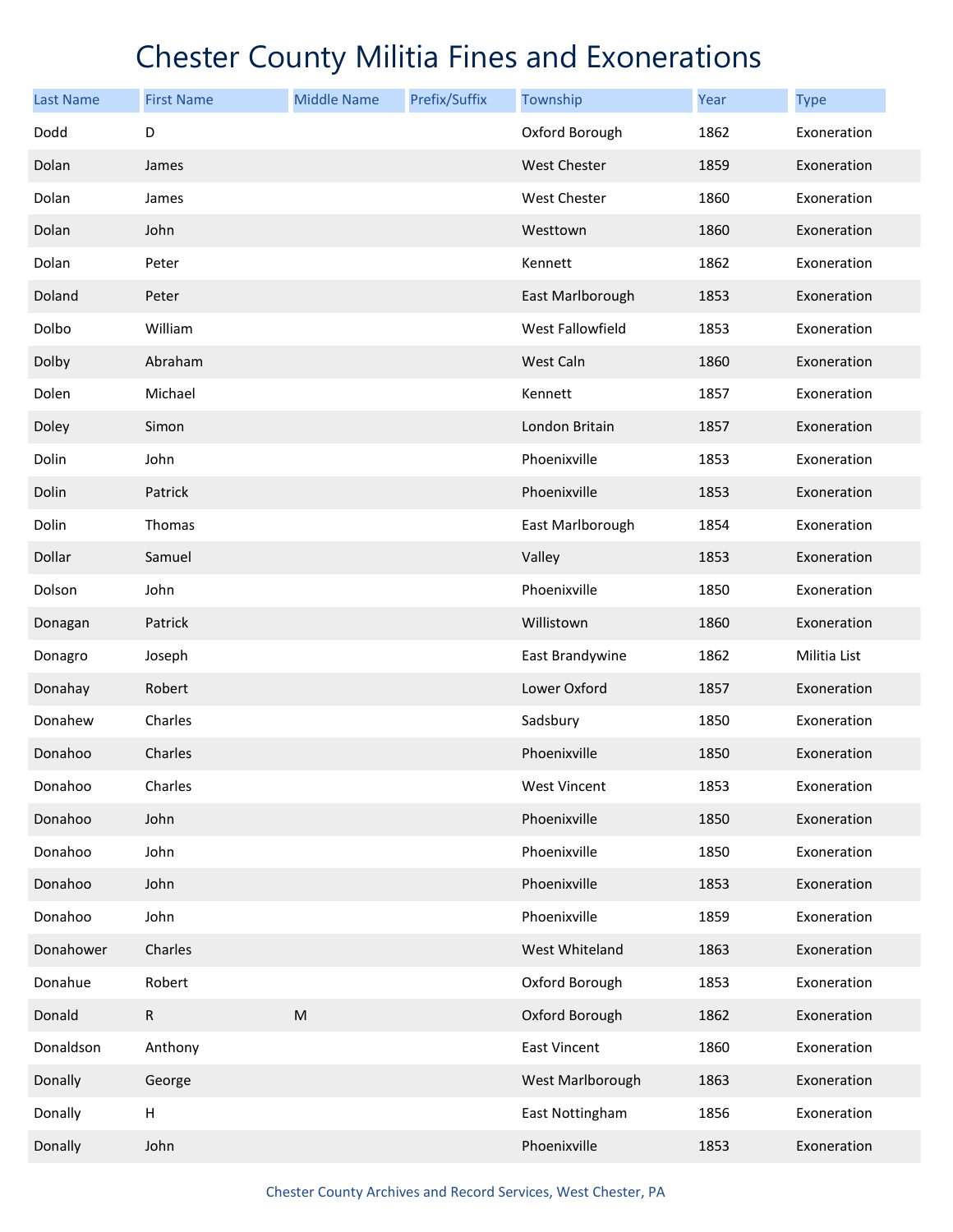| <b>Last Name</b> | <b>First Name</b> | <b>Middle Name</b> | Prefix/Suffix | Township             | Year | <b>Type</b>  |
|------------------|-------------------|--------------------|---------------|----------------------|------|--------------|
| Donally          | John              |                    |               | Phoenixville         | 1853 | Exoneration  |
| Donally          | John              |                    |               | Honeybrook           | 1854 | Exoneration  |
| Donalson         | Anthony           |                    |               | East Vincent         | 1859 | Exoneration  |
| Donaly           | Hugh              |                    |               | East Nottingham      | 1857 | Exoneration  |
| Donehower        | Charles           |                    |               | East Pikeland        | 1848 | Exoneration  |
| Donigan          |                   |                    |               | East Brandywine      | 1855 | Militia List |
| Donigan          | Michael           |                    |               | East Brandywine      | 1857 | Militia Tax  |
| Donigan          | Michael           |                    |               | East Brandywine      | 1858 | Militia List |
| Donigan          | Michael           |                    |               | East Brandywine      | 1859 | Militia List |
| Donigan          | Michael           |                    |               | East Brandywine      | 1860 | Militia List |
| Donigan          | Michael           |                    |               | East Brandywine      | 1862 | Militia List |
| Donlap           | Henry             |                    |               | West Fallowfield     | 1852 | Exoneration  |
| Donnally         | Edward            |                    |               | West Whiteland       | 1849 | Exoneration  |
| Donnel           | John              |                    |               | West Whiteland       | 1860 | Exoneration  |
| Donnelly         | Hugh              | L                  |               | Elk                  | 1858 | Exoneration  |
| Donnelly         | Michael           |                    |               | Phoenixville         | 1858 | Exoneration  |
| Donnelly         | Samuel            |                    |               | Elk                  | 1859 | Exoneration  |
| Donnyhower       | Charles           |                    |               | Tredyffrin           | 1847 | Exoneration  |
| Donohoo          | John              |                    |               | Phoenixville         | 1855 | Exoneration  |
| Doolan           | Joseph            |                    |               | West Chester         | 1862 | Exoneration  |
| Doolan           | Joseph            |                    |               | West Chester         | 1863 | Exoneration  |
| Dorat            | John              |                    |               | West Whiteland       | 1856 | Exoneration  |
| Dorat            | William           | Е                  |               | Pocopson             | 1854 | Exoneration  |
| Dorcas           | Jacob             |                    | Dec'd         | Wallace              | 1858 | Exoneration  |
| Dorlan           | John              |                    |               | West Fallowfield     | 1856 | Exoneration  |
| Dorlan           | John              |                    |               | Honeybrook           | 1860 | Exoneration  |
| Dorlan           | John              |                    |               | <b>Upper Uwchlan</b> | 1862 | Exoneration  |
| Dorlan           | John              | D                  |               | <b>Upper Uwchlan</b> | 1863 | Exoneration  |
| Dorlan           | Robert            |                    |               | West Whiteland       | 1862 | Exoneration  |
| Dorlan           | Robert            | ${\sf R}$          |               | Honeybrook           | 1854 | Exoneration  |
| Dorlan           | Thomas            |                    |               | East Brandywine      | 1855 | Militia List |
| Dorlan           | Thomas            | J                  |               | East Brandywine      | 1857 | Militia Tax  |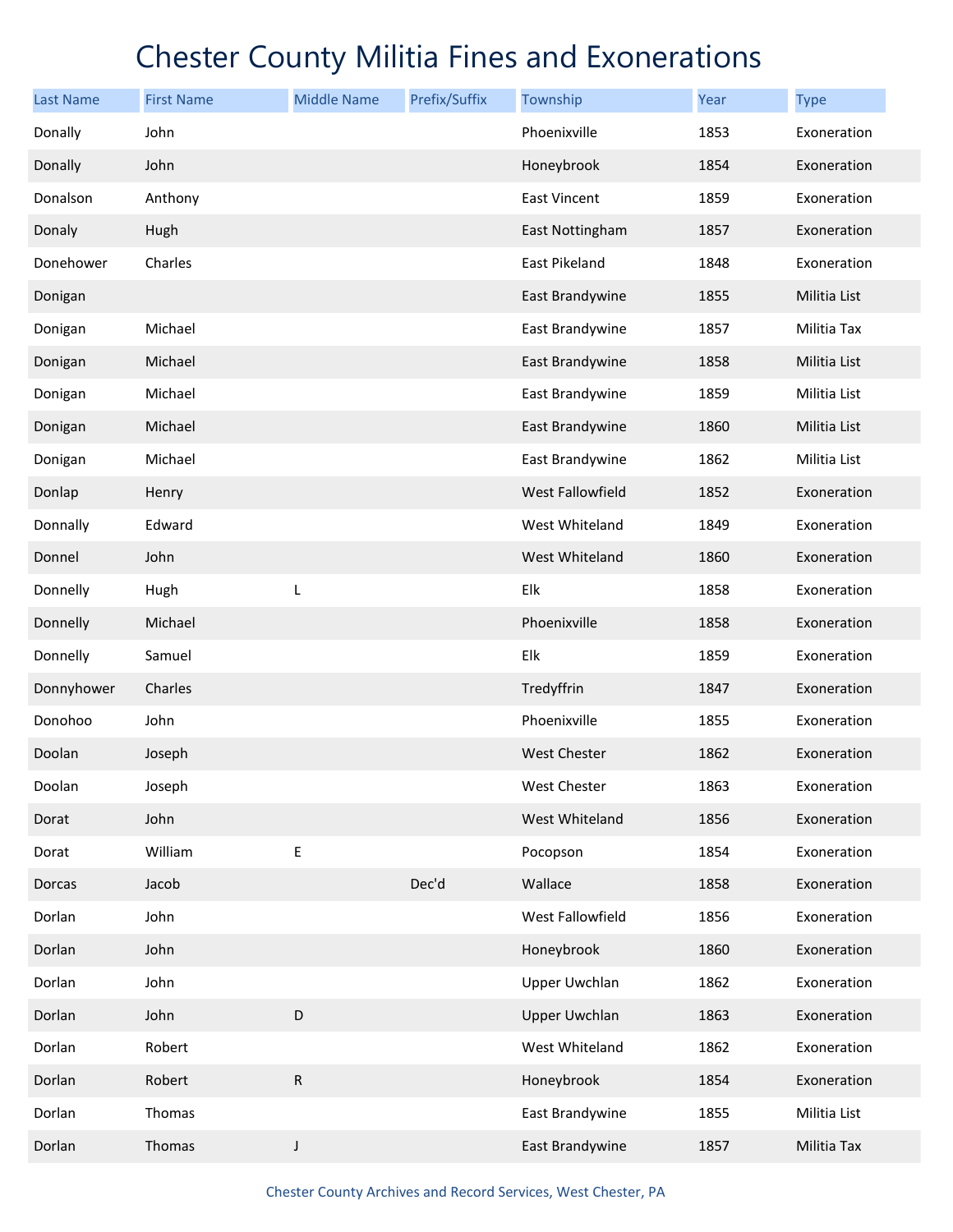| <b>Last Name</b> | <b>First Name</b> | <b>Middle Name</b> | Prefix/Suffix | Township              | Year | <b>Type</b> |
|------------------|-------------------|--------------------|---------------|-----------------------|------|-------------|
| Dorland          | William           |                    |               | West Fallowfield      | 1857 | Exoneration |
| Dorman           | William           |                    |               | Lower Oxford          | 1849 | Exoneration |
| Dormant          |                   |                    |               | West Fallowfield      | 1862 | Exoneration |
| Dorratt          | Charles           |                    | Dec'd         | West Fallowfield      | 1852 | Exoneration |
| Dorsey           | Martin            |                    | Dec'd         | Easttown              | 1857 | Exoneration |
| Dorsey           | Moses             |                    |               | West Whiteland        | 1862 | Exoneration |
| Dotts            | John              |                    |               | West Bradford         | 1849 | Exoneration |
| Doubt            | Samuel            |                    |               | Phoenixville          | 1853 | Exoneration |
| Doud             | John              |                    |               | New London            | 1863 | Exoneration |
| Doud             | William           | Henry              |               | West Marlborough      | 1856 | Exoneration |
| Dougherty        | Dennis            |                    |               | East Goshen           | 1860 | Exoneration |
| Dougherty        | Edwin             |                    |               | Valley                | 1863 | Exoneration |
| Dougherty        | Frances           |                    |               | London Grove          | 1853 | Exoneration |
| Dougherty        | John              |                    |               | Phoenixville          | 1853 | Exoneration |
| Dougherty        | John              |                    |               | East Marlborough      | 1854 | Exoneration |
| Dougherty        | John              |                    |               | Charlestown           | 1859 | Exoneration |
| Dougherty        | Michael           |                    |               | East Pikeland         | 1847 | Exoneration |
| Dougherty        | Michael           |                    |               | London Grove          | 1850 | Exoneration |
| Dougherty        | Robert            |                    |               | <b>East Whiteland</b> | 1850 | Exoneration |
| Dought           | George            | W                  |               | Kennett               | 1854 | Exoneration |
| Doughton         | John              |                    |               | West Caln             | 1857 | Exoneration |
| Douglas          | James             |                    |               | Uwchlan               | 1851 | Exoneration |
| Douglass         | James             |                    |               | Uwchlan               | 1849 | Exoneration |
| Douglass         | James             |                    |               | <b>West Chester</b>   | 1862 | Exoneration |
| Douglass         | James             |                    |               | West Chester          | 1863 | Exoneration |
| Douglass         | John              |                    |               | Charlestown           | 1858 | Exoneration |
| Douherley        | Joseph            |                    |               | East Caln             | 1850 | Exoneration |
| Dowdall          | Chalkley          |                    |               | Highland              | 1858 | Exoneration |
| Dowdall          | Joseph            |                    | Jr            | New Garden            | 1862 | Exoneration |
| Dowdell          | Chackley          |                    |               | New Garden            | 1854 | Exoneration |
| Dowdell          | Chalkley          |                    |               | West Marlborough      | 1855 | Exoneration |
| Dowdell          | Chalkley          |                    |               | West Marlborough      | 1856 | Exoneration |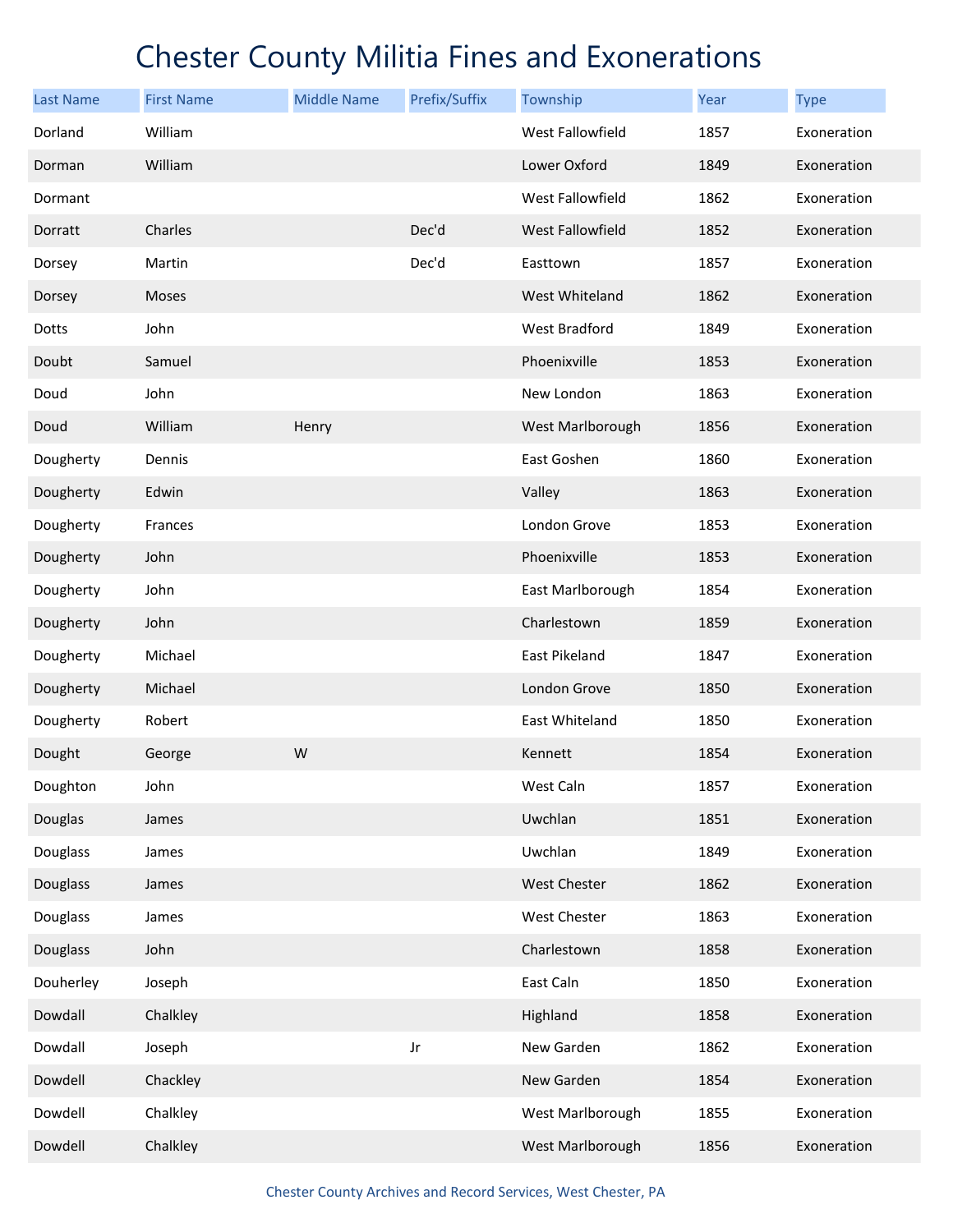| <b>Last Name</b> | <b>First Name</b> | <b>Middle Name</b>        | Prefix/Suffix | Township             | Year | <b>Type</b>  |
|------------------|-------------------|---------------------------|---------------|----------------------|------|--------------|
| Dowlan           | Jacob             |                           |               | Uwchlan              | 1857 | Exoneration  |
| Dowlan           | Thomas            | B                         |               | East Caln            | 1862 | Exoneration  |
| Dowland          | Samuel            | $\boldsymbol{\mathsf{H}}$ |               | West Nottingham      | 1862 | Exoneration  |
| Dowlin           | Augustus          |                           |               | Uwchlan              | 1853 | Exoneration  |
| Dowlin           | Francis           |                           |               | London Grove         | 1853 | Exoneration  |
| Dowlin           | George            | F                         |               | Uwchlan              | 1854 | Exoneration  |
| Dowlin           | James             |                           |               | Uwchlan              | 1860 | Exoneration  |
| Dowlin           | John              |                           |               | East Brandywine      | 1859 | Militia List |
| Dowlin           | Levi              |                           |               | Uwchlan              | 1860 | Exoneration  |
| Dowlin           | Levi              | $\sf B$                   |               | Uwchlan              | 1863 | Exoneration  |
| Dowlin           | <b>Norris</b>     |                           |               | Uwchlan              | 1854 | Exoneration  |
| Dowlin           | Norris            |                           |               | Uwchlan              | 1863 | Exoneration  |
| Dowlin           | Richard           | B                         |               | East Brandywine      | 1855 | Militia List |
| Dowlin           | Robert            |                           |               | East Brandywine      | 1855 | Militia List |
| Dowlin           | William           |                           |               | London Grove         | 1850 | Exoneration  |
| Dowlin           | William           |                           |               | London Grove         | 1850 | Exoneration  |
| Dowlin           | William           | W                         |               | East Brandywine      | 1855 | Militia List |
| Dowlin           | William           | W                         |               | East Brandywine      | 1857 | Militia Tax  |
| Dowlin           | William           | W                         |               | East Brandywine      | 1860 | Militia List |
| Downey           | William           |                           |               | <b>Upper Uwchlan</b> | 1862 | Exoneration  |
| Downing          | E                 |                           |               | East Caln            | 1855 | Exoneration  |
| Downing          | E                 | $\mathsf J$               |               | East Caln            | 1858 | Militia List |
| Downing          | George            |                           | Jr            | Uwchlan              | 1851 | Exoneration  |
| Downing          | Hannah            |                           |               | East Whiteland       | 1852 | Exoneration  |
| Downing          | Joseph            | $\sf H$                   |               | East Caln            | 1855 | Exoneration  |
| Downing          | William           | D                         |               | Sadsbury             | 1850 | Exoneration  |
| Downland         | Edward            |                           |               | East Goshen          | 1850 | Exoneration  |
| Dowson           | Joseph            |                           |               | East Nottingham      | 1854 | Exoneration  |
| Dowson           | Smith             |                           |               | East Nottingham      | 1854 | Exoneration  |
| Doyle            | John              |                           |               | East Caln            | 1853 | Exoneration  |
| Doyle            | William           |                           |               | West Whiteland       | 1862 | Exoneration  |
| Draper           | Edward            |                           |               | Phoenixville         | 1853 | Exoneration  |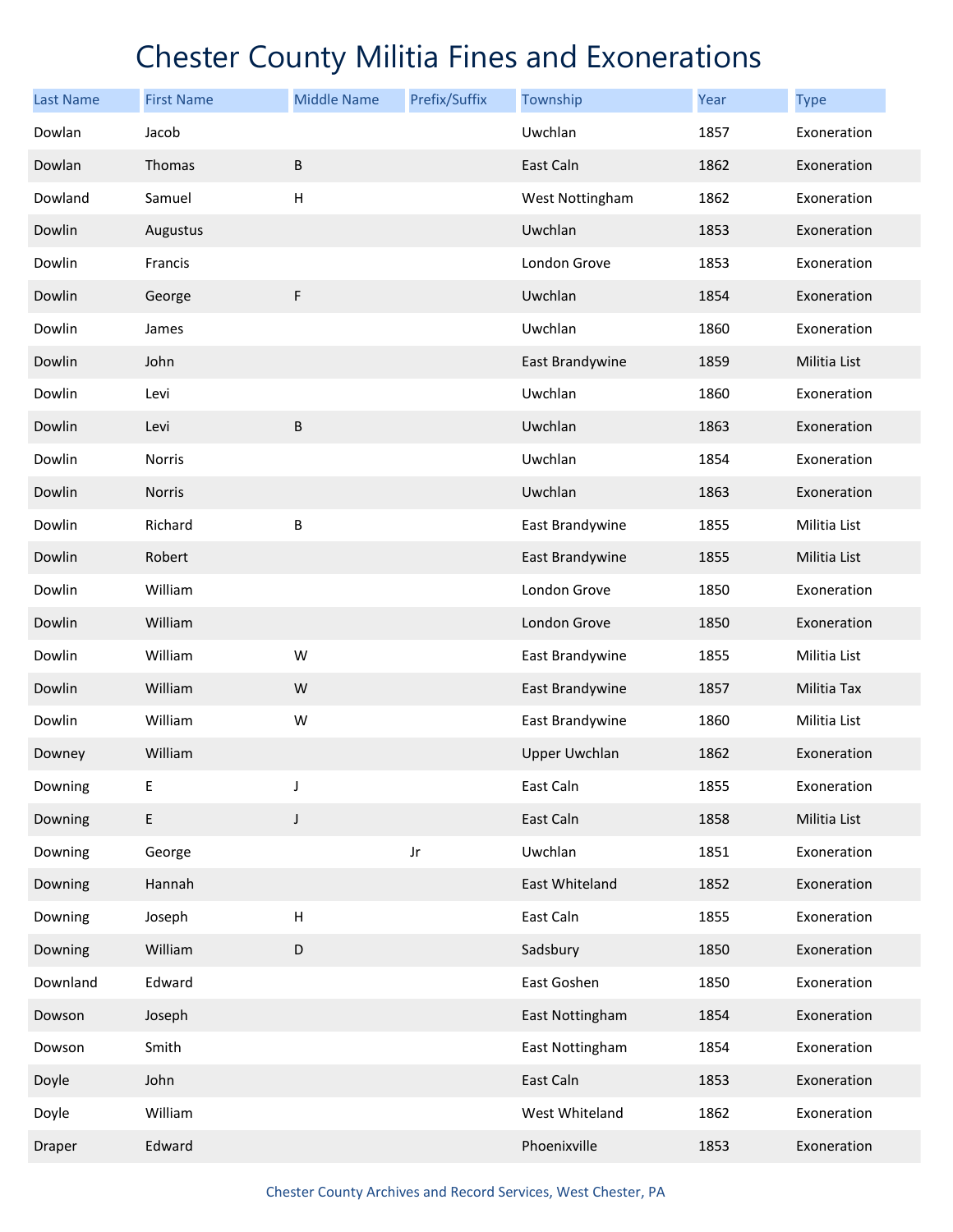| <b>Last Name</b> | <b>First Name</b> | <b>Middle Name</b> | Prefix/Suffix | Township             | Year    | <b>Type</b>  |
|------------------|-------------------|--------------------|---------------|----------------------|---------|--------------|
| Drenin           | Milton            |                    |               | West Nottingham      | 1857    | Exoneration  |
| Drenin           | Milton            |                    |               | West Nottingham      | 1858    | Exoneration  |
| Drennan          | Wilson            |                    |               | West Nottingham      | 1850    | Exoneration  |
| Drennen          | Jackson           |                    |               | Lower Oxford         | 1849    | Exoneration  |
| Drennen          | Joseph            |                    |               | Oxford Borough       | 1853    | Exoneration  |
| Drennen          | William           |                    |               | Lower Oxford         | 1849    | Exoneration  |
| Drennon          | Wilson            |                    |               | West Nottingham      | Undated | Exoneration  |
| Drenon           | Milton            |                    |               | West Nottingham      | 1862    | Exoneration  |
| Drenon           | Wilson            |                    |               | West Nottingham      | 1862    | Exoneration  |
| Dresh            | Enoch             |                    |               | <b>West Nantmeal</b> | 1858    | Militia List |
| Dresh            | Enoch             |                    |               | <b>West Nantmeal</b> | 1859    | Exoneration  |
| Dresh            | Enoch             |                    |               | <b>West Nantmeal</b> | 1862    | Exoneration  |
| <b>Dresser</b>   | Isaac             |                    |               | West Whiteland       | 1863    | Exoneration  |
| Drew             | James             |                    |               | Phoenixville         | 1853    | Exoneration  |
| Drew             | Richard           |                    |               | East Whiteland       | 1850    | Exoneration  |
| Drummond         | Charles           |                    |               | Newlin               | 1850    | Exoneration  |
| Drummond         | Ezekiel           |                    |               | West Marlborough     | 1850    | Exoneration  |
| Drummond         | Ezekiel           |                    |               | West Marlborough     | 1851    | Exoneration  |
| Drummons         | Ezekial           |                    |               | West Marlborough     | 1855    | Exoneration  |
| Drummons         | Jackson           |                    |               | West Fallowfield     | 1849    | Exoneration  |
| Drumons          | Jackson           |                    |               | West Marlborough     | 1853    | Exoneration  |
| Drush            | Enoch             |                    |               | <b>West Nantmeal</b> | 1857    | Exoneration  |
| Dubree           | Henry             |                    |               | East Marlborough     | 1857    | Exoneration  |
| Dubree           | Henry             |                    |               | East Marlborough     | 1858    | Exoneration  |
| Dubree           | Nathan            | $\sf E$            |               | West Caln            | 1854    | Exoneration  |
| Duckett          | Thomas            |                    |               | Willistown           | 1862    | Exoneration  |
| Duckett          | Thomas            | P                  |               | Willistown           | 1860    | Exoneration  |
| Duffey           | James             |                    |               | Phoenixville         | 1850    | Exoneration  |
| Duffey           | Patrick           |                    |               | East Marlborough     | 1850    | Exoneration  |
| Dufficy          | Owen              |                    |               | <b>West Chester</b>  | 1858    | Exoneration  |
| Duffie           | Patrick           |                    |               | Phoenixville         | 1862    | Exoneration  |
| Duffy            | Edward            |                    |               | East Vincent         | 1848    | Exoneration  |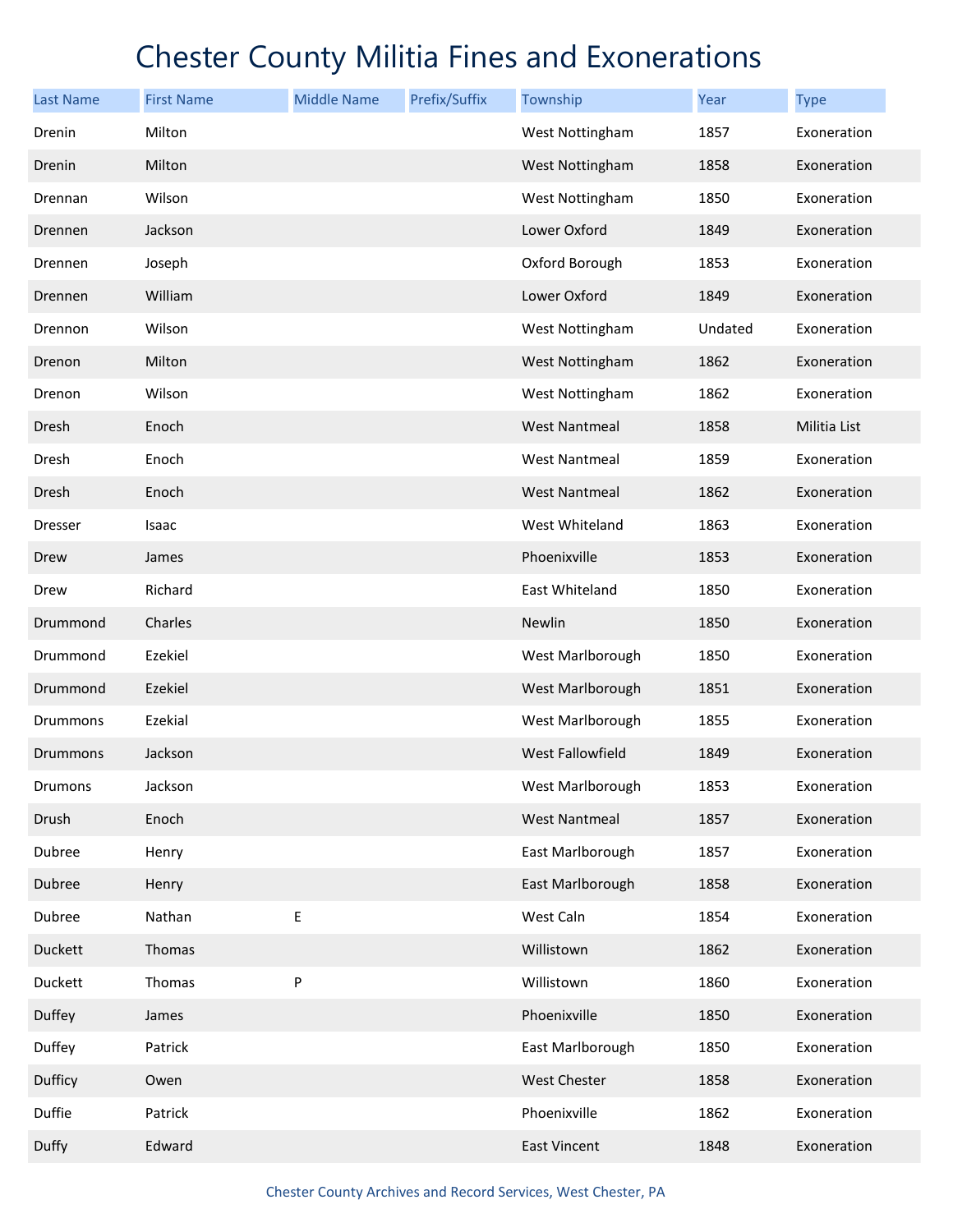| <b>Last Name</b> | <b>First Name</b> | <b>Middle Name</b> | Prefix/Suffix | Township             | Year | <b>Type</b>  |
|------------------|-------------------|--------------------|---------------|----------------------|------|--------------|
| Duffy            | Patrick           |                    |               | West Marlborough     | 1859 | Exoneration  |
| Duffy            | Patrick           |                    |               | London Britain       | 1860 | Exoneration  |
| Dugan            | John              |                    |               | West Chester         | 1863 | Exoneration  |
| Dugan            | Thomas            |                    |               | West Whiteland       | 1862 | Exoneration  |
| Dughlan          | Frances           | M                  |               | West Caln            | 1853 | Exoneration  |
| <b>Duglas</b>    | John              |                    |               | East Whiteland       | 1862 | Exoneration  |
| Dume             | James             |                    |               | West Whiteland       | 1849 | Exoneration  |
| Dumphy           | James             |                    |               | West Marlborough     | 1859 | Exoneration  |
| Dunahoe          | Michael           |                    |               | West Marlborough     | 1857 | Exoneration  |
| Dunehover        | Henry             | B                  |               | Charlestown          | 1857 | Exoneration  |
| Dunevan          | William           |                    |               | West Goshen          | 1862 | Exoneration  |
| Dunhoe           | William           |                    |               | West Marlborough     | 1856 | Exoneration  |
| Dunlap           | Eli               |                    |               | London Britain       | 1859 | Exoneration  |
| Dunlap           | Henry             |                    |               | West Fallowfield     | 1855 | Exoneration  |
| Dunlap           | Henry             | B                  |               | West Fallowfield     | 1856 | Exoneration  |
| Dunlap           | Jacob             |                    |               | Valley               | 1853 | Exoneration  |
| Dunlap           | Jacob             |                    |               | Uwchlan              | 1854 | Exoneration  |
| Dunlap           | Jacob             |                    |               | East Caln            | 1860 | Exoneration  |
| Dunlap           | James             |                    |               | East Vincent         | 1848 | Exoneration  |
| Dunlap           | James             |                    |               | West Fallowfield     | 1857 | Exoneration  |
| Dunlap           | John              |                    |               | West Brandywine      | 1855 | Exoneration  |
| Dunlap           | John              |                    |               | <b>West Nantmeal</b> | 1856 | Militia List |
| Dunlap           | John              |                    |               | Elk                  | 1862 | Exoneration  |
| Dunlap           | John              | $\mathsf C$        |               | West Fallowfield     | 1856 | Exoneration  |
| Dunlap           | Joseph            |                    |               | Wallace              | 1853 | Exoneration  |
| Dunlap           | Patrick           |                    |               | Honeybrook           | 1857 | Exoneration  |
| Dunlap           | Thomas            |                    |               | West Marlborough     | 1860 | Exoneration  |
| Dunlap           | William           |                    |               | <b>East Nantmeal</b> | 1847 | Exoneration  |
| Dunlop           | Alexander         |                    |               | London Britain       | 1862 | Exoneration  |
| Dunmore          | Daniel            |                    |               | Charlestown          | 1859 | Exoneration  |
| Dunmore          | Daniel            |                    |               | Charlestown          | 1860 | Exoneration  |
| Dunn             | Henry             | L                  |               | Valley               | 1854 | Exoneration  |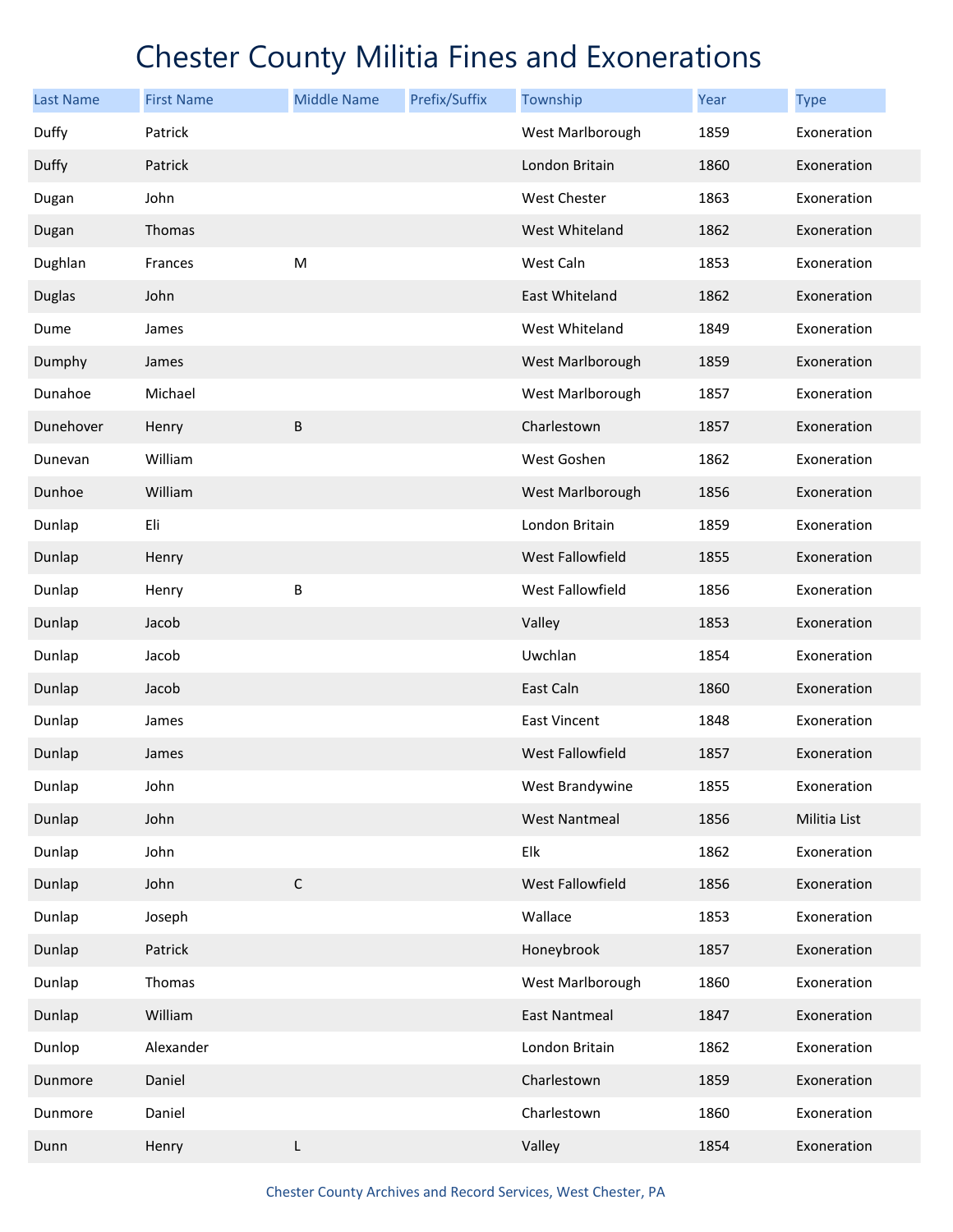| <b>Last Name</b> | <b>First Name</b> | <b>Middle Name</b>        | Prefix/Suffix | Township             | <b>Year</b> | <b>Type</b>  |
|------------------|-------------------|---------------------------|---------------|----------------------|-------------|--------------|
| Dunn             | Henry             | S                         |               | Newlin               | 1853        | Exoneration  |
| Dunn             | J                 |                           |               | West Brandywine      | 1855        | Exoneration  |
| Dunn             | J                 |                           |               | West Brandywine      | 1855        | Exoneration  |
| Dunn             | James             |                           |               | East Caln            | 1850        | Exoneration  |
| Dunn             | James             |                           |               | Valley               | 1855        | Exoneration  |
| Dunn             | James             |                           |               | <b>West Chester</b>  | 1863        | Exoneration  |
| Dunn             | Thomas            |                           |               | West Chester         | 1854        | Exoneration  |
| Dunnahor         | Henry             | B                         |               | Charlestown          | 1858        | Exoneration  |
| Dunnell          | Franklin          |                           | Dec'd         | Lower Oxford         | 1858        | Exoneration  |
| Dunnett          | Robert            |                           |               | Wallace              | 1858        | Militia List |
| Dunnivan         | William           |                           |               | Thornbury            | 1855        | Exoneration  |
| Dunohoo          | John              |                           |               | Phoenixville         | 1855        | Exoneration  |
| Dunwody          | Robin             | $\mathsf C$               |               | <b>West Nantmeal</b> | 1849        | Exoneration  |
| Dunwoody         | Edwin             | ${\sf P}$                 |               | <b>West Nantmeal</b> | 1856        | Militia List |
| Dunwoody         | Evans             |                           |               | East Whiteland       | 1849        | Exoneration  |
| Dunwoody         | George            | ${\sf W}$                 |               | <b>West Nantmeal</b> | 1856        | Militia List |
| Dunwoody         | James             |                           |               | <b>West Nantmeal</b> | 1856        | Militia List |
| Dunwoody         | James             | $\boldsymbol{\mathsf{A}}$ |               | <b>West Nantmeal</b> | 1858        | Militia List |
| Dunwoody         | James             | A                         |               | <b>West Nantmeal</b> | 1859        | Exoneration  |
| Dunwoody         | John              |                           |               | East Whiteland       | 1854        | Exoneration  |
| Dunwoody         | Robert            |                           |               | Easttown             | 1853        | Exoneration  |
| Durham           | John              |                           |               | West Fallowfield     | 1853        | Exoneration  |
| Durkin           | Barney            |                           |               | Phoenixville         | 1853        | Exoneration  |
| Durkin           | Barney            |                           |               | Phoenixville         | 1853        | Exoneration  |
| Durkin           | John              |                           |               | Phoenixville         | 1853        | Exoneration  |
| Durkin           | John              |                           |               | Phoenixville         | 1853        | Exoneration  |
| Durkin           | Michael           |                           |               | Phoenixville         | 1855        | Exoneration  |
| Durkin           | Michael           |                           |               | Phoenixville         | 1858        | Exoneration  |
| Durkin           | Patrick           |                           |               | Phoenixville         | 1853        | Exoneration  |
| Durkin           | Patrick           |                           |               | Phoenixville         | 1853        | Exoneration  |
| Durkin           | Patrick           |                           |               | Phoenixville         | 1858        | Exoneration  |
| Durkin           | Patrick           |                           |               | Phoenixville         | 1859        | Exoneration  |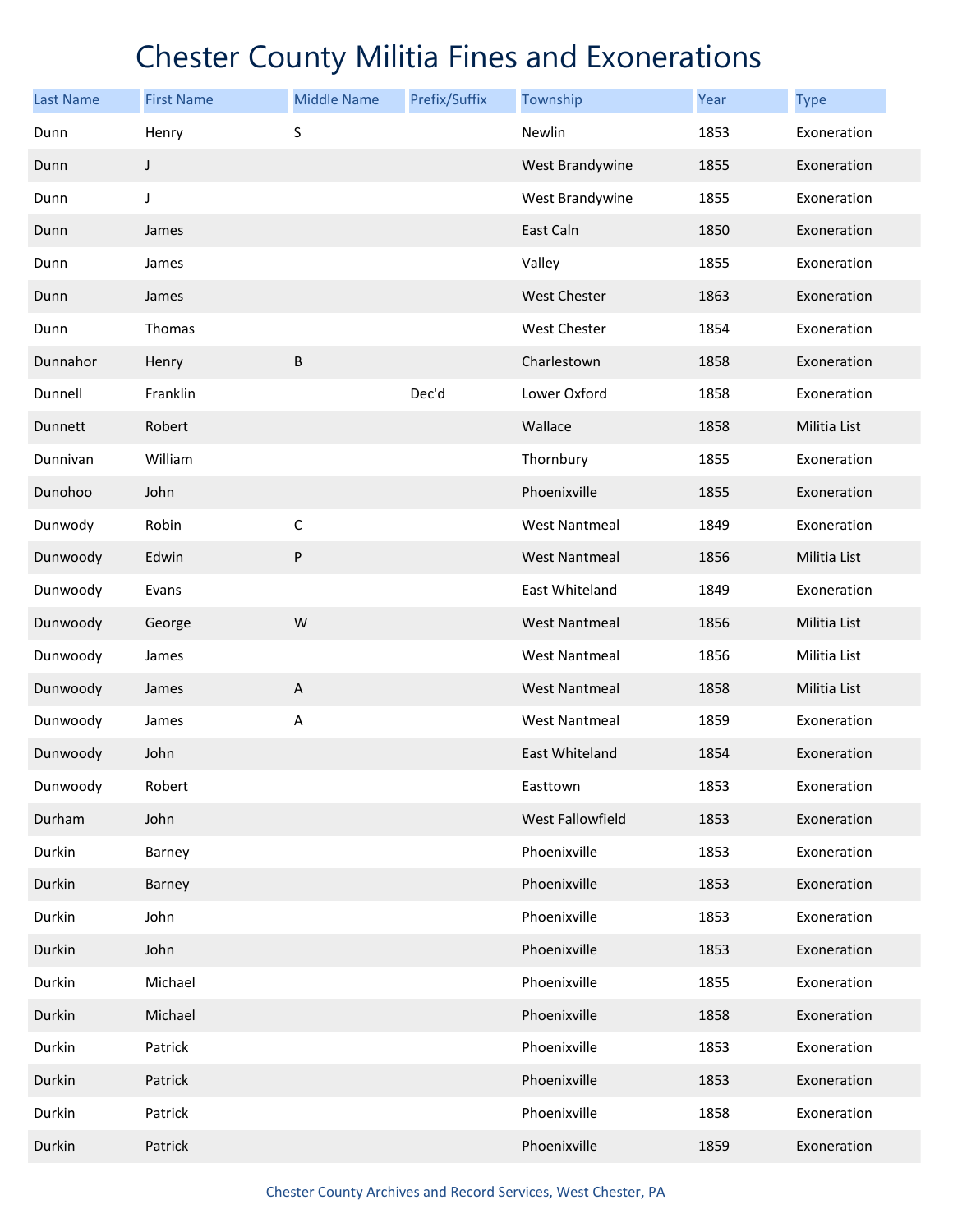| <b>Last Name</b> | <b>First Name</b> | <b>Middle Name</b> | Prefix/Suffix | Township             | Year | <b>Type</b> |
|------------------|-------------------|--------------------|---------------|----------------------|------|-------------|
| Durkin           | Thomas            | $\mathsf{C}$       |               | Phoenixville         | 1859 | Exoneration |
| Durkin           | William           |                    |               | Phoenixville         | 1859 | Exoneration |
| <b>Durkins</b>   | Michael           |                    |               | Phoenixville         | 1862 | Exoneration |
| Durlorow         | Isaac             |                    |               | West Goshen          | 1850 | Exoneration |
| Durm             | Robert            | $\mathsf{C}$       |               | West Chester         | 1855 | Exoneration |
| Durmen           | William           |                    |               | Phoenixville         | 1853 | Exoneration |
| Durnal           | John              |                    | Dec'd         | Lower Oxford         | 1850 | Exoneration |
| Durnal           | Milton            |                    |               | East Marlborough     | 1850 | Exoneration |
| Durnall          | John              |                    | Dec'd         | Lower Oxford         | 1849 | Exoneration |
| Durnell          | Harvey            |                    |               | <b>Upper Oxford</b>  | 1857 | Exoneration |
| Durr             | John              |                    |               | Phoenixville         | 1853 | Exoneration |
| Dutton           | Jesse             |                    |               | East Bradford        | 1850 | Exoneration |
| Dutton           | William           |                    |               | Lower Oxford         | 1862 | Exoneration |
| Dwise            | Thomas            |                    |               | Kennett Square       | 1862 | Exoneration |
| Dyer             | James             |                    |               | Phoenixville         | 1850 | Exoneration |
| Dyer             | John              |                    |               | Phoenixville         | 1862 | Exoneration |
| Dyers            | James             |                    |               | <b>East Nantmeal</b> | 1856 | Exoneration |
| Dyre             | John              |                    |               | Schuylkill           | 1849 | Exoneration |
| Dyson            | Andrew            | J                  |               | Birmingham           | 1850 | Exoneration |
| Dyson            | Isiah             |                    |               | Sadsbury             | 1850 | Exoneration |
| Eaches           | Abner             |                    |               | Tredyffrin           | 1847 | Exoneration |
| Eaches           | Abner             |                    |               | Tredyffrin           | 1848 | Exoneration |
| Eaches           | Mordecai          |                    |               | Wallace              | 1854 | Exoneration |
| Eachoff          | Morgan            |                    |               | <b>Upper Oxford</b>  | 1853 | Exoneration |
| Eachus           | Abner             |                    |               | East Whiteland       | 1847 | Exoneration |
| Eachus           | Abner             |                    |               | East Whiteland       | 1848 | Exoneration |
| Eachus           | Abner             |                    |               | East Whiteland       | 1856 | Exoneration |
| Eachus           | Abner             |                    |               | Willistown           | 1857 | Exoneration |
| Eachus           | James             |                    |               | West Caln            | 1860 | Exoneration |
| Eachus           | M                 |                    |               | Uwchlan              | 1855 | Exoneration |
| Eachus           | William           |                    |               | West Chester         | 1854 | Exoneration |
| Eachus           | William           |                    |               | <b>East Nantmeal</b> | 1862 | Exoneration |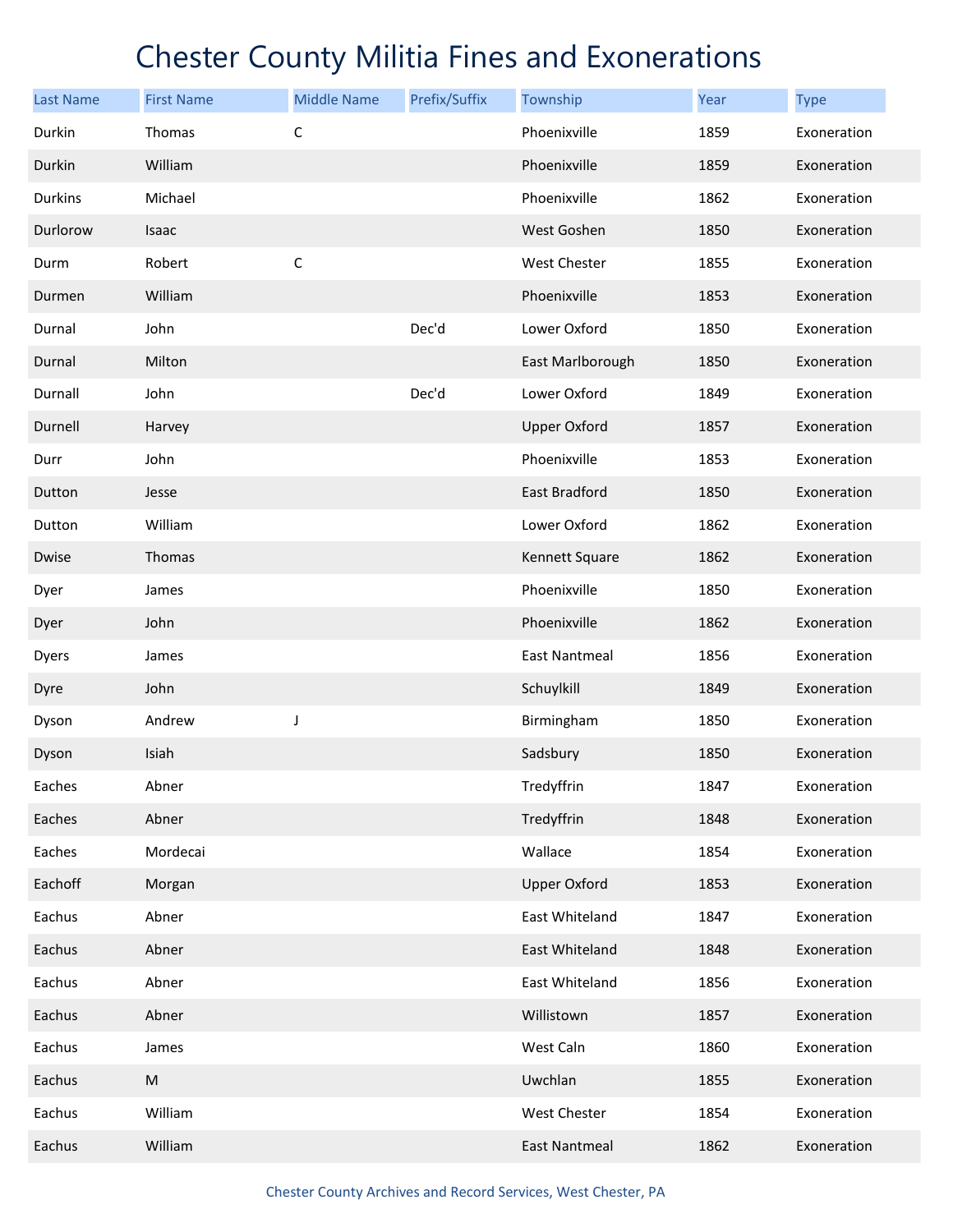| <b>Last Name</b> | <b>First Name</b> | <b>Middle Name</b> | Prefix/Suffix | Township             | Year    | <b>Type</b>  |
|------------------|-------------------|--------------------|---------------|----------------------|---------|--------------|
| Eachus           | William           |                    |               | <b>West Vincent</b>  | 1862    | Exoneration  |
| Eairs            | Samuel            |                    |               | New London           | 1853    | Exoneration  |
| Ealor            | George            |                    |               | Sadsbury             | 1850    | Exoneration  |
| Early            | William           |                    |               | East Brandywine      | 1860    | Militia List |
| Easey            | Edward            |                    |               | West Chester         | 1853    | Exoneration  |
| Eastburn         | <b>Bailey</b>     | $\mathsf C$        |               | West Marlborough     | 1856    | Exoneration  |
| Eastburn         | <b>Bailey</b>     | C                  |               | East Marlborough     | 1859    | Exoneration  |
| Eastburn         | <b>Baily</b>      |                    |               | East Marlborough     | 1858    | Exoneration  |
| Eastenwood       | Edward            |                    |               | East Brandywine      | 1854    | Exoneration  |
| Eastwood         | William           |                    |               | Valley               | 1853    | Exoneration  |
| Eastwood         | William           |                    |               | West Caln            | 1857    | Exoneration  |
| Eavason          | Alban             |                    |               | Sadsbury             | 1850    | Exoneration  |
| Eavins           | William           |                    |               | <b>East Vincent</b>  | 1858    | Exoneration  |
| Eberly           | John              |                    |               | Phoenixville         | 1862    | Exoneration  |
| Eberman          | William           |                    |               | Valley               | 1858    | Exoneration  |
| Ebernathar       | Washington        |                    |               | New London           | 1857    | Exoneration  |
| Echoff           | George            |                    |               | East Pikeland        | 1856    | Exoneration  |
| Echoff           | Joshua            |                    |               | West Marlborough     | 1850    | Exoneration  |
| Echoff           | William           |                    |               | West Marlborough     | 1850    | Exoneration  |
| Ecker            | David             |                    |               | North Conventry      | 1847    | Exoneration  |
| Ecker            | David             |                    |               | North Conventry      | 1857    | Exoneration  |
| Ecker            | Henry             |                    |               | North Conventry      | 1857    | Exoneration  |
| Ecker            | Jacob             |                    |               | <b>East Coventry</b> | 1858    | Exoneration  |
| Eckey            | William           |                    |               | Phoenixville         | 1853    | Exoneration  |
| Ecoff            | Amos              |                    |               | East Fallowfield     | 1862    | Exoneration  |
| Ecoff            | Amos              |                    |               | West Marlborough     | Undated | Exoneration  |
| Ecoff            | George            |                    |               | East Fallowfield     | 1854    | Exoneration  |
| Ecoff            | Joshua            |                    |               | West Marlborough     | 1849    | Exoneration  |
| Ecoff            | William           |                    |               | West Marlborough     | 1849    | Exoneration  |
| Ecoff            | William           |                    | Dec'd         | West Fallowfield     | 1853    | Exoneration  |
| Ecoff            | William           |                    |               | East Fallowfield     | 1862    | Exoneration  |
| Edgerton         | Nathan            | Н                  |               | Westtown             | 1863    | Exoneration  |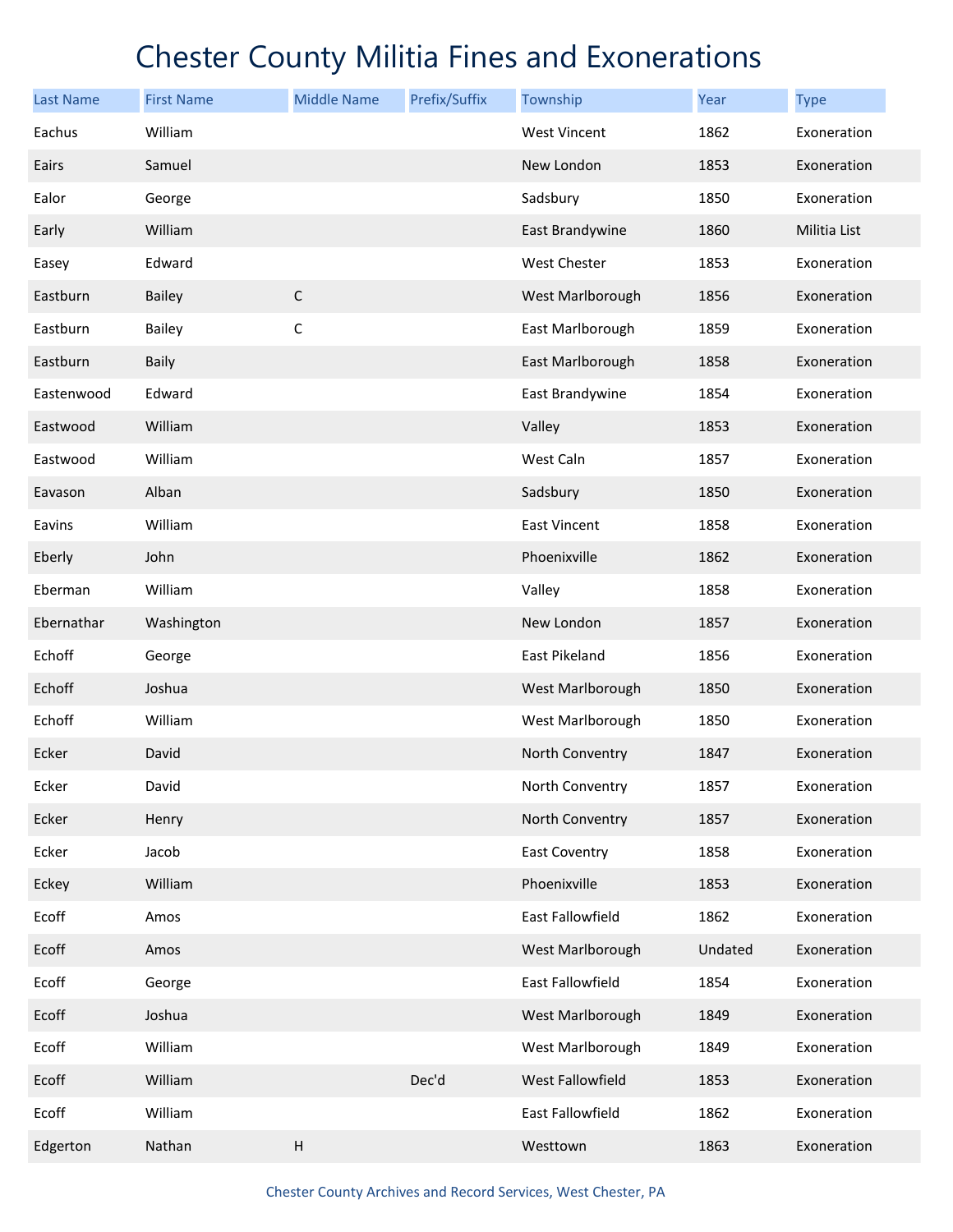| <b>Last Name</b> | <b>First Name</b> | <b>Middle Name</b>                                                                                         | Prefix/Suffix | Township             | Year | <b>Type</b>  |
|------------------|-------------------|------------------------------------------------------------------------------------------------------------|---------------|----------------------|------|--------------|
| Edmonds          | Thomas            |                                                                                                            |               | West Chester         | 1853 | Exoneration  |
| Edridge          | Issacher          |                                                                                                            |               | Kennett Square       | 1858 | Exoneration  |
| Edson            | Henry             |                                                                                                            |               | East Pikeland        | 1860 | Exoneration  |
| Edward           | John              | D                                                                                                          |               | Londonderry          | 1863 | Exoneration  |
| Edwards          | Charles           |                                                                                                            |               | Londonderry          | 1850 | Exoneration  |
| Edwards          | George            |                                                                                                            |               | South Conventry      | 1858 | Exoneration  |
| Edwards          | John              |                                                                                                            |               | Valley               | 1853 | Exoneration  |
| Edwards          | John              |                                                                                                            |               | Honeybrook           | 1855 | Exoneration  |
| Edwards          | John              |                                                                                                            |               | South Conventry      | 1862 | Exoneration  |
| Edwards          | Jonathan          |                                                                                                            |               | Honeybrook           | 1853 | Exoneration  |
| Edwards          | Jonathan          |                                                                                                            |               | Honeybrook           | 1855 | Exoneration  |
| Edwards          | Joseph            |                                                                                                            |               | Kennett              | 1849 | Exoneration  |
| Edwards          | Joseph            |                                                                                                            |               | Kennett              | 1853 | Exoneration  |
| Edwards          | Joseph            |                                                                                                            |               | Penn                 | 1853 | Exoneration  |
| Edwards          | Joseph            |                                                                                                            |               | Penn                 | 1854 | Exoneration  |
| Edwards          | Joseph            |                                                                                                            |               | Kennett              | 1856 | Exoneration  |
| Edwards          | Joseph            |                                                                                                            |               | Penn                 | 1857 | Exoneration  |
| Edwards          | Nathan            | $\mathsf{M}% _{T}=\mathsf{M}_{T}\!\left( a,b\right) ,\ \mathsf{M}_{T}=\mathsf{M}_{T}\!\left( a,b\right) ,$ |               | East Marlborough     | 1856 | Exoneration  |
| Edwards          | Nathaniel         | M                                                                                                          |               | Kennett              | 1853 | Exoneration  |
| Edwards          | Samuel            |                                                                                                            |               | <b>West Nantmeal</b> | 1853 | Militia List |
| Edwards          | Thomas            | Ε                                                                                                          |               | Kennett              | 1862 | Exoneration  |
| Edwards          | William           |                                                                                                            |               | East Pikeland        | 1848 | Exoneration  |
| Edwards          | William           |                                                                                                            |               | <b>West Vincent</b>  | 1850 | Exoneration  |
| Edwards          | William           | $\sf S$                                                                                                    |               | Franklin             | 1859 | Exoneration  |
| Ehrenshaw        | George            |                                                                                                            | Dec'd         | West Chester         | 1863 | Exoneration  |
| Eichholtz        | G                 | C M                                                                                                        | Cap't         | Downingtown          | 1863 | Exoneration  |
| Eichholtz        | James             |                                                                                                            |               | Downingtown          | 1863 | Exoneration  |
| Eichholtz        | L.                | $\sf H$                                                                                                    |               | Downingtown          | 1862 | Exoneration  |
| Eichholtz        | Leonard           |                                                                                                            |               | Downingtown          | 1863 | Exoneration  |
| Eicholtes        | James             |                                                                                                            |               | East Caln            | 1858 | Militia List |
| Eily             | Andrew            |                                                                                                            |               | East Marlborough     | 1850 | Exoneration  |
| Eily             | Thomas            |                                                                                                            |               | East Marlborough     | 1850 | Exoneration  |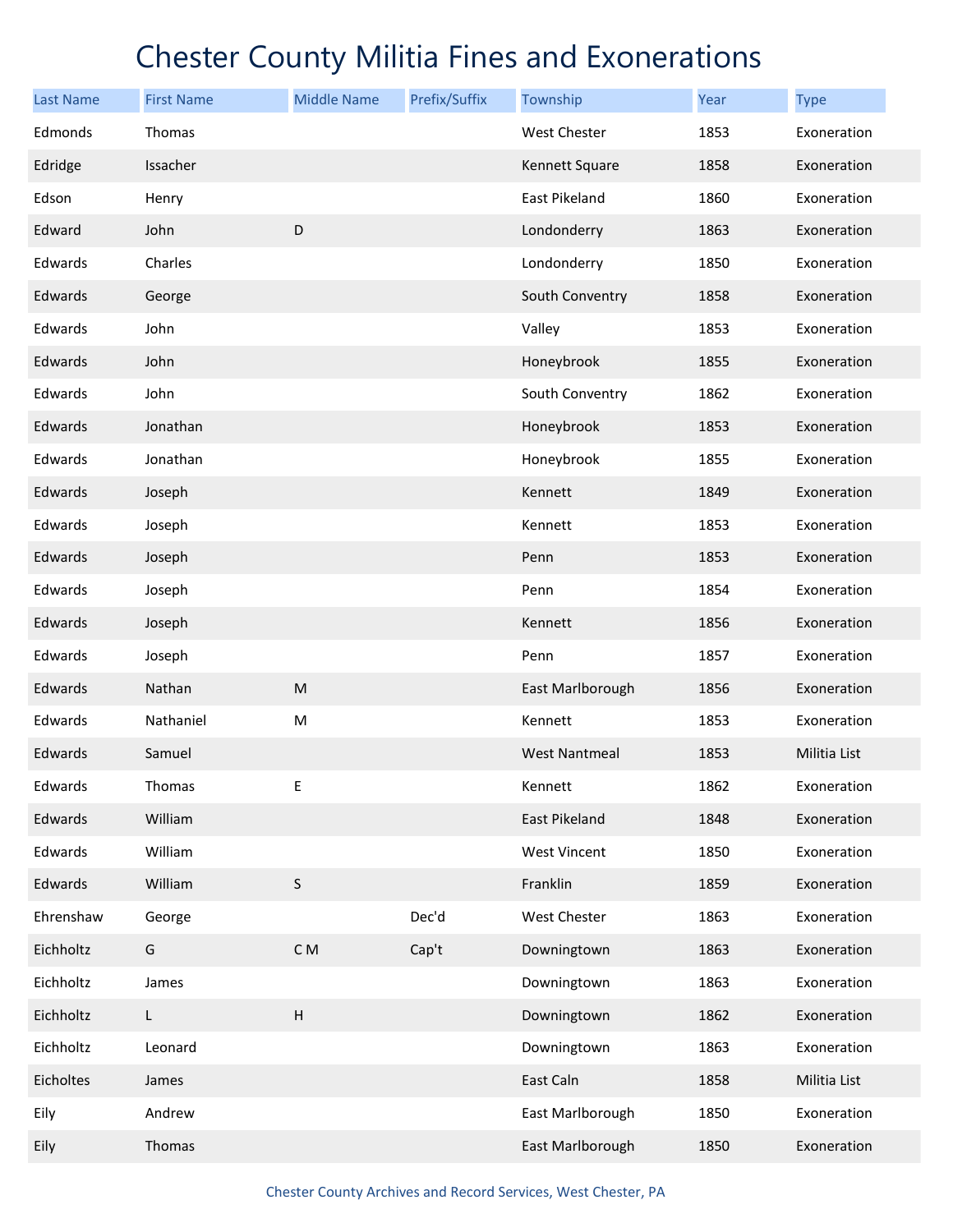| <b>Last Name</b> | <b>First Name</b> | <b>Middle Name</b> | Prefix/Suffix | Township             | Year | <b>Type</b>  |
|------------------|-------------------|--------------------|---------------|----------------------|------|--------------|
| Eisenbeis        | Lewis             |                    |               | <b>West Chester</b>  | 1862 | Exoneration  |
| Eldridge         | Jonathan          |                    |               | East Goshen          | 1855 | Exoneration  |
| Eldridge         | Thomas            | C                  |               | East Goshen          | 1858 | Exoneration  |
| Elexander        | William           |                    |               | West Fallowfield     | 1852 | Exoneration  |
| Eli              | Charles           |                    |               | East Nottingham      | 1862 | Exoneration  |
| Elias            | Daniel            |                    |               | Phoenixville         | 1854 | Exoneration  |
| Eliot            | Adam              |                    |               | London Grove         | 1852 | Exoneration  |
| Eliot            | James             |                    |               | East Fallowfield     | 1850 | Exoneration  |
| Elkinhead        | John              |                    |               | East Coventry        | 1862 | Exoneration  |
| Elliot           | Robert            |                    |               | Phoenixville         | 1850 | Exoneration  |
| Elliott          | Mode              |                    |               | East Fallowfield     | 1858 | Exoneration  |
| Elliott          | Samuel            |                    |               | Warwick              | 1862 | Exoneration  |
| Elliott          | Thomas            |                    |               | Phoenixville         | 1858 | Exoneration  |
| Elliott          | William           |                    |               | Valley               | 1860 | Exoneration  |
| Ellis            | Benjamin          |                    |               | East Brandywine      | 1853 | Exoneration  |
| Ellis            | Benjamin          |                    |               | East Caln            | 1854 | Exoneration  |
| Ellis            | Benjamin          |                    |               | East Caln            | 1855 | Exoneration  |
| Ellis            | Garve             |                    |               | East Caln            | 1860 | Exoneration  |
| Ellis            | James             |                    |               | East Caln            | 1859 | Exoneration  |
| Ellis            | Jarves            |                    |               | East Caln            | 1853 | Exoneration  |
| Ellis            | John              |                    |               | <b>East Coventry</b> | 1850 | Exoneration  |
| Ellis            | John              |                    |               | East Caln            | 1853 | Exoneration  |
| Ellis            | Samuel            |                    |               | <b>East Coventry</b> | 1855 | Exoneration  |
| <b>Ellis</b>     | Samuel            | ${\sf R}$          |               | <b>East Coventry</b> | 1854 | Exoneration  |
| Ellis            | Thomas            | J                  |               | Charlestown          | 1849 | Exoneration  |
| Ellis            | William           |                    |               | Kennett              | 1850 | Exoneration  |
| Elwood           | William           |                    |               | East Brandywine      | 1860 | Militia List |
| Ely              | John              |                    | Dec'd         | Valley               | 1863 | Exoneration  |
| Embree           | James             |                    | Jr            | West Bradford        | 1850 | Exoneration  |
| Embree           | John              |                    |               | West Bradford        | 1849 | Exoneration  |
| Embree           | Joshua            |                    |               | West Bradford        | 1849 | Exoneration  |
| Embree           | Joshua            |                    |               | West Bradford        | 1850 | Exoneration  |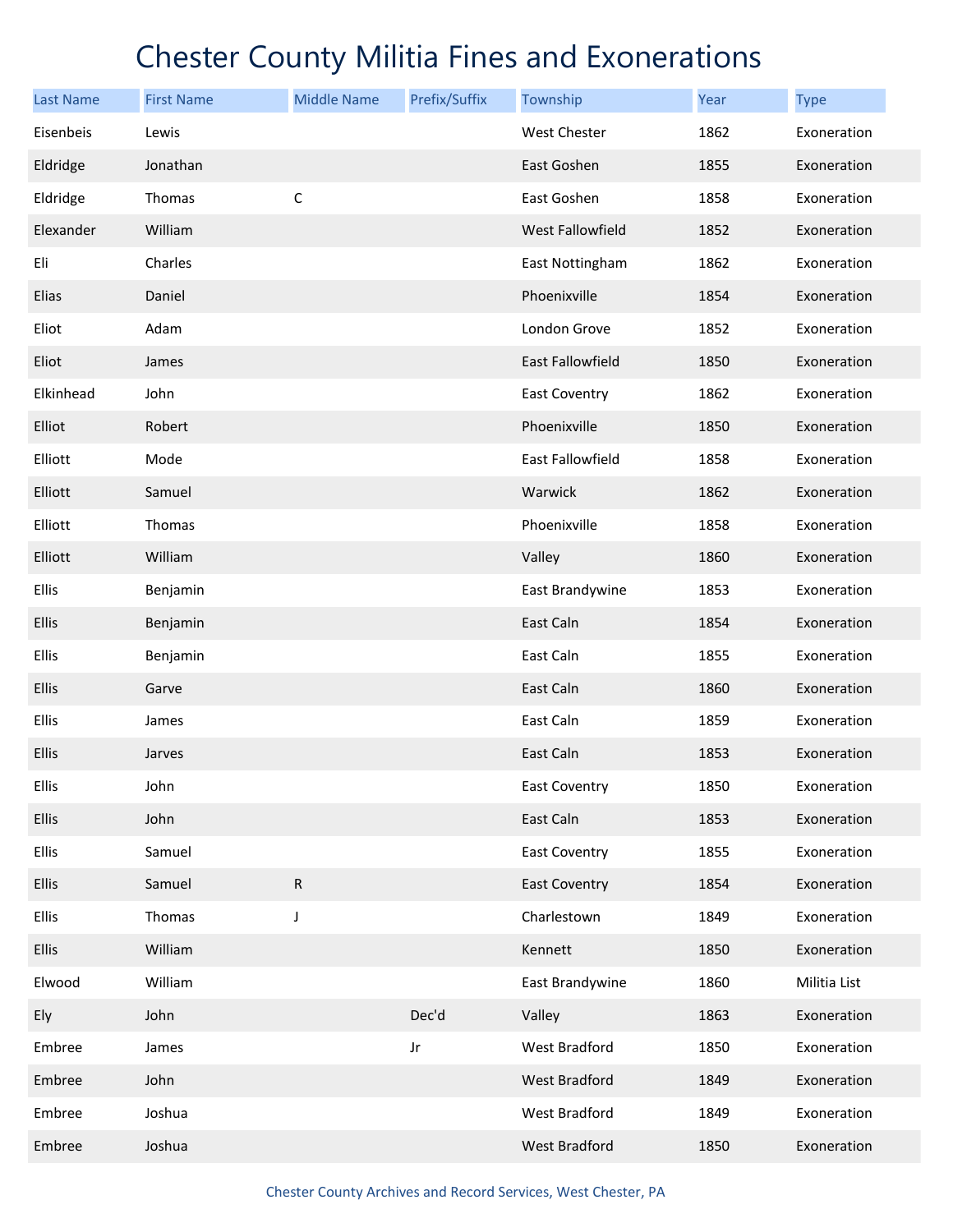| Last Name | <b>First Name</b> | <b>Middle Name</b> | Prefix/Suffix | Township             | Year | <b>Type</b>  |
|-----------|-------------------|--------------------|---------------|----------------------|------|--------------|
| Embree    | Lewis             |                    |               | West Bradford        | 1849 | Exoneration  |
| Embree    | Lewis             |                    |               | West Bradford        | 1850 | Exoneration  |
| Embree    | Person            |                    |               | West Chester         | 1853 | Exoneration  |
| Embree    | William           |                    |               | West Bradford        | 1863 | Exoneration  |
| Emery     | Christian         |                    |               | West Pikeland        | 1855 | Exoneration  |
| Emery     | Davis             |                    |               | Phoenixville         | 1854 | Exoneration  |
| Emery     | Davis             |                    |               | Warwick              | 1860 | Exoneration  |
| Emery     | Edward            |                    |               | East Pikeland        | 1857 | Exoneration  |
| Emery     | Effinger          |                    |               | <b>West Nantmeal</b> | 1853 | Militia List |
| Emery     | Effinger          |                    |               | <b>West Nantmeal</b> | 1857 | Militia List |
| Emery     | Effinger          |                    |               | <b>West Nantmeal</b> | 1859 | Exoneration  |
| Emery     | Effinger          | $\mathsf H$        |               | <b>West Nantmeal</b> | 1856 | Militia List |
| Emery     | Effinger          | Н                  |               | <b>West Nantmeal</b> | 1858 | Militia List |
| Emery     | John              |                    |               | Charlestown          | 1860 | Exoneration  |
| Emery     | John              |                    |               | Warwick              | 1860 | Exoneration  |
| Emery     | John              | S                  |               | East Pikeland        | 1857 | Exoneration  |
| Emery     | Joseph            |                    |               | Phoenixville         | 1858 | Exoneration  |
| Emery     | Joseph            |                    |               | West Whiteland       | 1858 | Exoneration  |
| Emery     | Joseph            |                    |               | West Pikeland        | 1860 | Exoneration  |
| Emery     | Moses             |                    |               | Phoenixville         | 1850 | Exoneration  |
| Emery     | Moses             |                    |               | Phoenixville         | 1850 | Exoneration  |
| Emery     | Oliver            |                    |               | West Pikeland        | 1862 | Exoneration  |
| Emery     | Simon             |                    |               | <b>West Vincent</b>  | 1854 | Exoneration  |
| Emery     | Thomas            |                    |               | <b>West Nantmeal</b> | 1862 | Exoneration  |
| Emrey     | James             |                    |               | Sadsbury             | 1857 | Exoneration  |
| Emrey     | Mahlon            |                    |               | <b>West Vincent</b>  | 1854 | Exoneration  |
| Emrey     | Mahlon            |                    |               | West Vincent         | 1854 | Exoneration  |
| Emrey     | Simon             |                    |               | <b>West Vincent</b>  | 1854 | Exoneration  |
| Emry      | Christian         |                    |               | East Pikeland        | 1862 | Exoneration  |
| Enery     | Levi              |                    |               | Valley               | 1857 | Exoneration  |
| Engelerth | John              |                    |               | Honeybrook           | 1862 | Exoneration  |
| Engham    | Price             |                    |               | <b>Upper Oxford</b>  | 1861 | Exoneration  |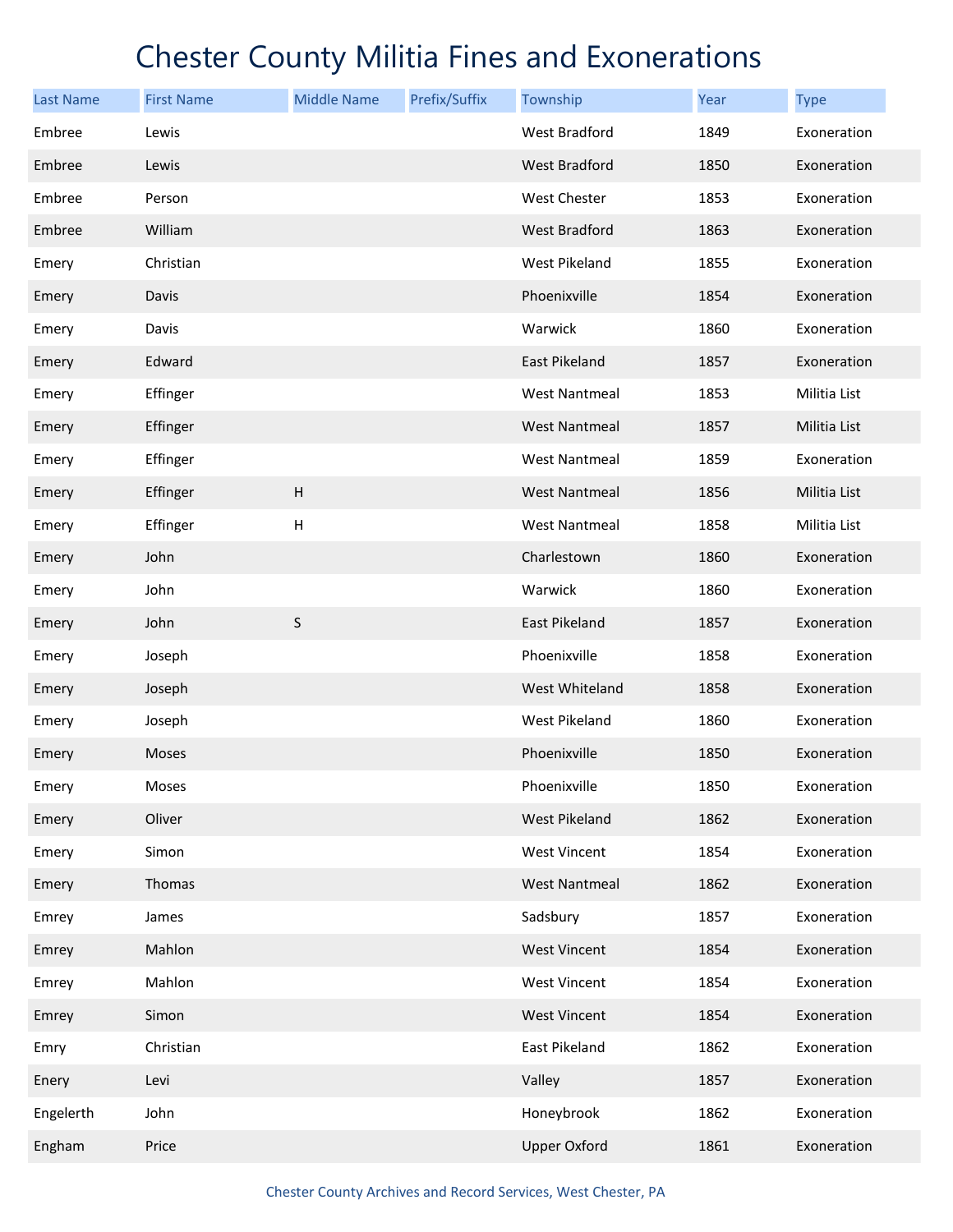| <b>Last Name</b> | <b>First Name</b> | <b>Middle Name</b>        | Prefix/Suffix | Township                | Year | <b>Type</b>  |
|------------------|-------------------|---------------------------|---------------|-------------------------|------|--------------|
| England          | Henry             | $\boldsymbol{\mathsf{H}}$ |               | East Caln               | 1858 | Militia List |
| England          | William           |                           |               | East Caln               | 1850 | Exoneration  |
| Engle            | Cyrus             |                           |               | New Garden              | 1853 | Exoneration  |
| Engle            | Cyrus             |                           |               | New Garden              | 1855 | Exoneration  |
| Engle            | William           |                           |               | Westtown                | 1859 | Exoneration  |
| English          | $\mathsf E$       |                           |               | Phoenixville            | 1853 | Exoneration  |
| English          | Edward            |                           |               | Phoenixville            | 1855 | Exoneration  |
| English          | James             |                           |               | <b>West Fallowfield</b> | 1856 | Exoneration  |
| English          | James             |                           |               | Highland                | 1860 | Exoneration  |
| English          | James             |                           |               | Phoenixville            | 1862 | Exoneration  |
| Engrum           | George            |                           |               | <b>East Vincent</b>     | 1849 | Exoneration  |
| Entreken         | Jacob             |                           |               | Valley                  | 1853 | Exoneration  |
| Entriken         | Ezekiel           | B                         |               | Pocopson                | 1858 | Exoneration  |
| Entriken         | James             |                           |               | Charlestown             | 1858 | Exoneration  |
| Entriken         | James             |                           | Dec'd         | Uwchlan                 | 1860 | Exoneration  |
| Entriken         | John              |                           |               | Thornbury               | 1853 | Exoneration  |
| Entriken         | Marshall          |                           |               | Pocopson                | 1857 | Exoneration  |
| Entriken         | Samuel            |                           |               | West Caln               | 1860 | Exoneration  |
| Entriken         | Thomas            |                           |               | West Caln               | 1853 | Exoneration  |
| Entriken         | William           | $\boldsymbol{\mathsf{H}}$ |               | West Caln               | 1862 | Exoneration  |
| Entrikin         | Emmer             |                           |               | East Bradford           | 1855 | Exoneration  |
| Entrikin         | Isiah             |                           |               | West Fallowfield        | 1853 | Exoneration  |
| Entrikin         | J                 | F                         |               | West Chester            | 1855 | Exoneration  |
| Entrikin         | James             |                           |               | <b>West Chester</b>     | 1862 | Exoneration  |
| Entrikin         | Samuel            |                           |               | West Caln               | 1855 | Exoneration  |
| Entrikin         | Samuel            | S                         |               | East Bradford           | 1850 | Exoneration  |
| Epart            | Solomon           |                           |               | Phoenixville            | 1853 | Exoneration  |
| Ephrat           | Solomon           |                           |               | Phoenixville            | 1862 | Exoneration  |
| Epner            | Joseph            |                           |               | <b>East Vincent</b>     | 1851 | Exoneration  |
| Eppehimer        | Samuel            |                           |               | Wallace                 | 1863 | Exoneration  |
| Eprecht          | Soloman           |                           |               | Phoenixville            | 1858 | Exoneration  |
| Epright          | Eli               |                           |               | South Conventry         | 1850 | Exoneration  |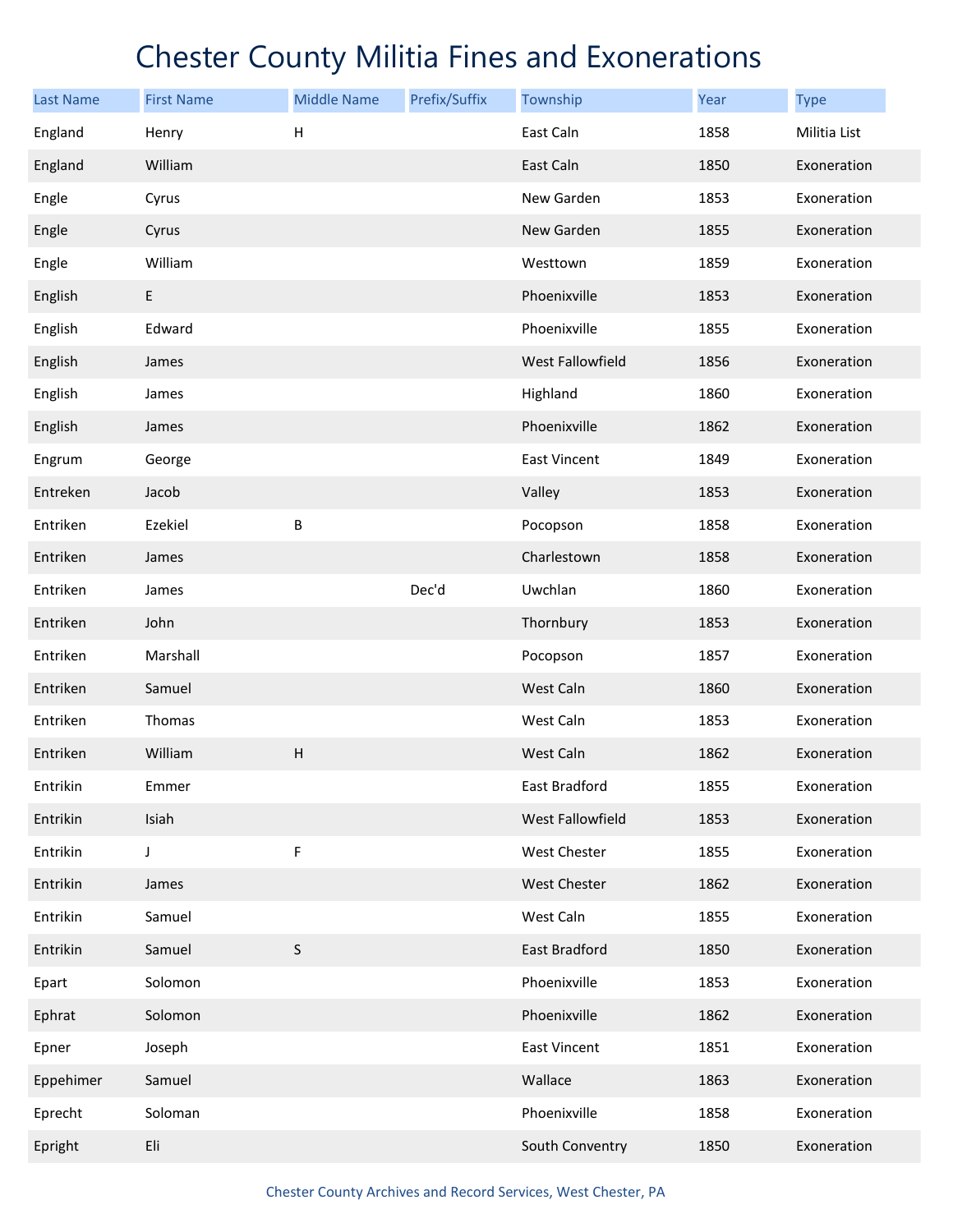| <b>Last Name</b> | <b>First Name</b> | <b>Middle Name</b> | Prefix/Suffix          | Township             | Year | <b>Type</b>  |
|------------------|-------------------|--------------------|------------------------|----------------------|------|--------------|
| Epright          | Eli               |                    |                        | <b>East Coventry</b> | 1850 | Exoneration  |
| Epright          | Samuel            |                    |                        | Wallace              | 1858 | Militia List |
| Epright          | Samuel            |                    |                        | Wallace              | 1859 | Militia List |
| Epright          | Samuel            |                    |                        | West Whiteland       | 1860 | Exoneration  |
| Epright          | William           |                    |                        | <b>Upper Uwchlan</b> | 1862 | Exoneration  |
| Eright           | J                 | $\mathsf J$        |                        | Uwchlan              | 1855 | Exoneration  |
| Ernest           | Adam              |                    |                        | Honeybrook           | 1850 | Exoneration  |
| Erwin            | Nathaniel         |                    |                        | Honeybrook           | 1850 | Exoneration  |
| Esel             | J                 |                    |                        | Phoenixville         | 1853 | Exoneration  |
| Esleon           | Thomas            |                    |                        | Phoenixville         | 1850 | Exoneration  |
| Essch            | John              |                    |                        | <b>East Vincent</b>  | 1858 | Exoneration  |
| Essich           | Jonathan          |                    |                        | <b>West Nantmeal</b> | 1849 | Exoneration  |
| Essick           | B                 | G                  |                        | Phoenixville         | 1859 | Exoneration  |
| Essick           | Benjamin          |                    |                        | Phoenixville         | 1858 | Exoneration  |
| Essick           | Eli               |                    |                        | <b>West Nantmeal</b> | 1850 | Exoneration  |
| Essick           | Jacob             |                    |                        | <b>West Vincent</b>  | 1857 | Exoneration  |
| Essick           | John              |                    |                        | Uwchlan              | 1849 | Exoneration  |
| Essick           | John              |                    |                        | Phoenixville         | 1850 | Exoneration  |
| Essick           | John              |                    |                        | Uwchlan              | 1851 | Exoneration  |
| Essick           | John              |                    |                        | <b>West Vincent</b>  | 1853 | Exoneration  |
| Essick           | John              |                    |                        | West Chester         | 1860 | Exoneration  |
| Essick           | Samuel            |                    |                        | Wallace              | 1859 | Militia List |
| Essig            | John              |                    |                        | Willistown           | 1851 | Exoneration  |
| Estworthy        | Joseph            |                    |                        | West Caln            | 1855 | Exoneration  |
| Esworthy         | James             |                    |                        | <b>West Nantmeal</b> | 1856 | Militia List |
| Esworthy         | James             |                    |                        | <b>West Nantmeal</b> | 1857 | Exoneration  |
| Esworthy         | James             |                    |                        | <b>West Nantmeal</b> | 1858 | Militia List |
| Esworthy         | James             |                    |                        | <b>West Nantmeal</b> | 1859 | Exoneration  |
| Esworthy         | James             | ${\sf M}$          |                        | <b>West Nantmeal</b> | 1853 | Militia List |
| Esworthy         | James             | ${\sf M}$          |                        | <b>West Nantmeal</b> | 1855 | Exoneration  |
| Esworthy         | Thomas            |                    |                        | West Chester         | 1858 | Exoneration  |
| Eubel            | George            |                    | $\mathsf{J}\mathsf{r}$ | Honeybrook           | 1850 | Exoneration  |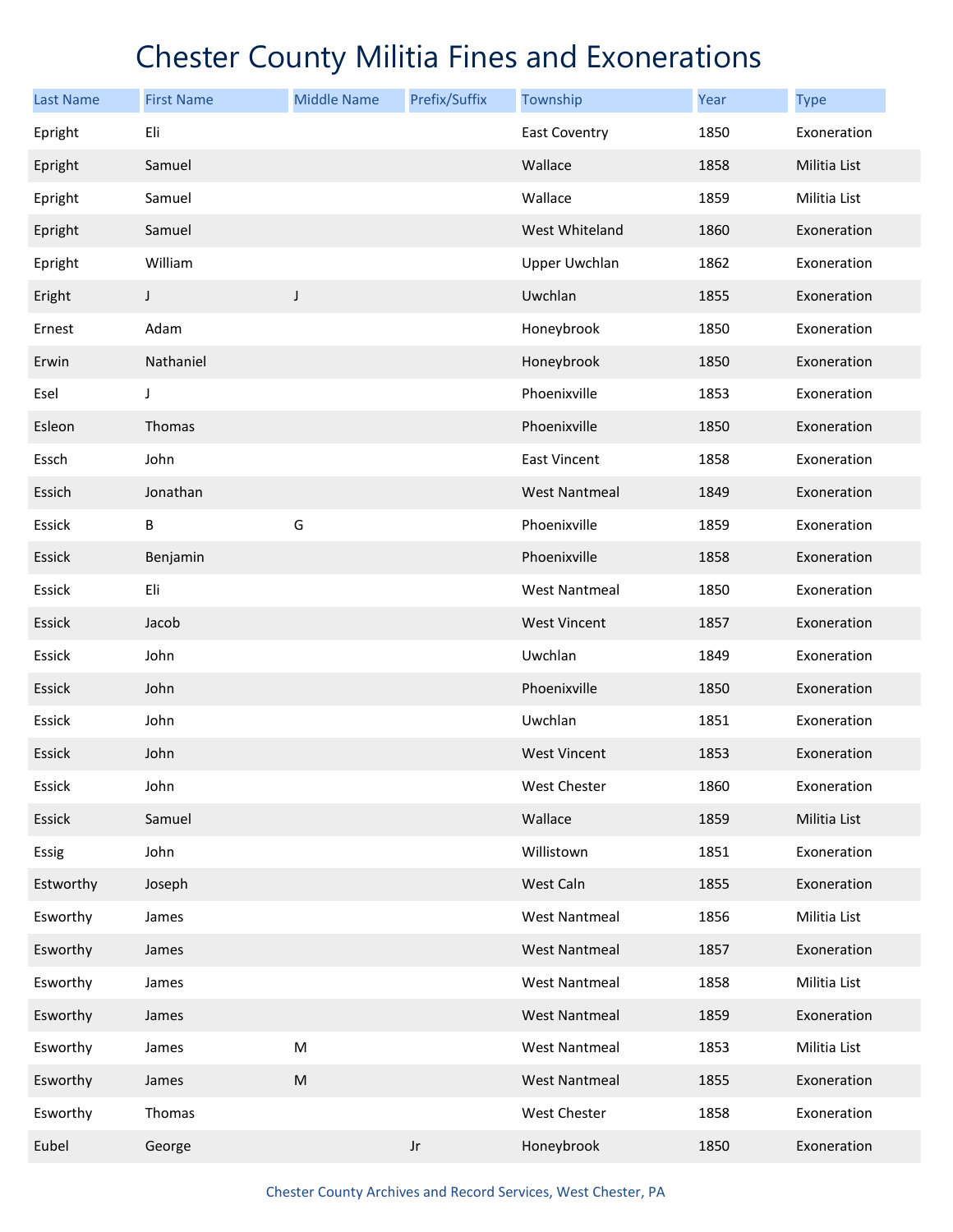| <b>Last Name</b> | <b>First Name</b> | <b>Middle Name</b> | Prefix/Suffix | Township             | Year | <b>Type</b>  |
|------------------|-------------------|--------------------|---------------|----------------------|------|--------------|
| Eubines          | Hugh              |                    |               | Phoenixville         | 1850 | Exoneration  |
| Euches           | Abner             |                    |               | Willistown           | 1857 | Exoneration  |
| Euches           | Abner             |                    |               | Willistown           | 1857 | Exoneration  |
| Evans            | Abener            |                    |               | East Caln            | 1856 | Exoneration  |
| Evans            | Abner             |                    |               | East Caln            | 1858 | Militia List |
| Evans            | Abner             |                    |               | Downingtown          | 1860 | Exoneration  |
| Evans            | Baschel           |                    |               | East Caln            | 1858 | Militia List |
| Evans            | Cadwalader        |                    |               | Willistown           | 1853 | Exoneration  |
| Evans            | Caleb             |                    |               | <b>East Nantmeal</b> | 1848 | Exoneration  |
| Evans            | Caleb             |                    |               | Wallace              | 1858 | Militia List |
| Evans            | Caleb             |                    |               | Wallace              | 1859 | Militia List |
| Evans            | Caleb             |                    |               | Wallace              | 1862 | Exoneration  |
| Evans            | David             |                    |               | Phoenixville         | 1850 | Exoneration  |
| Evans            | E                 | $\sf B$            |               | Charlestown          | 1858 | Exoneration  |
| Evans            | Edward            |                    |               | Penn                 | 1862 | Exoneration  |
| Evans            | Eli               | $\sf T$            |               | Uwchlan              | 1854 | Exoneration  |
| Evans            | Evan              | B                  |               | <b>Upper Uwchlan</b> | 1863 | Exoneration  |
| Evans            | F                 | Τ                  |               | <b>East Nantmeal</b> | 1853 | Exoneration  |
| Evans            | Franklin          |                    |               | <b>East Nantmeal</b> | 1847 | Exoneration  |
| Evans            | Franklin          |                    |               | <b>East Nantmeal</b> | 1848 | Exoneration  |
| Evans            | J                 | B                  |               | Phoenixville         | 1854 | Exoneration  |
| Evans            | Jesse             |                    |               | <b>East Nantmeal</b> | 1847 | Exoneration  |
| Evans            | Jesse             |                    |               | <b>East Nantmeal</b> | 1850 | Exoneration  |
| Evans            | Jesse             |                    |               | <b>East Nantmeal</b> | 1853 | Exoneration  |
| Evans            | John              | B                  |               | <b>Upper Uwchlan</b> | 1863 | Exoneration  |
| Evans            | John              | $\mathsf C$        |               | <b>Upper Oxford</b>  | 1862 | Exoneration  |
| Evans            | Jonathan          |                    |               | Uwchlan              | 1853 | Exoneration  |
| Evans            | Jonathan          |                    |               | <b>Upper Uwchlan</b> | 1859 | Exoneration  |
| Evans            | Joseph            |                    |               | South Conventry      | 1862 | Exoneration  |
| Evans            | Joseph            |                    | Dec'd         | South Conventry      | 1863 | Exoneration  |
| Evans            | Levi              |                    |               | London Britain       | 1863 | Exoneration  |
| Evans            | Lewis             |                    |               | <b>East Nantmeal</b> | 1847 | Exoneration  |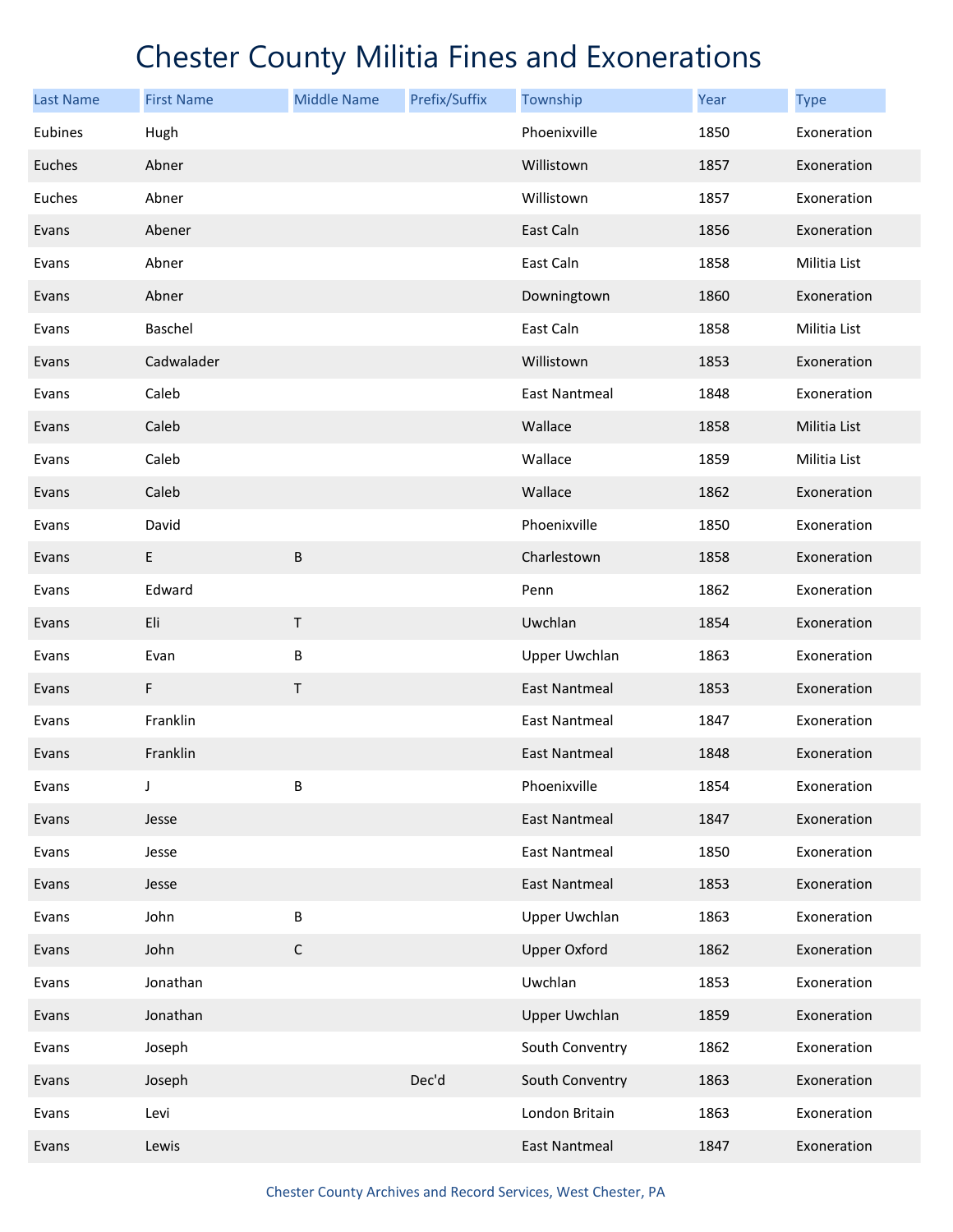| <b>Last Name</b> | <b>First Name</b> | <b>Middle Name</b> | Prefix/Suffix | Township             | Year | <b>Type</b> |
|------------------|-------------------|--------------------|---------------|----------------------|------|-------------|
| Evans            | Lewis             |                    |               | <b>Upper Oxford</b>  | 1862 | Exoneration |
| Evans            | Lybram            |                    |               | South Conventry      | 1863 | Exoneration |
| Evans            | M                 | G                  |               | West Whiteland       | 1855 | Exoneration |
| Evans            | Newton            |                    |               | Uwchlan              | 1849 | Exoneration |
| Evans            | Newton            |                    |               | Uwchlan              | 1851 | Exoneration |
| Evans            | Newton            |                    |               | Uwchlan              | 1857 | Exoneration |
| Evans            | Owen              |                    |               | <b>East Nantmeal</b> | 1847 | Exoneration |
| Evans            | Owen              |                    |               | <b>East Nantmeal</b> | 1850 | Exoneration |
| Evans            | Petter            |                    |               | Honeybrook           | 1850 | Exoneration |
| Evans            | Phares            |                    |               | Charlestown          | 1847 | Exoneration |
| Evans            | Richard           | D                  |               | East Pikeland        | 1862 | Exoneration |
| Evans            | Samuel            |                    |               | <b>East Nantmeal</b> | 1857 | Exoneration |
| Evans            | Thomas            |                    |               | Charlestown          | 1848 | Exoneration |
| Evans            | Thomas            |                    |               | East Whiteland       | 1862 | Exoneration |
| Evans            | Thomas            | B                  |               | Uwchlan              | 1853 | Exoneration |
| Evans            | Townson           |                    |               | <b>East Nantmeal</b> | 1847 | Exoneration |
| Evans            | William           | D                  |               | East Vincent         | 1860 | Exoneration |
| Evans            | William           | ${\sf M}$          |               | Willistown           | 1862 | Exoneration |
| Evanson          | Wesley            |                    |               | Willistown           | 1848 | Exoneration |
| Evason           | George            | ${\sf R}$          |               | Sadsbury             | 1850 | Exoneration |
| Everhand         | Samuel            |                    |               | Charlestown          | 1859 | Exoneration |
| Everharte        | Robert            |                    |               | Honeybrook           | 1853 | Exoneration |
| Everison         | Joseph            |                    |               | Franklin             | 1855 | Exoneration |
| Everley          | David             |                    |               | East Brandywine      | 1853 | Exoneration |
| Everley          | David             |                    |               | Uwchlan              | 1854 | Exoneration |
| Everley          | Isaac             |                    |               | East Vincent         | 1855 | Exoneration |
| Everly           | David             |                    |               | Newlin               | 1849 | Exoneration |
| Everly           | David             |                    |               | East Brandywine      | 1850 | Exoneration |
| Everly           | Henry             |                    |               | <b>West Vincent</b>  | 1862 | Exoneration |
| Everly           | Isaac             |                    |               | <b>West Vincent</b>  | 1853 | Exoneration |
| Everson          | George            |                    |               | East Marlborough     | 1853 | Exoneration |
| Everson          | George            | ${\sf R}$          |               | East Marlborough     | 1856 | Exoneration |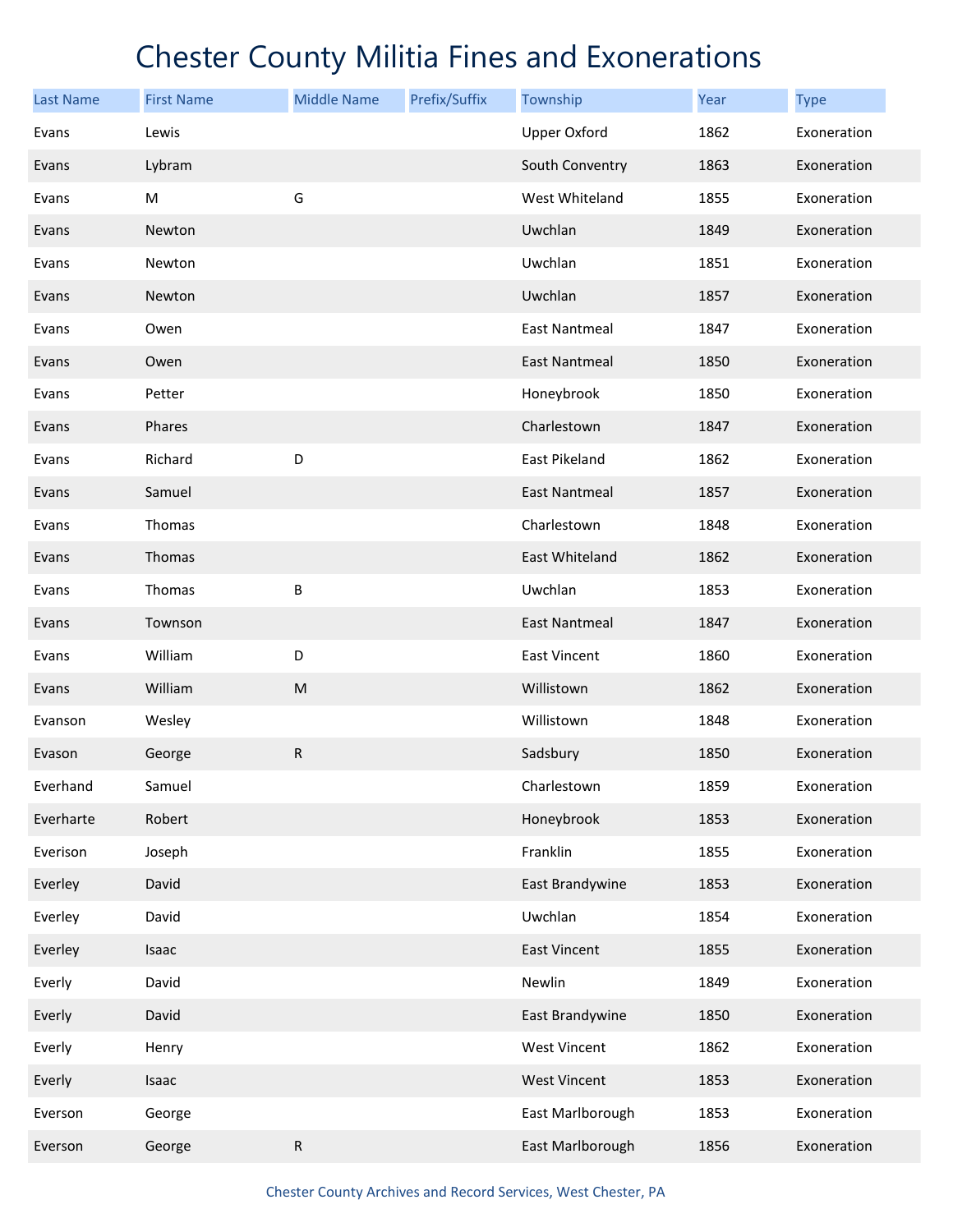| <b>Last Name</b> | <b>First Name</b> | <b>Middle Name</b> | Prefix/Suffix | Township                | <b>Year</b> | <b>Type</b>  |
|------------------|-------------------|--------------------|---------------|-------------------------|-------------|--------------|
| Eveson           | George            |                    |               | Thornbury               | 1858        | Exoneration  |
| Evinson          | Benjamin          |                    |               | West Caln               | 1855        | Exoneration  |
| Evison           | William           | W                  |               | Willistown              | 1851        | Exoneration  |
| Ewing            | Amos              |                    |               | Elk                     | 1862        | Exoneration  |
| Ewing            | Amos              |                    |               | Franklin                | 1863        | Exoneration  |
| Ewing            | Henry             |                    |               | Lower Oxford            | 1849        | Exoneration  |
| Ewing            | James             | Α                  |               | West Fallowfield        | 1850        | Exoneration  |
| Ewing            | Jefferson         |                    |               | East Nottingham         | 1853        | Militia List |
| Ewing            | John              |                    |               | Wallace                 | 1853        | Exoneration  |
| Ewing            | John              |                    |               | Honeybrook              | 1854        | Exoneration  |
| Ewing            | John              |                    |               | Honeybrook              | 1857        | Exoneration  |
| Ewing            | Washington        |                    |               | East Nottingham         | 1855        | Exoneration  |
| Ewing            | Washington        |                    |               | Elk                     | 1860        | Exoneration  |
| Ewing            | William           |                    |               | East Nottingham         | 1857        | Exoneration  |
| Eyholtz          | G                 | ${\sf M}$          |               | East Caln               | 1858        | Militia List |
| Ezra             | Edmund            |                    |               | Highland                | 1858        | Exoneration  |
| Faddis           | John              |                    |               | West Bradford           | 185         | Exoneration  |
| Faddis           | John              |                    |               | <b>West Bradford</b>    | 1853        | Exoneration  |
| Faddis           | Robert            |                    |               | East Fallowfield        | 1853        | Exoneration  |
| Faddis           | Thomas            |                    |               | <b>East Fallowfield</b> | 1853        | Exoneration  |
| Faddis           | Thomas            |                    |               | East Fallowfield        | 1858        | Exoneration  |
| Faddis           | William           |                    |               | Newlin                  | 1855        | Exoneration  |
| Fadis            | James             |                    |               | Newlin                  | 1854        | Exoneration  |
| Fadis            | Robert            |                    | $_{\rm Jr}$   | East Fallowfield        | 1854        | Exoneration  |
| Fagley           | Jesse             |                    |               | South Conventry         | 1855        | Exoneration  |
| Fagley           | Samuel            |                    |               | West Pikeland           | 1855        | Exoneration  |
| Failey           | Jonston           |                    |               | West Chester            | 1855        | Exoneration  |
| Fairlamb         | Alfred            |                    |               | Highland                | 1862        | Exoneration  |
| Fairlamb         | Edward            |                    |               | <b>Upper Oxford</b>     | 1853        | Exoneration  |
| Fairlamb         | Edward            |                    |               | <b>West Fallowfield</b> | 1857        | Exoneration  |
| Fairlamb         | Jesse             |                    |               | West Fallowfield        | 1855        | Exoneration  |
| Fairlamb         | Jesse             |                    |               | West Fallowfield        | 1856        | Exoneration  |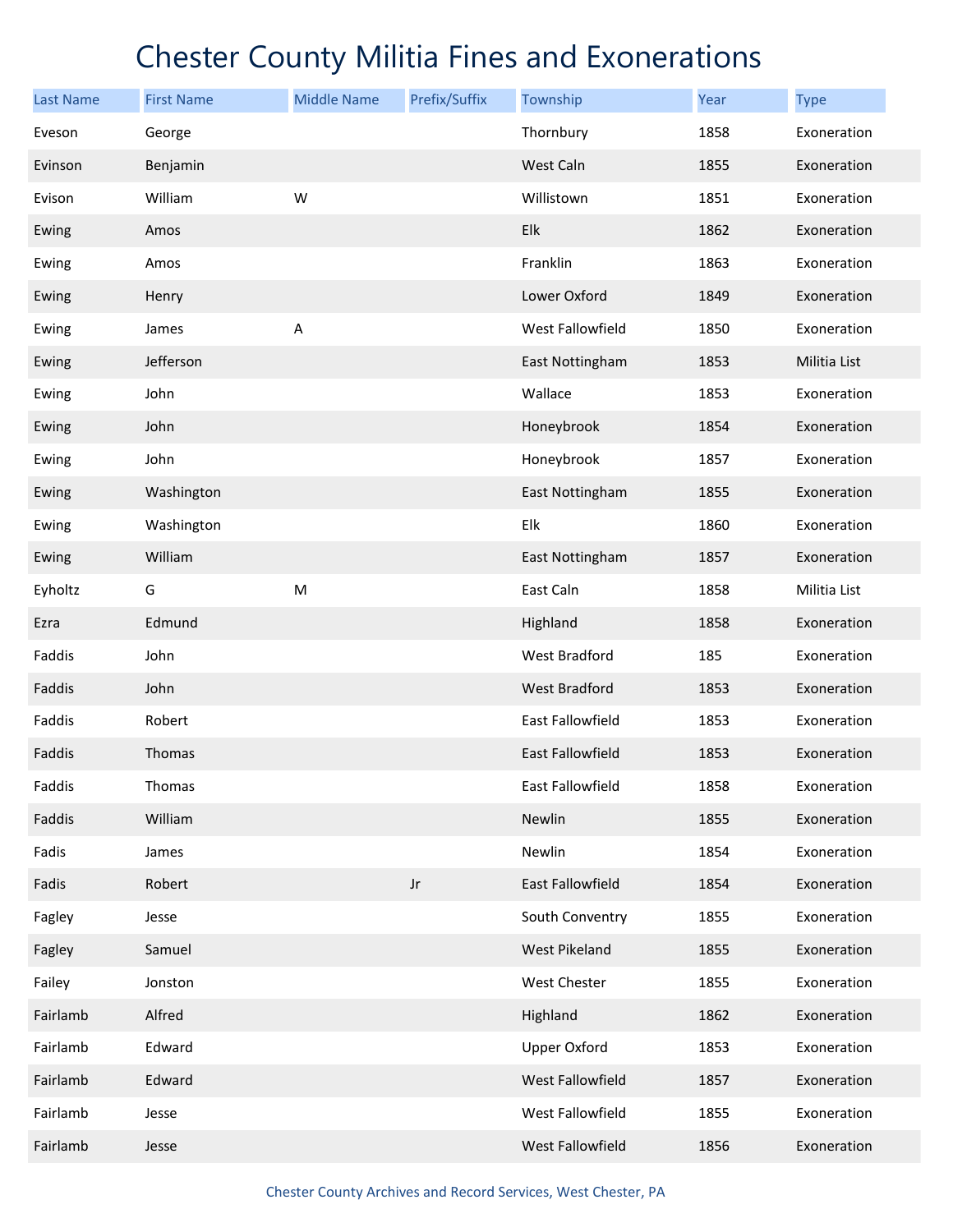| <b>Last Name</b> | <b>First Name</b> | <b>Middle Name</b> | Prefix/Suffix | Township            | Year | <b>Type</b>  |
|------------------|-------------------|--------------------|---------------|---------------------|------|--------------|
| Fairlamb         | Joseph            |                    |               | East Caln           | 1855 | Exoneration  |
| Fairlamb         | Joseph            | ${\sf M}$          |               | East Caln           | 1858 | Exoneration  |
| Fairlamb         | Joseph            | M                  |               | East Caln           | 1858 | Militia List |
| Fairlamb         | Nicholas          |                    |               | Lower Oxford        | 1849 | Exoneration  |
| Fairlamb         | William           |                    |               | Newlin              | 1860 | Exoneration  |
| Falkner          | Thomas            |                    |               | Phoenixville        | 1850 | Exoneration  |
| Falty            | Benjamin          |                    |               | West Pikeland       | 1847 | Exoneration  |
| Famous           | John              |                    | Dec'd         | Tredyffrin          | 1849 | Exoneration  |
| Famous           | Nathan            |                    |               | Kennett             | 1856 | Exoneration  |
| Fancee           | James             |                    |               | <b>West Chester</b> | 1862 | Exoneration  |
| Fancett          | George            |                    |               | Westtown            | 1859 | Exoneration  |
| Fancett          | Nathan            |                    |               | Kennett             | 1859 | Exoneration  |
| Fanett           | Nathan            |                    |               | Kennett             | 1855 | Exoneration  |
| Fannett          | Martin            |                    |               | Phoenixville        | 1850 | Exoneration  |
| Fanwalt          | Samuel            |                    |               | Sadsbury            | 1858 | Exoneration  |
| Farenger         | $\mathsf{I}$      |                    |               | Phoenixville        | 1853 | Exoneration  |
| Farer            | Samuel            |                    |               | East Brandywine     | 1858 | Militia List |
| Farlamb          | William           |                    |               | Newlin              | 1854 | Exoneration  |
| Farlan           | James             |                    |               | Westtown            | 1849 | Exoneration  |
| Farr             | Charles           |                    |               | Willistown          | 1862 | Exoneration  |
| Farra            | Oliver            |                    |               | Willistown          | 1851 | Exoneration  |
| Farra            | Richard           |                    |               | Willistown          | 1862 | Exoneration  |
| Farra            | Spencer           |                    |               | Londonderry         | 1856 | Exoneration  |
| Farra            | Spencer           |                    |               | Londonderry         | 1857 | Exoneration  |
| Farrand          | George            |                    |               | East Whiteland      | 1856 | Exoneration  |
| Farrand          | George            |                    |               | East Whiteland      | 1858 | Exoneration  |
| Farrand          | George            |                    |               | East Whiteland      | 1862 | Exoneration  |
| Farrand          | James             |                    |               | East Whiteland      | 1852 | Exoneration  |
| Farrand          | John              |                    |               | East Whiteland      | 1855 | Exoneration  |
| Farrell          | John              |                    |               | Thornbury           | 1853 | Exoneration  |
| Farrell          | John              |                    |               | Phoenixville        | 1859 | Exoneration  |
| Farrell          | Michael           |                    |               | West Goshen         | 1857 | Exoneration  |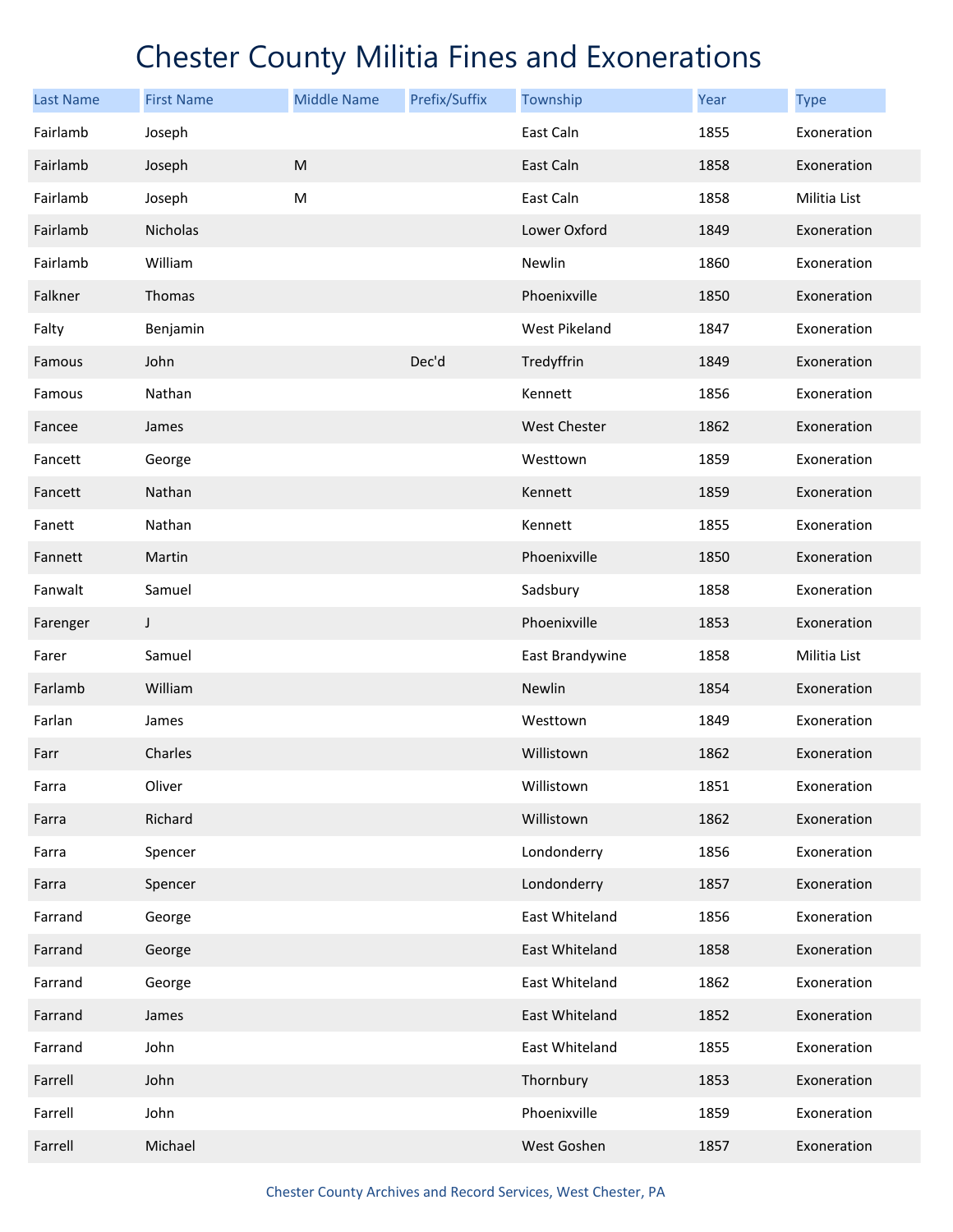| <b>Last Name</b> | <b>First Name</b> | <b>Middle Name</b> | Prefix/Suffix | Township            | Year | <b>Type</b>  |
|------------------|-------------------|--------------------|---------------|---------------------|------|--------------|
| Farrell          | Thomas            |                    |               | Phoenixville        | 1850 | Exoneration  |
| Farren           | G                 |                    |               | Uwchlan             | 1855 | Exoneration  |
| Farro            | William           |                    |               | Willistown          | 1857 | Exoneration  |
| Farva            | John              |                    |               | New London          | 1849 | Exoneration  |
| Faulk            | Stephen           | M                  |               | Kennett Square      | 1858 | Exoneration  |
| Faust            | Daniel            |                    | Jr            | East Brandywine     | 1860 | Militia List |
| Faust            | Daniel            |                    | Jr            | East Brandywine     | 1860 | Militia List |
| Faust            | David             |                    |               | Wallace             | 1855 | Exoneration  |
| Faust            | David             |                    |               | Wallace             | 1857 | Exoneration  |
| Faust            | Henry             |                    |               | Phoenixville        | 1862 | Exoneration  |
| Faust            | John              |                    |               | East Brandywine     | 1862 | Militia List |
| Faust            | William           |                    |               | East Caln           | 1856 | Exoneration  |
| Fawcett          | Henry             |                    |               | Birmingham          | 1857 | Exoneration  |
| Fawst            | Daniel            |                    |               | East Brandywine     | 1862 | Exoneration  |
| Feaster          | Adam              |                    |               | Sadsbury            | 1850 | Exoneration  |
| Fell             | Richard           |                    |               | New London          | 1859 | Exoneration  |
| Felter           | Joseph            |                    |               | Charlestown         | 1848 | Exoneration  |
| Felty            | James             |                    |               | Phoenixville        | 1855 | Exoneration  |
| Fergason         | David             |                    |               | East Nottingham     | 1857 | Exoneration  |
| Fergason         | George            |                    |               | Phoenixville        | 1853 | Exoneration  |
| Fergison         | Robert            |                    |               | Lower Oxford        | 1853 | Exoneration  |
| Fergison         | Thomas            |                    |               | West Fallowfield    | 1853 | Exoneration  |
| Fergusen         | Samuel            |                    |               | Phoenixville        | 1862 | Exoneration  |
| Ferguson         | Albert            |                    |               | West Nottingham     | 1860 | Exoneration  |
| Ferguson         | Enoch             |                    |               | <b>Upper Oxford</b> | 1854 | Exoneration  |
| Ferguson         | Enoch             |                    |               | <b>Upper Oxford</b> | 1855 | Exoneration  |
| Ferguson         | Enoch             |                    |               | <b>Upper Oxford</b> | 1857 | Exoneration  |
| Ferguson         | James             |                    |               | Elk                 | 1862 | Exoneration  |
| Ferguson         | John              | F                  |               | West Nottingham     | 1862 | Exoneration  |
| Ferguson         | Robert            |                    |               | Lower Oxford        | 1854 | Exoneration  |
| Ferguson         | Thomas            |                    |               | Lower Oxford        | 1849 | Exoneration  |
| Ferguson         | William           |                    |               | West Fallowfield    | 1860 | Exoneration  |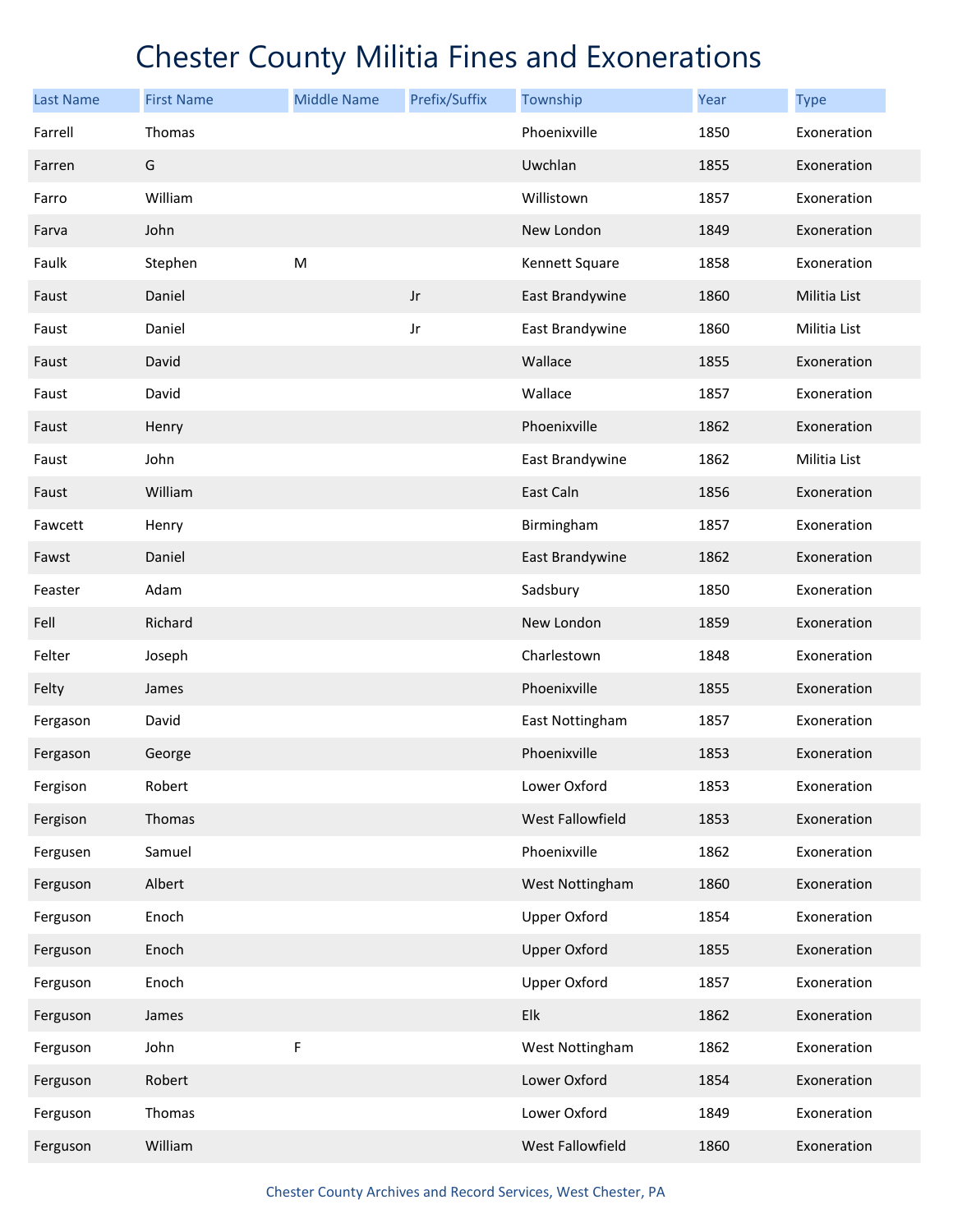| <b>Last Name</b> | <b>First Name</b> | <b>Middle Name</b> | Prefix/Suffix | Township             | Year | <b>Type</b>  |
|------------------|-------------------|--------------------|---------------|----------------------|------|--------------|
| Ferguson         | William           | $\mathsf C$        |               | <b>Upper Oxford</b>  | 1854 | Exoneration  |
| Ferguson         | William           | $\mathsf C$        |               | <b>Upper Oxford</b>  | 1855 | Exoneration  |
| Ferguson         | William           | L                  |               | West Nottingham      | 1858 | Exoneration  |
| Fergustan        | Thomas            |                    |               | Londonderry          | 1854 | Exoneration  |
| Ferree           | D                 | $\sf B$            |               | Sadsbury             | 1857 | Exoneration  |
| Ferree           | Diller            | $\sf B$            |               | Sadsbury             | 1855 | Exoneration  |
| Ferree           | Diller            | B                  |               | Sadsbury             | 1860 | Exoneration  |
| Ferrell          | Gibbons           |                    |               | East Bradford        | 1859 | Exoneration  |
| Ferrell          | Jesse             |                    |               | West Marlborough     | 1850 | Exoneration  |
| Ferrell          | Samson            | B                  |               | <b>West Chester</b>  | 1850 | Exoneration  |
| Ferrey           | Maxwell           |                    |               | Sadsbury             | 1857 | Exoneration  |
| Ferrey           | William           |                    |               | Sadsbury             | 1853 | Exoneration  |
| Ferris           | James             |                    |               | East Marlborough     | 1854 | Exoneration  |
| Ferry            | F                 |                    |               | East Nottingham      | 1856 | Exoneration  |
| Fertig           | John              |                    |               | <b>West Vincent</b>  | 1854 | Exoneration  |
| Fester           | William           |                    |               | Valley               | 1854 | Exoneration  |
| Fetherman        | Ebenezer          |                    |               | East Nottingham      | 1862 | Exoneration  |
| Fetters          | Abraham           |                    |               | Uwchlan              | 1854 | Exoneration  |
| Fetters          | Abram             |                    |               | Uwchlan              | 1862 | Exoneration  |
| Fetters          | George            |                    |               | <b>West Vincent</b>  | 1848 | Exoneration  |
| Fetters          | John              | G                  |               | Uwchlan              | 1862 | Exoneration  |
| Fevion           | James             |                    |               | Kennett              | 1863 | Exoneration  |
| Few              | Arthur            |                    |               | Hopewell             | 1857 | Exoneration  |
| Field            | George            |                    |               | Valley               | 1853 | Exoneration  |
| Fields           | Jonathan          |                    |               | Tredyffrin           | 1847 | Exoneration  |
| Fieles           | William           |                    |               | Sadsbury             | 1859 | Exoneration  |
| Fillman          | John              |                    |               | Phoenixville         | 1853 | Exoneration  |
| Fillman          | Wayne             |                    |               | Phoenixville         | 1850 | Exoneration  |
| Filman           | Conard            |                    |               | Warwick              | 1853 | Exoneration  |
| Filson           | Joseph            |                    |               | <b>West Nantmeal</b> | 1853 | Militia List |
| Filter           | George            |                    |               | Charlestown          | 1858 | Exoneration  |
| Fimamus          | George            |                    |               | Lower Oxford         | 1849 | Exoneration  |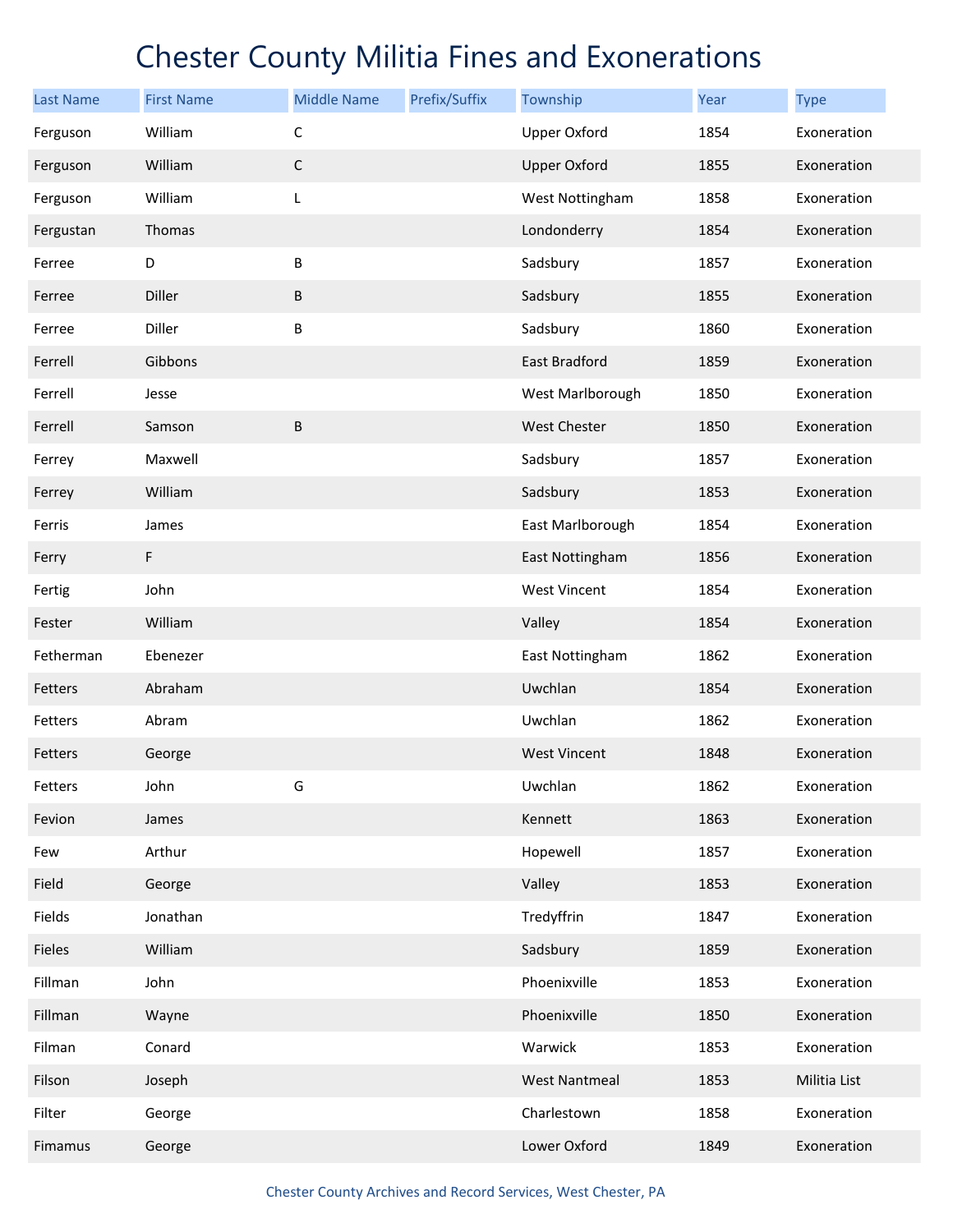| <b>Last Name</b> | <b>First Name</b> | <b>Middle Name</b> | Prefix/Suffix | Township             | Year | <b>Type</b>  |
|------------------|-------------------|--------------------|---------------|----------------------|------|--------------|
| Fimple           | Richard           |                    |               | East Goshen          | 1855 | Exoneration  |
| Finch            | Hiram             |                    |               | Tredyffrin           | 1848 | Exoneration  |
| Finch            | Isaac             |                    | Dec'd         | <b>West Chester</b>  | 1862 | Exoneration  |
| Finch            | Jacob             |                    |               | <b>East Vincent</b>  | 1850 | Exoneration  |
| Finch            | John              |                    |               | Uwchlan              | 1851 | Exoneration  |
| Finch            | John              |                    |               | Tredyffrin           | 1853 | Exoneration  |
| Finch            | Samuel            |                    |               | East Whiteland       | 1848 | Exoneration  |
| Finch            | Samuel            |                    |               | Tredyffrin           | 1853 | Exoneration  |
| Findley          | Job               |                    |               | Phoenixville         | 1853 | Exoneration  |
| Findley          | William           |                    |               | East Caln            | 1853 | Exoneration  |
| Finegan          | David             |                    |               | <b>East Coventry</b> | 1849 | Exoneration  |
| Fineger          | David             |                    |               | <b>East Coventry</b> | 1854 | Exoneration  |
| Finger           | Daniel            |                    |               | West Nantmeal        | 1853 | Militia List |
| Finger           | Daniel            |                    |               | <b>West Nantmeal</b> | 1856 | Militia List |
| Finger           | Daniel            |                    |               | <b>West Nantmeal</b> | 1857 | Militia List |
| Finger           | Daniel            |                    |               | <b>West Nantmeal</b> | 1858 | Militia List |
| Finger           | Israel            |                    |               | <b>West Nantmeal</b> | 1856 | Militia List |
| Finger           | Israel            |                    |               | <b>West Nantmeal</b> | 1857 | Exoneration  |
| Finger           | Israel            |                    |               | <b>West Nantmeal</b> | 1859 | Exoneration  |
| Finger           | Nesbit            |                    |               | <b>West Nantmeal</b> | 1858 | Militia List |
| Finger           | William           |                    |               | <b>West Nantmeal</b> | 1858 | Militia List |
| Finger           | William           |                    |               | <b>West Nantmeal</b> | 1859 | Exoneration  |
| Finkbiner        | Jacob             |                    |               | <b>East Vincent</b>  | 1855 | Exoneration  |
| Finkbiner        | Savind            |                    |               | <b>East Vincent</b>  | 1863 | Exoneration  |
| Finley           | Miltown           |                    |               | Honeybrook           | 1853 | Exoneration  |
| Finn             | Edward            |                    |               | Phoenixville         | 1858 | Exoneration  |
| Finn             | Henry             |                    |               | Phoenixville         | 1855 | Exoneration  |
| Finn             | John              |                    |               | Phoenixville         | 1850 | Exoneration  |
| Finner           | Jacob             |                    |               | West Chester         | 1863 | Exoneration  |
| Finney           | Robert            |                    |               | New London           | 1849 | Exoneration  |
| Finnigan         | Terrence          |                    |               | West Chester         | 1862 | Exoneration  |
| Finnigan         | Terrence          |                    |               | West Chester         | 1863 | Exoneration  |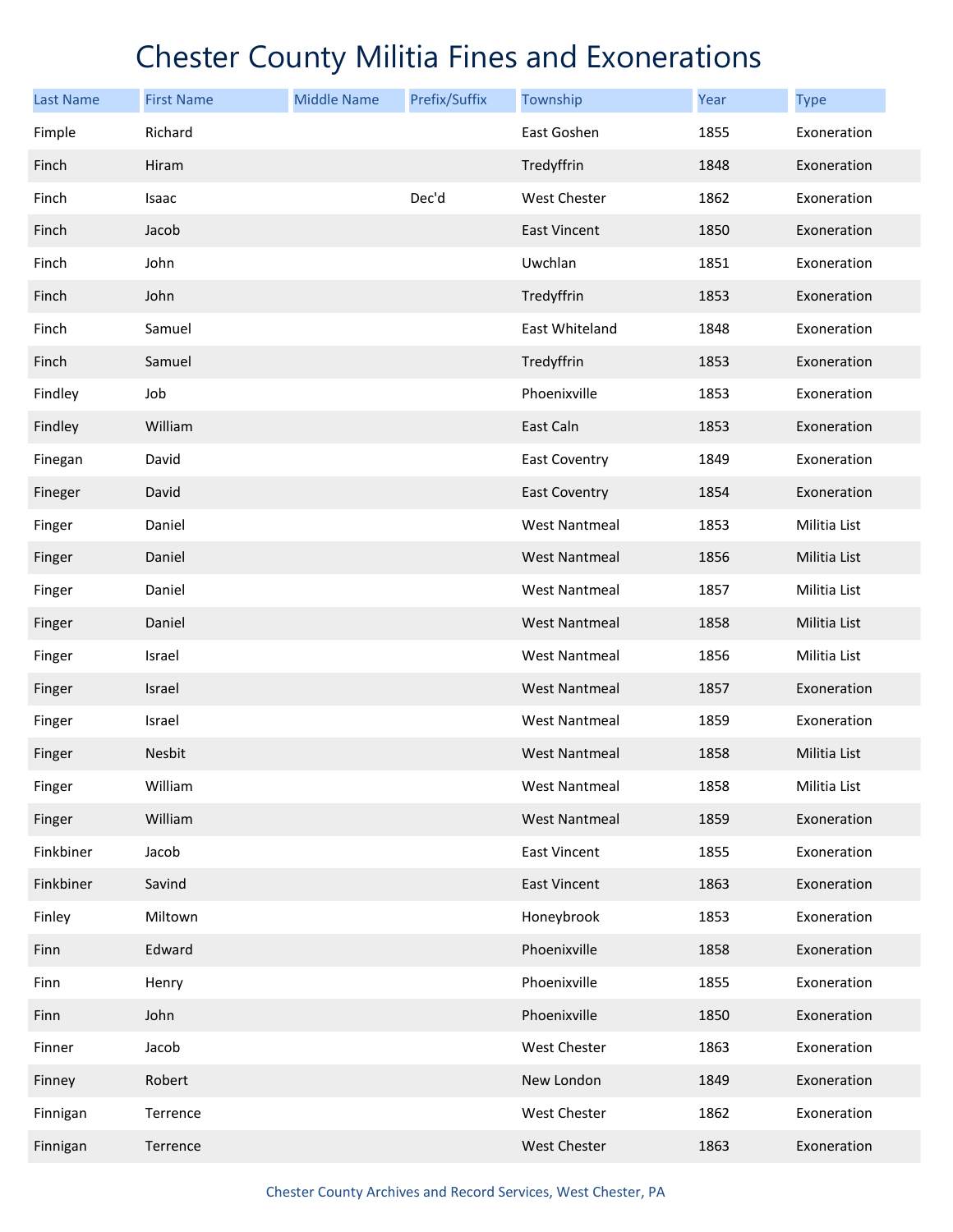| <b>Last Name</b> | <b>First Name</b> | <b>Middle Name</b> | Prefix/Suffix | Township             | Year | <b>Type</b>  |
|------------------|-------------------|--------------------|---------------|----------------------|------|--------------|
| Fisher           | Alexander         |                    |               | <b>West Vincent</b>  | 1847 | Exoneration  |
| Fisher           | Coates            |                    |               | Uwchlan              | 1851 | Exoneration  |
| Fisher           | Coates            |                    |               | Uwchlan              | 1857 | Exoneration  |
| Fisher           | Elhannan          |                    |               | <b>West Vincent</b>  | 1850 | Exoneration  |
| Fisher           | Evan              |                    |               | North Conventry      | 1848 | Exoneration  |
| Fisher           | Evan              |                    |               | <b>West Nantmeal</b> | 1849 | Exoneration  |
| Fisher           | George            |                    |               | East Pikeland        | 1859 | Exoneration  |
| Fisher           | $\mathsf{I}$      | ${\sf M}$          |               | Highland             | 1858 | Exoneration  |
| Fisher           | Jacob             |                    |               | <b>East Nantmeal</b> | 1853 | Exoneration  |
| Fisher           | Jacob             |                    |               | <b>West Bradford</b> | 1856 | Militia List |
| Fisher           | Jacob             |                    |               | Wallace              | 1857 | Exoneration  |
| Fisher           | Jacob             |                    |               | Wallace              | 1858 | Exoneration  |
| Fisher           | John              |                    | Dec'd         | Tredyffrin           | 1849 | Exoneration  |
| Fisher           | John              |                    |               | Phoenixville         | 1850 | Exoneration  |
| Fisher           | John              |                    |               | Elk                  | 1858 | Exoneration  |
| Fisher           | John              |                    |               | Phoenixville         | 1859 | Exoneration  |
| Fisher           | John              |                    |               | Phoenixville         | 1862 | Exoneration  |
| Fisher           | John              | ${\sf P}$          |               | <b>Upper Uwchlan</b> | 1859 | Exoneration  |
| Fisher           | Joseph            |                    |               | New Garden           | 1862 | Exoneration  |
| Fisher           | Joseph            | $\mathsf C$        |               | Uwchlan              | 1849 | Exoneration  |
| Fisher           | M                 | $\mathsf R$        |               | <b>East Coventry</b> | 1859 | Exoneration  |
| Fisher           | ${\sf M}$         | ${\sf R}$          |               | <b>East Coventry</b> | 1859 | Exoneration  |
| Fisher           | Owen              |                    |               | Westtown             | 1849 | Exoneration  |
| Fisher           | Owen              |                    |               | Westtown             | 1850 | Exoneration  |
| Fisher           | Owen              |                    |               | Westtown             | 1853 | Exoneration  |
| Fisher           | Rinehart          |                    |               | <b>East Vincent</b>  | 1862 | Exoneration  |
| Fisher           | S                 | ${\sf R}$          |               | West Chester         | 1863 | Exoneration  |
| Fisher           | Samuel            | L                  |               | West Whiteland       | 1854 | Exoneration  |
| Fisher           | Samuel            | L                  |               | West Whiteland       | 1856 | Exoneration  |
| Fisher           | Thomas            |                    |               | New Garden           | 1862 | Exoneration  |
| Fisher           | William           |                    |               | West Caln            | 1860 | Exoneration  |
| Fisher           | William           |                    |               | New Garden           | 1863 | Exoneration  |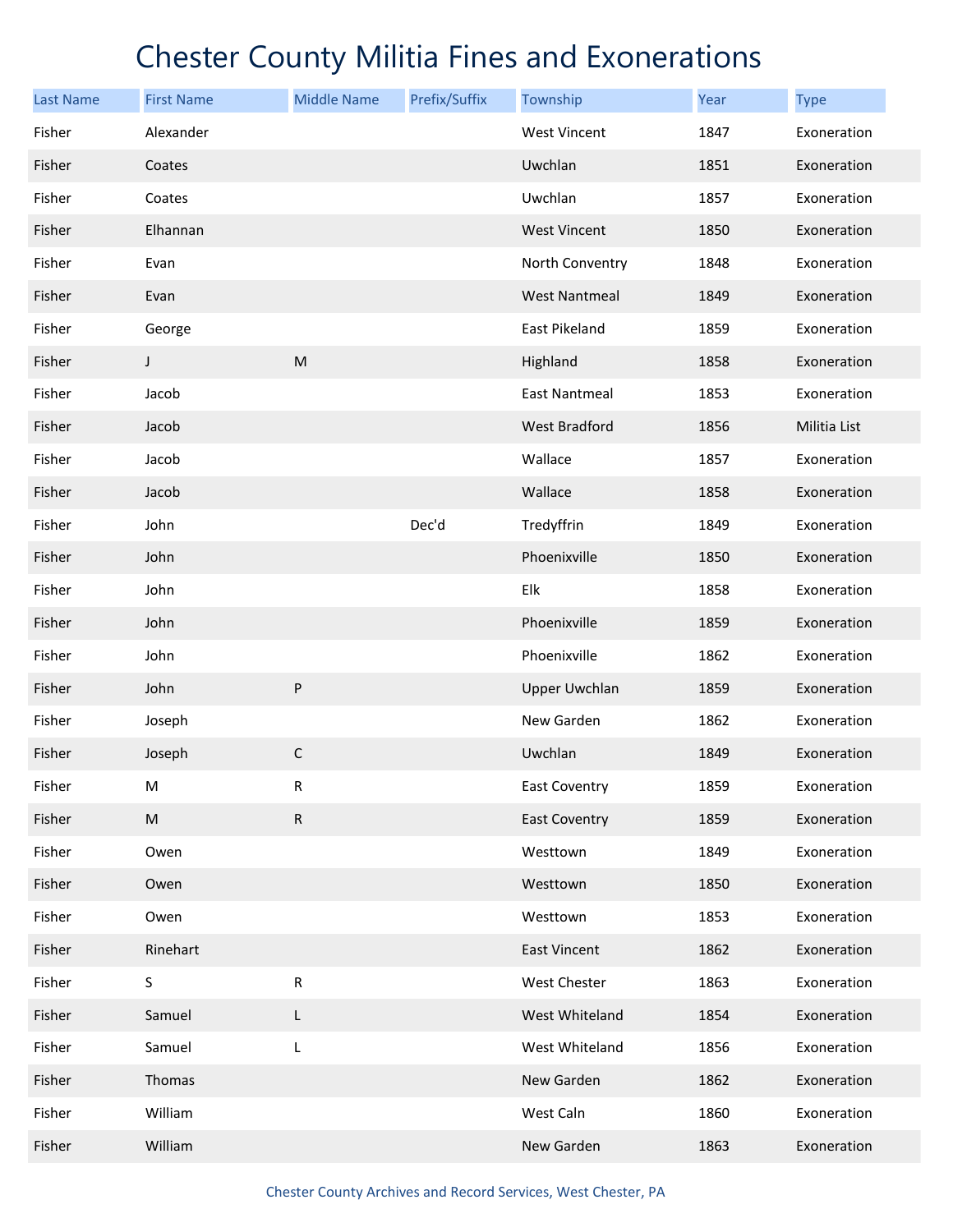| <b>Last Name</b> | <b>First Name</b> | <b>Middle Name</b> | Prefix/Suffix | Township            | Year | <b>Type</b>  |
|------------------|-------------------|--------------------|---------------|---------------------|------|--------------|
| Fisler           | Edwin             |                    |               | East Caln           | 1854 | Exoneration  |
| Fitch            | Elisha            |                    |               | East Brandywine     | 1855 | Militia List |
| Fitch            | Elisha            |                    |               | East Brandywine     | 1857 | Militia Tax  |
| Fitch            | Elisha            |                    |               | East Bradford       | 1860 | Exoneration  |
| Fitch            | Elisha            |                    |               | East Brandywine     | 1862 | Militia List |
| Fitch            | Thomas            |                    |               | East Bradford       | 1859 | Exoneration  |
| Fitch            | William           |                    |               | West Bradford       | 1850 | Exoneration  |
| Fitch            | William           |                    |               | Pocopson            | 1854 | Exoneration  |
| Fitespatrick     | н                 |                    |               | West Chester        | 1855 | Exoneration  |
| Fitsgeral        | John              |                    |               | Pennsbury           | 1850 | Exoneration  |
| Fitz             | Israel            |                    |               | Tredyffrin          | 1847 | Exoneration  |
| Fitzgerald       | D                 |                    |               | East Nottingham     | 1856 | Exoneration  |
| Fitzgerald       | David             |                    |               | East Nottingham     | 1853 | Militia List |
| Fitzgerald       | John              |                    |               | Phoenixville        | 1858 | Exoneration  |
| Fitzgibbons      | James             |                    |               | Phoenixville        | 1858 | Exoneration  |
| Fitzsimmons      | Caleb             |                    |               | <b>West Chester</b> | 1855 | Exoneration  |
| Flanaghan        | James             |                    |               | Phoenixville        | 1855 | Exoneration  |
| Flaner           | Conard            |                    |               | Charlestown         | 1858 | Exoneration  |
| Flannigan        | Pat               |                    |               | West Goshen         | 1854 | Exoneration  |
| Flavinger        | David             |                    |               | <b>West Vincent</b> | 1853 | Exoneration  |
| Fleck            | William           |                    |               | Phoenixville        | 1850 | Exoneration  |
| Fleming          | Epright           | L                  |               | <b>East Vincent</b> | 1860 | Exoneration  |
| Fleming          | Henry             |                    | Jr            | West Chester        | 1857 | Exoneration  |
| Fleming          | Isaac             |                    | Dec'd         | Phoenixville        | 1850 | Exoneration  |
| Fleming          | Isaac             |                    |               | Phoenixville        | 1853 | Exoneration  |
| Fleming          | Joseph            | E                  |               | Honeybrook          | 1854 | Exoneration  |
| Fleming          | Preston           |                    |               | West Marlborough    | 1849 | Exoneration  |
| Flemming         | David             |                    |               | West Chester        | 1855 | Exoneration  |
| Flemming         | William           |                    |               | West Fallowfield    | 1862 | Exoneration  |
| Flin             | James             |                    |               | West Marlborough    | 1851 | Exoneration  |
| Flinn            | Cornelius         |                    |               | London Britain      | 1857 | Exoneration  |
| Flinn            | Dennis            |                    |               | Phoenixville        | 1858 | Exoneration  |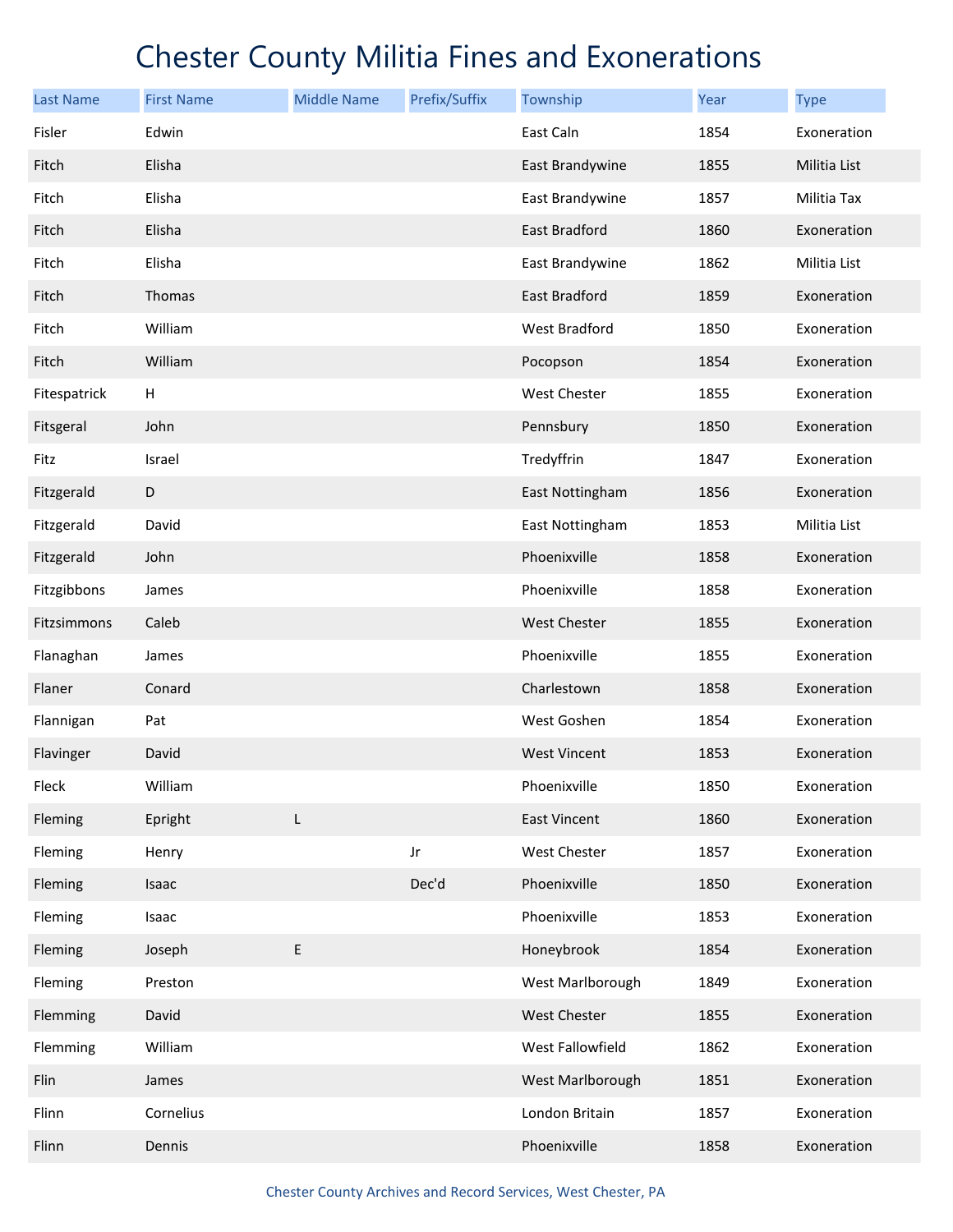| <b>Last Name</b> | <b>First Name</b> | <b>Middle Name</b>                                                                                         | Prefix/Suffix | Township             | Year | <b>Type</b>  |
|------------------|-------------------|------------------------------------------------------------------------------------------------------------|---------------|----------------------|------|--------------|
| Flinn            | James             |                                                                                                            |               | Wallace              | 1858 | Militia List |
| Flinn            | John              |                                                                                                            |               | London Britain       | 1857 | Exoneration  |
| Flinn            | John              |                                                                                                            |               | London Britain       | 1858 | Exoneration  |
| Flodge           | Dennis            |                                                                                                            |               | Phoenixville         | 1853 | Exoneration  |
| Flounders        | George            |                                                                                                            |               | Phoenixville         | 1850 | Exoneration  |
| Fluddy           | Patrick           |                                                                                                            |               | Phoenixville         | 1858 | Exoneration  |
| Fly              | Abraham           |                                                                                                            |               | Phoenixville         | 1850 | Exoneration  |
| Fly              | Selathiel         |                                                                                                            |               | Phoenixville         | 1859 | Exoneration  |
| Flyn             | James             |                                                                                                            |               | Wallace              | 1857 | Exoneration  |
| Foard            | Rufus             |                                                                                                            |               | West Marlborough     | 1853 | Exoneration  |
| Foarman          | Joseph            |                                                                                                            |               | Kennett              | 1849 | Exoneration  |
| Fogerty          | Lawrence          |                                                                                                            |               | West Whiteland       | 1862 | Exoneration  |
| Fogle            | Adam              |                                                                                                            |               | West Fallowfield     | 1853 | Exoneration  |
| Foley            | Michael           |                                                                                                            |               | Elk                  | 1859 | Exoneration  |
| Foley            | Patrick           |                                                                                                            |               | Elk                  | 1862 | Exoneration  |
| Folknold         | George            |                                                                                                            |               | East Nottingham      | 1856 | Exoneration  |
| Folkrod          | George            |                                                                                                            |               | Lower Oxford         | 1849 | Exoneration  |
| Folkrod          | Joseph            |                                                                                                            |               | Lower Oxford         | 1849 | Exoneration  |
| Folty            | Peter             |                                                                                                            |               | <b>West Nantmeal</b> | 1853 | Militia List |
| Font             | Benjamin          | P                                                                                                          |               | <b>East Vincent</b>  | 1859 | Exoneration  |
| Foot             | George            |                                                                                                            | Rev.          | East Whiteland       | 1852 | Exoneration  |
| Force            | George            |                                                                                                            |               | Phoenixville         | 1862 | Exoneration  |
| Force            | John              |                                                                                                            |               | East Whiteland       | 1847 | Exoneration  |
| Force            | John              |                                                                                                            |               | East Caln            | 1853 | Exoneration  |
| Ford             | George            |                                                                                                            |               | Sadsbury             | 1850 | Exoneration  |
| Ford             | George            |                                                                                                            |               | Uwchlan              | 1855 | Exoneration  |
| Ford             | Jacob             |                                                                                                            |               | West Caln            | 1858 | Exoneration  |
| Ford             | Jacob             |                                                                                                            |               | New Garden           | 1863 | Exoneration  |
| Ford             | Jeremiah          |                                                                                                            |               | Kennett              | 1853 | Exoneration  |
| Ford             | John              |                                                                                                            |               | Pocopson             | 1853 | Exoneration  |
| Ford             | John              |                                                                                                            |               | West Chester         | 1863 | Exoneration  |
| Ford             | John              | $\mathsf{M}% _{T}=\mathsf{M}_{T}\!\left( a,b\right) ,\ \mathsf{M}_{T}=\mathsf{M}_{T}\!\left( a,b\right) ,$ |               | East Nottingham      | 1859 | Exoneration  |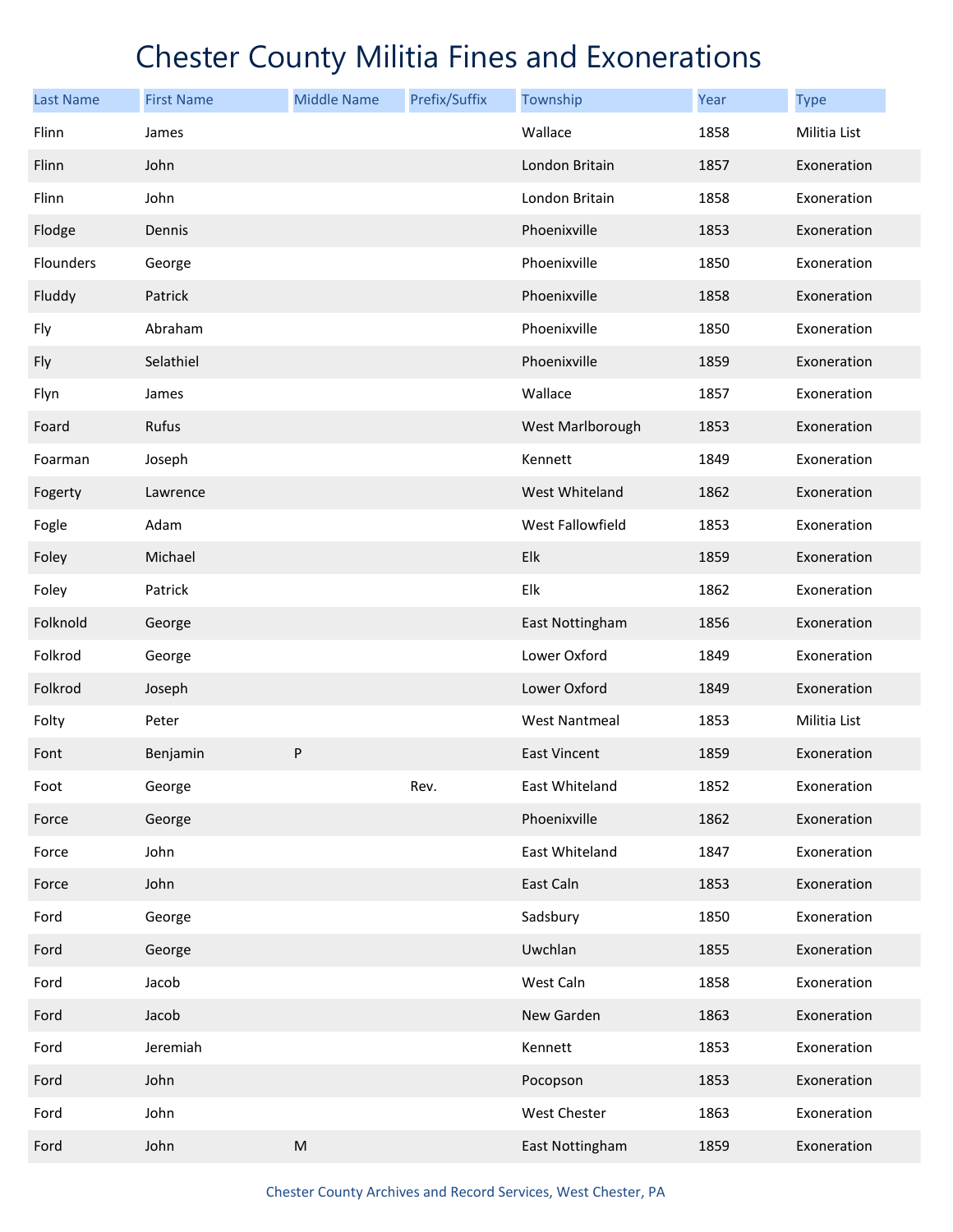| <b>Last Name</b> | <b>First Name</b> | <b>Middle Name</b> | Prefix/Suffix | Township             | Year | <b>Type</b>  |
|------------------|-------------------|--------------------|---------------|----------------------|------|--------------|
| Ford             | John              | M                  | Dec'd         | Oxford Borough       | 1863 | Exoneration  |
| Ford             | Rufus             | D                  |               | Valley               | 1862 | Exoneration  |
| Ford             | William           |                    |               | Phoenixville         | 1853 | Exoneration  |
| Forden           | Daniel            |                    |               | Phoenixville         | 1859 | Exoneration  |
| Forden           | Daniel            |                    |               | Phoenixville         | 1862 | Exoneration  |
| Foreman          | Abraham           |                    |               | <b>West Nantmeal</b> | 1853 | Militia List |
| Foreman          | Jonathan          |                    |               | Penn                 | 1853 | Exoneration  |
| Foreman          | Joseph            |                    |               | Kennett              | 1850 | Exoneration  |
| Foreman          | Joshua            |                    |               | Penn                 | 1859 | Exoneration  |
| Foreman          | Joshua            |                    |               | Penn                 | 1863 | Exoneration  |
| Foreman          | Maris             |                    |               | Penn                 | 1857 | Exoneration  |
| Forest           | Charles           | Τ                  |               | West Brandywine      | 1857 | Exoneration  |
| Forgason         | Robert            |                    |               | Sadsbury             | 1857 | Exoneration  |
| Forgusean        | Enoch             |                    |               | <b>Upper Oxford</b>  | 1853 | Exoneration  |
| Forken           | Franklin          |                    |               | Charlestown          | 1859 | Exoneration  |
| Forman           | Joshua            |                    |               | Penn                 | 1858 | Exoneration  |
| Forman           | Moses             |                    |               | Penn                 | 1862 | Exoneration  |
| Fornnwalt        | John              | $\mathsf A$        |               | <b>Upper Uwchlan</b> | 1862 | Exoneration  |
| Fornwalt         | John              | A                  |               | Wallace              | 1862 | Exoneration  |
| Forrest          | Robert            |                    |               | Uwchlan              | 1860 | Exoneration  |
| Forrest          | William           | н                  |               | West Brandywine      | 1860 | Exoneration  |
| Forrester        | James             |                    |               | Phoenixville         | 1862 | Exoneration  |
| Forrig           | Byard             |                    |               | Tredyffrin           | 1848 | Exoneration  |
| Forsyth          | William           |                    |               | West Marlborough     | 1856 | Exoneration  |
| Forsythe         | Elisha            |                    |               | West Marlborough     | 1854 | Exoneration  |
| Forsythe         | Henry             |                    |               | West Marlborough     | 1853 | Exoneration  |
| Forsythe         | Lewis             |                    |               | East Bradford        | 1850 | Exoneration  |
| Forsythe         | Lewis             |                    |               | Pennsbury            | 1857 | Exoneration  |
| Forturican       | Thomas            |                    |               | Phoenixville         | 1853 | Exoneration  |
| Fossett          | Nathan            |                    |               | Kennett              | 1849 | Exoneration  |
| Foster           | Edward            |                    |               | West Chester         | 1850 | Exoneration  |
| Foster           | John              |                    |               | East Caln            | 1860 | Exoneration  |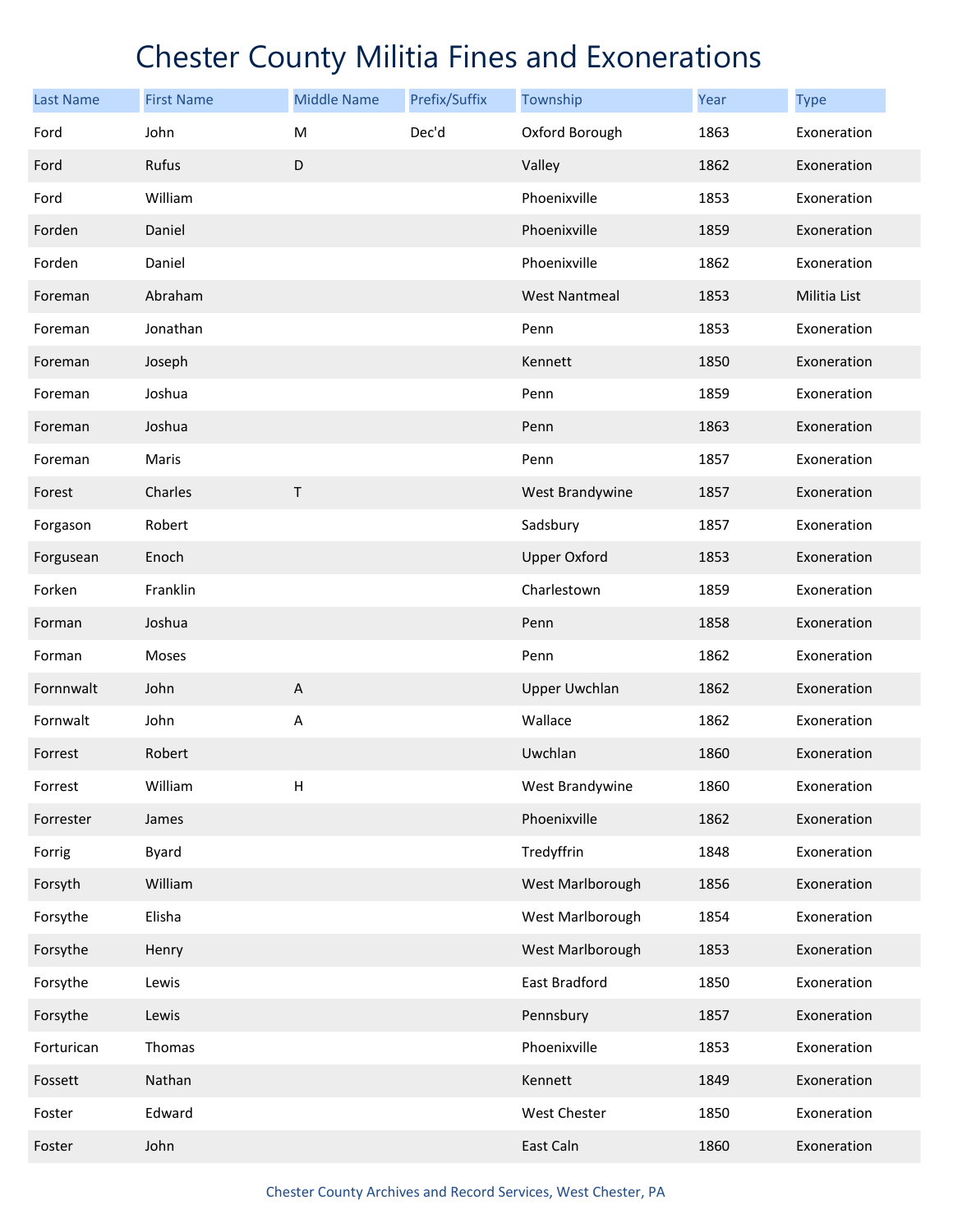| <b>Last Name</b> | <b>First Name</b> | <b>Middle Name</b> | Prefix/Suffix | Township             | <b>Year</b> | <b>Type</b>  |
|------------------|-------------------|--------------------|---------------|----------------------|-------------|--------------|
| Foster           | John              |                    |               | Downingtown          | 1863        | Exoneration  |
| Foster           | Thomas            | $\sf S$            |               | <b>West Chester</b>  | 1860        | Exoneration  |
| Foster           | William           |                    |               | East Caln            | 1850        | Exoneration  |
| Foulroad         | Joseph            |                    |               | Lower Oxford         | 1850        | Exoneration  |
| Founds           | John              |                    |               | New London           | 1849        | Exoneration  |
| Founds           | John              |                    |               | London Britain       | 1850        | Exoneration  |
| Founds           | Joseph            |                    |               | New London           | 1849        | Exoneration  |
| Founker          | Henry             |                    |               | Phoenixville         | 1853        | Exoneration  |
| Foursythe        | James             |                    |               | Phoenixville         | 1850        | Exoneration  |
| Fout             | Benjamin          |                    |               | <b>East Vincent</b>  | 1862        | Exoneration  |
| Fowler           | William           |                    |               | London Grove         | 1850        | Exoneration  |
| Fowler           | William           |                    |               | London Grove         | 1850        | Exoneration  |
| Fowlinson        | William           |                    |               | Uwchlan              | 1851        | Exoneration  |
| Fox              | Amos              |                    |               | West Bradford        | 1856        | Militia List |
| Fox              | George            |                    |               | West Bradford        | 1849        | Exoneration  |
| Fox              | George            |                    |               | Pennsbury            | 1854        | Exoneration  |
| Fox              | George            |                    |               | Newlin               | 1855        | Exoneration  |
| Fox              | George            |                    |               | Pennsbury            | 1857        | Exoneration  |
| Fox              | George            |                    |               | East Marlborough     | 1859        | Exoneration  |
| Fox              | George            | ${\sf R}$          |               | East Marlborough     | 1860        | Exoneration  |
| Fox              | George            | W                  |               | East Marlborough     | 1859        | Exoneration  |
| Fox              | Henry             |                    |               | North Conventry      | 1854        | Exoneration  |
| Fox              | Jacob             |                    | Jr            | Lower Oxford         | 1856        | Exoneration  |
| Fox              | Jesse             |                    |               | West Goshen          | 1850        | Exoneration  |
| Fox              | Jesse             |                    |               | West Chester         | 1863        | Exoneration  |
| Fox              | John              |                    |               | Schuylkill           | 1849        | Exoneration  |
| Fox              | John              |                    |               | Lower Oxford         | 1853        | Exoneration  |
| Fox              | John              |                    |               | New London           | 1860        | Exoneration  |
| Fox              | John              | ${\sf R}$          |               | South Conventry      | 1858        | Exoneration  |
| Fox              | Nathan            |                    |               | <b>West Nantmeal</b> | 1853        | Militia List |
| Fox              | Nathan            |                    |               | <b>West Nantmeal</b> | 1856        | Militia List |
| Fox              | Nathan            |                    |               | <b>West Nantmeal</b> | 1857        | Militia List |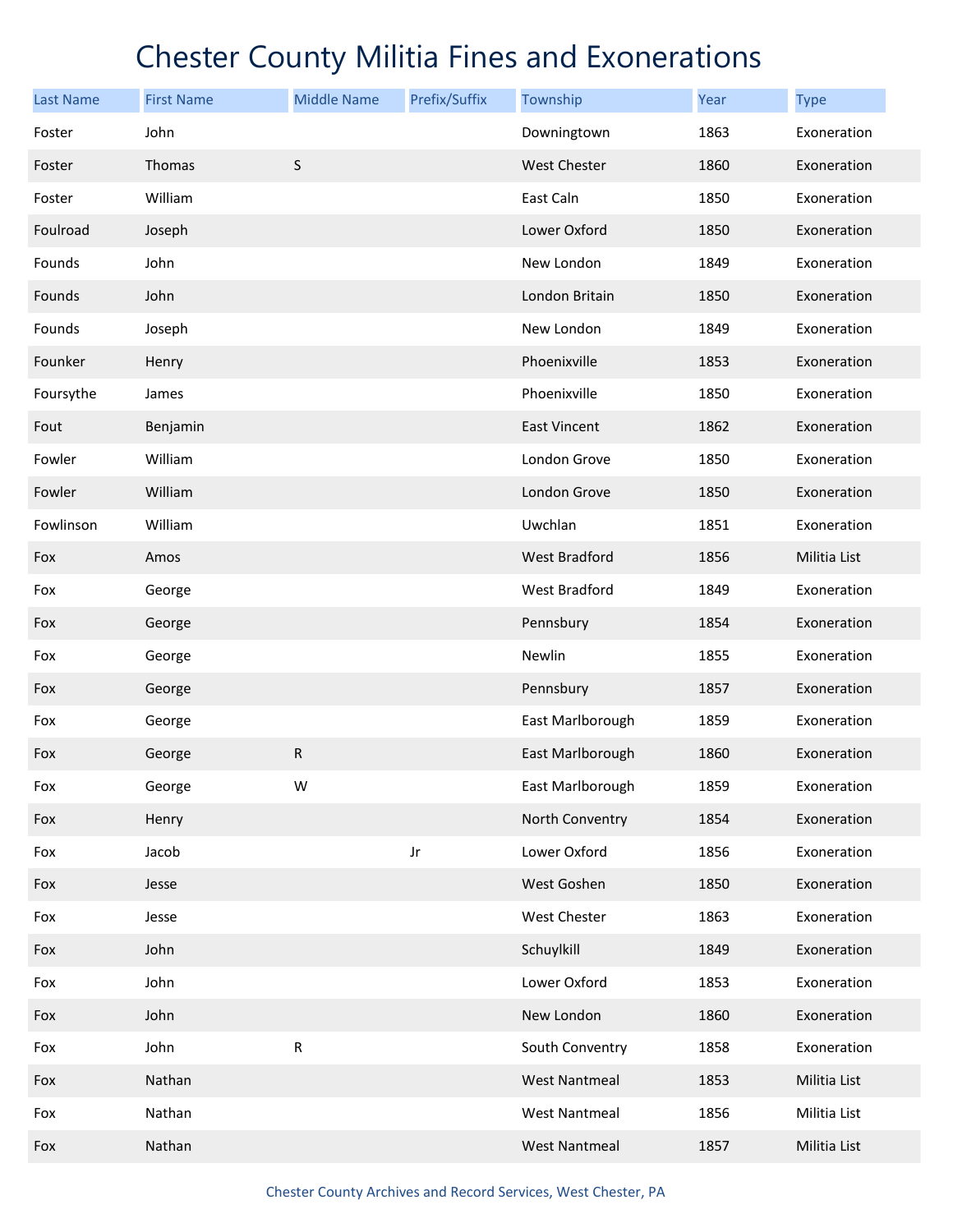| <b>Last Name</b> | <b>First Name</b> | <b>Middle Name</b> | Prefix/Suffix | Township                | Year    | <b>Type</b>  |
|------------------|-------------------|--------------------|---------------|-------------------------|---------|--------------|
| Fox              | Nathan            |                    |               | Willistown              | 1857    | Exoneration  |
| Fox              | Nathan            |                    |               | <b>West Nantmeal</b>    | 1858    | Militia List |
| Fox              | Silas             |                    |               | <b>West Nantmeal</b>    | 1853    | Militia List |
| Fox              | <b>Silas</b>      |                    |               | <b>West Nantmeal</b>    | 1856    | Militia List |
| Fox              | Silas             |                    |               | <b>West Nantmeal</b>    | 1857    | Militia List |
| Fox              | Silas             |                    |               | <b>West Nantmeal</b>    | 1858    | Militia List |
| Fox              | Thomas            |                    |               | East Goshen             | 1858    | Exoneration  |
| Fox              | William           |                    | Dec'd         | <b>West Fallowfield</b> | 1849    | Exoneration  |
| Foy              | James             |                    |               | Downingtown             | 1863    | Exoneration  |
| Foy              | William           |                    |               | <b>West Vincent</b>     | 1854    | Exoneration  |
| Foy              | William           |                    |               | East Nottingham         | 1855    | Exoneration  |
| Frage            | William           |                    |               | <b>West Nantmeal</b>    | 1852    | Exoneration  |
| Fraim            | George            |                    |               | Kennett                 | 1849    | Exoneration  |
| Fraime           | George            |                    |               | Kennett                 | 1855    | Exoneration  |
| Frain            | Samuel            |                    |               | North Conventry         | 1858    | Exoneration  |
| Frain            | Washington        |                    |               | <b>East Nantmeal</b>    | 1850    | Exoneration  |
| Frame            | Enos              |                    |               | East Whiteland          | 1858    | Exoneration  |
| Frame            | Enos              | M                  |               | East Whiteland          | 1859    | Exoneration  |
| Frame            | George            |                    |               | Kennett                 | 1850    | Exoneration  |
| Frame            | Gibbons           |                    |               | <b>West Chester</b>     | 1862    | Exoneration  |
| Frame            | Isaac             | T                  |               | East Marlborough        | 1857    | Exoneration  |
| Frame            | Isaac             | $\mathsf T$        |               | East Marlborough        | 1862    | Exoneration  |
| Frame            | Mahlin            |                    |               | West Marlborough        | Undated | Exoneration  |
| Frame            | Mahlon            |                    |               | West Fallowfield        | 1849    | Exoneration  |
| Frame            | Malen             |                    |               | West Fallowfield        | 1852    | Exoneration  |
| Frame            | Sam               |                    |               | North Conventry         | 1856    | Exoneration  |
| Frame            | Samuel            |                    |               | East Caln               | 1854    | Exoneration  |
| Frame            | Samuel            |                    |               | Kennett                 | 1858    | Exoneration  |
| Frame            | Thomas            |                    | Jr            | Kennett                 | 1849    | Exoneration  |
| Frame            | Thomas            |                    |               | Kennett                 | 1850    | Exoneration  |
| Frame            | William           |                    |               | East Caln               | 1854    | Exoneration  |
| Frame            | William           |                    |               | East Caln               | 1858    | Militia List |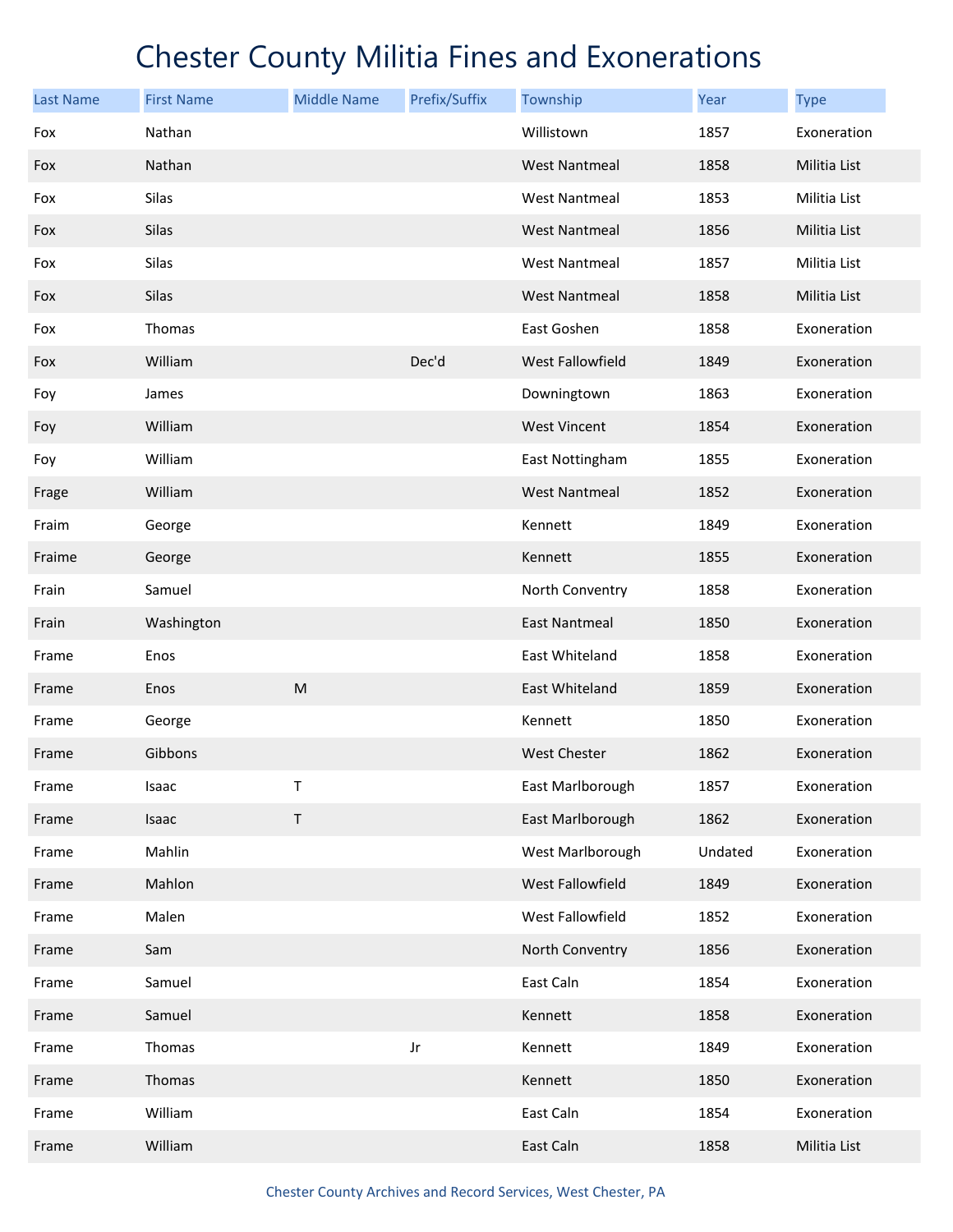| Last Name  | <b>First Name</b> | <b>Middle Name</b> | Prefix/Suffix | Township             | Year | <b>Type</b>  |
|------------|-------------------|--------------------|---------------|----------------------|------|--------------|
| France     | Joseph            |                    |               | East Brandywine      | 1855 | Exoneration  |
| France     | William           |                    |               | East Caln            | 1853 | Exoneration  |
| Francis    | Henry             |                    |               | <b>East Vincent</b>  | 1862 | Exoneration  |
| Francis    | Henry             |                    |               | <b>East Vincent</b>  | 1863 | Exoneration  |
| Francis    | John              |                    |               | South Conventry      | 1847 | Exoneration  |
| Francis    | John              |                    |               | South Conventry      | 1848 | Exoneration  |
| Francis    | John              |                    |               | Phoenixville         | 1850 | Exoneration  |
| Francis    | John              |                    |               | Phoenixville         | 1850 | Exoneration  |
| Francis    | John              |                    |               | Phoenixville         | 1859 | Exoneration  |
| Francis    | John              |                    |               | <b>East Vincent</b>  | 1862 | Exoneration  |
| Frank      | Andrew            |                    |               | <b>West Nantmeal</b> | 1850 | Exoneration  |
| Frasure    | Alex              |                    |               | <b>Upper Oxford</b>  | 1856 | Exoneration  |
| Freck      | Jonathan          |                    |               | North Conventry      | 1855 | Exoneration  |
| Fredd      | Caleb             |                    |               | London Grove         | 1857 | Exoneration  |
| Fredenick  | Isaac             |                    |               | Charlestown          | 1849 | Exoneration  |
| Fredennick | Isaac             |                    |               | Charlestown          | 1847 | Exoneration  |
| Frederick  | John              | Mills              |               | East Coventry        | 1853 | Exoneration  |
| Frederick  | John              | S                  |               | <b>East Coventry</b> | 1862 | Exoneration  |
| Frederick  | Peter             |                    |               | Kennett              | 1862 | Exoneration  |
| Free       | William           | $\sf K$            |               | East Fallowfield     | 1853 | Exoneration  |
| Freed      | А                 |                    | Rev.          | <b>West Nantmeal</b> | 1853 | Militia List |
| Freed      | George            |                    |               | South Conventry      | 1847 | Exoneration  |
| Freed      | Jesse             |                    |               | West Marlborough     | 1849 | Exoneration  |
| Freed      | John              |                    |               | South Conventry      | 1854 | Exoneration  |
| Freedman   | Lepole            |                    |               | Phoenixville         | 1862 | Exoneration  |
| Freel      | John              |                    |               | West Marlborough     | 1849 | Exoneration  |
| Freel      | John              |                    |               | West Marlborough     | 1854 | Exoneration  |
| Freese     | Daniel            |                    |               | <b>East Nantmeal</b> | 1850 | Exoneration  |
| Freeze     | Andrew            |                    |               | East Caln            | 1858 | Militia List |
| Freeze     | Andrew            |                    |               | Downingtown          | 1860 | Exoneration  |
| Freeze     | Jacob             |                    |               | Phoenixville         | 1858 | Exoneration  |
| Freigh     | Frederick         |                    |               | North Conventry      | 1857 | Exoneration  |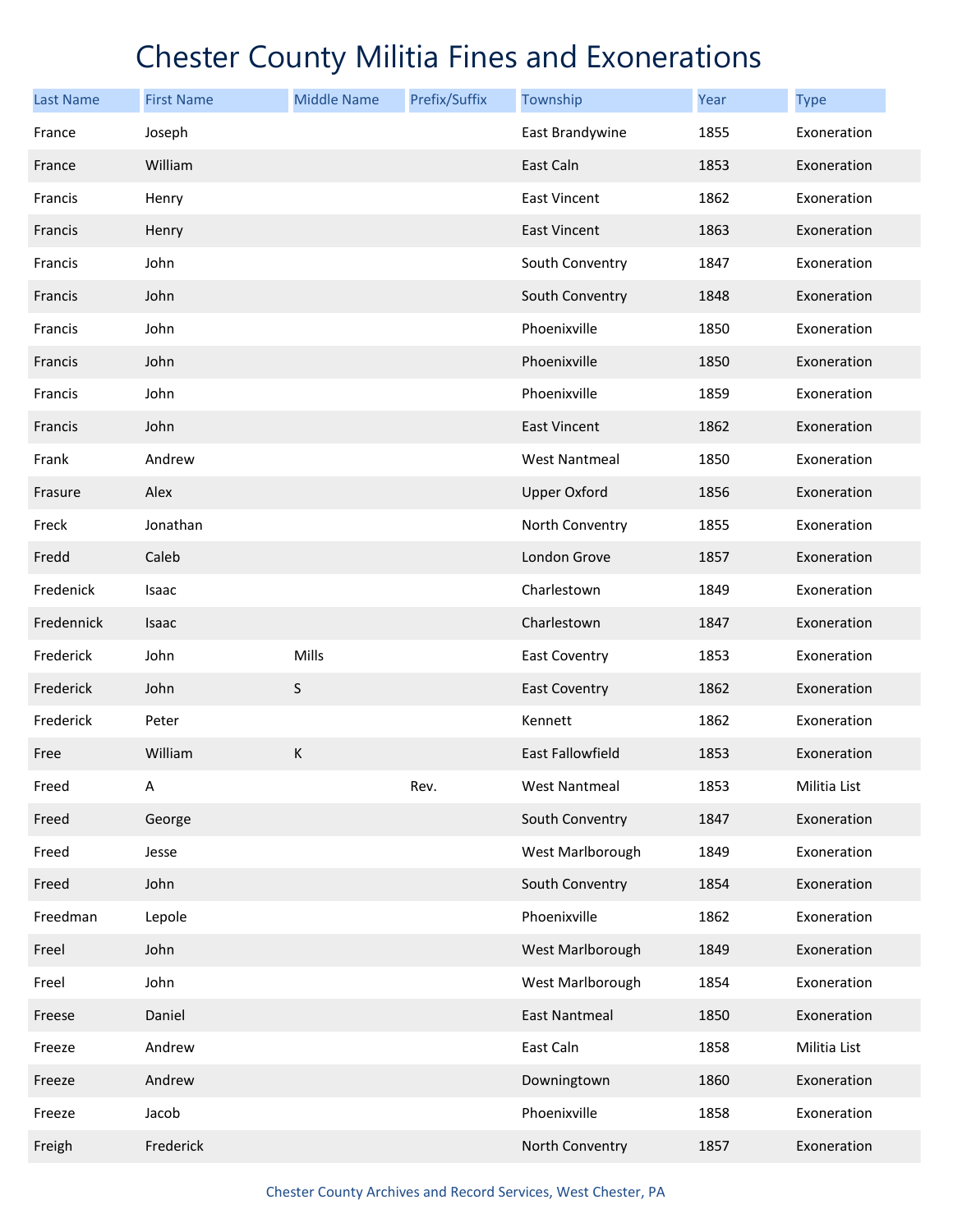| <b>Last Name</b> | <b>First Name</b> | <b>Middle Name</b> | Prefix/Suffix | Township             | Year | <b>Type</b>  |
|------------------|-------------------|--------------------|---------------|----------------------|------|--------------|
| Freigh           | Frederick         |                    |               | North Conventry      | 1862 | Exoneration  |
| Freigh           | George            |                    |               | North Conventry      | 1857 | Exoneration  |
| Freigh           | George            |                    |               | North Conventry      | 1858 | Exoneration  |
| Freil            | James             |                    |               | West Marlborough     | 1855 | Exoneration  |
| Freil            | James             |                    |               | East Fallowfield     | 1860 | Exoneration  |
| Freize           | Andrew            |                    |               | East Caln            | 1855 | Exoneration  |
| Frensh           | Benjamin          |                    |               | West Bradford        | 1853 | Exoneration  |
| Freshcorn        | George            |                    |               | <b>West Nantmeal</b> | 1853 | Militia List |
| Freshcorn        | John              |                    |               | <b>West Nantmeal</b> | 1856 | Militia List |
| Freshcorn        | John              |                    |               | <b>West Nantmeal</b> | 1858 | Militia List |
| Freshcorn        | John              | ${\sf M}$          |               | <b>West Nantmeal</b> | 1853 | Militia List |
| Freshcorn        | John              | ${\sf M}$          |               | <b>West Nantmeal</b> | 1857 | Militia List |
| Frick            | David             | S                  |               | <b>East Coventry</b> | 1859 | Exoneration  |
| Frick            | David             | $\sf S$            |               | <b>East Coventry</b> | 1859 | Exoneration  |
| Friday           | John              |                    |               | East Pikeland        | 1854 | Exoneration  |
| Friderman        | Sal               |                    |               | Phoenixville         | 1859 | Exoneration  |
| Friece           | John              |                    |               | Warwick              | 1853 | Exoneration  |
| Fries            | David             | ${\sf P}$          |               | South Conventry      | 1863 | Exoneration  |
| Fries            | James             |                    |               | South Conventry      | 1858 | Exoneration  |
| Friest           | John              |                    |               | East Brandywine      | 1858 | Militia List |
| Friest           | John              |                    |               | East Brandywine      | 1860 | Militia List |
| Frieze           | Daniel            |                    |               | South Conventry      | 1850 | Exoneration  |
| Frieze           | George            |                    |               | South Conventry      | 1847 | Exoneration  |
| Frieze           | George            |                    |               | Phoenixville         | 1850 | Exoneration  |
| Frist            | Judiah            |                    |               | Elk                  | 1860 | Exoneration  |
| Fritz            | Isaachar          |                    |               | Tredyffrin           | 1849 | Exoneration  |
| Fritz            | Isachar           |                    |               | Valley               | 1863 | Exoneration  |
| Fritz            | Israel            |                    |               | East Whiteland       | 1847 | Exoneration  |
| Fritz            | Issachar          |                    |               | Tredyffrin           | 1849 | Exoneration  |
| Fritz            | James             |                    |               | Tredyffrin           | 1849 | Exoneration  |
| Fritz            | James             |                    |               | Tredyffrin           | 1849 | Exoneration  |
| Frock            | George            |                    |               | <b>West Vincent</b>  | 1850 | Exoneration  |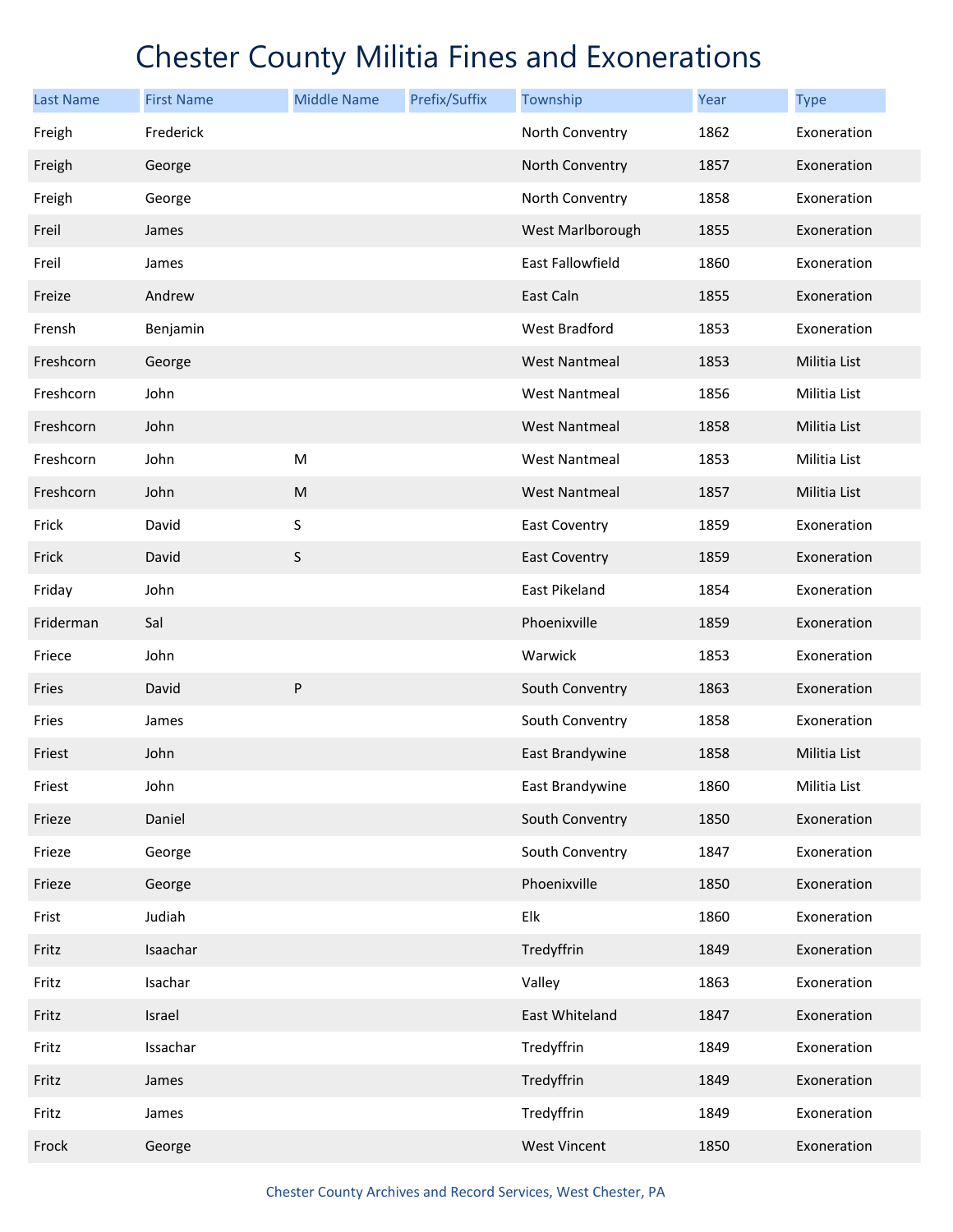| <b>Last Name</b> | <b>First Name</b> | <b>Middle Name</b> | Prefix/Suffix | Township             | Year | <b>Type</b> |
|------------------|-------------------|--------------------|---------------|----------------------|------|-------------|
| Frock            | Henry             |                    |               | Phoenixville         | 1853 | Exoneration |
| Frock            | Jacob             |                    |               | Charlestown          | 1847 | Exoneration |
| Frock            | Jacob             |                    |               | Charlestown          | 1848 | Exoneration |
| Frock            | Jacob             |                    |               | <b>West Vincent</b>  | 1848 | Exoneration |
| Frock            | Jacob             |                    |               | Charlestown          | 1850 | Exoneration |
| Frock            | Jacob             |                    |               | <b>East Vincent</b>  | 1851 | Exoneration |
| Frock            | Jacob             |                    |               | <b>East Vincent</b>  | 1855 | Exoneration |
| Frock            | Jacob             |                    |               | <b>East Vincent</b>  | 1859 | Exoneration |
| Frock            | John              |                    |               | <b>East Vincent</b>  | 1858 | Exoneration |
| Frock            | Philip            |                    |               | <b>East Vincent</b>  | 1856 | Exoneration |
| Frock            | Samuel            |                    |               | <b>East Vincent</b>  | 1856 | Exoneration |
| Frock            | Thomas            |                    |               | <b>West Vincent</b>  | 1847 | Exoneration |
| Frock            | William           |                    |               | <b>West Vincent</b>  | 1850 | Exoneration |
| Frock            | William           |                    |               | South Conventry      | 1854 | Exoneration |
| Froenhiser       | Samuel            |                    |               | East Coventry        | 1860 | Exoneration |
| Fromfield        | George            |                    |               | Phoenixville         | 1862 | Exoneration |
| Frost            | John              |                    |               | Honeybrook           | 1859 | Exoneration |
| Fry              | Isaac             |                    |               | <b>Upper Oxford</b>  | 1850 | Exoneration |
| Fry              | Jacob             |                    |               | <b>East Vincent</b>  | 1854 | Exoneration |
| Fry              | James             |                    |               | Phoenixville         | 1850 | Exoneration |
| Fry              | John              |                    |               | <b>East Vincent</b>  | 1853 | Exoneration |
| Fry              | John              |                    |               | East Pikeland        | 1858 | Exoneration |
| Fry              | Joseph            |                    |               | Phoenixville         | 1854 | Exoneration |
| Fry              | Samuel            |                    |               | <b>East Vincent</b>  | 1855 | Exoneration |
| Fryer            | Samuel            |                    |               | Phoenixville         | 1853 | Exoneration |
| Fuge             | William           |                    |               | Schuylkill           | 1848 | Exoneration |
| Fulkrod          | George            |                    |               | East Nottingham      | 1857 | Exoneration |
| Fullen           | Leonard           |                    |               | Uwchlan              | 1850 | Exoneration |
| Fuller           | James             | ${\sf R}$          |               | Lower Oxford         | 1860 | Exoneration |
| Fuller           | James             | ${\sf R}$          |               | West Nottingham      | 1860 | Exoneration |
| Fullerton        | John              |                    |               | Tredyffrin           | 1849 | Exoneration |
| Fulmer           | Amos              |                    |               | <b>East Coventry</b> | 1854 | Exoneration |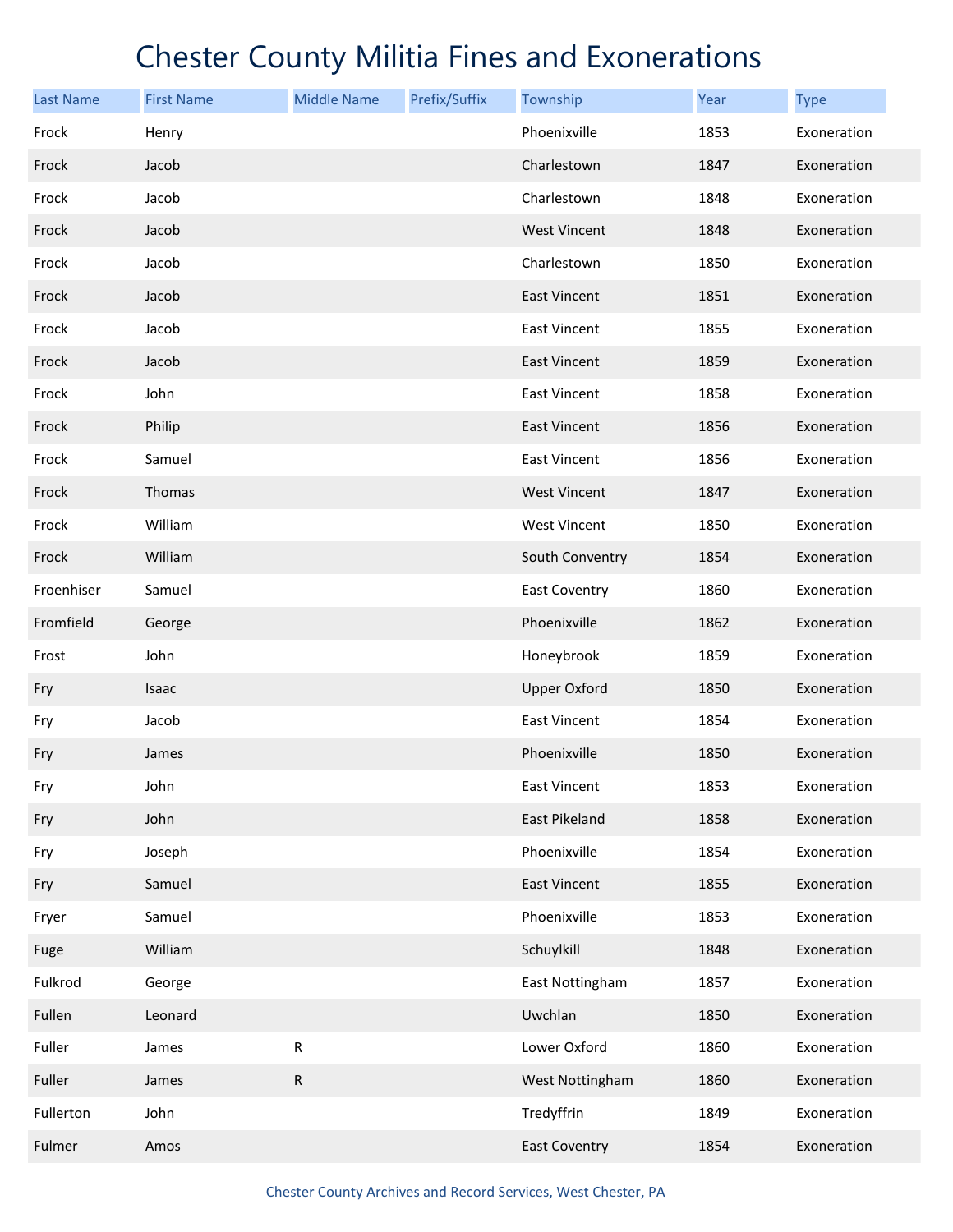| <b>Last Name</b> | <b>First Name</b> | <b>Middle Name</b> | Prefix/Suffix | Township             | Year | <b>Type</b> |
|------------------|-------------------|--------------------|---------------|----------------------|------|-------------|
| Fulmer           | В                 | F                  |               | Phoenixville         | 1859 | Exoneration |
| Fulmer           | Christopher       |                    |               | Phoenixville         | 1855 | Exoneration |
| Fulmer           | Josiah            |                    |               | Phoenixville         | 1855 | Exoneration |
| Fulmer           | Lewis             |                    |               | <b>East Coventry</b> | 1854 | Exoneration |
| Fulmer           | Lewis             |                    |               | <b>East Coventry</b> | 1859 | Exoneration |
| Fulmer           | Lewis             |                    |               | <b>East Coventry</b> | 1859 | Exoneration |
| Fulmer           | Lewis             |                    |               | <b>East Vincent</b>  | 1860 | Exoneration |
| Fuls             | Jonathan          |                    |               | <b>West Nantmeal</b> | 1852 | Exoneration |
| Fulton           | Benjamin          |                    |               | West Whiteland       | 1849 | Exoneration |
| Fulton           | George            |                    |               | West Brandywine      | 1860 | Exoneration |
| Fulton           | James             |                    | Jr            | East Nottingham      | 1856 | Exoneration |
| Fulton           | John              | ${\sf M}$          |               | Newlin               | 1857 | Exoneration |
| Fulton           | Robert            |                    |               | East Bradford        | 1853 | Exoneration |
| Funk             | David             |                    |               | East Pikeland        | 1850 | Exoneration |
| Funk             | John              |                    |               | East Pikeland        | 1850 | Exoneration |
| Funk             | John              |                    |               | South Conventry      | 1855 | Exoneration |
| Funk             | Lewis             |                    |               | <b>East Vincent</b>  | 1854 | Exoneration |
| Funk             | Lewis             |                    |               | East Vincent         | 1856 | Exoneration |
| Funk             | Lewis             |                    |               | West Pikeland        | 1862 | Exoneration |
| Funterwhite      | Benjamin          |                    |               | Charlestown          | 1847 | Exoneration |
| Furey            | P                 |                    |               | Phoenixville         | 1853 | Exoneration |
| Furgason         | Robert            |                    |               | Phoenixville         | 1853 | Exoneration |
| Furlamb          | Nicholas          |                    |               | Lower Oxford         | 1850 | Exoneration |
| Furlong          | Irwin             |                    |               | Charlestown          | 1848 | Exoneration |
| Furlough         | Samuel            |                    |               | <b>Upper Uwchlan</b> | 1860 | Exoneration |
| Furtig           | John              |                    |               | <b>East Vincent</b>  | 1863 | Exoneration |
| Fury             | John              |                    |               | East Caln            | 1855 | Exoneration |
| Futhey           | Egnew             |                    |               | Highland             | 1854 | Exoneration |
| Futhey           | James             | L                  |               | Highland             | 1854 | Exoneration |
| Futhey           | P                 | Dale               |               | West Fallowfield     | 1852 | Exoneration |
| Futhey           | S                 | Dale               |               | Highland             | 1860 | Exoneration |
| Futon            | Lee               | ${\sf P}$          |               | West Marlborough     | 1854 | Exoneration |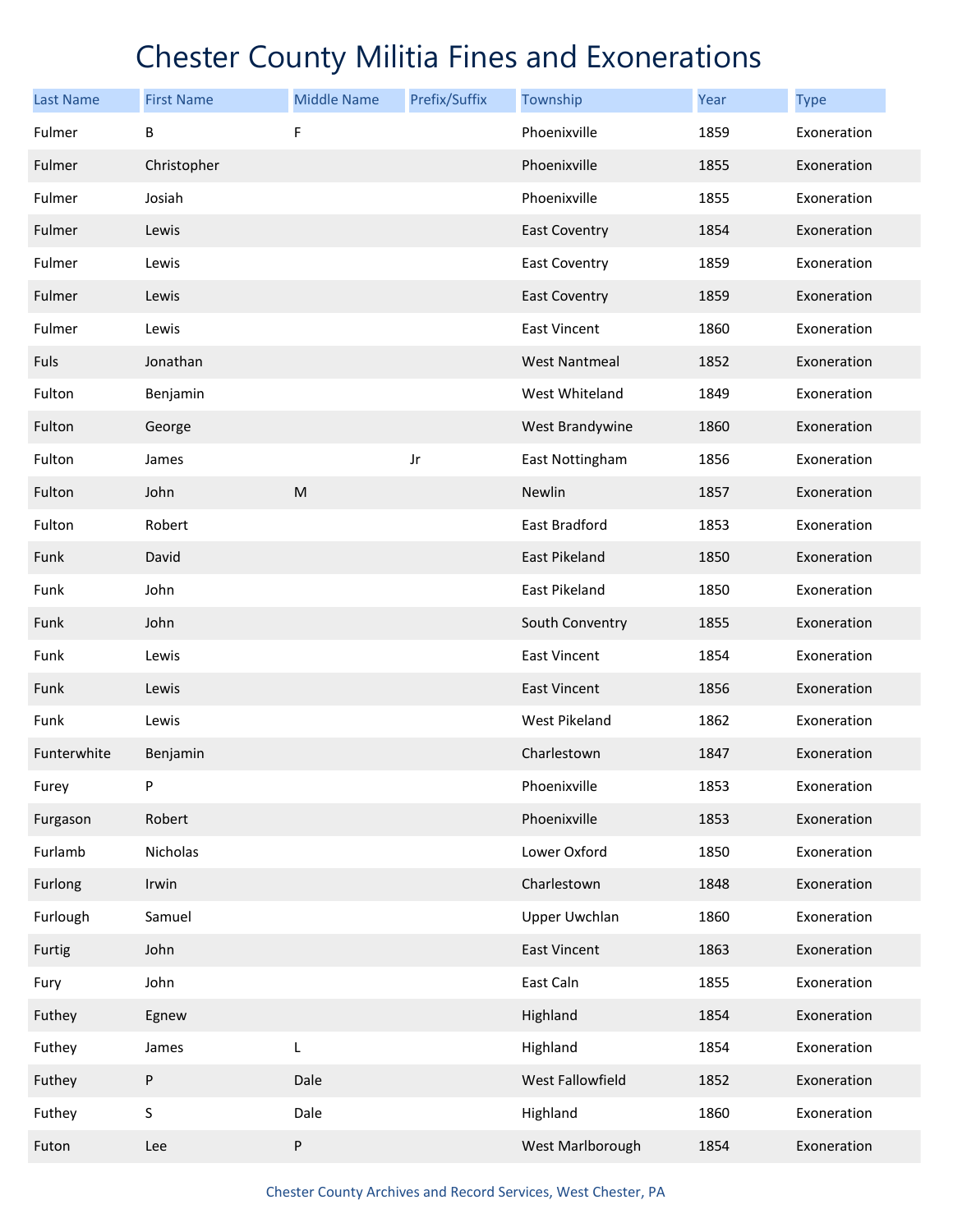| <b>Last Name</b> | <b>First Name</b> | <b>Middle Name</b>                                                                    | Prefix/Suffix | Township             | Year | <b>Type</b>  |
|------------------|-------------------|---------------------------------------------------------------------------------------|---------------|----------------------|------|--------------|
| Fye              | Rudolph           |                                                                                       |               | Valley               | 1854 | Exoneration  |
| Gabel            | John              |                                                                                       |               | Phoenixville         | 1855 | Exoneration  |
| Gable            | Andrew            | J                                                                                     |               | West Caln            | 1860 | Exoneration  |
| Gable            | Isaac             |                                                                                       |               | Wallace              | 1858 | Militia List |
| Gable            | Isaac             |                                                                                       |               | Wallace              | 1859 | Militia List |
| Gable            | John              |                                                                                       |               | Honeybrook           | 1862 | Exoneration  |
| Gable            | Peter             |                                                                                       |               | <b>West Nantmeal</b> | 1853 | Militia List |
| Gable            | Peter             |                                                                                       |               | <b>West Nantmeal</b> | 1856 | Militia List |
| Gable            | Peter             |                                                                                       |               | <b>West Nantmeal</b> | 1857 | Militia List |
| Gable            | Peter             |                                                                                       |               | <b>West Nantmeal</b> | 1858 | Militia List |
| Galager          | Benjamin          |                                                                                       |               | East Caln            | 1849 | Exoneration  |
| Galager          | Cormick           |                                                                                       |               | East Whiteland       | 1862 | Exoneration  |
| Galager          | James             |                                                                                       |               | East Caln            | 1849 | Exoneration  |
| Galagher         | Thomas            |                                                                                       |               | New London           | 1859 | Exoneration  |
| Galaspie         | David             |                                                                                       |               | Charlestown          | 1849 | Exoneration  |
| Galaspie         | Edward            |                                                                                       |               | Lower Oxford         | 1850 | Exoneration  |
| Galather         | James             |                                                                                       |               | West Nottingham      | 1862 | Exoneration  |
| Galaway          | Isaac             |                                                                                       |               | New London           | 1849 | Exoneration  |
| Galaway          | John              |                                                                                       |               | East Nottingham      | 1858 | Exoneration  |
| Galaway          | William           | $\mathsf{M}% _{T}=\mathsf{M}_{T}\!\left( a,b\right) ,\ \mathsf{M}_{T}=\mathsf{M}_{T}$ |               | East Nottingham      | 1858 | Exoneration  |
| Galawer          | William           |                                                                                       |               | West Fallowfield     | 1852 | Exoneration  |
| Galbraith        | James             |                                                                                       |               | West Bradford        | 1849 | Exoneration  |
| Galespie         | James             |                                                                                       |               | Sadsbury             | 1850 | Exoneration  |
| Galespie         | James             |                                                                                       |               | Phoenixville         | 1853 | Exoneration  |
| Galespie         | James             |                                                                                       |               | Phoenixville         | 1853 | Exoneration  |
| Galespie         | James             |                                                                                       |               | Phoenixville         | 1853 | Exoneration  |
| Galespie         | Thomas            |                                                                                       |               | Phoenixville         | 1853 | Exoneration  |
| Gallaghar        | James             |                                                                                       |               | East Caln            | 1850 | Exoneration  |
| Gallagher        | Benjamin          |                                                                                       | Dec'd         | East Caln            | 1863 | Exoneration  |
| Gallagher        | Dennis            |                                                                                       |               | Phoenixville         | 1858 | Exoneration  |
| Gallagher        | Dennis            |                                                                                       |               | Phoenixville         | 1859 | Exoneration  |
| Gallagher        | James             |                                                                                       |               | East Caln            | 1859 | Exoneration  |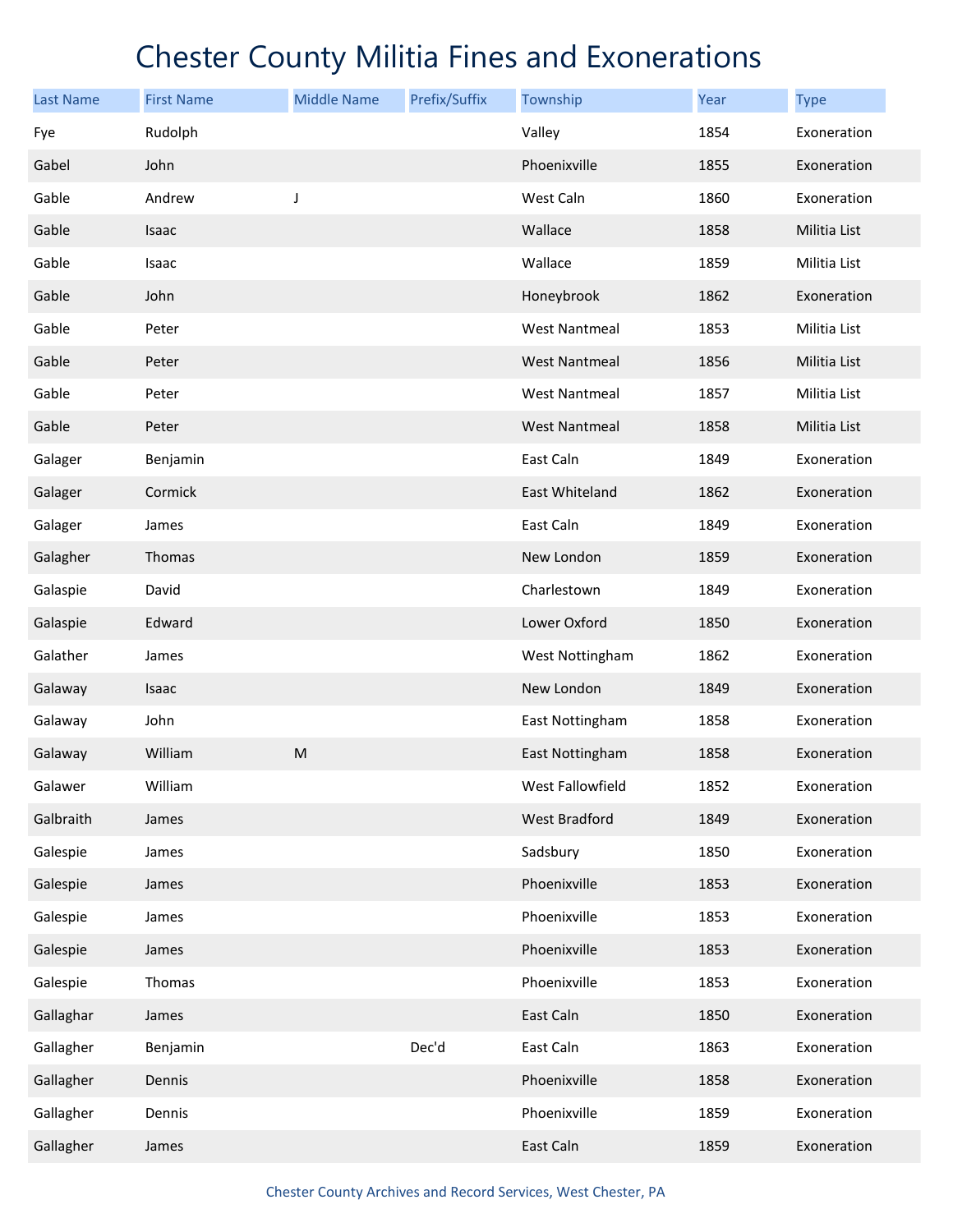| <b>Last Name</b> | <b>First Name</b> | <b>Middle Name</b> | Prefix/Suffix | Township            | Year | <b>Type</b>  |
|------------------|-------------------|--------------------|---------------|---------------------|------|--------------|
| Gallagher        | John              |                    |               | Wallace             | 1858 | Militia List |
| Gallagher        | William           |                    |               | Wallace             | 1858 | Militia List |
| Gallahan         | James             |                    |               | West Marlborough    | 1856 | Exoneration  |
| Gallaway         | John              | $\top$             |               | East Nottingham     | 1853 | Exoneration  |
| Gallegar         | James             |                    |               | New Garden          | 1853 | Exoneration  |
| Gallespie        | Connell           |                    |               | Phoenixville        | 1854 | Exoneration  |
| Gallespie        | John              | P                  |               | East Marlborough    | 1854 | Exoneration  |
| Gallighar        | James             |                    |               | New Garden          | 1855 | Exoneration  |
| Galligher        | John              |                    |               | Phoenixville        | 1853 | Exoneration  |
| Galligher        | Michael           |                    |               | Phoenixville        | 1853 | Exoneration  |
| Gallisbie        | John              |                    |               | East Marlborough    | 1855 | Exoneration  |
| Gallise          | Daniel            |                    |               | Phoenixville        | 1850 | Exoneration  |
| Galloway         | John              |                    |               | East Nottingham     | 1850 | Exoneration  |
| Galway           | William           |                    |               | West Fallowfield    | 1849 | Exoneration  |
| Galway           | William           |                    |               | West Fallowfield    | 1853 | Exoneration  |
| Gamble           | James             |                    |               | Charlestown         | 1854 | Exoneration  |
| Gamble           | John              |                    |               | Kennett             | 1849 | Exoneration  |
| Gamble           | John              |                    |               | <b>Upper Oxford</b> | 1853 | Exoneration  |
| Gamble           | Peter             |                    |               | Easttown            | 1847 | Exoneration  |
| Gamble           | Peter             |                    |               | Easttown            | 1849 | Exoneration  |
| Ganger           | Levi              | $\mathsf{N}$       |               | Warwick             | 1863 | Exoneration  |
| Garber           | Charles           |                    |               | East Pikeland       | 1848 | Exoneration  |
| Garber           | Isaac             |                    |               | East Pikeland       | 1847 | Exoneration  |
| Garber           | Mahlon            |                    |               | East Pikeland       | 1860 | Exoneration  |
| Gardener         | George            |                    |               | Phoenixville        | 1859 | Exoneration  |
| Gardner          | Samuel            |                    |               | North Conventry     | 1847 | Exoneration  |
| Garner           | Benjamin          |                    |               | Uwchlan             | 1853 | Exoneration  |
| Garner           | Samuel            |                    |               | North Conventry     | 1853 | Exoneration  |
| Garner           | Samuel            |                    |               | North Conventry     | 1854 | Exoneration  |
| Garner           | Samuel            |                    |               | North Conventry     | 1858 | Exoneration  |
| Garret           | Eber              |                    |               | Downingtown         | 1862 | Exoneration  |
| Garrett          | Abner             |                    |               | Uwchlan             | 1849 | Exoneration  |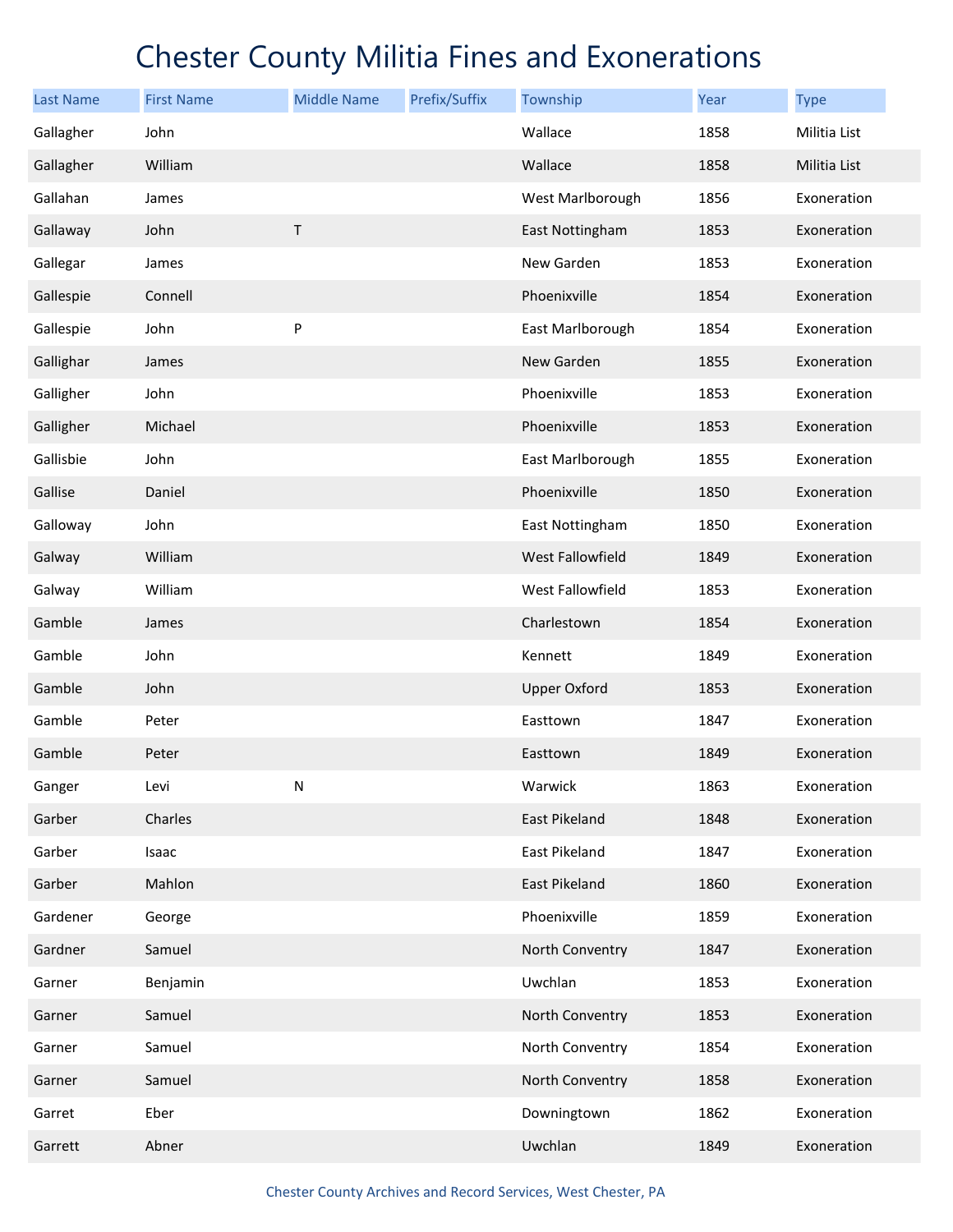| <b>Last Name</b> | <b>First Name</b> | <b>Middle Name</b>        | Prefix/Suffix | Township                | Year | <b>Type</b>  |
|------------------|-------------------|---------------------------|---------------|-------------------------|------|--------------|
| Garrett          | Agustus           |                           |               | Sadsbury                | 1850 | Exoneration  |
| Garrett          | Benjamin          |                           |               | Tredyffrin              | 1848 | Exoneration  |
| Garrett          | Brinton           |                           |               | East Whiteland          | 1848 | Exoneration  |
| Garrett          | Eber              |                           |               | Valley                  | 1860 | Exoneration  |
| Garrett          | Edward            |                           |               | West Chester            | 1863 | Exoneration  |
| Garrett          | Enos              | $\sf V$                   |               | East Goshen             | 1853 | Exoneration  |
| Garrett          | George            | S                         |               | East Goshen             | 1855 | Exoneration  |
| Garrett          | Isaac             |                           |               | New Garden              | 1860 | Exoneration  |
| Garrett          | Jesse             |                           |               | Lower Oxford            | 1849 | Exoneration  |
| Garrett          | John              |                           |               | West Goshen             | 1860 | Exoneration  |
| Garrett          | Joshua            |                           |               | Willistown              | 1847 | Exoneration  |
| Garrett          | Joshua            |                           |               | Willistown              | 1848 | Exoneration  |
| Garrett          | Lewis             |                           |               | Willistown              | 1847 | Exoneration  |
| Garrett          | Morton            | $\sf H$                   |               | West Whiteland          | 1856 | Exoneration  |
| Garrett          | Morton            | $\boldsymbol{\mathsf{H}}$ |               | West Goshen             | 1863 | Exoneration  |
| Garrett          | Reuben            |                           |               | East Marlborough        | 1853 | Exoneration  |
| Garrett          | William           |                           |               | East Brandywine         | 1862 | Militia List |
| Garrett          | William           |                           |               | East Brandywine         | 1862 | Exoneration  |
| Garrett          | William           |                           |               | East Brandywine         | 1863 | Exoneration  |
| Garrett          | William           | P                         |               | East Goshen             | 1855 | Exoneration  |
| Garris           | Thomas            |                           |               | West Fallowfield        | 1850 | Exoneration  |
| Garrisson        | Aquilla           |                           |               | <b>Upper Oxford</b>     | 1860 | Exoneration  |
| Garrity          | Daniel            |                           |               | <b>Upper Oxford</b>     | 1858 | Exoneration  |
| Garson           | Thomas            |                           |               | <b>East Fallowfield</b> | 1853 | Exoneration  |
| Gartton          | James             |                           |               | Phoenixville            | 1855 | Exoneration  |
| Garver           | A                 | ${\sf M}$                 |               | Oxford Borough          | 1862 | Exoneration  |
| Garver           | John              |                           |               | Lower Oxford            | 1849 | Exoneration  |
| Garver           | John              |                           |               | Oxford Borough          | 1854 | Exoneration  |
| Garver           | John              |                           |               | Oxford Borough          | 1859 | Exoneration  |
| Garver           | Miller            |                           |               | Oxford Borough          | 1860 | Exoneration  |
| Garver           | S                 | $\boldsymbol{\mathsf{H}}$ |               | Oxford Borough          | 1862 | Exoneration  |
| Garver           | Samuel            |                           | Jr            | Oxford Borough          | 1853 | Exoneration  |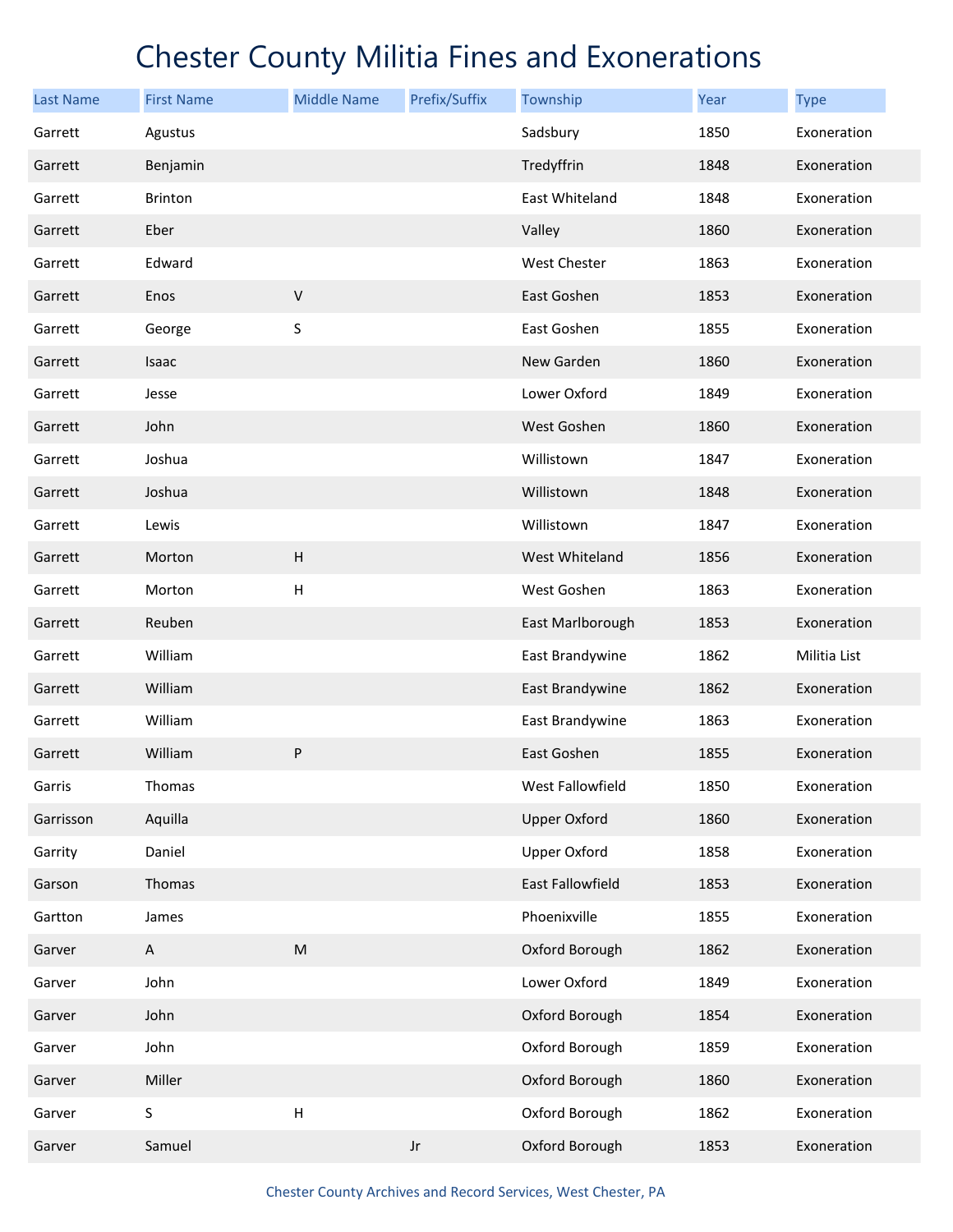| <b>Last Name</b> | <b>First Name</b> | <b>Middle Name</b> | Prefix/Suffix | Township            | Year | <b>Type</b>  |
|------------------|-------------------|--------------------|---------------|---------------------|------|--------------|
| Garver           | Samuel            | J                  |               | East Nottingham     | 1849 | Exoneration  |
| Garvine          | Jacob             |                    |               | New London          | 1849 | Exoneration  |
| Garvine          | William           |                    |               | Upper Uwchlan       | 1862 | Exoneration  |
| Gary             | David             |                    |               | North Conventry     | 1847 | Exoneration  |
| Gary             | John              |                    |               | North Conventry     | 1847 | Exoneration  |
| Gatchel          | Eli               |                    | Dec'd         | Elk                 | 1862 | Exoneration  |
| Gatchel          | Enoch             |                    |               | New London          | 1858 | Exoneration  |
| Gatchel          | Enoch             |                    |               | New London          | 1859 | Exoneration  |
| Gatchel          | Jacob             | $\mathsf C$        |               | East Nottingham     | 1859 | Exoneration  |
| Gatchel          | Jesse             |                    |               | East Nottingham     | 1850 | Exoneration  |
| Gault            | Thomas            |                    |               | Honeybrook          | 1862 | Exoneration  |
| Gault            | William           |                    |               | Honeybrook          | 1853 | Exoneration  |
| Gault            | William           |                    |               | Honeybrook          | 1857 | Exoneration  |
| Gaus             | Levi              |                    |               | Kennett             | 1849 | Exoneration  |
| Gause            | Eugene            |                    |               | West Bradford       | 1860 | Exoneration  |
| Gause            | Levi              |                    |               | Kennett             | 1853 | Exoneration  |
| Gause            | Samuel            |                    |               | Kennett             | 1855 | Exoneration  |
| Gause            | William           | B                  |               | Newlin              | 1849 | Exoneration  |
| Gausman          | William           |                    |               | East Coventry       | 1862 | Exoneration  |
| Gaut             | Thomas            |                    |               | Honeybrook          | 1850 | Exoneration  |
| Gavrey           | John              | G                  |               | Phoenixville        | 1853 | Exoneration  |
| Gawthrop         | Allen             |                    |               | Penn                | 1850 | Exoneration  |
| Gearhart         | Amos              |                    |               | <b>East Vincent</b> | 1856 | Exoneration  |
| Gearhart         | Levi              |                    |               | East Vincent        | 1854 | Exoneration  |
| Gearhart         | Reuben            |                    |               | East Pikeland       | 1860 | Exoneration  |
| Gearhart         | Reuben            |                    |               | East Pikeland       | 1863 | Exoneration  |
| Gebbe            | George            |                    |               | West Fallowfield    | 1850 | Exoneration  |
| Gedley           | John              |                    |               | West Bradford       | 1856 | Militia List |
| Gedling          | John              |                    |               | West Bradford       | 1850 | Exoneration  |
| Gehnis           | Peter             | $\sf H$            |               | Valley              | 1860 | Exoneration  |
| Geist            | Reuben            |                    |               | North Conventry     | 1847 | Exoneration  |
| Geist            | Reuben            |                    |               | North Conventry     | 1848 | Exoneration  |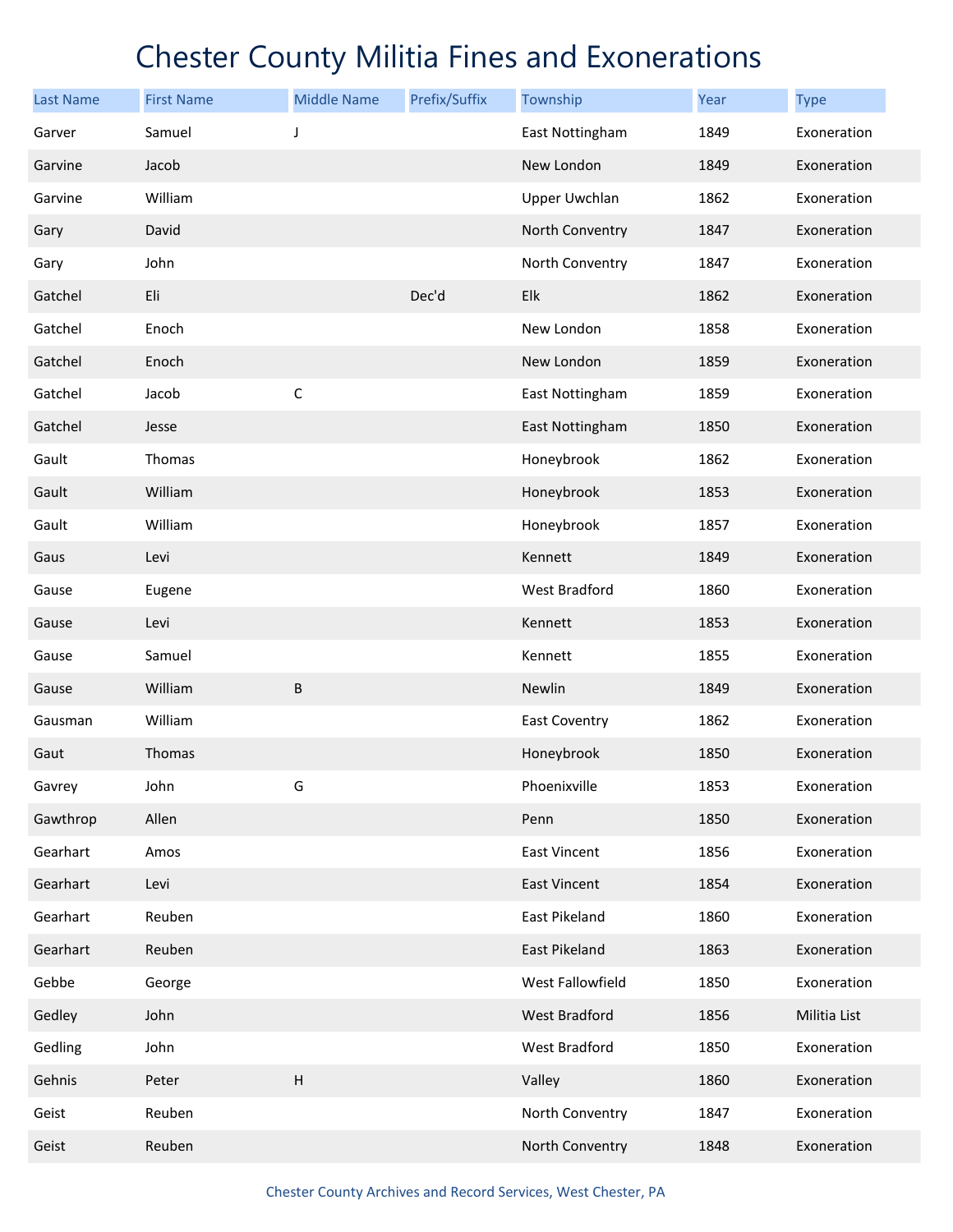| <b>Last Name</b> | <b>First Name</b> | <b>Middle Name</b> | Prefix/Suffix | Township                | Year | <b>Type</b> |
|------------------|-------------------|--------------------|---------------|-------------------------|------|-------------|
| Geist            | Richard           |                    |               | North Conventry         | 1847 | Exoneration |
| Geist            | Richard           |                    |               | North Conventry         | 1848 | Exoneration |
| Geist            | Richard           |                    |               | North Conventry         | 1850 | Exoneration |
| Gelle            | George            |                    |               | West Fallowfield        | 1853 | Exoneration |
| Getchel          | Jesse             |                    |               | East Nottingham         | 1849 | Exoneration |
| Gettey           | James             |                    |               | <b>West Pikeland</b>    | 1850 | Exoneration |
| Getz             | Michael           |                    |               | Phoenixville            | 1859 | Exoneration |
| Gheen            | Benedict          |                    |               | East Bradford           | 1850 | Exoneration |
| Gheen            | Benedict          |                    |               | Pocopson                | 1854 | Exoneration |
| Gheen            | Enos              |                    |               | Pocopson                | 1854 | Exoneration |
| Gheen            | Francis           |                    |               | East Bradford           | 1863 | Exoneration |
| Gheen            | Jonathan          |                    |               | West Goshen             | 1863 | Exoneration |
| Gheen            | Nathan            |                    |               | East Goshen             | 1862 | Exoneration |
| Gheen            | Nathan            |                    |               | East Goshen             | 1863 | Exoneration |
| Gheen            | Palmer            |                    |               | West Whiteland          | 1862 | Exoneration |
| Gibb             | George            |                    |               | <b>West Fallowfield</b> | 1857 | Exoneration |
| Gibbins          | Edward            |                    |               | Phoenixville            | 1850 | Exoneration |
| Gibbon           | James             |                    |               | <b>West Chester</b>     | 1860 | Exoneration |
| Gibbons          | Mark              |                    |               | West Fallowfield        | 1850 | Exoneration |
| Gibbons          | Thomas            |                    |               | <b>East Bradford</b>    | 1850 | Exoneration |
| Gibbs            | Lewis             |                    |               | Phoenixville            | 1853 | Exoneration |
| Gibney           | Michael           |                    |               | Honeybrook              | 1859 | Exoneration |
| Gibs             | George            |                    |               | West Fallowfield        | 1852 | Exoneration |
| Gibson           | A                 | J                  |               | West Fallowfield        | 1857 | Exoneration |
| Gibson           | Cornelius         |                    |               | Valley                  | 1853 | Exoneration |
| Gibson           | G                 | W                  |               | <b>East Fallowfield</b> | 1853 | Exoneration |
| Gibson           | Jacob             |                    |               | London Grove            | 1850 | Exoneration |
| Gibson           | Jacob             |                    |               | West Fallowfield        | 1853 | Exoneration |
| Gibson           | Jacob             | К                  |               | West Fallowfield        | 1856 | Exoneration |
| Gibson           | James             |                    |               | London Grove            | 1853 | Exoneration |
| Gibson           | John              |                    |               | West Fallowfield        | 1863 | Exoneration |
| Gibson           | John              | L                  |               | West Fallowfield        | 1857 | Exoneration |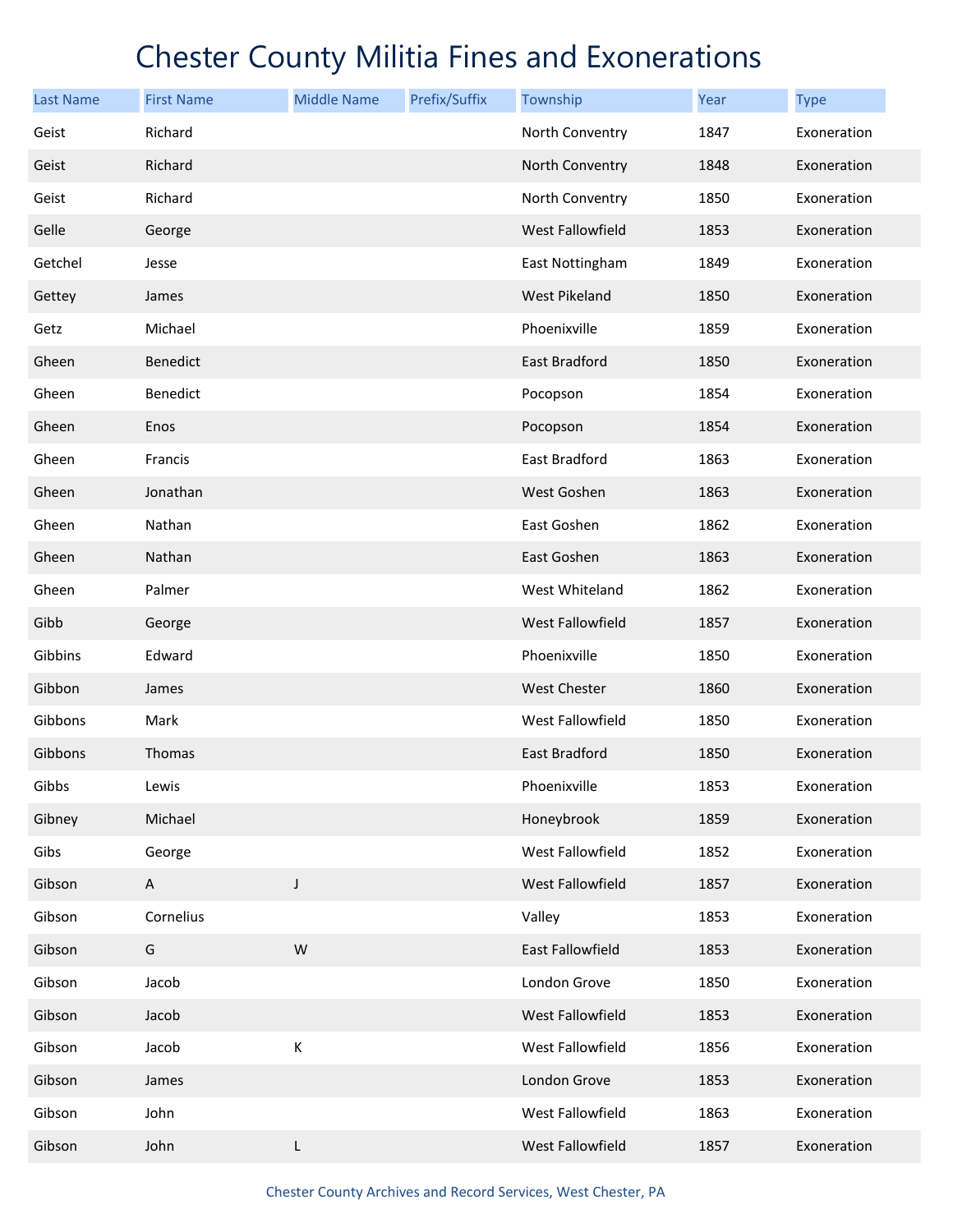| <b>Last Name</b> | <b>First Name</b> | <b>Middle Name</b> | Prefix/Suffix | Township            | Year | <b>Type</b> |
|------------------|-------------------|--------------------|---------------|---------------------|------|-------------|
| Gibson           | Joseph            |                    |               | London Grove        | 1853 | Exoneration |
| Gibson           | Joseph            |                    |               | <b>Upper Oxford</b> | 1856 | Exoneration |
| Gibson           | Mathew            |                    |               | New Garden          | 1850 | Exoneration |
| Gibson           | Thomas            | ${\sf M}$          |               | East Caln           | 1850 | Exoneration |
| Gibson           | Washington        |                    |               | East Fallowfield    | 1860 | Exoneration |
| Gibson           | William           |                    |               | Willistown          | 1847 | Exoneration |
| Gibson           | William           |                    |               | West Fallowfield    | 1849 | Exoneration |
| Gibson           | William           |                    |               | Highland            | 1854 | Exoneration |
| Gidy             | Michael           |                    |               | New Garden          | 1855 | Exoneration |
| Gilasby          | John              | ${\sf P}$          |               | Kennett             | 1849 | Exoneration |
| Gilaspie         | Edward            |                    |               | Lower Oxford        | 1849 | Exoneration |
| Gilaspy          | Edward            |                    |               | Lower Oxford        | 1853 | Exoneration |
| Gilbert          | Asa               |                    |               | Easttown            | 1855 | Exoneration |
| Gilbert          | Benjamin          |                    |               | Sadsbury            | 1850 | Exoneration |
| Gilbert          | Benjamin          |                    |               | Valley              | 1855 | Exoneration |
| Gilbert          | George            | W                  |               | Easttown            | 1849 | Exoneration |
| Gilbert          | Isaac             |                    |               | Valley              | 1862 | Exoneration |
| Gilbert          | Jacob             |                    |               | West Whiteland      | 1856 | Exoneration |
| Gilbert          | Jacob             |                    |               | West Whiteland      | 1863 | Exoneration |
| Gilbert          | James             |                    |               | Phoenixville        | 1850 | Exoneration |
| Gilbert          | John              | R                  |               | East Caln           | 1855 | Exoneration |
| Gilbert          | Jonathan          |                    |               | Easttown            | 1854 | Exoneration |
| Gilbert          | William           |                    |               | East Caln           | 1858 | Exoneration |
| Gilbough         | John              | W                  |               | Valley              | 1863 | Exoneration |
| Gilbreath        | Robert            |                    |               | New London          | 1849 | Exoneration |
| Gile             | Roison            |                    |               | Londonderry         | 1857 | Exoneration |
| Giles            | Walter            |                    |               | <b>East Vincent</b> | 1856 | Exoneration |
| Gilesby          | Franklin          |                    |               | New London          | 1857 | Exoneration |
| Gilfillin        | John              |                    |               | West Fallowfield    | 1853 | Exoneration |
| Gilkespien       | John              |                    |               | Kennett             | 1850 | Exoneration |
| Gill             | Eli               |                    |               | Kennett             | 1850 | Exoneration |
| Gill             | Eli               |                    |               | Pennsbury           | 1854 | Exoneration |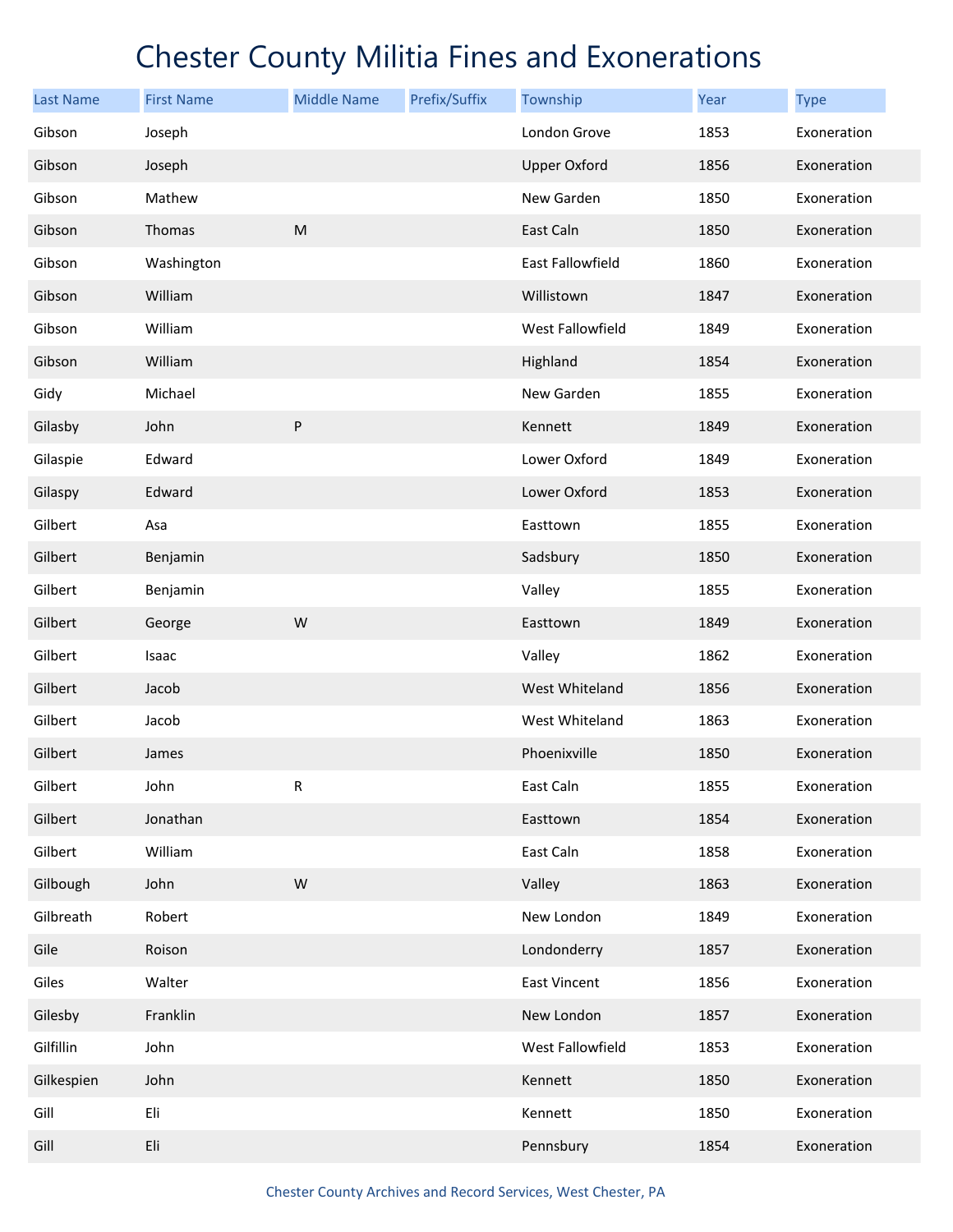| <b>Last Name</b> | <b>First Name</b> | <b>Middle Name</b> | Prefix/Suffix | Township                | Year | <b>Type</b>  |
|------------------|-------------------|--------------------|---------------|-------------------------|------|--------------|
| Gill             | Eli               |                    |               | East Marlborough        | 1859 | Exoneration  |
| Gill             | Henry             | $\mathsf C$        |               | Willistown              | 1847 | Exoneration  |
| Gill             | Isaac             | N                  |               | Willistown              | 1848 | Exoneration  |
| Gill             | John              |                    |               | West Whiteland          | 1860 | Exoneration  |
| Gill             | Noah              |                    |               | East Brandywine         | 1857 | Militia Tax  |
| Gill             | Noah              |                    |               | East Brandywine         | 1859 | Militia List |
| Gill             | Noah              |                    |               | East Brandywine         | 1862 | Militia List |
| Gill             | Robeson           |                    |               | <b>West Fallowfield</b> | 1852 | Exoneration  |
| Gill             | Robinson          |                    |               | Londonderry             | 1854 | Exoneration  |
| Gill             | Robison           |                    |               | <b>Upper Oxford</b>     | 1862 | Exoneration  |
| Gillan           | Philip            |                    |               | East Bradford           | 1850 | Exoneration  |
| Gillen           | Patrick           |                    |               | <b>West Chester</b>     | 1862 | Exoneration  |
| Gillis           | John              |                    |               | Highland                | 1854 | Exoneration  |
| Gillispie        | David             |                    |               | Charlestown             | 1857 | Exoneration  |
| Gillmore         | <b>Buckley</b>    |                    |               | West Fallowfield        | 1853 | Exoneration  |
| Gillmore         | Rob               |                    |               | West Marlborough        | 1857 | Exoneration  |
| Gilmer           | <b>Buckley</b>    |                    |               | West Fallowfield        | 1852 | Exoneration  |
| Gilmer           | James             |                    |               | West Fallowfield        | 1850 | Exoneration  |
| Gilmore          | В                 | F                  |               | Londonderry             | 1853 | Exoneration  |
| Gilmore          | <b>Buckley</b>    |                    |               | Highland                | 1854 | Exoneration  |
| Gilmore          | Clemson           |                    |               | West Marlborough        | 1849 | Exoneration  |
| Gilmore          | Clemson           |                    |               | West Marlborough        | 1854 | Exoneration  |
| Gilmore          | Franklin          |                    |               | West Brandywine         | 1857 | Exoneration  |
| Gilmore          | Franklin          |                    |               | West Marlborough        | 1859 | Exoneration  |
| Gilmore          | J                 | <b>Buckley</b>     |               | Highland                | 1858 | Exoneration  |
| Gilmore          | James             |                    |               | West Fallowfield        | 1849 | Exoneration  |
| Gilmore          | James             |                    |               | West Marlborough        | 1853 | Exoneration  |
| Gilmore          | James             |                    |               | West Marlborough        | 1854 | Exoneration  |
| Gilmore          | Lariance          |                    |               | Charlestown             | 1857 | Exoneration  |
| Gilmore          | Robert            |                    |               | East Fallowfield        | 1853 | Exoneration  |
| Gilmore          | Robert            | ${\sf M}$          | Dec'd         | New Garden              | 1850 | Exoneration  |
| Gilton           | James             |                    |               | Kennett                 | 1862 | Exoneration  |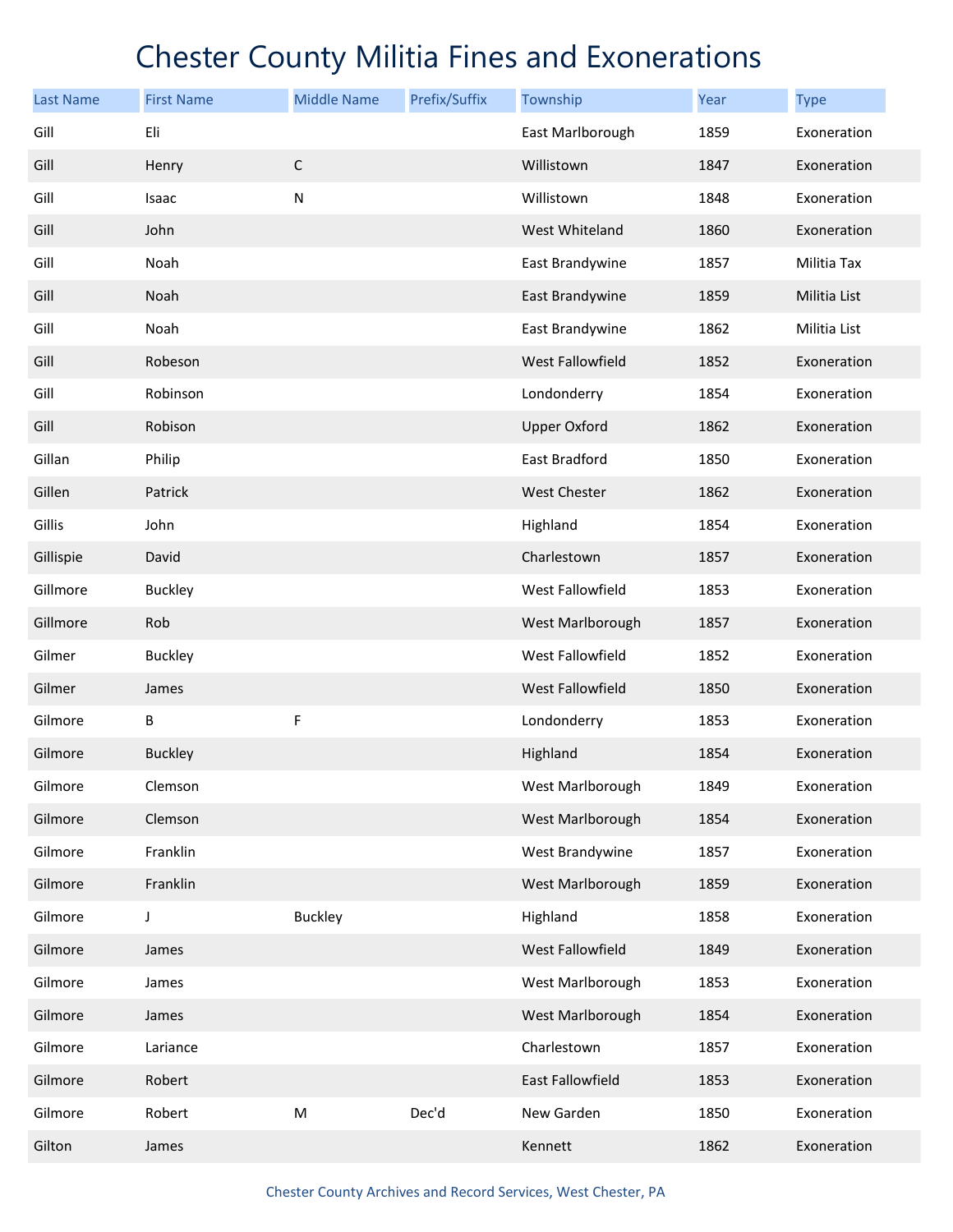| <b>Last Name</b> | <b>First Name</b> | <b>Middle Name</b>        | Prefix/Suffix | Township             | Year | <b>Type</b>  |
|------------------|-------------------|---------------------------|---------------|----------------------|------|--------------|
| Gimmuson         | David             |                           |               | <b>Upper Oxford</b>  | 1850 | Exoneration  |
| Ginnis           | Hiram             |                           |               | Valley               | 1853 | Exoneration  |
| Gipson           | Jacob             |                           |               | London Grove         | 1850 | Exoneration  |
| Girtley          | Jacob             |                           |               | East Marlborough     | 1854 | Exoneration  |
| Gisett           | Conrad            |                           |               | <b>East Vincent</b>  | 1853 | Exoneration  |
| Gitchel          | Jesse             |                           |               | Penn                 | 1850 | Exoneration  |
| Given            | George            |                           |               | Honeybrook           | 1853 | Exoneration  |
| Given            | James             |                           |               | West Goshen          | 1857 | Exoneration  |
| Given            | William           | $\boldsymbol{\mathsf{H}}$ |               | Honeybrook           | 1857 | Exoneration  |
| Givin            | William           |                           |               | <b>West Chester</b>  | 1859 | Exoneration  |
| Glancy           | John              |                           |               | London Britain       | 1850 | Exoneration  |
| Glanton          | Matson            |                           |               | Penn                 | 1850 | Exoneration  |
| Glasbie          | Franklin          |                           |               | New London           | 1853 | Exoneration  |
| Glasby           | William           |                           |               | West Goshen          | 1858 | Exoneration  |
| Glasciff         | Thomas            |                           |               | Phoenixville         | 1850 | Exoneration  |
| Glasley          | David             |                           |               | Charlestown          | 1854 | Exoneration  |
| Glaslie          | David             |                           |               | Charlestown          | 1855 | Exoneration  |
| Glaspby          | Thomas            |                           |               | Phoenixville         | 1855 | Exoneration  |
| Glaspby          | Thomas            |                           |               | Phoenixville         | 1855 | Exoneration  |
| Glass            | Martin            |                           |               | Thornbury            | 1853 | Exoneration  |
| Glean            | John              |                           |               | Phoenixville         | 1859 | Exoneration  |
| Gledhill         | Henry             |                           |               | Uwchlan              | 1850 | Exoneration  |
| Gledill          | Joshua            |                           |               | East Brandywine      | 1850 | Exoneration  |
| Glendening       | John              |                           |               | Honeybrook           | 1853 | Exoneration  |
| Glendening       | William           |                           |               | <b>West Nantmeal</b> | 1853 | Militia List |
| Glending         | William           |                           |               | West Caln            | 1853 | Exoneration  |
| Glenn            | James             |                           |               | Lower Oxford         | 1853 | Exoneration  |
| Glenn            | James             |                           |               | West Pikeland        | 1854 | Exoneration  |
| Glenn            | James             |                           |               | Phoenixville         | 1858 | Exoneration  |
| Glenn            | John              |                           |               | Phoenixville         | 1858 | Exoneration  |
| Glenn            | John              |                           |               | West Chester         | 1858 | Exoneration  |
| Glissen          | Jesse             |                           |               | East Whiteland       | 1850 | Exoneration  |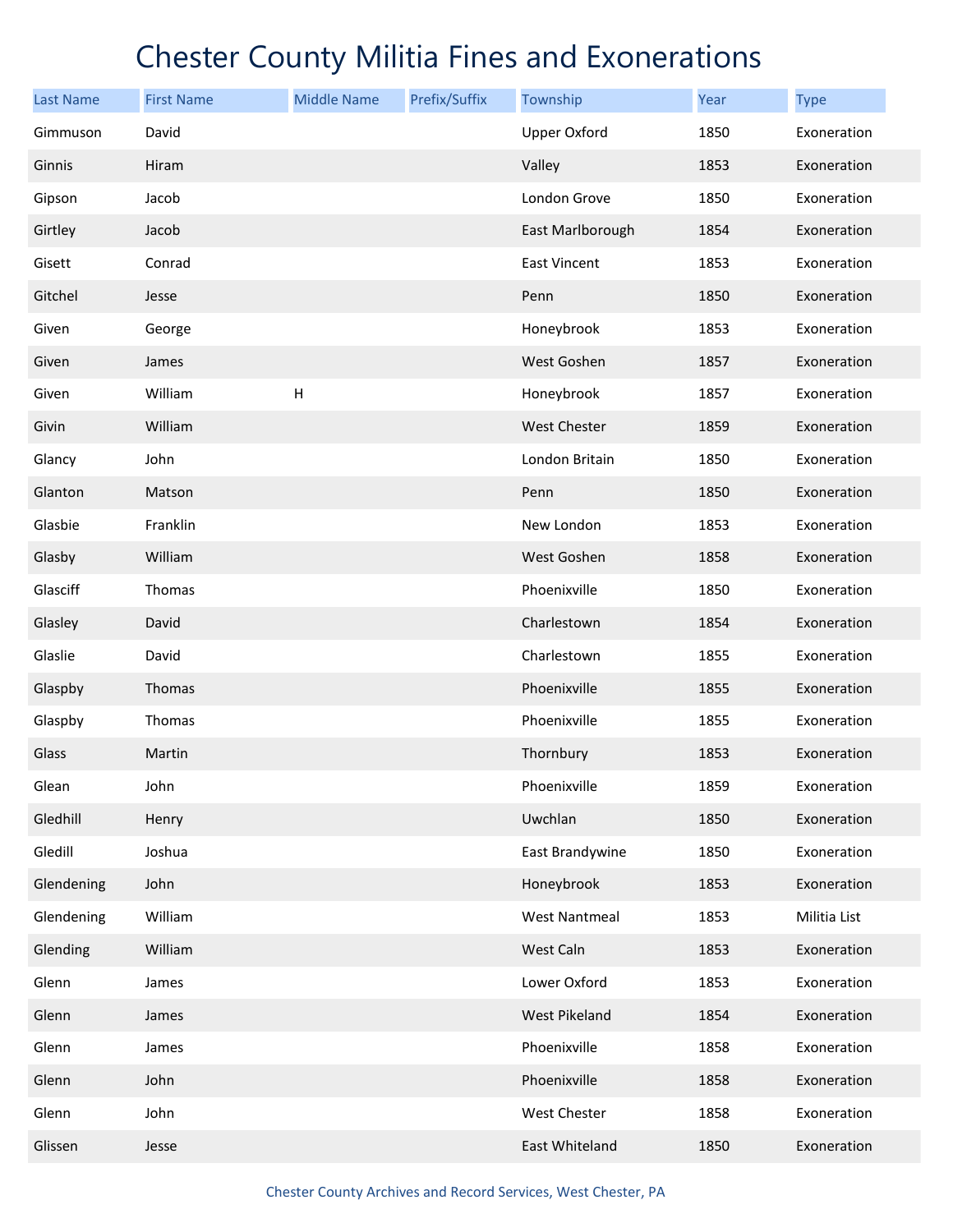| <b>Last Name</b> | <b>First Name</b> | <b>Middle Name</b>        | Prefix/Suffix | Township             | Year | <b>Type</b>  |
|------------------|-------------------|---------------------------|---------------|----------------------|------|--------------|
| Glisson          | Caleb             |                           |               | East Whiteland       | 1855 | Exoneration  |
| Glisson          | Jesse             |                           |               | East Whiteland       | 1853 | Exoneration  |
| Glisson          | Jesse             |                           |               | East Whiteland       | 1854 | Exoneration  |
| Glisson          | John              | L                         |               | East Goshen          | 1862 | Exoneration  |
| Glisson          | Joseph            |                           |               | Tredyffrin           | 1862 | Exoneration  |
| Glisson          | Joseph            | $\boldsymbol{\mathsf{A}}$ |               | East Whiteland       | 1854 | Exoneration  |
| Glisson          | Joseph            | A                         |               | East Whiteland       | 1856 | Exoneration  |
| Glisson          | Joseph            | $\sf H$                   |               | East Whiteland       | 1855 | Exoneration  |
| Glisson          | Thomas            |                           |               | East Whiteland       | 1852 | Exoneration  |
| Gluhran          | William           |                           |               | Westtown             | 1863 | Exoneration  |
| Gobrath          | Charles           |                           |               | Phoenixville         | 1862 | Exoneration  |
| Gohean           | Bentley           |                           |               | Honeybrook           | 1853 | Exoneration  |
| Goheen           | Andrew            |                           |               | West Nantmeal        | 1862 | Exoneration  |
| Goheen           | George            |                           |               | <b>West Nantmeal</b> | 1854 | Exoneration  |
| Goheen           | John              |                           |               | Honeybrook           | 1857 | Exoneration  |
| Goheen           | William           |                           |               | Honeybrook           | 1862 | Exoneration  |
| Golder           | David             |                           |               | Tredyffrin           | 1848 | Exoneration  |
| Goldon           | James             |                           |               | <b>West Chester</b>  | 1862 | Exoneration  |
| Good             | Edward            |                           |               | Penn                 | 1850 | Exoneration  |
| Good             | Francis           |                           |               | Penn                 | 1850 | Exoneration  |
| Good             | Jacob             |                           |               | West Fallowfield     | 1853 | Exoneration  |
| Good             | Jesse             |                           |               | West Bradford        | 1856 | Militia List |
| Good             | Joel              |                           |               | East Vincent         | 1862 | Exoneration  |
| Good             | John              |                           |               | East Brandywine      | 1855 | Militia List |
| Good             | John              |                           |               | East Brandywine      | 1863 | Exoneration  |
| Good             | Thomas            |                           |               | Penn                 | 1857 | Exoneration  |
| Goodman          | Samuel            |                           |               | Honeybrook           | 1853 | Exoneration  |
| Goodnow          | William           |                           |               | West Pikeland        | 1855 | Exoneration  |
| Goodwin          | Daniel            |                           |               | East Marlborough     | 1859 | Exoneration  |
| Goodwin          | Samuel            |                           |               | Honeybrook           | 1854 | Exoneration  |
| Goodwin          | Samuel            |                           |               | Honeybrook           | 1854 | Exoneration  |
| Goodwin          | Samuel            |                           |               | Honeybrook           | 1855 | Exoneration  |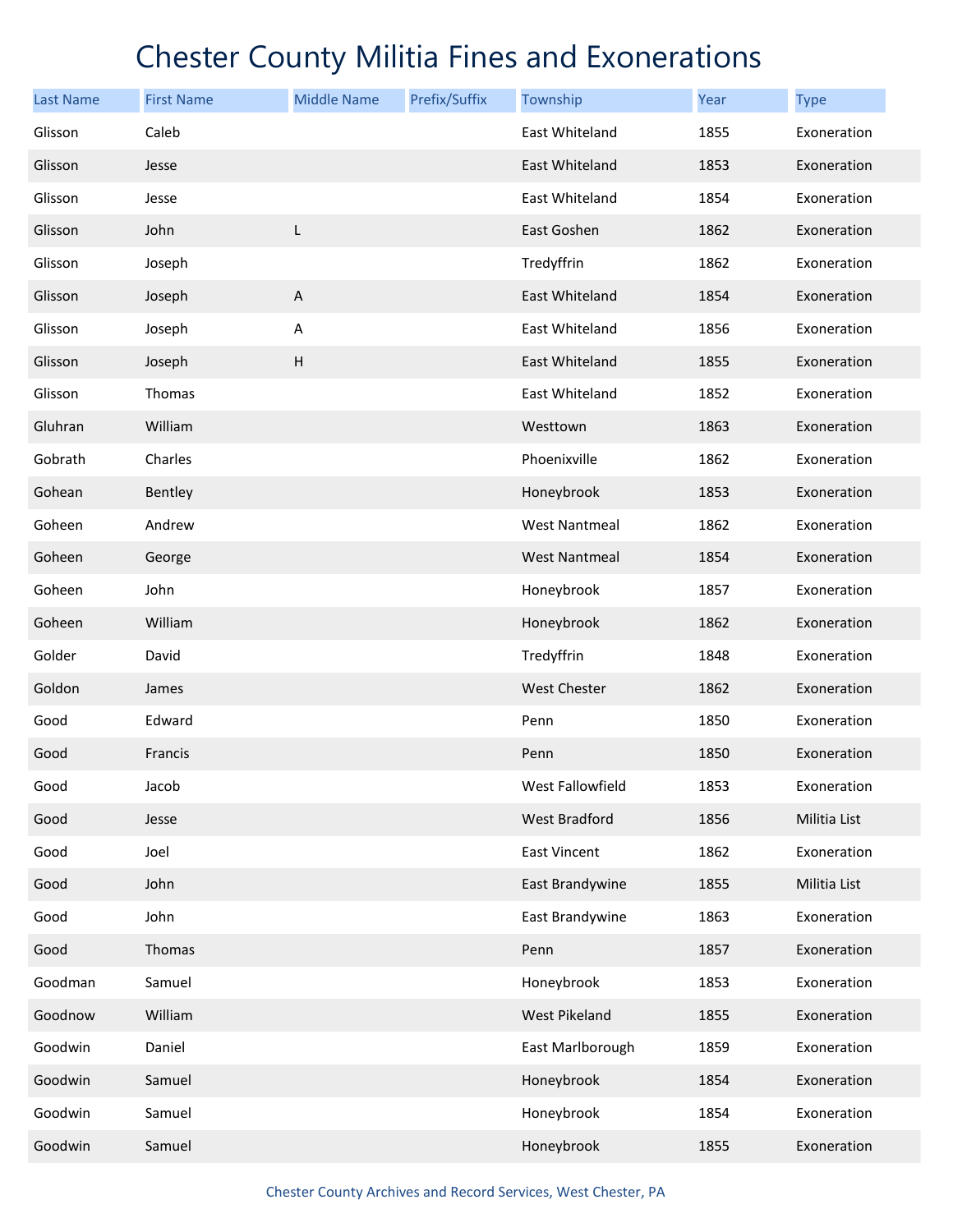| <b>Last Name</b> | <b>First Name</b> | <b>Middle Name</b> | Prefix/Suffix | Township                | Year | <b>Type</b>  |
|------------------|-------------------|--------------------|---------------|-------------------------|------|--------------|
| Goodwin          | Thomas            |                    |               | East Nottingham         | 1853 | Exoneration  |
| Goodwin          | Thomas            |                    |               | Penn                    | 1853 | Exoneration  |
| Goodwin          | Thomas            |                    |               | Penn                    | 1857 | Exoneration  |
| Gordan           | Franklin          |                    |               | East Fallowfield        | 1854 | Exoneration  |
| Gorden           | John              |                    |               | Uwchlan                 | 1854 | Exoneration  |
| Gordon           | Andrew            |                    |               | <b>West Pikeland</b>    | 1857 | Exoneration  |
| Gordon           | David             |                    |               | Schuylkill              | 1849 | Exoneration  |
| Gordon           | David             | $\mathsf C$        |               | Schuylkill              | 1848 | Exoneration  |
| Gordon           | Edward            |                    |               | New London              | 1859 | Exoneration  |
| Gordon           | George            |                    |               | Easttown                | 1853 | Exoneration  |
| Gordon           | George            |                    |               | Easttown                | 1854 | Exoneration  |
| Gordon           | George            |                    |               | Easttown                | 1855 | Exoneration  |
| Gordon           | George            | W                  |               | East Caln               | 1859 | Exoneration  |
| Gordon           | J                 | $\mathsf C$        |               | <b>West Chester</b>     | 1860 | Exoneration  |
| Gordon           | James             |                    |               | Lower Oxford            | 1849 | Exoneration  |
| Gordon           | John              | ${\sf R}$          |               | Uwchlan                 | 1851 | Exoneration  |
| Gordon           | John              | ${\sf R}$          |               | Uwchlan                 | 1854 | Exoneration  |
| Gordon           | Joseph            |                    |               | Phoenixville            | 1850 | Exoneration  |
| Gordon           | Joseph            |                    |               | West Marlborough        | 1859 | Exoneration  |
| Gordon           | Morgan            |                    |               | <b>West Nantmeal</b>    | 1857 | Militia List |
| Gordon           | Robert            |                    |               | Oxford Borough          | 1859 | Exoneration  |
| Gordon           | $\mathsf T$       |                    |               | <b>East Fallowfield</b> | 1860 | Exoneration  |
| Gordon           | William           |                    |               | Phoenixville            | 1853 | Exoneration  |
| Gormaly          | James             |                    |               | Valley                  | 1863 | Exoneration  |
| Gormon           | Jeremiah          |                    |               | Lower Oxford            | 1862 | Exoneration  |
| Gosman           | Jacob             |                    | Dr            | Sadsbury                | 1858 | Exoneration  |
| Gothrop          | William           |                    |               | Penn                    | 1850 | Exoneration  |
| Gotshane         | Francis           |                    |               | <b>East Vincent</b>     | 1863 | Exoneration  |
| Goulden          | J                 | Wayne              |               | East Whiteland          | 1858 | Exoneration  |
| Goulden          | Way               |                    |               | Tredyffrin              | 1848 | Exoneration  |
| Goulden          | William           |                    |               | Tredyffrin              | 1847 | Exoneration  |
| Goulder          | David             |                    |               | East Whiteland          | 1848 | Exoneration  |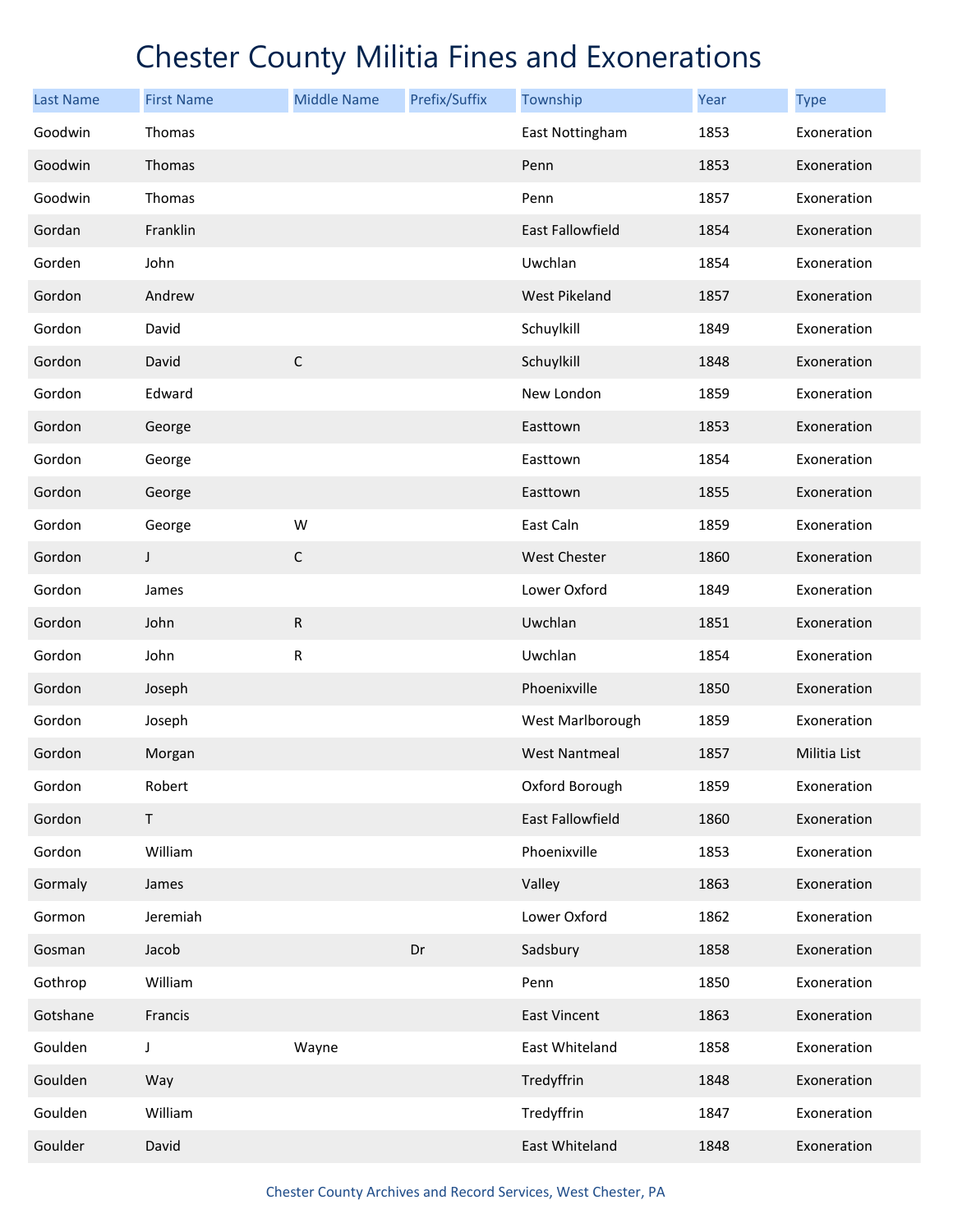| <b>Last Name</b> | <b>First Name</b> | <b>Middle Name</b>        | Prefix/Suffix | Township             | Year | <b>Type</b>  |
|------------------|-------------------|---------------------------|---------------|----------------------|------|--------------|
| Goulder          | J                 | Wayne                     |               | East Whiteland       | 1856 | Exoneration  |
| Goulder          | Way               |                           |               | East Whiteland       | 1848 | Exoneration  |
| Goulder          | William           |                           |               | East Whiteland       | 1847 | Exoneration  |
| Gounley          | Patrick           |                           |               | West Goshen          | 1862 | Exoneration  |
| Gowdy            | James             |                           |               | Willistown           | 1857 | Exoneration  |
| Gowen            | John              |                           |               | <b>West Nantmeal</b> | 1858 | Militia List |
| Gownsley         | Robert            |                           |               | West Brandywine      | 1853 | Exoneration  |
| Grabenherst      | Andrew            |                           |               | South Conventry      | 1862 | Exoneration  |
| Gracen           | John              |                           |               | East Nottingham      | 1853 | Militia List |
| Gracen           | John              |                           |               | East Nottingham      | 1856 | Exoneration  |
| Gracen           | William           |                           |               | East Nottingham      | 1855 | Exoneration  |
| Gracin           | Robert            |                           |               | West Nottingham      | 1858 | Exoneration  |
| Gragg            | John              |                           |               | New Garden           | 1854 | Exoneration  |
| Graham           | Alban             |                           |               | East Goshen          | 1850 | Exoneration  |
| Graham           | Alex              |                           |               | Phoenixville         | 1859 | Exoneration  |
| Graham           | Andrew            |                           |               | Valley               | 1853 | Exoneration  |
| Graham           | Anthony           |                           |               | Honeybrook           | 1857 | Exoneration  |
| Graham           | Isaac             |                           |               | East Caln            | 1850 | Exoneration  |
| Graham           | Isaac             |                           |               | West Pikeland        | 1862 | Exoneration  |
| Graham           | John              |                           |               | South Conventry      | 1847 | Exoneration  |
| Graham           | John              |                           |               | East Nantmeal        | 1853 | Exoneration  |
| Graham           | John              |                           |               | South Conventry      | 1855 | Exoneration  |
| Graham           | Joseph            |                           |               | New Garden           | 1862 | Exoneration  |
| Graham           | Thomas            |                           |               | Warwick              | 1848 | Exoneration  |
| Graham           | William           |                           |               | East Whiteland       | 1852 | Exoneration  |
| Grammen          | Pat               |                           |               | East Marlborough     | 1850 | Exoneration  |
| Grant            | $\mathsf C$       | W                         |               | West Chester         | 1863 | Exoneration  |
| Grason           | Samuel            | $\boldsymbol{\mathsf{A}}$ |               | West Nottingham      | 1862 | Exoneration  |
| Gravell          | Andy              |                           |               | Easttown             | 1853 | Exoneration  |
| Gravenhurst      | Andrew            |                           |               | <b>West Vincent</b>  | 1853 | Exoneration  |
| Gravenhurst      | Henry             |                           |               | South Conventry      | 1854 | Exoneration  |
| Graves           | John              |                           |               | Downingtown          | 1860 | Exoneration  |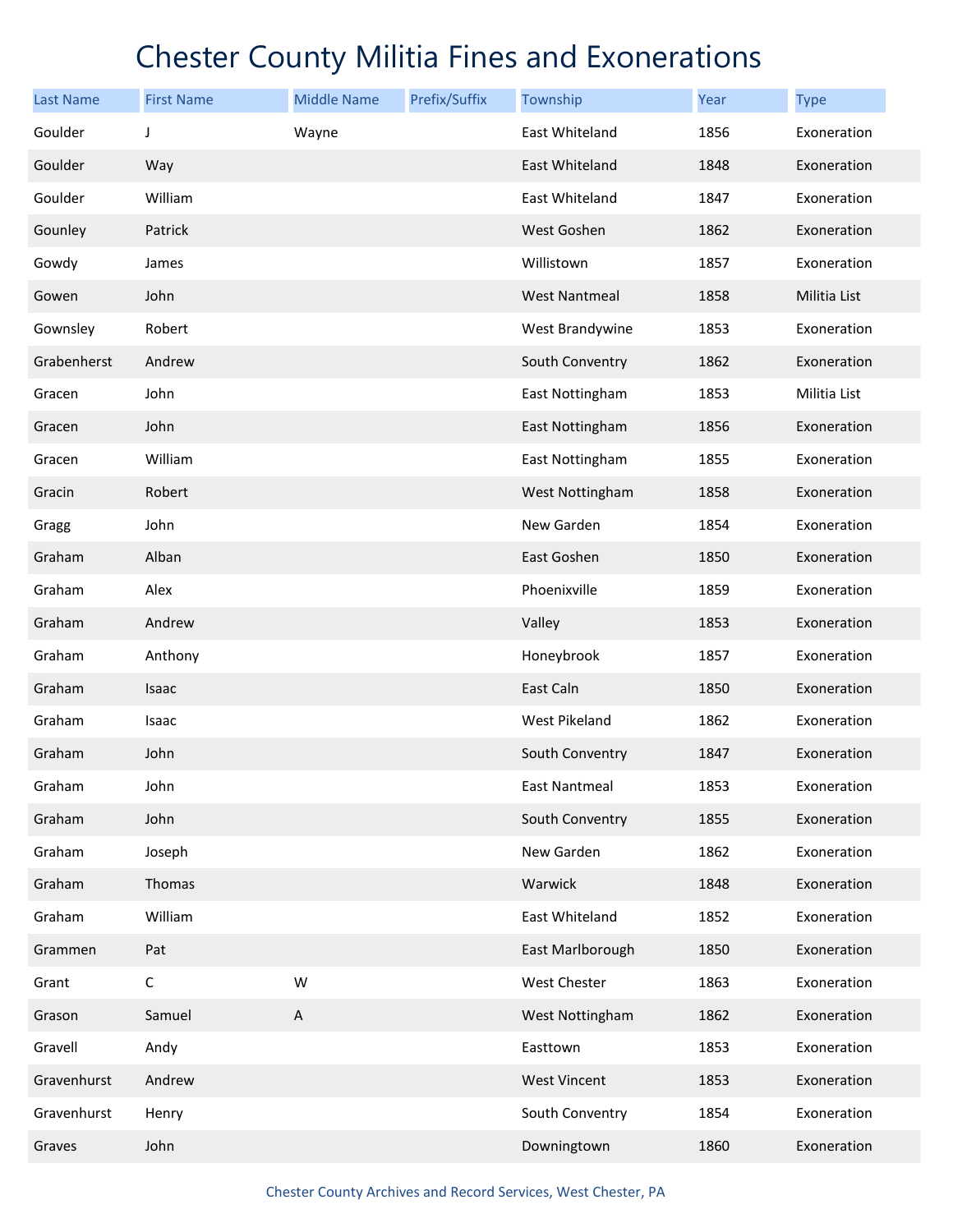| <b>Last Name</b> | <b>First Name</b> | <b>Middle Name</b> | Prefix/Suffix | Township             | Year | <b>Type</b> |
|------------------|-------------------|--------------------|---------------|----------------------|------|-------------|
| Graves           | Josiah            |                    |               | Kennett              | 1854 | Exoneration |
| Gravey           | Henry             |                    |               | <b>East Coventry</b> | 1849 | Exoneration |
| Gray             | Brinton           |                    |               | <b>West Bradford</b> | 1850 | Exoneration |
| Gray             | David             |                    |               | London Grove         | 1850 | Exoneration |
| Gray             | Davis             |                    |               | East Caln            | 1853 | Exoneration |
| Gray             | Davis             |                    |               | East Caln            | 1854 | Exoneration |
| Gray             | Davis             |                    |               | East Caln            | 1855 | Exoneration |
| Gray             | George            |                    |               | Downingtown          | 1860 | Exoneration |
| Gray             | Hannons           |                    |               | Downingtown          | 1862 | Exoneration |
| Gray             | Hannons           | W                  |               | Downingtown          | 1863 | Exoneration |
| Gray             | Isaac             |                    |               | Kennett              | 1849 | Exoneration |
| Gray             | Isaac             |                    |               | West Whiteland       | 1856 | Exoneration |
| Gray             | Isaac             | Т                  |               | <b>West Bradford</b> | 1850 | Exoneration |
| Gray             | John              |                    |               | London Grove         | 1850 | Exoneration |
| Gray             | John              |                    |               | London Grove         | 1862 | Exoneration |
| Gray             | Joshua            |                    |               | <b>East Bradford</b> | 1862 | Exoneration |
| Gray             | Robert            |                    |               | Valley               | 1853 | Exoneration |
| Gray             | Speakman          |                    |               | East Caln            | 1854 | Exoneration |
| Gray             | Swayne            |                    |               | London Grove         | 1860 | Exoneration |
| Grayham          | James             |                    |               | South Conventry      | 1863 | Exoneration |
| Greagg           | Alex              |                    |               | West Chester         | 1863 | Exoneration |
| Greary           | John              | $\sf S$            |               | London Grove         | 1852 | Exoneration |
| Greason          | David             |                    |               | West Nottingham      | 1862 | Exoneration |
| Greason          | John              |                    |               | West Nottingham      | 1850 | Exoneration |
| Greasy           | George            |                    |               | <b>East Vincent</b>  | 1862 | Exoneration |
| Greaves          | Joseph            |                    |               | Highland             | 1858 | Exoneration |
| Green            | Benjamin          |                    |               | Willistown           | 1854 | Exoneration |
| Green            | David             | $\sf H$            |               | Tredyffrin           | 1850 | Exoneration |
| Green            | E                 | W.C.               |               | Phoenixville         | 1850 | Exoneration |
| Green            | George            |                    |               | <b>East Vincent</b>  | 1850 | Exoneration |
| Green            | George            |                    |               | East Vincent         | 1855 | Exoneration |
| Green            | George            |                    |               | East Vincent         | 1856 | Exoneration |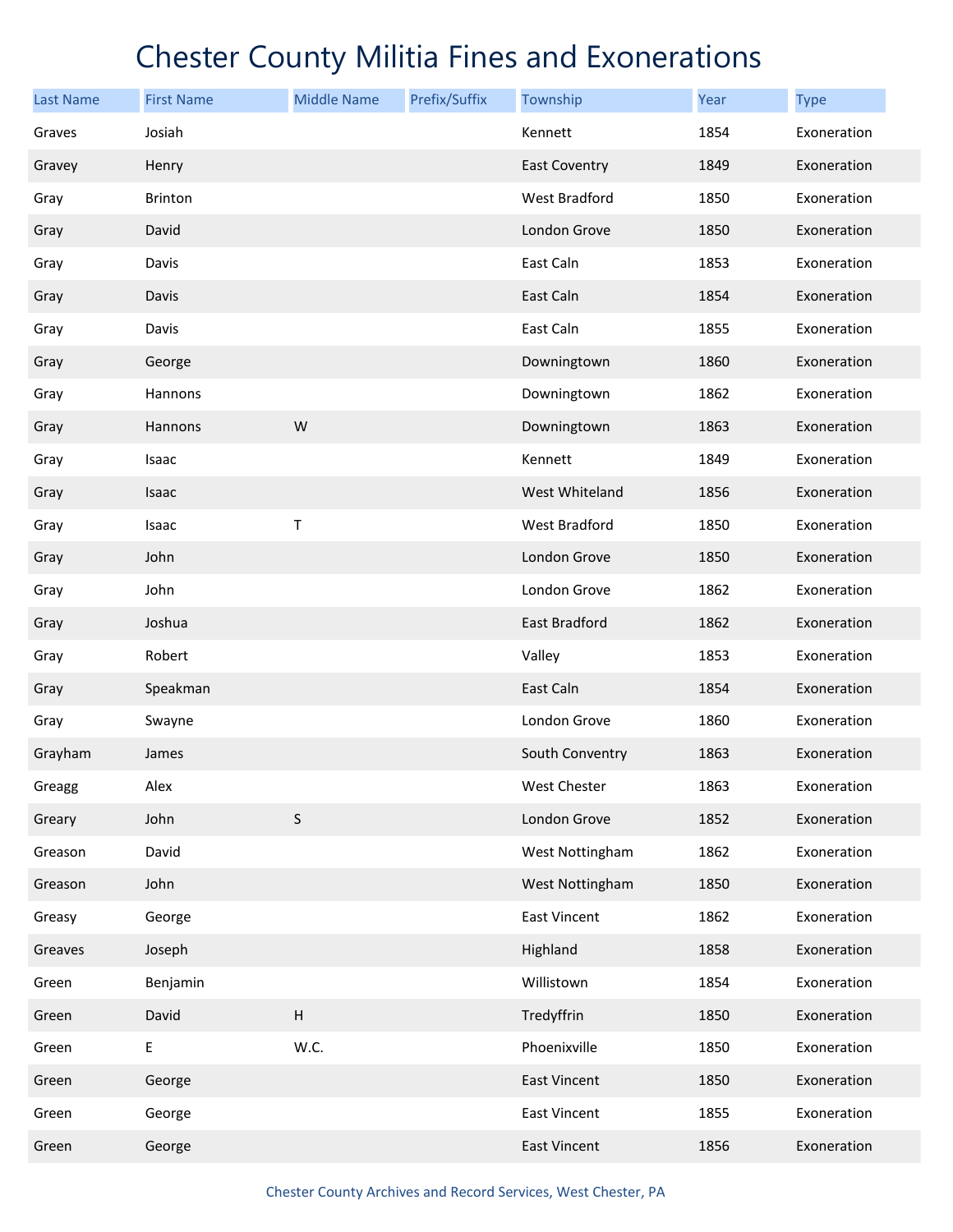| <b>Last Name</b> | <b>First Name</b> | <b>Middle Name</b> | Prefix/Suffix | Township            | Year | <b>Type</b> |
|------------------|-------------------|--------------------|---------------|---------------------|------|-------------|
| Green            | Havard            |                    |               | Schuylkill          | 1849 | Exoneration |
| Green            | Hugh              |                    |               | Phoenixville        | 1853 | Exoneration |
| Green            | Jacob             |                    |               | Willistown          | 1847 | Exoneration |
| Green            | James             |                    |               | Sadsbury            | 1850 | Exoneration |
| Green            | James             |                    |               | Phoenixville        | 1850 | Exoneration |
| Green            | James             |                    |               | Kennett             | 1850 | Exoneration |
| Green            | James             |                    |               | Phoenixville        | 1853 | Exoneration |
| Green            | James             |                    |               | Newlin              | 1857 | Exoneration |
| Green            | James             |                    |               | West Chester        | 1860 | Exoneration |
| Green            | Jesse             | $\mathsf C$        |               | <b>West Chester</b> | 1863 | Exoneration |
| Green            | John              |                    |               | East Nottingham     | 1855 | Exoneration |
| Green            | John              | $\mathsf C$        |               | <b>East Vincent</b> | 1855 | Exoneration |
| Green            | Joseph            |                    |               | <b>East Vincent</b> | 1856 | Exoneration |
| Green            | Levi              |                    |               | West Fallowfield    | 1850 | Exoneration |
| Green            | Levi              |                    |               | West Fallowfield    | 1853 | Exoneration |
| Green            | Patrick           |                    |               | Phoenixville        | 1859 | Exoneration |
| Green            | Price             |                    |               | Elk                 | 1863 | Exoneration |
| Green            | Richard           |                    |               | Highland            | 1858 | Exoneration |
| Green            | Robert            |                    |               | Uwchlan             | 1850 | Exoneration |
| Green            | Samuel            |                    |               | Phoenixville        | 1850 | Exoneration |
| Green            | William           |                    |               | Elk                 | 1862 | Exoneration |
| Green            | William           | ${\sf W}$          |               | West Chester        | 1863 | Exoneration |
| Greenleaf        | Hanford           |                    |               | Sadsbury            | 1850 | Exoneration |
| Greenleaf        | Jacob             |                    |               | West Caln           | 1860 | Exoneration |
| Greenover        | Gutlip            |                    |               | Phoenixville        | 1853 | Exoneration |
| Greenover        | Gutlop            |                    |               | Phoenixville        | 1853 | Exoneration |
| Greepes          | John              |                    | Jr            | South Conventry     | 1850 | Exoneration |
| Greevy           | Henry             |                    |               | <b>West Vincent</b> | 1863 | Exoneration |
| Gregg            | Benjamin          |                    |               | West Chester        | 1854 | Exoneration |
| Gregg            | Edward            |                    |               | Phoenixville        | 1859 | Exoneration |
| Gregg            | Harman            |                    |               | Kennett             | 1862 | Exoneration |
| Gregg            | Harmon            |                    |               | Kennett             | 1855 | Exoneration |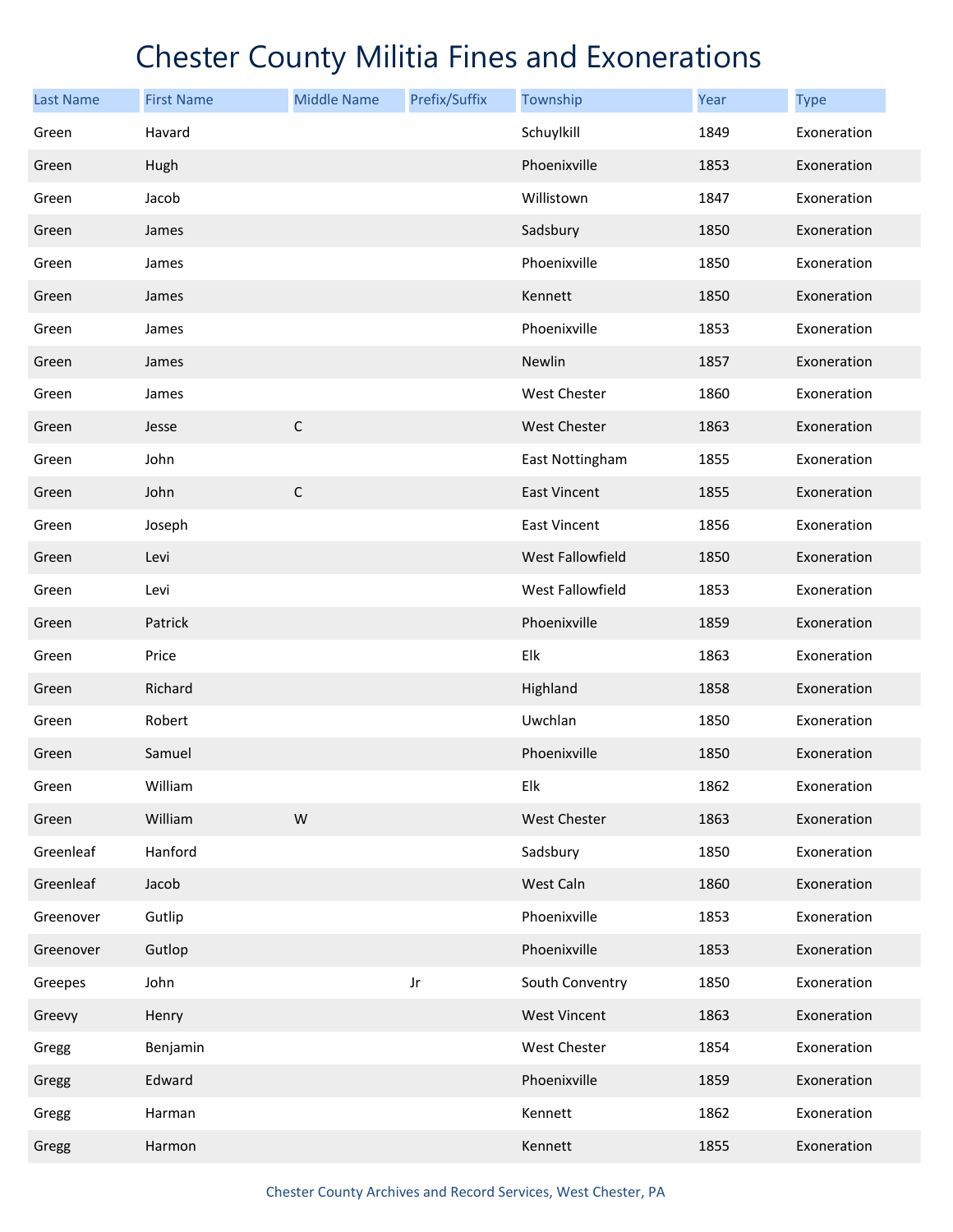| <b>Last Name</b> | <b>First Name</b> | <b>Middle Name</b> | Prefix/Suffix | Township             | Year | <b>Type</b>  |
|------------------|-------------------|--------------------|---------------|----------------------|------|--------------|
| Gregg            | Isaac             |                    |               | Kennett              | 1853 | Exoneration  |
| Gregg            | Isaac             |                    |               | Kennett              | 1854 | Exoneration  |
| Gregg            | Isaac             | Н                  |               | Kennett              | 1862 | Exoneration  |
| Gregg            | James             |                    |               | New Garden           | 1850 | Exoneration  |
| Gregg            | John              |                    |               | Franklin             | 1858 | Exoneration  |
| Gregg            | John              |                    |               | Elk                  | 1859 | Exoneration  |
| Gregg            | John              |                    |               | Kennett              | 1863 | Exoneration  |
| Gregg            | Moses             |                    |               | New Garden           | 1855 | Exoneration  |
| Gregg            | Robert            |                    | Jr            | East Nottingham      | 1857 | Exoneration  |
| Gregg            | Robert            |                    |               | Elk                  | 1860 | Exoneration  |
| Gregory          | William           |                    |               | North Conventry      | 1860 | Exoneration  |
| Grepps           | John              |                    |               | Warwick              | 1848 | Exoneration  |
| Grey             | Henry             |                    |               | Lower Oxford         | 1853 | Exoneration  |
| Grey             | John              |                    |               | East Brandywine      | 1855 | Militia List |
| Grey             | John              |                    |               | East Brandywine      | 1857 | Militia Tax  |
| Grey             | John              |                    |               | East Brandywine      | 1860 | Militia List |
| Grey             | Samuel            |                    |               | Lower Oxford         | 1850 | Exoneration  |
| Grief            | John              |                    |               | Phoenixville         | 1854 | Exoneration  |
| Grier            | Hugh              |                    |               | Phoenixville         | 1855 | Exoneration  |
| Grier            | Johnson           |                    |               | Lower Oxford         | 1850 | Exoneration  |
| Grier            | Johnson           |                    |               | Lower Oxford         | 1853 | Exoneration  |
| Grier            | Johnson           |                    |               | West Nottingham      | 1859 | Exoneration  |
| Grier            | Johnson           |                    |               | West Nottingham      | 1860 | Exoneration  |
| Grier            | Johnson           |                    |               | West Nottingham      | 1862 | Exoneration  |
| Griest           | Jeremiah          | T                  |               | West Nottingham      | 1860 | Exoneration  |
| Griffin          | Charles           |                    |               | Charlestown          | 1849 | Exoneration  |
| Griffin          | Patrick           |                    |               | West Chester         | 1863 | Exoneration  |
| Griffith         | Abner             |                    |               | East Caln            | 1853 | Exoneration  |
| Griffith         | Benjamin          |                    |               | East Pikeland        | 1853 | Exoneration  |
| Griffith         | Benjamin          | F                  |               | <b>West Pikeland</b> | 1847 | Exoneration  |
| Griffith         | Calvin            |                    |               | Honeybrook           | 1854 | Exoneration  |
| Griffith         | Charles           |                    |               | West Pikeland        | 1847 | Exoneration  |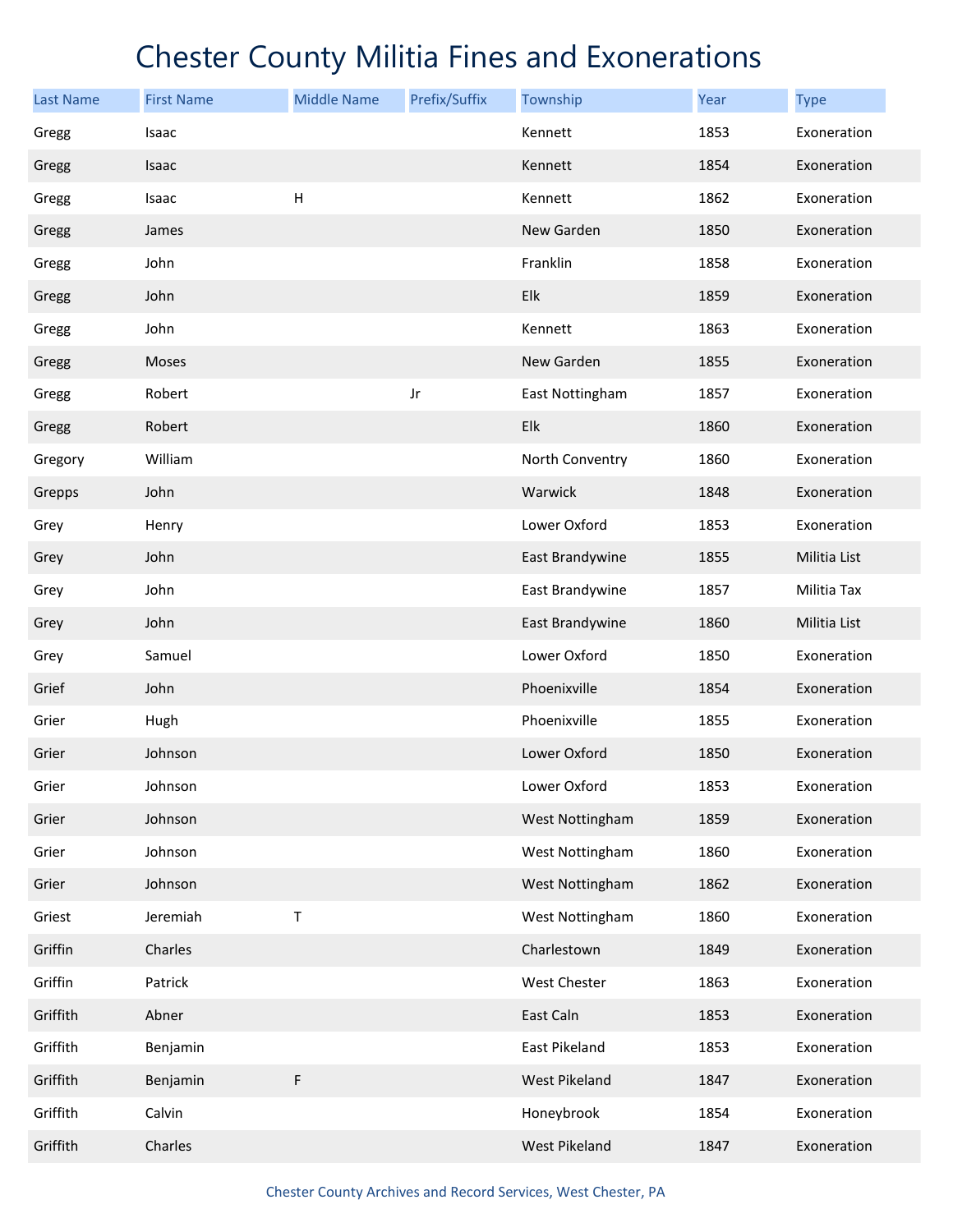| <b>Last Name</b> | <b>First Name</b> | <b>Middle Name</b> | Prefix/Suffix | Township            | <b>Year</b> | <b>Type</b> |
|------------------|-------------------|--------------------|---------------|---------------------|-------------|-------------|
| Griffith         | Charles           |                    |               | <b>East Vincent</b> | 1848        | Exoneration |
| Griffith         | Charles           |                    |               | Charlestown         | 1855        | Exoneration |
| Griffith         | Charles           | L                  |               | Charlestown         | 1859        | Exoneration |
| Griffith         | David             |                    |               | Honeybrook          | 1853        | Exoneration |
| Griffith         | Davis             |                    |               | Willistown          | 1848        | Exoneration |
| Griffith         | Evan              |                    |               | Charlestown         | 1847        | Exoneration |
| Griffith         | Evan              |                    |               | Charlestown         | 1849        | Exoneration |
| Griffith         | Evan              |                    |               | East Whiteland      | 1854        | Exoneration |
| Griffith         | Evan              |                    |               | East Whiteland      | 1856        | Exoneration |
| Griffith         | Evan              |                    |               | West Pikeland       | 1862        | Exoneration |
| Griffith         | Evans             |                    |               | East Whiteland      | 1850        | Exoneration |
| Griffith         | Evans             |                    |               | East Whiteland      | 1858        | Exoneration |
| Griffith         | Henry             |                    |               | <b>East Vincent</b> | 1858        | Exoneration |
| Griffith         | Jackson           |                    |               | <b>West Chester</b> | 1862        | Exoneration |
| Griffith         | Jacob             |                    |               | Easttown            | 1860        | Exoneration |
| Griffith         | James             |                    |               | East Marlborough    | 1853        | Exoneration |
| Griffith         | James             |                    |               | Uwchlan             | 1854        | Exoneration |
| Griffith         | James             |                    |               | East Marlborough    | 1855        | Exoneration |
| Griffith         | James             | E                  |               | Charlestown         | 1850        | Exoneration |
| Griffith         | James             | S                  |               | Newlin              | 1858        | Exoneration |
| Griffith         | James             | S                  |               | Newlin              | 1859        | Exoneration |
| Griffith         | James             | ${\sf W}$          |               | Newlin              | 1858        | Exoneration |
| Griffith         | James             | W                  |               | Newlin              | 1859        | Exoneration |
| Griffith         | James             | ${\sf W}$          |               | East Marlborough    | 1862        | Exoneration |
| Griffith         | Jethro            | J                  |               | East Caln           | 1850        | Exoneration |
| Griffith         | Joel              |                    |               | Sadsbury            | 1860        | Exoneration |
| Griffith         | John              |                    |               | Uwchlan             | 1850        | Exoneration |
| Griffith         | John              |                    |               | West Goshen         | 1853        | Exoneration |
| Griffith         | Jonathan          |                    |               | West Goshen         | 1855        | Exoneration |
| Griffith         | ${\sf M}$         |                    |               | East Whiteland      | 1854        | Exoneration |
| Griffith         | Mahlon            |                    |               | Uwchlan             | 1849        | Exoneration |
| Griffith         | Malin             |                    |               | Uwchlan             | 1850        | Exoneration |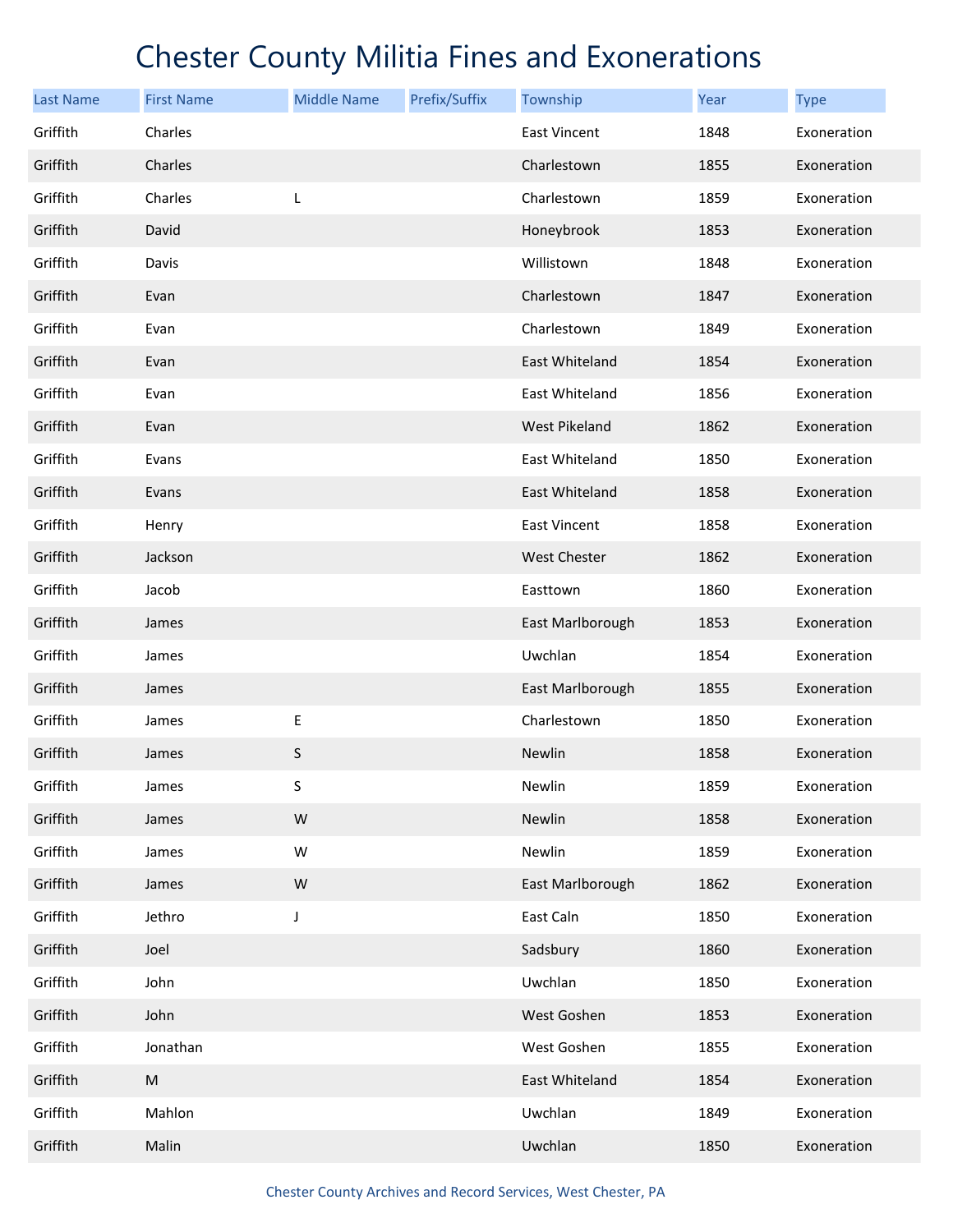| <b>Last Name</b> | <b>First Name</b> | <b>Middle Name</b>        | Prefix/Suffix | Township            | Year | <b>Type</b>  |
|------------------|-------------------|---------------------------|---------------|---------------------|------|--------------|
| Griffith         | Rees              | Q                         |               | Phoenixville        | 1850 | Exoneration  |
| Griffith         | Samuel            |                           |               | Phoenixville        | 1853 | Exoneration  |
| Griffith         | Samuel            |                           |               | <b>East Vincent</b> | 1855 | Exoneration  |
| Griffith         | Stephen           |                           |               | <b>West Vincent</b> | 1859 | Exoneration  |
| Griffith         | Taylor            |                           |               | East Caln           | 1850 | Exoneration  |
| Griffith         | Thomas            |                           |               | East Whiteland      | 1852 | Exoneration  |
| Griffith         | William           | $\boldsymbol{\mathsf{H}}$ |               | East Whiteland      | 1847 | Exoneration  |
| Grifith          | John              |                           |               | East Fallowfield    | 1850 | Exoneration  |
| Grim             | Thomas            |                           |               | <b>West Vincent</b> | 1859 | Exoneration  |
| Grimes           | James             |                           |               | Westtown            | 1858 | Exoneration  |
| Grimes           | Jesse             |                           |               | East Pikeland       | 1856 | Exoneration  |
| Grimley          | Gideon            |                           |               | Charlestown         | 1853 | Exoneration  |
| Grimm            | Nathan            | G                         |               | Uwchlan             | 1849 | Exoneration  |
| Grinard          | William           |                           |               | East Brandywine     | 1858 | Militia List |
| Grinder          | John              |                           |               | <b>East Vincent</b> | 1860 | Exoneration  |
| Grinder          | John              |                           |               | Wallace             | 1862 | Exoneration  |
| Grinnard         | William           |                           |               | East Brandywine     | 1858 | Exoneration  |
| Grist            | Hazel             |                           |               | West Nottingham     | 1859 | Exoneration  |
| Grist            | Jacob             |                           |               | West Nottingham     | 1857 | Exoneration  |
| Grist            | Vincent           |                           |               | West Nottingham     | 1850 | Exoneration  |
| Grist            | Welling           |                           |               | <b>Upper Oxford</b> | 1861 | Exoneration  |
| Groce            | Samuel            |                           |               | Newlin              | 1849 | Exoneration  |
| Groff            | Jacob             |                           |               | <b>East Vincent</b> | 1859 | Exoneration  |
| Groff            | John              |                           |               | <b>East Vincent</b> | 1860 | Exoneration  |
| Groff            | John              |                           |               | Valley              | 1862 | Exoneration  |
| Groff            | Thomas            |                           |               | <b>East Vincent</b> | 1855 | Exoneration  |
| Gross            | Abram             |                           |               | Elk                 | 1862 | Exoneration  |
| Gross            | Joseph            |                           |               | East Fallowfield    | 1853 | Exoneration  |
| Gross            | W                 |                           |               | New London          | 1853 | Exoneration  |
| Gross            | Zepheniah         |                           |               | Honeybrook          | 1859 | Exoneration  |
| Grover           | Jonathin          | P                         |               | Kennett             | 1849 | Exoneration  |
| Grow             | James             |                           |               | Honeybrook          | 1860 | Exoneration  |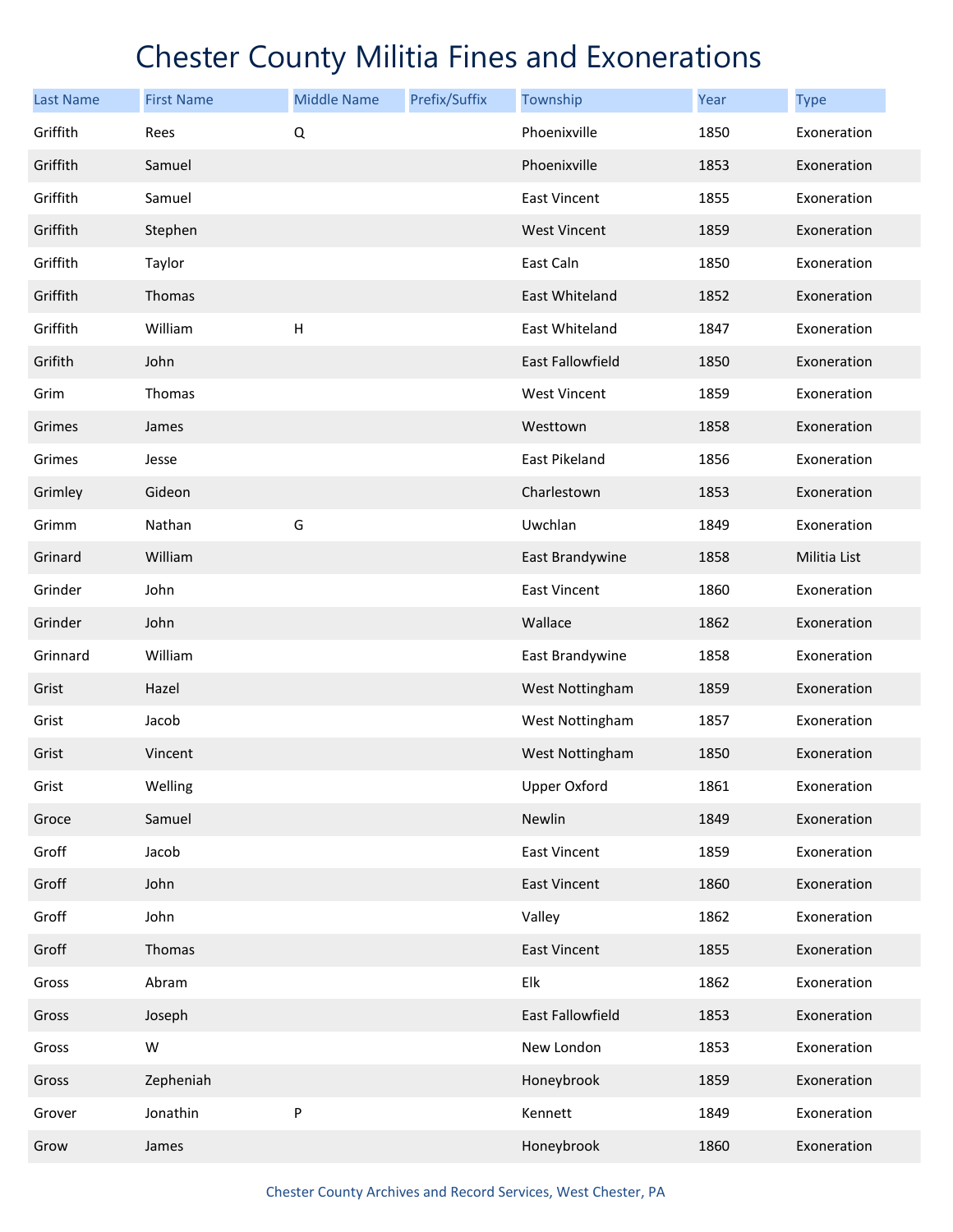| <b>Last Name</b> | <b>First Name</b> | <b>Middle Name</b> | Prefix/Suffix | Township             | Year | <b>Type</b>  |
|------------------|-------------------|--------------------|---------------|----------------------|------|--------------|
| Grubb            | Daniel            |                    |               | <b>East Coventry</b> | 1860 | Exoneration  |
| Grubb            | David             |                    | Sr.           | <b>East Coventry</b> | 1850 | Exoneration  |
| Grubb            | Franklin          |                    |               | <b>East Vincent</b>  | 1851 | Exoneration  |
| Grubb            | Henry             |                    |               | Phoenixville         | 1855 | Exoneration  |
| Grubb            | John              |                    |               | <b>East Coventry</b> | 1850 | Exoneration  |
| Grubb            | Lewis             | $\mathsf C$        |               | <b>West Nantmeal</b> | 1857 | Militia List |
| Grubb            | Lewis             | $\mathsf C$        |               | <b>West Nantmeal</b> | 1858 | Militia List |
| Grubb            | Simon             |                    |               | Charlestown          | 1850 | Exoneration  |
| Grubb            | William           |                    |               | Charlestown          | 1849 | Exoneration  |
| Grun             | Levi              |                    |               | Highland             | 1854 | Exoneration  |
| Guen             | Elisha            | M                  |               | West Fallowfield     | 1853 | Exoneration  |
| Guess            | John              |                    |               | <b>Upper Uwchlan</b> | 1859 | Exoneration  |
| Guess            | William           |                    |               | <b>East Nantmeal</b> | 1862 | Exoneration  |
| Guest            | Benjamin          |                    |               | <b>East Coventry</b> | 1849 | Exoneration  |
| Guest            | James             |                    |               | Wallace              | 1863 | Exoneration  |
| Guest            | Malchi            |                    |               | <b>West Vincent</b>  | 1847 | Exoneration  |
| Guest            | $\mathsf R$       | F                  |               | <b>East Nantmeal</b> | 1857 | Exoneration  |
| Guest            | Rufus             | ${\sf R}$          |               | East Nantmeal        | 1847 | Exoneration  |
| Guest            | William           |                    |               | West Nantmeal        | 1859 | Exoneration  |
| Guin             | David             |                    | Dec'd         | Phoenixville         | 1853 | Exoneration  |
| Guin             | Joseph            |                    |               | <b>West Vincent</b>  | 1853 | Exoneration  |
| Guinea           | Calwell           |                    |               | Wallace              | 1858 | Exoneration  |
| Guinea           | Thomas            | W                  |               | Honeybrook           | 1858 | Exoneration  |
| Guiney           | Calwell           |                    |               | Wallace              | 1858 | Militia List |
| Guiney           | Colwell           |                    |               | West Brandywine      | 1863 | Exoneration  |
| Guiney           | Hunter            |                    |               | West Brandywine      | 1858 | Exoneration  |
| Guinn            | George            |                    |               | West Brandywine      | 1850 | Exoneration  |
| Gunder           | John              |                    |               | <b>East Vincent</b>  | 1859 | Exoneration  |
| Gunder           | John              |                    |               | <b>East Coventry</b> | 1862 | Exoneration  |
| Gungle           | William           | $\sf H$            |               | West Whiteland       | 1858 | Exoneration  |
| Gunkle           | G                 | W                  |               | East Whiteland       | 1862 | Exoneration  |
| Gunkle           | John              |                    |               | East Whiteland       | 1849 | Exoneration  |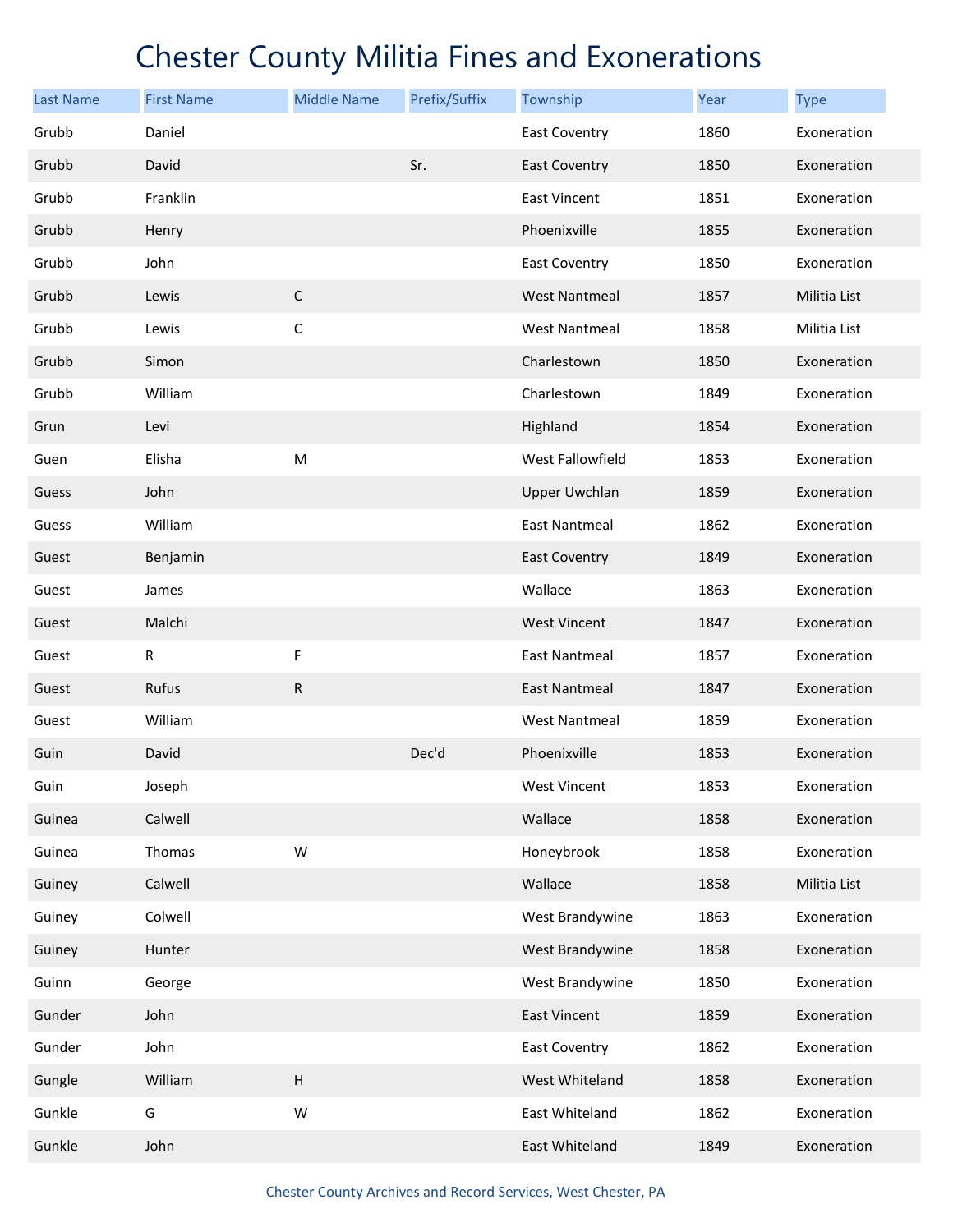| <b>Last Name</b> | <b>First Name</b> | <b>Middle Name</b> | Prefix/Suffix | Township         | Year | <b>Type</b>  |
|------------------|-------------------|--------------------|---------------|------------------|------|--------------|
| Gunkle           | Washington        |                    |               | East Whiteland   | 1848 | Exoneration  |
| Gunning          | James             |                    |               | Newlin           | 1849 | Exoneration  |
| Gunsenhouser     | Jacob             |                    |               | South Conventry  | 1854 | Exoneration  |
| Gurney           | Frank             |                    |               | Honeybrook       | 1862 | Exoneration  |
| Gurney           | Jefferson         |                    |               | Honeybrook       | 1862 | Exoneration  |
| Gurnor           | Isaac             |                    |               | London Grove     | 1853 | Exoneration  |
| Gurty            | Michael           |                    |               | Phoenixville     | 1853 | Exoneration  |
| Guss             | Samuel            |                    |               | West Chester     | 1855 | Exoneration  |
| Guthrie          | Albert            |                    |               | East Brandywine  | 1855 | Militia List |
| Guthrie          | Albert            |                    |               | East Brandywine  | 1857 | Militia Tax  |
| Guthrie          | Josiah            |                    |               | Highland         | 1862 | Exoneration  |
| Guthrie          | Martin            |                    |               | Uwchlan          | 1851 | Exoneration  |
| Guthrie          | William           |                    |               | Wallace          | 1853 | Exoneration  |
| Guthrie          | William           |                    |               | East Brandywine  | 1856 | Exoneration  |
| Guy              | Edward            |                    |               | Phoenixville     | 1854 | Exoneration  |
| Guy              | Joseph            |                    |               | Pennsbury        | 1858 | Exoneration  |
| Gyles            | S                 | D                  |               | Lower Oxford     | 1860 | Exoneration  |
| Gyles            | Timothy           |                    |               | Phoenixville     | 1853 | Exoneration  |
| Gyles            | William           |                    |               | Lower Oxford     | 1860 | Exoneration  |
| Habner           | Michael           |                    |               | Phoenixville     | 1855 | Exoneration  |
| Hacych           | Elisha            |                    |               | New London       | 1849 | Exoneration  |
| Hadew            | Michael           |                    |               | West Fallowfield | 1862 | Exoneration  |
| Hadfield         | John              |                    |               | Phoenixville     | 1859 | Exoneration  |
| Hadley           | Benjamin          |                    |               | West Brandywine  | 1858 | Exoneration  |
| Hagan            | Francis           |                    |               | West Whiteland   | 1858 | Exoneration  |
| Hagan            | James             |                    |               | Phoenixville     | 1853 | Exoneration  |
| Hagan            | James             |                    |               | Phoenixville     | 1858 | Exoneration  |
| Hagan            | James             |                    |               | Phoenixville     | 1859 | Exoneration  |
| Hagan            | Joshua            |                    |               | Phoenixville     | 1859 | Exoneration  |
| Hagan            | Levi              |                    |               | Phoenixville     | 1853 | Exoneration  |
| Hagan            | Levi              |                    |               | Phoenixville     | 1859 | Exoneration  |
| Hagan            | Michael           |                    |               | Phoenixville     | 1853 | Exoneration  |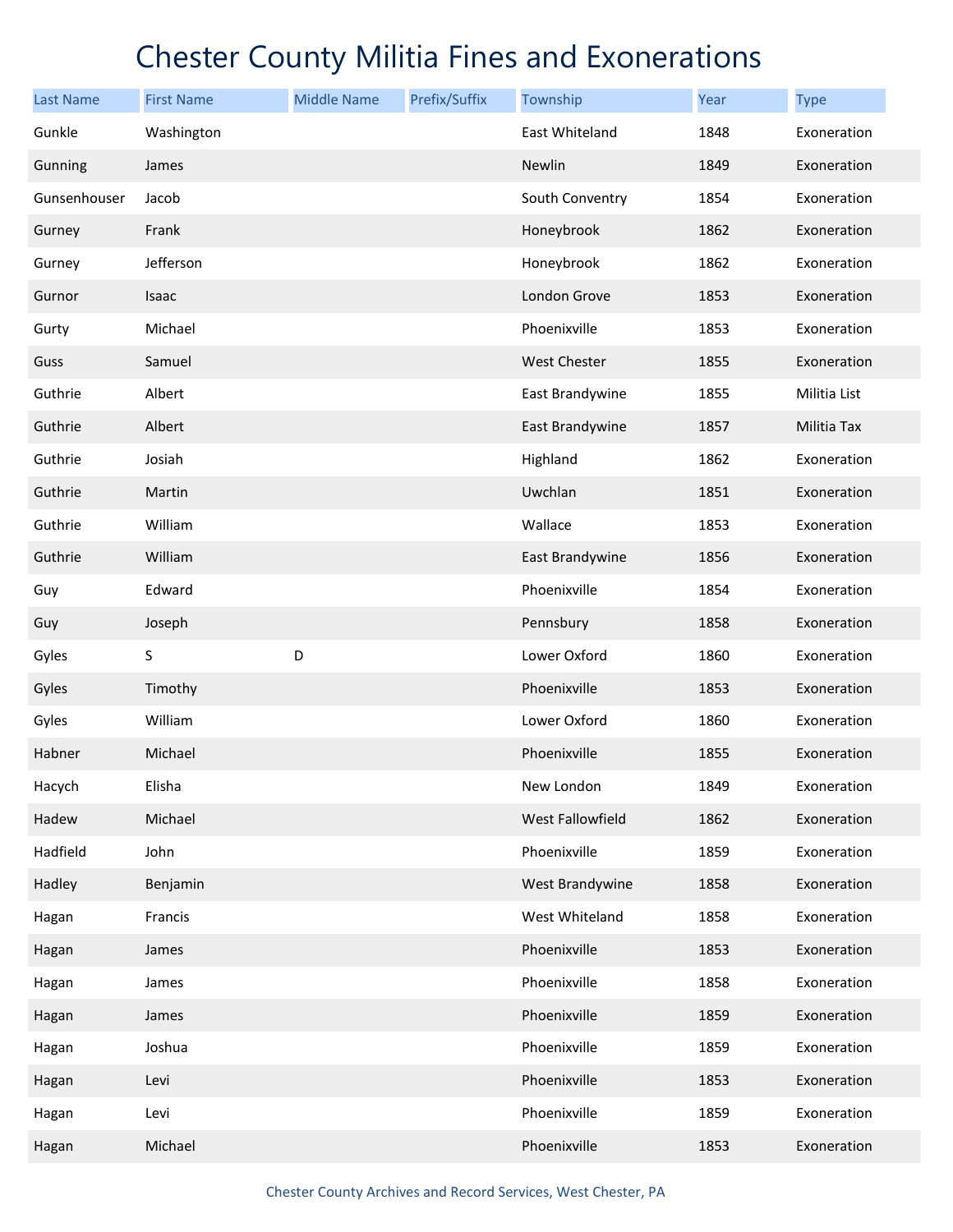| <b>Last Name</b> | <b>First Name</b> | <b>Middle Name</b> | Prefix/Suffix | Township             | Year | <b>Type</b>  |
|------------------|-------------------|--------------------|---------------|----------------------|------|--------------|
| Hagan            | Thomas            |                    |               | Phoenixville         | 1853 | Exoneration  |
| Hagans           | John              |                    |               | Phoenixville         | 1855 | Exoneration  |
| Hagel            | Adam              |                    |               | West Fallowfield     | 1850 | Exoneration  |
| Hager            | Samuel            |                    |               | <b>West Pikeland</b> | 1847 | Exoneration  |
| Hagerty          | Daniel            |                    |               | East Goshen          | 1857 | Exoneration  |
| Hagerty          | Joseph            |                    |               | Phoenixville         | 1853 | Exoneration  |
| Haggarty         | Joel              |                    |               | West Bradford        | 1855 | Exoneration  |
| Haggarty         | Lewis             |                    |               | West Marlborough     | 1849 | Exoneration  |
| Haggerty         | James             |                    |               | Phoenixville         | 1859 | Exoneration  |
| Hagins           | Patrick           |                    |               | Phoenixville         | 1850 | Exoneration  |
| Haidon           | John              |                    |               | London Grove         | 1853 | Exoneration  |
| Haile            | Isaac             |                    |               | Phoenixville         | 1855 | Exoneration  |
| Hailey           | Andrew            |                    |               | East Marlborough     | 1856 | Exoneration  |
| Hailey           | Samuel            |                    |               | Penn                 | 1857 | Exoneration  |
| Haines           | Franklin          |                    |               | West Chester         | 1863 | Exoneration  |
| Haines           | James             |                    |               | Lower Oxford         | 1853 | Exoneration  |
| Haines           | James             |                    |               | West Fallowfield     | 1856 | Exoneration  |
| Haines           | Reuben            |                    |               | <b>West Bradford</b> | 1853 | Exoneration  |
| Haines           | Reubin            |                    |               | West Bradford        | 1856 | Militia List |
| Haines           | Samuel            |                    | (Estate)      | West Whiteland       | 1850 | Exoneration  |
| Haines           | William           |                    |               | West Marlborough     | 1850 | Exoneration  |
| Haines           | William           |                    |               | West Fallowfield     | 1853 | Exoneration  |
| Halahan          | D                 |                    |               | Thornbury            | 1853 | Exoneration  |
| Haldeman         | David             |                    |               | <b>East Vincent</b>  | 1848 | Exoneration  |
| Haldeman         | John              |                    |               | East Vincent         | 1849 | Exoneration  |
| Halderman        | Henry             |                    |               | South Conventry      | 1862 | Exoneration  |
| Halderman        | John              |                    |               | <b>West Vincent</b>  | 1853 | Exoneration  |
| Hale             | Hugh              |                    |               | East Bradford        | 1853 | Exoneration  |
| Hale             | Isaac             |                    |               | Phoenixville         | 1853 | Exoneration  |
| Hale             | John              |                    |               | West Whiteland       | 1860 | Exoneration  |
| Hale             | Thomas            |                    |               | West Chester         | 1854 | Exoneration  |
| Haley            | Patrick           |                    |               | Westtown             | 1850 | Exoneration  |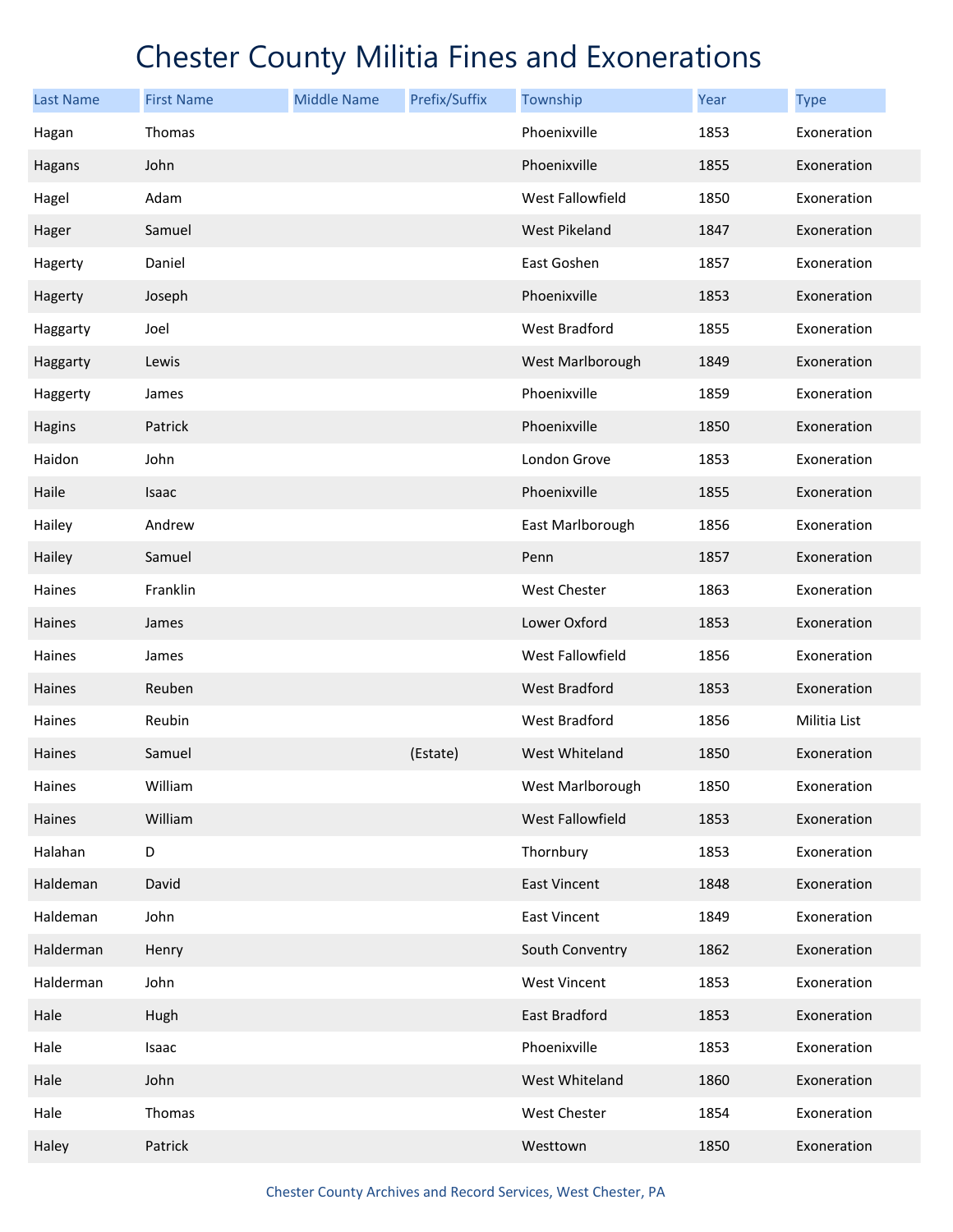| <b>Last Name</b> | <b>First Name</b> | <b>Middle Name</b>        | Prefix/Suffix | Township             | Year    | <b>Type</b>  |
|------------------|-------------------|---------------------------|---------------|----------------------|---------|--------------|
| Halfred          | Thomas            | Е                         |               | London Grove         | 1854    | Exoneration  |
| Hall             |                   |                           |               | <b>West Chester</b>  | 1859    | Exoneration  |
| Hall             | Alfred            |                           |               | Phoenixville         | 1859    | Exoneration  |
| Hall             | Andrew            |                           |               | East Caln            | 1853    | Exoneration  |
| Hall             | Barclay           |                           |               | Willistown           | 1857    | Exoneration  |
| Hall             | Barclay           |                           |               | Willistown           | 1857    | Exoneration  |
| Hall             | Barclay           |                           |               | Willistown           | 1857    | Exoneration  |
| Hall             | Cotton            |                           |               | Londonderry          | 1853    | Exoneration  |
| Hall             | David             |                           |               | Easttown             | 1854    | Exoneration  |
| Hall             | David             |                           |               | Easttown             | 1855    | Exoneration  |
| Hall             | G                 |                           |               | East Nottingham      | 1856    | Exoneration  |
| Hall             | George            |                           |               | East Nottingham      | 1857    | Exoneration  |
| Hall             | Isaac             |                           |               | Westtown             | 1853    | Exoneration  |
| Hall             | Isaac             |                           |               | Westtown             | 1854    | Exoneration  |
| Hall             | Isaac             |                           |               | Londonderry          | 1858    | Exoneration  |
| Hall             | Isaac             | $\boldsymbol{\mathsf{A}}$ |               | East Nottingham      | 1853    | Militia List |
| Hall             | Isaac             | $\boldsymbol{\mathsf{A}}$ |               | East Nottingham      | 1854    | Exoneration  |
| Hall             | Isaac             | $\overline{A}$            |               | Londonderry          | 1855    | Exoneration  |
| Hall             | John              |                           |               | East Nottingham      | 1853    | Militia List |
| Hall             | John              |                           |               | Westtown             | 1853    | Exoneration  |
| Hall             | John              | С                         |               | West Nottingham      | 1862    | Exoneration  |
| Hall             | John              | $\mathsf C$               |               | West Nottingham      | Undated | Exoneration  |
| Hall             | Joseph            |                           |               | East Caln            | 1854    | Exoneration  |
| Hall             | Joseph            |                           |               | West Caln            | 1860    | Exoneration  |
| Hall             | Lewis             | G                         |               | East Nottingham      | 1856    | Exoneration  |
| Hall             | Lewis             | G                         |               | East Nottingham      | 1857    | Exoneration  |
| Hall             | Lewis             | G                         |               | Elk                  | 1858    | Exoneration  |
| Hall             | Nathan            |                           |               | East Caln            | 1853    | Exoneration  |
| Hall             | Reuben            |                           |               | <b>West Nantmeal</b> | 1849    | Exoneration  |
| Hall             | Robert            |                           |               | East Nottingham      | 1856    | Exoneration  |
| Hall             | Robert            |                           |               | East Nottingham      | 1858    | Exoneration  |
| Hall             | Samuel            |                           |               | East Brandywine      | 1855    | Militia List |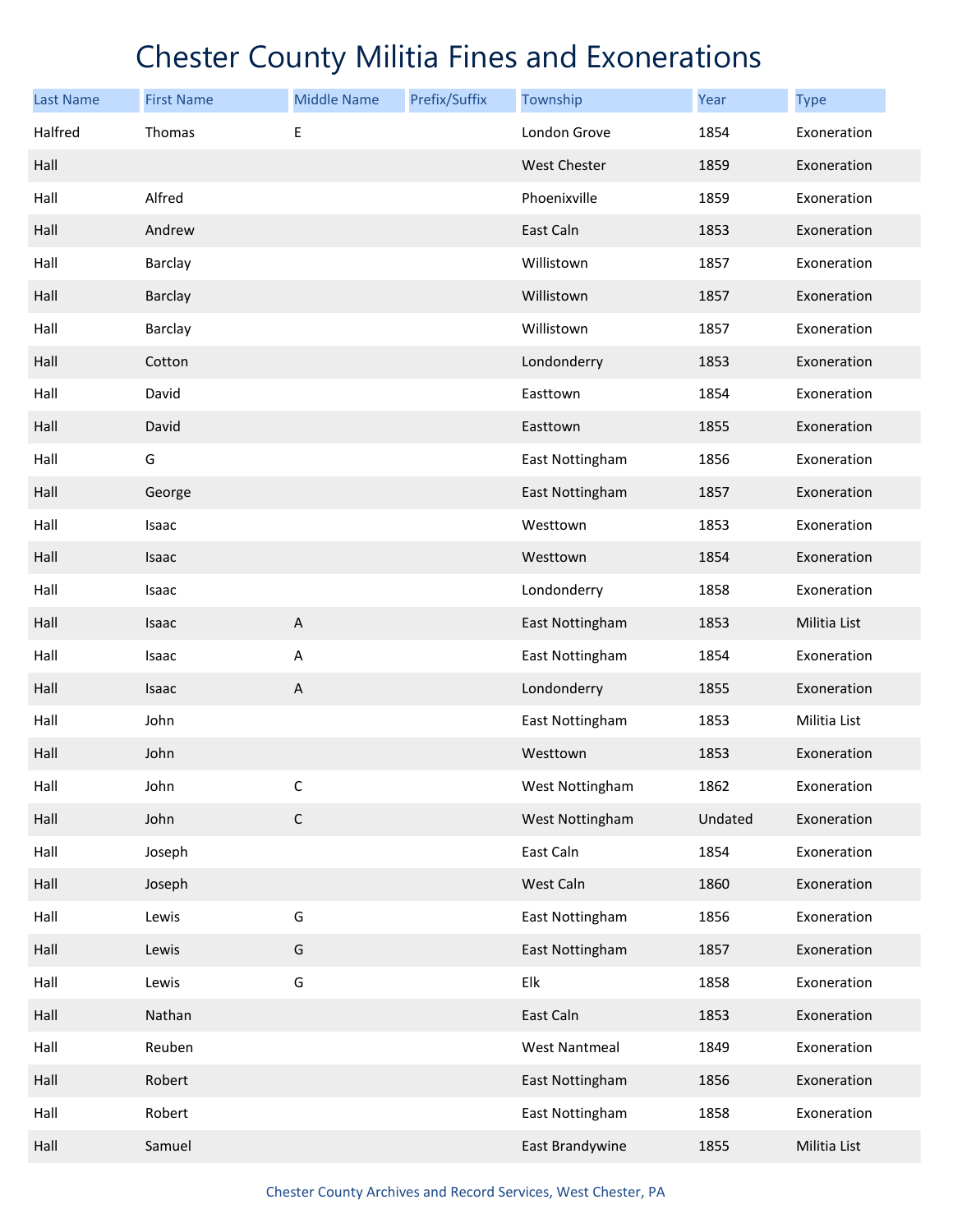| <b>Last Name</b> | <b>First Name</b> | <b>Middle Name</b> | Prefix/Suffix | Township             | Year | <b>Type</b>  |
|------------------|-------------------|--------------------|---------------|----------------------|------|--------------|
| Hall             | Samuel            |                    |               | East Brandywine      | 1857 | Militia Tax  |
| Hall             | Samuel            |                    |               | East Brandywine      | 1858 | Militia List |
| Hall             | Samuel            |                    |               | East Brandywine      | 1859 | Militia List |
| Hall             | Samuel            |                    |               | East Brandywine      | 1860 | Militia List |
| Hall             | Samuel            |                    |               | East Brandywine      | 1862 | Militia List |
| Hall             | Samuel            |                    |               | Tredyffrin           | 1862 | Exoneration  |
| Hall             | Thomas            |                    |               | <b>West Nantmeal</b> | 1849 | Exoneration  |
| Hall             | Thomas            |                    |               | Sadsbury             | 1850 | Exoneration  |
| Hall             | Thomas            | Т                  |               | Willistown           | 1848 | Exoneration  |
| Hall             | Wayne             |                    |               | West Caln            | 1860 | Exoneration  |
| Hall             | William           |                    |               | Elk                  | 1862 | Exoneration  |
| Hall             | William           | H                  |               | <b>East Vincent</b>  | 1863 | Exoneration  |
| Hall             | William           | S                  |               | West Nottingham      | 1859 | Exoneration  |
| Hall             | Wills             |                    |               | Downingtown          | 1860 | Exoneration  |
| Hallawell        | Elwood            |                    |               | New London           | 1849 | Exoneration  |
| Hallman          | Abraham           |                    |               | <b>East Vincent</b>  | 1860 | Exoneration  |
| Hallman          | Benjamin          |                    |               | Phoenixville         | 1853 | Exoneration  |
| Hallman          | Benjamin          |                    |               | Phoenixville         | 1859 | Exoneration  |
| Hallman          | Davis             |                    |               | West Pikeland        | 1863 | Exoneration  |
| Hallman          | Henry             |                    |               | Phoenixville         | 1858 | Exoneration  |
| Hallman          | Noah              |                    |               | Phoenixville         | 1854 | Exoneration  |
| Hallman          | Noah              |                    |               | Phoenixville         | 1858 | Exoneration  |
| Hallman          | William           | W                  |               | West Pikeland        | 1862 | Exoneration  |
| Halman           | Charles           |                    |               | East Vincent         | 1849 | Exoneration  |
| Halman           | Daniel            | B                  |               | North Conventry      | 1850 | Exoneration  |
| Halman           | George            |                    |               | <b>Upper Oxford</b>  | 1858 | Exoneration  |
| Halowell         | Elwood            |                    |               | New London           | 1849 | Exoneration  |
| Halton           | William           |                    |               | <b>Upper Oxford</b>  | 1859 | Exoneration  |
| Ham              | William           |                    |               | <b>Upper Uwchlan</b> | 1859 | Exoneration  |
| Hambleson        | James             |                    | Dec'd         | Franklin             | 1858 | Exoneration  |
| Hambleton        | G                 | S                  |               | <b>Upper Oxford</b>  | 1861 | Exoneration  |
| Hambleton        | $\sf H$           |                    |               | East Whiteland       | 1854 | Exoneration  |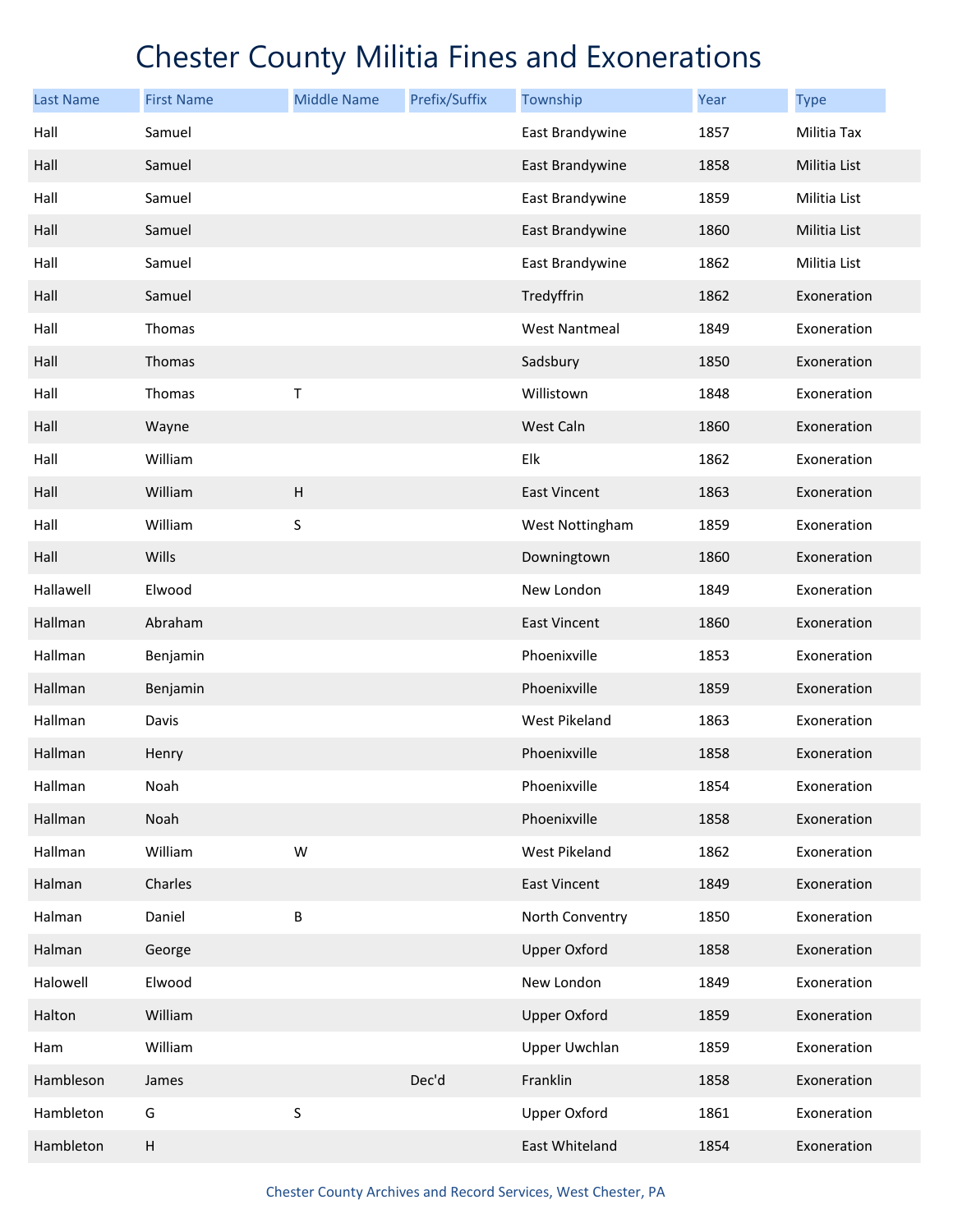| <b>Last Name</b> | <b>First Name</b> | <b>Middle Name</b> | Prefix/Suffix | Township             | Year | <b>Type</b>  |
|------------------|-------------------|--------------------|---------------|----------------------|------|--------------|
| Hambleton        | Samuel            |                    |               | <b>Upper Oxford</b>  | 1850 | Exoneration  |
| Hambright        | Frank             |                    |               | <b>West Chester</b>  | 1855 | Exoneration  |
| Hamel            | James             |                    |               | West Marlborough     | 1857 | Exoneration  |
| Hamel            | Mathew            | S                  |               | West Fallowfield     | 1852 | Exoneration  |
| Hamel            | Robert            |                    |               | West Marlborough     | 1851 | Exoneration  |
| Hamel            | Robert            |                    |               | Sadsbury             | 1858 | Exoneration  |
| Hamer            | James             |                    |               | Phoenixville         | 1853 | Exoneration  |
| Hamer            | James             |                    |               | <b>West Vincent</b>  | 1854 | Exoneration  |
| Hamer            | James             |                    |               | Kennett              | 1862 | Exoneration  |
| Hames            | Joshua            |                    |               | West Whiteland       | 1863 | Exoneration  |
| Hamil            | Israel            |                    |               | West Fallowfield     | 1849 | Exoneration  |
| Hamill           | James             |                    |               | West Marlborough     | 1854 | Exoneration  |
| Hamill           | James             |                    |               | West Marlborough     | 1856 | Exoneration  |
| Hamilton         | F                 |                    |               | <b>West Chester</b>  | 1860 | Exoneration  |
| Hamilton         | Francis           |                    |               | Phoenixville         | 1858 | Exoneration  |
| Hamilton         | Frederick         |                    |               | Warwick              | 1848 | Exoneration  |
| Hamilton         | James             |                    |               | Newlin               | 1863 | Exoneration  |
| Hamilton         | John              |                    |               | Warwick              | 1848 | Exoneration  |
| Hamilton         | John              |                    |               | Phoenixville         | 1853 | Exoneration  |
| Hamilton         | John              |                    |               | Phoenixville         | 1858 | Exoneration  |
| Hamilton         | John              |                    |               | Phoenixville         | 1859 | Exoneration  |
| Hamilton         | Owen              |                    |               | South Conventry      | 1854 | Exoneration  |
| Hamilton         | Owen              |                    |               | South Conventry      | 1855 | Exoneration  |
| Hamilton         | Owen              |                    |               | <b>West Nantmeal</b> | 1858 | Militia List |
| Hamilton         | Patrick           |                    |               | Phoenixville         | 1858 | Exoneration  |
| Hammel           | Israel            |                    |               | West Fallowfield     | 1852 | Exoneration  |
| Hammel           | James             | $\mathsf C$        |               | West Fallowfield     | 1852 | Exoneration  |
| Hammer           | James             |                    |               | <b>West Vincent</b>  | 1854 | Exoneration  |
| Hammil           | James             |                    |               | West Marlborough     | 1853 | Exoneration  |
| Hammon           | James             |                    |               | West Caln            | 1855 | Exoneration  |
| Hammon           | Lewis             |                    |               | East Brandywine      | 1860 | Militia List |
| Hammon           | Lewis             | J                  |               | Wallace              | 1862 | Exoneration  |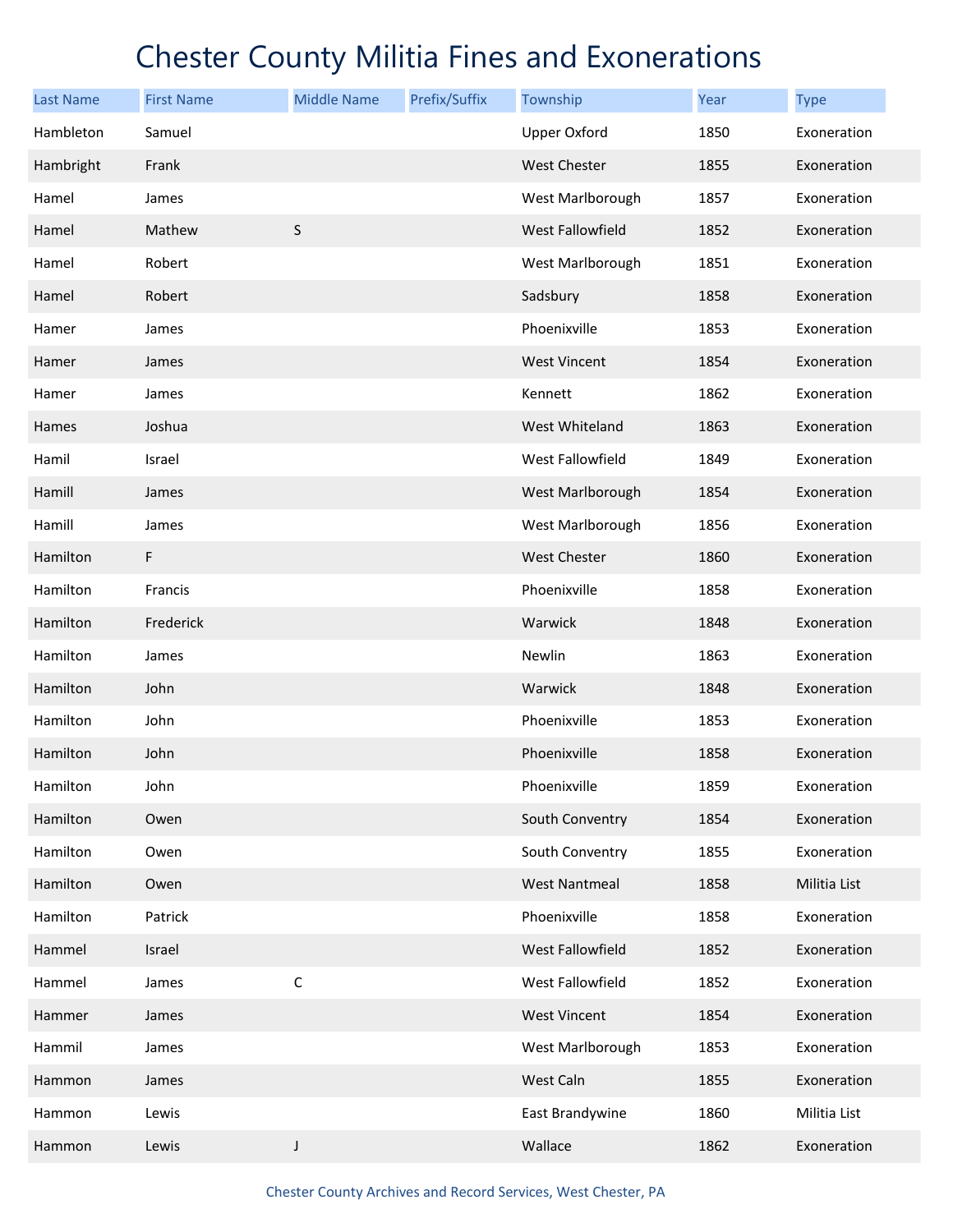| <b>Last Name</b> | <b>First Name</b> | <b>Middle Name</b> | Prefix/Suffix | Township             | <b>Year</b> | <b>Type</b>  |
|------------------|-------------------|--------------------|---------------|----------------------|-------------|--------------|
| Hammond          | James             |                    |               | West Brandywine      | 1863        | Exoneration  |
| Hammond          | Nathan            | $\sf B$            |               | New London           | 1857        | Exoneration  |
| Hammor           | Thomas            |                    |               | New London           | 1849        | Exoneration  |
| Hamor            | Edward            |                    |               | Kennett              | 1854        | Exoneration  |
| Hamor            | Paterson          |                    |               | Kennett              | 1853        | Exoneration  |
| Hampton          | E                 | $\sf E$            |               | Phoenixville         | 1850        | Exoneration  |
| Hampton          | Eber              |                    |               | East Whiteland       | 1858        | Exoneration  |
| Hampton          | Eber              |                    |               | East Whiteland       | 1859        | Exoneration  |
| Hampton          | George            |                    |               | East Whiteland       | 1852        | Exoneration  |
| Hampton          | $\mathsf{I}$      | $\sf P$            |               | <b>East Coventry</b> | 1860        | Exoneration  |
| Hampton          | James             |                    |               | East Whiteland       | 1853        | Exoneration  |
| Hampton          | John              | ${\sf R}$          |               | East Nottingham      | 1858        | Exoneration  |
| Hampton          | Joseph            | E                  |               | Phoenixville         | 1850        | Exoneration  |
| Hampton          | Reuben            |                    |               | Willistown           | 1857        | Exoneration  |
| Hampton          | Samuel            |                    |               | Schuylkill           | 1849        | Exoneration  |
| Hampton          | Stephen           | S                  |               | Schuylkill           | 1849        | Exoneration  |
| Hampton          | William           |                    |               | Tredyffrin           | 1849        | Exoneration  |
| Hampton          | William           |                    |               | Tredyffrin           | 1849        | Exoneration  |
| Hampton          | William           |                    |               | East Goshen          | 1850        | Exoneration  |
| Hampton          | William           |                    |               | Elk                  | 1858        | Exoneration  |
| Hana             | Oliver            |                    |               | Franklin             | 1853        | Exoneration  |
| Hanah            | Joseph            |                    |               | East Fallowfield     | 1853        | Exoneration  |
| Hanaway          | Jackson           |                    |               | West Marlborough     | 1857        | Exoneration  |
| Hanck            | Henry             |                    |               | Phoenixville         | 1854        | Exoneration  |
| Handshaw         | Frederick         |                    |               | West Marlborough     | 1860        | Exoneration  |
| Handwork         | Andrew            |                    |               | <b>West Nantmeal</b> | 1853        | Militia List |
| Handwork         | Andrew            |                    |               | <b>West Nantmeal</b> | 1856        | Militia List |
| Handwork         | Andrew            |                    |               | <b>West Nantmeal</b> | 1857        | Militia List |
| Handwork         | Andrew            |                    |               | <b>West Nantmeal</b> | 1858        | Militia List |
| Handwork         | Jacob             |                    |               | <b>West Nantmeal</b> | 1852        | Exoneration  |
| Handwork         | Jacob             |                    |               | <b>West Nantmeal</b> | 1853        | Militia List |
| Handwork         | Jacob             |                    |               | <b>West Nantmeal</b> | 1856        | Militia List |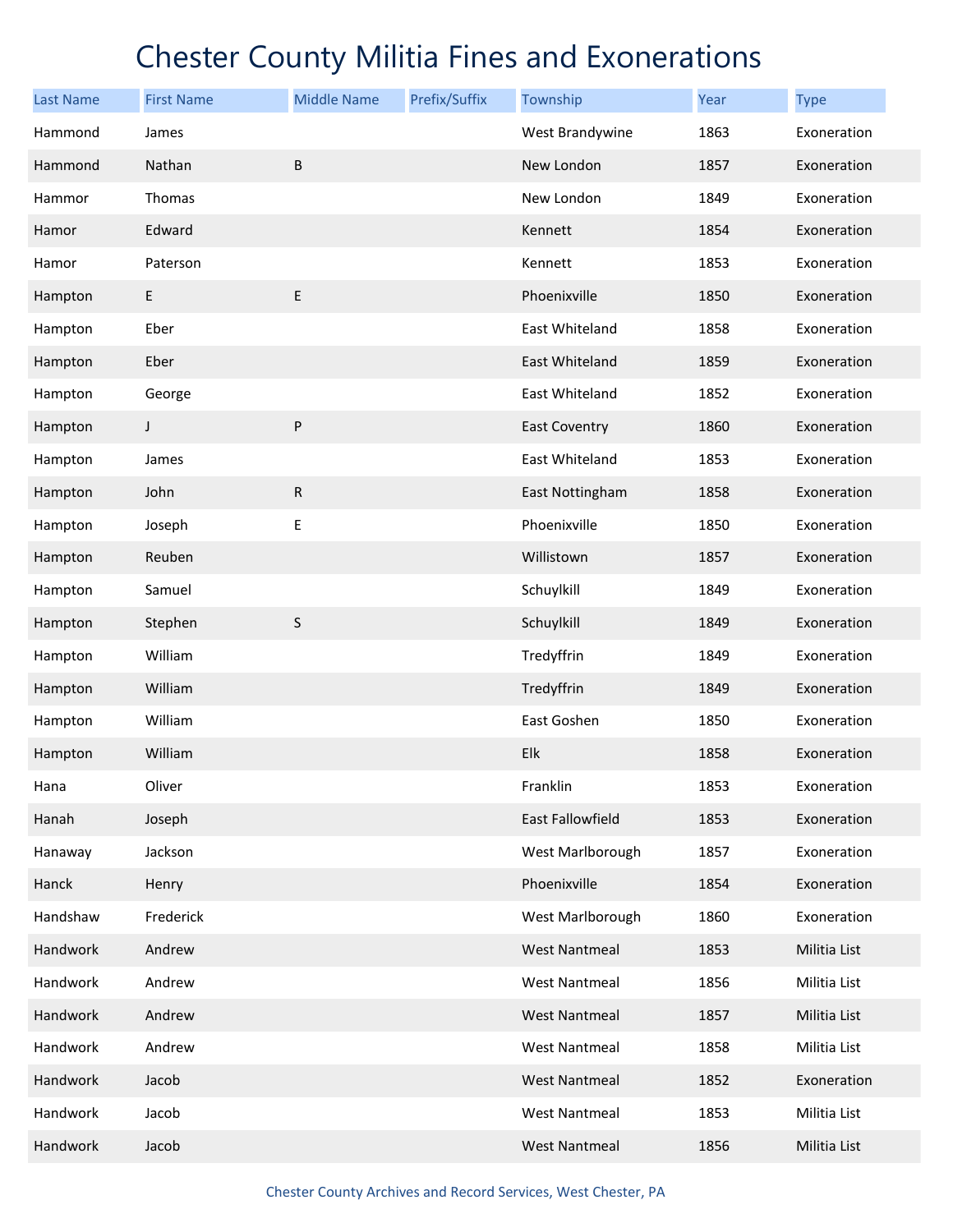| <b>Last Name</b> | <b>First Name</b> | <b>Middle Name</b> | Prefix/Suffix | Township             | Year | <b>Type</b>         |
|------------------|-------------------|--------------------|---------------|----------------------|------|---------------------|
| Handwork         | Jacob             |                    |               | <b>West Nantmeal</b> | 1857 | Militia List        |
| Handwork         | Jacob             |                    |               | <b>West Nantmeal</b> | 1857 | Exoneration         |
| Handwork         | Jacob             |                    |               | <b>West Nantmeal</b> | 1858 | Militia List        |
| Handwork         | Levi              |                    |               | <b>West Nantmeal</b> | 1853 | Militia List        |
| Handwork         | Levi              |                    |               | <b>West Nantmeal</b> | 1857 | Militia List        |
| Handwork         | Levi              |                    |               | <b>West Nantmeal</b> | 1858 | Militia List        |
| Handwork         | Peter             |                    |               | <b>West Nantmeal</b> | 1859 | Exoneration         |
| Handwork         | Samuel            |                    |               | <b>West Nantmeal</b> | 1853 | Militia List        |
| Handwork         | Samuel            |                    |               | <b>West Nantmeal</b> | 1853 | Militia List        |
| Handwork         | Samuel            |                    |               | <b>West Nantmeal</b> | 1856 | <b>Militia List</b> |
| Handwork         | Samuel            |                    |               | <b>West Nantmeal</b> | 1856 | Militia List        |
| Handwork         | Samuel            |                    | $\sf fr$      | <b>West Nantmeal</b> | 1857 | Militia List        |
| Handwork         | Samuel            |                    |               | <b>West Nantmeal</b> | 1857 | Militia List        |
| Handwork         | Samuel            |                    |               | <b>West Nantmeal</b> | 1858 | Militia List        |
| Handwork         | Samuel            |                    |               | <b>West Nantmeal</b> | 1858 | Militia List        |
| Handwork         | Samuel            |                    |               | <b>West Nantmeal</b> | 1859 | Exoneration         |
| Handwork         | Samuel            |                    |               | <b>West Nantmeal</b> | 1859 | Exoneration         |
| Handwork         | William           |                    |               | <b>West Nantmeal</b> | 1858 | Militia List        |
| Hane             | John              | A                  |               | East Nottingham      | 1854 | Exoneration         |
| Haney            | James             |                    |               | Lower Oxford         | 1849 | Exoneration         |
| Haney            | James             |                    |               | Lower Oxford         | 1850 | Exoneration         |
| Haney            | John              |                    |               | Lower Oxford         | 1853 | Exoneration         |
| Haney            | Samuel            |                    |               | Lower Oxford         | 1850 | Exoneration         |
| Hangarber        | Jacob             |                    |               | North Conventry      | 1848 | Exoneration         |
| Hanison          | James             | W                  |               | East Nottingham      | 1853 | Militia List        |
| Hank             | James             |                    |               | <b>West Nantmeal</b> | 1852 | Exoneration         |
| Hanlin           | John              |                    |               | Westtown             | 1853 | Exoneration         |
| Hanlon           | John              |                    |               | Westtown             | 1854 | Exoneration         |
| Hanly            | Michael           |                    |               | Phoenixville         | 1850 | Exoneration         |
| Hanly            | William           |                    |               | Phoenixville         | 1850 | Exoneration         |
| Hanman           | Peter             |                    |               | Uwchlan              | 1850 | Exoneration         |
| Hanna            | Davis             |                    |               | New London           | 1849 | Exoneration         |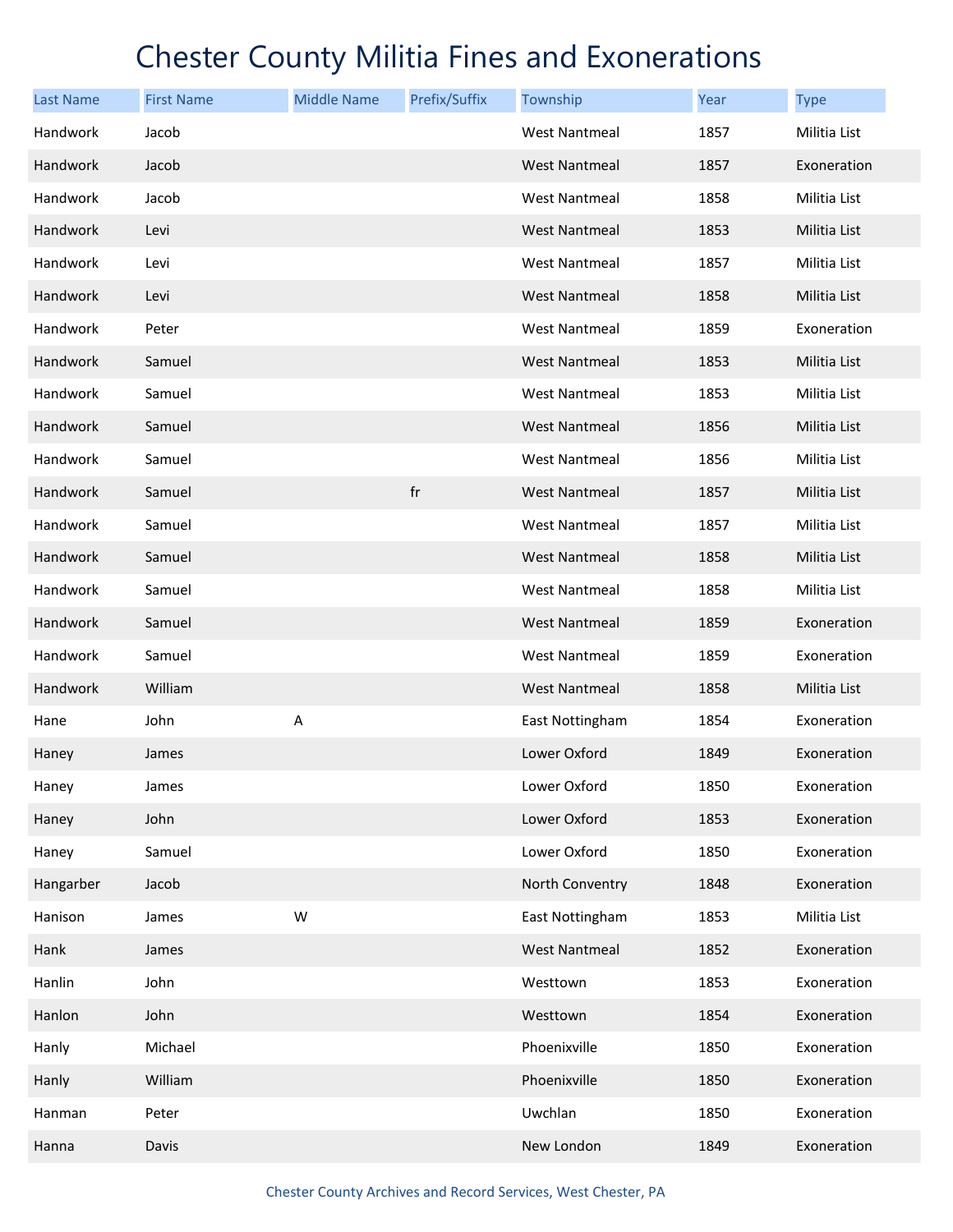| <b>Last Name</b> | <b>First Name</b> | <b>Middle Name</b> | Prefix/Suffix | Township            | <b>Year</b> | <b>Type</b>  |
|------------------|-------------------|--------------------|---------------|---------------------|-------------|--------------|
| Hanna            | James             |                    |               | Phoenixville        | 1853        | Exoneration  |
| Hannah           | Francis           |                    |               | Phoenixville        | 1850        | Exoneration  |
| Hannah           | William           |                    |               | East Whiteland      | 1852        | Exoneration  |
| Hannah           | William           |                    |               | East Nottingham     | 1853        | Militia List |
| Hannah           | William           |                    |               | East Whiteland      | 1853        | Exoneration  |
| Hannum           | Emmor             |                    |               | East Marlborough    | 1854        | Exoneration  |
| Hannum           | Emmor             |                    |               | Pennsbury           | 1862        | Exoneration  |
| Hannum           | Enoch             |                    |               | Londonderry         | 1862        | Exoneration  |
| Hannum           | Н                 | W                  |               | West Chester        | 1862        | Exoneration  |
| Hannum           | Hatton            |                    |               | Kennett             | 1859        | Exoneration  |
| Hannum           | Hiram             |                    |               | West Chester        | 1855        | Exoneration  |
| Hannum           | Hiram             |                    |               | <b>West Chester</b> | 1857        | Exoneration  |
| Hannum           | James             |                    |               | West Fallowfield    | 1849        | Exoneration  |
| Hannum           | James             |                    |               | East Whiteland      | 1858        | Exoneration  |
| Hannum           | Joseph            |                    |               | East Whiteland      | 1850        | Exoneration  |
| Hannum           | Joseph            |                    |               | East Whiteland      | 1855        | Exoneration  |
| Hannum           | Joseph            |                    |               | East Whiteland      | 1856        | Exoneration  |
| Hannum           | Joseph            |                    |               | East Whiteland      | 1858        | Exoneration  |
| Hannum           | Joseph            | P                  |               | Westtown            | 1850        | Exoneration  |
| Hannum           | <b>Norris</b>     |                    |               | Valley              | 1862        | Exoneration  |
| Hannum           | Richard           | Т                  |               | Pennsbury           | 1862        | Exoneration  |
| Hannum           | Samuel            | ${\sf P}$          |               | East Marlborough    | 1862        | Exoneration  |
| Hannum           | Thomas            |                    |               | Kennett             | 1850        | Exoneration  |
| Hannum           | Thomas            |                    |               | Kennett             | 1855        | Exoneration  |
| Hannum           | William           |                    |               | East Whiteland      | 1850        | Exoneration  |
| Hannum           | William           |                    |               | East Whiteland      | 1854        | Exoneration  |
| Hannum           | William           |                    |               | East Goshen         | 1855        | Exoneration  |
| Hannums          | William           |                    |               | East Pikeland       | 1857        | Exoneration  |
| Hansel           | Francis           | ${\sf M}$          |               | Lower Oxford        | 1860        | Exoneration  |
| Hansel           | Jacob             |                    |               | <b>West Chester</b> | 1854        | Exoneration  |
| Hanson           | Benjamin          |                    |               | East Brandywine     | 1859        | Militia List |
| Hanson           | Isaac             |                    |               | East Brandywine     | 1859        | Militia List |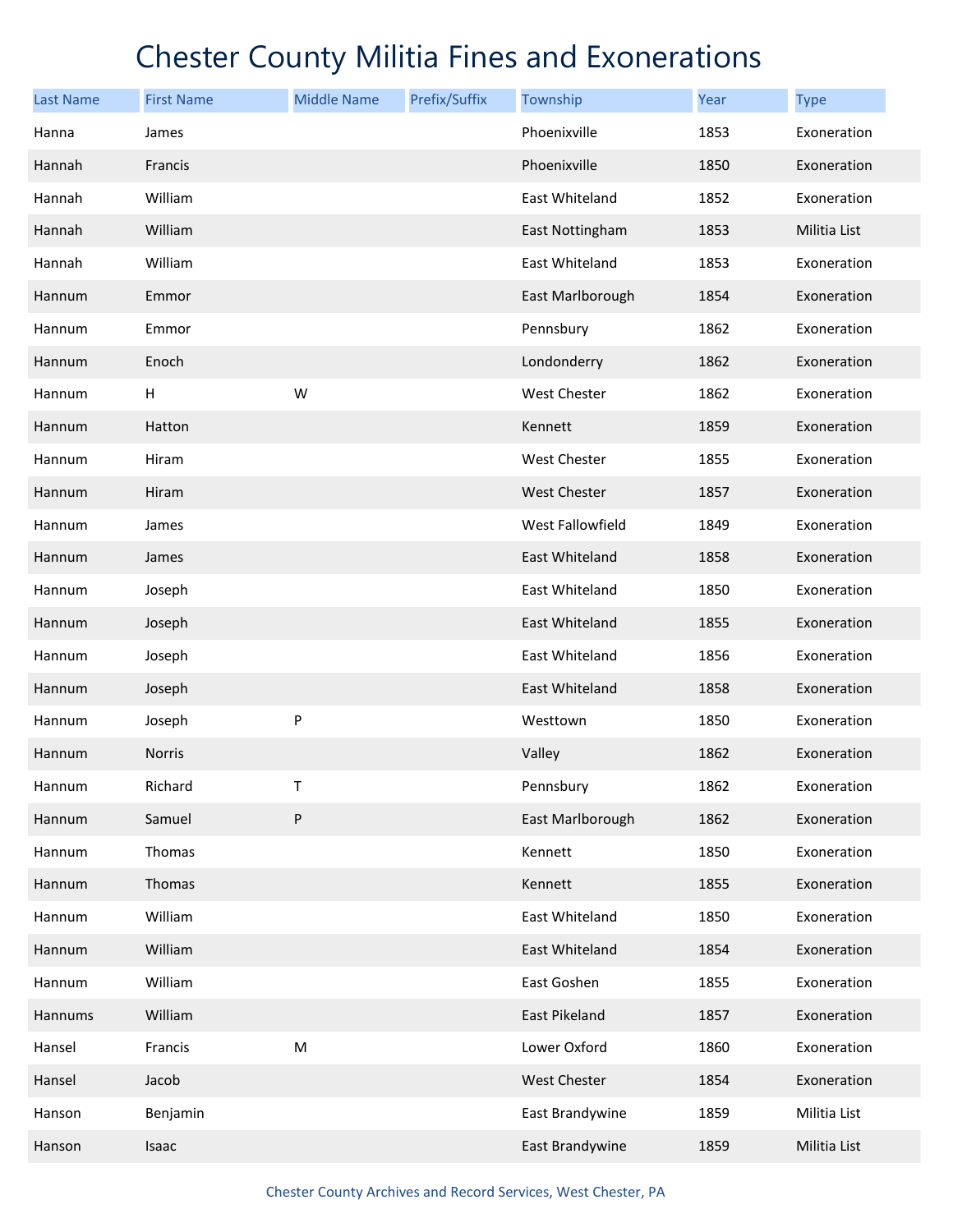| <b>Last Name</b> | <b>First Name</b> | <b>Middle Name</b> | Prefix/Suffix | Township             | Year | <b>Type</b>  |
|------------------|-------------------|--------------------|---------------|----------------------|------|--------------|
| Hanson           | James             |                    |               | West Marlborough     | 1849 | Exoneration  |
| Hanson           | John              |                    |               | East Brandywine      | 1853 | Exoneration  |
| Hanson           | John              |                    |               | East Brandywine      | 1854 | Exoneration  |
| Hanway           | Washington        | M                  |               | Valley               | 1853 | Exoneration  |
| Hany             | Edward            |                    |               | Uwchlan              | 1855 | Exoneration  |
| Hapersett        | $\mathsf J$       | E                  |               | <b>West Nantmeal</b> | 1852 | Exoneration  |
| Happersett       | Benjamin          |                    |               | <b>West Nantmeal</b> | 1850 | Exoneration  |
| Happersett       | Benjamin          |                    |               | East Caln            | 1853 | Exoneration  |
| Happersett       | Benjamin          |                    |               | <b>West Nantmeal</b> | 1859 | Exoneration  |
| Happersett       | David             |                    |               | East Caln            | 1853 | Exoneration  |
| Happersett       | George            |                    |               | <b>West Nantmeal</b> | 1853 | Exoneration  |
| Happersett       | George            |                    |               | <b>West Nantmeal</b> | 1856 | Militia List |
| Happersett       | George            | W                  |               | <b>West Nantmeal</b> | 1853 | Militia List |
| Happersett       | Samuel            |                    |               | <b>West Nantmeal</b> | 1856 | Militia List |
| Happersett       | Samuel            |                    |               | West Nantmeal        | 1857 | Militia List |
| Happersett       | Samuel            |                    |               | <b>West Nantmeal</b> | 1858 | Militia List |
| Happle           | George            |                    |               | <b>Upper Oxford</b>  | 1857 | Exoneration  |
| Harbert          | Howard            |                    |               | Honeybrook           | 1862 | Exoneration  |
| Harbinson        | Samuel            |                    |               | West Bradford        | 1850 | Exoneration  |
| Harden           | Daniel            |                    |               | Phoenixville         | 1853 | Exoneration  |
| Harden           | Daniel            |                    |               | Phoenixville         | 1853 | Exoneration  |
| Harden           | Edward            |                    |               | Phoenixville         | 1853 | Exoneration  |
| Harden           | Edward            |                    |               | Phoenixville         | 1858 | Exoneration  |
| Harden           | James             |                    |               | West Fallowfield     | 1852 | Exoneration  |
| Harden           | M                 |                    |               | Phoenixville         | 1853 | Exoneration  |
| Hardin           | Edward            |                    |               | Phoenixville         | 1855 | Exoneration  |
| Harding          | Caleb             | ${\sf P}$          |               | West Marlborough     | 1850 | Exoneration  |
| Harding          | Caleb             | $\sf P$            |               | Lower Oxford         | 1862 | Exoneration  |
| Harding          | Jacob             |                    |               | Phoenixville         | 1859 | Exoneration  |
| Harding          | William           | ${\sf W}$          |               | London Grove         | 1852 | Exoneration  |
| Hardon           | Michael           |                    |               | West Fallowfield     | 1852 | Exoneration  |
| Hardy            | Alexander         |                    |               | West Fallowfield     | 1849 | Exoneration  |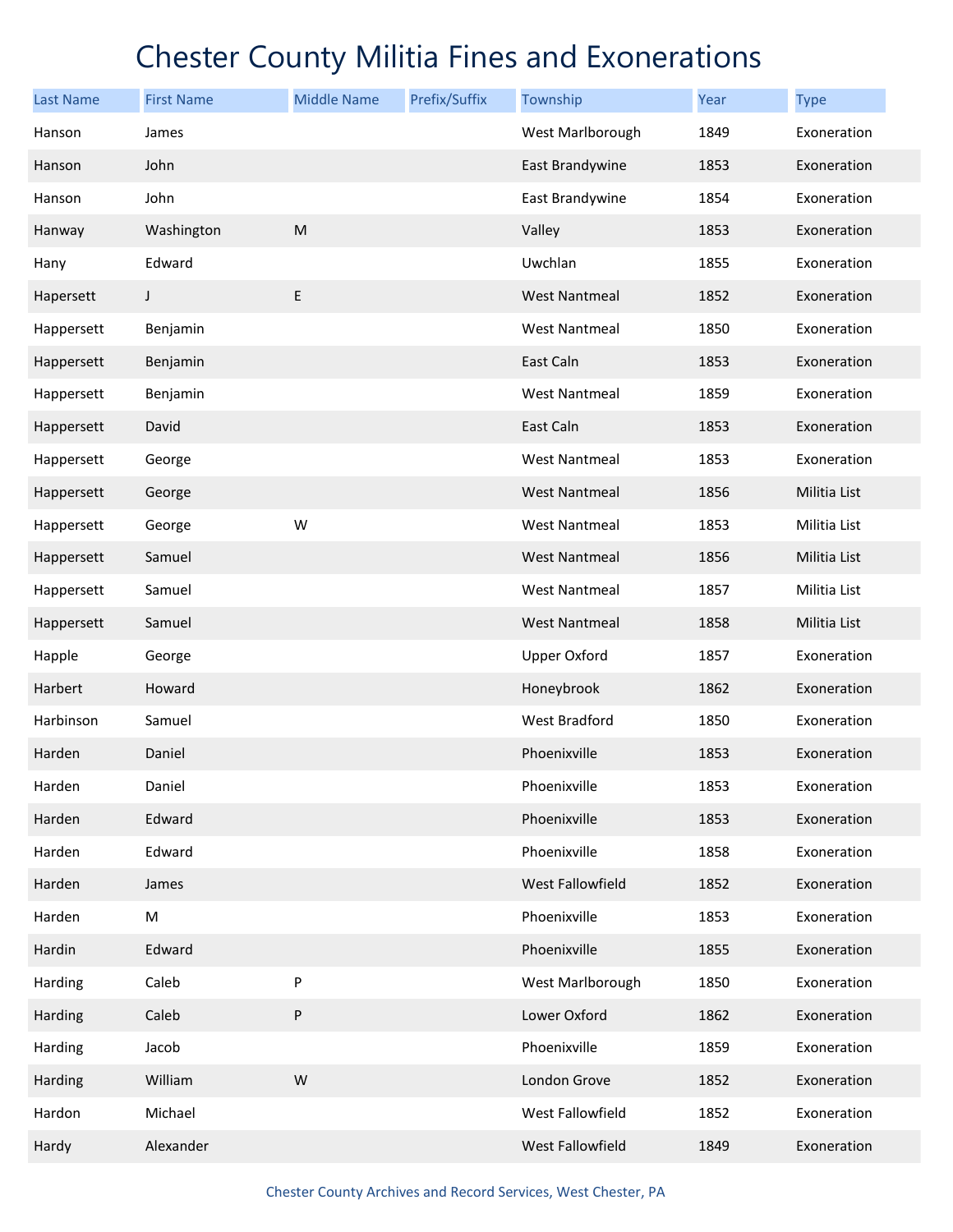| <b>Last Name</b> | <b>First Name</b> | <b>Middle Name</b> | Prefix/Suffix | Township                | Year | <b>Type</b> |
|------------------|-------------------|--------------------|---------------|-------------------------|------|-------------|
| Hardy            | Eles              |                    |               | West Fallowfield        | 1852 | Exoneration |
| Hardy            | Joseph            |                    |               | <b>West Fallowfield</b> | 1849 | Exoneration |
| Hardy            | Joseph            |                    |               | West Fallowfield        | 1863 | Exoneration |
| Hardy            | Joshua            |                    | Dec'd         | Tredyffrin              | 1849 | Exoneration |
| Hardy            | Lewis             |                    |               | West Fallowfield        | 1850 | Exoneration |
| Harely           | Joseph            |                    |               | <b>West Fallowfield</b> | 1855 | Exoneration |
| Haris            | John              |                    |               | East Brandywine         | 1855 | Exoneration |
| Harkenstine      | D                 |                    |               | Phoenixville            | 1853 | Exoneration |
| Harkenstine      | E                 |                    |               | Phoenixville            | 1853 | Exoneration |
| Harkin           | John              |                    |               | Phoenixville            | 1858 | Exoneration |
| Harking          | Daniel            |                    |               | West Caln               | 1853 | Exoneration |
| Harking          | Hugh              |                    |               | West Caln               | 1849 | Exoneration |
| Harkins          | Daniel            |                    |               | Honeybrook              | 1857 | Exoneration |
| Harkins          | Daniel            |                    |               | West Caln               | 1857 | Exoneration |
| Harkins          | David             |                    |               | London Britain          | 1854 | Exoneration |
| Harkins          | John              |                    |               | Phoenixville            | 1853 | Exoneration |
| Harkins          | Joseph            |                    |               | Phoenixville            | 1853 | Exoneration |
| Harkins          | Joseph            |                    |               | Phoenixville            | 1855 | Exoneration |
| Harkins          | Thomas            |                    |               | West Caln               | 1860 | Exoneration |
| Harlamb          | William           |                    |               | Newlin                  | 1853 | Exoneration |
| Harlan           | Benjamin          |                    |               | London Britain          | 1854 | Exoneration |
| Harlan           | Carpenter         |                    |               | West Brandywine         | 1853 | Exoneration |
| Harlan           | Carpenter         |                    |               | West Brandywine         | 1855 | Exoneration |
| Harlan           | Edward            |                    |               | Kennett                 | 1862 | Exoneration |
| Harlan           | German            |                    |               | East Fallowfield        | 1853 | Exoneration |
| Harlan           | Jacob             | $\sf S$            | Dec'd         | East Marlborough        | 1863 | Exoneration |
| Harlan           | Joel              |                    |               | New London              | 1849 | Exoneration |
| Harlan           | John              |                    |               | East Fallowfield        | 1853 | Exoneration |
| Harlan           | Joseph            |                    |               | Westtown                | 1849 | Exoneration |
| Harlan           | Joseph            | G                  |               | Westtown                | 1853 | Exoneration |
| Harlan           | Stephen           |                    |               | Kennett                 | 1862 | Exoneration |
| Harlan           | Thompson          |                    |               | East Fallowfield        | 1862 | Exoneration |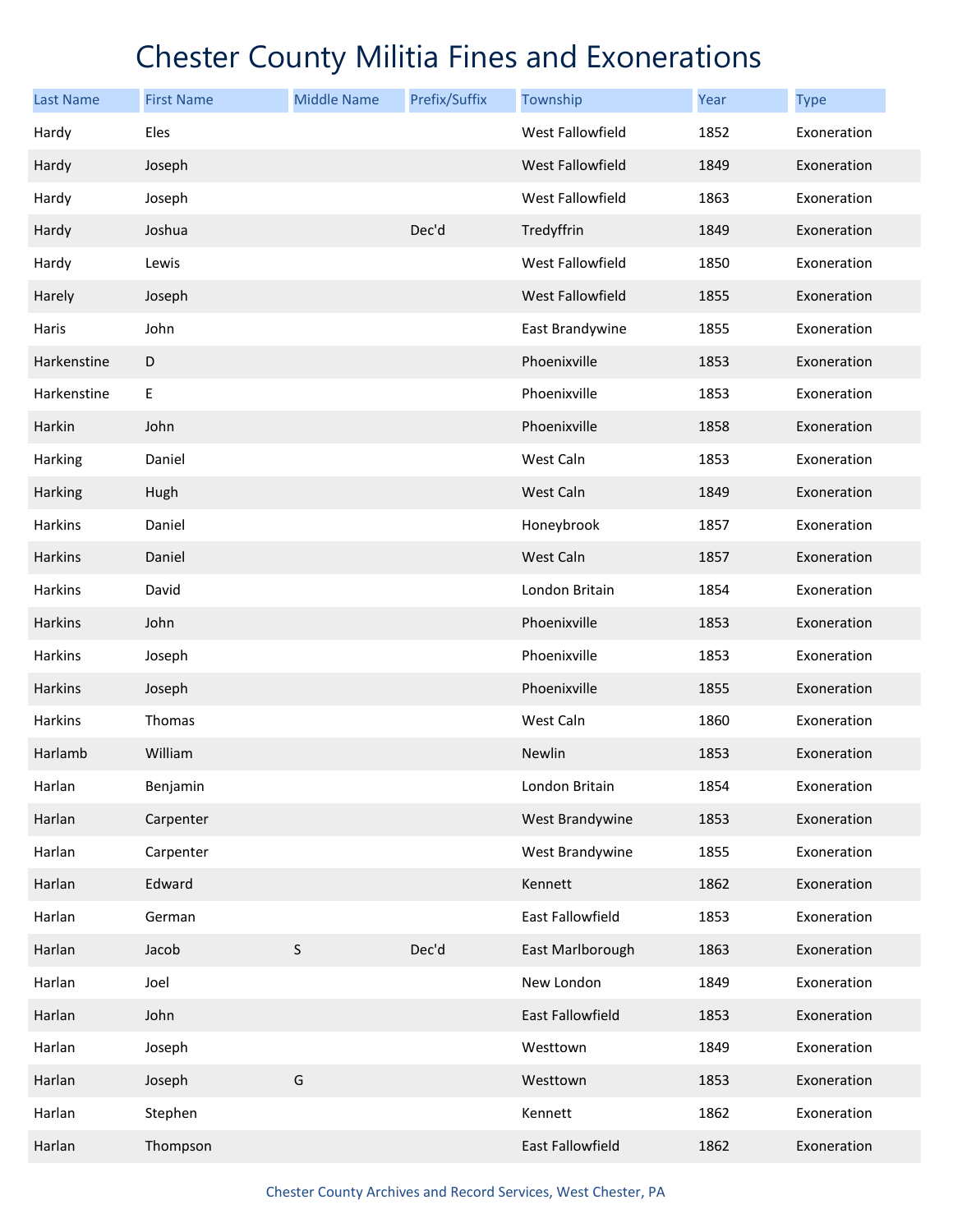| <b>Last Name</b> | <b>First Name</b> | <b>Middle Name</b> | Prefix/Suffix | Township             | <b>Year</b> | <b>Type</b>  |
|------------------|-------------------|--------------------|---------------|----------------------|-------------|--------------|
| Harlen           | Thomas            | W                  |               | West Marlborough     | 1850        | Exoneration  |
| Harley           | Daniel            |                    |               | West Whiteland       | 1858        | Exoneration  |
| Harley           | Jacob             |                    |               | Wallace              | 1858        | Militia List |
| Harley           | Jacob             | G.P.               |               | Wallace              | 1859        | Militia List |
| Harley           | John              |                    |               | East Goshen          | 1855        | Exoneration  |
| Harley           | John              |                    |               | <b>East Coventry</b> | 1857        | Exoneration  |
| Harley           | John              |                    |               | West Whiteland       | 1860        | Exoneration  |
| Harley           | Joseph            |                    |               | East Caln            | 1853        | Exoneration  |
| Harley           | Joseph            |                    |               | East Whiteland       | 1858        | Exoneration  |
| Harley           | Samuel            |                    |               | Easttown             | 1847        | Exoneration  |
| Harley           | Samuel            |                    |               | West Fallowfield     | 1850        | Exoneration  |
| Harlin           | Carpenter         |                    |               | West Brandywine      | 1852        | Exoneration  |
| Harlin           | Edward            |                    |               | New Garden           | 1850        | Exoneration  |
| Harner           | James             |                    |               | Kennett              | 1850        | Exoneration  |
| Harner           | Michael           |                    |               | East Whiteland       | 1847        | Exoneration  |
| Harnes           | Franklin          |                    |               | <b>West Chester</b>  | 1862        | Exoneration  |
| Harning          | James             |                    |               | Phoenixville         | 1850        | Exoneration  |
| Harp             | Jonathan          |                    |               | Valley               | 1854        | Exoneration  |
| Harper           | Henry             |                    |               | Schuylkill           | 1849        | Exoneration  |
| Harper           | Isaac             |                    |               | New London           | 1849        | Exoneration  |
| Harper           | John              | W                  | Dec'd         | <b>Upper Oxford</b>  | 1850        | Exoneration  |
| Harper           | Lewis             |                    |               | <b>West Vincent</b>  | 1847        | Exoneration  |
| Harper           | William           |                    |               | Westtown             | 1857        | Exoneration  |
| Harple           | Davis             |                    |               | <b>West Vincent</b>  | 1862        | Exoneration  |
| Harple           | James             |                    |               | <b>West Vincent</b>  | 1848        | Exoneration  |
| Harple           | James             |                    |               | Uwchlan              | 1849        | Exoneration  |
| Harple           | James             |                    |               | <b>West Vincent</b>  | 1850        | Exoneration  |
| Harple           | James             | ${\sf M}$          |               | Uwchlan              | 1854        | Exoneration  |
| Harple           | John              |                    |               | <b>West Vincent</b>  | 1848        | Exoneration  |
| Harple           | John              |                    |               | <b>West Vincent</b>  | 1850        | Exoneration  |
| Harple           | John              |                    |               | Uwchlan              | 1851        | Exoneration  |
| Harple           | Lewis             |                    |               | <b>West Vincent</b>  | 1850        | Exoneration  |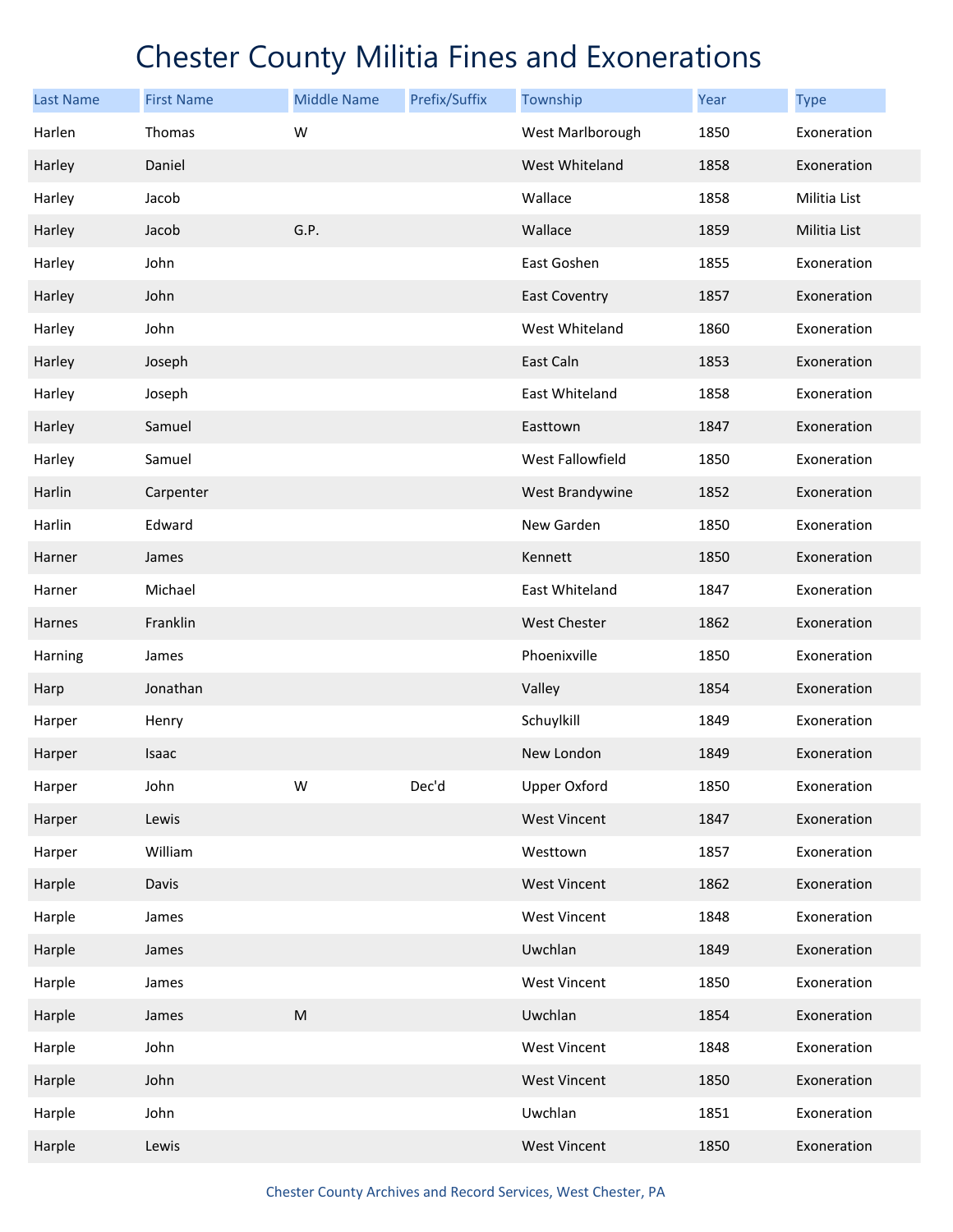| <b>Last Name</b> | <b>First Name</b> | <b>Middle Name</b> | Prefix/Suffix          | Township            | Year | <b>Type</b>  |
|------------------|-------------------|--------------------|------------------------|---------------------|------|--------------|
| Harple           | Lewis             |                    |                        | Uwchlan             | 1855 | Exoneration  |
| Harple           | Lewis             |                    |                        | Wallace             | 1858 | Militia List |
| Harple           | Lewis             |                    |                        | Wallace             | 1858 | Exoneration  |
| Harple           | William           |                    |                        | <b>West Vincent</b> | 1853 | Exoneration  |
| Harrey           | Jesse             |                    |                        | West Bradford       | 1853 | Exoneration  |
| Harrigan         | John              | W                  |                        | Elk                 | 1859 | Exoneration  |
| Harrington       | Thomas            |                    |                        | Schuylkill          | 1848 | Exoneration  |
| Harris           | David             |                    |                        | East Brandywine     | 1855 | Militia List |
| Harris           | David             |                    | Jr                     | East Brandywine     | 1862 | Militia List |
| <b>Harris</b>    | David             | $_{\rm Jr}$        |                        | East Brandywine     | 1859 | Militia List |
| Harris           | Ephraim           |                    |                        | Phoenixville        | 1855 | Exoneration  |
| Harris           | J                 | $\sf B$            |                        | Charlestown         | 1847 | Exoneration  |
| Harris           | Jesse             |                    |                        | East Nottingham     | 1855 | Exoneration  |
| Harris           | Jesse             |                    | $_{\rm Jr}$            | Elk                 | 1858 | Exoneration  |
| Harris           | John              |                    |                        | West Bradford       | 1850 | Exoneration  |
| Harris           | John              |                    |                        | West Fallowfield    | 1853 | Exoneration  |
| Harris           | John              |                    | Jr                     | East Brandywine     | 1854 | Exoneration  |
| Harris           | John              |                    | $\mathsf{J}\mathsf{r}$ | West Nottingham     | 1860 | Exoneration  |
| Harris           | John              |                    | Jr                     | West Nottingham     | 1862 | Exoneration  |
| Harris           | Robert            |                    |                        | East Brandywine     | 1859 | Militia List |
| Harris           | Robert            |                    |                        | East Brandywine     | 1860 | Militia List |
| Harrison         | Charles           |                    |                        | Easttown            | 1847 | Exoneration  |
| Harrison         | Charles           |                    |                        | Easttown            | 1853 | Exoneration  |
| Harrison         | George            |                    |                        | Tredyffrin          | 1847 | Exoneration  |
| Harrison         | J                 | $\mathsf C$        |                        | East Nottingham     | 1856 | Exoneration  |
| Harrison         | John              | $\mathsf D$        |                        | East Brandywine     | 1859 | Militia List |
| Harrison         | John              | D                  |                        | East Brandywine     | 1860 | Militia List |
| Harrison         | Thomas            |                    |                        | East Whiteland      | 1853 | Exoneration  |
| Harrison         | Thomas            |                    |                        | East Coventry       | 1858 | Exoneration  |
| Harron           | Daniel            |                    |                        | Phoenixville        | 1850 | Exoneration  |
| Harry            | Benjamin          |                    |                        | <b>West Vincent</b> | 1847 | Exoneration  |
| Harry            | Jacob             |                    |                        | New Garden          | 1850 | Exoneration  |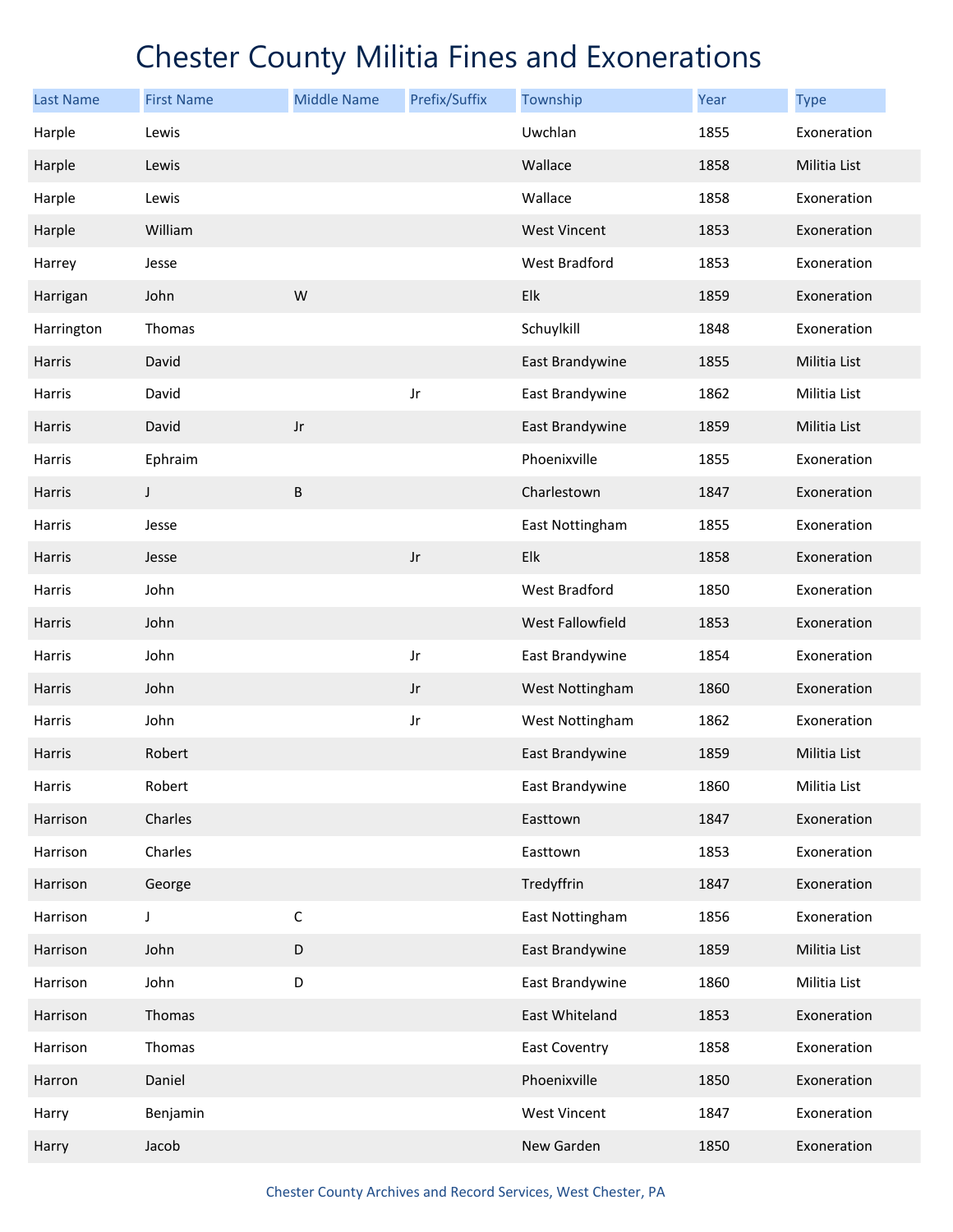| <b>Last Name</b> | <b>First Name</b> | <b>Middle Name</b>        | Prefix/Suffix | Township            | Year | <b>Type</b> |
|------------------|-------------------|---------------------------|---------------|---------------------|------|-------------|
| Harry            | Jesse             |                           |               | East Fallowfield    | 1862 | Exoneration |
| Harry            | Nathan            | H                         |               | West Fallowfield    | 1852 | Exoneration |
| Harry            | Nathan            | $\boldsymbol{\mathsf{H}}$ |               | Highland            | 1858 | Exoneration |
| Harry            | Samuel            | ${\sf M}$                 |               | West Marlborough    | 1857 | Exoneration |
| Harry            | William           | S                         |               | Kennett Square      | 1858 | Exoneration |
| Hart             | Thomas            |                           |               | Phoenixville        | 1853 | Exoneration |
| Hart             | William           |                           |               | West Fallowfield    | 1856 | Exoneration |
| Hart             | William           |                           |               | Willistown          | 1857 | Exoneration |
| Hartman          | Α                 | S                         |               | Phoenixville        | 1859 | Exoneration |
| Hartman          | Aaron             |                           |               | East Vincent        | 1858 | Exoneration |
| Hartman          | Albert            |                           |               | East Pikeland       | 1862 | Exoneration |
| Hartman          | Benjamin          | F                         |               | East Pikeland       | 1857 | Exoneration |
| Hartman          | Daniel            |                           |               | <b>West Vincent</b> | 1862 | Exoneration |
| Hartman          | David             |                           |               | Charlestown         | 1847 | Exoneration |
| Hartman          | George            |                           |               | West Pikeland       | 1850 | Exoneration |
| Hartman          | Henry             |                           |               | Phoenixville        | 1859 | Exoneration |
| Hartman          | Isaac             | Α                         |               | West Pikeland       | 1863 | Exoneration |
| Hartman          | J                 | S.M.                      |               | Uwchlan             | 1854 | Exoneration |
| Hartman          | Jesse             |                           |               | <b>West Vincent</b> | 1862 | Exoneration |
| Hartman          | John              | E                         |               | Uwchlan             | 1849 | Exoneration |
| Hartman          | John              | $\sf E$                   |               | Uwchlan             | 1855 | Exoneration |
| Hartman          | Joshua            |                           |               | West Pikeland       | 1847 | Exoneration |
| Hartman          | Joshua            |                           |               | West Chester        | 1855 | Exoneration |
| Hartman          | Peter             |                           |               | Uwchlan             | 1849 | Exoneration |
| Hartshorme       | Charles           |                           |               | Highland            | 1858 | Exoneration |
| Harvestor        | James             |                           |               | East Caln           | 1855 | Exoneration |
| Harvey           | A                 | Τ                         |               | West Marlborough    | 1854 | Exoneration |
| Harvey           | Alexander         |                           |               | Highland            | 1854 | Exoneration |
| Harvey           | Amos              |                           |               | Kennett             | 1853 | Exoneration |
| Harvey           | Caleb             |                           |               | Newlin              | 1849 | Exoneration |
| Harvey           | Caleb             |                           |               | Newlin              | 1850 | Exoneration |
| Harvey           | Evans             |                           |               | Birmingham          | 1853 | Exoneration |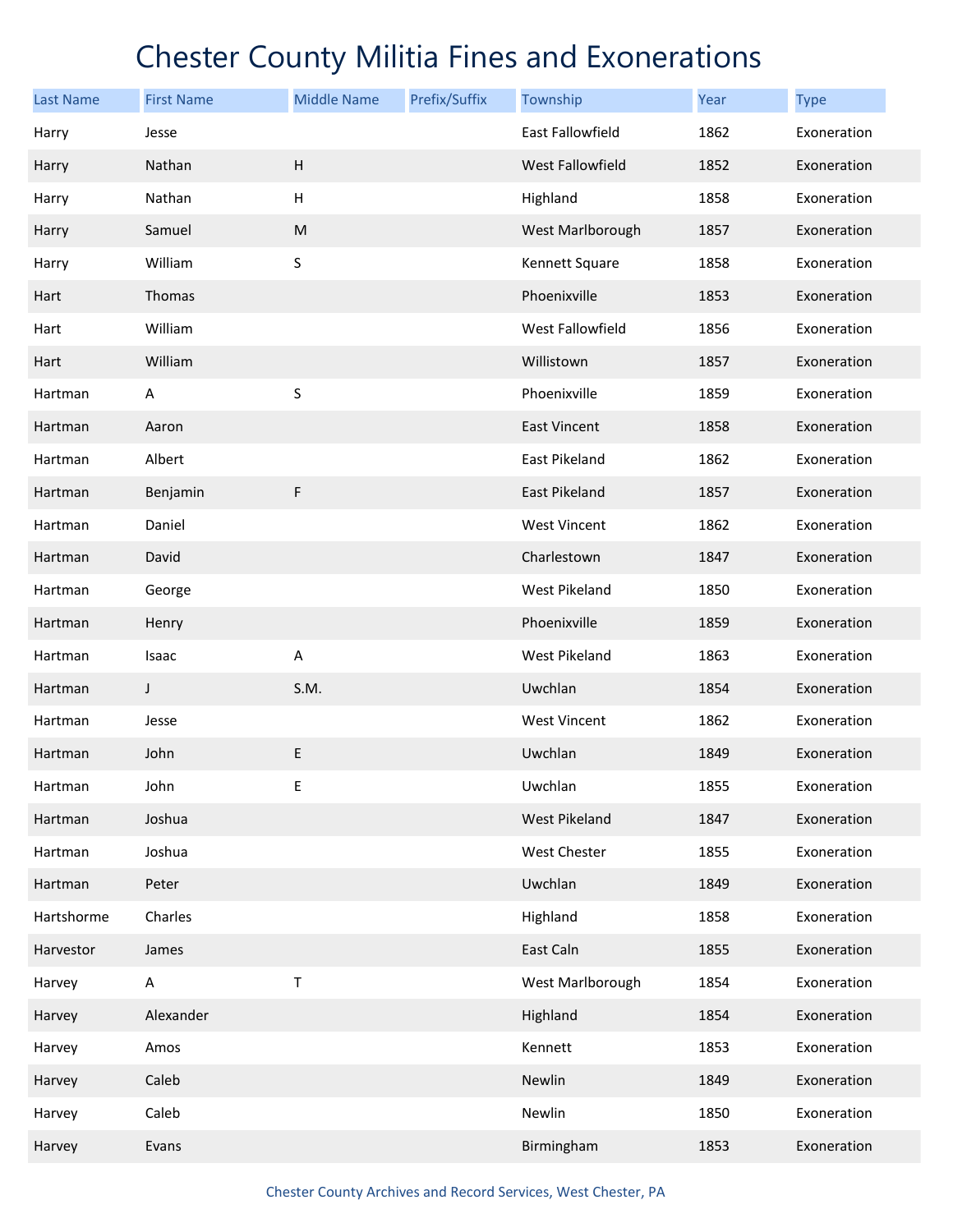| Last Name      | <b>First Name</b> | <b>Middle Name</b> | Prefix/Suffix | Township             | Year | <b>Type</b> |
|----------------|-------------------|--------------------|---------------|----------------------|------|-------------|
| Harvey         | George            |                    |               | West Marlborough     | 1849 | Exoneration |
| Harvey         | George            |                    |               | East Fallowfield     | 1860 | Exoneration |
| Harvey         | James             |                    |               | West Fallowfield     | 1849 | Exoneration |
| Harvey         | James             |                    |               | West Fallowfield     | 1850 | Exoneration |
| Harvey         | Samuel            |                    |               | London Grove         | 1862 | Exoneration |
| Harvey         | Thomas            |                    |               | Penn                 | 1853 | Exoneration |
| Harvey         | Thomas            |                    |               | <b>East Vincent</b>  | 1856 | Exoneration |
| Harvey         | Thomas            |                    |               | Penn                 | 1857 | Exoneration |
| Harvey         | William           |                    |               | Newlin               | 1850 | Exoneration |
| Harvey         | William           |                    |               | Highland             | 1854 | Exoneration |
| Harvy          | Amos              |                    |               | Pennsbury            | 1850 | Exoneration |
| Harvy          | James             |                    |               | Kennett Square       | 1859 | Exoneration |
| Harvy          | Samuel            |                    |               | Kennett Square       | 1859 | Exoneration |
| Harvy          | Thomas            |                    |               | Penn                 | 1850 | Exoneration |
| Hashbagor      | Andrew            | J                  |               | West Fallowfield     | 1852 | Exoneration |
| Haskens        | <b>Briton</b>     |                    |               | <b>Upper Oxford</b>  | 1855 | Exoneration |
| Haskett        | David             | H                  |               | Honeybrook           | 1853 | Exoneration |
| <b>Haskins</b> | Daniel            |                    |               | West Caln            | 1849 | Exoneration |
| Haslet         | John              |                    |               | Phoenixville         | 1850 | Exoneration |
| Haslet         | <b>Norris</b>     |                    |               | New London           | 1849 | Exoneration |
| Haslett        | Noris             |                    |               | New London           | 1853 | Exoneration |
| Haslett        | Stephen           |                    |               | Highland             | 1858 | Exoneration |
| Haslim         | Thomas            |                    |               | East Caln            | 1862 | Exoneration |
| Hass           | Harry             |                    |               | Westtown             | 1859 | Exoneration |
| Hassoup        | James             |                    |               | East Caln            | 1860 | Exoneration |
| Hastings       | Matthew           |                    |               | <b>West Pikeland</b> | 1854 | Exoneration |
| Hatch          | Henry             |                    |               | <b>Upper Oxford</b>  | 1854 | Exoneration |
| Hatch          | Thobias           | ${\sf R}$          |               | <b>Upper Oxford</b>  | 1854 | Exoneration |
| Hatfield       | A                 | ${\sf P}$          |               | Valley               | 1855 | Exoneration |
| Hatfield       | John              |                    |               | West Brandywine      | 1862 | Exoneration |
| Hattan         | $\mathsf C$       |                    |               | Thornbury            | 1853 | Exoneration |
| Hatten         | Edward            |                    |               | <b>Upper Oxford</b>  | 1858 | Exoneration |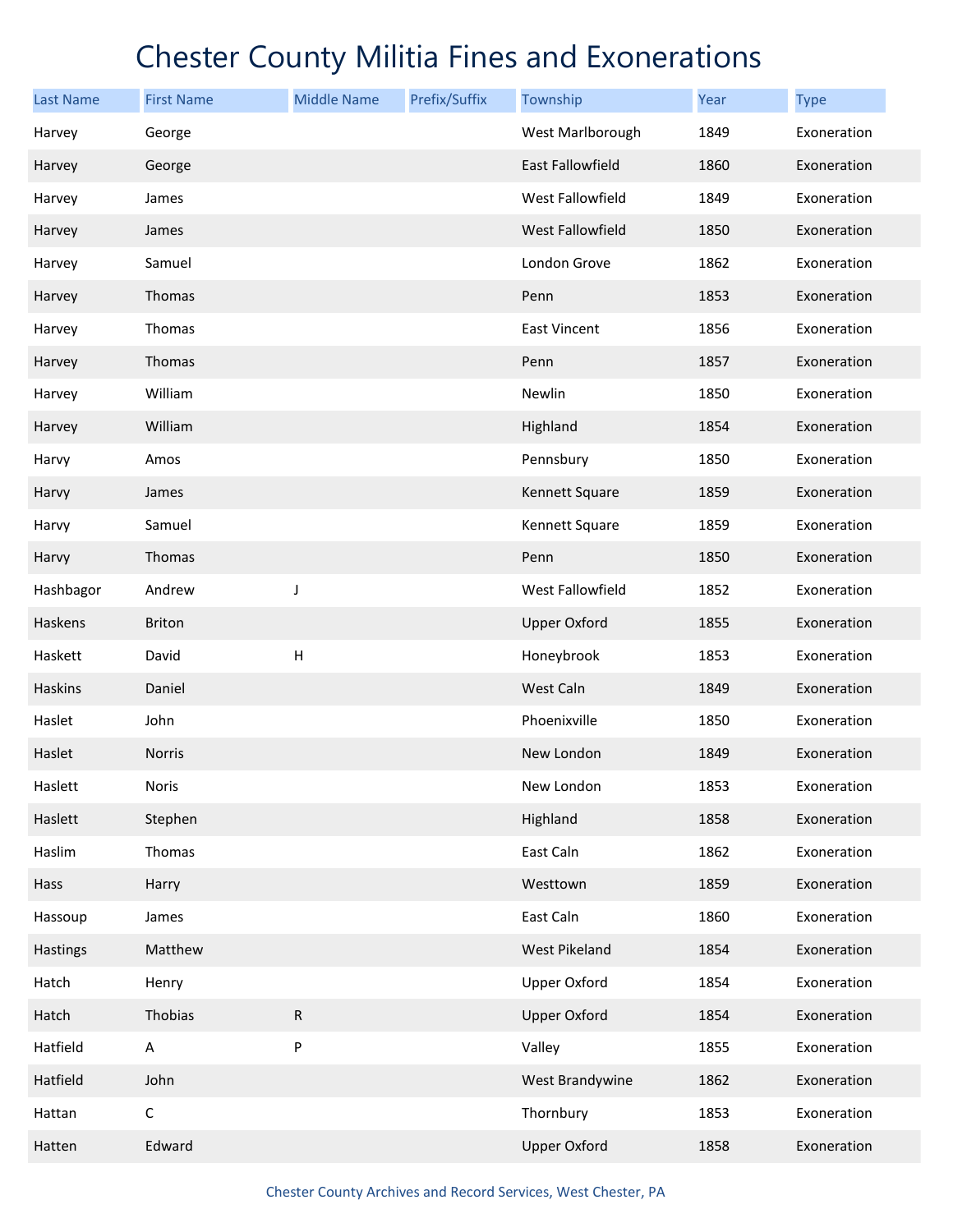| <b>Last Name</b> | <b>First Name</b> | <b>Middle Name</b> | Prefix/Suffix | Township             | <b>Year</b> | <b>Type</b>  |
|------------------|-------------------|--------------------|---------------|----------------------|-------------|--------------|
| Hatten           | William           |                    |               | East Bradford        | 1853        | Exoneration  |
| Hatterman        | Benjamin          |                    |               | East Vincent         | 1848        | Exoneration  |
| Hatton           | Edmund            |                    |               | East Bradford        | 1850        | Exoneration  |
| Hatton           | Enos              |                    |               | East Goshen          | 1850        | Exoneration  |
| Hatton           | Lewis             |                    |               | East Goshen          | 1858        | Exoneration  |
| Hatton           | Thomas            |                    |               | East Bradford        | 1850        | Exoneration  |
| Hatton           | William           |                    |               | East Goshen          | 1858        | Exoneration  |
| Hauck            | Hiram             |                    |               | Warwick              | 1860        | Exoneration  |
| Hause            | Daniel            |                    |               | South Conventry      | 1854        | Exoneration  |
| Hause            | Davis             |                    |               | East Vincent         | 1853        | Exoneration  |
| Hause            | Jacob             |                    |               | North Conventry      | 1850        | Exoneration  |
| Hause            | Jacob             |                    |               | North Conventry      | 1853        | Exoneration  |
| Hause            | James             |                    |               | <b>East Vincent</b>  | 1863        | Exoneration  |
| Hause            | John              |                    |               | <b>East Vincent</b>  | 1854        | Exoneration  |
| Hause            | Joseph            |                    |               | East Pikeland        | 1858        | Exoneration  |
| Hause            | Michael           |                    |               | North Conventry      | 1855        | Exoneration  |
| Hauseman         | Samuel            |                    |               | East Caln            | 1853        | Exoneration  |
| Haveland         | Daniel            |                    |               | Phoenixville         | 1862        | Exoneration  |
| Haven            | Harmon            |                    |               | East Brandywine      | 1855        | Militia List |
| Haversett        | Samuel            |                    |               | Warwick              | 1853        | Exoneration  |
| Havlan           | Daniel            |                    |               | Phoenixville         | 1859        | Exoneration  |
| Hawk             | Alexander         |                    |               | East Pikeland        | 1862        | Exoneration  |
| Hawk             | Edward            |                    |               | <b>West Nantmeal</b> | 1853        | Militia List |
| Hawk             | Edward            |                    |               | West Nantmeal        | 1856        | Militia List |
| Hawk             | Edward            |                    |               | <b>West Nantmeal</b> | 1857        | Militia List |
| Hawk             | Edward            |                    |               | <b>West Nantmeal</b> | 1858        | Militia List |
| Hawk             | Godfrey           |                    |               | Tredyffrin           | 1847        | Exoneration  |
| Hawk             | Henry             |                    |               | Phoenixville         | 1862        | Exoneration  |
| Hawk             | James             |                    |               | <b>West Nantmeal</b> | 1853        | Militia List |
| Hawk             | John              | S                  |               | <b>West Nantmeal</b> | 1858        | Militia List |
| Hawk             | Thomas            |                    |               | East Pikeland        | 1850        | Exoneration  |
| Hawk             | William           |                    |               | <b>West Nantmeal</b> | 1853        | Militia List |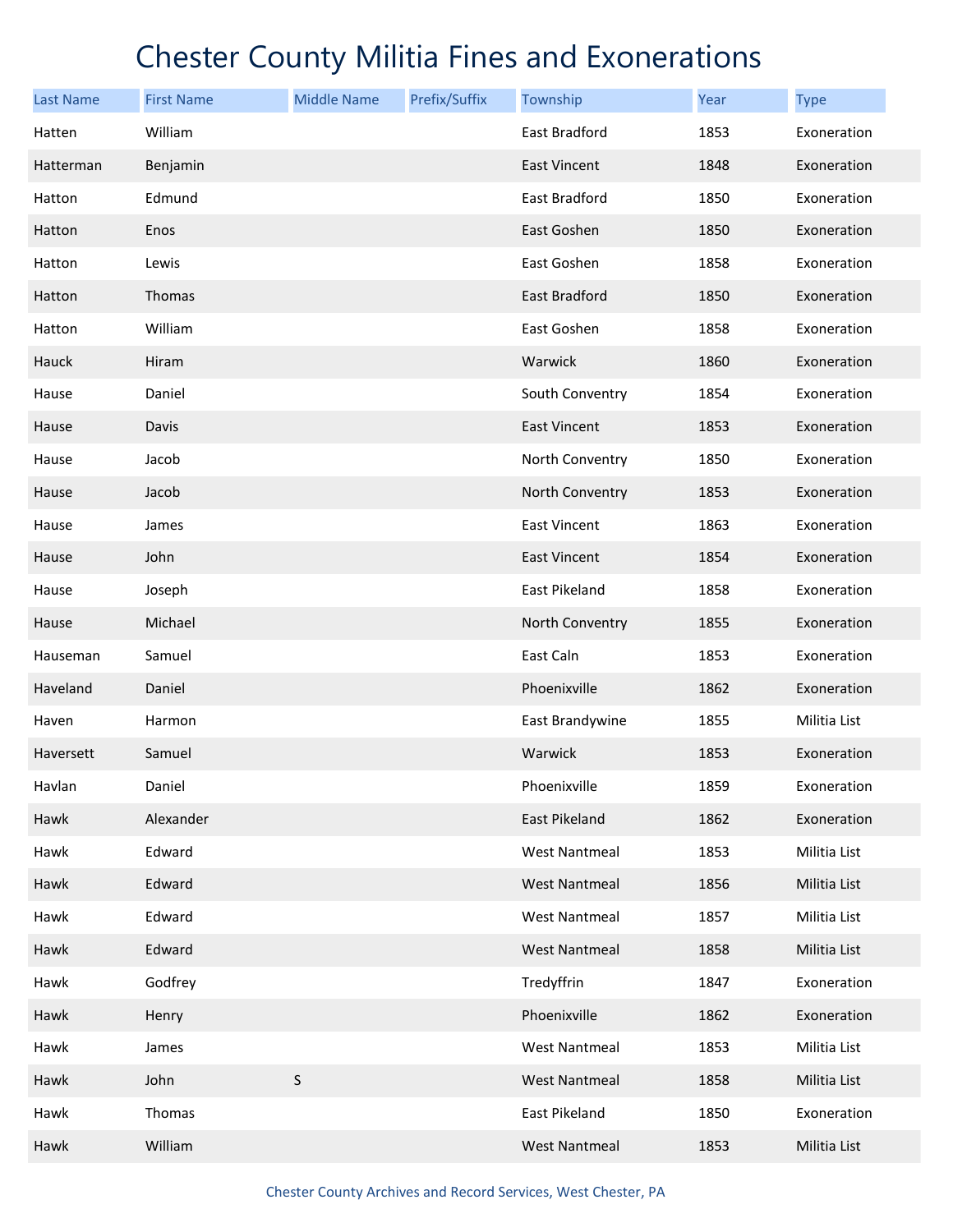| <b>Last Name</b> | <b>First Name</b> | <b>Middle Name</b>        | Prefix/Suffix | Township                | Year | <b>Type</b>  |
|------------------|-------------------|---------------------------|---------------|-------------------------|------|--------------|
| Hawk             | William           |                           |               | <b>West Nantmeal</b>    | 1856 | Militia List |
| <b>Hawkins</b>   | John              |                           |               | Tredyffrin              | 1849 | Exoneration  |
| Hawley           | George            | W                         |               | <b>West Bradford</b>    | 1856 | Militia List |
| Hawley           | Joseph            | W                         |               | <b>West Chester</b>     | 1859 | Exoneration  |
| Hawse            | Jesse             |                           |               | <b>East Nantmeal</b>    | 1855 | Exoneration  |
| Hawthorn         | John              |                           |               | <b>West Fallowfield</b> | 1849 | Exoneration  |
| Hawthorn         | Oscar             |                           |               | Westtown                | 1862 | Exoneration  |
| Hawthorn         | William           |                           |               | Phoenixville            | 1853 | Exoneration  |
| Haydon           | Mathew            |                           |               | West Marlborough        | 1851 | Exoneration  |
| Hayes            | David             |                           |               | Lower Oxford            | 1849 | Exoneration  |
| Hayes            | James             |                           |               | Lower Oxford            | 1849 | Exoneration  |
| Hayes            | James             |                           |               | East Nottingham         | 1849 | Exoneration  |
| Hayes            | John              | ${\sf R}$                 |               | Lower Oxford            | 1858 | Exoneration  |
| Hayes            | Joseph            |                           |               | <b>West Vincent</b>     | 1850 | Exoneration  |
| Hayes            | Nathan            | B                         |               | Birmingham              | 1855 | Exoneration  |
| Hayes            | Nathan            | $\sf B$                   |               | Birmingham              | 1857 | Exoneration  |
| Hayes            | William           | D                         |               | Birmingham              | 1854 | Exoneration  |
| Hayes            | William           | M                         |               | Newlin                  | 1862 | Exoneration  |
| Hayley           | Andrew            |                           |               | London Grove            | 1863 | Exoneration  |
| Hayman           | Anthony           |                           |               | Easttown                | 1853 | Exoneration  |
| Hayman           | Charles           | W                         |               | Tredyffrin              | 1862 | Exoneration  |
| Hayman           | William           | $\boldsymbol{\mathsf{A}}$ |               | Tredyffrin              | 1847 | Exoneration  |
| Hayne            | James             |                           |               | East Caln               | 1853 | Exoneration  |
| Hays             | Jobe              |                           |               | East Marlborough        | 1850 | Exoneration  |
| Hays             | Levi              |                           |               | West Marlborough        | 1849 | Exoneration  |
| Hays             | Seth              |                           |               | West Marlborough        | 1850 | Exoneration  |
| Hayse            | Maris             |                           |               | West Brandywine         | 1856 | Exoneration  |
| Headley          | Bery              |                           |               | West Brandywine         | 1857 | Exoneration  |
| Heald            | John              |                           |               | East Marlborough        | 1853 | Exoneration  |
| Heald            | Joseph            |                           |               | New London              | 1853 | Exoneration  |
| Heald            | Joshua            |                           |               | Kennett                 | 1863 | Exoneration  |
| Hearns           | George            |                           |               | West Chester            | 1853 | Exoneration  |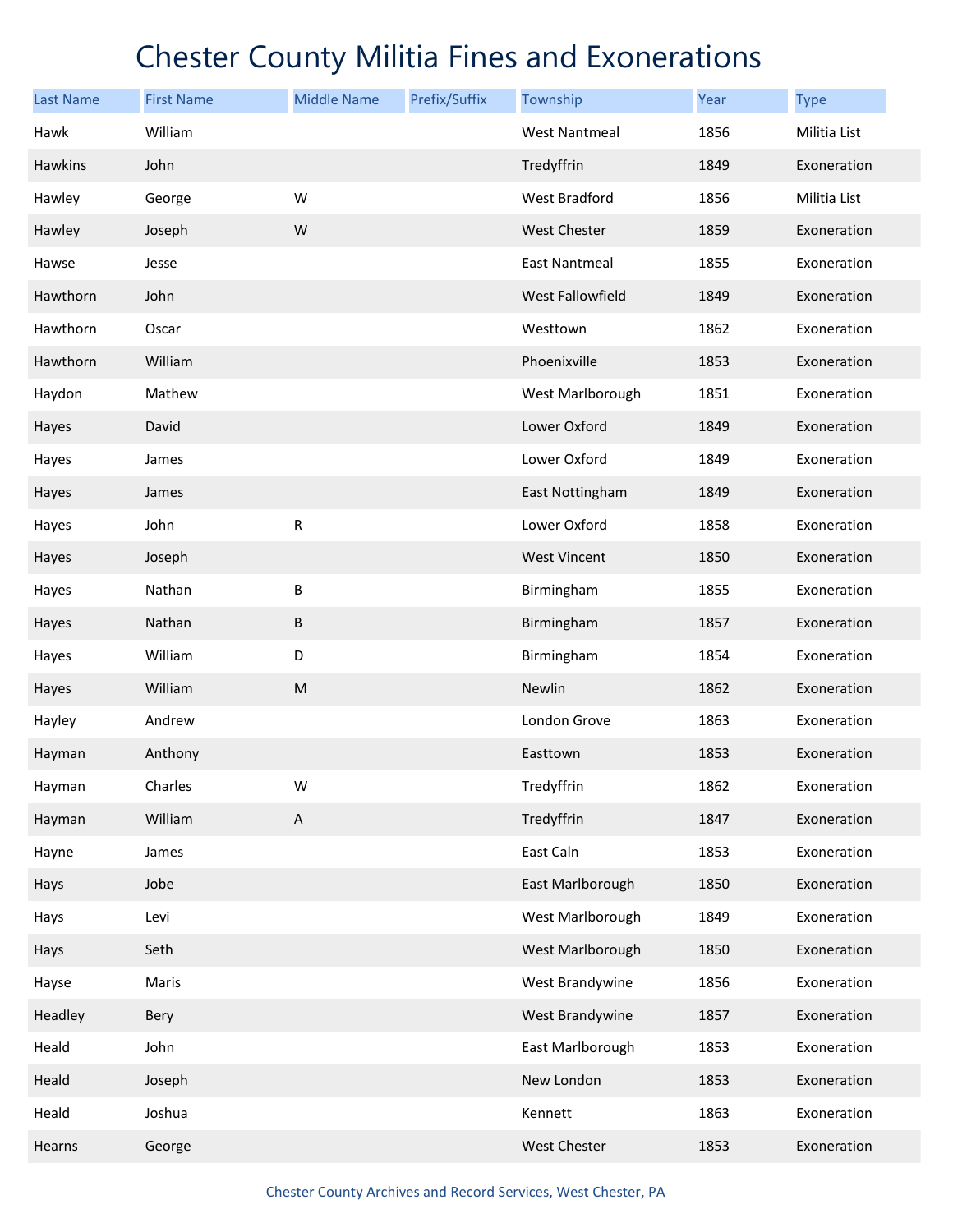| <b>Last Name</b> | <b>First Name</b> | <b>Middle Name</b> | Prefix/Suffix          | Township             | Year | <b>Type</b>  |
|------------------|-------------------|--------------------|------------------------|----------------------|------|--------------|
| Heart            | Kurtis            |                    |                        | <b>West Nantmeal</b> | 1853 | Militia List |
| Heatley          | $\sf S$           |                    |                        | <b>West Chester</b>  | 1862 | Exoneration  |
| Heatley          | Samuel            |                    |                        | <b>West Chester</b>  | 1863 | Exoneration  |
| Heatley          | William           |                    |                        | Phoenixville         | 1858 | Exoneration  |
| Heatly           | William           |                    |                        | Phoenixville         | 1858 | Exoneration  |
| Heaton           | Wayne             |                    |                        | Penn                 | 1859 | Exoneration  |
| Heck             | Andrew            |                    |                        | East Whiteland       | 1852 | Exoneration  |
| Heck             | Maddison          |                    |                        | Phoenixville         | 1855 | Exoneration  |
| Heck             | Thomas            |                    |                        | <b>West Vincent</b>  | 1848 | Exoneration  |
| Heck             | Thomas            |                    |                        | <b>West Vincent</b>  | 1862 | Exoneration  |
| Heck             | Thomas            |                    |                        | <b>West Vincent</b>  | 1863 | Exoneration  |
| Heckel           | Edmond            |                    | M.D.                   | <b>East Coventry</b> | 1859 | Exoneration  |
| Heckel           | Edmond            |                    | M.D.                   | <b>East Coventry</b> | 1859 | Exoneration  |
| Hedan            | A                 |                    |                        | Thornbury            | 1853 | Exoneration  |
| Hedan            | Patrick           |                    |                        | Highland             | 1854 | Exoneration  |
| Heden            | Wayne             |                    |                        | Franklin             | 1853 | Exoneration  |
| Heed             | Mathew            |                    |                        | West Marlborough     | 1849 | Exoneration  |
| Heffelfinger     | Jacob             |                    |                        | <b>West Chester</b>  | 1863 | Exoneration  |
| Heinan           | Julias            |                    |                        | <b>West Chester</b>  | 1854 | Exoneration  |
| Heines           | Custivas          |                    |                        | East Caln            | 1855 | Exoneration  |
| Heingerford      | Samuel            | Τ                  |                        | East Brandywine      | 1859 | Militia List |
| Heingsworth      | Walter            |                    |                        | West Chester         | 1862 | Exoneration  |
| Heirs            | Charles           |                    |                        | Downingtown          | 1862 | Exoneration  |
| Heirs            | Miller            |                    |                        | Highland             | 1858 | Exoneration  |
| Heist            | Ezra              |                    |                        | East Vincent         | 1856 | Exoneration  |
| Held             | James             |                    |                        | Charlestown          | 1857 | Exoneration  |
| Hellensworth     | James             |                    |                        | Valley               | 1854 | Exoneration  |
| <b>Hellings</b>  | John              |                    |                        | West Whiteland       | 1849 | Exoneration  |
| Hellings         | John              |                    |                        | West Whiteland       | 1859 | Exoneration  |
| <b>Hellings</b>  | John              |                    | $\mathsf{J}\mathsf{r}$ | West Whiteland       | 1863 | Exoneration  |
| Helms            | Edward            |                    |                        | Honeybrook           | 1859 | Exoneration  |
| Hemilright       | Joseph            |                    |                        | <b>Upper Uwchlan</b> | 1859 | Exoneration  |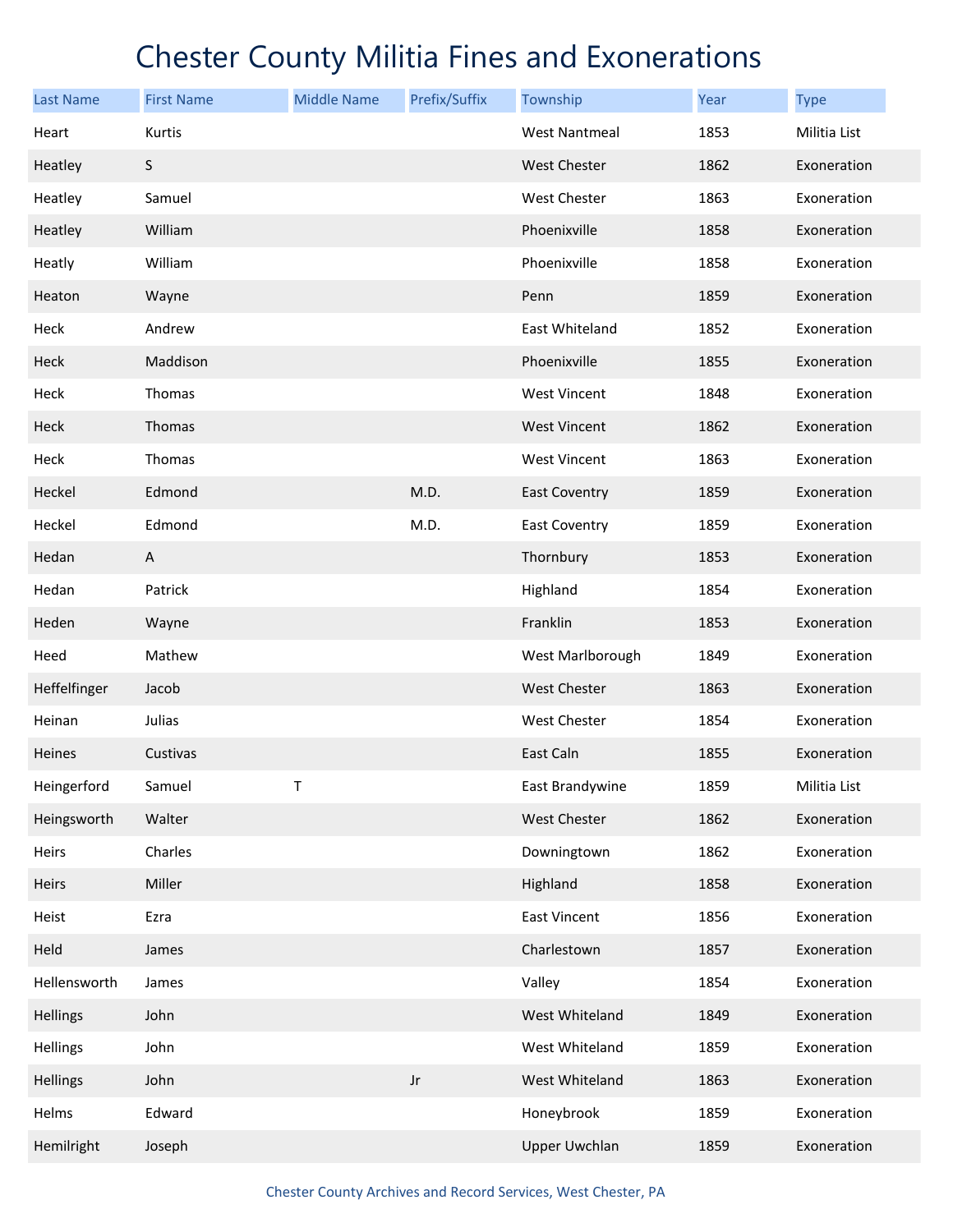| <b>Last Name</b> | <b>First Name</b> | <b>Middle Name</b> | Prefix/Suffix | Township             | Year | <b>Type</b>  |
|------------------|-------------------|--------------------|---------------|----------------------|------|--------------|
| Hemp             | John              |                    |               | East Brandywine      | 1859 | Militia List |
| Hempel           | James             |                    |               | <b>East Nantmeal</b> | 1847 | Exoneration  |
| Hempstead        | Thomas            |                    |               | Lower Oxford         | 1849 | Exoneration  |
| Henacy           | Henry             |                    |               | East Marlborough     | 1854 | Exoneration  |
| Henderson        | James             |                    |               | <b>East Vincent</b>  | 1848 | Exoneration  |
| Henderson        | James             |                    |               | Phoenixville         | 1854 | Exoneration  |
| Henderson        | John              |                    |               | East Bradford        | 1850 | Exoneration  |
| Henderson        | John              |                    |               | Charlestown          | 1860 | Exoneration  |
| Henderson        | Justice           |                    |               | <b>Upper Oxford</b>  | 1862 | Exoneration  |
| Henderson        | Robert            | $\overline{H}$     |               | West Goshen          | 1858 | Exoneration  |
| Henderson        | William           |                    | Jr            | Wallace              | 1859 | Militia List |
| Henderson        | William           | $\mathsf C$        |               | New London           | 1853 | Exoneration  |
| Hendrake         | Noah              |                    |               | East Whiteland       | 1848 | Exoneration  |
| Hendricks        | Daniel            |                    |               | <b>East Nantmeal</b> | 1858 | Exoneration  |
| Hendricks        | Noah              |                    |               | Tredyffrin           | 1849 | Exoneration  |
| Hendricks        | Noah              |                    |               | Tredyffrin           | 1849 | Exoneration  |
| Hendricks        | Noah              |                    |               | Charlestown          | 1860 | Exoneration  |
| Hendrickson      | Joseph            |                    |               | London Britain       | 1858 | Exoneration  |
| Hendrickson      | Joseph            |                    |               | New Garden           | 1860 | Exoneration  |
| Henery           | John              |                    |               | <b>West Vincent</b>  | 1848 | Exoneration  |
| Henery           | William           |                    |               | East Brandywine      | 1854 | Exoneration  |
| Henery           | William           |                    |               | East Brandywine      | 1855 | Militia List |
| Henery           | William           |                    |               | East Brandywine      | 1860 | Militia List |
| Henesy           | Henry             |                    |               | West Marlborough     | 1851 | Exoneration  |
| Hening           | John              |                    |               | East Fallowfield     | 1853 | Exoneration  |
| Henion           | Julius            |                    |               | East Nottingham      | 1862 | Exoneration  |
| Hennis           | John              |                    |               | West Fallowfield     | 1849 | Exoneration  |
| Henry            | Fink              |                    |               | <b>East Coventry</b> | 1854 | Exoneration  |
| Henry            | J                 | $\mathsf C$        |               | Newlin               | 1860 | Exoneration  |
| Henry            | James             |                    |               | Valley               | 1854 | Exoneration  |
| Henry            | John              |                    |               | Phoenixville         | 1850 | Exoneration  |
| Henry            | Robert            |                    |               | Phoenixville         | 1862 | Exoneration  |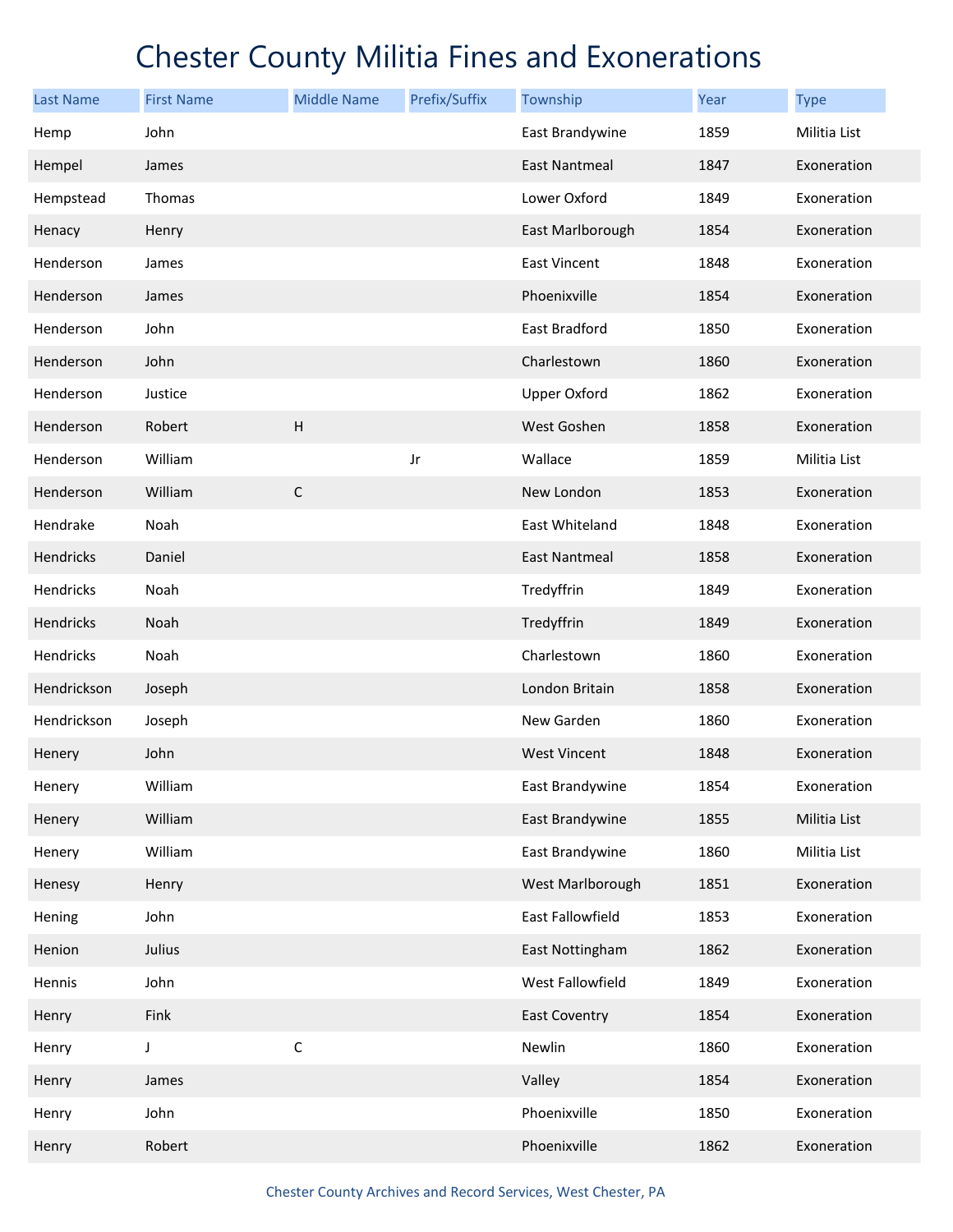| <b>Last Name</b> | <b>First Name</b> | <b>Middle Name</b> | Prefix/Suffix | Township            | Year | <b>Type</b> |
|------------------|-------------------|--------------------|---------------|---------------------|------|-------------|
| Henry            | William           |                    |               | West Brandywine     | 1852 | Exoneration |
| Henry            | William           |                    |               | West Brandywine     | 1853 | Exoneration |
| Henry            | William           |                    |               | Phoenixville        | 1854 | Exoneration |
| Henry            | William           |                    |               | East Brandywine     | 1855 | Exoneration |
| Henthorn         | Isaac             |                    |               | <b>Upper Oxford</b> | 1860 | Exoneration |
| Hentsbery        | Daniel            |                    |               | East Pikeland       | 1847 | Exoneration |
| Henwood          | John              |                    |               | Phoenixville        | 1853 | Exoneration |
| Henzey           | John              |                    |               | Uwchlan             | 1849 | Exoneration |
| Herford          | Jesse             |                    |               | East Marlborough    | 1857 | Exoneration |
| Herford          | Jesse             |                    |               | Kennett Square      | 1859 | Exoneration |
| Herkans          | George            |                    |               | West Caln           | 1862 | Exoneration |
| Hermans          | Thomas            |                    |               | East Caln           | 1849 | Exoneration |
| Herring          | Jacob             |                    |               | Phoenixville        | 1858 | Exoneration |
| Herrington       | Samuel            |                    |               | Honeybrook          | 1853 | Exoneration |
| Herron           | Patrick           |                    |               | Schuylkill          | 1849 | Exoneration |
| Hersh            | Samuel            |                    |               | <b>East Vincent</b> | 1851 | Exoneration |
| Hersh            | Samuel            |                    |               | <b>East Vincent</b> | 1855 | Exoneration |
| Hersh            | Samuel            |                    |               | East Vincent        | 1856 | Exoneration |
| Hersh            | Samuel            |                    |               | <b>East Vincent</b> | 1860 | Exoneration |
| Herth            | Samuel            |                    |               | Charlestown         | 1859 | Exoneration |
| Heslizet         | Thomas            |                    |               | West Chester        | 1853 | Exoneration |
| Hesser           | Abram             |                    |               | West Chester        | 1862 | Exoneration |
| Hest             | John              |                    |               | West Fallowfield    | 1854 | Exoneration |
| Heston           | Albert            |                    |               | London Grove        | 1850 | Exoneration |
| Heston           | Enoch             |                    |               | Sadsbury            | 1859 | Exoneration |
| Heston           | Miller            |                    |               | Tredyffrin          | 1847 | Exoneration |
| Heston           | William           | $\mathsf C$        |               | West Brandywine     | 1855 | Exoneration |
| Hewberger        | John              |                    |               | Highland            | 1862 | Exoneration |
| Hewes            | David             | ${\sf P}$          |               | Franklin            | 1863 | Exoneration |
| Hewett           | Frederick         |                    |               | East Goshen         | 1863 | Exoneration |
| Hewitt           | Thomas            |                    |               | East Goshen         | 1860 | Exoneration |
| Hews             | Charles           | $\overline{H}$     |               | Kennett Square      | 1858 | Exoneration |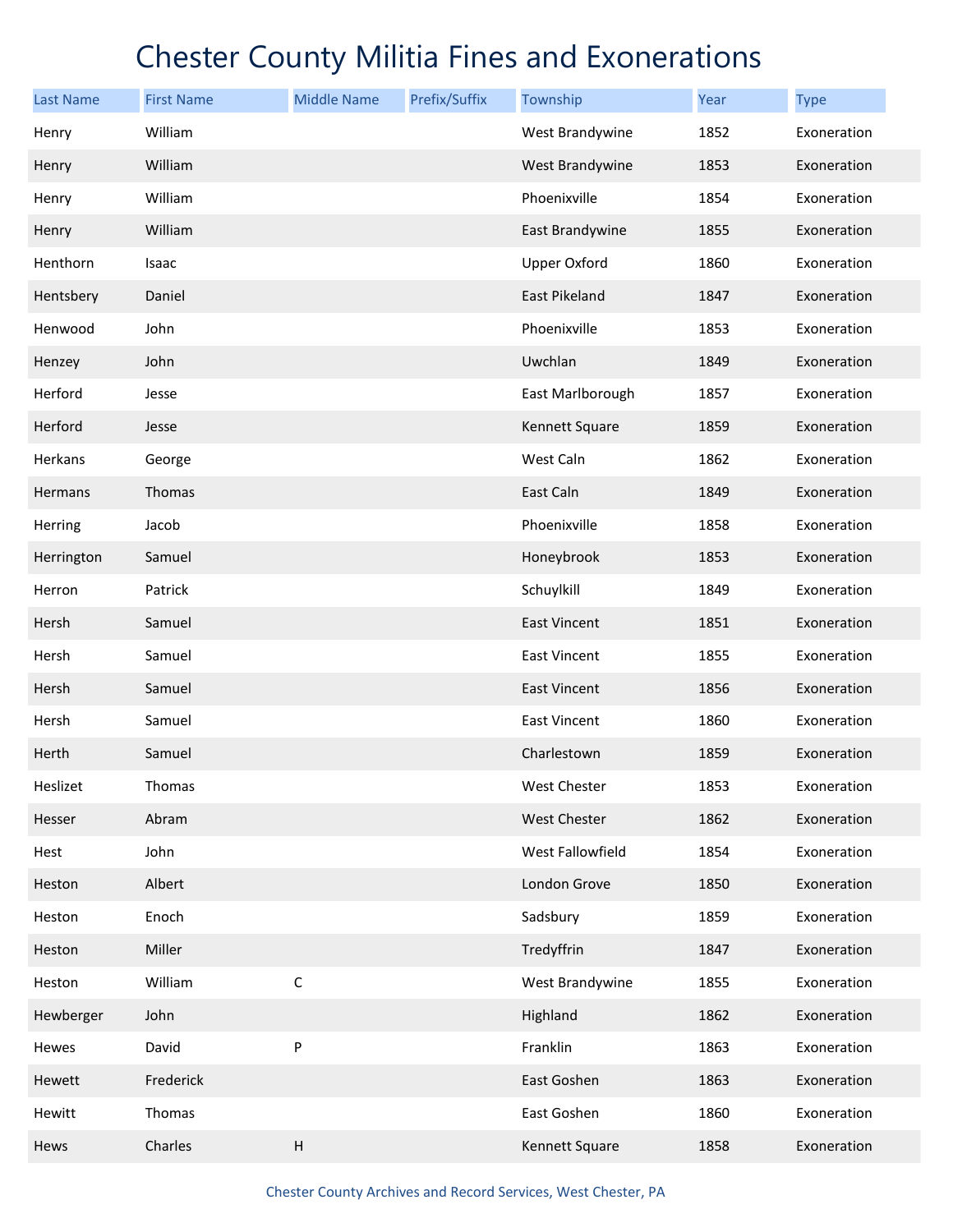| <b>Last Name</b> | <b>First Name</b> | <b>Middle Name</b>        | Prefix/Suffix | Township             | Year    | <b>Type</b>  |
|------------------|-------------------|---------------------------|---------------|----------------------|---------|--------------|
| Hibbard          | Edward            | Н                         |               | East Whiteland       | 1849    | Exoneration  |
| Hibberd          | Edward            | $\boldsymbol{\mathsf{H}}$ |               | East Whiteland       | 1848    | Exoneration  |
| Hibberd          | Isaac             |                           |               | West Bradford        | 1849    | Exoneration  |
| Hibberd          | John              |                           |               | East Whiteland       | 1847    | Exoneration  |
| Hibberd          | Preston           |                           |               | Willistown           | 1857    | Exoneration  |
| Hibberd          | Preston           |                           |               | Willistown           | 1857    | Exoneration  |
| Hibberd          | Thomas            |                           |               | Easttown             | 1853    | Exoneration  |
| Hibert           | David             |                           |               | East Caln            | 1853    | Exoneration  |
| Hick             | Jesse             |                           |               | London Grove         | 1862    | Exoneration  |
| Hickey           | A                 |                           |               | Phoenixville         | 1853    | Exoneration  |
| Hickey           | Alex              |                           |               | Phoenixville         | 1862    | Exoneration  |
| Hickey           | Daniel            |                           |               | Thornbury            | 1860    | Exoneration  |
| Hickey           | Daniel            |                           |               | Thornbury            | 1862    | Exoneration  |
| Hickey           | David             |                           |               | West Marlborough     | Undated | Exoneration  |
| Hickey           | J                 | G                         |               | Thornbury            | 1853    | Exoneration  |
| Hickey           | James             |                           |               | Phoenixville         | 1853    | Exoneration  |
| Hickey           | James             |                           |               | New Garden           | 1854    | Exoneration  |
| Hickey           | Jeremiah          |                           |               | Thornbury            | 1858    | Exoneration  |
| Hickey           | Jeremiah          |                           |               | Thornbury            | 1862    | Exoneration  |
| Hickey           | John              |                           |               | Phoenixville         | 1850    | Exoneration  |
| Hickey           | John              |                           |               | Phoenixville         | 1853    | Exoneration  |
| Hickey           | John              |                           |               | Phoenixville         | 1853    | Exoneration  |
| Hickey           | Michael           |                           |               | Phoenixville         | 1850    | Exoneration  |
| Hickey           | Patrick           |                           |               | Penn                 | 1857    | Exoneration  |
| Hickey           | Thomas            |                           |               | London Grove         | 1863    | Exoneration  |
| Hickman          | Alban             |                           |               | East Goshen          | 1863    | Exoneration  |
| Hickman          | Caleb             |                           |               | Phoenixville         | 1853    | Exoneration  |
| Hickman          | Caleb             |                           |               | Phoenixville         | 1854    | Exoneration  |
| Hickman          | Caleb             |                           |               | Warwick              | 1857    | Exoneration  |
| Hickman          | Daniel            |                           |               | <b>West Nantmeal</b> | 1857    | Militia List |
| Hickman          | Daniel            |                           |               | <b>West Nantmeal</b> | 1857    | Exoneration  |
| Hickman          | Elwood            |                           |               | West Chester         | 1857    | Exoneration  |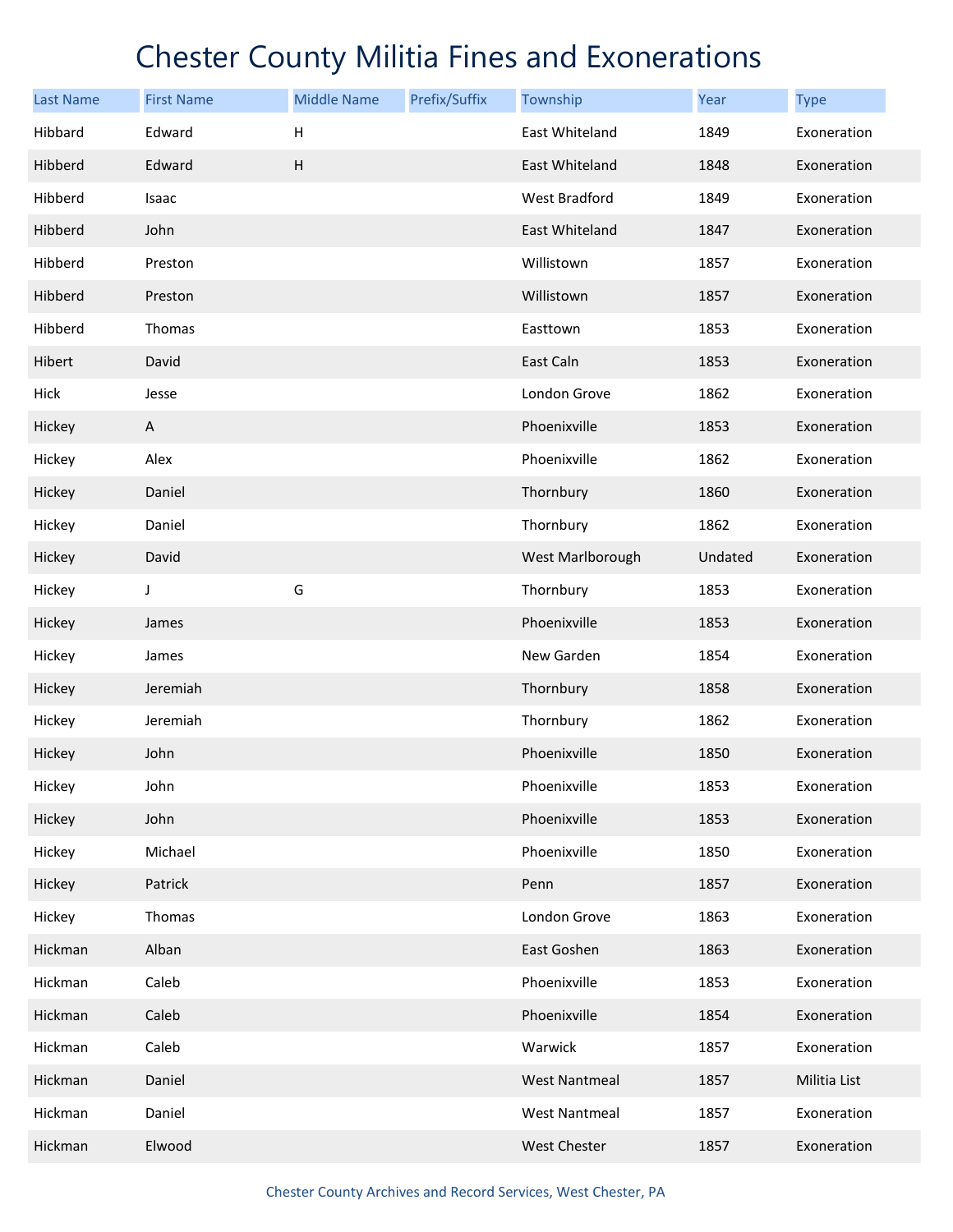| <b>Last Name</b> | <b>First Name</b> | <b>Middle Name</b> | Prefix/Suffix | Township        | Year | <b>Type</b>  |
|------------------|-------------------|--------------------|---------------|-----------------|------|--------------|
| Hickman          | Elwood            |                    |               | West Chester    | 1859 | Exoneration  |
| Hickman          | F                 | Sharpless          |               | East Goshen     | 1863 | Exoneration  |
| Hickman          | Gibbons           |                    |               | West Bradford   | 1862 | Exoneration  |
| Hickman          | Gibins            |                    |               | Londonderry     | 1857 | Exoneration  |
| Hickman          | Hayward           |                    |               | West Goshen     | 1854 | Exoneration  |
| Hickman          | James             |                    |               | Kennett         | 1849 | Exoneration  |
| Hickman          | Jesse             | J                  |               | Thornbury       | 1862 | Exoneration  |
| Hickman          | Joseph            |                    |               | East Brandywine | 1859 | Militia List |
| Hickman          | William           |                    |               | Westtown        | 1853 | Exoneration  |
| Hickman          | William           |                    | $_{\rm Jr}$   | Kennett         | 1858 | Exoneration  |
| Hickman          | William           |                    |               | Kennett         | 1862 | Exoneration  |
| Hickman          | William           | $\mathsf C$        |               | Westtown        | 1849 | Exoneration  |
| Hickman          | William           | $\mathsf C$        |               | Westtown        | 1857 | Exoneration  |
| Hickman          | William           | ${\sf P}$          |               | Westtown        | 1850 | Exoneration  |
| Hicks            | Edward            |                    |               | London Grove    | 1850 | Exoneration  |
| Hicks            | Edward            |                    |               | London Grove    | 1850 | Exoneration  |
| Hicks            | Elias             |                    |               | London Grove    | 1850 | Exoneration  |
| Hicks            | William           |                    |               | London Grove    | 1850 | Exoneration  |
| Hicks            | William           |                    |               | London Grove    | 1853 | Exoneration  |
| Hiddleson        | George            |                    |               | East Caln       | 1849 | Exoneration  |
| Hiddleson        | Joseph            | L                  |               | West Bradford   | 1856 | Militia List |
| Higgens          | John              |                    |               | Phoenixville    | 1853 | Exoneration  |
| Higgins          | Michael           |                    |               | West Chester    | 1853 | Exoneration  |
| Higgins          | Thomas            |                    |               | Uwchlan         | 1857 | Exoneration  |
| Higgs            | David             |                    |               | West Pikeland   | 1847 | Exoneration  |
| Higgs            | David             |                    |               | Charlestown     | 1849 | Exoneration  |
| High             | Davis             |                    |               | Warwick         | 1848 | Exoneration  |
| High             | George            |                    |               | Phoenixville    | 1859 | Exoneration  |
| High             | Jacob             |                    |               | North Conventry | 1848 | Exoneration  |
| High             | Jacob             |                    |               | North Conventry | 1854 | Exoneration  |
| High             | Madison           |                    |               | Phoenixville    | 1853 | Exoneration  |
| High             | Samuel            |                    |               | North Conventry | 1848 | Exoneration  |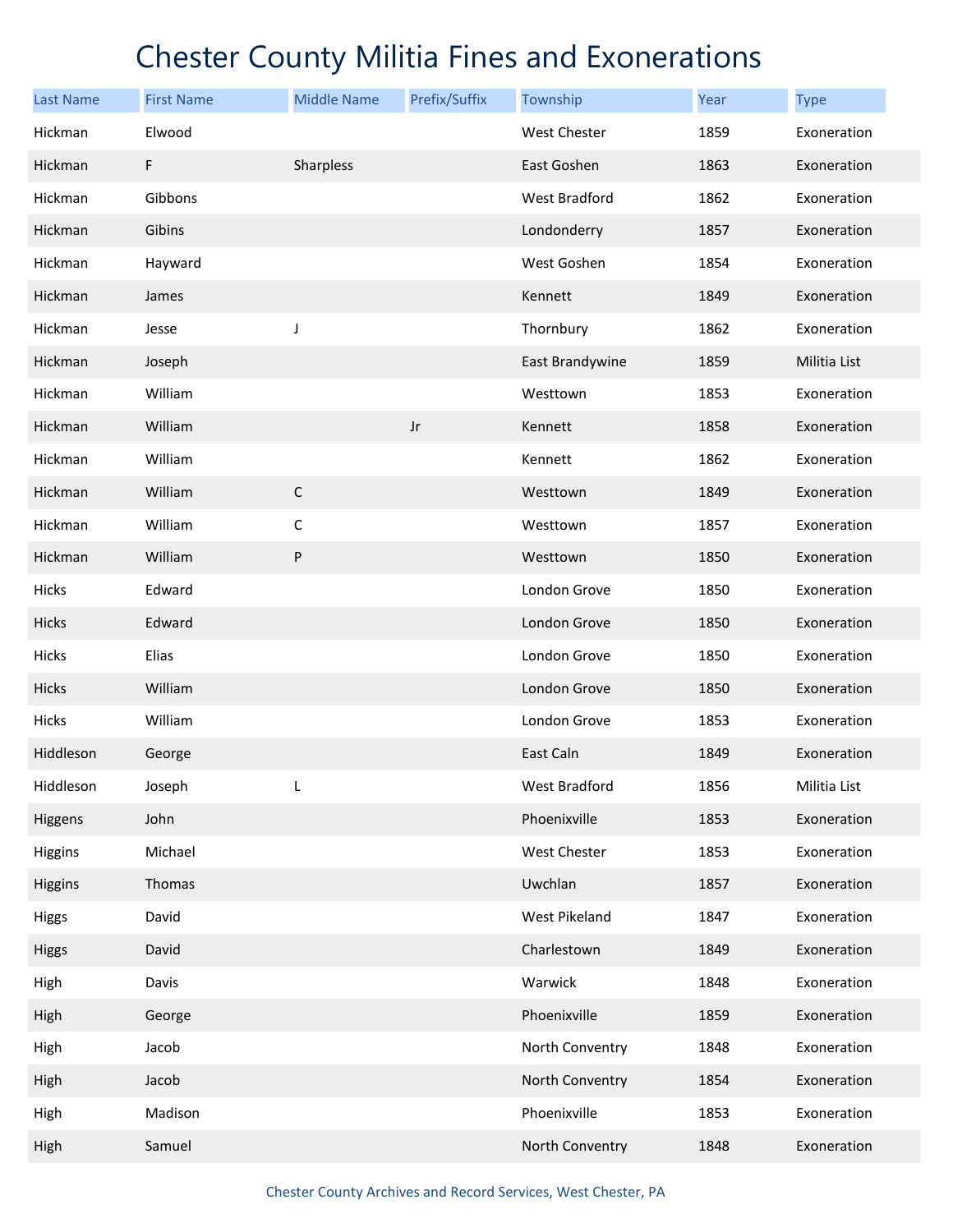| <b>Last Name</b> | <b>First Name</b> | <b>Middle Name</b> | Prefix/Suffix | Township             | Year    | <b>Type</b>  |
|------------------|-------------------|--------------------|---------------|----------------------|---------|--------------|
| High             | Tolbert           |                    |               | East Brandywine      | 1854    | Exoneration  |
| High             | Tolbert           |                    |               | East Brandywine      | 1857    | Militia Tax  |
| High             | Torbit            |                    |               | East Caln            | 1862    | Exoneration  |
| High             | William           |                    |               | West Brandywine      | 1850    | Exoneration  |
| High             | William           |                    |               | Honeybrook           | 1853    | Exoneration  |
| High             | William           |                    |               | <b>Upper Uwchlan</b> | 1860    | Exoneration  |
| Highfield        | Lorenza           |                    |               | Westtown             | 1855    | Exoneration  |
| Highfield        | Lorenza           |                    |               | Birmingham           | 1863    | Exoneration  |
| Highfield        | William           |                    |               | Westtown             | 1849    | Exoneration  |
| Highley          | Joshua            |                    |               | Schuylkill           | 1848    | Exoneration  |
| Highley          | Joshua            |                    |               | Schuylkill           | 1849    | Exoneration  |
| Highly           | George            |                    |               | Phoenixville         | 1862    | Exoneration  |
| Highly           | John              |                    |               | Phoenixville         | 1862    | Exoneration  |
| Hilaman          | Albert            |                    |               | East Nottingham      | 1853    | Militia List |
| Hilaman          | John              | S                  |               | West Nottingham      | Undated | Exoneration  |
| Hilderman        | Alpherd           |                    |               | West Goshen          | 1851    | Exoneration  |
| Hill             | Alexandra         |                    |               | London Britain       | 1860    | Exoneration  |
| Hill             | Amos              |                    |               | <b>East Vincent</b>  | 1863    | Exoneration  |
| Hill             | Charles           |                    |               | London Britain       | 1859    | Exoneration  |
| Hill             | Charles           |                    |               | London Britain       | 1862    | Exoneration  |
| Hill             | Christian         | C.G.               |               | Uwchlan              | 1853    | Exoneration  |
| Hill             | Edward            | ${\sf R}$          |               | Kennett Square       | 1862    | Exoneration  |
| Hill             | Isaac             |                    |               | Downingtown          | 1860    | Exoneration  |
| Hill             | Jackson           |                    |               | East Bradford        | 1862    | Exoneration  |
| Hill             | James             |                    |               | East Nottingham      | 1856    | Exoneration  |
| Hill             | James             |                    |               | <b>East Coventry</b> | 1859    | Exoneration  |
| Hill             | James             |                    |               | <b>East Coventry</b> | 1859    | Exoneration  |
| Hill             | John              |                    |               | Schuylkill           | 1849    | Exoneration  |
| Hill             | Richard           |                    |               | West Whiteland       | 1859    | Exoneration  |
| Hill             | Robert            |                    |               | Honeybrook           | 1859    | Exoneration  |
| Hill             | Thomas            | W                  |               | Elk                  | 1858    | Exoneration  |
| Hilles           | Jesse             |                    |               | West Marlborough     | 1849    | Exoneration  |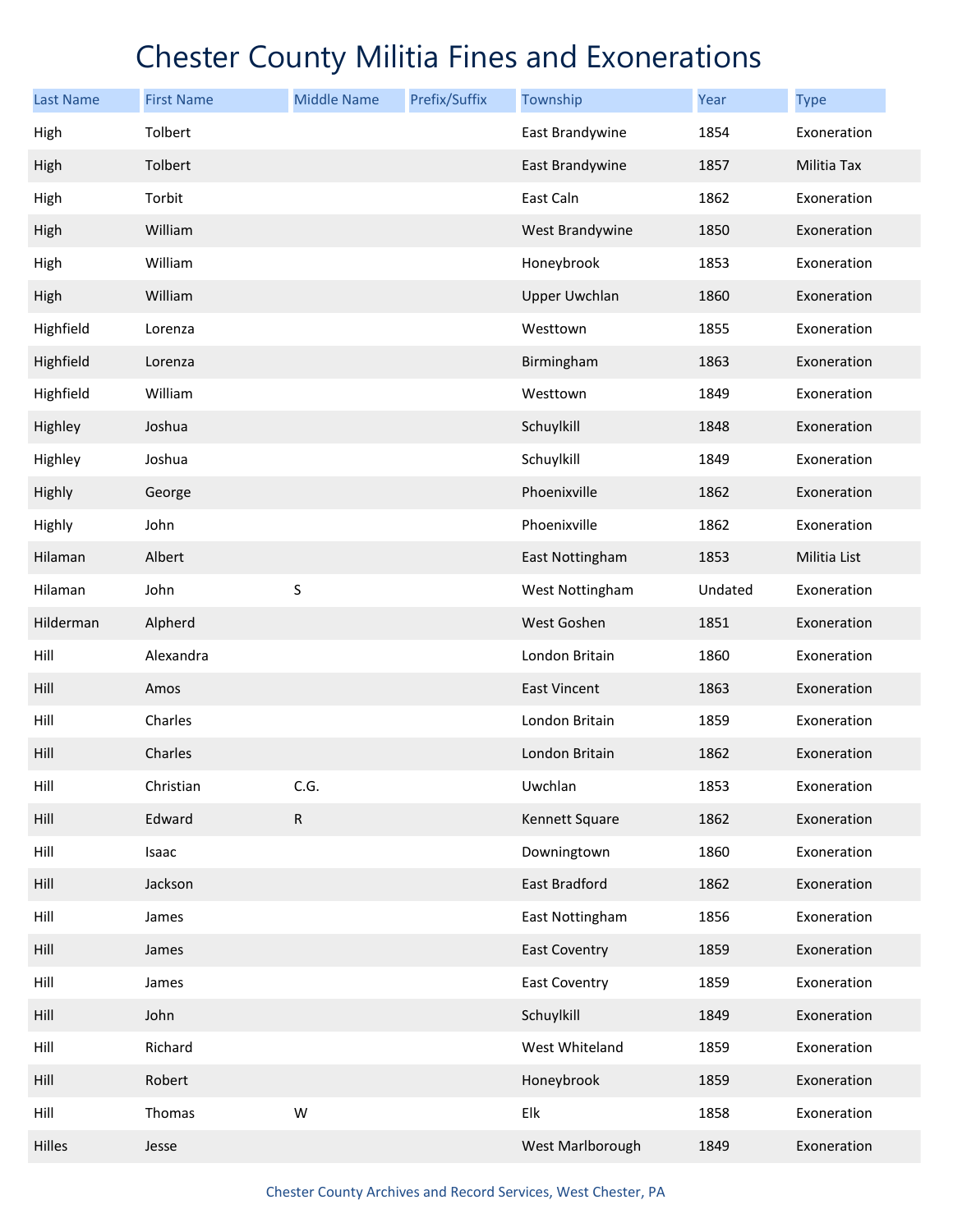| <b>Last Name</b> | <b>First Name</b> | <b>Middle Name</b> | Prefix/Suffix | Township                | Year | <b>Type</b>  |
|------------------|-------------------|--------------------|---------------|-------------------------|------|--------------|
| Hillwine         | Christian         |                    |               | West Whiteland          | 1853 | Exoneration  |
| Hilten           | Webster           |                    |               | East Caln               | 1858 | Exoneration  |
| Hilton           | David             |                    |               | Phoenixville            | 1855 | Exoneration  |
| Hilton           | George            |                    |               | West Fallowfield        | 1852 | Exoneration  |
| Hilton           | George            |                    |               | West Fallowfield        | 1853 | Exoneration  |
| Hilton           | George            |                    |               | <b>West Fallowfield</b> | 1854 | Exoneration  |
| Hilton           | George            |                    |               | West Fallowfield        | 1855 | Exoneration  |
| Hilton           | George            |                    |               | West Fallowfield        | 1856 | Exoneration  |
| Hilton           | Robert            |                    |               | West Fallowfield        | 1850 | Exoneration  |
| Hilton           | Robert            | W                  |               | <b>West Fallowfield</b> | 1853 | Exoneration  |
| Hilton           | Simon             |                    |               | Valley                  | 1853 | Exoneration  |
| Hilton           | Webster           |                    |               | Uwchlan                 | 1853 | Exoneration  |
| Hilton           | Webster           |                    |               | East Caln               | 1858 | Militia List |
| Himelright       | Joseph            |                    |               | Uwchlan                 | 1850 | Exoneration  |
| Himes            | Charles           |                    |               | East Coventry           | 1859 | Exoneration  |
| Himes            | Charles           |                    |               | <b>East Coventry</b>    | 1859 | Exoneration  |
| Himes            | Christian         |                    |               | Tredyffrin              | 1847 | Exoneration  |
| Himes            | Christopher       |                    |               | East Whiteland          | 1856 | Exoneration  |
| Himes            | Daniel            |                    |               | West Pikeland           | 1850 | Exoneration  |
| Himes            | James             |                    |               | <b>East Coventry</b>    | 1859 | Exoneration  |
| Himes            | James             |                    |               | <b>East Coventry</b>    | 1859 | Exoneration  |
| Himes            | John              |                    |               | <b>West Pikeland</b>    | 1862 | Exoneration  |
| Himes            | Mary              |                    |               | West Pikeland           | 1862 | Exoneration  |
| Himmelright      | Joseph            |                    |               | Wallace                 | 1853 | Exoneration  |
| Hinchen          | J                 | S                  |               | Sadsbury                | 1856 | Exoneration  |
| Hindiman         | Thomas            |                    |               | London Grove            | 1857 | Exoneration  |
| Hindman          | John              |                    |               | East Nottingham         | 1850 | Exoneration  |
| Hindman          | Robert            |                    |               | East Nottingham         | 1849 | Exoneration  |
| Hineman          | David             | ${\sf R}$          |               | West Fallowfield        | 1855 | Exoneration  |
| Hiner            | David             |                    |               | Lower Oxford            | 1850 | Exoneration  |
| Hines            | Gustavus          |                    |               | West Chester            | 1858 | Exoneration  |
| Hines            | William           |                    |               | East Goshen             | 1853 | Exoneration  |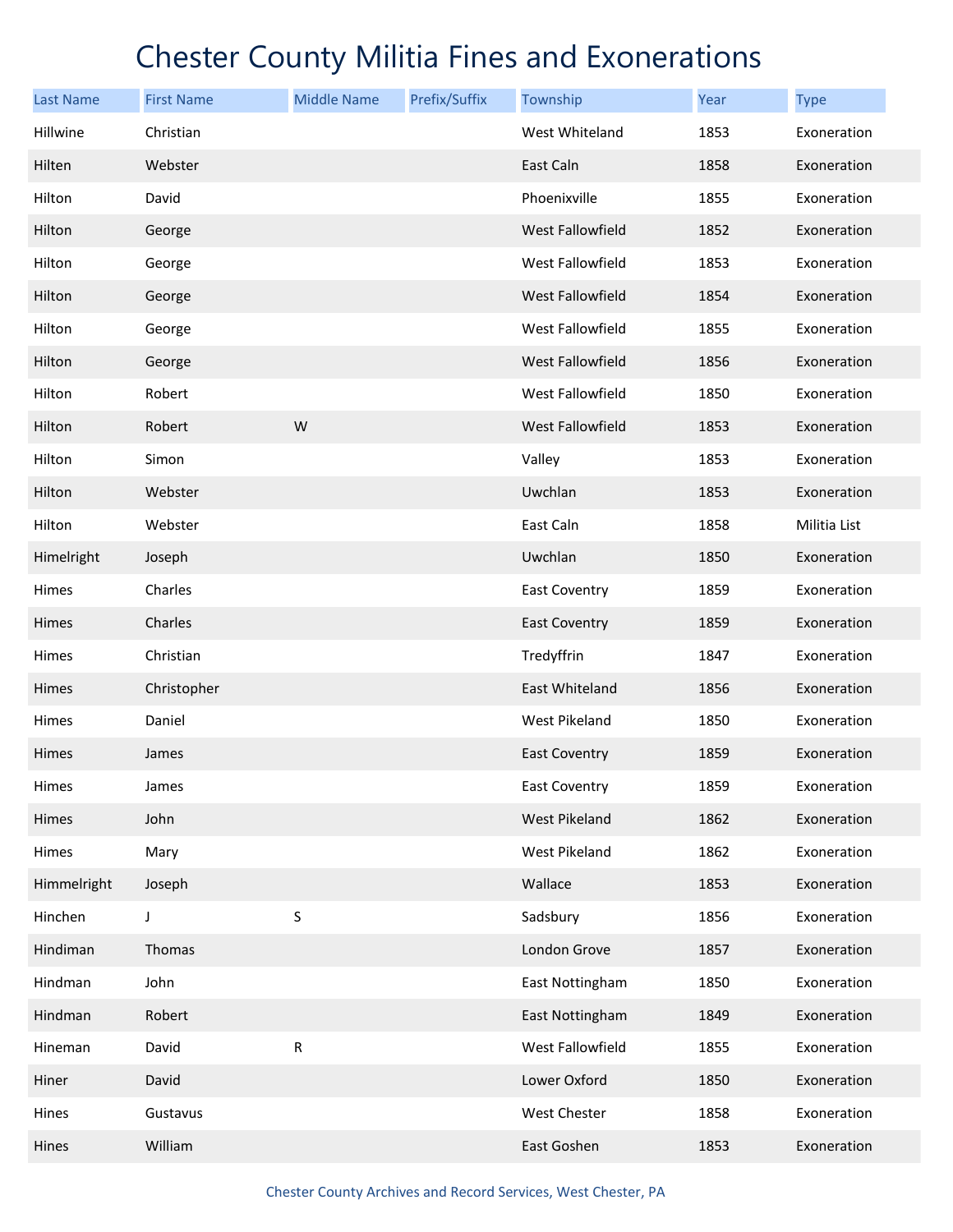| Last Name | <b>First Name</b> | <b>Middle Name</b> | Prefix/Suffix | Township             | Year | <b>Type</b> |
|-----------|-------------------|--------------------|---------------|----------------------|------|-------------|
| Hinkson   | Albert            |                    |               | Londonderry          | 1862 | Exoneration |
| Hinton    | Caleb             |                    |               | Honeybrook           | 1850 | Exoneration |
| Hipple    | Abraham           |                    |               | <b>West Vincent</b>  | 1853 | Exoneration |
| Hipple    | Abraham           |                    |               | <b>West Vincent</b>  | 1854 | Exoneration |
| Hipple    | Abraham           |                    |               | <b>West Vincent</b>  | 1854 | Exoneration |
| Hipple    | Elijah            |                    |               | East Goshen          | 1850 | Exoneration |
| Hipple    | Henry             |                    |               | <b>West Vincent</b>  | 1862 | Exoneration |
| Hipple    | Jacob             |                    |               | East Pikeland        | 1848 | Exoneration |
| Hipple    | Jacob             |                    |               | <b>West Vincent</b>  | 1854 | Exoneration |
| Hipple    | Jacob             |                    |               | <b>West Vincent</b>  | 1862 | Exoneration |
| Hipple    | Jesse             |                    |               | West Pikeland        | 1848 | Exoneration |
| Hipple    | John              |                    |               | Sadsbury             | 1850 | Exoneration |
| Hipple    | John              |                    |               | <b>West Vincent</b>  | 1853 | Exoneration |
| Hipple    | John              |                    |               | Phoenixville         | 1854 | Exoneration |
| Hipple    | John              |                    |               | Phoenixville         | 1855 | Exoneration |
| Hipple    | John              |                    |               | <b>West Vincent</b>  | 1862 | Exoneration |
| Hipple    | Jonathan          |                    |               | <b>East Vincent</b>  | 1863 | Exoneration |
| Hipple    | Mark              |                    |               | <b>West Vincent</b>  | 1854 | Exoneration |
| Hipple    | Mark              |                    |               | <b>West Vincent</b>  | 1854 | Exoneration |
| Hipple    | Thomas            |                    |               | <b>East Coventry</b> | 1853 | Exoneration |
| Hipple    | Wilford           |                    |               | East Coventry        | 1858 | Exoneration |
| Hipple    | William           |                    |               | <b>West Vincent</b>  | 1848 | Exoneration |
| Hipple    | William           |                    |               | <b>West Vincent</b>  | 1848 | Exoneration |
| Hipple    | William           |                    |               | Sadsbury             | 1850 | Exoneration |
| Hitchell  | John              |                    |               | <b>Upper Uwchlan</b> | 1862 | Exoneration |
| Hiting    | William           |                    |               | West Marlborough     | 1850 | Exoneration |
| Hitshell  | John              |                    |               | <b>Upper Uwchlan</b> | 1863 | Exoneration |
| Hitton    | Bob               |                    |               | Highland             | 1854 | Exoneration |
| Hitton    | Isaac             |                    |               | Highland             | 1854 | Exoneration |
| Hix       | William           |                    |               | London Grove         | 1850 | Exoneration |
| Hizzard   | John              |                    |               | East Vincent         | 1858 | Exoneration |
| Hobson    | Jacob             |                    |               | New Garden           | 1853 | Exoneration |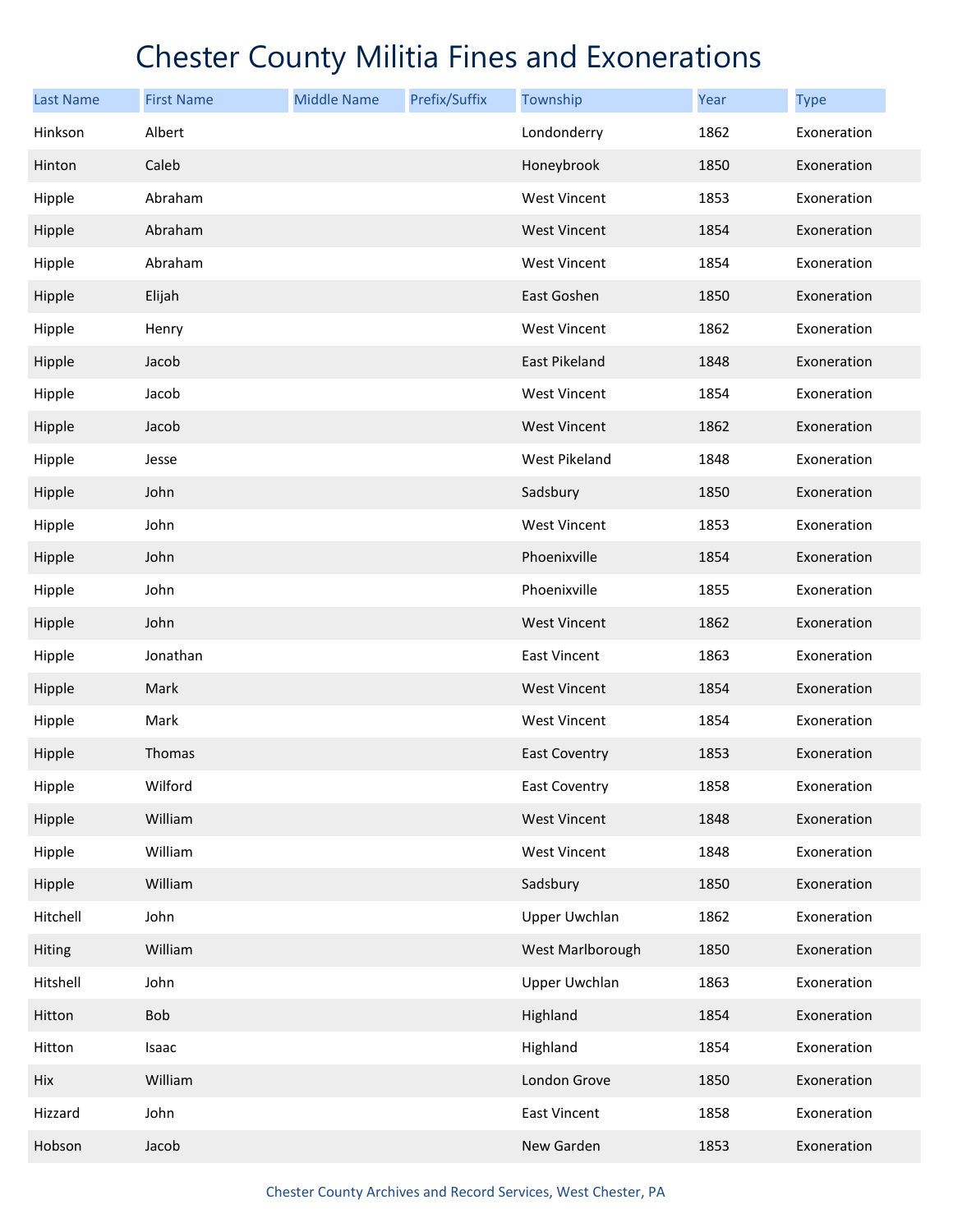| <b>Last Name</b> | <b>First Name</b> | <b>Middle Name</b> | Prefix/Suffix | Township             | Year | <b>Type</b> |
|------------------|-------------------|--------------------|---------------|----------------------|------|-------------|
| Hobson           | Nathan            |                    |               | New Garden           | 1853 | Exoneration |
| Hodgeson         | George            | D                  |               | New London           | 1853 | Exoneration |
| Hodgeson         | Robert            |                    |               | New London           | 1853 | Exoneration |
| Hodgson          | $\mathsf{C}$      | $\mathsf{H}%$      |               | <b>West Chester</b>  | 1860 | Exoneration |
| Hodgson          | George            | D                  |               | New London           | 1858 | Exoneration |
| Hodgson          | James             |                    | $_{\rm Jr}$   | New London           | 1860 | Exoneration |
| Hodgson          | John              |                    |               | West Chester         | 1860 | Exoneration |
| Hodgson          | Robert            | $\mathsf{H}%$      |               | New London           | 1860 | Exoneration |
| Hodson           | John              |                    |               | New Garden           | 1853 | Exoneration |
| Hodson           | Joseph            |                    |               | Penn                 | 1850 | Exoneration |
| Hoffecker        | Levi              |                    |               | <b>East Nantmeal</b> | 1850 | Exoneration |
| Hoffman          | Allen             |                    |               | Phoenixville         | 1853 | Exoneration |
| Hoffman          | Aubry             |                    |               | Uwchlan              | 1855 | Exoneration |
| Hoffman          | George            | W                  |               | Sadsbury             | 1850 | Exoneration |
| Hoffman          | Jacob             |                    |               | East Vincent         | 1851 | Exoneration |
| Hoffman          | John              |                    |               | <b>Upper Uwchlan</b> | 1859 | Exoneration |
| Hoffman          | John              | R                  |               | <b>Upper Uwchlan</b> | 1863 | Exoneration |
| Hoffman          | Jonathan          | W                  |               | Uwchlan              | 1849 | Exoneration |
| Hoffman          | Joshua            |                    |               | South Conventry      | 1862 | Exoneration |
| Hoffman          | Levi              |                    |               | West Whiteland       | 1849 | Exoneration |
| Hoffman          | Levi              | J                  |               | West Whiteland       | 1850 | Exoneration |
| Hoffman          | Michael           |                    |               | Warwick              | 1857 | Exoneration |
| Hoffman          | Thomas            | ${\sf R}$          |               | Valley               | 1862 | Exoneration |
| Hoffman          | Vernon            | L                  |               | West Whiteland       | 1849 | Exoneration |
| Hoffman          | William           |                    |               | <b>East Pikeland</b> | 1856 | Exoneration |
| Hoffman          | William           |                    |               | Lower Oxford         | 1858 | Exoneration |
| Hoficker         | Henry             |                    |               | <b>East Nantmeal</b> | 1857 | Exoneration |
| Hogan            | Dennis            |                    |               | West Chester         | 1859 | Exoneration |
| Hogan            | John              |                    |               | Phoenixville         | 1859 | Exoneration |
| Hogearth         | Joseph            |                    |               | Sadsbury             | 1858 | Exoneration |
| Holdeman         | Christian         |                    |               | <b>West Vincent</b>  | 1854 | Exoneration |
| Holdeman         | Samuel            |                    |               | <b>East Coventry</b> | 1860 | Exoneration |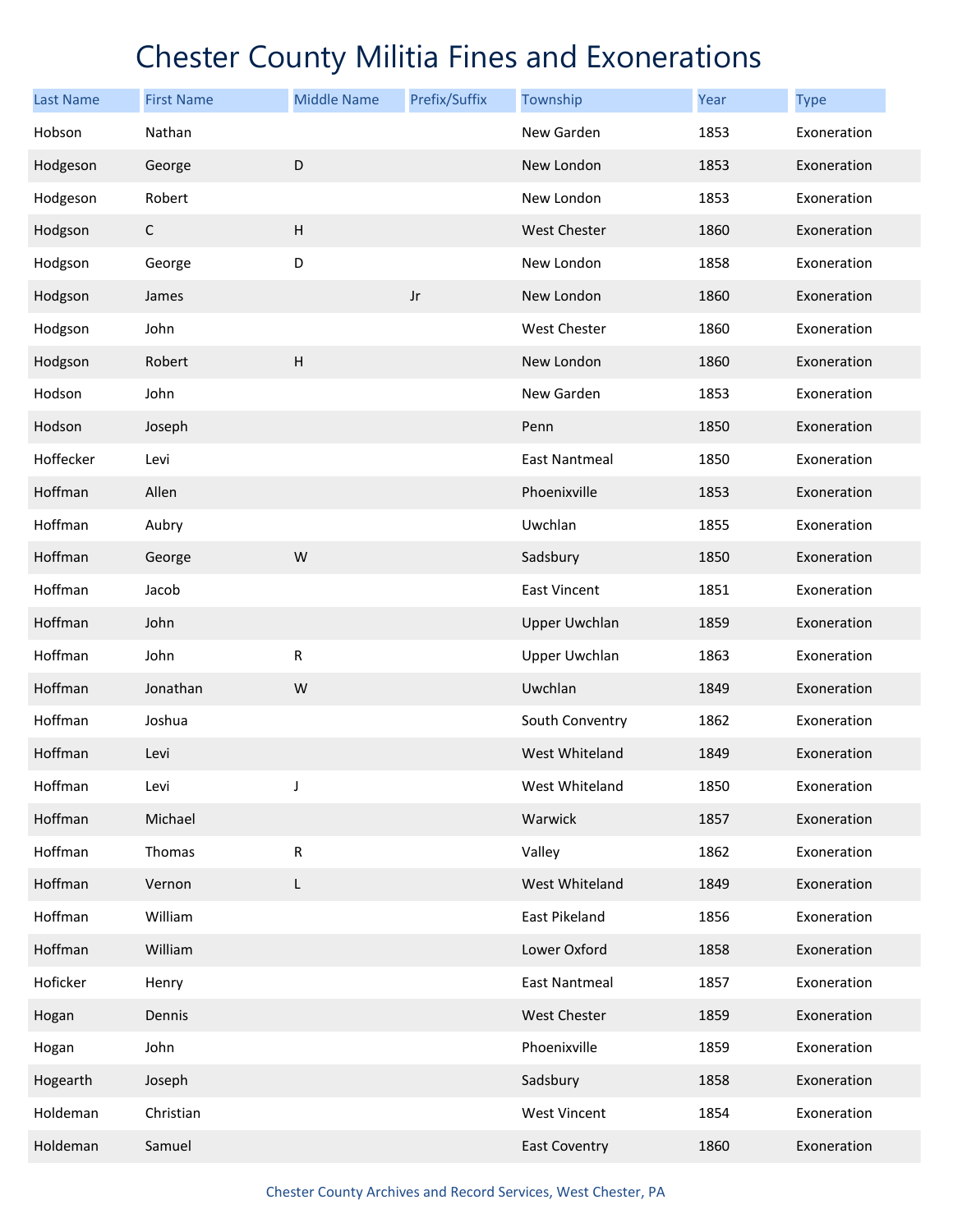| <b>Last Name</b> | <b>First Name</b> | <b>Middle Name</b>        | Prefix/Suffix | Township                | Year | <b>Type</b>  |
|------------------|-------------------|---------------------------|---------------|-------------------------|------|--------------|
| Holderman        | Christian         |                           |               | <b>West Vincent</b>     | 1854 | Exoneration  |
| Holderman        | Christian         |                           |               | <b>East Vincent</b>     | 1859 | Exoneration  |
| Holderman        | David             |                           |               | North Conventry         | 1858 | Exoneration  |
| Holland          | John              |                           |               | Highland                | 1858 | Exoneration  |
| Holland          | William           |                           |               | Phoenixville            | 1850 | Exoneration  |
| Hollingsworth    | J                 | $\mathsf K$               |               | Kennett                 | 1855 | Exoneration  |
| Hollman          | David             |                           |               | West Pikeland           | 1860 | Exoneration  |
| Holman           | George            |                           |               | East Pikeland           | 1863 | Exoneration  |
| Holman           | Isaac             |                           |               | <b>West Vincent</b>     | 1858 | Exoneration  |
| Holman           | Theodore          |                           |               | Phoenixville            | 1862 | Exoneration  |
| Holmes           | Philip            |                           |               | <b>West Chester</b>     | 1862 | Exoneration  |
| Holstain         | John              |                           |               | West Marlborough        | 1862 | Exoneration  |
| Holstein         | James             |                           |               | West Marlborough        | 1849 | Exoneration  |
| Holster          | Morris            |                           |               | East Caln               | 1858 | Militia List |
| Holston          | Benjamin          |                           |               | West Marlborough        | 1850 | Exoneration  |
| Holston          | Benjamin          |                           |               | West Marlborough        | 1855 | Exoneration  |
| Holt             | Aquilla           |                           |               | Sadsbury                | 1856 | Exoneration  |
| Holt             | Ezra              |                           |               | <b>West Fallowfield</b> | 1853 | Exoneration  |
| Holt             | James             |                           |               | Phoenixville            | 1858 | Exoneration  |
| Holt             | Joseph            |                           |               | Phoenixville            | 1853 | Exoneration  |
| Holt             | Joseph            |                           |               | Phoenixville            | 1855 | Exoneration  |
| Holt             | Thomas            |                           |               | New Garden              | 1855 | Exoneration  |
| Holt             | William           |                           |               | Phoenixville            | 1853 | Exoneration  |
| Holton           | Benjamin          |                           |               | <b>Upper Oxford</b>     | 1857 | Exoneration  |
| Holton           | Benjamin          | $\boldsymbol{\mathsf{H}}$ |               | <b>Upper Oxford</b>     | 1862 | Exoneration  |
| Holton           | H                 | Benton                    |               | Lower Oxford            | 1858 | Exoneration  |
| Holton           | James             |                           |               | <b>Upper Oxford</b>     | 1861 | Exoneration  |
| Holton           | Jesse             |                           |               | <b>Upper Oxford</b>     | 1862 | Exoneration  |
| Holton           | John              |                           |               | Oxford Borough          | 1853 | Exoneration  |
| Holton           | John              |                           |               | Lower Oxford            | 1857 | Exoneration  |
| Holton           | John              |                           |               | Lower Oxford            | 1858 | Exoneration  |
| Holton           | Thomas            |                           |               | Lower Oxford            | 1849 | Exoneration  |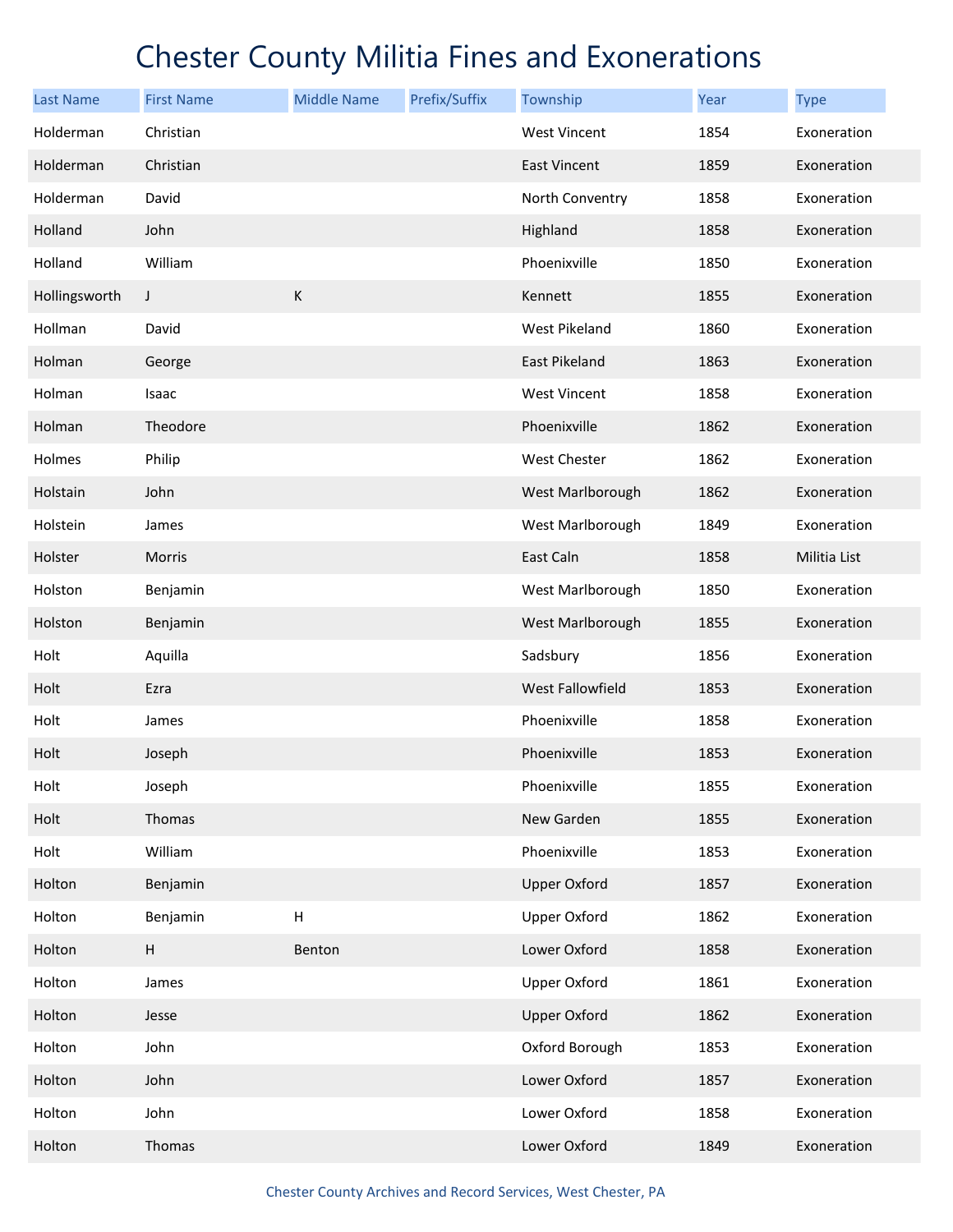| <b>Last Name</b> | <b>First Name</b> | <b>Middle Name</b> | Prefix/Suffix | Township             | Year | <b>Type</b>  |
|------------------|-------------------|--------------------|---------------|----------------------|------|--------------|
| Holton           | Thomas            |                    |               | <b>Upper Oxford</b>  | 1850 | Exoneration  |
| Homes            | Joseph            |                    |               | West Whiteland       | 1849 | Exoneration  |
| Hone             | James             |                    |               | East Whiteland       | 1848 | Exoneration  |
| Honey            | Robert            |                    |               | Phoenixville         | 1853 | Exoneration  |
| Honoway          | Nathan            |                    |               | Kennett              | 1849 | Exoneration  |
| Honster          | George            | W                  |               | Phoenixville         | 1850 | Exoneration  |
| Hoober           | James             |                    |               | Highland             | 1854 | Exoneration  |
| Hood             | Franklin          |                    |               | East Whiteland       | 1853 | Exoneration  |
| Hood             | John              | W                  |               | Lower Oxford         | 1849 | Exoneration  |
| Hood             | John              | W                  |               | Lower Oxford         | 1850 | Exoneration  |
| Hood             | Samuel            |                    |               | East Nottingham      | 1856 | Exoneration  |
| Hood             | Samuel            | L                  |               | Lower Oxford         | 1850 | Exoneration  |
| Hood             | William           |                    |               | East Marlborough     | 1856 | Exoneration  |
| Hooker           | Eri               |                    |               | East Nottingham      | 1863 | Exoneration  |
| Hoopes           | Abiah             |                    |               | East Bradford        | 1855 | Exoneration  |
| Hoopes           | Abiah             |                    |               | <b>West Chester</b>  | 1855 | Exoneration  |
| Hoopes           | Alber             |                    |               | West Goshen          | 1851 | Exoneration  |
| Hoopes           | Amos              |                    |               | West Goshen          | 1860 | Exoneration  |
| Hoopes           | Amos              |                    |               | Franklin             | 1863 | Exoneration  |
| Hoopes           | Amos              | G                  |               | Kennett Square       | 1856 | Exoneration  |
| Hoopes           | Barclay           | D                  |               | <b>West Nantmeal</b> | 1852 | Exoneration  |
| Hoopes           | Barkley           |                    |               | New Garden           | 1862 | Exoneration  |
| Hoopes           | Barkley           | D                  |               | <b>West Nantmeal</b> | 1853 | Militia List |
| Hoopes           | Barkley           | D                  |               | <b>West Nantmeal</b> | 1853 | Exoneration  |
| Hoopes           | Bartley           |                    |               | West Nantmeal        | 1856 | Militia List |
| Hoopes           | Benjamin          |                    |               | Westtown             | 1849 | Exoneration  |
| Hoopes           | Benjamin          |                    |               | Westtown             | 1863 | Exoneration  |
| Hoopes           | Coleman           |                    |               | West Fallowfield     | 1850 | Exoneration  |
| Hoopes           | Coleman           |                    |               | West Fallowfield     | 1853 | Exoneration  |
| Hoopes           | Colman            |                    |               | Highland             | 1854 | Exoneration  |
| Hoopes           | Enos              |                    |               | Kennett              | 1855 | Exoneration  |
| Hoopes           | Enos              |                    |               | West Whiteland       | 1858 | Exoneration  |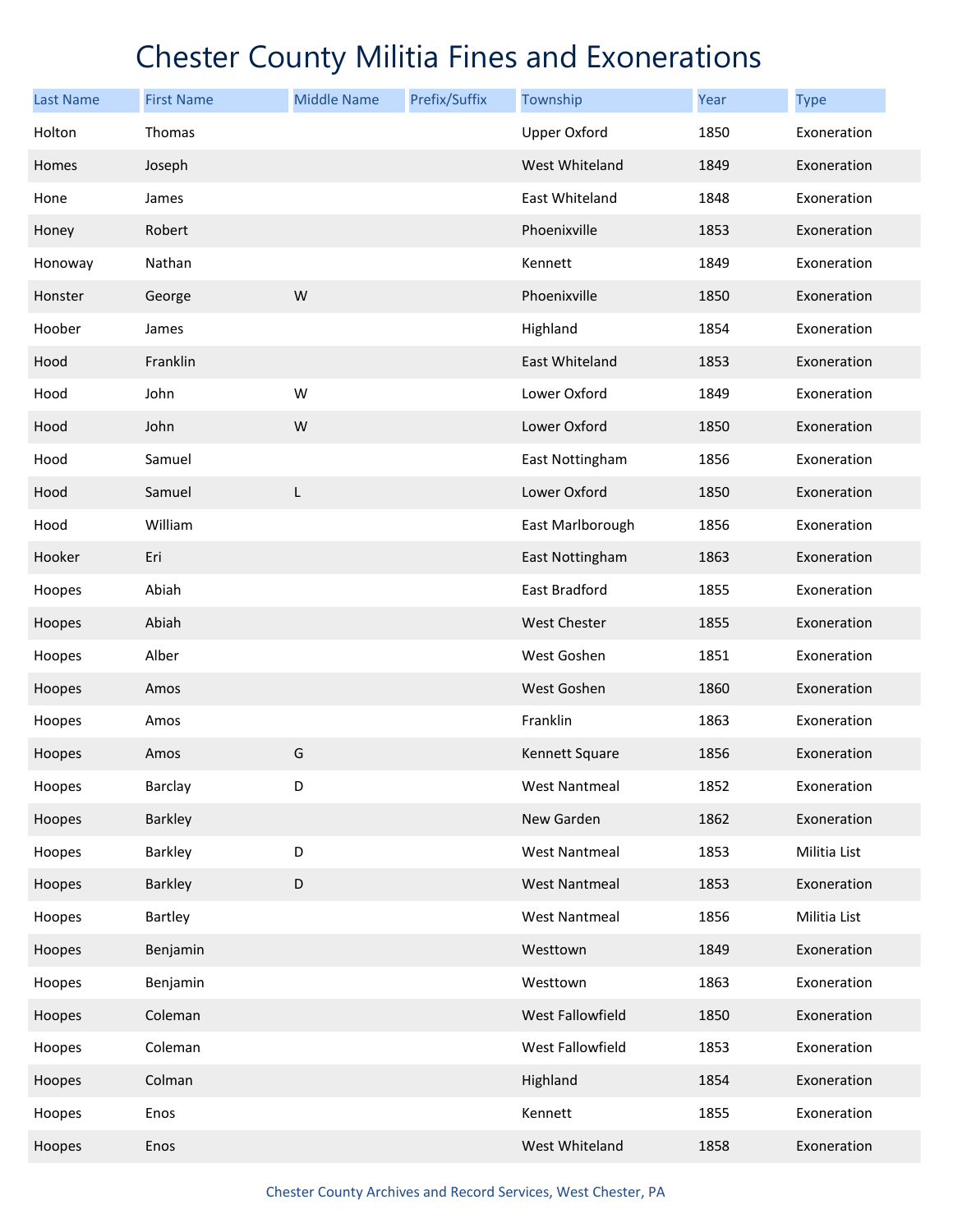| <b>Last Name</b> | <b>First Name</b> | <b>Middle Name</b>        | Prefix/Suffix | Township             | <b>Year</b> | <b>Type</b> |
|------------------|-------------------|---------------------------|---------------|----------------------|-------------|-------------|
| Hoopes           | Garrett           |                           |               | <b>West Nantmeal</b> | 1860        | Exoneration |
| Hoopes           | Gasper            |                           |               | West Goshen          | 1851        | Exoneration |
| Hoopes           | Henry             | $\sf S$                   |               | Downingtown          | 1860        | Exoneration |
| Hoopes           | Isaac             |                           |               | East Marlborough     | 1853        | Exoneration |
| Hoopes           | Isaac             |                           |               | East Marlborough     | 1856        | Exoneration |
| Hoopes           | Isaac             |                           |               | East Marlborough     | 1859        | Exoneration |
| Hoopes           | Isacher           |                           |               | West Marlborough     | 1863        | Exoneration |
| Hoopes           | Jacob             |                           |               | <b>West Chester</b>  | 1859        | Exoneration |
| Hoopes           | James             |                           |               | London Grove         | 1857        | Exoneration |
| Hoopes           | John              |                           |               | East Caln            | 1853        | Exoneration |
| Hoopes           | John              |                           |               | <b>West Chester</b>  | 1858        | Exoneration |
| Hoopes           | John              | W                         |               | New Garden           | 1862        | Exoneration |
| Hoopes           | Joseph            |                           |               | Honeybrook           | 1855        | Exoneration |
| Hoopes           | Joseph            |                           |               | East Goshen          | 1855        | Exoneration |
| Hoopes           | Joseph            |                           |               | Honeybrook           | 1857        | Exoneration |
| Hoopes           | Joseph            |                           |               | East Goshen          | 1857        | Exoneration |
| Hoopes           | Joseph            | Е                         |               | East Goshen          | 1858        | Exoneration |
| Hoopes           | Joseph            | $\boldsymbol{\mathsf{H}}$ |               | <b>West Chester</b>  | 1860        | Exoneration |
| Hoopes           | Joshua            |                           |               | East Bradford        | 1850        | Exoneration |
| Hoopes           | Josiah            | G                         |               | West Goshen          | 1855        | Exoneration |
| Hoopes           | Levis             |                           | Dec'd         | West Goshen          | 1851        | Exoneration |
| Hoopes           | Lewis             | ${\sf P}$                 |               | West Goshen          | 1851        | Exoneration |
| Hoopes           | Marshall          |                           |               | East Bradford        | 1850        | Exoneration |
| Hoopes           | Milton            |                           |               | East Caln            | 1855        | Exoneration |
| Hoopes           | Milton            |                           |               | East Caln            | 1856        | Exoneration |
| Hoopes           | Phineas           |                           |               | East Marlborough     | 1850        | Exoneration |
| Hoopes           | Samuel            |                           |               | East Whiteland       | 1848        | Exoneration |
| Hoopes           | Sandwith          |                           |               | East Bradford        | 1859        | Exoneration |
| Hoopes           | Townsend          |                           |               | East Caln            | 1849        | Exoneration |
| Hoopes           | William           |                           |               | West Marlborough     | 1849        | Exoneration |
| Hoopes           | William           |                           |               | West Goshen          | 1855        | Exoneration |
| Hoopes           | William           | $\sf B$                   |               | West Goshen          | 1853        | Exoneration |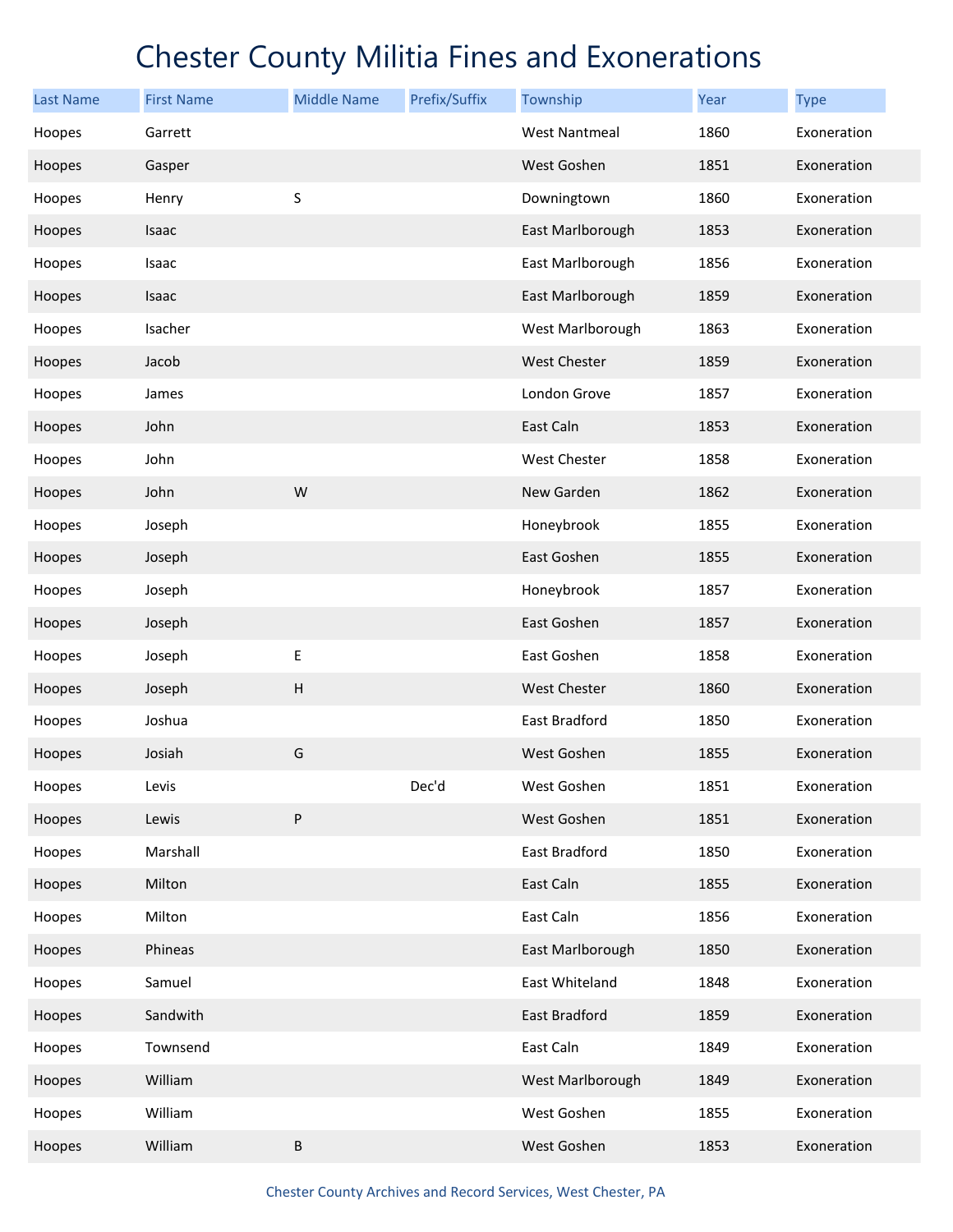| <b>Last Name</b> | <b>First Name</b> | <b>Middle Name</b> | Prefix/Suffix | Township             | Year | <b>Type</b>  |
|------------------|-------------------|--------------------|---------------|----------------------|------|--------------|
| Hoops            | Cyrus             |                    | Jr            | Westtown             | 1854 | Exoneration  |
| Hoops            | Daniel            |                    |               | West Goshen          | 1854 | Exoneration  |
| Hoops            | Eli               | Υ                  |               | East Brandywine      | 1855 | Militia List |
| Hoops            | Eli               | Υ                  |               | East Brandywine      | 1857 | Militia Tax  |
| Hoops            | Eli               | Υ                  |               | East Brandywine      | 1858 | Militia List |
| Hoops            | Enes              |                    |               | Kennett              | 1850 | Exoneration  |
| Hoops            | George            |                    |               | East Marlborough     | 1850 | Exoneration  |
| Hoops            | George            | W                  |               | East Caln            | 1854 | Exoneration  |
| Hoops            | Hadley            |                    |               | New Garden           | 1853 | Exoneration  |
| Hoops            | Jacob             |                    |               | Lower Oxford         | 1849 | Exoneration  |
| Hoops            | John              |                    |               | East Caln            | 1854 | Exoneration  |
| Hoops            | Joseph            |                    |               | <b>East Bradford</b> | 1854 | Exoneration  |
| Hoops            | Kinsey            |                    |               | London Grove         | 1853 | Exoneration  |
| Hoops            | Meredith          | $\mathsf F$        |               | Westtown             | 1854 | Exoneration  |
| Hoops            | Sandwith          |                    |               | East Bradford        | 1854 | Exoneration  |
| Hoops            | William           |                    |               | Honeybrook           | 1850 | Exoneration  |
| Hooton           | Francis           | $\mathsf C$        |               | <b>West Chester</b>  | 1862 | Exoneration  |
| Hoover           | Davis             |                    |               | Sadsbury             | 1857 | Exoneration  |
| Hoover           | Davis             |                    |               | Highland             | 1858 | Exoneration  |
| Hoover           | John              |                    |               | East Brandywine      | 1855 | Militia List |
| Hoover           | John              |                    |               | East Brandywine      | 1857 | Militia Tax  |
| Hoover           | John              |                    |               | East Brandywine      | 1858 | Militia List |
| Hoover           | John              |                    |               | East Brandywine      | 1859 | Militia List |
| Hoover           | John              |                    |               | East Brandywine      | 1860 | Militia List |
| Hoover           | John              |                    |               | East Brandywine      | 1862 | Militia List |
| Hoover           | John              |                    |               | East Brandywine      | 1862 | Exoneration  |
| Hope             | John              | $\sf S$            |               | West Brandywine      | 1859 | Exoneration  |
| Hopkins          | Joseph            |                    |               | West Fallowfield     | 1852 | Exoneration  |
| Hopkins          | Thomas            |                    |               | Tredyffrin           | 1848 | Exoneration  |
| Hopkins          | Thomas            |                    |               | East Whiteland       | 1848 | Exoneration  |
| Hopkins          | Thomas            |                    |               | East Whiteland       | 1854 | Exoneration  |
| Hopkins          | William           |                    |               | Elk                  | 1858 | Exoneration  |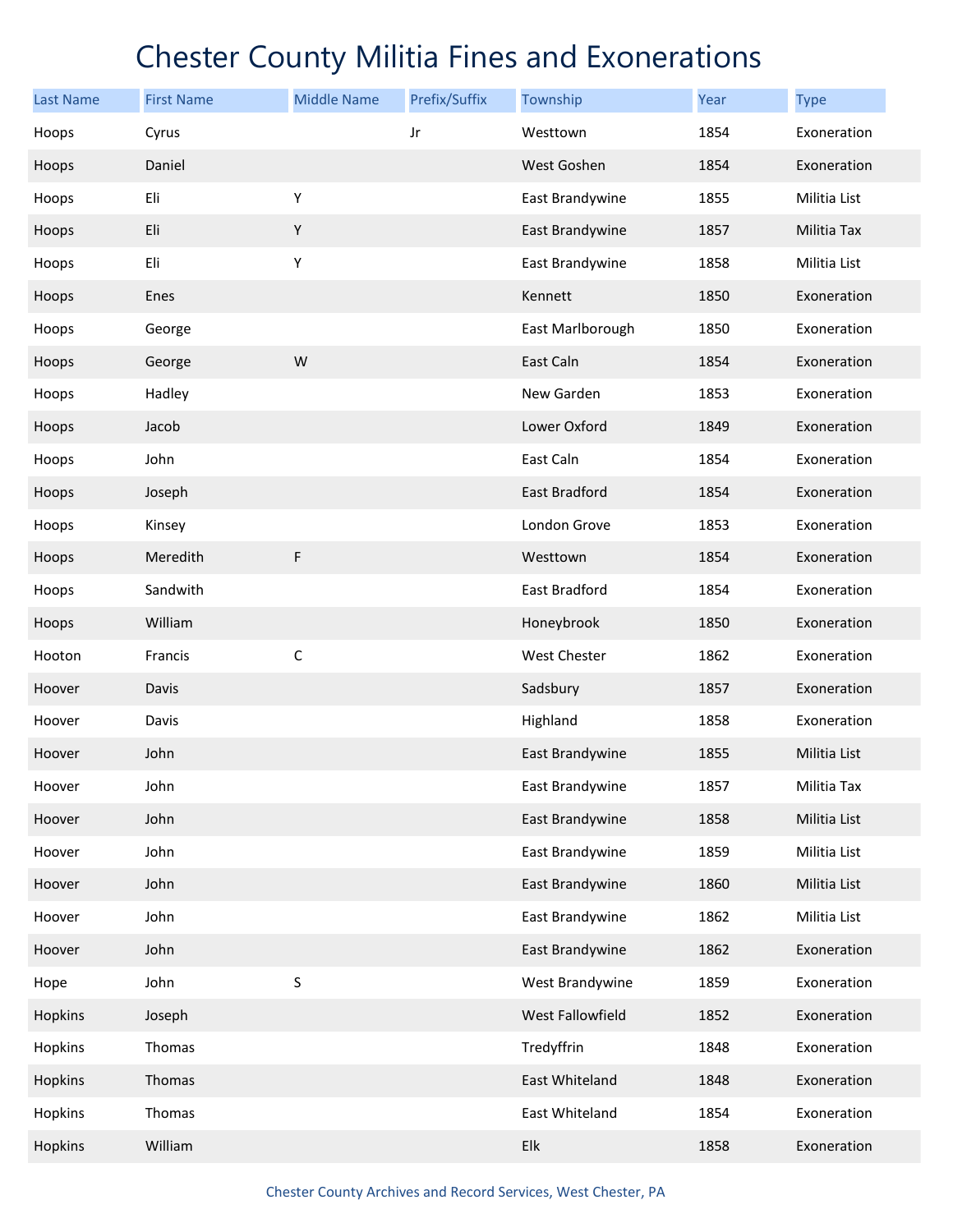| <b>Last Name</b> | <b>First Name</b> | <b>Middle Name</b> | Prefix/Suffix | Township            | Year | <b>Type</b>  |
|------------------|-------------------|--------------------|---------------|---------------------|------|--------------|
| Hopper           | George            |                    |               | Lower Oxford        | 1857 | Exoneration  |
| Hopps            | James             |                    |               | East Whiteland      | 1849 | Exoneration  |
| Hopps            | James             |                    |               | East Whiteland      | 1852 | Exoneration  |
| Hopps            | Samuel            |                    |               | West Whiteland      | 1856 | Exoneration  |
| Hopton           | Washington        |                    |               | Londonderry         | 1857 | Exoneration  |
| Hopton           | William           |                    |               | Londonderry         | 1856 | Exoneration  |
| Hopton           | William           |                    |               | Londonderry         | 1857 | Exoneration  |
| Horn             | George            |                    |               | Uwchlan             | 1849 | Exoneration  |
| Horne            | $\mathsf{C}$      | ${\sf R}$          |               | Easttown            | 1855 | Exoneration  |
| Horne            | Owen              |                    |               | Easttown            | 1853 | Exoneration  |
| Horner           | Henry             |                    |               | East Pikeland       | 1859 | Exoneration  |
| Horner           | Michael           |                    |               | East Whiteland      | 1849 | Exoneration  |
| Horner           | Michael           |                    |               | East Whiteland      | 1850 | Exoneration  |
| Horner           | Michael           |                    |               | East Whiteland      | 1852 | Exoneration  |
| Horner           | Michael           |                    |               | East Whiteland      | 1853 | Exoneration  |
| Horning          | Samuel            |                    |               | Schuylkill          | 1849 | Exoneration  |
| Horten           | James             |                    |               | East Brandywine     | 1855 | Militia List |
| Horten           | James             |                    |               | East Brandywine     | 1857 | Militia Tax  |
| Horten           | James             |                    | Eqr           | East Brandywine     | 1858 | Militia List |
| Hortenstine      | Richard           |                    |               | Warwick             | 1857 | Exoneration  |
| Horton           | B                 | W                  |               | West Fallowfield    | 1853 | Exoneration  |
| Horton           | Henry             |                    |               | Easttown            | 1855 | Exoneration  |
| Horton           | Jacob             |                    |               | Easttown            | 1858 | Exoneration  |
| Horton           | Richard           | ${\sf M}$          |               | East Whiteland      | 1853 | Exoneration  |
| Hosett           | George            |                    |               | Westtown            | 1854 | Exoneration  |
| <b>Hoskins</b>   | James             |                    |               | West Brandywine     | 1855 | Exoneration  |
| Hoskins          | John              |                    | Dr.           | East Goshen         | 1855 | Exoneration  |
| Hoskins          | Joseph            |                    | Dec'd         | <b>Upper Oxford</b> | 1862 | Exoneration  |
| Hoskins          | Thomas            |                    |               | East Whiteland      | 1849 | Exoneration  |
| Hoss             | William           |                    |               | Sadsbury            | 1855 | Exoneration  |
| Hossenger        | James             |                    |               | London Britain      | 1863 | Exoneration  |
| Hoster           | Edward            |                    |               | Sadsbury            | 1850 | Exoneration  |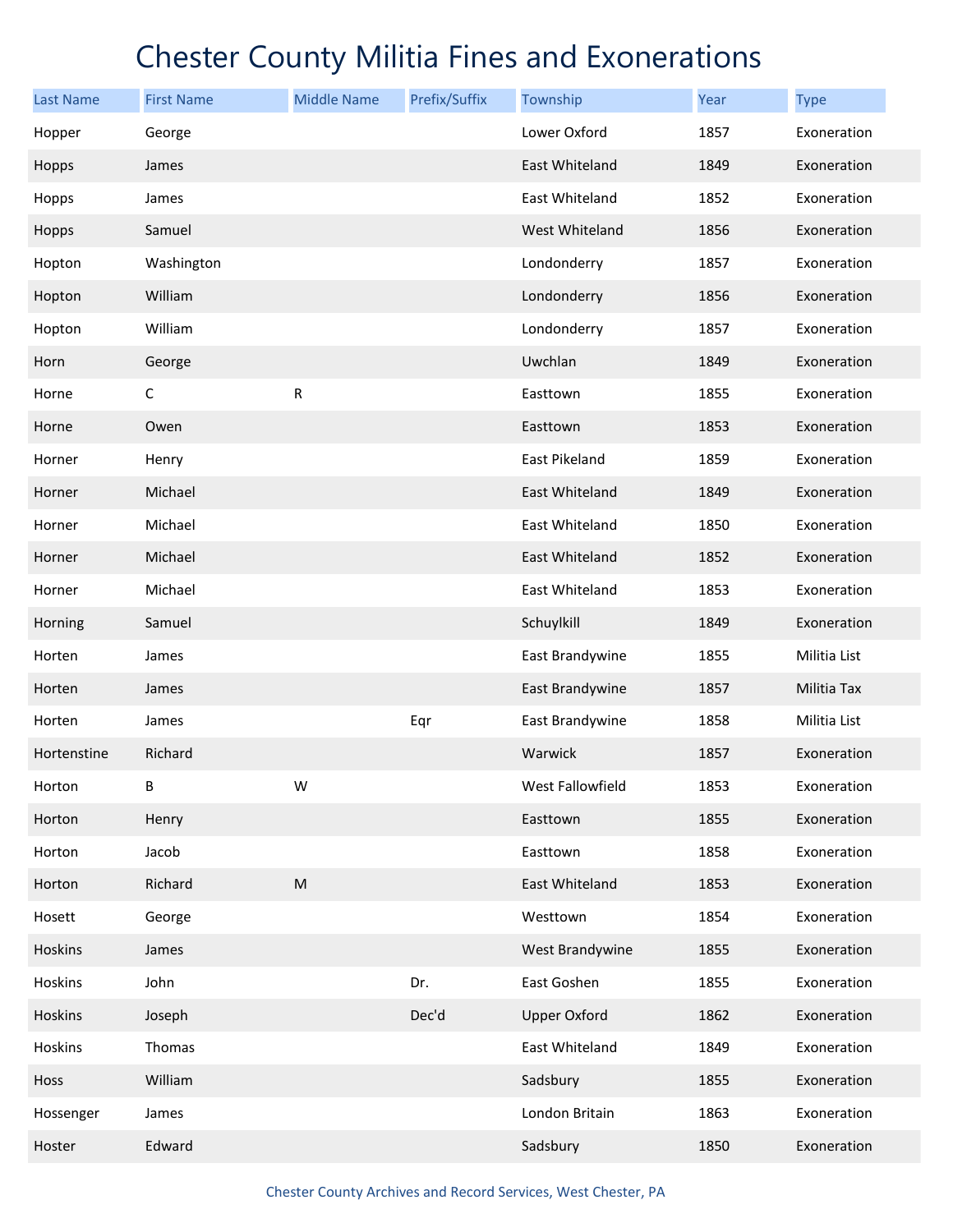| <b>Last Name</b> | <b>First Name</b> | <b>Middle Name</b>        | Prefix/Suffix | Township            | Year | <b>Type</b>  |
|------------------|-------------------|---------------------------|---------------|---------------------|------|--------------|
| Hoster           | Morris            |                           |               | Downingtown         | 1862 | Exoneration  |
| Hostler          | John              |                           |               | East Brandywine     | 1853 | Exoneration  |
| Houch            | Henry             |                           |               | Phoenixville        | 1853 | Exoneration  |
| Houch            | Henry             | $\sf S$                   |               | West Caln           | 1860 | Exoneration  |
| Houck            | Henry             |                           |               | South Conventry     | 1847 | Exoneration  |
| Houck            | John              |                           | $_{\rm Jr}$   | Warwick             | 1848 | Exoneration  |
| Houck            | John              |                           | Sr            | Warwick             | 1850 | Exoneration  |
| Houck            | John              |                           | $_{\rm Jr}$   | Warwick             | 1853 | Exoneration  |
| Houck            | Phillip           |                           |               | East Pikeland       | 1860 | Exoneration  |
| Houghten         | William           |                           |               | <b>West Chester</b> | 1863 | Exoneration  |
| Houk             | Jacob             |                           |               | South Conventry     | 1862 | Exoneration  |
| Hounds           | John              |                           |               | Franklin            | 1853 | Exoneration  |
| House            | Enos              |                           |               | East Vincent        | 1862 | Exoneration  |
| House            | Nicholas          | $\sf S$                   |               | West Nottingham     | 1860 | Exoneration  |
| House            | Samuel            |                           |               | West Nottingham     | 1855 | Exoneration  |
| House            | Samuel            | $\boldsymbol{\mathsf{A}}$ |               | West Nottingham     | 1859 | Exoneration  |
| Houseman         | Benjamin          |                           |               | East Whiteland      | 1847 | Exoneration  |
| Houseman         | Benjamin          |                           |               | Tredyffrin          | 1848 | Exoneration  |
| Houseman         | Davis             | B                         |               | Wallace             | 1858 | Militia List |
| Houseman         | John              | A                         |               | East Brandywine     | 1854 | Exoneration  |
| Housman          | Benjamin          |                           |               | East Whiteland      | 1848 | Exoneration  |
| Howard           | James             |                           |               | Wallace             | 1860 | Exoneration  |
| Howard           | John              |                           |               | New Garden          | 1860 | Exoneration  |
| Howard           | Maurice           |                           |               | <b>West Chester</b> | 1863 | Exoneration  |
| Howard           | William           |                           |               | Charlestown         | 1858 | Exoneration  |
| Howarth          | ${\sf N}$         |                           |               | West Chester        | 1862 | Exoneration  |
| Howberger        | Jacob             |                           |               | North Conventry     | 1854 | Exoneration  |
| Howell           | Edwin             |                           |               | Franklin            | 1857 | Exoneration  |
| Howell           | Ephraim           |                           |               | Phoenixville        | 1850 | Exoneration  |
| Howell           | Ephraim           | $\boldsymbol{\mathsf{H}}$ |               | Phoenixville        | 1854 | Exoneration  |
| Howell           | Jackson           |                           |               | Phoenixville        | 1853 | Exoneration  |
| Howeth           | Jiles             |                           |               | Schuylkill          | 1849 | Exoneration  |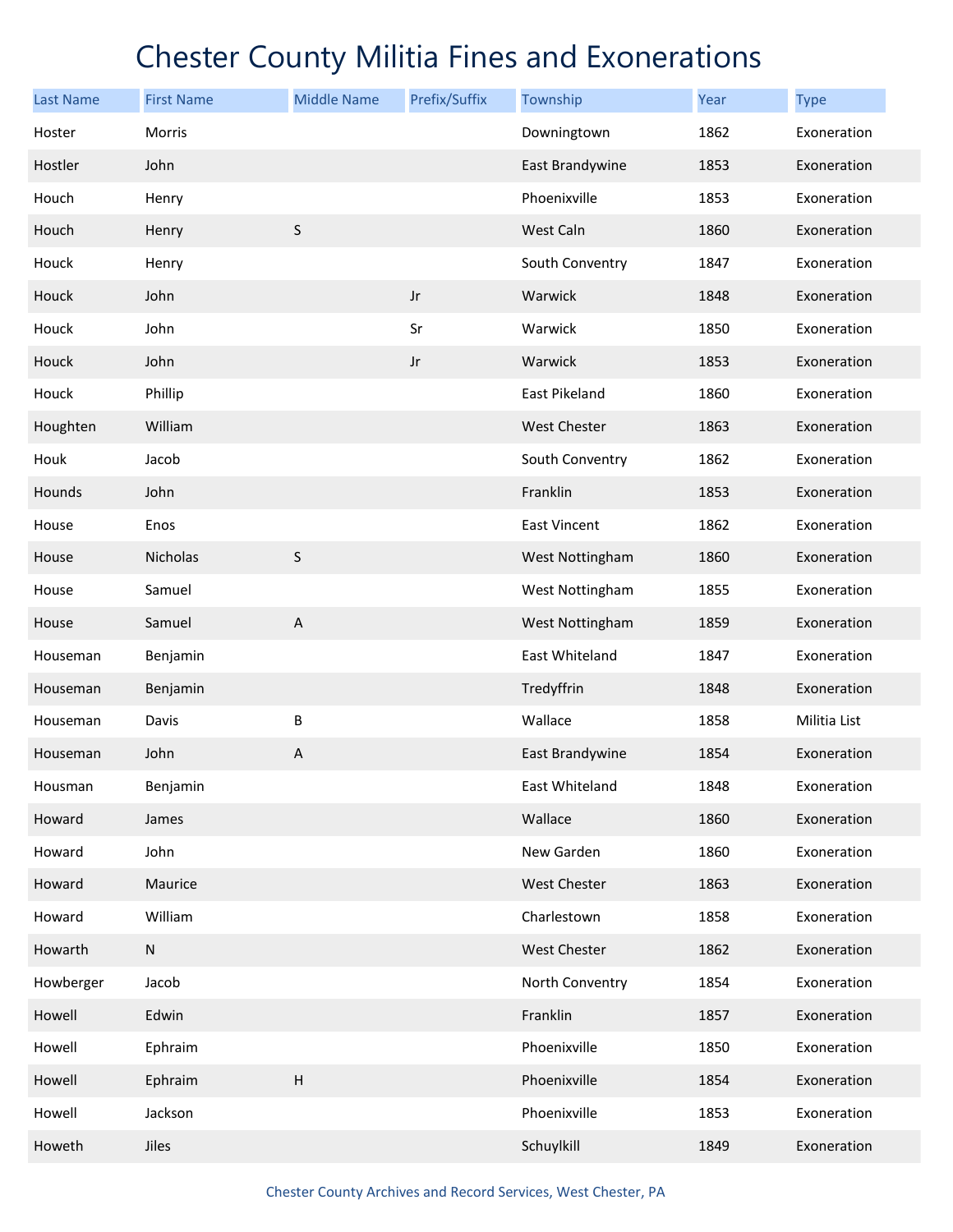| Last Name      | <b>First Name</b> | <b>Middle Name</b> | Prefix/Suffix | Township             | Year    | <b>Type</b>  |
|----------------|-------------------|--------------------|---------------|----------------------|---------|--------------|
| Hoy            | Martin            |                    |               | <b>East Pikeland</b> | 1862    | Exoneration  |
| Huber          | George            |                    |               | <b>West Nantmeal</b> | 1856    | Militia List |
| Huber          | George            |                    |               | <b>West Nantmeal</b> | 1857    | Militia List |
| Huber          | George            |                    |               | <b>West Nantmeal</b> | 1858    | Militia List |
| Hudders        | Archibald         |                    |               | East Nottingham      | 1853    | Exoneration  |
| Hudders        | George            | W                  |               | Oxford Borough       | 1854    | Exoneration  |
| Hudders        | John              |                    |               | East Nottingham      | 1849    | Exoneration  |
| <b>Hudders</b> | John              |                    |               | East Nottingham      | 1850    | Exoneration  |
| Hudders        | Robert            |                    |               | East Nottingham      | 1849    | Exoneration  |
| Huddleson      | Milton            |                    |               | East Caln            | 1863    | Exoneration  |
| Huders         | Nathaniel         |                    |               | East Nottingham      | 1858    | Exoneration  |
| Huderson       | James             |                    |               | West Nottingham      | Undated | Exoneration  |
| Huey           | David             |                    |               | Kennett              | 1855    | Exoneration  |
| Huey           | Samuel            |                    |               | Willistown           | 1853    | Exoneration  |
| Hufty          | Joseph            |                    |               | <b>East Nantmeal</b> | 1857    | Exoneration  |
| Hug            | Joseph            |                    |               | East Marlborough     | 1862    | Exoneration  |
| Hugh           | Edward            |                    |               | Warwick              | 1860    | Exoneration  |
| Hughes         | Arthur            |                    |               | Phoenixville         | 1853    | Exoneration  |
| Hughes         | Baldwin           | Α                  |               | Thornbury            | 1856    | Exoneration  |
| Hughes         | Caleb             |                    |               | <b>West Nantmeal</b> | 1857    | Militia List |
| Hughes         | Clement           |                    |               | Warwick              | 1856    | Exoneration  |
| Hughes         | David             |                    |               | London Grove         | 1853    | Exoneration  |
| Hughes         | David             |                    |               | East Caln            | 1863    | Exoneration  |
| Hughes         | Edward            |                    |               | Warwick              | 1862    | Exoneration  |
| Hughes         | Elias             |                    |               | South Conventry      | 1850    | Exoneration  |
| Hughes         | Elias             |                    |               | Warwick              | 1853    | Exoneration  |
| Hughes         | Francis           |                    |               | Phoenixville         | 1858    | Exoneration  |
| Hughes         | Francis           | $\sf B$            |               | Phoenixville         | 1858    | Exoneration  |
| Hughes         | George            |                    |               | Honeybrook           | 1854    | Exoneration  |
| Hughes         | Henry             |                    |               | Phoenixville         | 1853    | Exoneration  |
| Hughes         | James             |                    |               | Phoenixville         | 1850    | Exoneration  |
| Hughes         | James             |                    |               | <b>West Nantmeal</b> | 1850    | Exoneration  |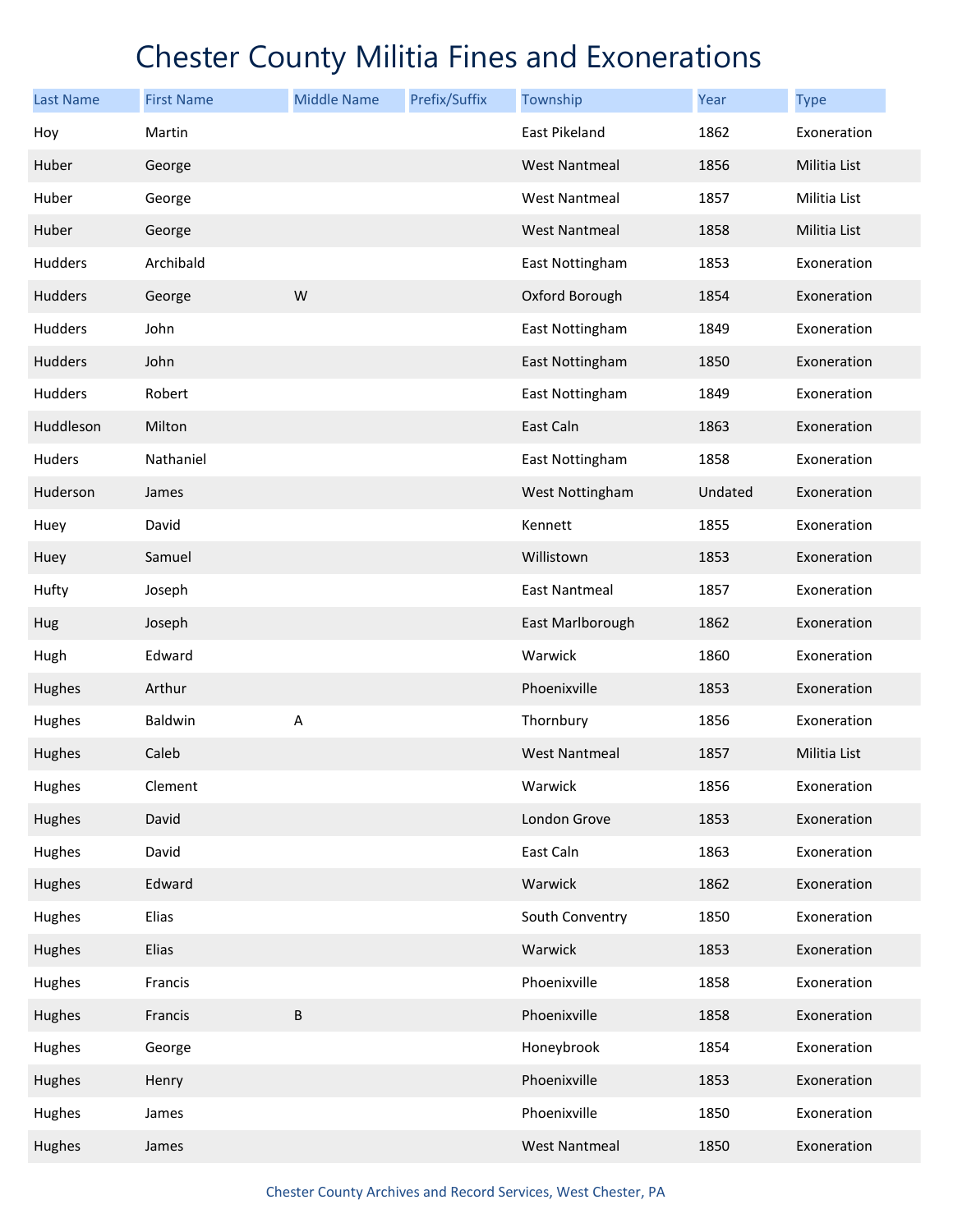| <b>Last Name</b> | <b>First Name</b> | <b>Middle Name</b>        | Prefix/Suffix | Township             | Year | <b>Type</b>  |
|------------------|-------------------|---------------------------|---------------|----------------------|------|--------------|
| Hughes           | James             |                           |               | Phoenixville         | 1850 | Exoneration  |
| Hughes           | James             |                           |               | Phoenixville         | 1853 | Exoneration  |
| Hughes           | James             |                           |               | West Chester         | 1860 | Exoneration  |
| Hughes           | John              |                           |               | <b>West Vincent</b>  | 1853 | Exoneration  |
| Hughes           | John              |                           |               | East Brandywine      | 1853 | Exoneration  |
| Hughes           | John              |                           |               | <b>West Nantmeal</b> | 1859 | Exoneration  |
| Hughes           | John              |                           |               | West Vincent         | 1863 | Exoneration  |
| Hughes           | John              | $\mathsf V$               |               | Charlestown          | 1855 | Exoneration  |
| Hughes           | Joseph            |                           |               | Phoenixville         | 1853 | Exoneration  |
| Hughes           | Joseph            |                           |               | East Nottingham      | 1853 | Exoneration  |
| Hughes           | Joseph            |                           |               | East Nottingham      | 1853 | Militia List |
| Hughes           | Joseph            |                           |               | East Nottingham      | 1854 | Exoneration  |
| Hughes           | Joseph            |                           |               | East Nottingham      | 1856 | Exoneration  |
| Hughes           | Joseph            |                           |               | East Nottingham      | 1857 | Exoneration  |
| Hughes           | Joseph            |                           |               | Elk                  | 1859 | Exoneration  |
| Hughes           | Joseph            |                           |               | <b>West Pikeland</b> | 1862 | Exoneration  |
| Hughes           | Owen              |                           |               | Phoenixville         | 1855 | Exoneration  |
| Hughes           | Patrick           |                           |               | Phoenixville         | 1854 | Exoneration  |
| Hughes           | Robert            |                           |               | Charlestown          | 1847 | Exoneration  |
| Hughes           | Robert            |                           |               | Phoenixville         | 1854 | Exoneration  |
| Hughes           | S                 | Н                         |               | Phoenixville         | 1850 | Exoneration  |
| Hughes           | Samuel            |                           |               | London Grove         | 1857 | Exoneration  |
| Hughes           | Samuel            |                           |               | West Caln            | 1859 | Exoneration  |
| Hughes           | Samuel            |                           |               | London Grove         | 1862 | Exoneration  |
| Hughes           | Samuel            | $\boldsymbol{\mathsf{A}}$ |               | Sadsbury             | 1860 | Exoneration  |
| Hughes           | Thomas            |                           |               | Phoenixville         | 1850 | Exoneration  |
| Hughes           | Thomas            |                           |               | Phoenixville         | 1853 | Exoneration  |
| Hughes           | William           |                           |               | Phoenixville         | 1853 | Exoneration  |
| Hughes           | William           | R                         |               | West Whiteland       | 1863 | Exoneration  |
| Hugheston        | Robert            |                           |               | Charlestown          | 1853 | Exoneration  |
| Hughs            | Benjamin          |                           |               | West Whiteland       | 1849 | Exoneration  |
| Hughs            | Caleb             |                           |               | <b>West Nantmeal</b> | 1856 | Militia List |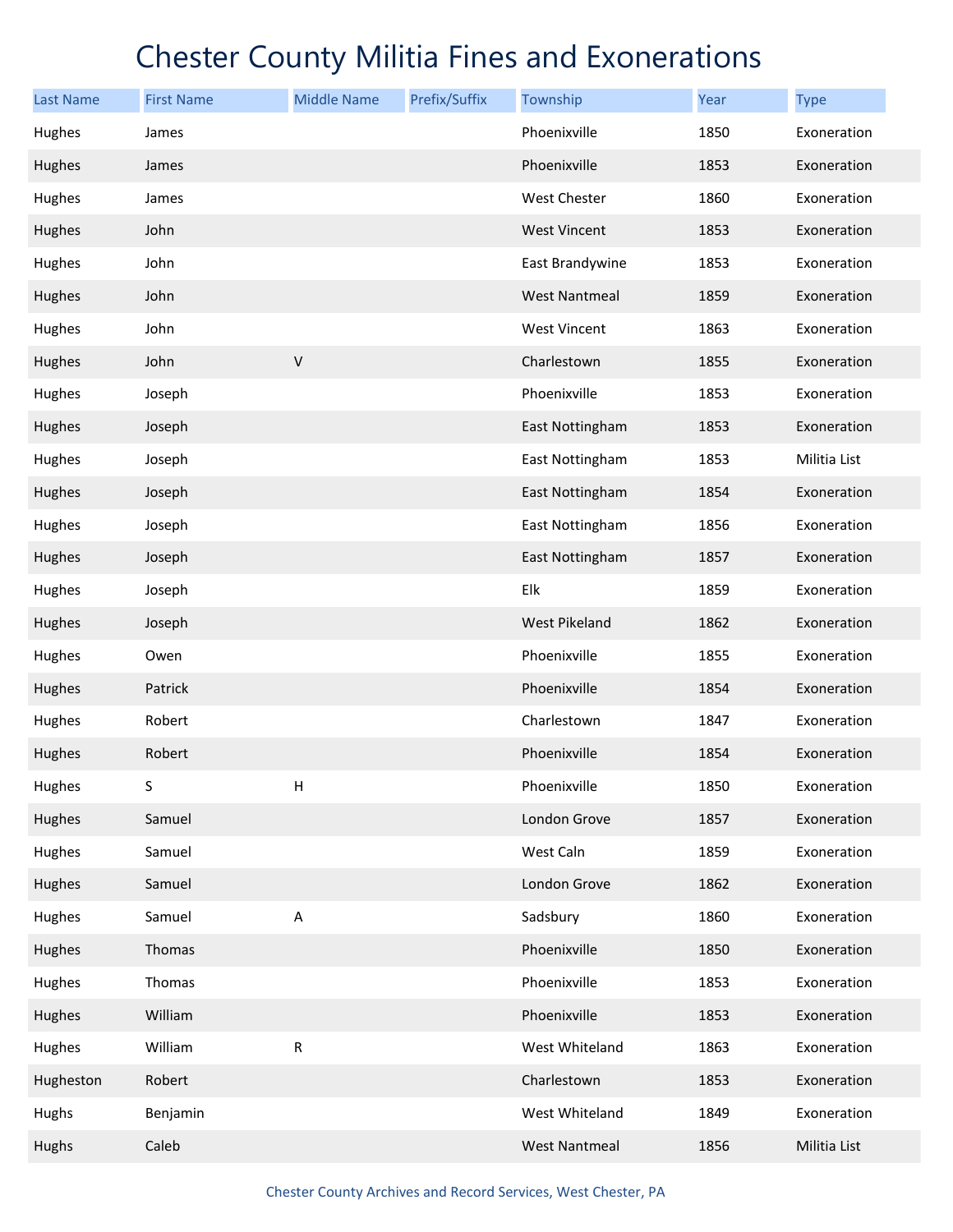| Last Name         | <b>First Name</b> | <b>Middle Name</b> | Prefix/Suffix | Township             | Year | <b>Type</b>  |
|-------------------|-------------------|--------------------|---------------|----------------------|------|--------------|
| Hughs             | Caleb             |                    |               | <b>West Nantmeal</b> | 1857 | Exoneration  |
| Hughs             | David             |                    | $_{\rm Jr}$   | East Brandywine      | 1855 | Militia List |
| Hughs             | Ellis             |                    |               | West Bradford        | 1856 | Militia List |
| Hughs             | Isaac             |                    |               | Warwick              | 1860 | Exoneration  |
| Hughs             | Jackson           |                    |               | <b>West Bradford</b> | 1856 | Militia List |
| Hughs             | Jonathan          |                    |               | West Whiteland       | 1859 | Exoneration  |
| Hughs             | Joseph            |                    |               | East Goshen          | 1862 | Exoneration  |
| Hughs             | Mathias           |                    |               | Kennett              | 1850 | Exoneration  |
| Hughs             | Owen              |                    | Dec'd         | Warwick              | 1860 | Exoneration  |
| Hughs             | Samuel            |                    |               | London Grove         | 1850 | Exoneration  |
| Hughster          | James             |                    |               | Phoenixville         | 1850 | Exoneration  |
| <b>Hullweines</b> | Christian         |                    |               | Honeybrook           | 1855 | Exoneration  |
| Hulm              | Henry             |                    |               | Birmingham           | 1863 | Exoneration  |
| Humel             | William           |                    |               | <b>East Coventry</b> | 1862 | Exoneration  |
| Humphrey          |                   |                    |               | East Fallowfield     | 1854 | Exoneration  |
| Humphrey          | Haney             |                    |               | Downingtown          | 1860 | Exoneration  |
| Humphrey          | Harvey            |                    |               | East Caln            | 1858 | Militia List |
| Humphrey          | John              | G                  |               | East Caln            | 1858 | Exoneration  |
| Humphrey          | L.                | Harvey             |               | West Marlborough     | 1856 | Exoneration  |
| Humphrey          | Thomas            |                    |               | West Fallowfield     | 1849 | Exoneration  |
| Humphrey          | William           |                    |               | West Chester         | 1863 | Exoneration  |
| Hun               | John              |                    |               | West Nottingham      | 1853 | Exoneration  |
| Hunsberger        | Christian         |                    |               | North Conventry      | 1847 | Exoneration  |
| Hunsberger        | John              |                    |               | North Conventry      | 1850 | Exoneration  |
| Hunsberger        | Joseph            |                    |               | East Vincent         | 1853 | Exoneration  |
| Hunsbergher       | Samuel            | H                  |               | <b>East Coventry</b> | 1850 | Exoneration  |
| Hunsburger        | Jacob             |                    |               | <b>East Vincent</b>  | 1858 | Exoneration  |
| Hunsburger        | Martin            |                    |               | <b>East Vincent</b>  | 1858 | Exoneration  |
| Hunsenburg        | Joseph            |                    |               | Phoenixville         | 1850 | Exoneration  |
| Hunt              | Jesse             |                    |               | East Fallowfield     | 1860 | Exoneration  |
| Hunt              | Jesse             |                    |               | East Fallowfield     | 1862 | Exoneration  |
| Hunt              | Joseph            |                    |               | East Fallowfield     | 1850 | Exoneration  |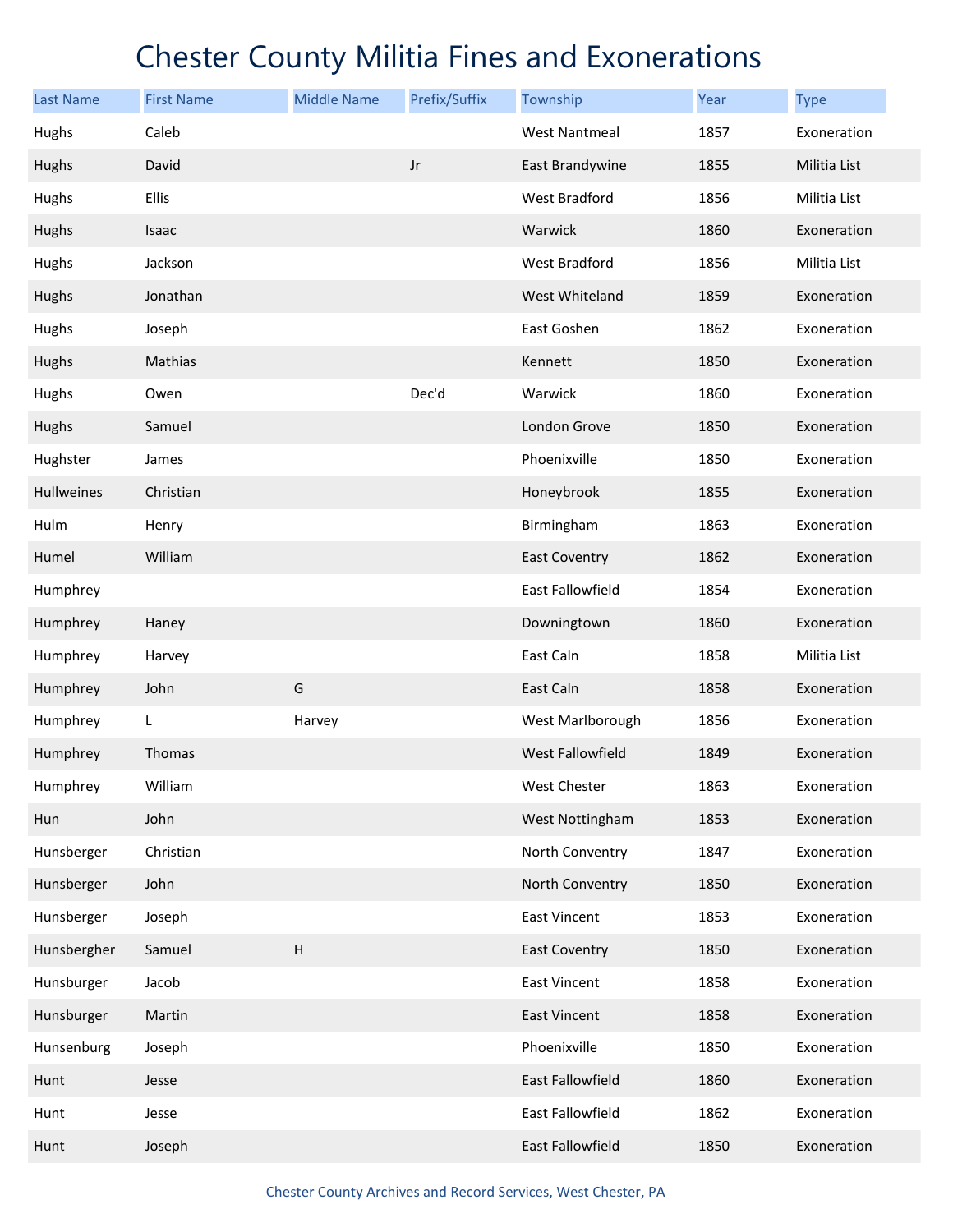| <b>Last Name</b> | <b>First Name</b> | <b>Middle Name</b> | Prefix/Suffix | Township                | Year | <b>Type</b>  |
|------------------|-------------------|--------------------|---------------|-------------------------|------|--------------|
| Hunt             | Joseph            |                    |               | <b>East Fallowfield</b> | 1853 | Exoneration  |
| Hunt             | Joshua            |                    |               | West Brandywine         | 1858 | Exoneration  |
| Hunt             | Oliver            |                    |               | West Brandywine         | 1858 | Exoneration  |
| Hunt             | William           |                    |               | West Caln               | 1849 | Exoneration  |
| Hunt             | William           |                    |               | Kennett                 | 1853 | Exoneration  |
| Hunter           | D                 | W                  |               | Phoenixville            | 1853 | Exoneration  |
| Hunter           | Davis             |                    |               | Phoenixville            | 1858 | Exoneration  |
| Hunter           | Isaac             |                    |               | East Whiteland          | 1853 | Exoneration  |
| Hunter           | Isaac             |                    |               | West Whiteland          | 1855 | Exoneration  |
| Hunter           | Isaac             |                    |               | West Whiteland          | 1859 | Exoneration  |
| Hunter           | John              |                    |               | West Bradford           | 1850 | Exoneration  |
| Hunter           | John              |                    |               | <b>East Nantmeal</b>    | 1853 | Exoneration  |
| Hunter           | John              |                    |               | Phoenixville            | 1858 | Exoneration  |
| Hunter           | John              | $\mathsf A$        |               | Kennett Square          | 1860 | Exoneration  |
| Hunter           | Richard           |                    |               | West Pikeland           | 1857 | Exoneration  |
| Hunter           | Samuel            |                    |               | Uwchlan                 | 1855 | Exoneration  |
| Hunter           | Samuel            |                    |               | East Marlborough        | 1859 | Exoneration  |
| Hunter           | William           |                    |               | East Whiteland          | 1856 | Exoneration  |
| Huntsberger      | Joseph            |                    |               | Phoenixville            | 1859 | Exoneration  |
| Hurford          | Elwood            |                    |               | Lower Oxford            | 1853 | Exoneration  |
| Hurford          | Thomas            | E                  |               | East Fallowfield        | 1860 | Exoneration  |
| Hursh            | Samuel            |                    |               | <b>East Vincent</b>     | 1850 | Exoneration  |
| Hurst            | Thomas            |                    |               | Elk                     | 1858 | Exoneration  |
| Hurt             | John              | D                  |               | Westtown                | 1849 | Exoneration  |
| Husband          | Robert            |                    |               | Charlestown             | 1847 | Exoneration  |
| Huscley          | Elijah            |                    |               | Sadsbury                | 1858 | Exoneration  |
| Huss             | John              |                    |               | West Nottingham         | 1850 | Exoneration  |
| Huss             | John              |                    |               | Lower Oxford            | 1858 | Exoneration  |
| Huss             | John              |                    |               | West Nottingham         | 1858 | Exoneration  |
| Husson           | William           |                    |               | New London              | 1853 | Exoneration  |
| Husten           | James             |                    |               | <b>West Nantmeal</b>    | 1853 | Militia List |
| Huston           | John              |                    |               | West Marlborough        | 1850 | Exoneration  |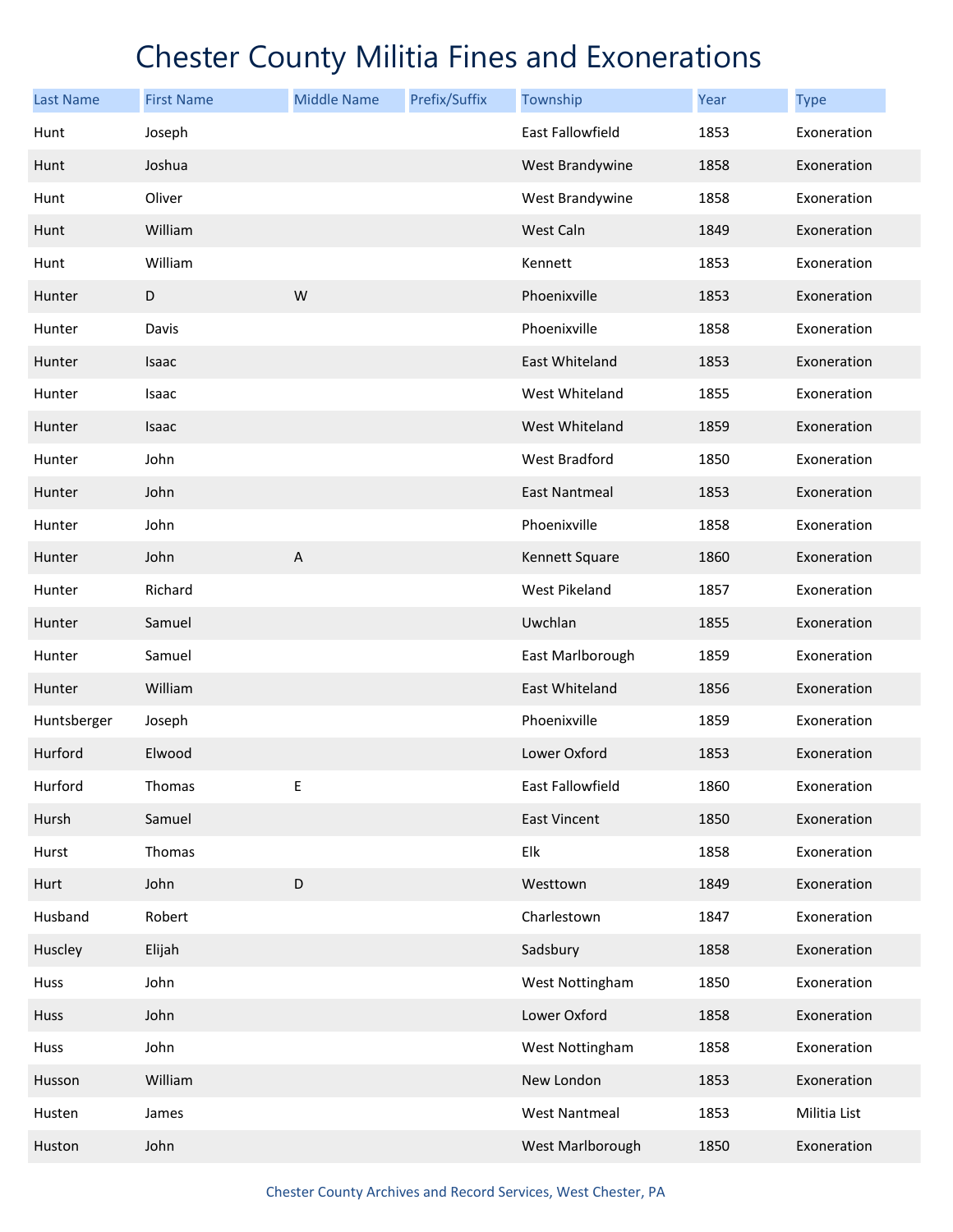| <b>Last Name</b> | <b>First Name</b> | <b>Middle Name</b>        | Prefix/Suffix | Township                | Year | <b>Type</b>  |
|------------------|-------------------|---------------------------|---------------|-------------------------|------|--------------|
| Huston           | John              |                           |               | New London              | 1853 | Exoneration  |
| Huston           | John              |                           |               | Elk                     | 1862 | Exoneration  |
| Hutchenson       | Joseph            |                           |               | Phoenixville            | 1862 | Exoneration  |
| Hutcheson        | James             |                           |               | Penn                    | 1850 | Exoneration  |
| Hutchinson       | Joseph            |                           | Dec'd         | New London              | 1853 | Exoneration  |
| Hutchinson       | Joseph            | ${\sf P}$                 |               | East Nottingham         | 1853 | Militia List |
| Hutchinson       | William           |                           |               | East Caln               | 1850 | Exoneration  |
| Hutchinson       | William           |                           |               | Phoenixville            | 1850 | Exoneration  |
| Hutchison        | William           | G                         |               | New London              | 1858 | Exoneration  |
| Hutler           | Thomas            |                           |               | West Nottingham         | 1856 | Exoneration  |
| Hutton           | B                 | W                         |               | West Fallowfield        | 1854 | Exoneration  |
| Hutton           | Harkly            |                           |               | Lower Oxford            | 1858 | Exoneration  |
| Hutton           | Isaac             |                           |               | West Fallowfield        | 1849 | Exoneration  |
| Hutton           | Isaac             |                           |               | <b>West Fallowfield</b> | 1850 | Exoneration  |
| Hutton           | Isaac             |                           |               | West Fallowfield        | 1855 | Exoneration  |
| Hutton           | William           |                           |               | Newlin                  | 1850 | Exoneration  |
| Hyatt            | Harry             |                           |               | West Fallowfield        | 1857 | Exoneration  |
| Idele            | George            |                           |               | London Grove            | 1860 | Exoneration  |
| Ifford           | William           |                           |               | Lower Oxford            | 1858 | Exoneration  |
| Ifourd           | William           |                           |               | East Marlborough        | 1854 | Exoneration  |
| Ingham           | George            |                           |               | North Conventry         | 1854 | Exoneration  |
| Ingram           | Ansel             |                           |               | West Chester            | 1855 | Exoneration  |
| Ingram           | Benjamin          |                           |               | London Britain          | 1857 | Exoneration  |
| Ingram           | Clayton           |                           |               | <b>West Bradford</b>    | 1850 | Exoneration  |
| Ingram           | Frederick         |                           |               | West Chester            | 1862 | Exoneration  |
| Ingram           | Humphrey          |                           |               | East Caln               | 1858 | Militia List |
| Ingram           | James             | $\boldsymbol{\mathsf{A}}$ |               | West Chester            | 1855 | Exoneration  |
| Ingram           | John              |                           |               | Charlestown             | 1858 | Exoneration  |
| Ingram           | John              | F                         |               | Westtown                | 1862 | Exoneration  |
| Ingram           | Joseph            |                           |               | Kennett Square          | 1856 | Exoneration  |
| Ingram           | Joseph            |                           |               | East Whiteland          | 1858 | Exoneration  |
| Ingram           | Marshall          |                           |               | East Marlborough        | 1850 | Exoneration  |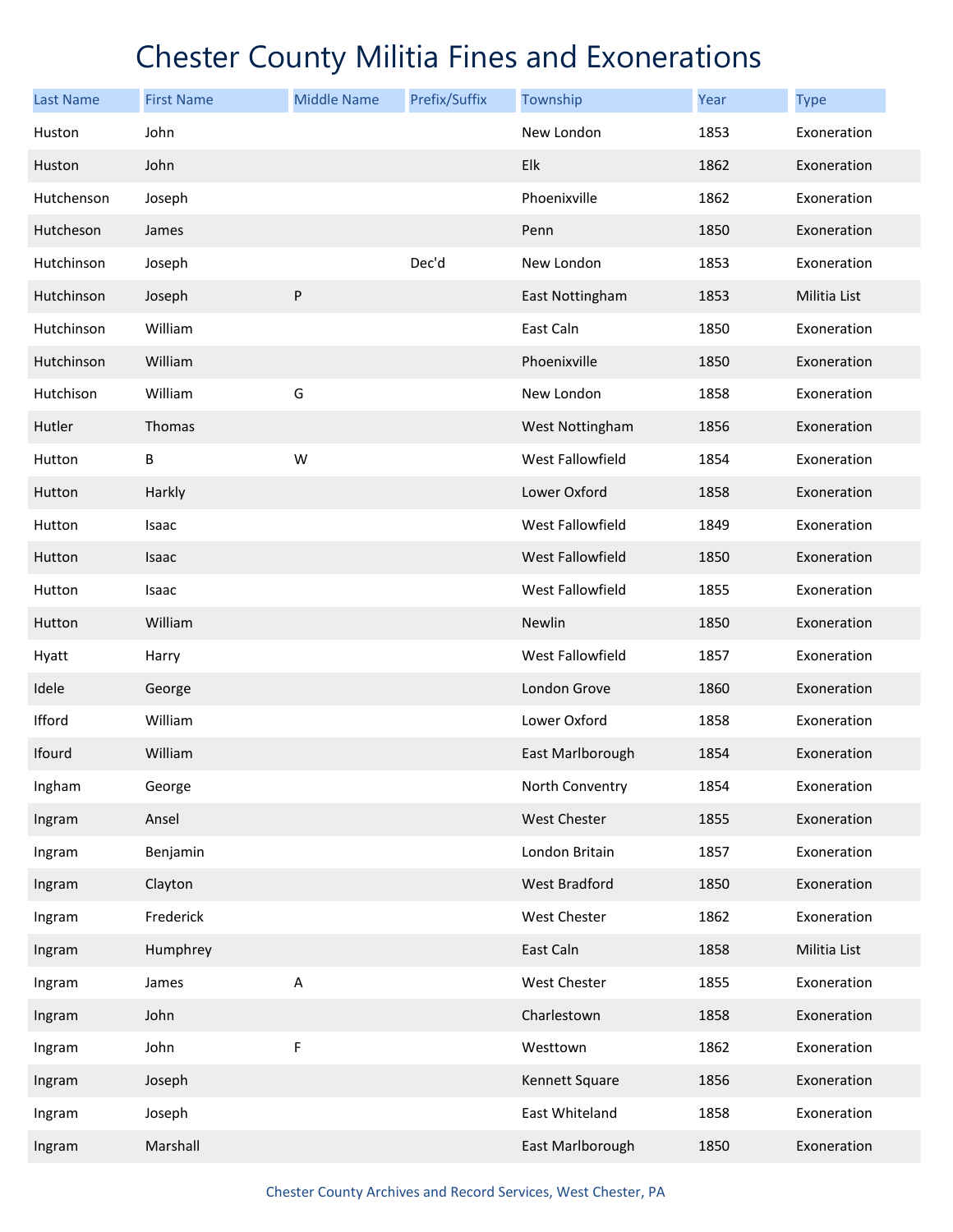| <b>Last Name</b> | <b>First Name</b> | <b>Middle Name</b>        | Prefix/Suffix | Township             | Year | <b>Type</b>  |
|------------------|-------------------|---------------------------|---------------|----------------------|------|--------------|
| Ingram           | Thomas            |                           |               | Oxford Borough       | 1854 | Exoneration  |
| Ingrium          | George            |                           |               | <b>East Vincent</b>  | 1849 | Exoneration  |
| Irvin            | Jared             | P                         |               | <b>West Nantmeal</b> | 1853 | Militia List |
| Irwin            | Abner             |                           |               | Honeybrook           | 1850 | Exoneration  |
| Irwin            | Absalom           |                           |               | Valley               | 1853 | Exoneration  |
| Irwin            | Benjamin          | $\mathsf C$               |               | East Nottingham      | 1850 | Exoneration  |
| Irwin            | David             |                           |               | Sadsbury             | 1850 | Exoneration  |
| Irwin            | David             |                           |               | Valley               | 1854 | Exoneration  |
| Irwin            | Edward            | G                         |               | East Nottingham      | 1857 | Exoneration  |
| Irwin            | Franklin          |                           |               | Honeybrook           | 1860 | Exoneration  |
| Irwin            | George            |                           |               | Lower Oxford         | 1849 | Exoneration  |
| Irwin            | George            |                           |               | West Caln            | 1857 | Exoneration  |
| Irwin            | James             |                           |               | Lower Oxford         | 1853 | Exoneration  |
| Irwin            | James             | $\mathsf Q$               |               | Honeybrook           | 1860 | Exoneration  |
| Irwin            | John              |                           |               | West Brandywine      | 1850 | Exoneration  |
| Irwin            | John              |                           |               | London Grove         | 1853 | Exoneration  |
| Irwin            | John              |                           |               | West Brandywine      | 1857 | Exoneration  |
| Irwin            | John              |                           |               | Lower Oxford         | 1862 | Exoneration  |
| Irwin            | John              |                           |               | Londonderry          | 1862 | Exoneration  |
| Irwin            | John              |                           |               | East Fallowfield     | 1862 | Exoneration  |
| Irwin            | John              | Α                         |               | Lower Oxford         | 1850 | Exoneration  |
| Irwin            | John              | $\sf A$                   |               | East Nottingham      | 1850 | Exoneration  |
| Irwin            | John              | $\mathsf C$               |               | Uwchlan              | 1849 | Exoneration  |
| Irwin            | John              | F                         |               | Honeybrook           | 1862 | Exoneration  |
| Irwin            | John              | Τ                         |               | West Fallowfield     | 1849 | Exoneration  |
| Irwin            | John              | Υ                         |               | Honeybrook           | 1857 | Exoneration  |
| Irwin            | Joseph            |                           |               | Phoenixville         | 1850 | Exoneration  |
| Irwin            | Joseph            |                           |               | East Fallowfield     | 1853 | Exoneration  |
| Irwin            | Joseph            | G                         |               | East Fallowfield     | 1850 | Exoneration  |
| Irwin            | Joseph            | ${\sf P}$                 |               | East Fallowfield     | 1854 | Exoneration  |
| Irwin            | P                 | $\boldsymbol{\mathsf{H}}$ |               | West Chester         | 1863 | Exoneration  |
| Irwin            | Robert            |                           |               | Lower Oxford         | 1849 | Exoneration  |